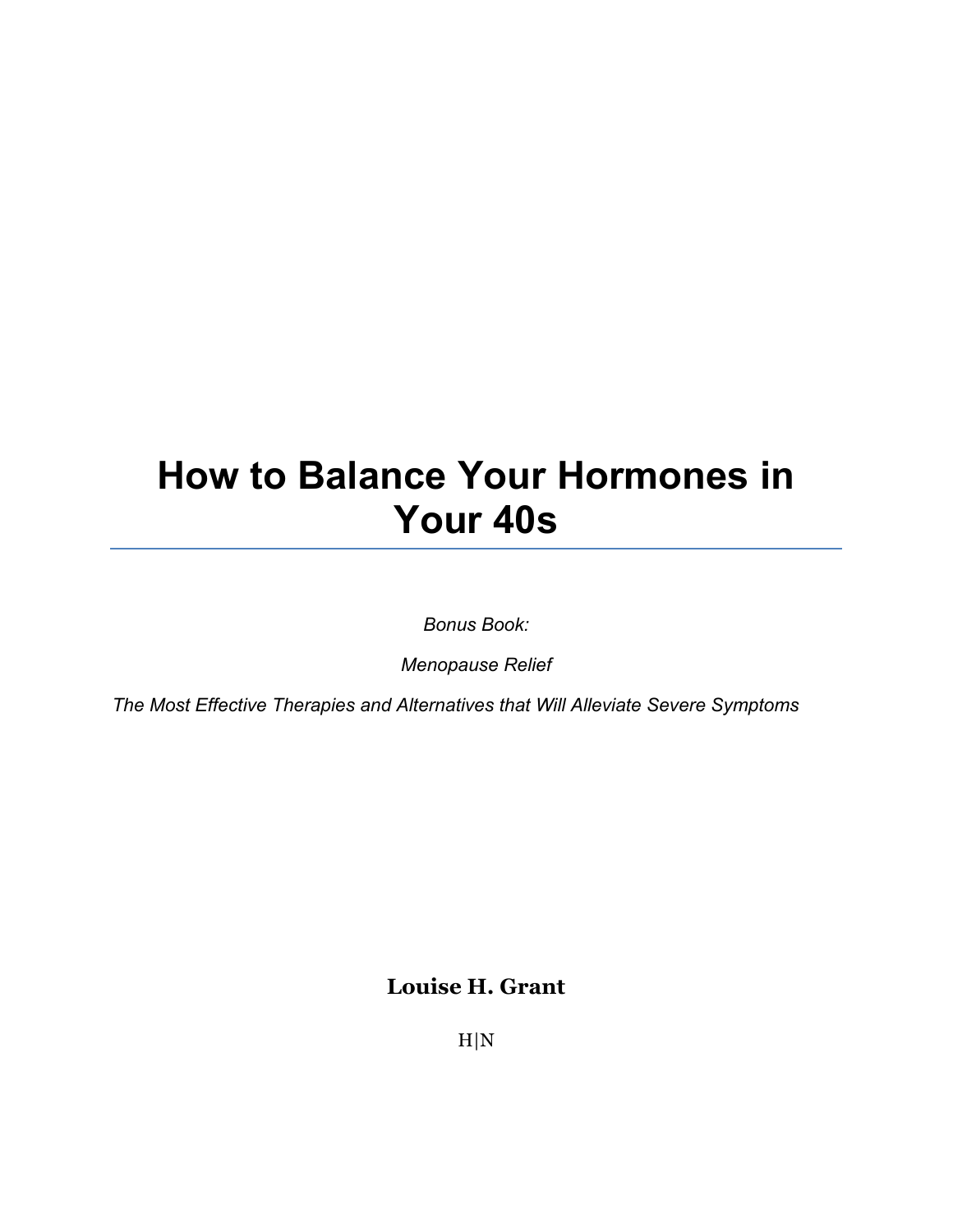

7 House Media, LLC

H|N Health-Conscious Network

### **© Copyright 2021 - All rights reserved.**

The content contained within this book may not be reproduced, duplicated or transmitted without direct written permission from the author or the publisher.

Under no circumstances will any blame or legal responsibility be held against the publisher, or author, for any damages, reparation, or monetary loss due to the information contained within this book, either directly or indirectly.

### Legal Notice:

This book is copyright protected. It is only for personal use. You cannot amend, distribute, sell, use, quote or paraphrase any part, or the content within this book, without the consent of the author or publisher.

### Disclaimer Notice:

Please note the information contained within this document is for educational and entertainment purposes only. All effort has been executed to present accurate, up to date, reliable, complete information. No warranties of any kind are declared or implied. Readers acknowledge that the author is not engaged in the rendering of legal, financial, medical or professional advice. The content within this book has been derived from various sources. Please consult a licensed professional before attempting any techniques outlined in this book.

By reading this document, the reader agrees that under no circumstances is the author responsible for any losses, direct or indirect, that are incurred as a result of the use of the information contained within this document, including, but not limited to, errors, omissions, or inaccuracies.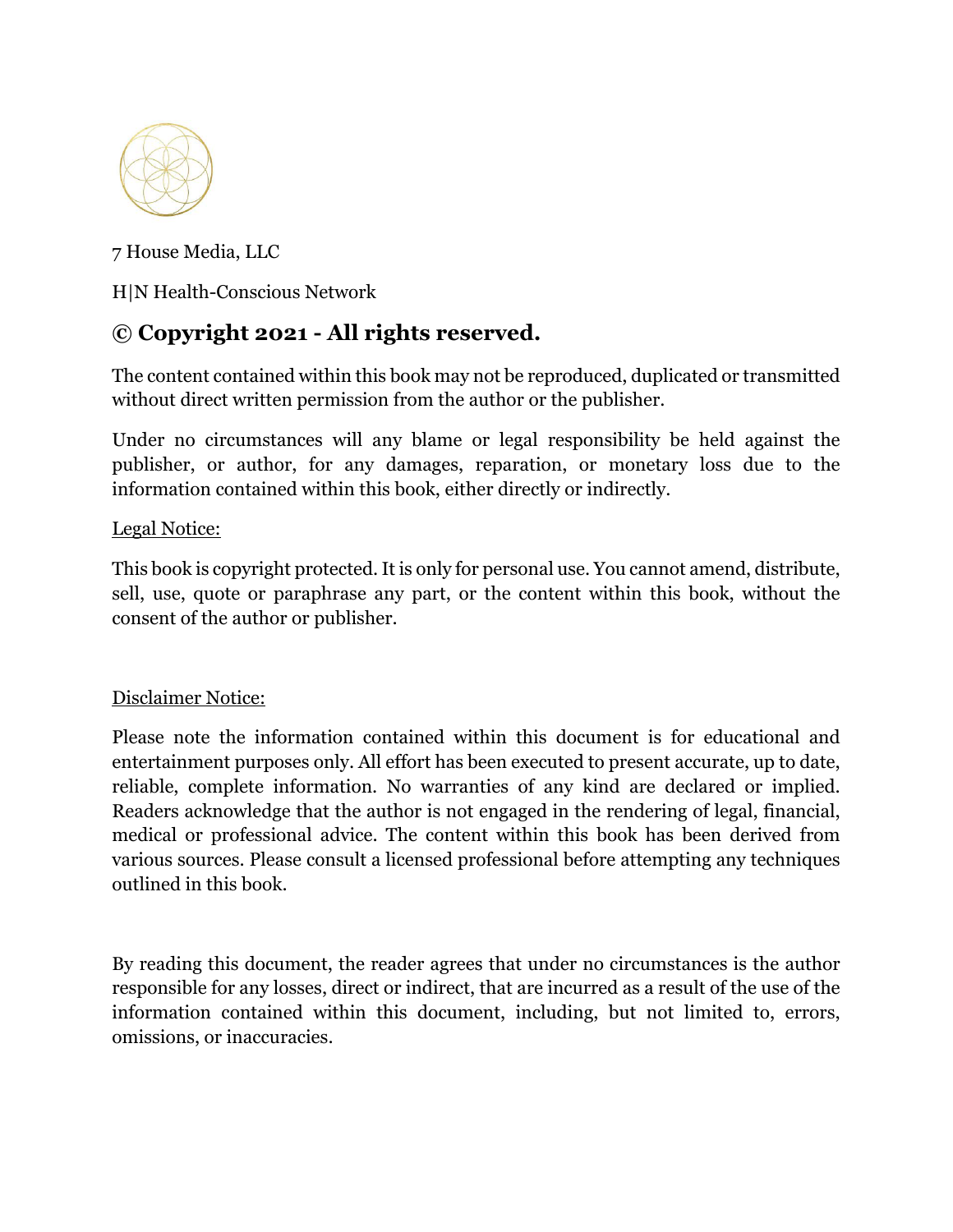# **Table of Contents**

Introduction Dear Reader, Welcome Chapter 1: A Time of Deep Transformation Female Hormone Levels, Explained Hormonal Changes in Your 40s Premenopause Perimenopause Menopause Postmenopause Chapter 2: Symptoms and Signs of Hormonal Imbalance Most Common Symptoms of Hormonal Imbalances in Women Systemic Symptoms Psychological Symptoms Additional Illnesses My Hormones, My Story Chapter 3: Why Imbalanced Hormones Can Be the Bad Guys The Power of Hormones Estrogen Progesterone The Results of Hormonal Imbalances Insomnia Osteoporosis, Osteoarthritis, and Rheumatoid Arthritis Thyroid Disorders Hyperthyroidism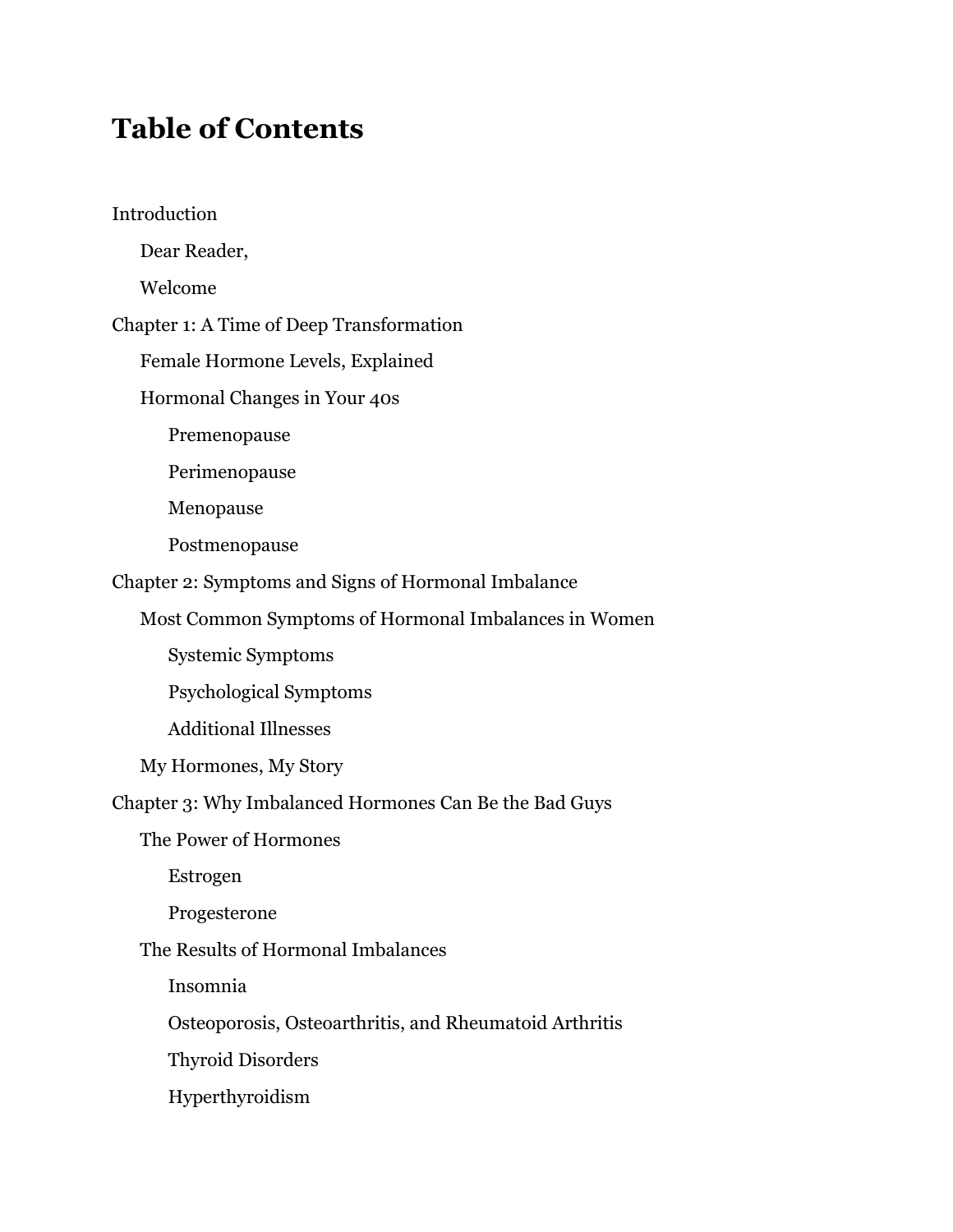Hypothyroidism Hashimoto's Thyroiditis Grave's Disease Breast Tissue Issues and The C word Urinary Tract Infections Diabetes Allergies Chapter 4: Spoil Your Taste Buds Change Your Diet for the Better Foods to Add Foods to Avoid Get Your Estrogen Fix Chapter 5: When Modern Society Discovers Ancient Medicine Integrative versus Function Medicine The Stories and Studies of Intermittent Fasting Practice Intermittent Fasting Methods of Intermittent Fasting Balance Your Hormones Through Intermittent Fasting Chapter 6: Why Gut Health Matters All You Need to Know About the Gut Microbiome What Is Dysbiosis? A Healthy Gut Is a Happy Gut Chapter 7: How Plant Medicine Has Helped Women Over Millennials Herbal Supplements Aromatherapy and Essential Oils Adaptogens How Plants Support Healing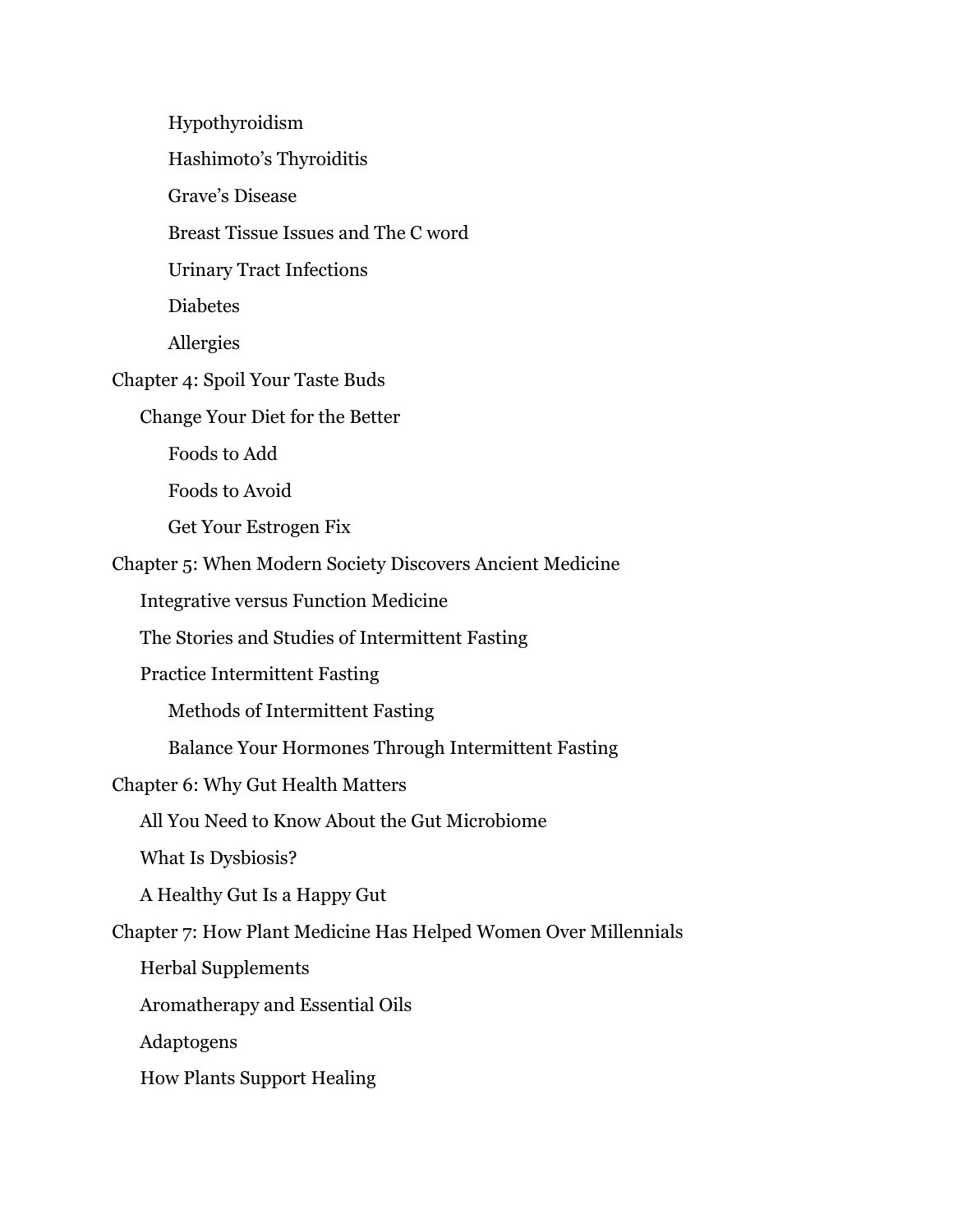A Natural Way to Reverse a UTI Herbs to Heal the Gut to Heal the Body Chapter 8: Beauty, Get Your Body Movin'! Exercise to Excel Exercise and Your Hormones Chapter 9: Rest Is as Important as Work Rest to Heal The Benefits of Sleep Rest to Stay Balanced Sleep Balances Your Hormone Levels Conclusion References

Bonus Book: Menopause Relief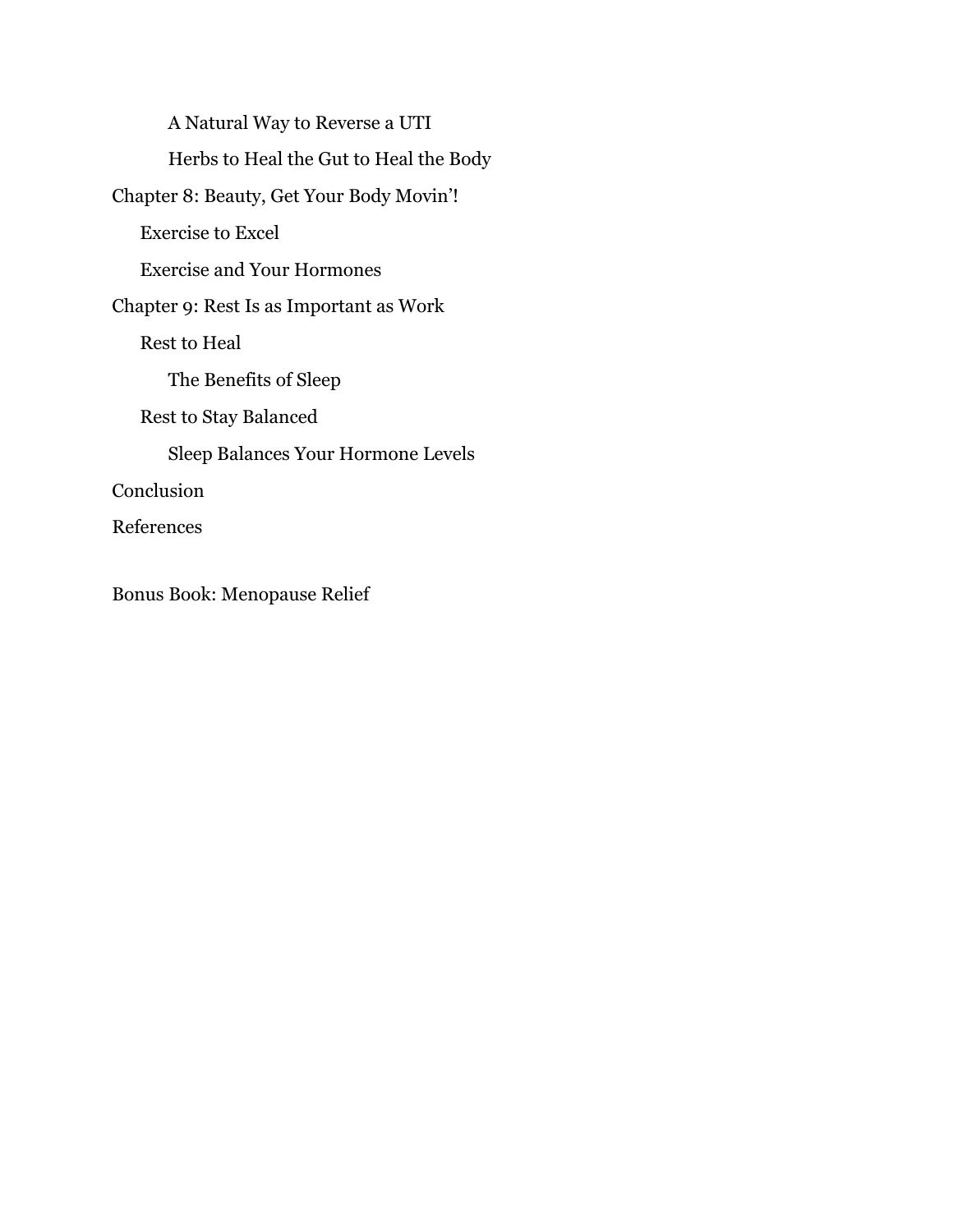# **Introduction**

### **Dear Reader,**

I am a woman just like you. I have faced the challenges of living in a female body, and I have persevered through all the ups and downs of living in this body in a society that does not support the true health and happiness of women. My story starts with my body and what it has gone through over the years, growing up from a child to a prepubescent girl, to a confused and emotional teenager, to a young woman slowly morphing into who she needs to become, to a mother fighting all the battles of childbirth, and to the present middle-aged me. The present me is a woman who has lived through the emotional and physical turmoil of hormonal changes. The word turmoil may seem like an overexaggeration to some, but hormones are the messengers that deliver the instructions for the actions your body needs to make. When these messengers start to go off course and send differing and confusing instructions to your body, all the physical sensations and mental blocks you experience can sometimes feel like more than you are able to endure.

I have battled through all the severe symptoms of hormonal imbalances—the uncontrollable mood swings, the weakening joints, the constant muscle pain, and the sleepless nights filled with insomnia and depressive thoughts. Finally, after a period of intense pain and agony, my journey of balancing my hormones saw a happier ending. Through my learning and experimenting with different natural and holistic healing methods, I was able to control my symptoms and get my life back. As a result, my experiences have given me deep empathy for women who are misunderstood and who are not supported during the hormonal phases of change in their middle age. I want you to know that I see you, and I am here to guide you on your journey to self-acceptance, learning, body love, and your final destination of happiness and health. My passion for helping women stems from my personal hormonal battles, and it has resulted in me creating, with many talented writers and researchers, the Health and Conscious Network. I want to serve as a light of hope, as well as educate and support women like you and many others who have or are still fighting against their own minds and bodies. This fight is temporary and does not need to control your life. There will be an end to this hormonal cloud, and you can put a stop to it in a healthy and holistic way.

I believe that learning about health and knowing your body will lead you to the answers you are seeking. I have dedicated over a decade to discovering ways of hormonal healing, with an academic focus on medicine and naturopathy. I am continuing to live out my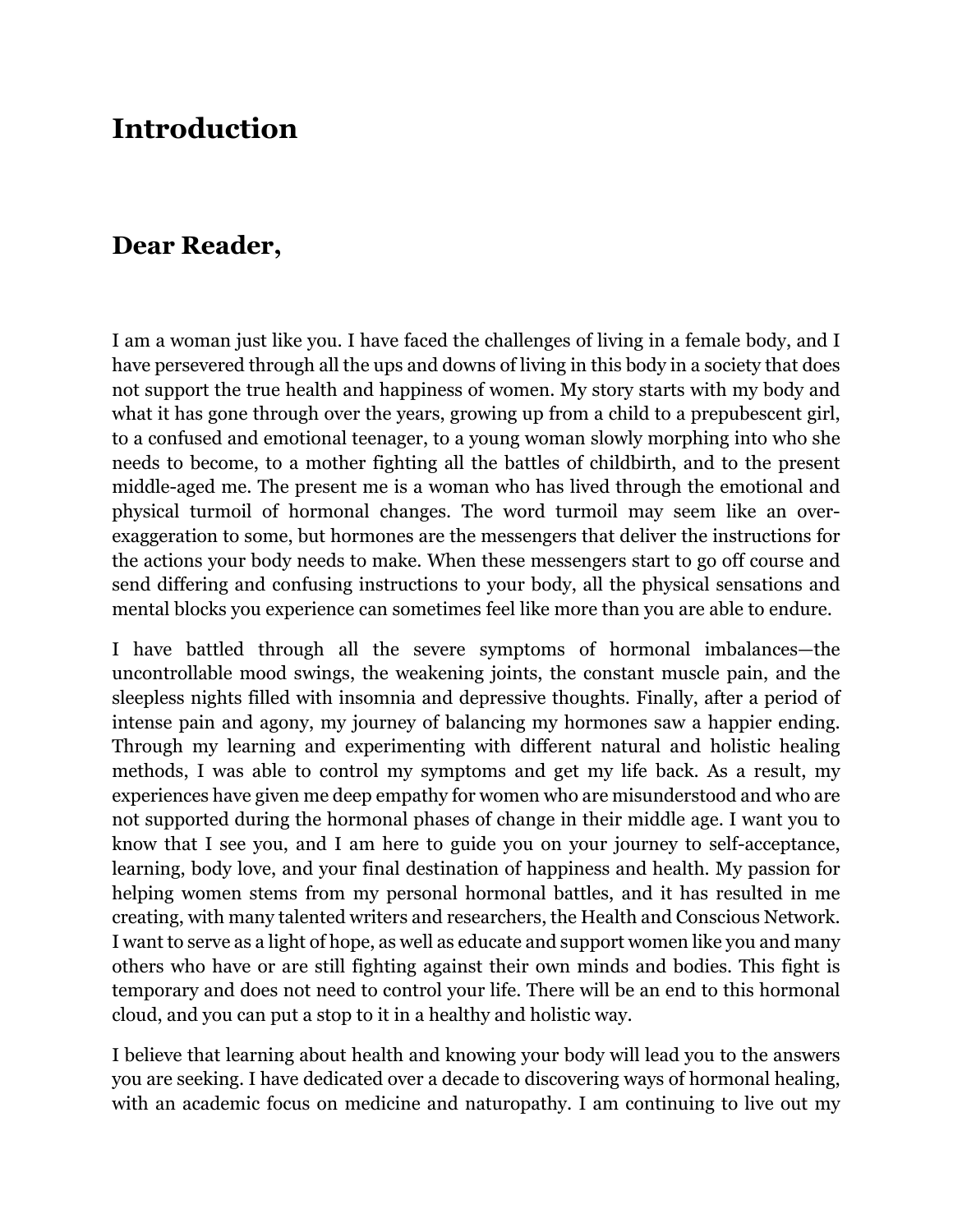purpose of helping other women find their unique hormonal equilibrium. I have discovered my inner strength and ability to learn how to heal and live in harmony with my body after years of defeat because I chose to get back up again and live for myself with a goal of holistic health. I am a woman just like you, and I am hoping this book can help you find healing, too.

With Hope and Light,

Louise H. Grant

## **Welcome**

### *"Take care of your body. It's the only place you have to live in." - Jim Rohn*

When I talk about the symptoms I experienced due to hormonal imbalance, are you able to relate? Do you feel like you are not quite yourself lately? Are your moods getting the best of you? Or maybe you are experiencing chronic pain and feel like there is no escape? Well, do not ever believe that is what you deserve. The physical and emotional pain that you are going through will not last forever. This is and will be temporary. If you are experiencing pain, depressive thoughts, or loss of energy and motivation, please know that you are not to blame. There is a root cause to the constant discomfort you are having. The reason you are feeling like this is due to the processes that are going on inside of you. The struggles you are going through that make it feel like you are not in control of your own body come down to the changes in your hormones, changes that can become especially prominent during your 40s. While you may not have had a choice in starting this rollercoaster of physical and emotional struggle, you are definitely able to manage it. You have the power to control your hormones and become the version of yourself that you have always wanted to be. Yes, this phase of your life can be met with so much change that is difficult to accept, but you are not alone. There is a way through this emotional and physical turmoil. The answers you are looking for are right around the corner. There are various resources and a community of women who have traveled through this phase that can guide you through this hormonal journey of your 40s. A better life, a brighter mood, and a bolder body are possible and what you deserve. The strength to push through this and come out on the other side as a healthier and happier version of you has always been there inside of you. The woman you have become and the journey that life has taken you on have placed you right here. This is your time to reflect, heal, and seek the truth within you and around you.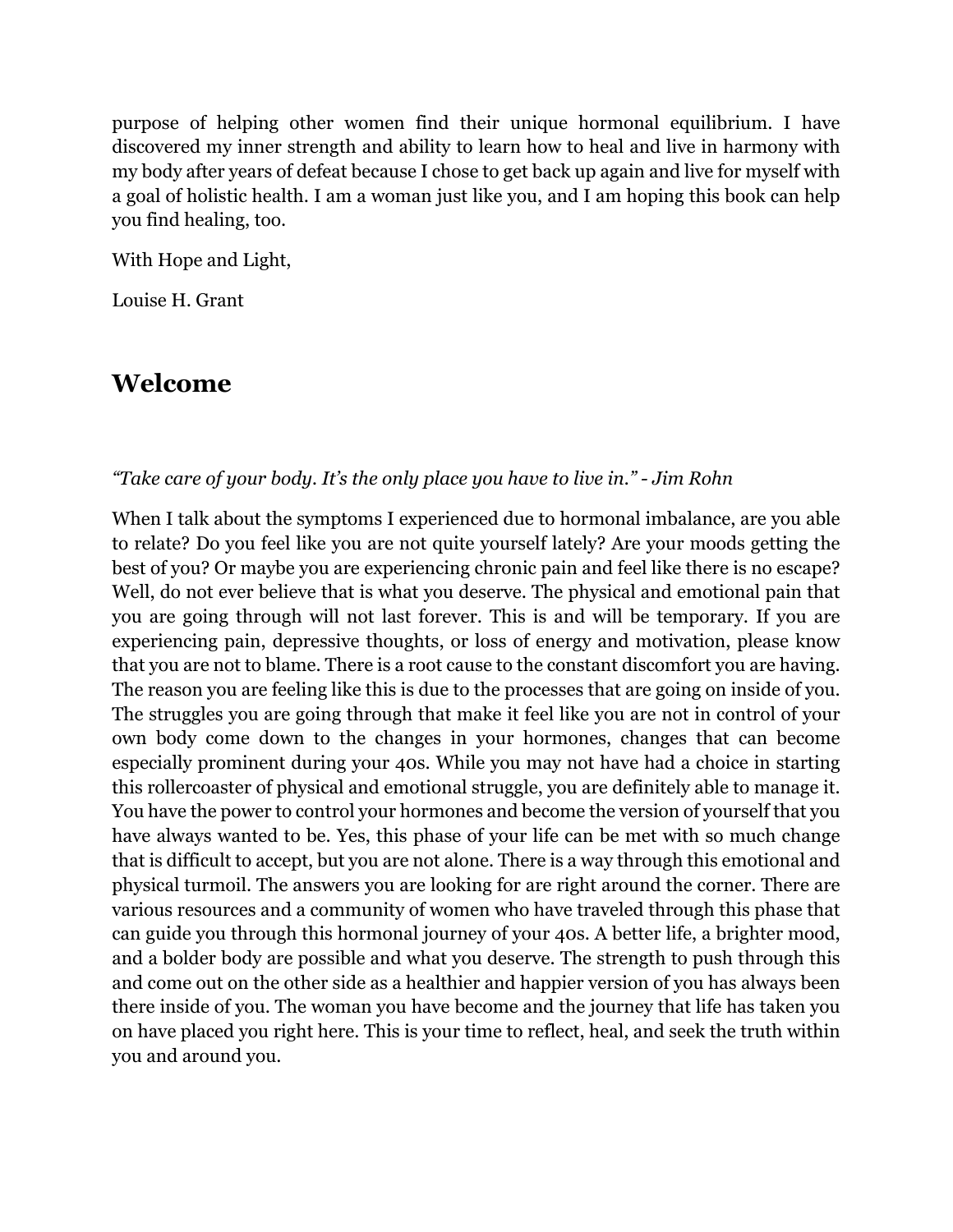In this book, you will discover all the answers to your burning questions. Hormone imbalances come in waves, and depending on how you treat your body, these waves can be long and treacherous or smooth and calming. You need to learn how to take care of your body, especially during this period and for the years to come.

With this book, you will soon figure out how to travel through the twists and turns that are hormonal changes in your 40s. Our lessons and discussions on the female body and hormone balancing will give you the tools you will need to push through, despite feeling like your body has turned on you. In the following chapters, with a focus on medicine and healing, we will discuss how you can nourish and care for your female body in order to treat and reverse hormone imbalances and some conditions that are symptomatic of them. We will discuss the signs and symptoms you should watch out for, and we will discover some treatments you could try out to alleviate the physical, emotional, and mental suffering brought on by menopause and hormonal imbalances.

There is a light and there is a solution to your hormonal tidal wave: holistic healing. Diet, regular exercise, and natural remedies are some of the solutions that we will discuss in great detail. Our rediscovery of and journey through the female body and her hormones will enlighten you and bring you to where you need to be. You deserve peace and balance, so come along on this exploration of wellness and wisdom to find your hormonal balance and the key to lifelong health.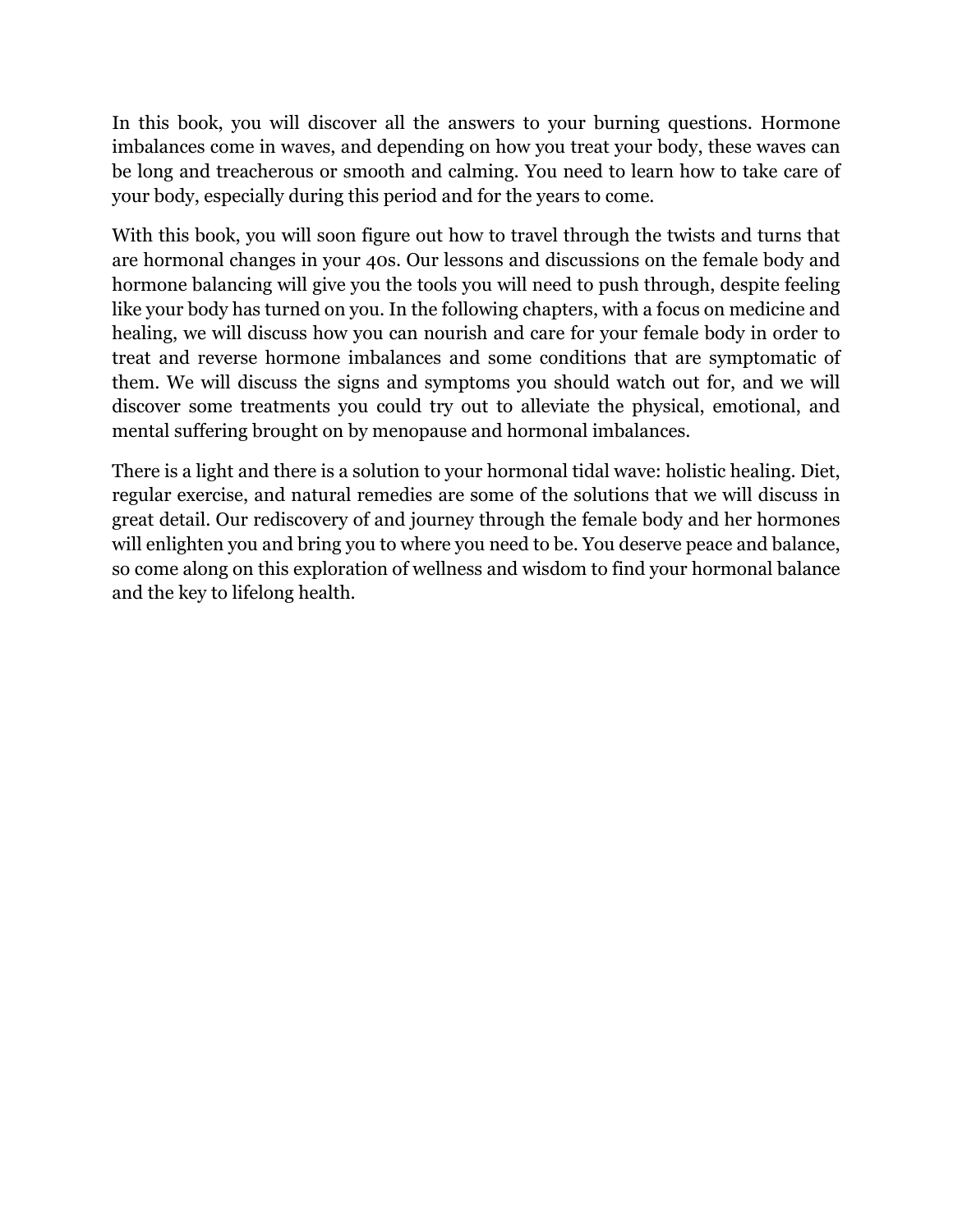# **Chapter 1: A Time of Deep Transformation**

### **Female Hormone Levels, Explained**

In order to understand the way hormones can begin to change in our 40s, let us take a brief look at how the female body works and the role hormones play during our childbearing years. Yes, we often associate puberty with female hormones, but our hormones are always at work. Reproductive age is usually a sign that the female body is growing into its full form, but we need to debunk the myth that the female body's hormones are fixed once puberty hits. Instead, we experience cycles and shifts of hormones and bodily sensations well into our 40s and throughout our whole lives. The female body has so many important roles, specifically growing and carrying a child. Our bone structure, muscles, and organs all work together to be strong enough for this task. Despite the outcome and whether or not a woman decides to have children, the female body, before birth, is shaped and wired in a way to support reproduction and carrying a child. Not only are the physical aspects of our bodies created for this role, but so are our internal and chemical processes. Female hormones are secreted at certain levels in order to support an optimally functioning female body that can reproduce. The menstrual cycle is an important part of this.

As hormones are secreted in certain levels controlled by the brain's pituitary gland and then to the ovaries, the monthly menstrual cycle is determined by the days between the beginning of two menstruation periods. While these periods are usually associated with bleeding, this phenomenon is only one factor in the menstrual cycle. The entire cycle usually lasts between 24 to 35 days, with an average of 28 days—but remember, you do not need to fit into the average. Your menstrual cycle can be longer or shorter, or even irregular due to many factors. The female menstrual cycle, central to the female body, is unique to female bodies, but is also unique to each individual. There is no such thing as a 'good,' 'normal,' or 'perfect' menstrual cycle. There is only a general idea of how the menstrual cycle presents itself. Some of these factors that affect how the body moves through this cycle include:

- Your stage of life, whether you have just experienced your first period and your body is finding its unique routine, or if you are experiencing your last few periods as you enter the premenopausal stage.
- Your lifestyle, which involves your physical activity, stress levels, your diet, etc. that all influence your hormone levels.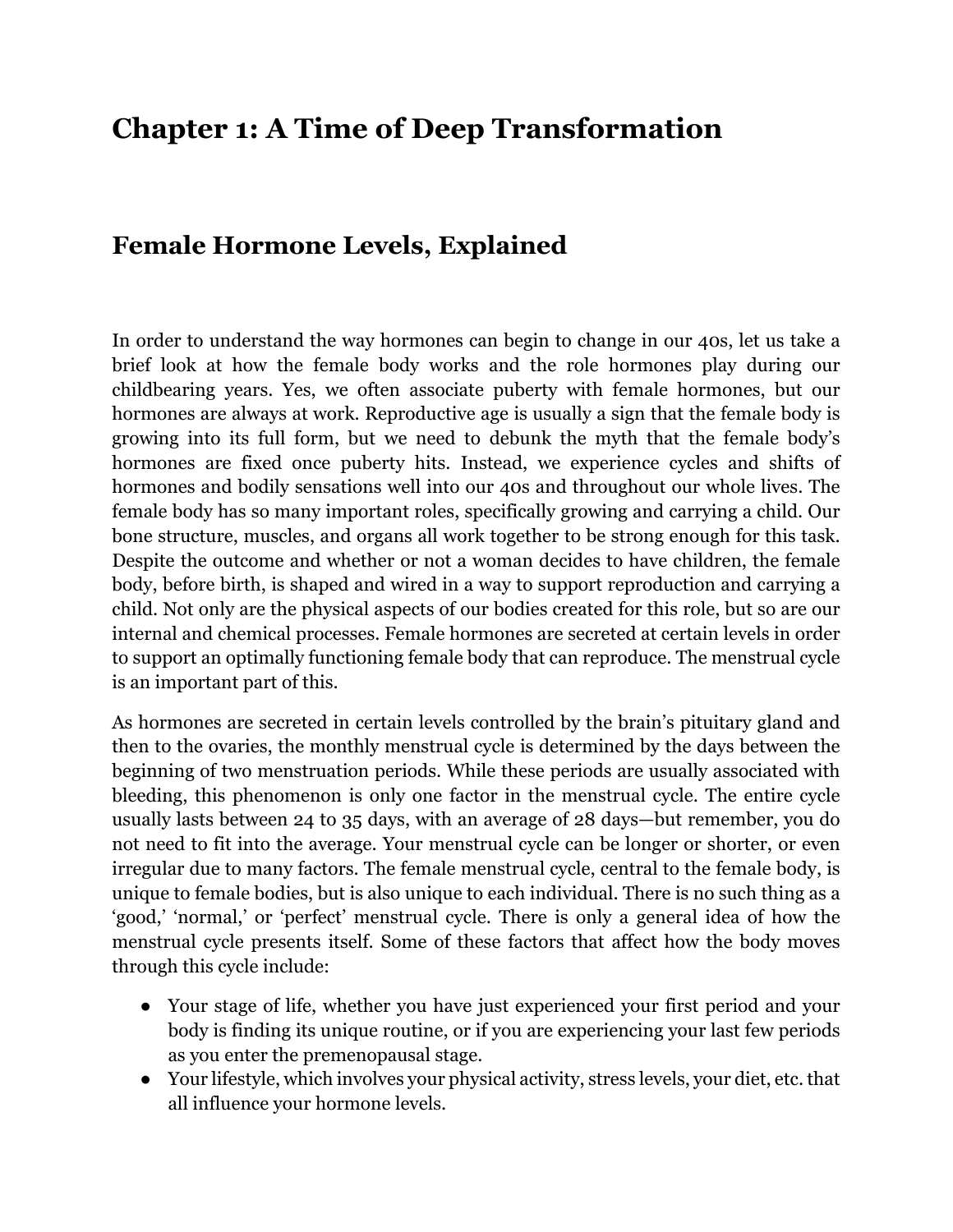- Medications that alter your hormone levels, like antidepressants, ADHD medications, weight loss pills, steroids, hormone replacements or supplements.
- Health conditions which can affect your hormones and put your body under stress like the flu, hypothyroidism, uterine fibroids, genetic bleeding disorders, endometriosis, and polycystic ovarian syndrome (PCOS) (Cornforth, 2020).

Although there are so many exceptions and variations, the female body usually goes through a monthly cycle of different phases that are determined by different hormonal changes:

- 1. The Follicular Phase: Lower estrogen and progesterone levels signal the pituitary gland to produce Follicle Stimulating Hormones (FSH) which starts the process of maturing a follicle—a sac containing an egg.
- 2. The Ovulatory Phase: When ovulation occurs between day 12 and 16. During this time, the follicle produces estrogen in preparation for a possible pregnancy, increasing estrogen levels and triggering a rise in Luteinizing Hormone (LH) secreted by the pituitary gland, resulting in the release of an egg.
- 3. The Luteal Phase: When the ruptured follicle (corpus luteum) secretes progesterone and estrogen in preparation for a pregnancy, but these levels will drop due to a lack of fertilization. This will result in the shedding of the once prepared uterus and of the follicle and egg on the 28th day of the cycle. This is then officially the start of menstruation when the menses begin (Women in Balance Institute, 2021).

In order to continue each month, this cycle relies on key reproductive hormones. These hormones ultimately affect how your body functions and how you feel throughout the month, not only during the menstruation phase. Let us learn about the roles of these female hormones that control our menstrual cycle:

- Follicle Stimulating Hormone (FSH): A hormone secreted by the pituitary gland that is responsible for stimulating the maturation of the ovarian follicle.
- Luteinizing Hormone (LH): A hormone secreted by the pituitary that causes the mature follicle to rupture, resulting in a released egg.
- Estrogen: A sex hormone produced by the ovaries, adrenal glands, and fat tissue, which is responsible for the growth of the female body and the maturation of the egg during the menstrual cycle.
- Progesterone: A sex hormone produced by the corpus luteum that works to counter or balance the effects of estrogen, and also support the maturation of the uterine lining in preparation for pregnancy.
- Testosterone: A sex hormone that is found in both males and females, with lower levels of the hormone found in females. It is produced by the ovaries and adrenal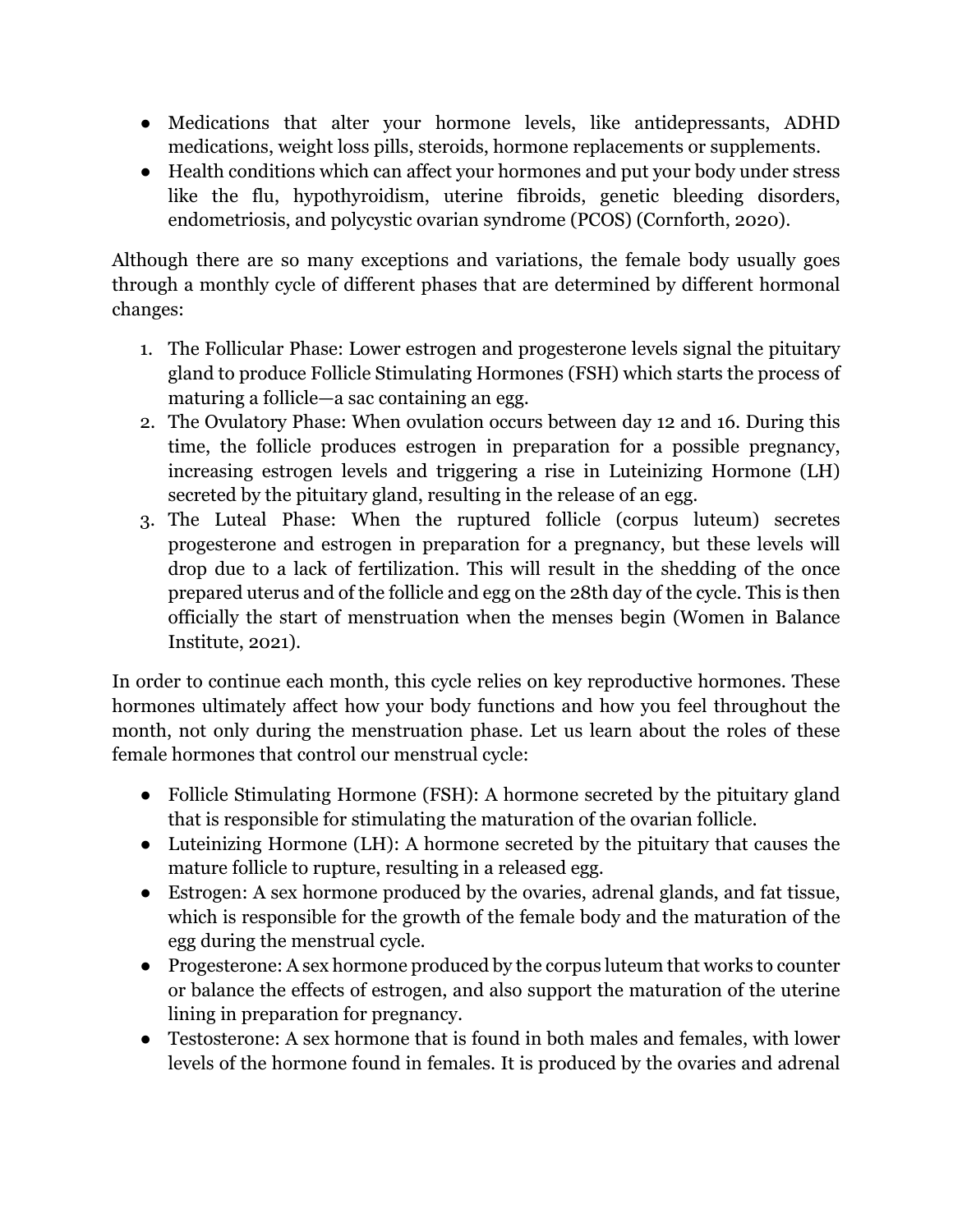gland to maintain muscle and bone strength, increase sex drive, and enhance overall well-being and mood (Women in Balance Institute, 2021).

These hormones all play their role in maintaining a functioning balance for the female body and menstrual cycle. When a woman is of childbearing age, her menstrual cycle usually follows in a specific order with a dance of the key hormones making their moves and playing their part in order to achieve the body's goal: to reproduce and maintain an efficient menstrual cycle from one month to the next. This cycle comes with its ups and downs, but it is usually consistent, even in its inconsistency. Over the years, a woman starts to know her body and even predict when she will feel a certain way or sensation according to her unique cycle. This cycle continues transitioning the way it needs to until one day it does not.

# **Hormonal Changes in Your 40s**

After the years of cycles and the hormonal recipe your body follows each day, your body begins to change its path., and the formula your body once followed starts to transition away from the purpose of childbearing. This is normal and natural, but as your body's formula changes, you may begin to suddenly feel like you are no longer yourself. You might begin to feel or experience things that you have not experienced before, and you may wonder why or how this is happening. You may think that you have done something wrong or that something must be wrong with your body. But usually nothing is wrong. The answer to what you are experiencing lies in the relationship between your hormones, glands, and brain as they change their communication style with the new topic being 'I no longer need to reproduce.' This switch usually occurs in your 40s and from it comes months and years of hormonal changes that can reshape the way you think, feel, and behave.

These specific years, post-childbearing age, are depicted by the irregular fluctuations in the hormones estrogen and progesterone. They were once on your side, doing their job to maintain your menstrual cycle, but now it seems that they are acting up. You might wonder whether these hormones will ever act the same or find a new normal of harmony. Progesterone was always the calming hormone to balance out the effects of estrogen, and now? Where has it gone? Well, in this stage of hormonal changes into the ending of your menstrual cycle, there are higher levels of estrogen and not enough progesterone to calm things down in your body. This change in hormone levels can lead you to feel 'off' or not quite yourself, but try to never look for fault in yourself or blame yourself. When the day comes, the day you realize that your period is no longer how it should be and your body is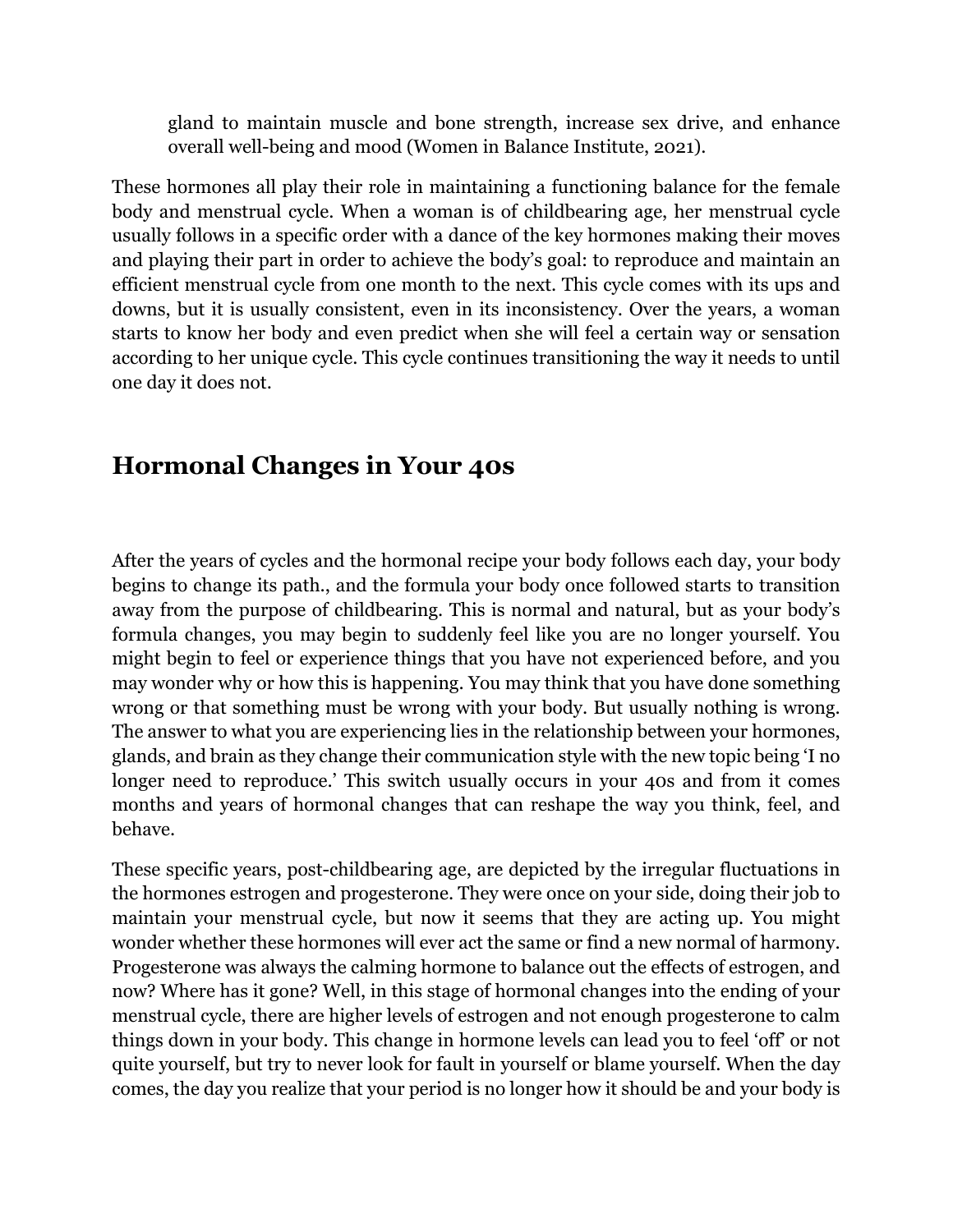not feeling the way it used to, you need to welcome the change. You need to remember that this phase, the beginning of perimenopause, is as natural as the day you got your first period. A woman is strong and ever-glowing as she ages and grows. A woman is never meant to stagnate, she is meant to flourish and change, and so will her body.

The changes you will go through are inevitable and can be met with some hesitance, discomfort, and even pain. Change, especially the type you cannot control, can put an emotional and mental toll on you in addition to the physical confusion happening around and within you. Once your menstrual cycle comes to an end, it will not be the end of hormonal changes. You will go through the four main phases of hormonal shifts during this stage of life. Do not fear or panic, we will discuss each of these phases in detail to equip you for the change you will experience and to remind you that what you are going through is natural and you do not need to suffer alone.

### *Premenopause*

Premenopause is the first phase you will go through before your menstrual cycle comes to an end and is generally experienced in your 40s. Again, this is just a generalization, and as we have learned, female bodies do vary, so this phase can be experienced by women in their 30s. This phenomenon is known as *premenopause* because it comes with no noticeable symptoms of change in hormones, despite there being an internal shift in hormonal levels and a decrease in estrogen due to your ovaries gradually producing less and less of the hormone. The premenopause phase can last for a few months to years, depending on your unique body and menstrual cycle. Here, you are still considered to be in your reproductive years. There are no additional changes in the body other than the slight decrease in estrogen, which is why many women in their 30s, even late 30s, are still able to get pregnant and carry a baby to full term. The body is still able to follow a menstrual cycle and has all the processes and other essentials needed to bear children.

After puberty and as you age, your body will produce less and less estrogen and this is why the age 0f 35 or around mid-30s has been said to be a common 'cut off point' to having children for women. This does not have to be the case, but there have been reports of women even in their 20s being in this phase of premenopause without even knowing it. Women are pressured by society to have children at a certain age, which stems from the idea of the 'biological clock', which has been a common notion shared among men and women. When you are in your 30s, this clock and the pressures of society come for you in a way that can lead to many emotional and even mental struggles. While the decrease in estrogen in your 30s may be a real biological phenomenon, there is no need to feel guilty or stressed about having or not having children. In this book, we will look at ways to increase and balance estrogen levels for women in their 40s, so there is no reason for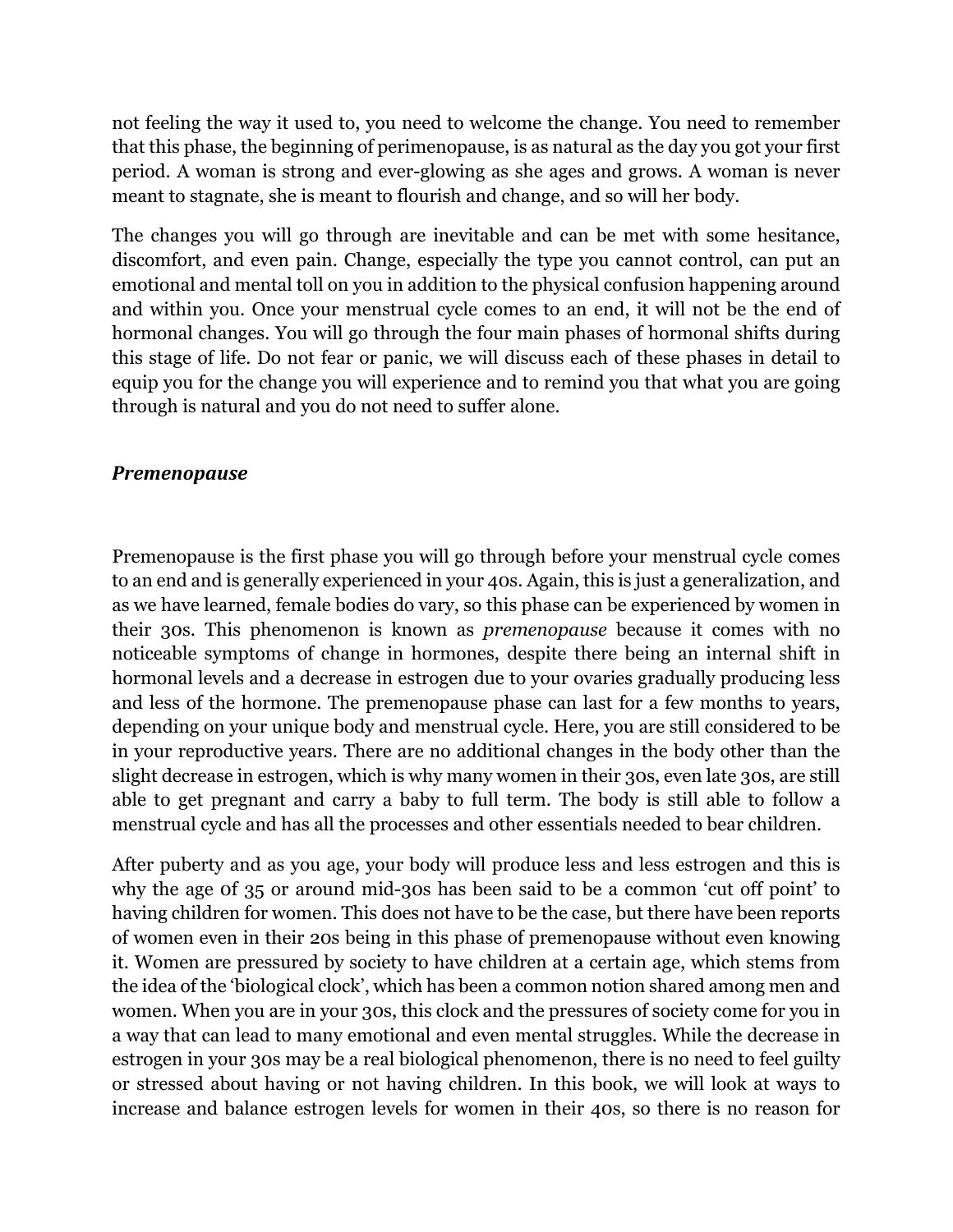women to feel defeated in their 30s and leading up to their 40s. There are enough resources and remedies to support estrogen production and a goal to get pregnant even during premenopause.

### *Perimenopause*

This phase comes after premenopause and brings with it some changes in the menstrual cycle, like irregular periods as well as other obvious symptoms including changes in mood, sleep disturbances, and hot flashes. Unlike premenopause that involves only slight (and mostly unnoticeable) changes in the menstrual cycle due to a change in estrogen levels, perimenopause *does* result in recognized symptoms due to obvious drops and spikes in estrogen levels. This phase is the outcome of months or even years of hormonal changes that are involved in the menstrual cycle. At this stage, the levels of estrogen do not just dip, but they also rise. Your body will go through periods where little estrogen is being produced and then there will be times when the ovaries may produce more estrogen. These highs and lows are uneven and therefore often unpredictable leading to physical and emotional chaos. These particular fluctuations in estrogen are why many women still have their period and can even get pregnant during this phase.

This phase is your introduction to menopause yet it can last for a few months to many years. Perimenopause is seen as the body entering into menopause, but this is not a oneoff experience. Perimenopause is rather your body's hormones figuring out how to phase into the next hormonal state of the female menstrual cycle: the end. Like most processes in your body, especially hormonal processes, perimenopause is a transition phase. Imagine if one day you had a normal period and did not experience any signs and symptoms of change, so you go about your life only to discover that the next month you do not have a period and have zero signs of ovulation or premenstrual symptoms, not even spotting. This would be a shock to your mind and your body. Something like a menstrual cycle that works in a pattern and forms part of a balancing act of different hormones and stages cannot simply continue for years and just automatically come to a sudden stop in one cycle. Your body works in cycles and flows into consecutive or followup phases through slight adjustments as it transitions. For instance, you did not just wake up one day and look in the mirror at the reflection of a woman with a full head of grey hair. No, your hair slowly transitioned into having grey roots and a mixture of grey and colored hair. The menstrual cycle expresses its aging transitions in a similar way. Aging does not happen overnight, therefore, your menstrual cycle cannot stop overnight either.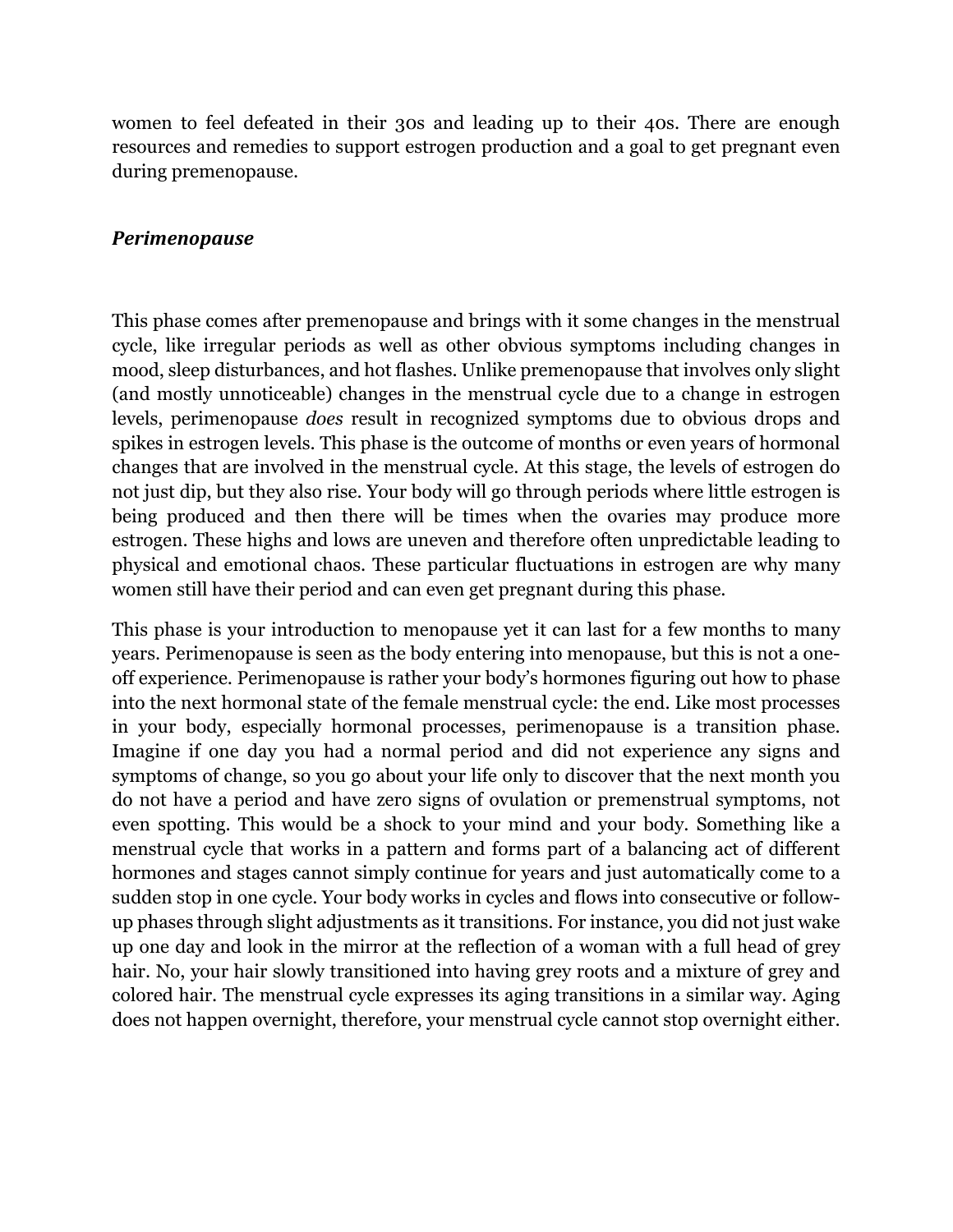#### *Menopause*

While premenopause and perimenopause can last a while, anywhere from a few months to 10 years, once you have not had a period for 12 consecutive months, you will have officially entered the phase of menopause. The reason behind your non-existent bleeding every month is not due to just the fluctuations of estrogen, but rather due to the fact that your ovaries have stopped releasing eggs altogether. What your body goes through during this phase can be similar to that of perimenopause, but with more distinct symptoms that are specific to the consistently low levels of estrogen rather than the consistent fluctuations of estrogen occurring in perimenopause. While during perimenopause, you may not always be ovulating each month, during menopause, there are no eggs being released at all due to very low levels of estrogen being produced. During this phase, your body's estrogen levels are at an all-time low as they decrease significantly and no longer fluctuate but stay at a final and permanent low level. This is the official sign that your body no longer wants to or can reproduce and carry a child. It is possible to enter into menopause earlier than the average age, which can be brought on by genetic or certain lifestyle factors. Some of these factors, excluding having had a hysterectomy or oophorectomy, include having a family history of early onset of menopause, being a smoker, or receiving cancer treatments.

#### *Postmenopause*

This phase occurs after a woman has not bled for at least an entire year, after you have gone through menopause. At this point, you are no longer fertile and will therefore no longer experience another period. Along with the end to your menstrual cycle, comes a beginning. In these years, which usually occur from your 40s upwards, the female body experiences many unwanted changes which require more attention and care. The risk of some health conditions increases as the body ages, and postmenopause is just a sign of your entrance into a new stage in life. Your body is at higher risk of osteoporosis due to the decrease in estrogen, which is the hormone responsible for bone health and the control of calcium. Your bones are prone to breakage or fractures and become brittle as you age. Other health conditions that may come with age, after or during menopause, are illnesses like heart disease, hyperthyroidism or hypothyroidism, autoimmune diseases, breast cancer, urinary tract infections, etc. While this all may seem daunting and gloomy, there is a light of hope during this phase. Not only will you have the wisdom to live a more beneficial life than before, but you will also learn to detox your body and mind in order to focus on and experience the positive things in life.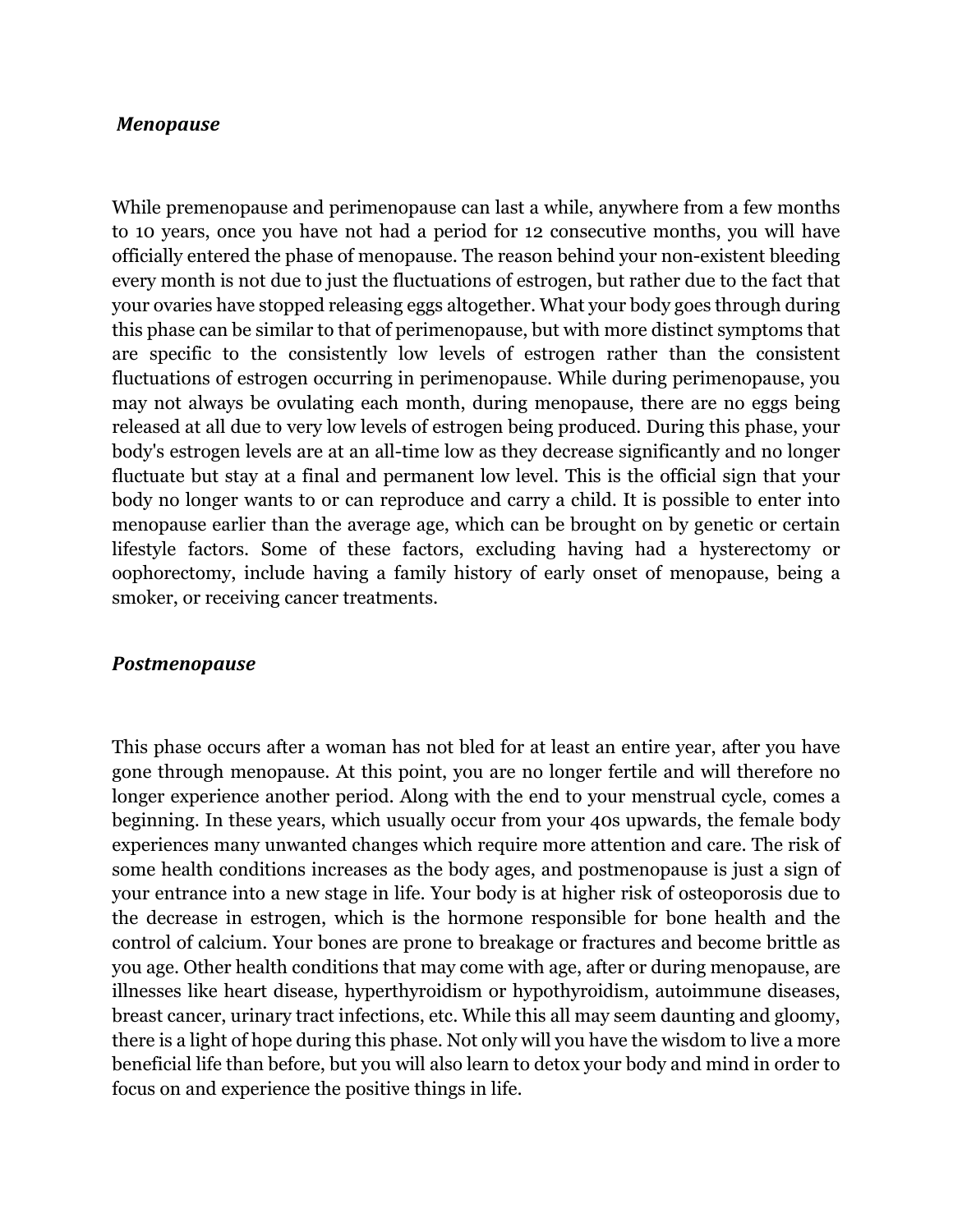This is a phase where you get a real chance to readjust your lens towards life and shift your priorities, ensuring that you rid yourself of the unnecessary or negative aspects you have in your life. Here, you can rather experience only the best life has to offer. The loss of your period can be seen as a symbol of letting go of the highs and lows, tidal waves, and unpredictable fluctuations. The 'post' stage is a second chance and the next chapter of your life. This stage is a stage of detoxifying and healing your mind, body, and soul in the name of true health and happiness. During this stage, you will have the opportunity to cleanse and heal. You will have the freedom to live a life that is less focused on the superficial and the outward, and will be more in sync with the spirituality and beauty of feelings, sensations, and holistic mind-body wellness.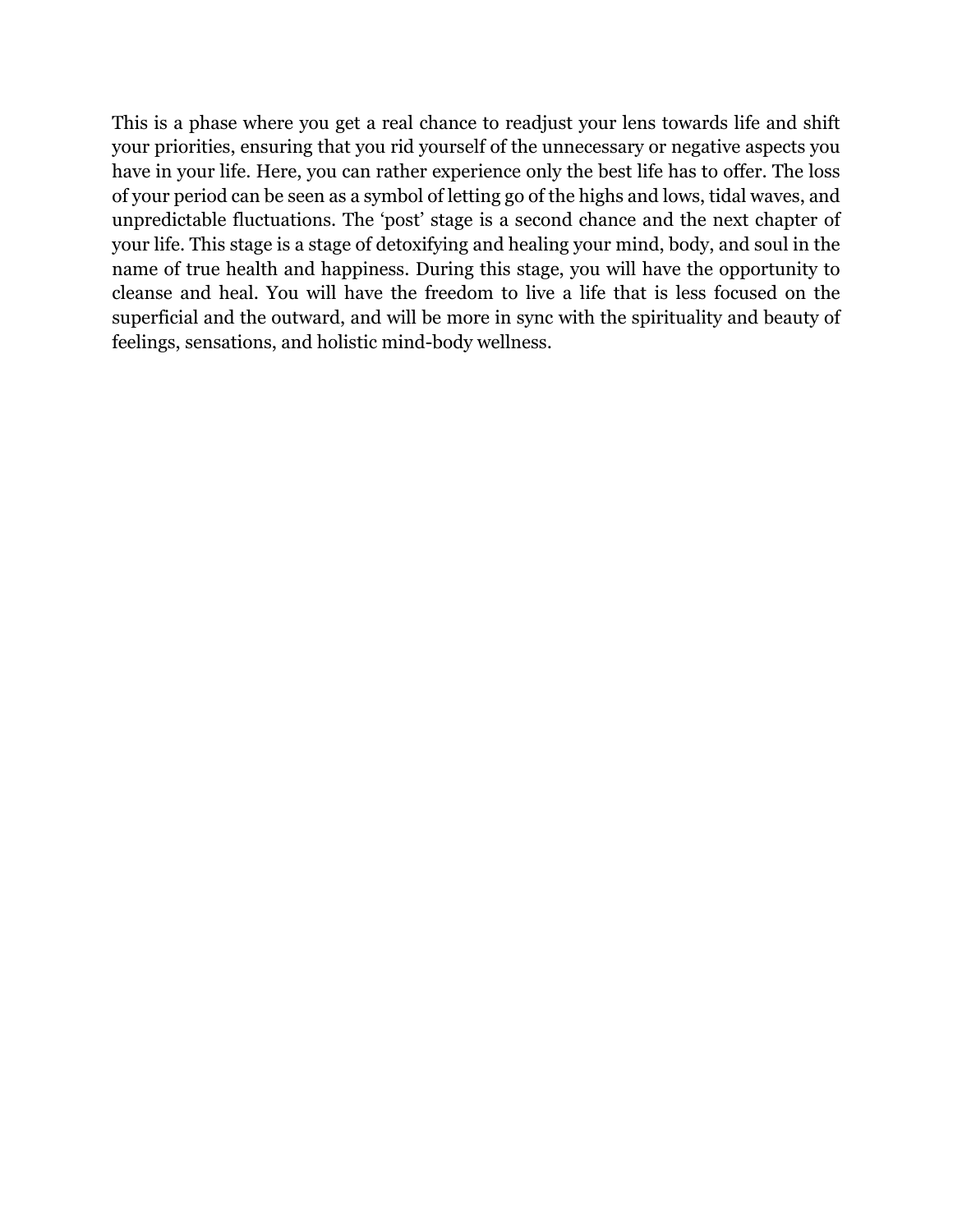# **Chapter 2: Symptoms and Signs of Hormonal Imbalance**

# **Most Common Symptoms of Hormonal Imbalances in Women**

The physical and mental changes that you may experience as you enter menopause can come and go and they are unique to you. Some women your age might experience the typical hot flashes and mood swings, but you might not, and this is okay. You are not alone in this transition. You need to remember that while your body is different it does not mean that you have to go through this alone and in isolation. There are those unspoken experiences, some even embarrassing, that women go through when their hormone levels are changing. There is no need to feel ashamed or blame yourself for anything you are experiencing right now. You might look in the mirror and ask yourself "Who are you?" but remember that this feeling is temporary, and just like your cycles and stages in life, you will move through it to something newer and better soon.

Some symptoms that you may experience are the textbook and stereotypical signs of menopause that women in their 40s are always associated with. These include mood swings and sweating, and the lack of a sex drive. Women are often shamed for these as the saying "Oh, she's just menopausal" has a negative and insensitive connotation behind it. It is similar to the common "Are you PMSing?" whenever a woman is emotional or short-tempered. Society blames us for our moods, dismisses our true feelings as just 'hormones,' and does not give us grace. People do not always stop to truly understand the inner workings and hormonal turmoil that is happening in women's bodies and lives. The age-old "Women are too emotional" line is really just old and boring. The emotions and sensations you are experiencing are real and not to be dismissed as you being overemotional or 'hormonal.' Yes, you may be experiencing these symptoms because of your hormones, but it is not your fault, and it does not mean that what you are experiencing is not valid. Remember, you are not wrong or crazy, you deserve to feel better, and you have the power to take control of your life through caring for your mind and body.

Let us take a look at some of the symptoms you may experience during this time before we delve into how to relieve them.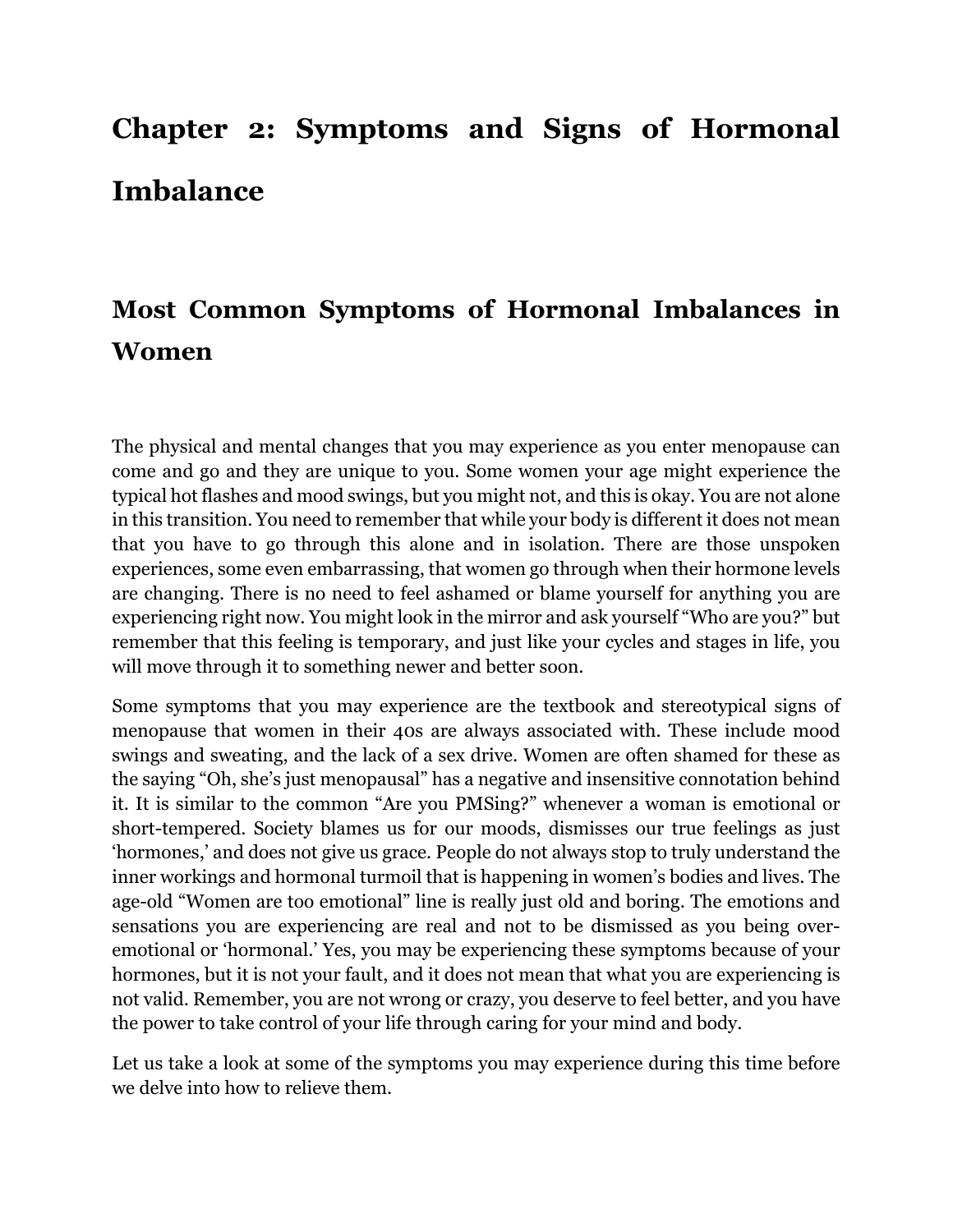### *Systemic Symptoms*

Here is a list of the known symptoms that are experienced by women in their 40s who are going through hormonal changes:

- hot flashes
- muscle and joint pain
- osteoporosis
- hair loss
- dry skin
- aching breasts
- headaches
- tingling extremities
- burning mouth
- bleeding gums
- heart problems
- night sweats
- insomnia
- bloating
- nausea
- digestive issues
- weight gain
- vaginal dryness
- irregular periods
- bladder problems (Megs Menopause, 2019).

### *Psychological Symptoms*

Along with the more obvious physical symptoms, hormonal changes in women in their 40s can lead to psychological effects that are often unspoken and ignored, yet are extremely significant. Here are some of the psychological symptoms that can be experienced due to middle age hormonal changes:

- mood swings
- dizziness
- loss of or reduced sex drive
- anxiety or panic disorder
- depression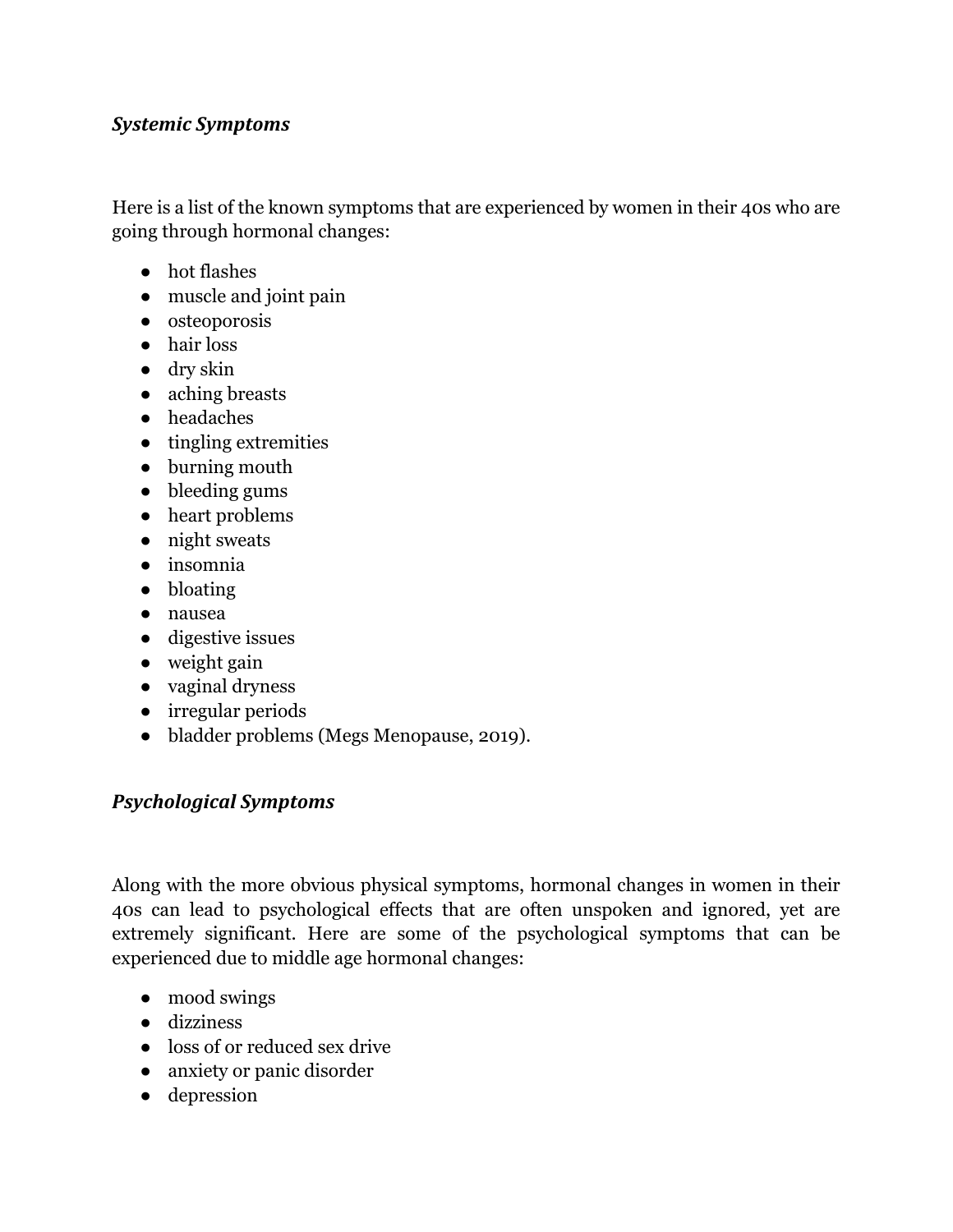● brain fog and difficulty concentrating (Megs Menopause, 2019).

If you are struggling with mental illness or having suicidal thoughts, you can find help by using the link below:

https://www.therecoveryvillage.com/mental-health/related/suicide-hotlines/

### *Additional Illnesses*

In addition to the physical and psychological effects of hormonal changes, there are also health conditions that can arise due to hormonal imbalances in your 40s. Some of these health conditions are illnesses like:

- osteoporosis
- osteoarthritis
- heart disease
- breast cancer
- diabetes
- hyperthyroidism
- hypothyroidism
- urinary tract infections
- food allergies (Berry, 2019).

These are often illnesses that are experienced before the onset of hormonal changes but can also very much occur due to hormonal imbalances in your 40s. While this list can be fear-inducing, you should not feel or convince yourself that you will definitely experience these health conditions. Even if you do experience symptoms or get that unwanted diagnosis, there is no need to live in hopelessness. Not only can you work to treat or prevent these illnesses, but you can also train your mind and care for your brain. A positive and healthy mind can result in a positive and healthy body. Being prepared and aware of the possible health changes that occur in your 40s is not meant to scare you. It is much better to be informed and take action than be ignorant of possible conditions or be paralyzed by fear of what might be. Knowing about the female body can help you learn more about your own body at this age, and being aware of these symptoms can lead you to take action by consulting a friend or a medical professional. This knowledge will not only help you but could also save a friend who is going through hormonal changes of their own. Treating the symptoms and the illness as soon as possible is the wisest and most effective way to find a solution and eventually live the life you desire. Do not be disheartened, the human body is flawed, but it is also so strong and resourceful. Your body is resilient and you need to learn to train your mind to become just as resilient.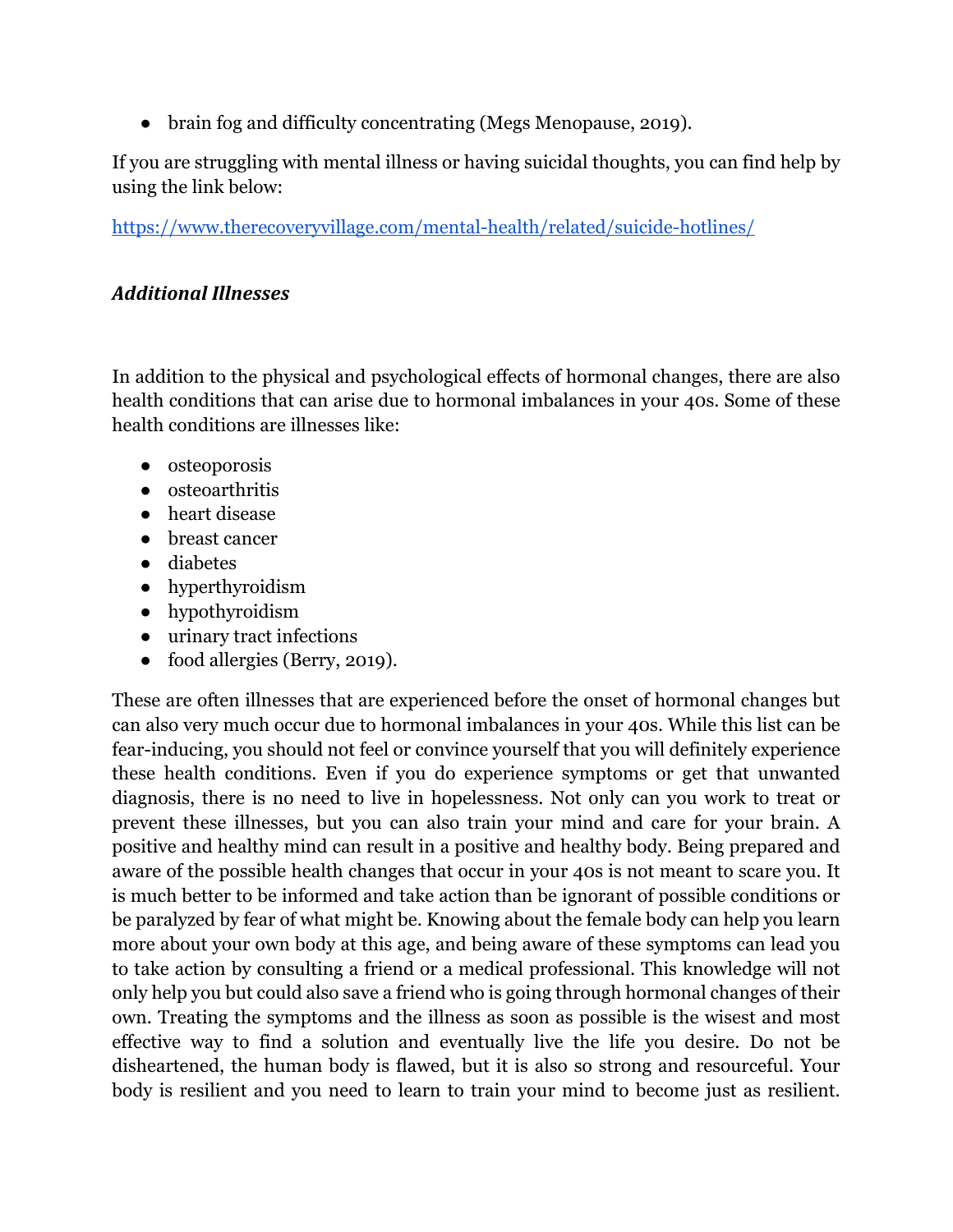Oftentimes, it is actually our mind that needs to catch up to our body as our body is a machine with so many amazing processes, functions, and self-healing mechanisms. You just need to start believing in your inner strength and know that you have come this far, so you can and will move forward into the future.

## **My Hormones, My Story**

My 4th decade was met with hormonal battles and I was exhausted. Just like most women who go through the hormonal storms in their 40s, I experienced all the menopausal symptoms. Yes, I have a long list in my head of the painful and uncomfortable experiences my body went through during this transformational time of my 40s. In addition to the many symptoms I was already experiencing, I had a fear of being diagnosed with some of the additional illnesses that often come along with this hormonal period and age milestone. I knew about these specific illnesses even before I hit menopause because my family has a history of hypothyroidism, breast cancer, and osteoporosis. Watching the women in my family suffer from these illnesses instilled a fear in me that I too would suffer these diseases, and this fear only grew when I hit my 40s.

Perimenopause was already draining my energy and soul, and I was left feeling hopeless about what menopause would bring. I felt my body had placed me in a hormonal prison. My life felt like it was on pause, and my mind and body were in constant pain during this stage of stagnation. I felt that I was not truly living, but rather surviving the wars my body was starting with itself. My body and mind could no longer move forward as I was terrified of reaching that point of sitting in the doctor's office and hearing the diagnosis I had lived my whole life trying to avoid. I feared that I would have to live life suffering through the illnesses and the medical burdens that would eventually be passed down to me. Despite my exhaustion, I was not entirely hopeless. I was determined to avoid a future of chronic pain and medication. I was already tired of the symptoms of perimenopause, and I knew deep down that I did not want to suffer any longer. I knew that I needed to make a change; I had to change my lifestyle so that I would never end up like the other women in my family. I decided to change my lifestyle, make my health my number one priority, and start my mission to rebalance my hormones.

This feat was not easy. My current life was filled with working 8 hours a day and taking care of the needs of three pubescent kids. I just did not have time left over in the day to dedicate to my healing. Instead, I resorted to the biomedical industry to fix all my problems. I went from doctor to doctor and specialist to specialist. I had emptied out my personal energy tank as well as my bank account. I spent too much money on medication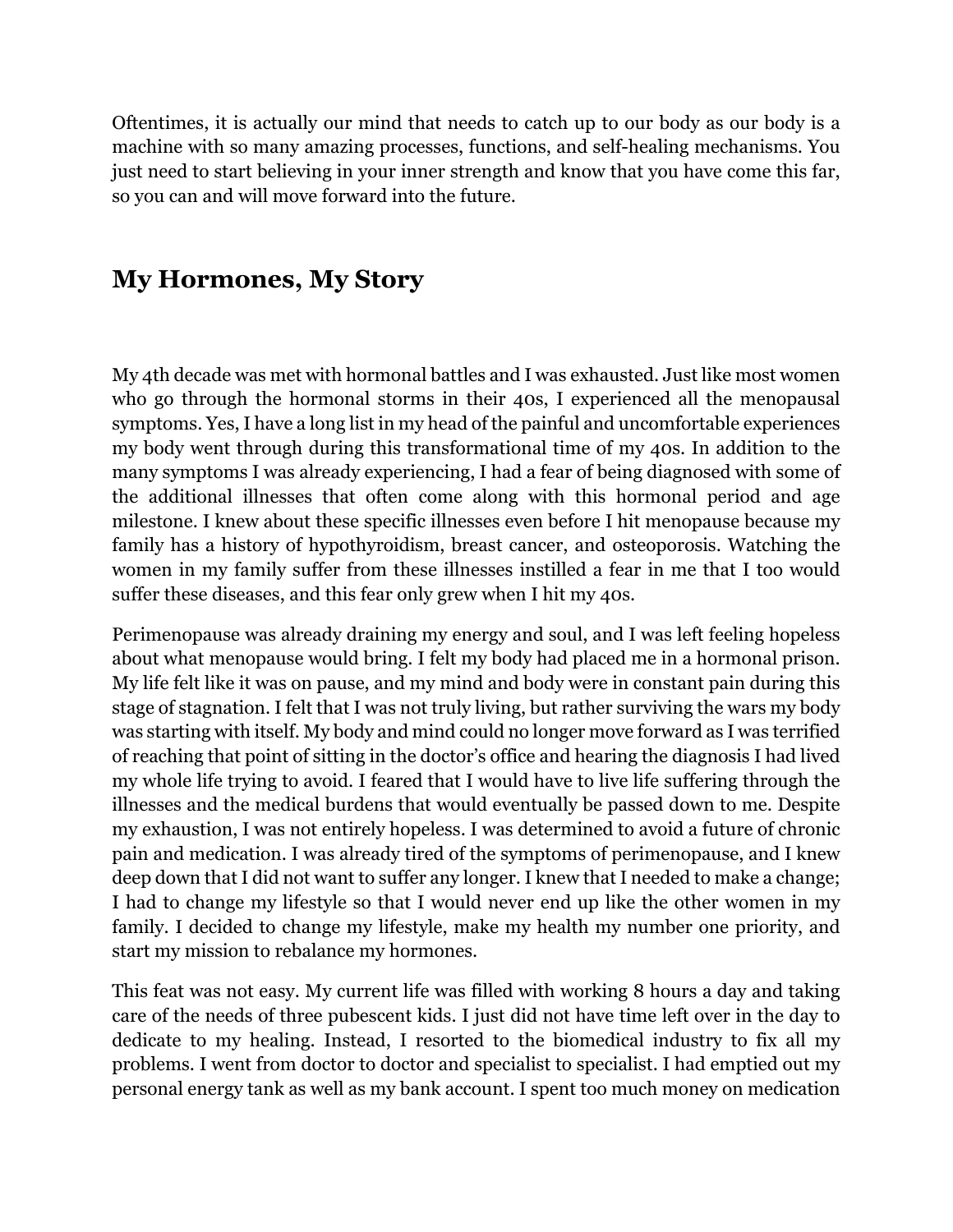that just would not help. I continued this journey of blind faith in medication because that is all I knew, and we are conditioned to buy into the products and treatments sold by big pharmaceutical companies from before we can even remember. We too easily look to the specialist behind a desk in their office for answers. We collect prescriptions and devices, we book appointments months in advance for just a glimpse of hope for healing in our failing bodies. What do we get in return? Debt and loss, sometimes even more health complications, and deeper into the tornado of confusion. Is it possible to find health if you have no idea what true health is? I lost control of my body in those years. I looked outward to fix what was going on inside, but this was a pattern that would have to stop in order to prevent a lifetime of disappointment.

When did this cycle end? Well, it was a Saturday morning when I woke up and saw the truth. I woke up as I usually did. I was on autopilot and was about to take my prescription medication, when something inside of me, something that was more powerful than my logical brain, told me to stop taking my pills. My body was talking to me and giving me a warning sign. I had been experiencing gut issues and chronic fatigue ever since I had started my medication. My body was giving me the red light, yet my mind was still questioning whether I should stop or just continue down the road of medication and find something better. I was not ready yet to accept the reality of being off some kind of medication for good, but for some reason, I still didn't take the medication that day. Although my mind was working overtime, wondering what I was going to do if I could no longer take the pills, the lack of pills in my system allowed me to fully feel that sunny Saturday. It was a summer's day that I could actually enjoy as I finally felt more myself, more in control of my body. There was a cloud that was lifted, and my mind radiated in the newfound light, just like my skin basked in the sun on that midsummer day.

I managed to live, and I mean truly live. I took my kids out to the river near our house. I had this energy and a heightened sense of reality that I had never experienced before. I could recognize how I felt more energized than usual. My mind was clearer and I felt nourished by my surroundings as the sun rays touched my skin. I felt like I was rejuvenated. I was a new me, or maybe even the old me, before the medication. On the way home, my youngest wanted to go to his favorite restaurant, and I was more than happy to go eat out. On arrival, I received my second sign. The universe and my body were talking to me, to my logical mind yet again. The restaurant was situated next to this Ayurvedic retreat. I had always walked past it but never bothered to learn much else about the place. My daughter, as curious as she is, picked up a flyer from the front door of the retreat and handed it to me. I was confused but open-minded. She read out a line on the flyer that resonated with me: "Hormonal Balance for Women with K.L, an Ayurveda Practitioner, Herbalist, and Doctor." I accepted those words and no longer fought against the universe. Something inside of me knew that this was right and was the key to finding the answers to my health problems. I just knew that this woman could help me. I knew there was something special about this, and that it was only the beginning of my true path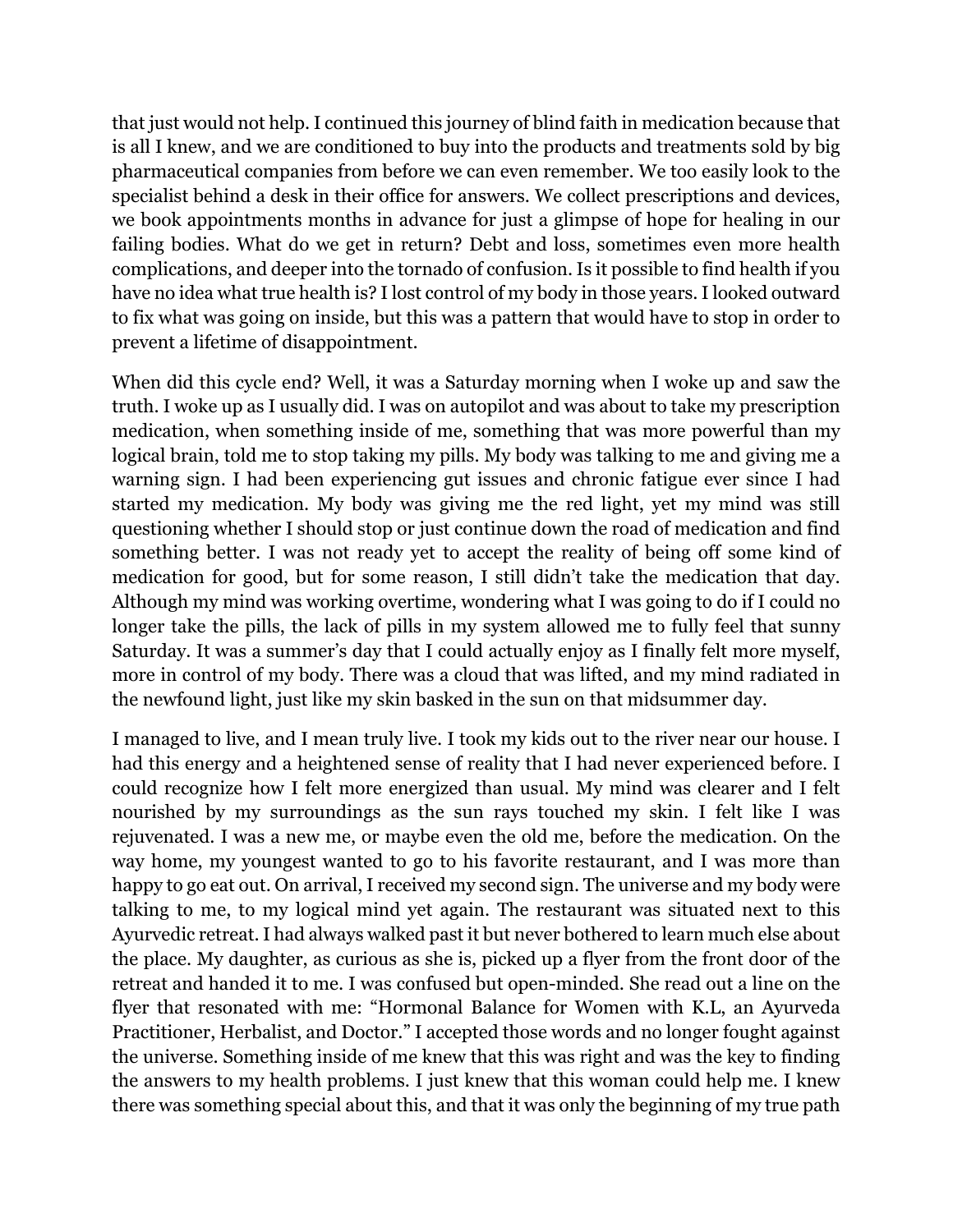to healing. From that moment, I took my first step to profound transformation and holistic healing.

That day, I not only found my way out of the tunnel of medications, hopelessness, and suffering, but I also found a way to connect and help other women who are also going through hormonal imbalances and the dizzying imbalances of life in their 40s. My story began that Saturday. I entered the next chapter that day, and so can you. It is possible to find what is right for you and your body. There is hope and a very real possibility of escaping the tunnel of hormonal turmoil, but you just need to be open and take a risk. Listen to your body and follow the true and unique path that the universe provides.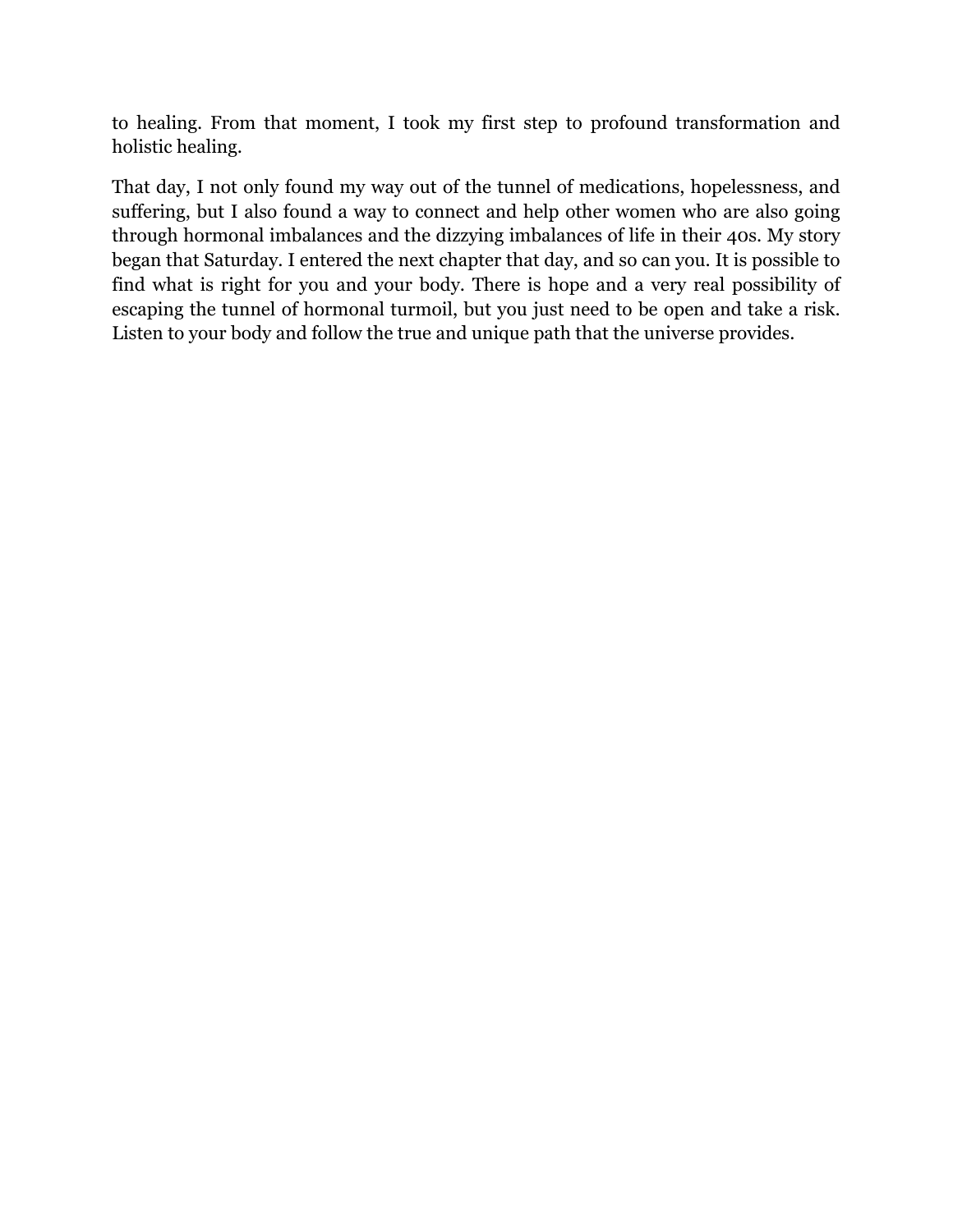# **Chapter 3: Why Imbalanced Hormones Can Be the Bad Guys**

# **The Power of Hormones**

The flyer that my daughter showed me that day was just the beginning of my holistic healing journey. I believe it was a sign from the universe; the universe opened up the gate towards the path of healing for me and I just needed to take the steps, do the work to live a better life for myself. Once I chose to open my mind up to possibilities, I soon began to study more about the female body, particularly during this phase of my life, in order to find answers to the questions I collected over the years of suffering. As I traveled down this path of healing, I learned so much about myself and about what was truly going on inside my body. I discovered just how significant hormones are and the role they were playing in the many symptoms I was experiencing. I soon realized that they were behind my suffering. Yes, hormones can sometimes be the bad guys when it comes to how we are feeling during our 40s, but once we educate ourselves on hormonal functions we can then also find the solutions to our problems. We can learn how to improve our health by fighting off the bad guys and recovering from the destruction they have caused in our body. Hormones are powerful, but so are we!

### *Estrogen*

Estrogen is one of the important hormones in the body, especially in the female body. This hormone, produced in the ovaries, adrenal glands, and fat tissue, has many significant roles that support the body's ability to function. Estrogen is involved in many processes in the body and it is responsible for:

- cognitive health
- metabolism
- bone health
- cardiovascular health
- progesterone control
- reproductive growth and health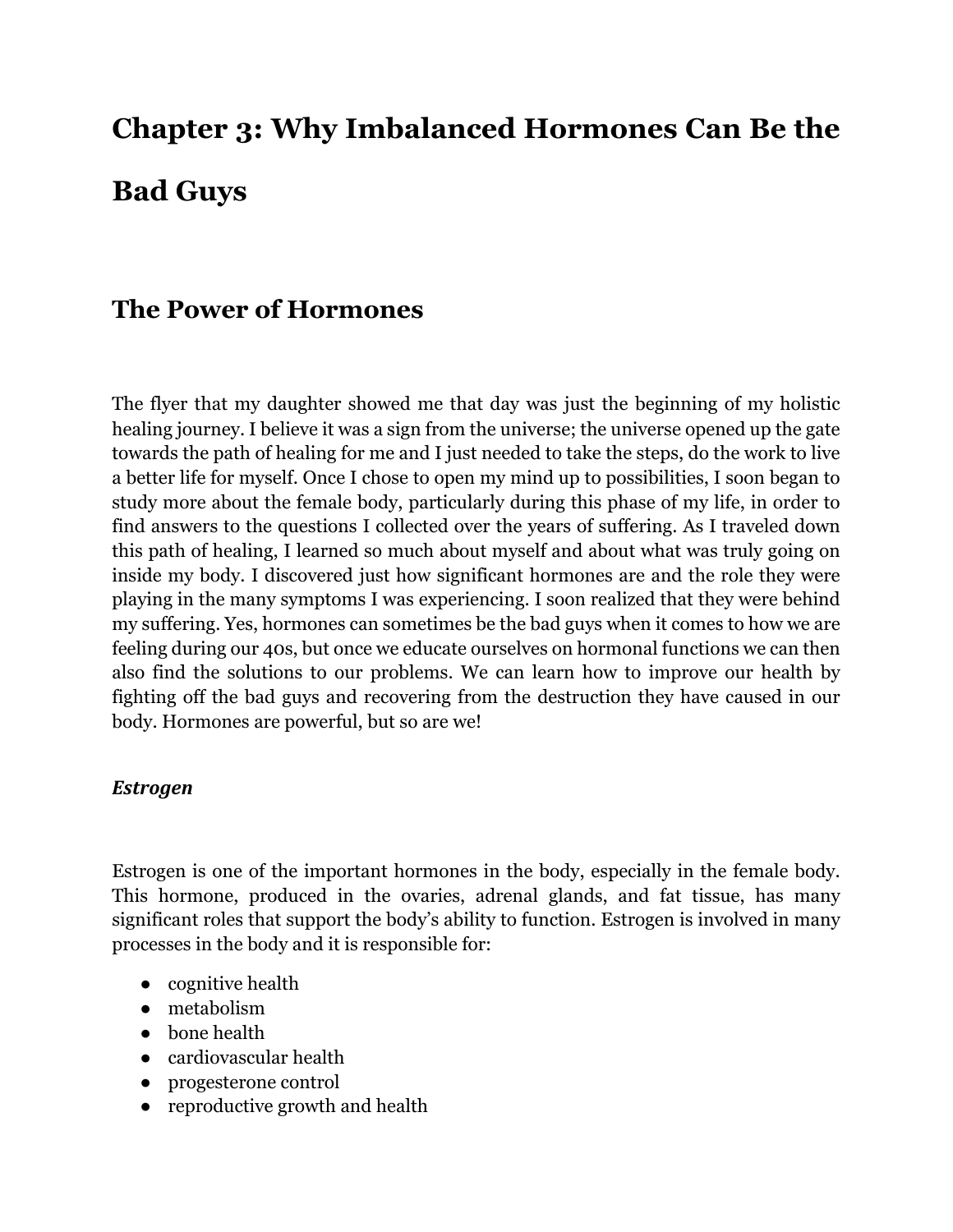● supporting reproductive organ function like the ovaries, vagina, uterus, and breasts (Nichols, 2020).

Estrogen is known as the 'female' hormone because it influences how the female body functions and develops along with other hormones. While the male body also produces estrogen, the female body produces much more as the hormone supports female growth and reproductive development. As a woman, your estrogen levels ultimately affect how your female body will develop and age. Estrogen is the reason why women develop breasts and why young women experience bodily changes during puberty. While estrogen is wellknown and is a powerful hormone, it is an umbrella term as there are actually different forms of estrogen that women produce throughout their life and this is why our bodies change hormonally over time as we age. There are three main forms of estrogen that have different roles to play in the functioning of a female body:

- 1. Estradiol: The most common form of estrogen among men and women, and the type that is the most dominant during women's reproductive years.
- 2. Estriol: The type of estrogen that peaks and is dominant during pregnancy, just before birth, as it prepares the body for delivering a child and supports uterus growth.
- 3. Estrone: The type of estrogen that is more present after menopause as it is a weaker form of estrogen and the reason why many reproductive processes in the body stop or are not as active, although this form can be converted into other forms if necessary (Nichols, 2020).

### *Progesterone*

The partner to estrogen is progesterone. These two hormones work together, mostly to counteract one another's effects, in order to balance the body and maintain a favorable equilibrium. This sex hormone, while also produced in the male body to support sperm development, has a maintenance role in the female body, specifically concerning the menstrual cycle and pregnancy. Although the adrenal glands and placenta produce progesterone, it is mainly produced in the corpus luteum of the ovaries during a specific phase of the menstrual cycle. The main role of progesterone is displayed during the menstrual cycle and during pregnancy. Therefore, progesterone's functions in the female body involve:

1. The menstrual cycle, as it works to prepare the body for pregnancy by stimulating the growth of specific glands and blood vessels.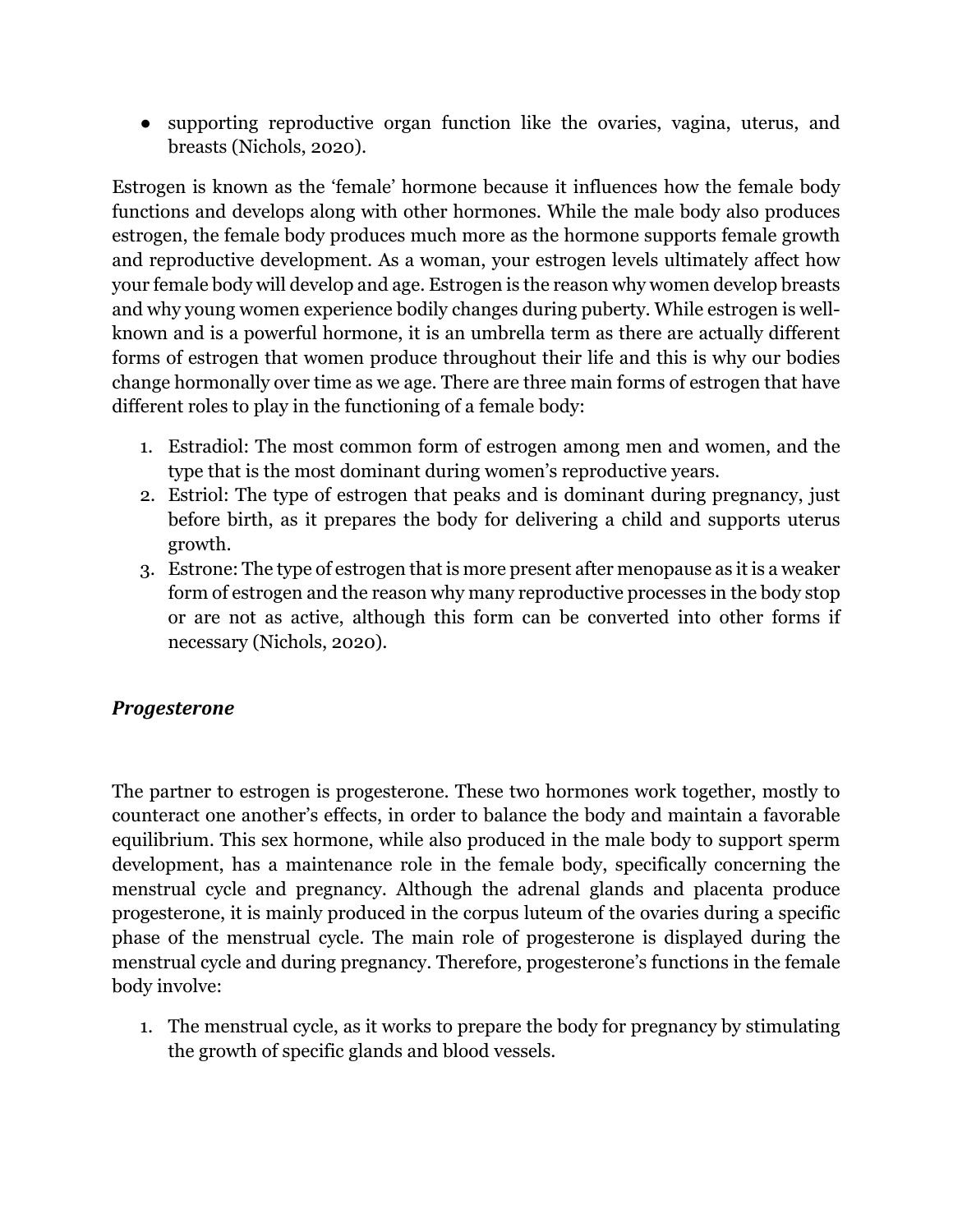2. A pregnancy, by supporting the development of a favorable nutrient-rich placenta and sustaining embryo growth, preventing additional egg fertilization, and triggering lactation (Seladi-Schulman, 2020).

## **The Results of Hormonal Imbalances**

What I did not realize until after I stopped taking all those medications that fateful Saturday was that many of the symptoms I was experiencing were a result of hormonal changes. With all of the hormonal changes occurring in your 40s, it is natural to begin to experience certain symptoms as a result. There are common symptoms that come and go, like hot flashes and mood swings, and then there are those unbearable symptoms that feel like chronic illnesses on their own. We will take a look at some of these health conditions that I faced and that you may face during this time, as well as some simple ways to deal with them. Despite the feeling of fear and the desperate need for an escape from this suffering that these symptoms can cause, there are ways to manage them. Let us learn to open our minds to the reality of our bodies changing and discover how to care for them.

### *Insomnia*

There are three main hormones that affect our sleep and can decrease as we approach menopause, disturbing our sleep and causing insomnia. The first hormone is melatonin, which is released during the lower and dark hours, like at night, to prepare for sleep. It is considered the body's sleep hormone. Lower levels of this hormone can keep us awake at night. Serotonin works opposite of melatonin and is the hormone that affects our mood and overall activity and performance throughout the day as it keeps us awake. The way we feel during the day and how active we are can also affect our sleep, which is how low levels of serotonin can contribute to insomnia. The third hormone that can affect our sleep is estrogen, which influences the way we function and feel as it also has an impact on neurotransmitters that are involved in our sleep-wake cycle. Similar to how it works with progesterone, estrogen also works with serotonin, therefore affecting how the body functions during its active daylight hours. Therefore, we can think of estrogen as a player in the sleep cycle. Not only does it affect our active hours, which, in turn, affects our less active and sleep hours, it also affects other processes that are involved in sleep. At night, many women who have decreased estrogen levels, especially in their 40s, will also experience hot flashes and night sweats that disturb their sleep and impact their quality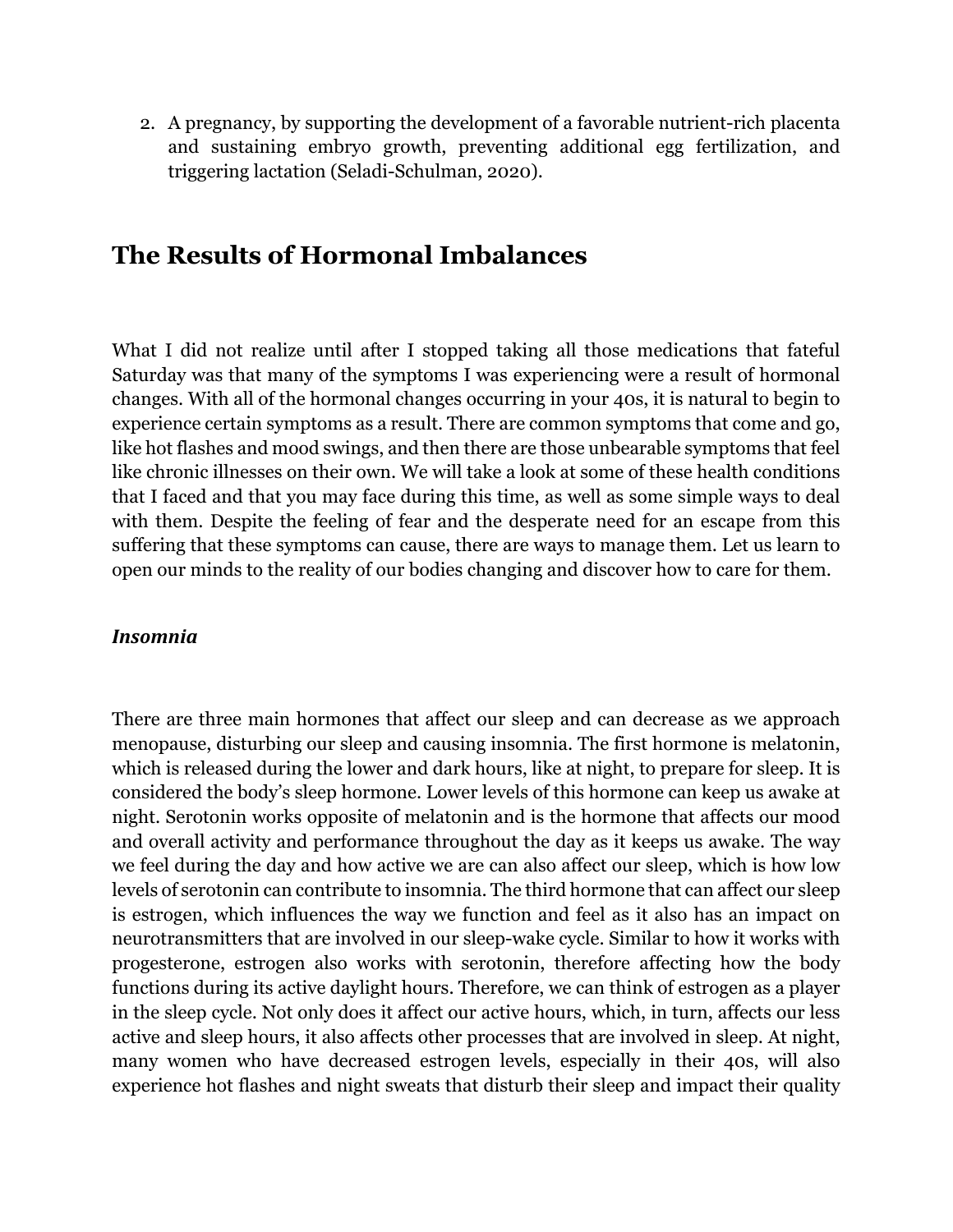of sleep, further affecting their overall health and energy levels. Less sleep or poor quality of sleep due to unfavorable sleep conditions can also affect one's mood and performance during the day. With the additional decrease in melatonin levels, we can easily become prone to poorer quality of sleep or less sleep, a dip in energy levels, mood changes, and even increased risk of depression and anxiety. Therefore, insomnia is a problem that many women face in their 40s due to a decrease in estrogen, serotonin, and melatonin. Every symptom and health issue affect another system of the body. There is a domino effect that women experience due to hormonal imbalances and it takes time and patience to figure out the best treatment to follow.

The good news is that there are many ways to improve sleep. Despite the daily struggle of fatigue caused by the restless nights, you can create a healthy and consistent sleep-wake cycle that works for you. It is well-known that certain conditions are conducive to good quality sleep. A darker and quiet room that is cool and comfortable provides much more support for the body's sleep period as opposed to a loud and hot room in the middle of a summer's day. The body needs to and tries to maintain favorable conditions in order to support essential processes. Hormone production is one technique the body can rely on to perform what it needs to in order to function and survive in a favourable condition. Temperature is a factor in the maintenance of the body. A high body temperature, higher than the optimum 98.6°F (37 °C) is a sign of a problem and can even be fatal. Estrogen helps to keep the body at the correct temperature for sleep, which usually consists of being lowered to support sleep and prevent overheating. When there is a decrease in estrogen, the female body can overheat, which is why during menopause the body can experience hot flashes due to the lack of temperature controlling estrogen.

Since we cannot just change the way our body produces hormones and grab an estrogen booster in the middle of the night, if you are experiencing discomfort and sleep issues, you can try to first focus on improving your sleep. We know that the root cause is hormonal imbalance and a reduction in estrogen, but it is possible to take it step-by-step, and treat the present symptoms you are experiencing. You can improve your sleep by treating your body and mind through natural and easy everyday methods like

- decreasing stress levels
- exercising regularly
- taking adaptogens
- meditating
- doing yoga
- follow a sleep routine that works for your body and lifestyle
- eating balanced meals at intervals that work for your hunger needs
- practicing self-care
- journaling
- taking essential oil and salt baths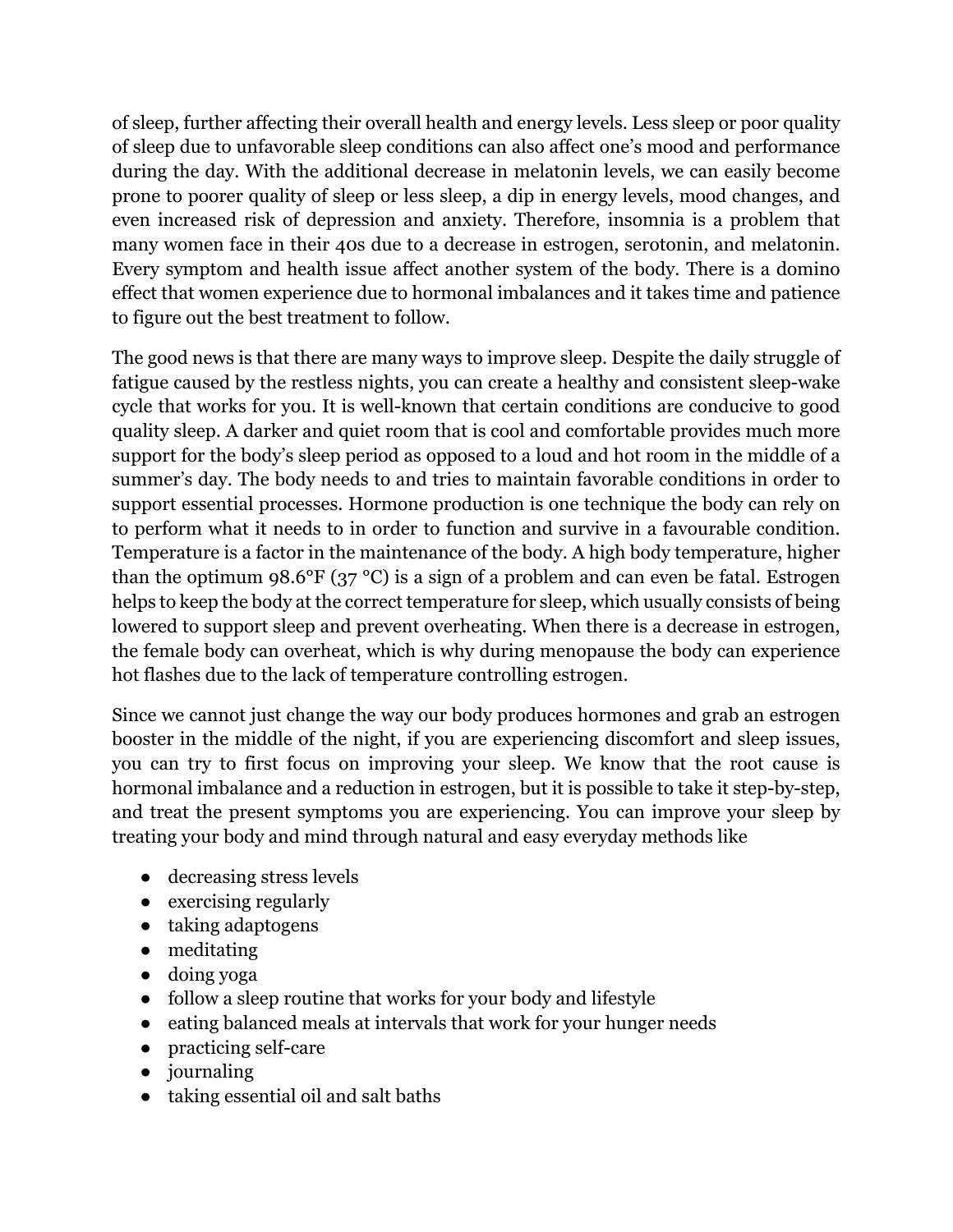- reading and learning about positive things
- doing breathing exercises
- cutting down on caffeine
- quitting smoking
- avoiding alcohol
- having a calming nightly routine before bed
- avoiding liquids and food 2-3 hours before bed
- using the toilet before bed
- creating a calming and sleep conducive bedroom
- making use of earplugs
- sleeping in comfortable positions to support your joints and muscles
- taking melatonin supplements

### **Osteoporosis, Osteoarthritis, and Rheumatoid Arthritis**

Bone damage or erosion is another problem that can be caused by fluctuating hormones and is much more common among women in their 40s due to changes in their estrogen levels at this stage in life. While these health conditions are usually associated with the elderly or malnourished children, it is very possible to be diagnosed with these bonerelated disorders in our forties or earlier. Estrogen is responsible for the maintenance of bone health, but when estrogen levels drop, your body no longer has that support and your bones can become weak, porous, brittle, and deformed. Osteoporosis is much more common in women than in men due to hormonal differences, specifically hormonal changes that occur during menopause. While diet, physical activity, genetics, and overall health and lifestyle are factors involved in the risk of developing osteoporosis, the drop in estrogen levels is a direct catalyst for the degeneration of bones in women.

In addition to the natural drop in estrogen, some women are at a greater risk of developing osteoporosis due to:

- earlier onset of menopause—hitting menopause before the age of 45
- the surgical removal of the ovaries, which are the main organs that produce estrogen in women
- irregular or absent periods due to health and lifestyle i.e. stress, over-exercising and undereating
- disorders of the thyroid, parathyroid, adrenal, or pituitary gland
- genetics—having a family history or inherited condition of osteoporosis
- being prone to hip fractures and/or having parents who are
- having a low body mass—a BMI of 19 or less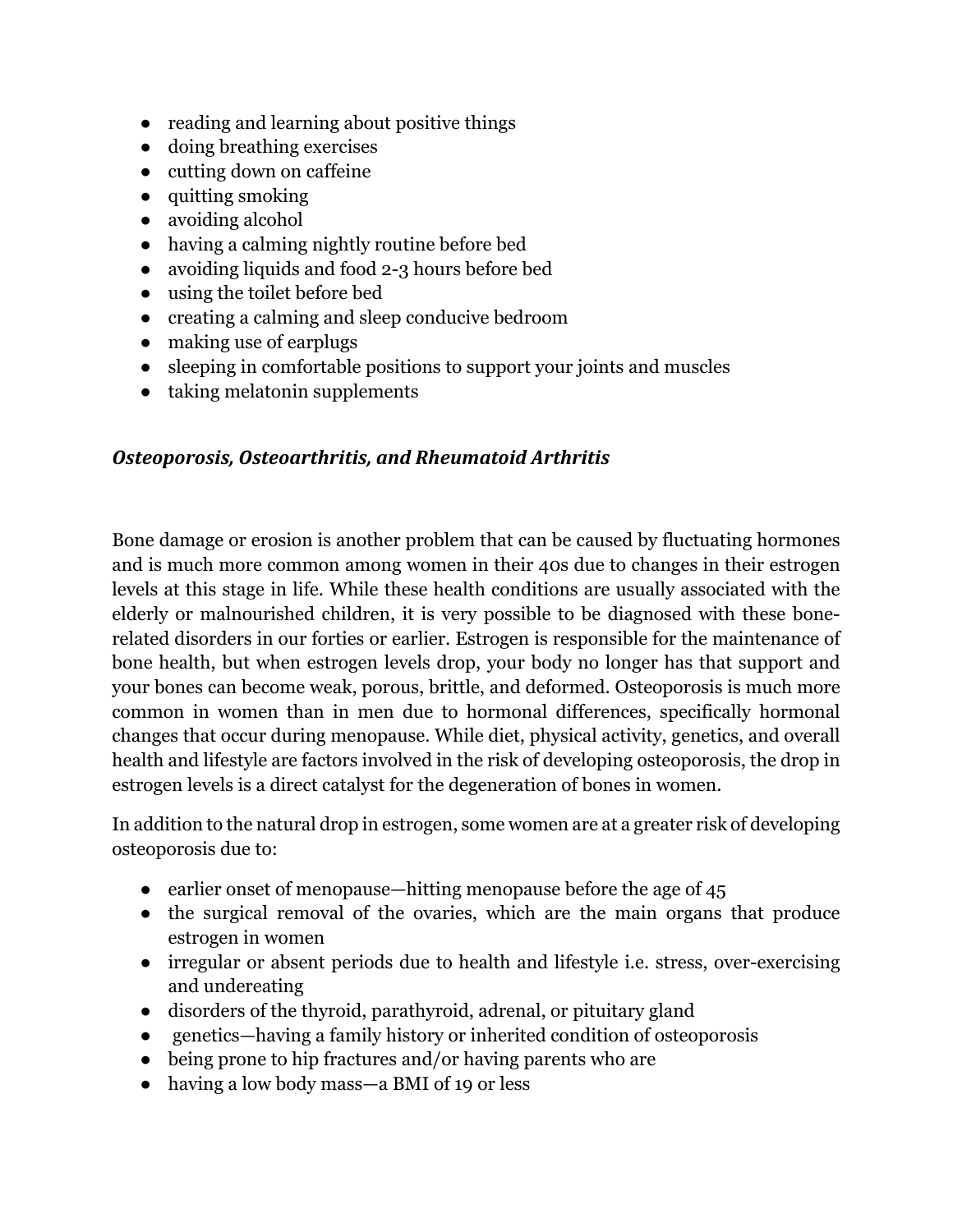- overuse or long-term use of prescription steroids, like steroid tablets for asthma or arthritis
- undereating or having an eating disorder that involves undereating\*
- heavy and long-term consumption of alcohol
- smoking
- malabsorption, like celiac or Crohn's disease
- hormone-altering cancer medications
- living a sedentary lifestyle, being inactive or on bed rest for a long time (NHS, 2019).

Another bone-related condition is osteoarthritis. This is a chronic disease that is degenerative and affects the body's physiopathological mechanisms. Osteoarthritis, with its degenerative effects on the joints, is also associated with the imbalances in estrogen levels. Due to the intricate joint system of the body, this disease has a lifelong physical, mental, social, emotional, and even financial impact on anyone who suffers from it. This might seem overwhelmingly sad, but there is hope as there is growth in medical research about treating osteoarthritis with estrogen drugs. Research has shown the positive effects of estrogen and selective estrogen receptor modulators, like raloxifene and bazedoxifene, in treating this particular disease. While your joints can deteriorate, they are sensitive to estrogen levels. Therefore, when estrogen levels are increased and the hormone is available, it can be used as a form of treatment for weakened joints because of the inherent bone and joint tissue support found in estrogen. Although more research needs to be done, one study found that estrogen-containing drugs and long-term estrogen treatment have been discovered to be effective forms of preventing further or future deterioration of hip joints in postmenopausal women (Xiao et al., 2016).

Rheumatoid arthritis is another chronic disease that causes the inflammation of joints. There have been many studies and reports about the link between estrogen and rheumatoid arthritis in women. The changes in estrogen levels during the menstrual cycle or pregnancy, and of course, menopause, triggers a flare-up of the disease as joints become more inflamed when estrogen levels shift. This is why the disease affects women three times more than men (Romo-Garcia et al., 2020). Although estrogen levels can be blamed for the onset of symptoms, the hormone can also be used as a treatment. Estrogen is the female body's protector and nurtures it to be able to grow, develop, and strengthen, and this involves bone and joint health.

The research and diverse treatments out there have made wellness seem much more real and reachable for many menopausal or aging women who suffer from osteoporosis, osteoarthritis, or rheumatoid arthritis. It is possible to improve your health during times when it may seem like your body is only failing. There are so many options out there that you can try, so there is no need to lose faith. Even chronic and degenerative diseases can be treated with medications, changes in lifestyle, and positive thought patterns. Yes, as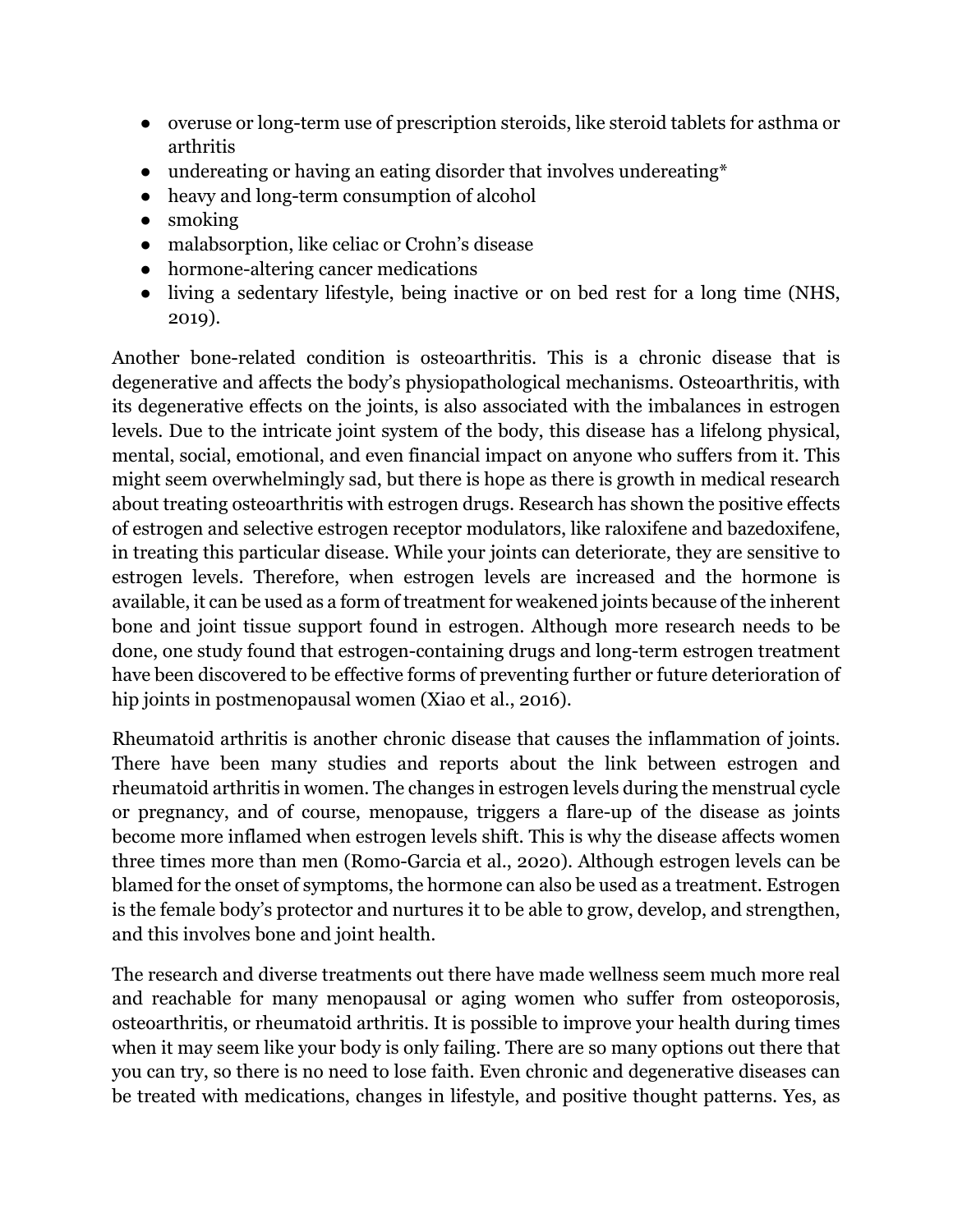your hormones change, your estrogen levels will fall, and you could be prone to joint and bone diseases, but try to stay mindful and grounded. Know exactly what is happening to your body and find a solution. It could seem ironic or even amazing that estrogen levels can cause *and* treat many diseases. This only reveals how amazing the female body is. It is almost as if we have been given the cure before we can even begin to experience the illness. Our body provides us with the tools we need, and even though we can fall short, all we need is time to learn how to adapt to our body's own adjustments to aging and then work with what is available to us. You have the strength and the ability to improve your life no matter what you are facing, you just need to find what you need from within. You will find the answers if you just listen to what your body is saying.

### *Thyroid Disorders*

The thyroid gland is an organ located at the front of the neck that is responsible for the release of vital hormones. These hormones produced by the thyroid control the body's metabolism. The two thyroid hormones, T3 and T4, also known as triiodothyronine and thyroxine, are produced by the thyroid. When released, these hormones tell your body's cells how much energy it needs to use to keep your metabolism working in a way that supports your unique equilibrium, energy needs, and overall health. What happens if the thyroid does not function the way it should? Well, there are quite a few disorders that involve thyroid malfunction, and we will discuss below some of the common ones that are also closely related to hormonal changes in women.

### *Hyperthyroidism*

This is a phenomenon that causes an overactive thyroid gland. This means that your thyroid is producing too much T4 hormone, known as thyroxine. While an active thyroid is beneficial for the body's daily functioning, one that is overactive can also cause intense bodily dysfunction. More specifically this condition can cause an acceleration of certain mechanisms in your body, most importantly, an increased heart rate that can be fatal. Our body needs an appropriate heart rate for the different states it goes through throughout the day. This appropriate heart rate depends on how much blood, nutrients, and oxygen we need during certain activities. An increase in heart rate affects the rhythm of the heart, so if it increases too much, the heart no longer works to support the body's specific needs during a certain activity. This can then lead to strokes and congestive heart failure as the heart cannot circulate and pump adequate amounts of blood through the essential veins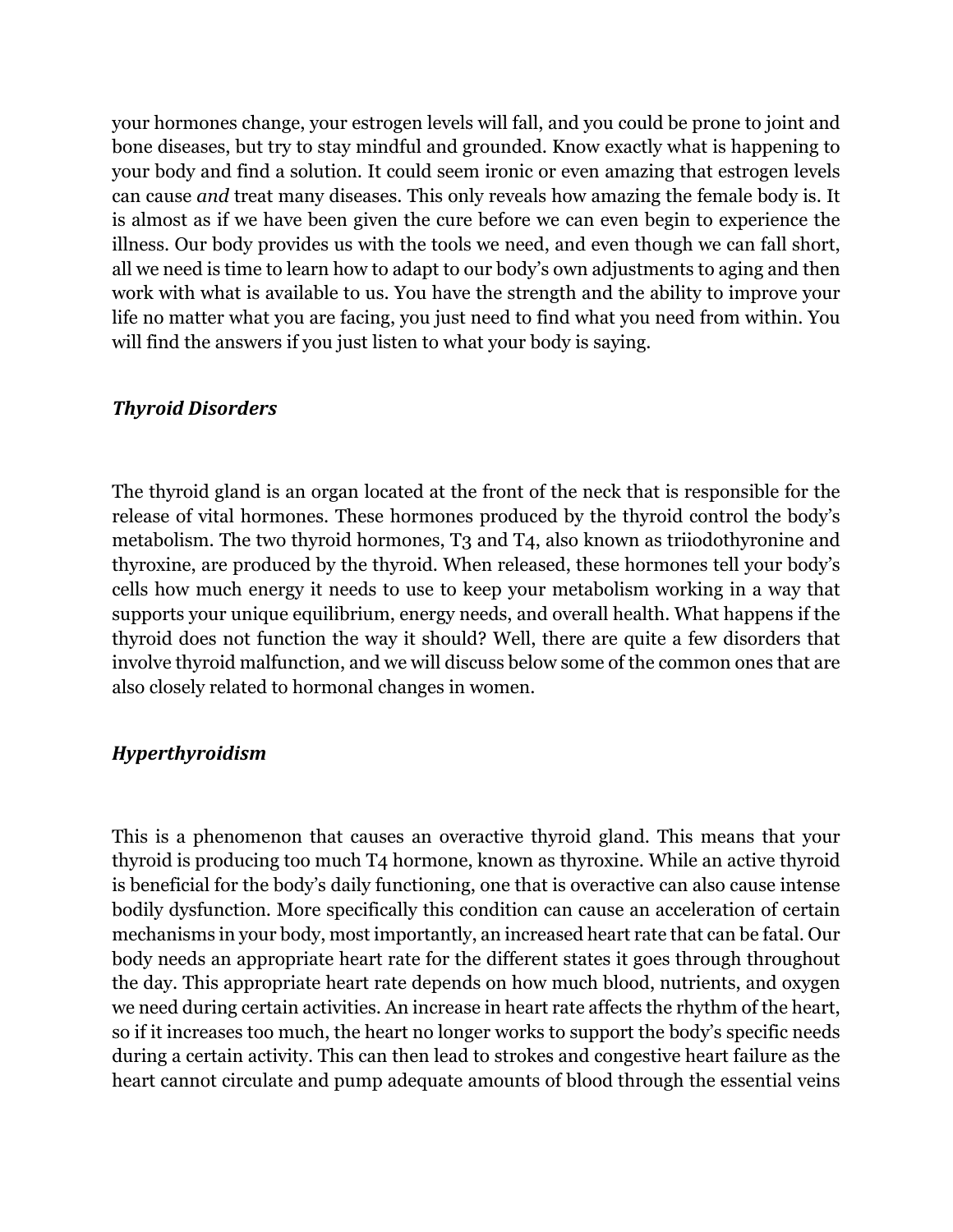and arteries to fuel body tissue. Heart problems are serious complications of hyperthyroidism, but other common symptoms include:

- insomnia
- heat sensitivity
- fatigue
- muscle weakness
- nervousness
- shaking
- irritability (NIDDK, 2016).

### *Hypothyroidism*

This serious condition is usually experienced by women, especially during postmenopause. This involves an underactive thyroid. Imbalances in estrogen, specifically erratic estrogen levels that rise and fall, can affect the role of the thyroid and hinder it from producing essential thyroid hormones that control the body's daily functions. During menopause, many women fall prone to hypothyroidism, which not only negatively affects their body's overall health, but also increases the symptoms of menopause. Watching out for hypothyroidism can prevent you from suffering from this condition as well as the additional health issues that come with menopause. Symptoms of hypothyroidism include:

- fatigue
- brain fog
- weight gain
- dry skin and hair
- tingling of extremities
- muscle pain and weakness
- constipation
- sensitivity to the cold
- decrease in sex drive
- depression
- irregular periods
- increased cholesterol levels
- puffed face
- lowered voice (Cleveland Clinic, 2020a).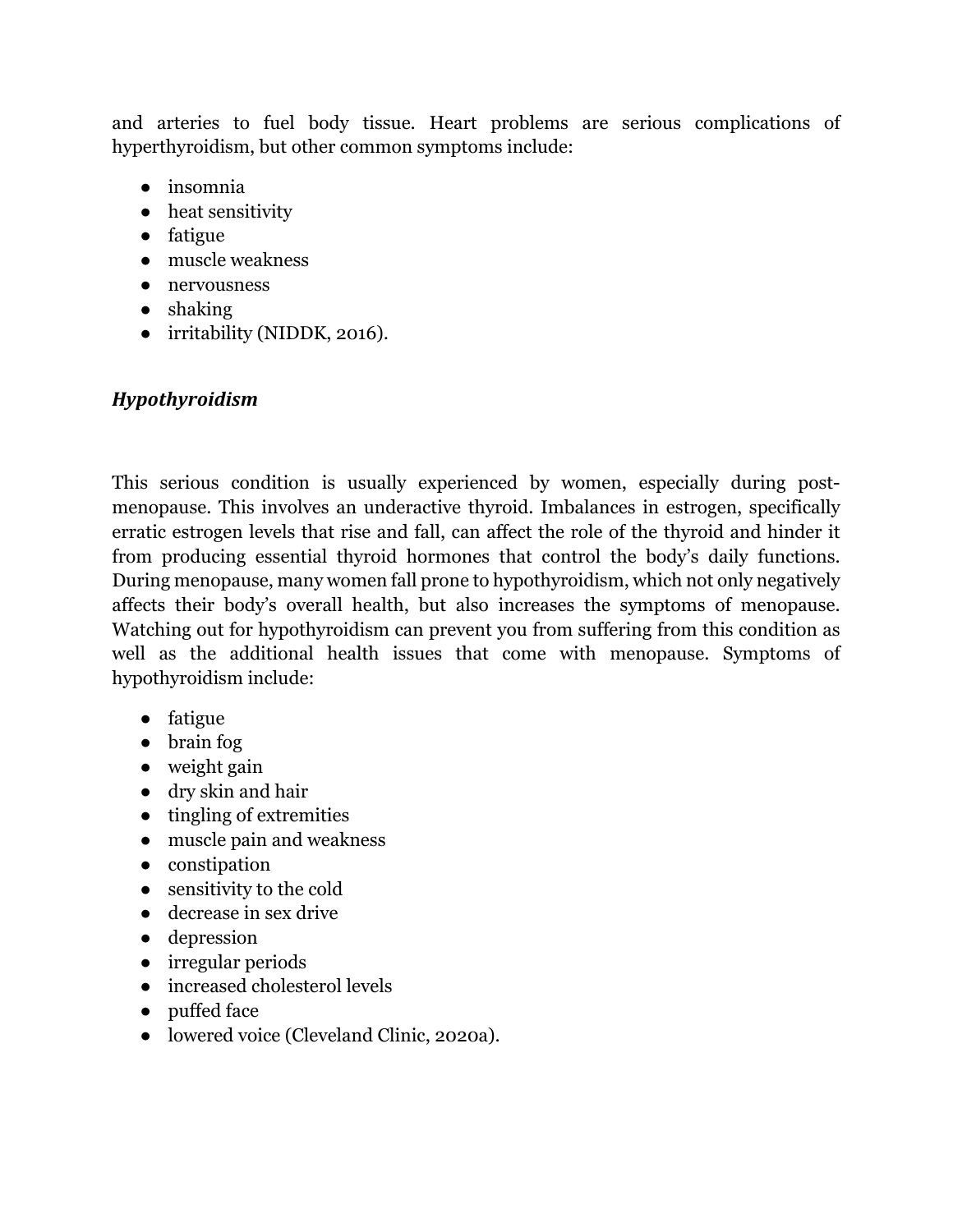### *Hashimoto's Thyroiditis*

This condition is the most common type of thyroiditis and women are about seven times more prone to developing it than men (Dunkin, 2020). Hashimoto's is an autoimmune disorder that causes the immune system to attack the thyroid gland. This results in thyroid dysfunction and hormones are not produced in the amounts needed to maintain optimal hormonal balance. Your body begins to experience similar symptoms to that of hypothyroidism, like:

- weight gain
- fatigue
- muscle pain
- digestive issues (Dunkin, 2020).

### *Grave's Disease*

This is another autoimmune disease that affects the thyroid gland. It involves the body producing antibodies that stimulate the thyroid gland to produce excess hormones, which results in an overactive thyroid. This disease causes the body to experience symptoms that are associated with hyperthyroidism as the thyroid keeps on producing hormones that are already at high levels. Symptoms include:

- sudden weight loss
- excessive sweating
- heart palpitations
- irritability
- $\bullet$  swelling in the neck
- difficulty swallowing (The Harley Street ENT Clinic, 2021).

### *Breast Tissue Issues and The C word*

Although it seems that in your 40s, your body can never have enough estrogen, this is not always the case. Yes, there are many instances where the body is producing less estrogen, but there are also times when the body has excess estrogen. Too much estrogen, even for a woman, can be threatening to her health and even her life. At this age, you might want to learn as much as possible about the 'c' word—yes, cancer. We know that most cancers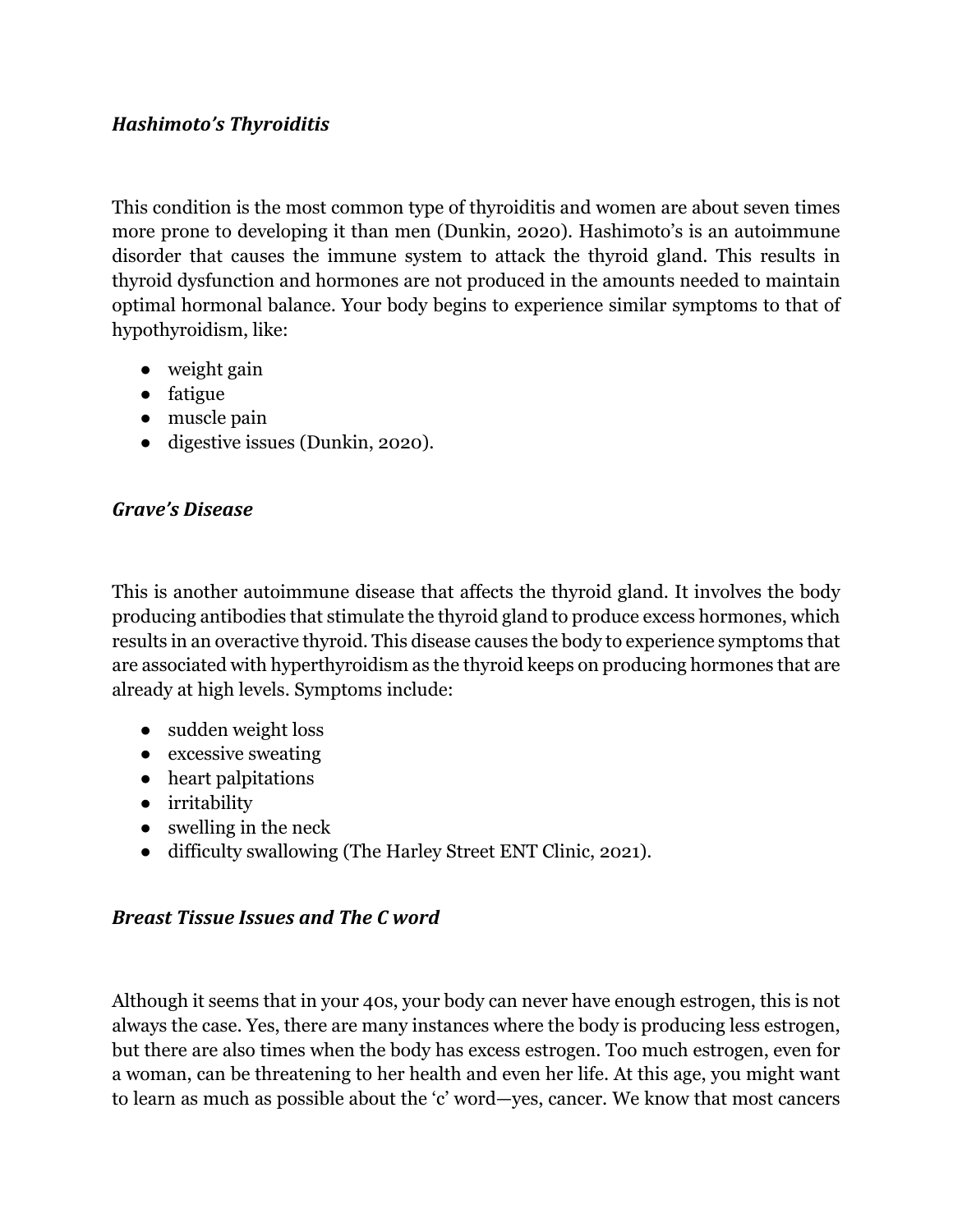become more and more of a health risk as you age. There are definitely lifestyle and genetic factors that play a role in one's risk of getting certain cancers, but we have also heard of those stories about healthy and active people receiving diagnoses out of the blue. We wonder to ourselves how it was even possible and then we look at ourselves and ask all the 'what ifs', like "What if that was me?" There are so many treatments, trials, and new drugs out there, and the support and love that others provide are endless. It is much better to stay positive *and* informed than to live in fear and denial due to all the 'what ifs.'

Knowing about how your body works and what is healthy for you is a positive step towards prevention. It is well-known in medical spheres that higher estrogen levels do contribute to the increased risk of getting breast cancer. By treating the root causes of higher levels of estrogen, you could also be decreasing your risk of developing breast cancer. Breasts produce estrogen, and like many other areas of our body, a majority of cancer cells are sensitive to hormones as they are hormone-receptor positive. This means that estrogen fuels their growth. This particular type of cell growth is not beneficial to our body. Therefore, supply of estrogen has a direct effect on the growth of most breast cancers, so if one does have excess estrogen, this could lead to unwanted and threatening growths of cancer cells of the breast tissue. Like many other estrogen-related conditions, we can actually treat and prevent breast cancers *with* estrogen. By controlling estrogen levels in the body, we can curb the growth and development of cancer cells in the breasts. It is clear that estrogen can be our friend; it is your body's healer, but only in the correct amounts. All treatments are beneficial if taken correctly, with the correct dosage, and this same principle is true when it comes to estrogen levels and our body.

### *Urinary Tract Infections*

While urinary tract infections (UTIs) are quite common, especially among women of all ages, as you head into a stage where estrogen levels drop, you fall prone to UTIs. As you enter menopause, your vaginal tissue starts to thin and your urinary tract is less sensitive to symptoms and changes than ever before. Therefore, as you head into your menopausal years, you may experience UTI symptoms like:

- increased frequency and urgency to urinate
- nocturia—waking up in the middle of the night to urinate
- recurrent infections of the urinary tract

These are UTI symptoms that are closely related to age, unlike symptoms that are experienced by young adults or children. There are medications and methods you could use to treat and prevent recurring UTIs while alleviating the symptoms during an infection. This is not something to feel embarrassed about. You need to know that just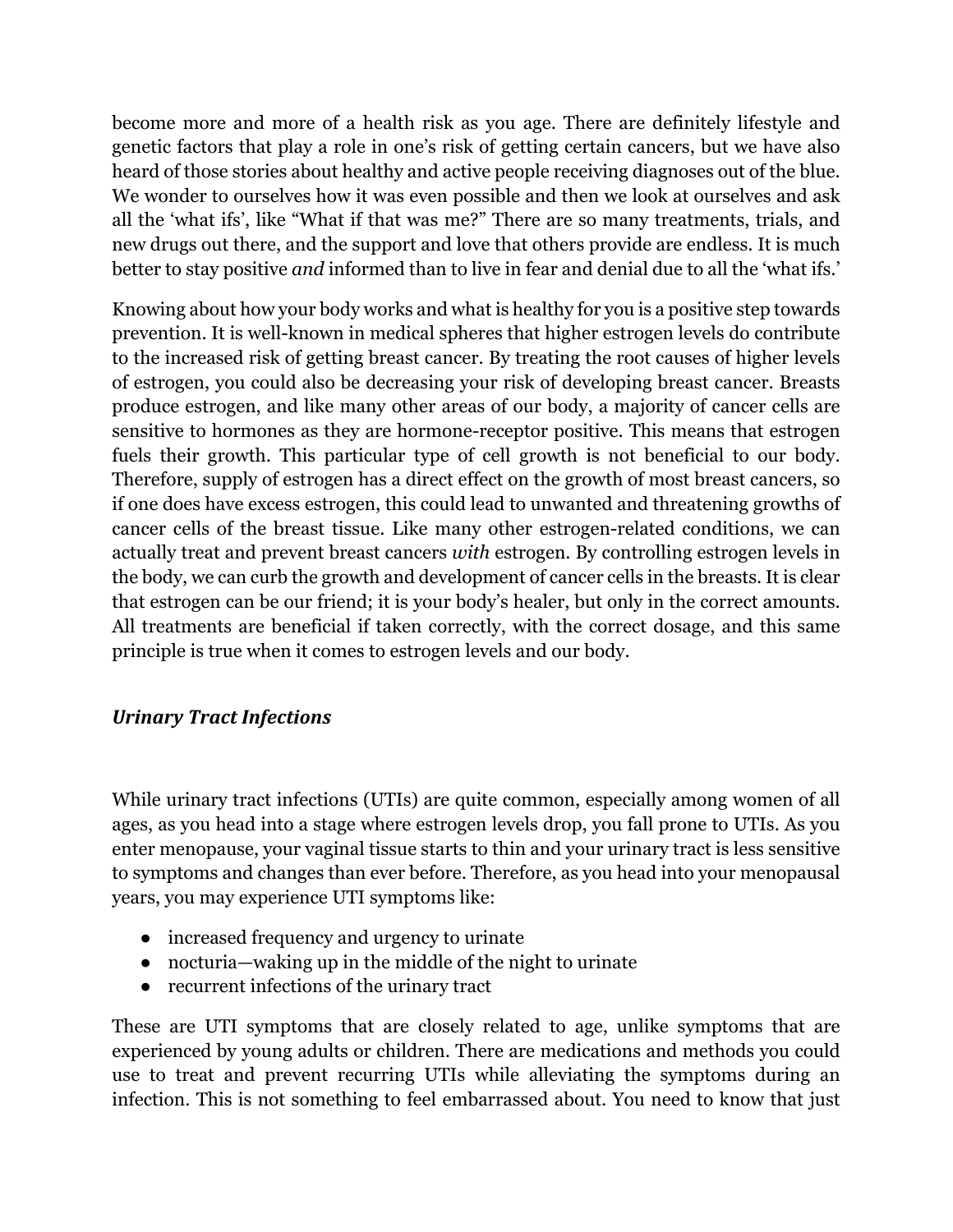like growing pains, teething, or pubescent acne, your body does go through discomfort during certain stages of life. These changes come down to hormones as your body is busy transitioning internally and externally. You should try to adjust your perspective, and see these conditions and symptoms as part of another aging stage, as something temporary and treatable. Try to never forget how you managed to get through messing in your bed at night as a toddler during your potty-training years, and then the discomfort and fear of messing again during your first year of getting your periods. Those experiences were normal and natural, and so is this. You can definitely get through this current phase. In chapter 7, we will explore a few more tips for dealing with UTIs.

### *Diabetes*

There are many causes and risk factors that are behind the development of diabetes, but our hormones are very much involved in the blood sugar regulation system of the body. Estrogen and progesterone levels play a major role in controlling blood sugar and they influence how the body responds to insulin. The body's insulin sensitivity is so important in maintaining balanced blood sugar levels, and estrogen can actually improve the body's sensitivity to insulin. When your body is sensitive to insulin, it is able to use sugar optimally without requiring a lot of insulin; it is sensitive to fewer amounts of insulin which support glucose breakdown and its role in being an energy source. This is why a woman in her 40s can have an increased risk of developing insulin resistance, prediabetes, or even type 2 diabetes, as her estrogen levels drop and her body becomes less sensitive to insulin.

Type 1 diabetes is usually hereditary and diagnosed early on in life. It is an autoimmune disease that involves cells attacking the pancreas. Under attack, the pancreas is unable to produce insulin, a hormone that regulates blood sugar. This condition requires one to take insulin in order to keep the body's blood sugar levels stable. Type 2 diabetes is often caused by long-term lifestyle activities and bodily occurrences that cause resistance to insulin. This type usually starts with pre-diabetes, and then due to prolonged insulin resistance of the body, type 2 diabetes develops, in which the pancreas does not produce enough insulin to regulate glucose (sugar) levels in the bloodstream. If not treated early enough, this type leads to the inability of the pancreas to produce insulin altogether. With less estrogen, your body can become less sensitive to insulin, which can lead to your body struggling to use sugar needed for energy while experiencing higher blood sugar levels. Diabetes can lead to serious complications if not treated, so if you are experiencing any of these symptoms, it is best to speak with your doctor. Treatment and early diagnosis are vital in living a better quality life with both types of diabetes. Insulin as medication is a must, but a change in lifestyle and having a well-balanced but adjusted diet are also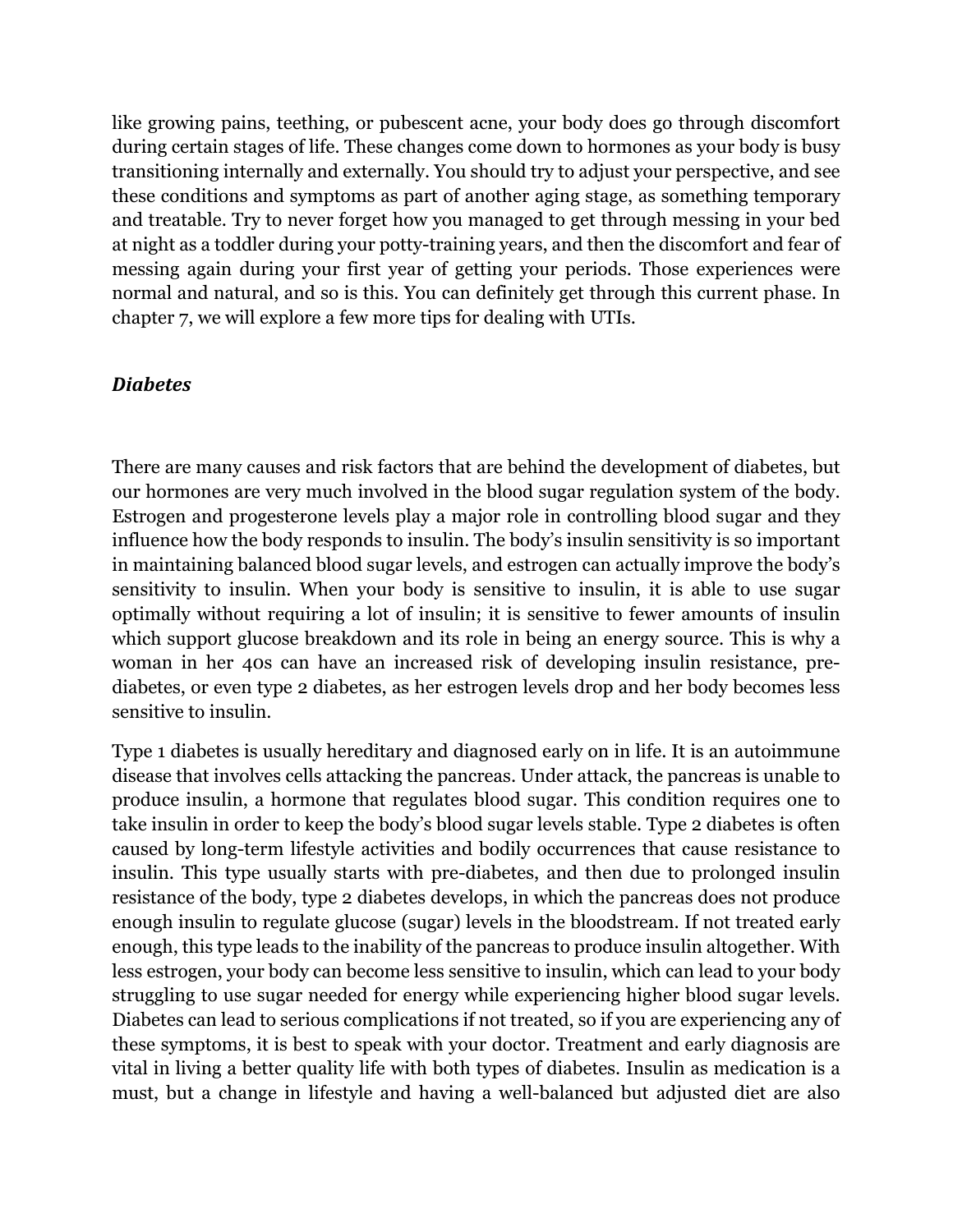important when living with diabetes. Although this condition is lifelong for type 2 patients, there are so many ways to support a healthy and active life. Type 2 diabetes can be treated successfully and even reversed in some cases with the right medication and support, a balanced diabetes-friendly diet, and regular physical activity.

### *Allergies*

Another great role estrogen plays in maintaining overall health is its support in allergy and inflammation defense, and the effects and efficiency of estrogen are always balanced and controlled by progesterone. When estrogen rises and falls during perimenopause and menopause, progesterone levels can dip. The imbalance of estrogen and progesterone can cause your body to become more prone to inflammation. This is why symptoms of allergies, food intolerances, and asthma, can become worse during these hormonal stages in your 40s. Treating the symptoms of these inflammatory allergies can be worthwhile, especially during this period of your life. Your hormones are changing and your body needs time to adjust. Do not fight your body, rather care for it by giving it the rest, hydration, oils and lotions, nutritious food, and the anti-inflammatory treatments it needs at this time of your life.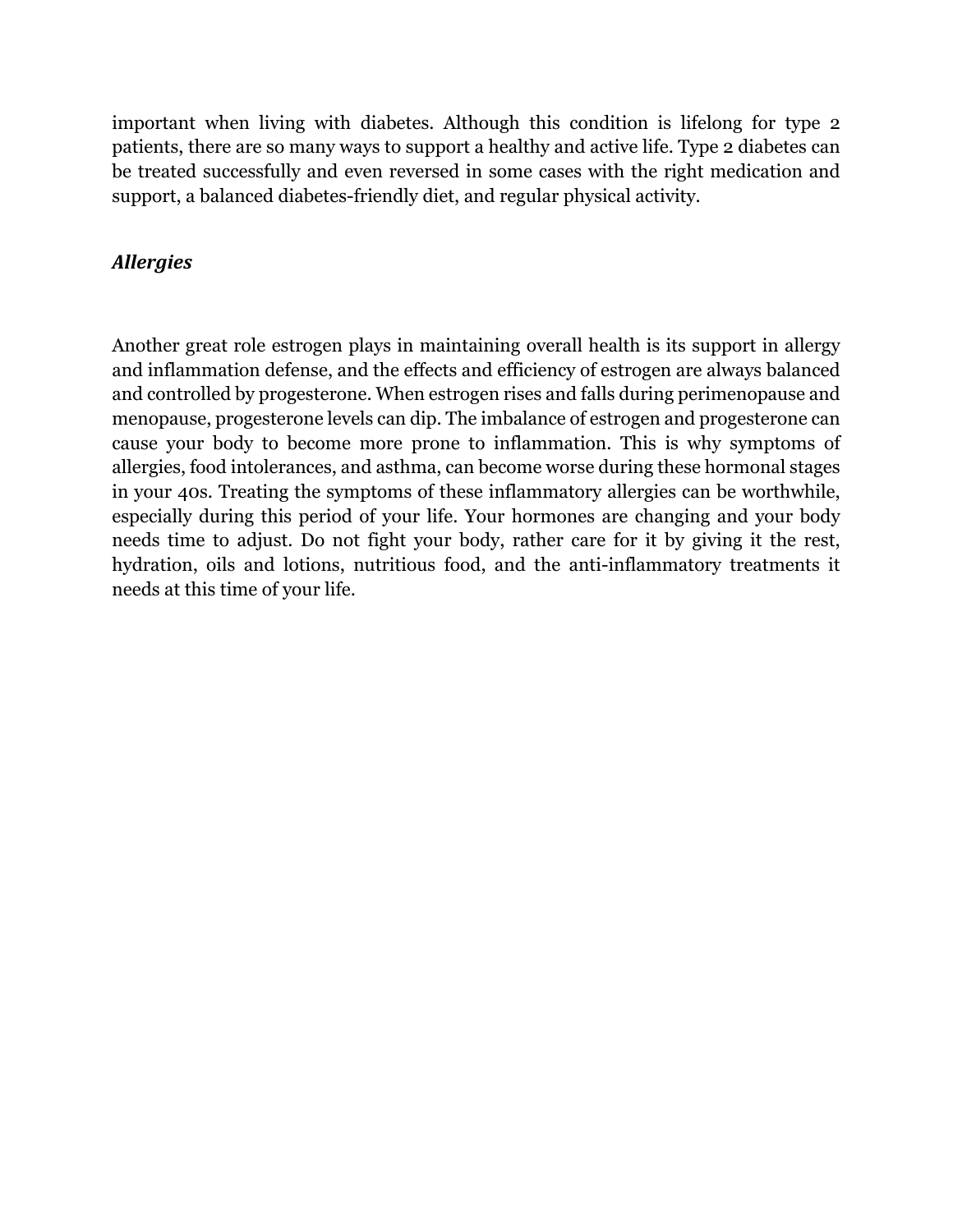# **Chapter 4: Spoil Your Taste Buds**

*"Let your food be your medicine." - Hippocrates*

## **Change Your Diet for the Better**

Once your body stops menstruating and low estrogen levels are not supporting your body's health maintenance system, you may experience a decrease in the body's natural ability to detox and fight off threatening substances or infections. Your immune system, metabolism, and natural anti-inflammatory mechanisms all slow down and work less efficiently due to the hormonal imbalances that occur at this age. This means that you will need to look elsewhere and outward to find your solutions. For instance, now that estrogen and progesterone levels are shifting and often out of balance, you might be more prone to inflammation and would need to seek out anti-inflammatory medications or consume foods that have anti-inflammatory properties. You need to accept your current bodily conditions and then navigate and learn how to make the necessary beneficial lifestyle shifts while you are also experiencing the terrible hormonal shifts of your 40s.

These years of your 40s can be overwhelming from an emotional and physical point of view, but you are also as wise as you will ever be. You know yourself and know your body better now than ever before, so learning about the unique foods and nutrition needed for your body to thrive will be another way to discover new skills and acquire new knowledge. It is possible to heal your body through your diet. Once you know your body and know the suitable foods to fuel it, you will be on your way to living as a healthier, lighter, and brighter version of yourself. How will you do this? Well, we will go through some foods that will benefit your body and mind during this time. We will also list some foods you should try to avoid so that you can prevent your menopausal symptoms from worsening.

| <b>Foods to Add</b> | <b>Foods to Avoid</b>                                             |
|---------------------|-------------------------------------------------------------------|
| whole foods         | • refined wheat products (high in<br>additives and preservatives, |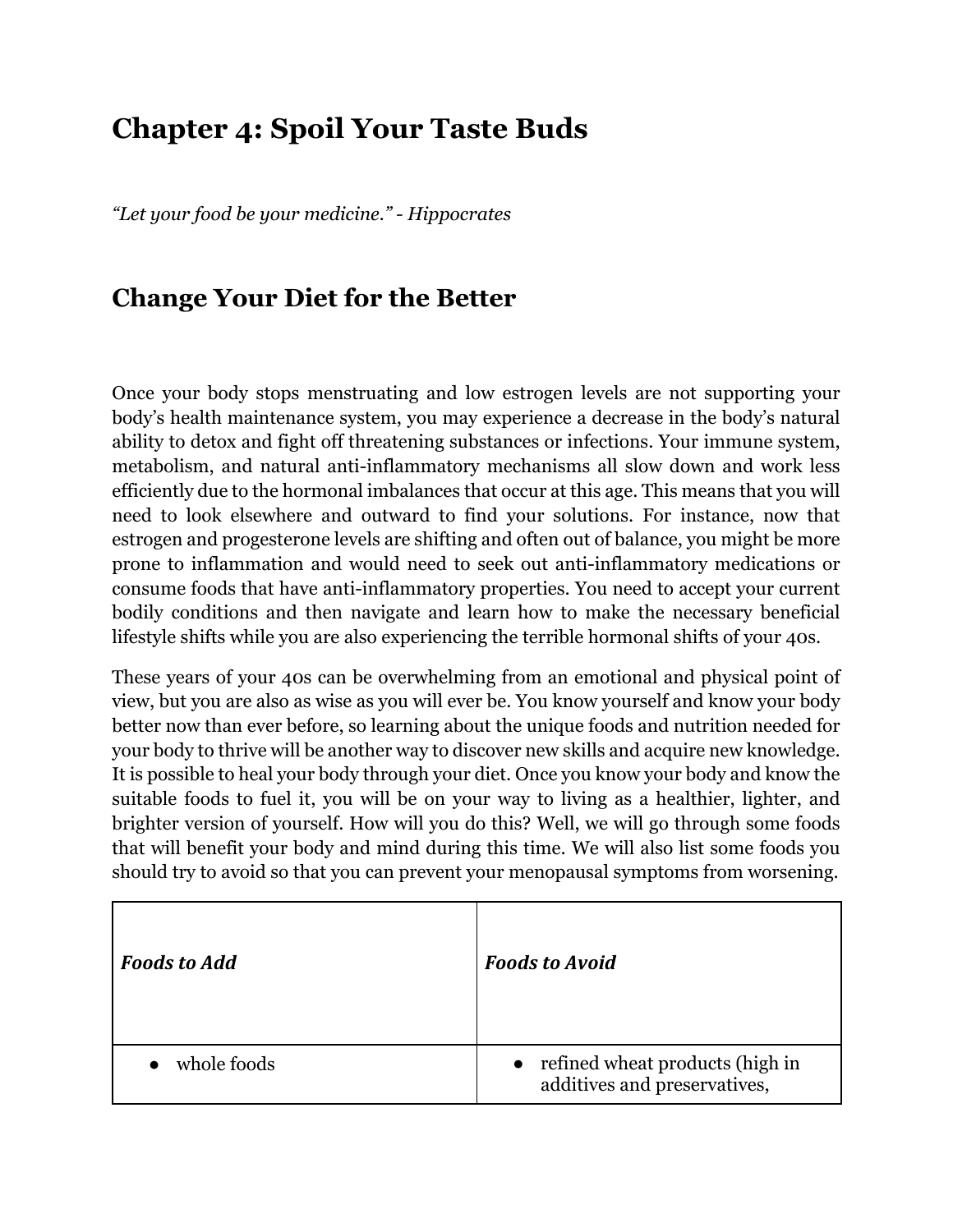| organic foods (look for the label on<br>the packaging)<br>locally-sourced foods<br>fruits<br>vegetables<br>whole grains<br>legumes<br>nuts and seeds<br>organic or free-range meats and<br>eggs<br>fatty seafood like salmon<br>and<br>mussels (high in omega 3 fatty<br>acids)<br>healthy fats like extra virgin olive<br>oil, seeds, nut butters, avocados<br>(high in HDL 'good' cholesterol)<br>phytoestrogens (foods naturally<br>containing plant-based estrogen) | potentially dangerous for the gut<br>microbiome)<br>dairy products (highly acidic,<br>difficult to digest due to lactose,<br>have inflammation properties<br>which can worsen menopausal<br>symptoms like hot flashes, low<br>moods, anxiety, and sleep issues<br>free sugars like refined sugars,<br>artificial or processed sugars and<br>syrups like white sugar and corn<br>syrup<br>alcohol<br>caffeine |
|-------------------------------------------------------------------------------------------------------------------------------------------------------------------------------------------------------------------------------------------------------------------------------------------------------------------------------------------------------------------------------------------------------------------------------------------------------------------------|--------------------------------------------------------------------------------------------------------------------------------------------------------------------------------------------------------------------------------------------------------------------------------------------------------------------------------------------------------------------------------------------------------------|
|-------------------------------------------------------------------------------------------------------------------------------------------------------------------------------------------------------------------------------------------------------------------------------------------------------------------------------------------------------------------------------------------------------------------------------------------------------------------------|--------------------------------------------------------------------------------------------------------------------------------------------------------------------------------------------------------------------------------------------------------------------------------------------------------------------------------------------------------------------------------------------------------------|

While changing your diet and the way you do your grocery shopping may not sound like fun and may even be a hassle, you can easily follow an improved diet by being prepared and having a positive attitude. Instead of seeing this dietary change as a form of missing out or losing some sense of food freedom and fun, you can take this opportunity to learn about new ways of cooking and different types of cuisines and recipes. When I began to switch from a diet high in sugar and processed foods to more of a plant-based diet, a whole new world opened up for me! I had so much fun in the kitchen cooking healthy, fresh meals, especially when I focused on finding new recipes, dishes from other countries, and healthy alternatives to my favorite comfort foods. Focus on *adding* healthy and highestrogen foods to your meals instead of thinking about all the foods you need to cut out. See this as part of your treatment, but one that is accessible, varied, and definitely delicious. Your food is your medicine, those organic blueberries filled with antioxidants are your new blue pills. The teaspoon of extra virgin olive oil that is drizzled over your salad is your new medicinal syrup that will fight inflammation and irritation, just like those cough syrups you used to swallow as a child. Try to see the good in your new meals, and the benefits these added foods will bring into your life other than giving you fuel. Remember that your food is a blessing as it fuels your mind and body with calories, and it also provides so many nutrients you need to thrive and survive during this time of your life.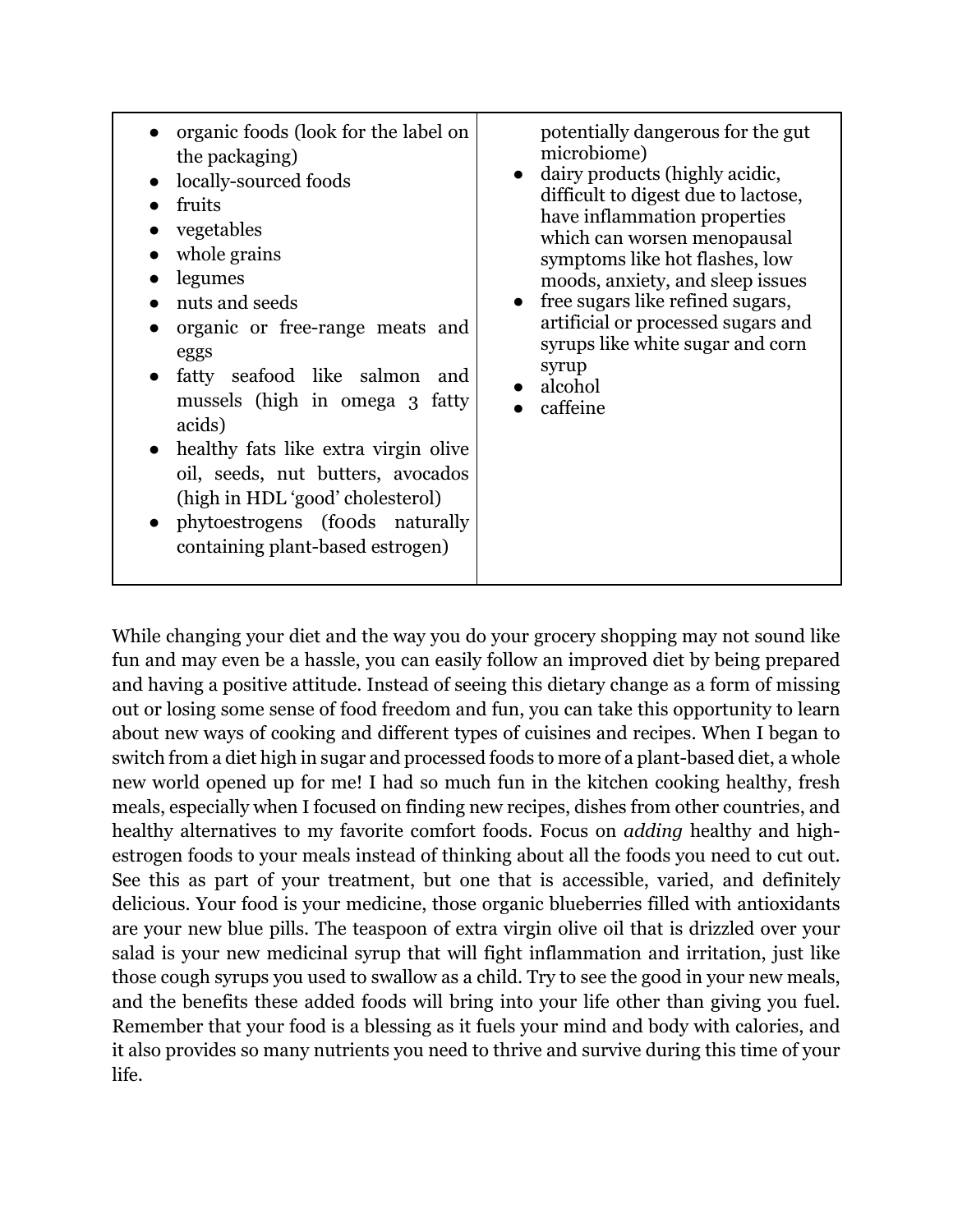Following a balanced diet full of energy-packed nutrients is essential to human development and well-being. The foods you eat have an impact on your energy levels, mood, digestion, and many other systems of the body. Your diet and the substances you put in your body have and always will be central to your body's overall health, but when you reach your 40s, your diet is even more significant to your health and hormones. Eating a well-balanced and nutrient-dense diet that promotes optimal wellness is so effective when treating and caring for your body during this stage in your life. We have learned from our previous discussions about all the complications and symptoms that come with the illnesses and health conditions brought on by hormone imbalances and age. Therefore, it is only natural that we look for ways to treat these conditions or alleviate the pain and discomfort some of these illnesses might cause. Yes, health conditions like osteoporosis, heart disease, and allergies are all treated with certain medications and procedures, but the food you consume every day can also support the recovery and prevention of health issues. You are now on your way to discovering all the healing properties of food.

### *Get Your Estrogen Fix*

You can get your estrogen fix through prescribed medications from your pharmacists, but you can also get your fix at your local grocery store or organic farmer's market. It is amazing that there are foods out there that naturally contain estrogen, which is similar to the estrogen that the female body produces. These foods contain phytoestrogens, a form of estrogen found in plants. This is why changing to an organic plant-based diet to support your body in your 40s is beneficial and a great way to alleviate and prevent adverse health effects from hormonal changes. I bet you are curious to know exactly how you can consume estrogen and boost your estrogen levels from plant-based foods! Well, here is a list of some accessible and essential foods that contain phytoestrogen:

- soy products like tofu, soy milk, tempeh, and soybeans (ensure that these products are organic and free from GMOs)
- ginseng
- licorice
- black cohosh
- red clover extract

These products can be found at grocery stores or health shops that sell powders or tea leaves. While these are not your usual convenience-store snacks, there are ways you can incorporate them into your meals. Soy products make great plant-based milk and protein replacements, so instead of your usual dairy milk which contains inflammatory properties, you could add soy milk to your morning latte. Firm or silken tofu also works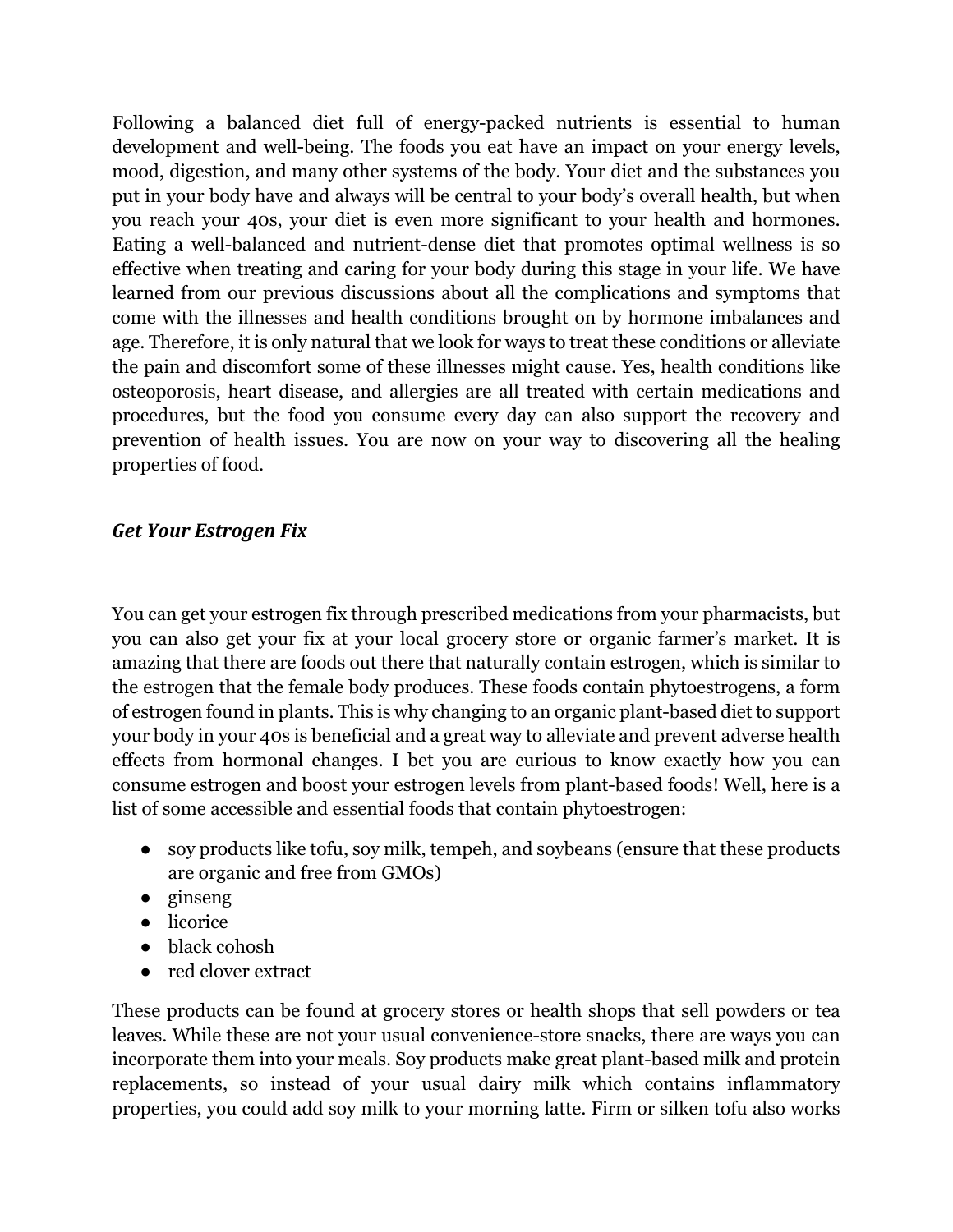for savory meals like stir fry or curry, and you could even use silken tofu in your pick-meup smoothie with some fresh raspberries, which are filled with antioxidants.

The other estrogen-filled products that were listed come in extracts and can be enjoyed as teas or infused in certain baked or cooked meals. You do not want to put yourself off the taste by gulping down a tablespoon of pure ginseng, but you can definitely add it to your daily meals by infusing it into your meals or beverages with other ingredients. There are also capsules available that you could take as daily supplements for your convenience. Think about what you want and your lifestyle, and find a way to add these phytoestrogen products that best suits your preference and daily needs.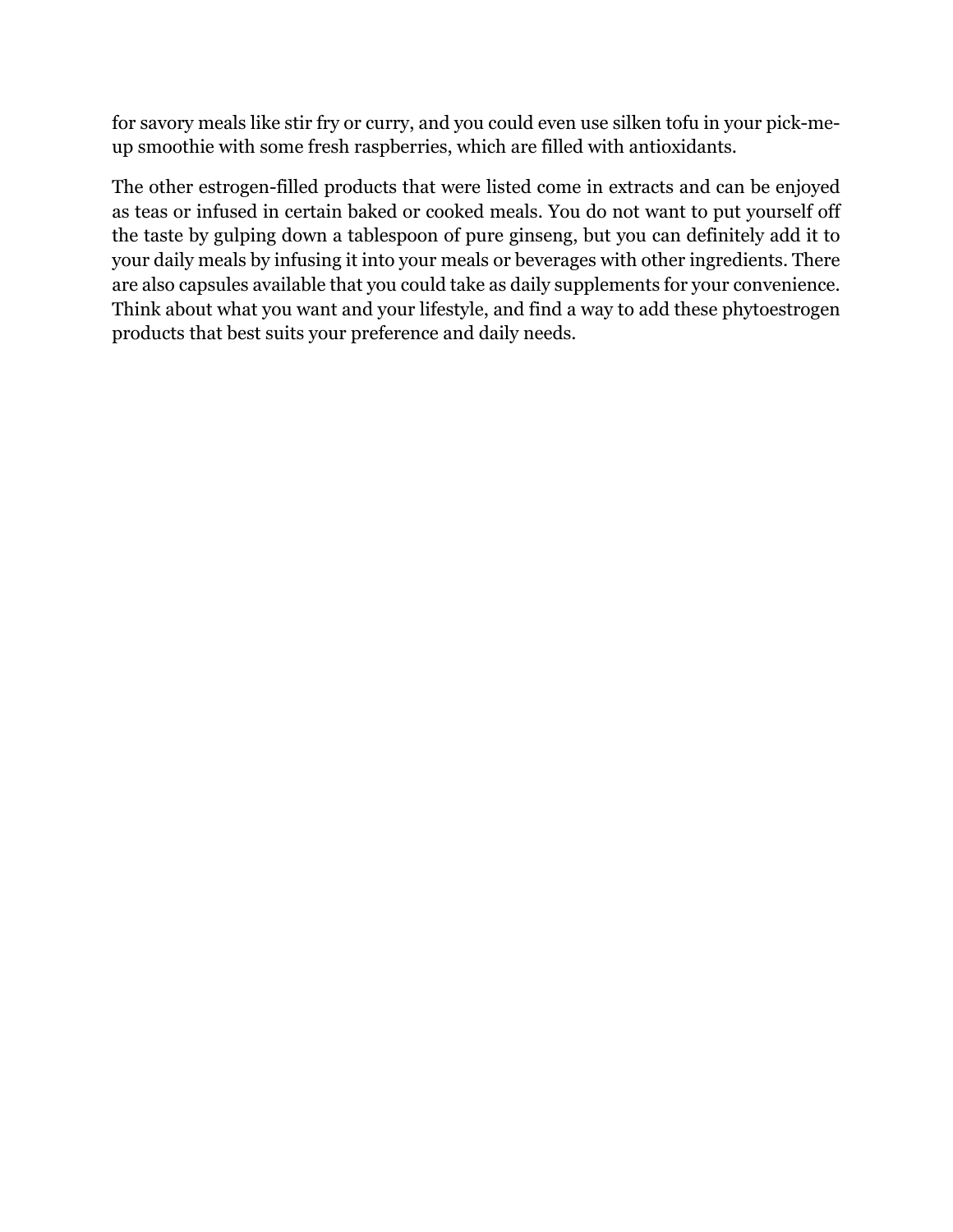# **Chapter 5: When Modern Society Discovers Ancient Medicine**

## **Integrative Versus Functional Medicine**

There are two main approaches to medicine—integrative medicine and functional medicine, which also overlap, but view wellness, health, and recovery differently:

| <b>Integrative Medicine</b>                                                                                                                                                                                                                                                                                                                                                                                                                                                                                                                                                                                                                                                                                                                                                               | <b>Functional Medicine</b>                                                                                                                                                                                                                                                                                                                                                                                                                                                                                                                                                                                                                                                                                                                                                     |
|-------------------------------------------------------------------------------------------------------------------------------------------------------------------------------------------------------------------------------------------------------------------------------------------------------------------------------------------------------------------------------------------------------------------------------------------------------------------------------------------------------------------------------------------------------------------------------------------------------------------------------------------------------------------------------------------------------------------------------------------------------------------------------------------|--------------------------------------------------------------------------------------------------------------------------------------------------------------------------------------------------------------------------------------------------------------------------------------------------------------------------------------------------------------------------------------------------------------------------------------------------------------------------------------------------------------------------------------------------------------------------------------------------------------------------------------------------------------------------------------------------------------------------------------------------------------------------------|
| Aims to heal the entire body.<br>A holistic approach that combines<br>traditional<br>and<br>alternative<br>therapies.<br>The entire person is observed,<br>$\bullet$<br>including the body, mind, and<br>spirit, rather than focusing on one<br>health problem.<br>It aims to make the person happier<br>$\bullet$<br>and healthier generally.<br>Physical, mental, emotional, social,<br>and environmental influences are<br>taken into consideration, and it is<br>believed that health problems arise<br>when issues are found in one or<br>more of the areas.<br>Examples: regenerative medicine,<br>nutritional therapy<br><i>(including)</i><br>herbal medicines, supplements,<br>naturopathic medicines),<br>and<br>medication reduction therapy, and<br>detoxification therapies. | Focuses on the optimal functioning<br>of the body by looking at the<br>functioning of each organ of the<br>body.<br>A more personalized approach as it<br>recognizes that each person is<br>different in terms of biochemical<br>makeup and genetics.<br>approach starts with<br>This<br>a<br>diagnosis and continues<br>to<br>treatment. It relies on scientific<br>evidence and testing to reach an<br>understanding of all factors.<br>This approach acknowledges how<br>hormonal changes linked to a<br>change in lifestyle includes the<br>correct processing of a wide range<br>of nutrients and antioxidants.<br>Medical practitioners see the big<br>picture and then look at individual<br>aspects of it. Instead of focusing on<br>treating symptoms, they find ways |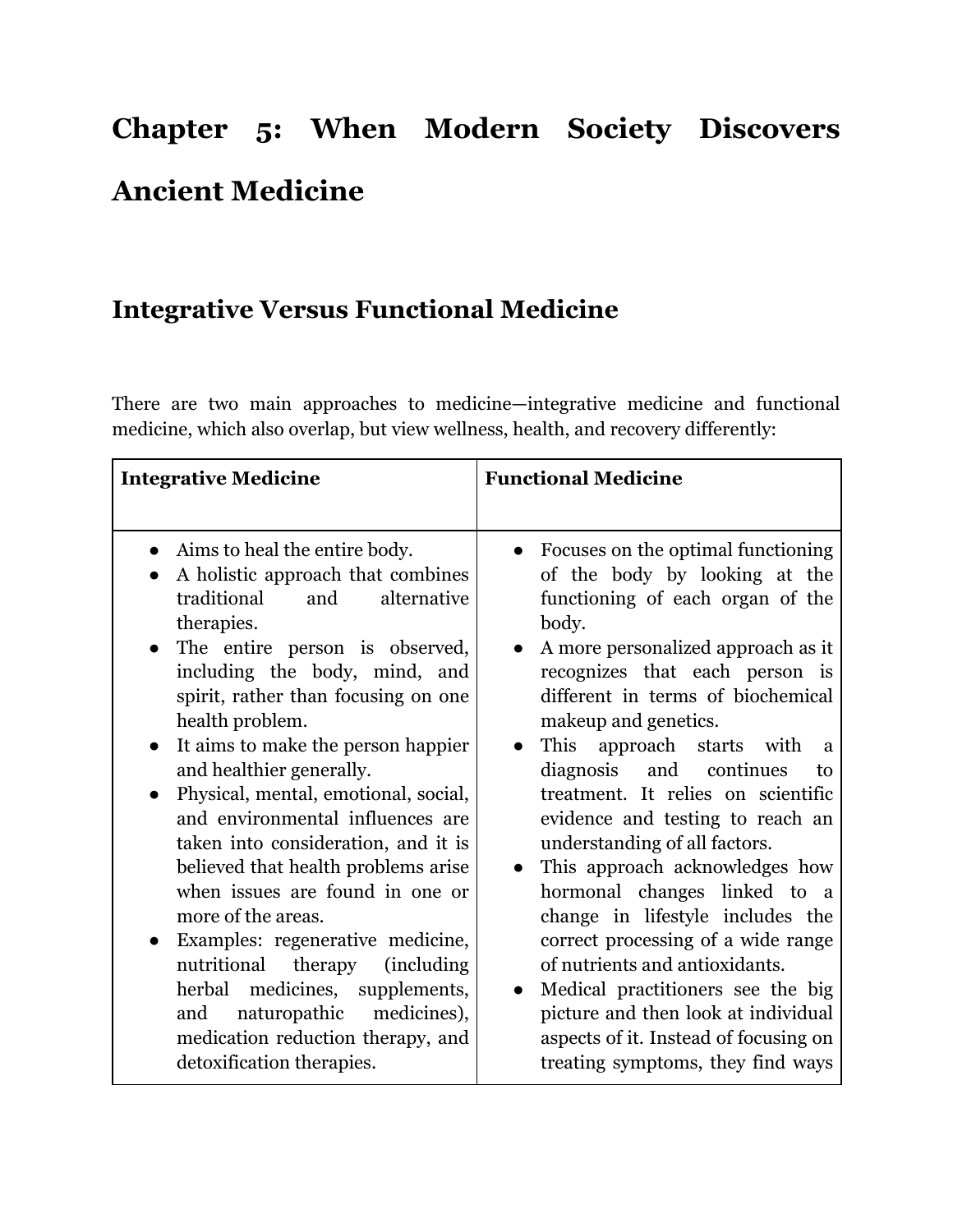| Therapies are sometimes used with<br>traditional treatments to increase<br>their effectiveness and speed the<br>healing process. | of normalizing and optimizing the<br>body's mechanisms.<br>This medicine empowers patients<br>and practitioners to work together<br>to reach optimal wellness and to<br>discover what the underlying<br>causes of disease are.<br>A root cause is looked at, rather<br>than just the symptoms; the<br>complexity of a disease is identified,<br>but many different causes and<br>$\sigma f$<br>symptoms<br>corresponding<br>conditions are also acknowledged.<br>Therapies: acupuncture, massage,<br>chiropractic<br>and<br>osteopathic<br>medicine, naturopathy, tai chi,<br>yoga, and other body movement<br>therapies<br>Natural supplements are<br>used<br>whenever possible<br>to<br>correct<br>problems. Traditional medicine is<br>also used only when necessary.<br>• Lifestyle changes to address health<br>issues like diet, exercise, healthy<br>sleeping patterns, controlling<br>stress, etc. are also used. |
|----------------------------------------------------------------------------------------------------------------------------------|---------------------------------------------------------------------------------------------------------------------------------------------------------------------------------------------------------------------------------------------------------------------------------------------------------------------------------------------------------------------------------------------------------------------------------------------------------------------------------------------------------------------------------------------------------------------------------------------------------------------------------------------------------------------------------------------------------------------------------------------------------------------------------------------------------------------------------------------------------------------------------------------------------------------------|

While both integrative and functional medicine can be used to help keep the body in balance, functional medicine explains hormone imbalance in the body by digging deeper than the simple explanation of symptoms occurring just because of high or low hormone levels. The interplay between hormones and other bodily functions is examined. For example, if a woman in her 40s has high levels of adrenaline (she is stressed out a lot of the time), even a small drop in estrogen may trigger a hot flash or another symptom for her.

Similarly, we can get symptoms of hormone imbalance related to our diets and they can be triggered by sugary or starchy foods, which cause our glucose levels to shoot up, which makes insulin kick in to control them. Cortisol from the adrenal glands rises at the same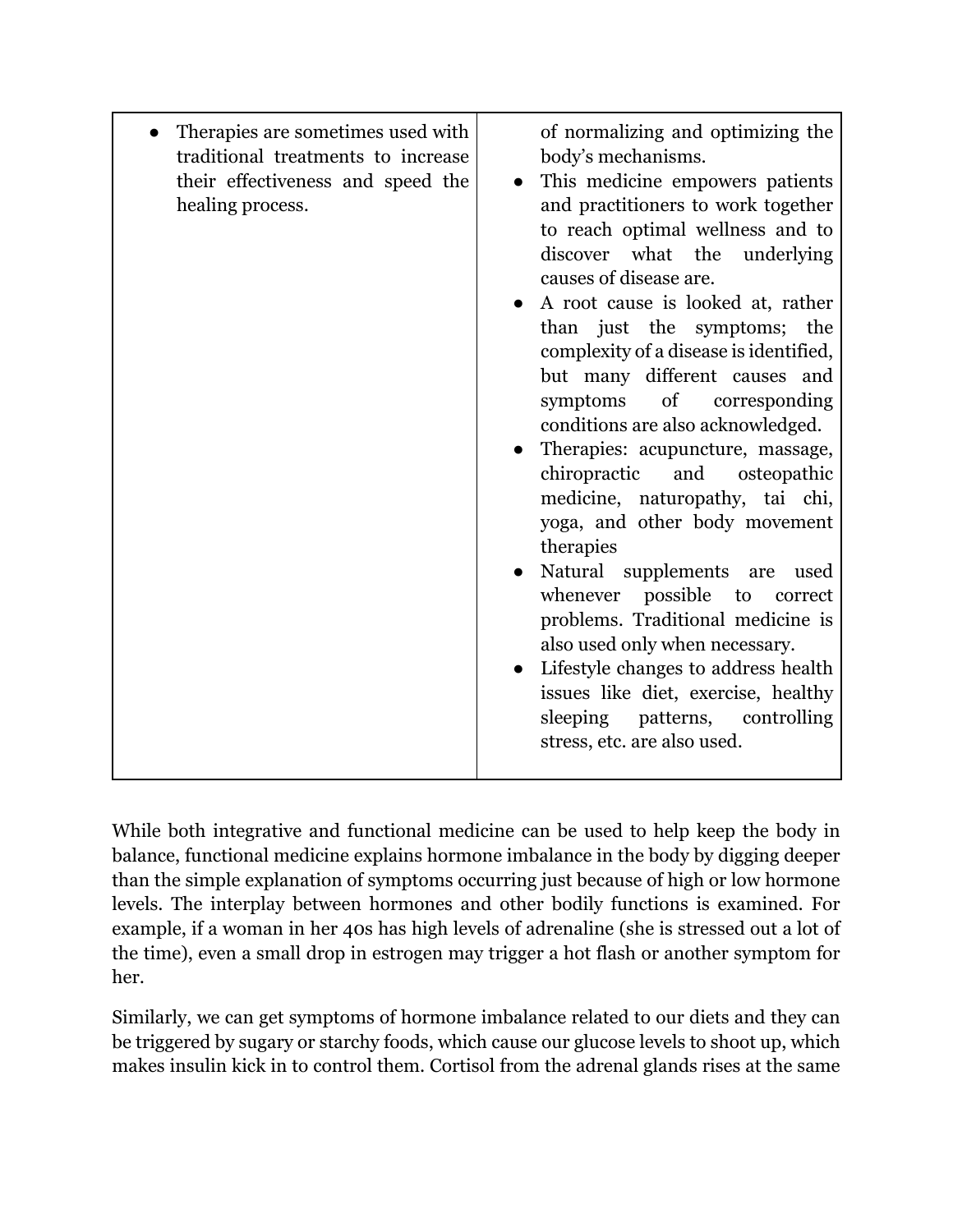time as insulin. If you are low on a certain hormone, if there is no estrogen to balance the rise in insulin, for instance, it can trigger the same symptoms that adrenaline can.

Learning all of this led to me another surprising technique for helping to balance out our hormones—intermittent fasting.

## **The Stories and Studies of Intermittent Fasting**

I am sure you have heard the term 'intermittent fasting' somewhere in recent years whether it be during your work break or on social media. People, especially in the wellness community, have recently taken up this form of fasting. Why? Why has there been a hype? Why is intermittent fasting so popular? Does it work, and if so, could it work for you? Well, intermittent fasting has recently been 'discovered', or rather, *rediscovered* by Western medicine and dietitians and among many health and wellness communities, but it is definitely not a new way of eating. We need to be conscious of the fact that many medicines and forms of treatment are ancient and originate from other cultures. Maybe Western biomedicine and wellness communities have just caught on to the benefits of ancient treatments. Just because dominant science and culture have finally supported this form of eating does not mean that it has only now been 'verified.' Western biomedicine is not the global standard of health and healing, in fact, there are so many different types of medicines and medical practices out there, and we will discuss those throughout this book.

Intermittent fasting has been a natural way of eating for centuries due to the lifestyles of our ancestors and has also been a practice among monks and spiritual teachers, specifically Indian Buddhists. To truly understand the impact and long term validity of this beneficial way of eating, we need to look at its Buddhist origins. When Buddhism was founded centuries ago, around the 5th and 4th century B.C., followers practiced fasting in order to improve their physical, mental, and spiritual well-being. In fact, the earliest Buddhist practitioner, Siddhartha Gautama, the Buddha himself, would fast intermittently due to its many benefits and its support in holistic health. From there, this form of fasting was followed by many more as it enhanced spirituality and overall health. From being a spiritual practice to a weight loss technique, intermittent fasting is popular due to the many benefits it brings with it.

Interestingly, intermittent fasting has also been associated with hormone balancing. Dr. Jason Fung, in his book *The Obesity Code*, shared the secret cause of weight gain and obesity: hormones. Fung shed light on the often ignored or unknown power of hormones and their effects on bodily functions, specifically their effects on insulin and insulin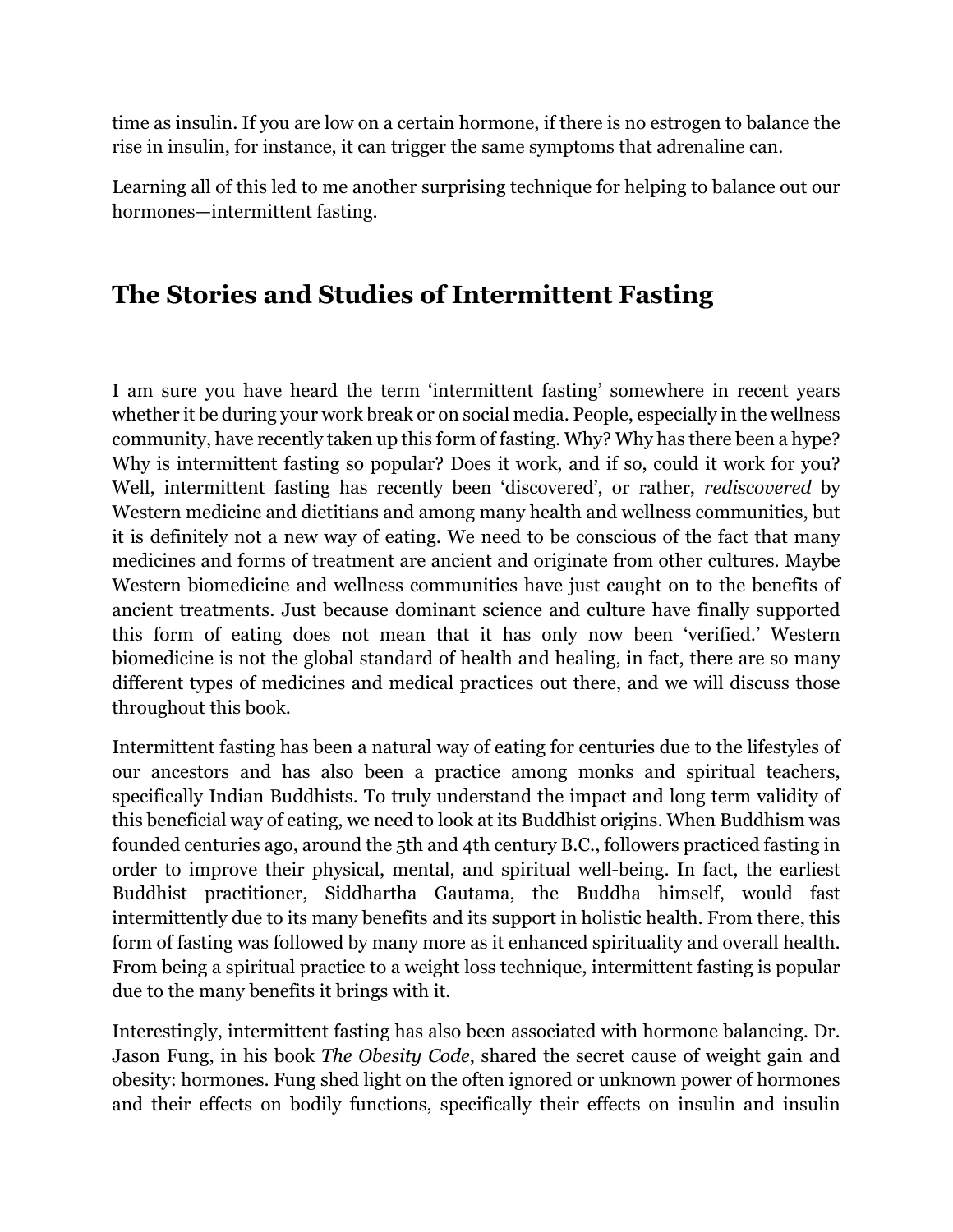resistance. Fung's book discusses the connection between glycogen provided by the food we eat and our body's use of energy or fat stores. Our glycogen levels are reliant on whether or not our body needs the energy of the carbohydrates (glucose) in our foods at certain times of the day or during certain activities. The more carbohydrates we eat, the more our body receives and relies on its sugars, like glucose, for energy. This means that our body never needs to tap into our fat stores for energy. Therefore, a diet high in sugars and refined carbohydrates followed by a sedentary or extremely inactive lifestyle is a route to weight gain and even obesity. Using energy and fueling our body enough to meet these energy needs is the key to weight maintenance or even weight loss.

So, what influences our food choices? Why are some people naturally drawn to refined carbohydrates and remain inactive for most of the day? The answer, according to Dr. Fung, is found within our body's hormone production system. Fung suggests that hormonal imbalances can cause changes, even unhealthy changes, in our eating habits. I am sure we can all remember the days leading up to our periods when we only craved doughnuts or candy bars. During the luteal phase, it seemed like carbohydrates were our best friend and the only ingredient that we really needed to get us through those mood dips and hours of fatigue. So yes, Dr. Fung is on to something here. Our changes and imbalances in hormones can actually be behind our attraction to certain foods and unconscious eating habits. Our hormones can influence us and lead us to snack on refined carbohydrates that are high in added free sugars.

Most times these cravings and eating habits are temporary and usually a once a month occurrence, but for some people, this way of eating is their normal everyday diet. This diet can affect the body's insulin levels as a high sugar diet provides the body with high amounts of sugar that need to be balanced and used up by the body for energy, which is the main role of insulin. More glucose equals more insulin needed by the body. This consistent state of insulin production can put a toll on our bodies. Not only is this state of high blood sugar spikes and insulin production not conducive for everyday functioning and activity, but it also takes away the opportunity for the body to use fat for fuel. Instead, this way of eating actually causes the body to store fat and even leads to excess fat, depending on how many carbohydrates and calories you consume throughout the day. Intermittent fasting allows your body to take a break from producing insulin and gives your body time to balance out or use up the glucose provided by carbohydrates in your food. During fasting periods, your body does not receive food, therefore no carbohydrates for energy. When you are breathing, walking, and working throughout these fasting hours, your body still needs energy though. This is when your body looks to its fat stores for energy instead due to no available glucose. This way of eating can promote weight loss, more specifically fat loss, as it promotes the fat-for-energy mechanism in your body.

From the results of this natural fasting state, we can see why in recent years, especially due to the global obesity pandemic, intermittent fasting has gained popularity as a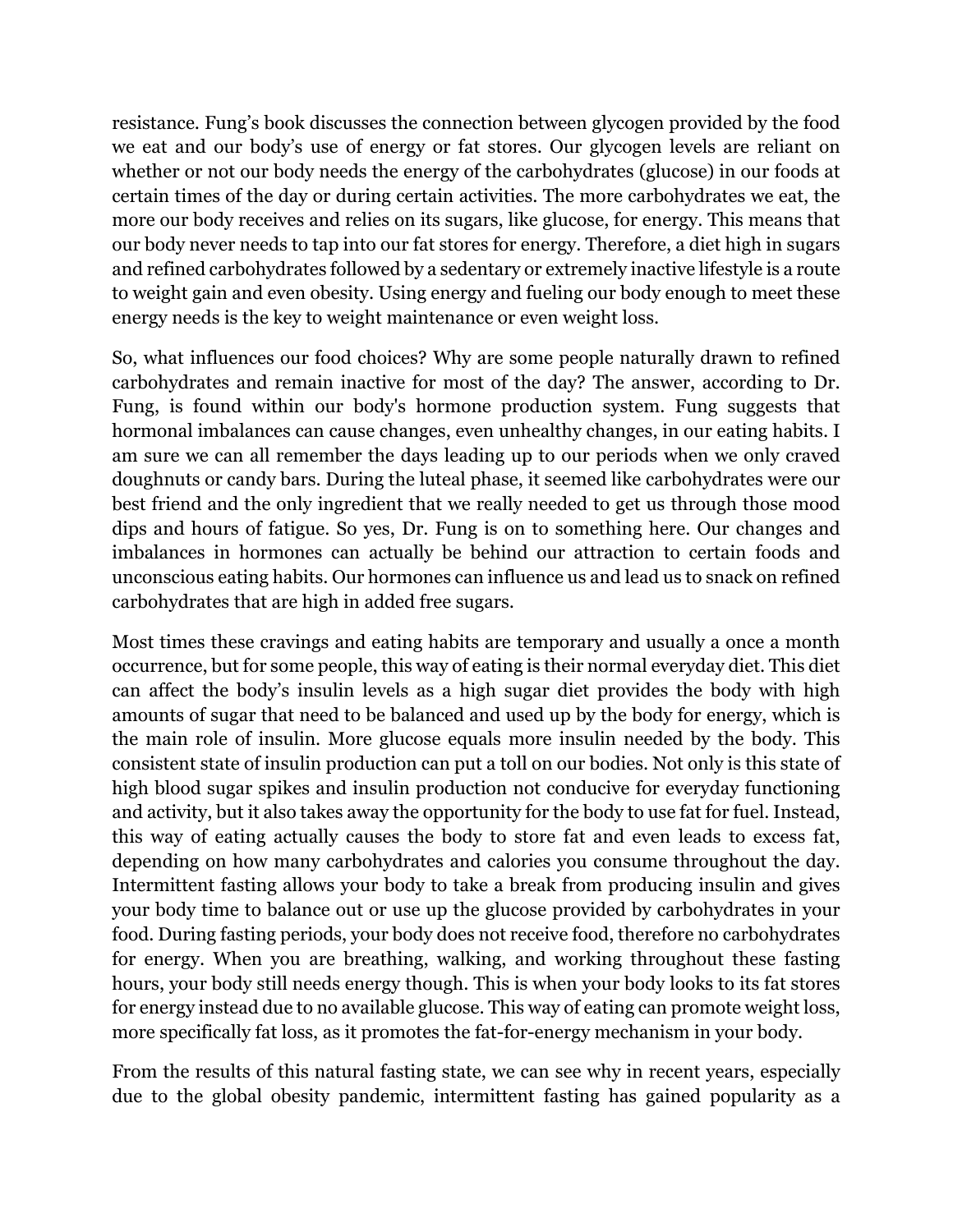supportive tool in weight loss and metabolism enhancement. Many other health benefits have been reported due to the growth in research on intermittent fasting, yet the ancient Buddhists knew these benefits before our science could even prove it. How? Well, because they were constantly tuned into their mind-body connection and lived as spiritual beings. Their senses of the outside world and the sensations within their body were felt intensely. Unlike today, where we are much more focused on the outside world and what others are doing or what society expects of us. We go, go, go, and never give ourselves the opportunity to just stop and breathe, and just be. This is where we and our modern society have failed. We need to learn the ways of the past, as we have done with intermittent fasting, and truly observe the present in order to find the sweet spot in the middle. Healing your body with your body and mind is possible. Holistic health and healing are made up of all the small things, all the natural or conscious daily routines and habits we perform. We need to approach healing by following the patterns of the body. Like our hormone changes fluctuate and come in cycles, stretched out waves, we need to care for and treat our body by consistent patterns of behavior. One day of intermittent fasting will not show much of a difference, but maybe six months to a year could. Healing your hormones through daily shifts and rituals needs to flow within and out of you. There is no one instant and easy answer to your body's problems.

#### **Practice Intermittent Fasting**

#### **Methods of Intermittent Fasting**

Although intermittent fasting is a particular cycle of eating and fasting, there are different methods of intermittent fasting. Each method can be followed and have similar results. Depending on your lifestyle, physical needs, preferences, and routine, you can choose a method that is best for you. No matter what method you choose, you will still be able to experience the benefits of intermittent fasting as long as you are consistent and give your brain and body the time it needs to adapt and heal. Here are the six methods of intermittent fasting:

- 1. The 16/8: Fasting every day for 16 hours (including sleeping hours) while having an eating window of 8 hours.
- 2. The 5:2 Diet: Eating how you would usually eat for 5 days of the week and restricting your calorie intake for 2 days of the week with a caloric limit of 500-600 calories on fasting days.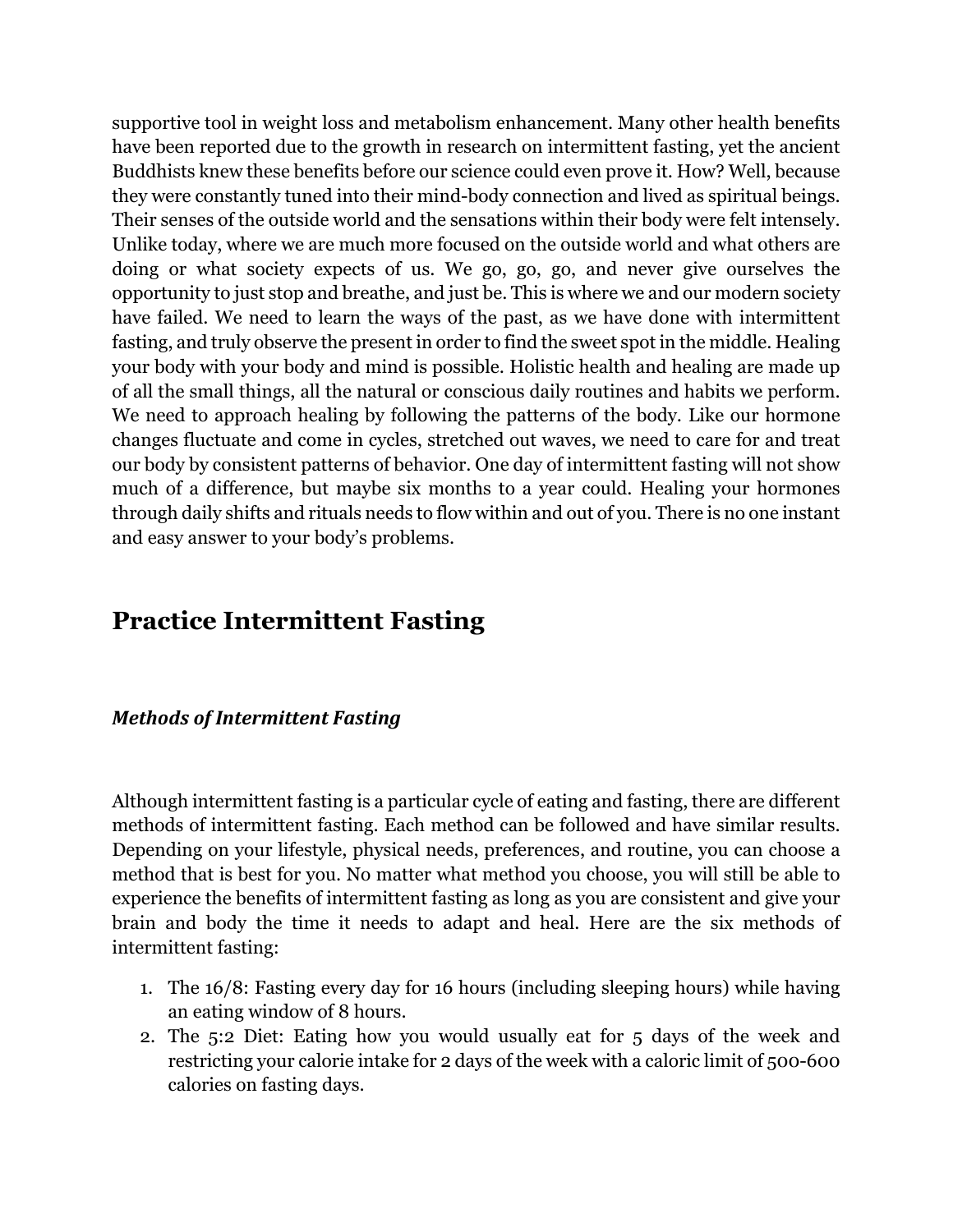- 3. Eat Stop Eat: Eating how you usually eat on most days of the week, but fasting for 24 hours (a full day) once or twice in the week.
- 4. Alternate-Day Fasting: Fasting every other day of the week. Eating how you would usually eat on one day and then not eating or eating a minimal amount of a few hundred calories the next, doing this alternating throughout the days of the week.
- 5. The Warrior Diet: Eating minimal food throughout the day of raw low-calorie fruits and vegetables until you eat a large full meal at the end of the day, usually allowing for a full meal eating window of 4 hours in the evening.
- 6. Spontaneous Meal Skipping: Fasting and skipping meals without following a structured time-based eating window, which usually involves skipping meals or fasting for hours throughout the week when you are not hungry (Gunnars, 2021).

#### **Balance Your Hormones Through Intermittent Fasting**

As we have discussed the influence of hormones on diet and body mass, it is also important to note how fasting and eating patterns can affect hormonal shifts in your 40s. Intermittent fasting can actually benefit women who are struggling through hormonal imbalances in their 40s. Due to the many symptoms or side effects of hormonal shifts, the natural benefits that come with intermittent fasting can actually alleviate some symptoms of hormone imbalance, specifically by reducing the risk of weight gain, improving mood during those years that bring about mood swings, and even improving sleep quality for those who suffer from insomnia. While this seems great and the discipline appears worth it, you need to ensure that you never feel like you are starving or suffering from physical and mental hunger. This will only worsen your mood and reduce your energy levels.

You need to listen to your body in order to find out what it needs to thrive. If you are seeing that all you are thinking about is food and cannot stand the hours of fasting, you should maybe accept that intermittent fasting is not for you. You could become 'hangry' angry due to intense hunger—and experience real energy and mood dips. You need to find out what makes you feel your best, so if fasting for hours on end does not make you feel emotionally satisfied and makes you feel physically tired, then intermittent fasting is not benefiting you. At this age, despite the constant confusion and ups and downs that hormone imbalances bring, you do know your body and you know what makes it feel great. You cannot work on healing your mind and body and focusing on treating your menopausal symptoms if you are feeling tired, hungry, and agitated. If you are feeling worse than before you started fasting then I suggest you grab the nearest snack and enjoy the flavorful fuel that is starchy, sweet, and crispy food!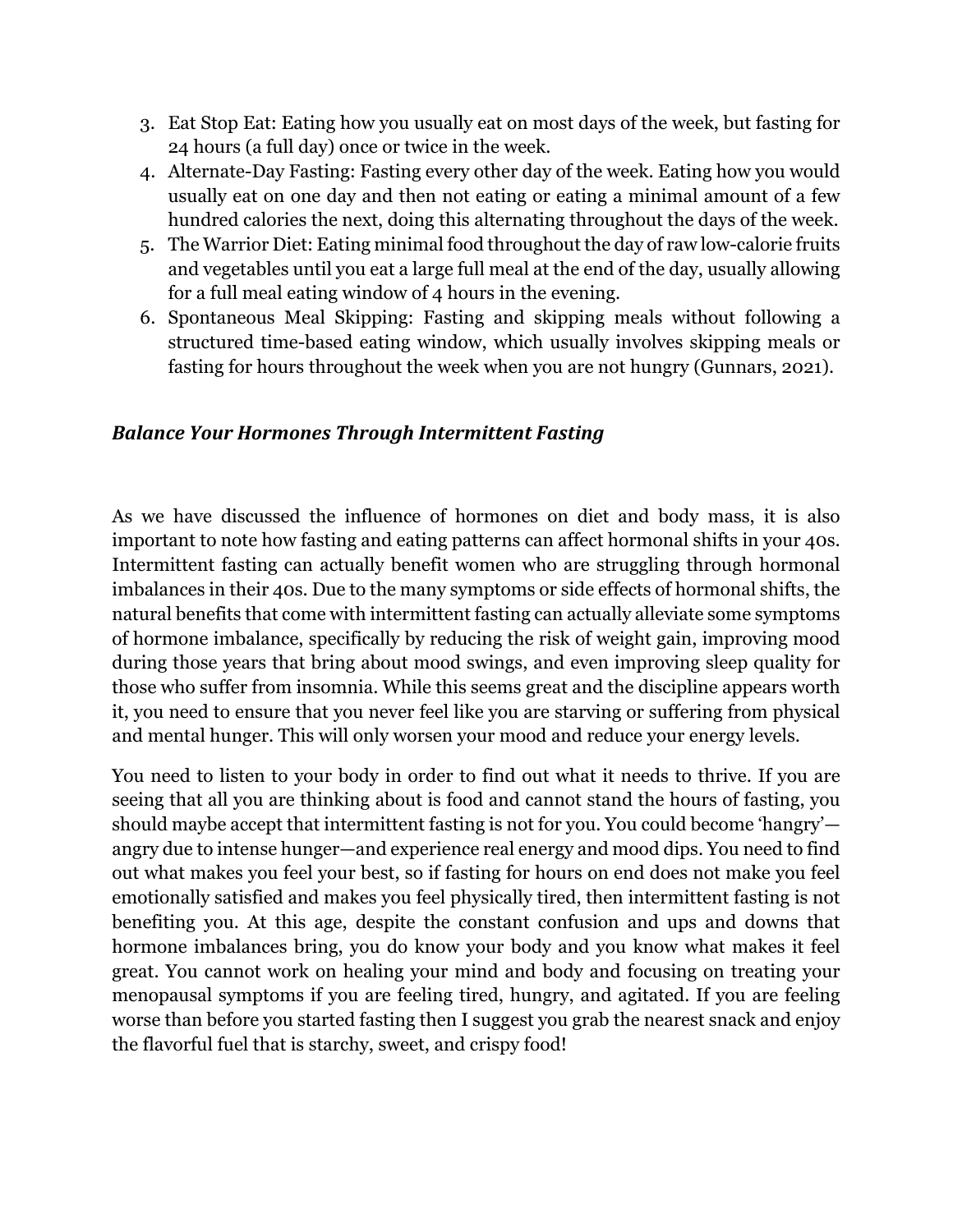## **Chapter 6: Why Gut Health Matters**

*"All disease begins in the gut." - Hippocrates* 

#### **All You Need to Know About the Gut Microbiome**

Many of us have heard the saying about the gut being the second brain. Well, this is not far off from reality. The gut is not just about transporting food from our stomach, through the body, and then out again. Our gut actually causes many bodily functions and processes to happen…or not. In the digestive process, lots of other processes are occurring simultaneously. The gut is central to how and why we store and use up the nutrients from our food. The gut controls the way our bodies respond to what we consume and is connected to how we fight or feed the harmful organisms that make their way into our bodies.

The gut survives and functions by having a microbiome that is made up of trillions of microbes—different types of beneficial bacteria and organisms—to help it perform its roles and digest food while also absorbing nutrients needed by the body. A healthy gut microbiome is one with as many beneficial bacteria as possible to support the body's balance and to also guard against the overgrowth of fungus or harmful bacteria. It is clear that having a vast number of bacteria, so a thriving microbiome, is needed for the success of a working gut and digestive system. This is why the microbiome can be seen as the energy source of the gut. The microbiome helps the body to metabolize nutrients and even to produce and store many essential sources of energy and molecules needed for other vital systems of the body. The breakdown of food into different nutrients and energy so that the body can distribute and use it as needed fuel, is all thanks to the gut and its microbiome that are always hard at work. Without the nutrients and energy from food made available to us, what would we be or where would we be? The microbiome provides the body with the fuel it needs and all the building blocks for a functioning metabolism and immune system. There would be no point in eating an orange that is packed with vitamin C if the gut was not able to break down that orange and absorb the vitamin C as well as some other essential nutrients like fiber and glucose. The microbiome of the gut needs to be diverse and filled with beneficial types of bacteria in order to maintain a thriving digestive system. Certain bacteria have properties that heal the gut and the body with their anti-inflammatory compounds and their abilities to keep the intestinal tract, the wall of the gut, and the immune system protected and strong.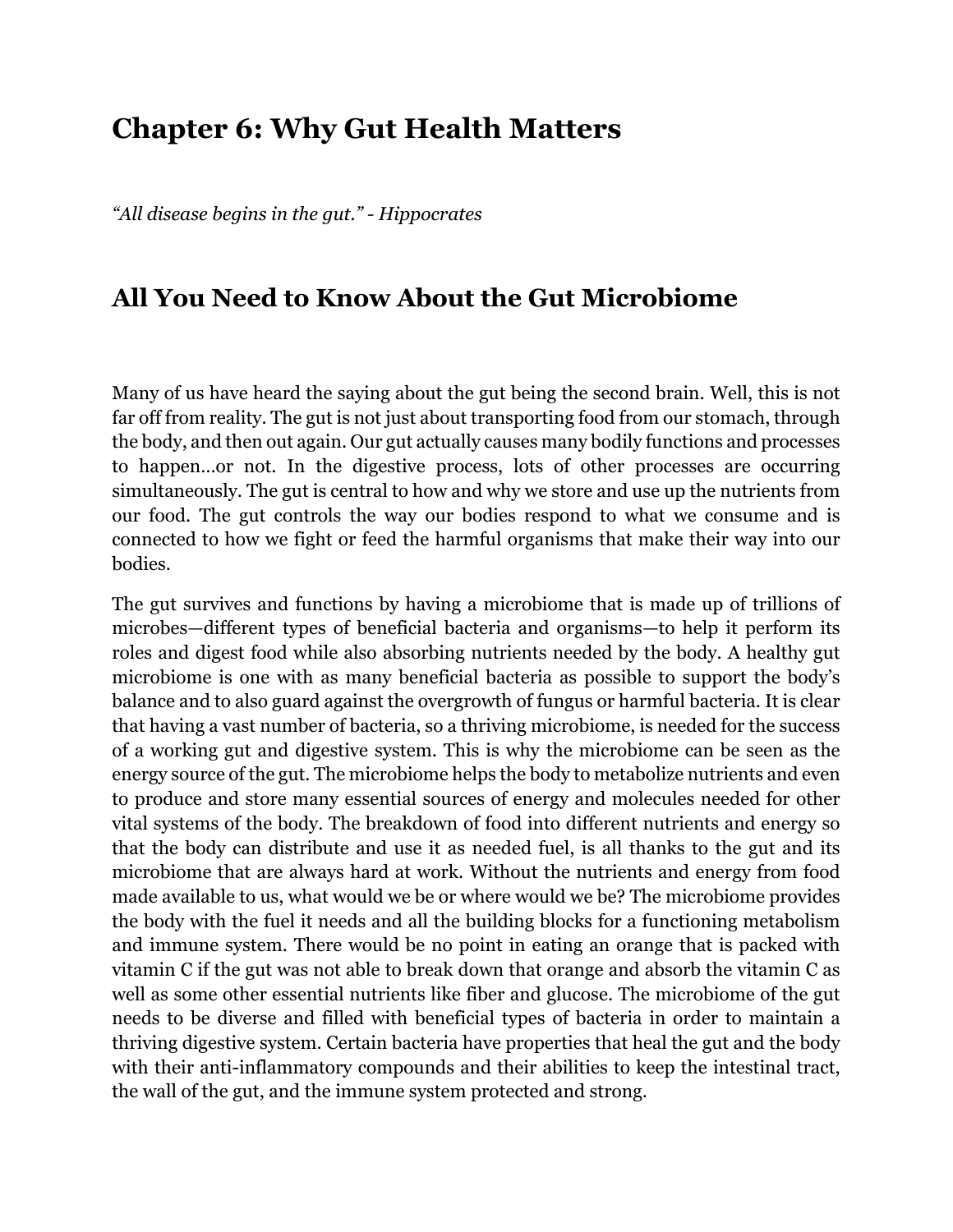## **What Is Dysbiosis?**

The condition of an unhealthy gut microbiome is known as dysbiosis. This occurs when there are changes in the bacteria of the microbiome, but not advantageous changes. When the microbiome is in this state, the body is directly affected, and many health complications present themselves as a result of an unhealthy gut. Remember, a healthy gut leads to a healthy body. When the gut microbiome is imbalanced or in an unhealthy, dire state, one can experience unwanted health complications and even illnesses like:

- allergies
- headaches
- bloating
- excessive gas
- constipation and/or diarrhea
- inflammation
- 'leaky gut' syndrome
- malabsorption
- fatigue
- headaches
- vitamin deficiencies
- weak immune system
- hormonal imbalance
- cancer
- auto-immune disease (Scott, 2021).

Among all these illnesses and conditions, inflammation is a common symptom of dysbiosis. Like an open wound, when the gut is inflamed and irritated there is an infection. When the microbiome is not healthy and is inflamed, this is when pathogens and toxins take over and can grow, even spreading into the bloodstream. This is a result of a weak intestinal wall that is not supported by the bacteria needed to fight off harmful organisms. Dysbiosis is also linked to hormonal imbalances. Actually, it *increases* the risk of a person suffering from hormonal issues. With many other supportive roles of the microbiome, hormone balance is another responsibility on its list of things to do for the body.

There is even a connection between the gut and mental health that has been under investigation and in popular debates for years. This is the main reason why people liken the gut to a type of brain. Your gut actually produces and stores the hormone serotonin, which is responsible for mood balance and elevation. In fact, about 90% of serotonin comes from the gut (Scott, 2021). This is why many patients with anxiety and depression,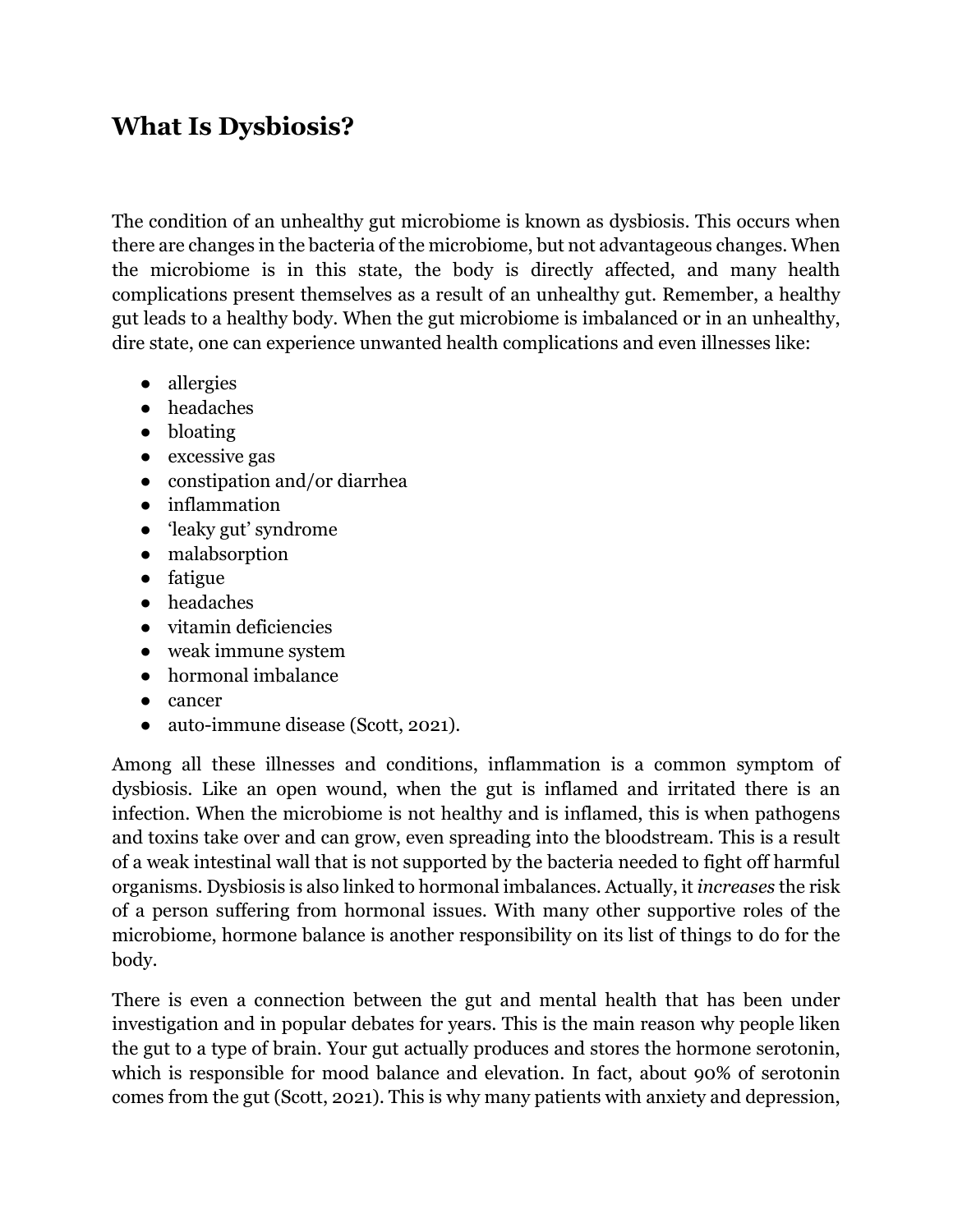which are mental disorders linked to low levels of serotonin, experience digestive issues such as constipation and diarrhea.

Furthermore, serotonin levels are closely connected with estrogen levels. Serotonin release and estrogen levels are connected, and serotonin and gut health are connected. Do you see just how intricate and interconnected the different systems and organs of our body are? Our gut influences our mental health and our mental health influences our physical health. The gut can influence your hormones, therefore, an unhealthy gut can lead to unhealthy hormonal release—hormonal imbalance. Hormonal imbalances and all the symptoms and struggles that it causes can be traced back to the gut. This just proves that you can never assume someone is healthy based on what they look like; our physical health is not always visible to the eye. One can look healthy and fit, but their gut may be in danger, which can then cause so many other internal complications due to hormonal imbalances. Our health is so much more than exercising or appearing energized, it is about caring for and protecting our gut.

## **A Healthy Gut Is a Happy Gut**

When your gut is healthy, meaning that there is an abundance of beneficial bacteria making up your microbiome, your body is protected from toxins. The intestinal wall is responsible for protecting your body and its organs from any ingested toxins by preventing these toxins from entering the bloodstream. This wall is made up of bacteria, almost like armies of bacterial organisms guarding your gut lining. When this wall is dense with a diverse microbiome, your gut is healthy and can perform its jobs optimally, allowing your intestinal wall to prevent toxins from flowing into your bloodstream. Your intestinal wall is a barrier to keep these toxins contained in the gut so that they can eventually exit the body by being expelled with your stool. This is probably the most common and simplest understanding of gut function, but we now know the gut is involved in so many other processes of your body, not just moving unwanted toxins of ingested food out of your body.

The gut is responsible for providing your body with the correct nutrients, and it can perform this job well if you provide it with the *right* nutrient-dense foods it needs. If this is the case, we need to help it by following a gut-friendly diet. Your body does so much for you, and your gut can help keep your body and mind energized and fueled, so why not support it and give your body the best? But what is the best?

A balanced diet that consists of a variety of foods from different food groups creating a sufficient caloric intake is the number one rule of nutrition. You need to make sure that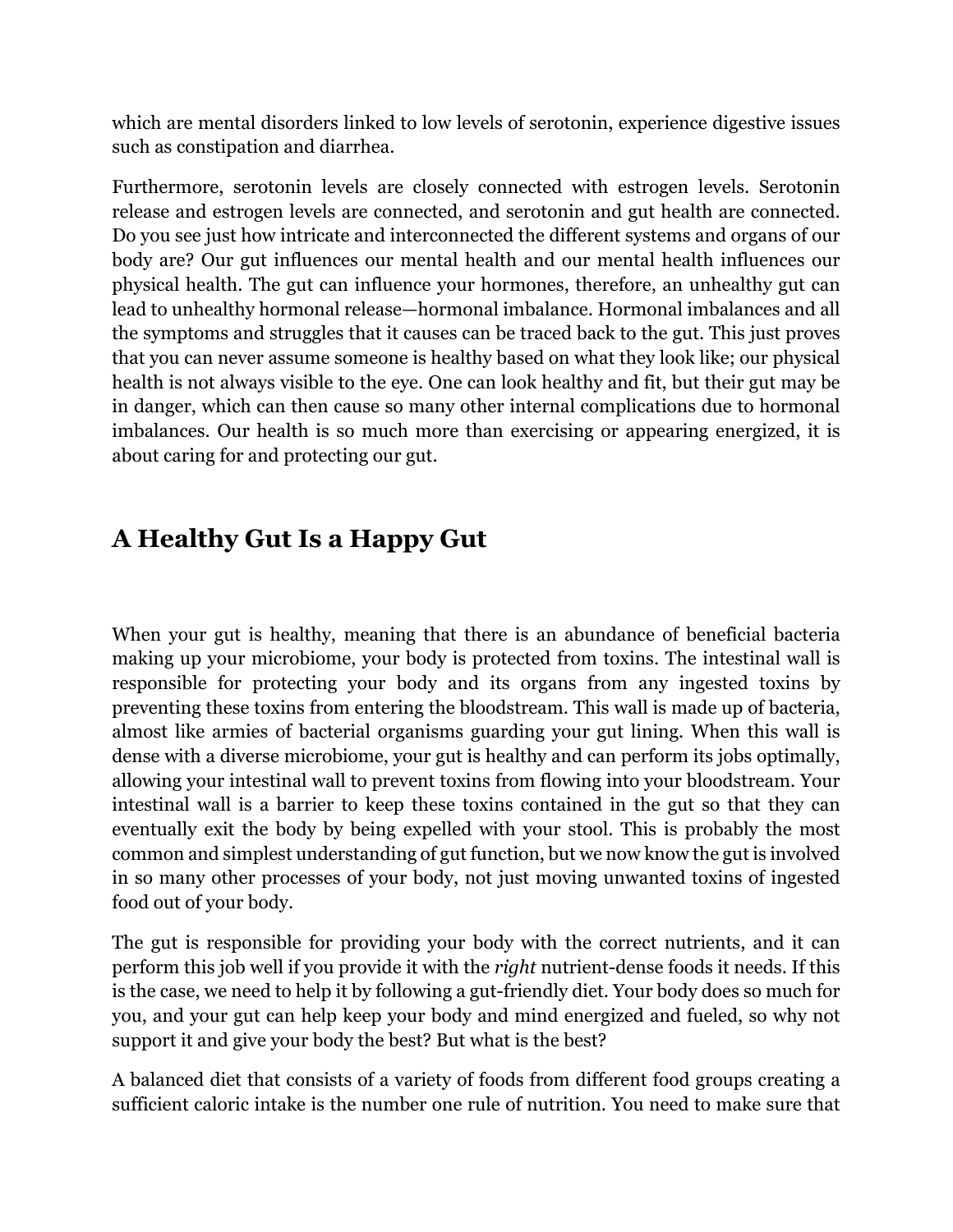you are getting all the micronutrients that support gut health and organ function. This is only the first step. You also need to consume specific foods that promote and sustain the health of your microbiome and incorporate foods that aid in gut health. Foods that are nutrient-rich and have anti-inflammatory properties are good for hormonal balance as well as alleviating symptoms of menopause, but these foods are also great for your gut. There is no coincidence that what is good for your hormones is also good for your gut, as we have just learned how the gut is central to hormone balance. Foods that promote beneficial microbial growth are those that are fermented. These are the foods that contain available probiotics for the gut. These foods contain bacteria that are good for your microbiome and support a thriving and diverse microbiome with specific beneficial bacteria strains. Some foods that are great to add to your meals and to feed your gut are:

- **Fermented drinks** like kombucha (fermented tea) and kefir that contain the live enzymes. Kombucha has also seen a rise in sales lately due to the natural probiotics found in the drink as well as being a lower sugar alternative to usual high-sugar carbonated sodas. There are many different brands and flavors of kombucha or kefir drinks, so this can be an exciting but new change in your diet.
- **Soy-based products** like miso and tempeh are accessible and easy-to-use ingredients that you can incorporate into your meals without the added worry of trying a completely new type of food and flavor. Soy-based foods have become very popular, especially due to the rise in popularity of the plant-based diet. Try to look for soy products that have fewer to no additives and are low in sodium. You can make miso soup or fry up some tofu in olive oil for a great appetizer for your next family dinner.
- **Polyphenols** that stimulate digestion and are found in green tea, dark chocolate, and olive oil. There may be people who do not enjoy green tea as it is, so if you are one of those people, you could always try fun and refreshing green tea flavored iced teas or matcha (green tea powder) lattes with a little bit of stevia or honey to keep it sweet. Dark chocolate is another convenient snack that has so many health benefits. This sweet and rich treat with all its nutrients is best when it is organic or naturally sweetened, but this version is not always the easiest to consume due to the deep earthy flavor of the cocoa bean. If you are a chocolate lover who also likes sweet treats, you can opt for a milder dark chocolate. You could also seek out dark chocolate that is slightly sweetened with natural sweeteners like stevia or even try out a flavored bar with nuts or mint.
- **Water**, the original cleansing and hydrating substance. Water is a necessity and is found in so many meals and beverages we consume throughout the day. Water is needed for the intestine to perform peristalsis—to break down food and cleanse the digestive tract through muscle contractions. A cup of room temperature water first thing in the morning can really aid in digestion and kickstart the working day for your gut. Increasing your water intake is beneficial to prevent dehydration and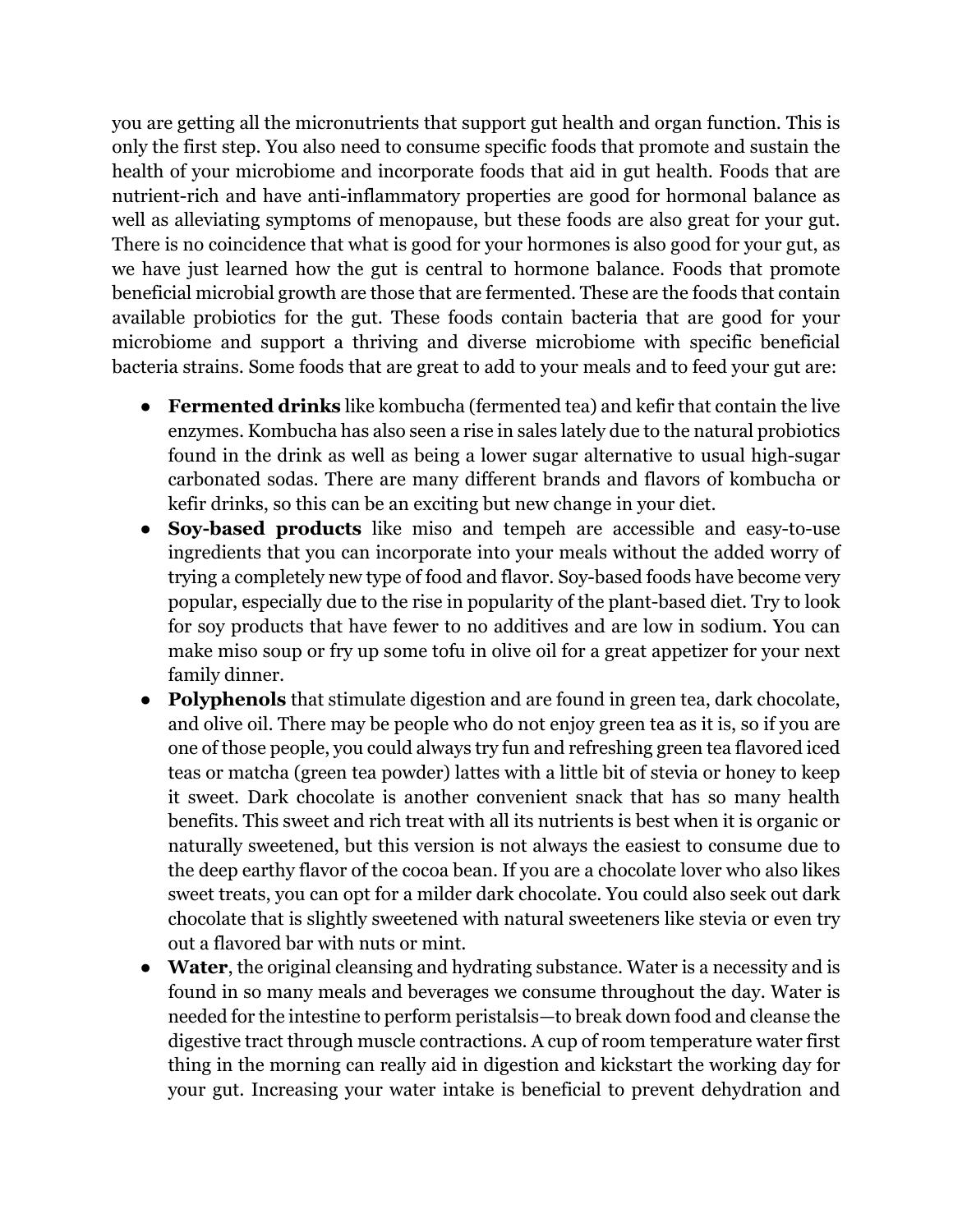digestive issues like constipation. You could try to have a water bottle on hand so you can sip throughout your busy day or have a mindfulness ritual in the morning with your cup of water. Infusing your water with fresh fruit, lemon, or cucumber is another smart way to encourage yourself to drink water without getting bored of the zero flavor, and to look forward to the taste of your daily default beverage instead.

Most processes and areas of your body change during menopause, and your gut is no exception. Menopause is said to alter the gut microbiome. This is why it is important to remain aware of your digestion and observe how you feel after or even between meals. Try to give yourself the time to listen to your body so that you will know how to care for it. The right diet with the addition of herbal remedies or supplements can improve your gut microbiome and prevent it from experiencing any imbalance or overgrowth of certain harmful organisms.

Now that we have discussed the connection between hormones and the gut, try to remember this the next time you are feeling hopeless during a flare-up of menopausal or digestive symptoms: A healthy gut is a balanced gut, and a balanced gut balances hormones. With preparation and nutrition knowledge, along with the awareness of your body, you can change up your diet to be gut-friendly without the stress that comes with change. Create meals that excite you and that energize you because many times the foods that are good for us will make us feel mentally and emotionally better after we eat them. Try to eat with your mind *and* gut to support a healthy mind-body connection. Following a diet and lifestyle that is good for your gut does not have to be seen as some kind of medically prescribed gut treatment. It can be a fun way to explore new foods and to give yourself energy and help you feel better. Remember, our food is our medicine, so eating the right foods that you and your body enjoy is only going to leave you healthier and happier.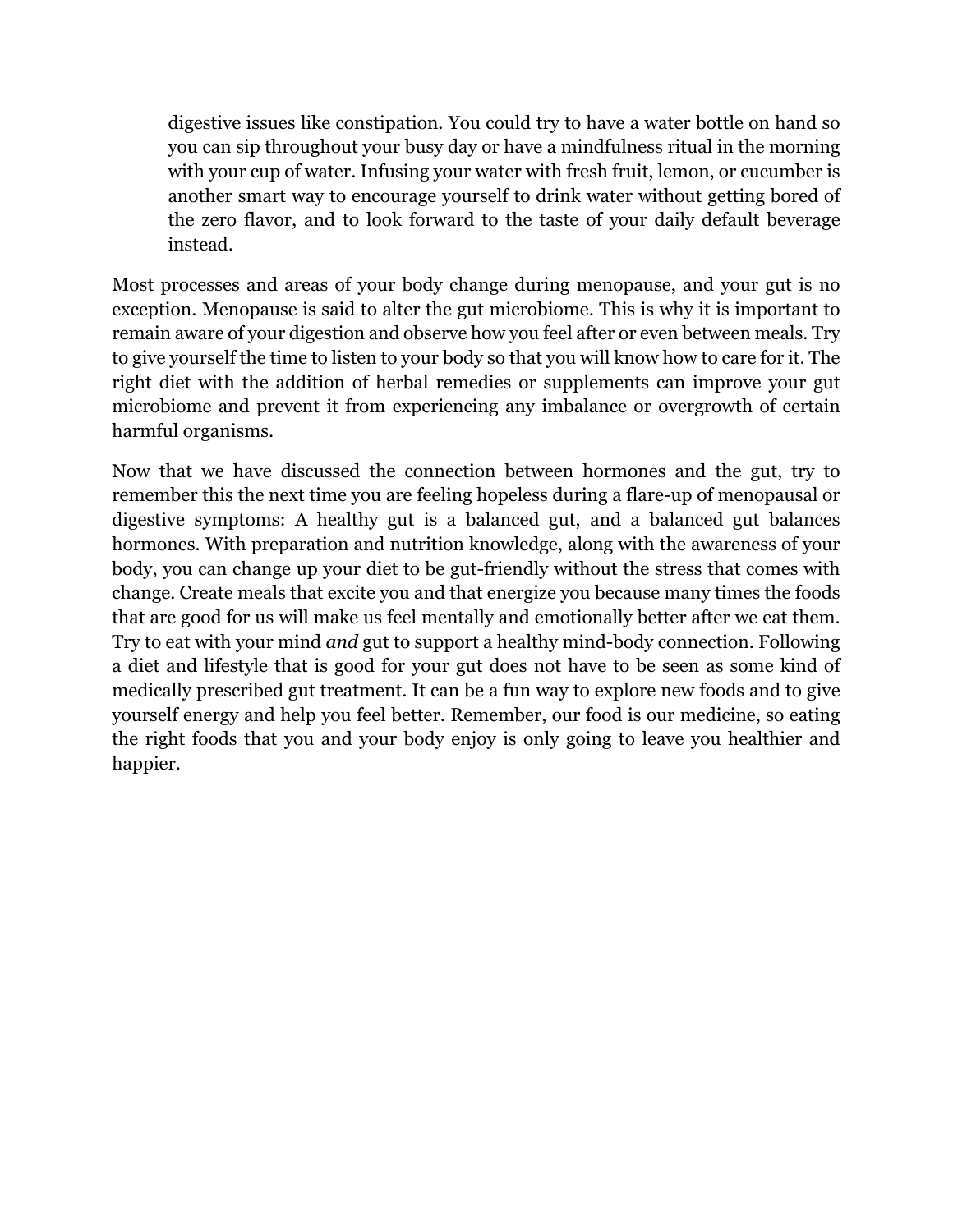# **Chapter 7: How Plant Medicine Has Helped Women Over Millennials**

## **Herbal Supplements**

While many visit the local pharmacist to provide them with the right concoction of synthetic pills, there is always an alternative. For some, the popular way of treating their ailments with the latest pharmaceutical drug just does not work. Herbal supplements are key to holistic healing, especially for people who have struggled through the cycles of prescriptions to only be met with more chronic pain and symptoms. This is the window of opportunity to seek out new paths. Herbal supplements are organic and sourced from plants that contain natural chemicals and ingredients that have beneficial effects on the human body. Here is a list of the popular and most effective herbal supplements:

- Ashwagandha—An Ayurvedic herb that supports the functioning of the hormonal system and energy storage.
- Black Cohosh Root—Helps to reduce menstrual pain and menopausal symptoms.
- Dandelion—Aids in liver functioning and helps to reduce water retention.
- Dong Quai—An herb that supports the balancing of hormones as well as the treatment of irregular and painful menstrual or menopausal symptoms.
- Ladies Mantle—Helps to reduce heavy periods through maintaining a more balanced and regular period, as well as being beneficial for health around menopause.
- Motherwort—An herb that may treat many menstrual and menopausal issues like irregular or painful periods, hot flashes, and premenstrual syndrome (PMS) symptoms.
- Valerian—Helps to reduce PMS-related and menopausal anxiety as well as sleep issues.
- Wild Yam—Supportive in treating hormonal imbalance during menopause (McIntyre, 2013).

These herbal supplements are directed at treating the symptoms and complications associated with female hormonal imbalances, specifically during menopause and during PMS, which can often act up in our 40s. You can find them at homeopathic aisles or through naturopaths. Sticking to this list provided and trying out new ways to incorporate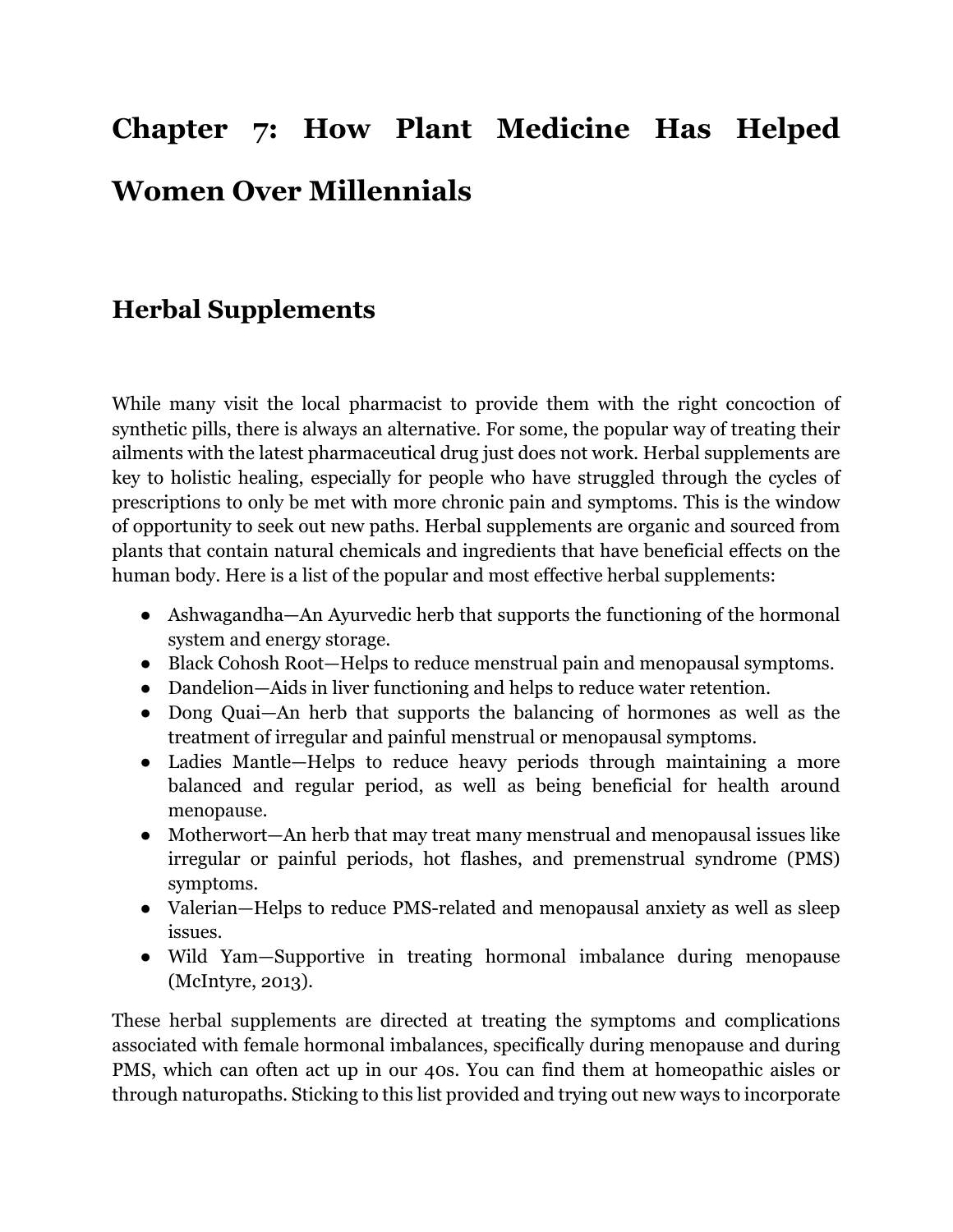these special supplements into your daily treatment is beneficial to your health. These treatment options will also help you to strengthen your mind-body connection as you will soon learn, through exploration, the supplements that work for you and your body.

## **Aromatherapy and Essential Oils**

Natural plant-based essential oils have organic properties that promote health and healing. Today, the use of essential oils is on the rise as people are looking for new and more natural ways to treat their ailments, especially due to the lack of trust in the safety of many synthetic substances found in biomedical drugs. Despite current fads and preferences, these plant extracts have been used over centuries and our research on their benefits is slowly growing with information and new data being shared. You may be wondering how you would take these plant extracts in an effective way. Of course, you cannot just eat a few sprigs of thyme or consume a whole bowl of fennel soup. Instead, due to the potency of the oils, remember these are rich *extracts* of the plant, most people incorporate these oils into their daily holistic health maintenance through diffusion and even massage.

Diffusion is a method that sprays oils into the air where they are inhaled into our bloodstream. The way you expose your body to these oils depends on what specific symptom you are trying to treat. If you are unsure of the dosage you can always consult a medical or health professional. For diffusion, which is a safe way to absorb the essence, one would need a specific oil diffuser to ensure that the body is given the best and easiest route for absorption of the essence. You could also massage the oils around the area of pain. The best way to do this is to add a few drops of the oil to another oil in order to dilute the essence while still maintaining the oil-like texture for your massage base. You can use extra virgin olive oil or coconut oil as a base and then add a few drops of your essential oil of choice into this base. This is a great and easy way to treat an area like painful and aching muscles or joints, which makes this massage option perfect for those who are suffering from osteoarthritis and osteoporosis.

If you are a woman going through hormonal imbalances and need answers you did not find in taking prescription or generic drugs, here is a list of the plant extracts, along with their benefits, you can add to your treatment:

- Fennel—Reduces stress and anxiety.
- Lavender—Reduces depression and anxiety, stress, and inflammation.
- Jasmine—Relieves depressive feelings and uplifts mood.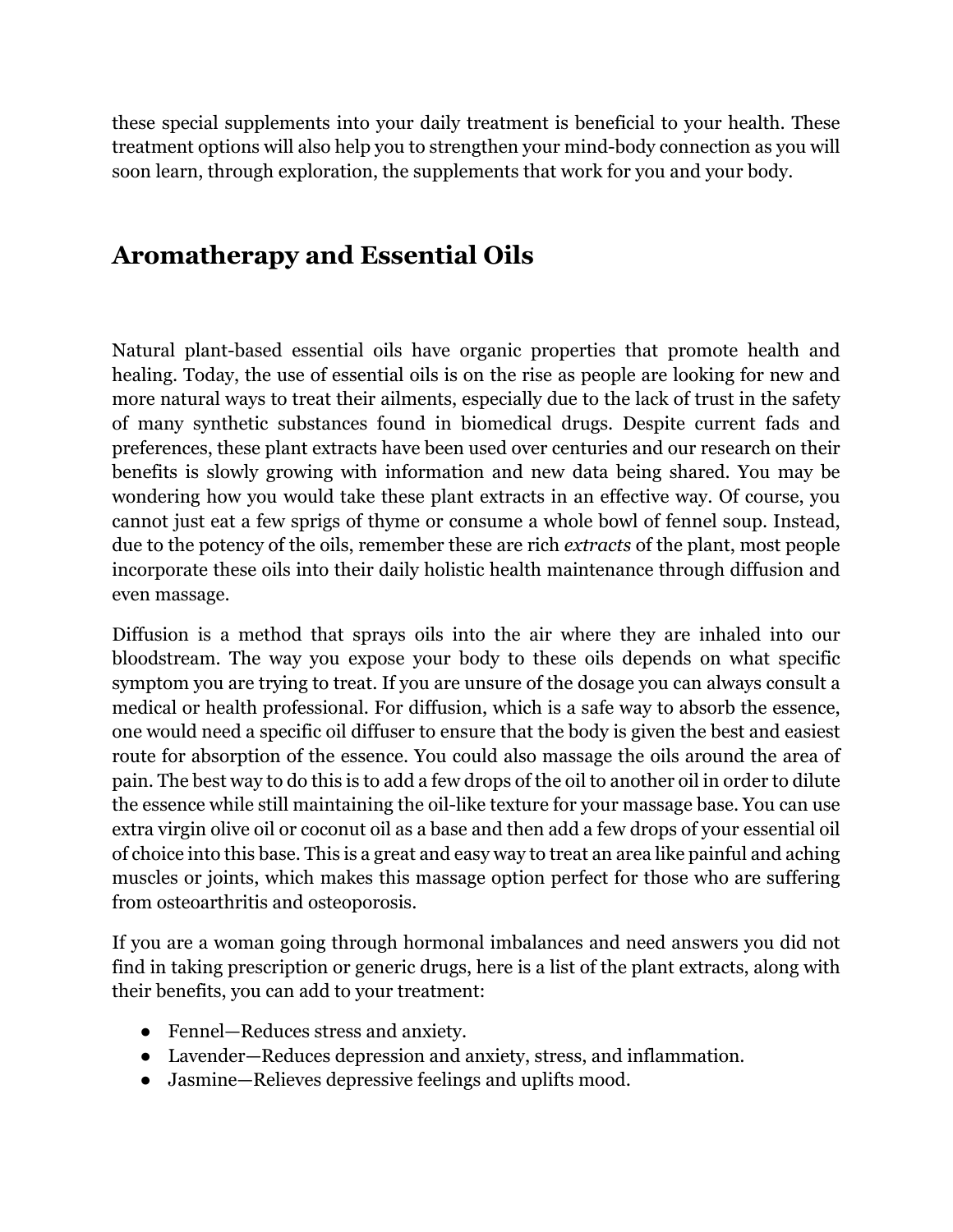- Pine—Reduces the risk of bone loss and the development of osteoporosis; very beneficial for women in their 40s.
- Vitex Agnus-Castus—Supportive in the treatment of menopausal symptoms.
- Rose—Improves mood and also reduces the occurrences of hot flashes.
- Geranium—Treats symptoms of hormonal imbalances like mood swings and hot flashes while also working to support the regularity of periods during perimenopause (Villines, 2020).

Not only are plant extracts used for the treatment of hormonal imbalances and the symptoms that go with them, but essential plant oils have also been said to be effective forms of antioxidants as they can work to reduce inflammation of the body. As we have discussed before, inflammation is one of the conditions caused by the hormonal imbalances of your 40s. Below is a list of a few essential oils that are commonly used daily to treat inflammation:

- Thyme
- Clove
- Rose
- Eucalyptus
- Fennel
- Bergamot (Brazier, 2017).

## **Adaptogens**

Adaptogens have been used for centuries in traditional Chinese and Ayurvedic medicine. As we have previously learned, adaptogens are beneficial plant-based substances, and they can inevitably help with the symptoms of imbalanced estrogen levels. They help to decrease stress and the additional health issues that are caused by stress due to their ability to regulate hormone responses. When these adaptogens are at work, they can reduce the additional complications caused by stress like hormonal imbalances and inflammation. Some adaptogens you could try out to treat stress and inflammation include:

- Ashwagandha—Helps treat stress-related issues and conditions.
- Rhodiola Rosea—A stimulant that supports and improves the body's response to stress and may also alleviate symptoms of depression.
- Schisandra Chinensis—Boosts mental performance and alertness, reduces exhaustion, may improve sleep and fatigue in those who suffer from depression caused by stress.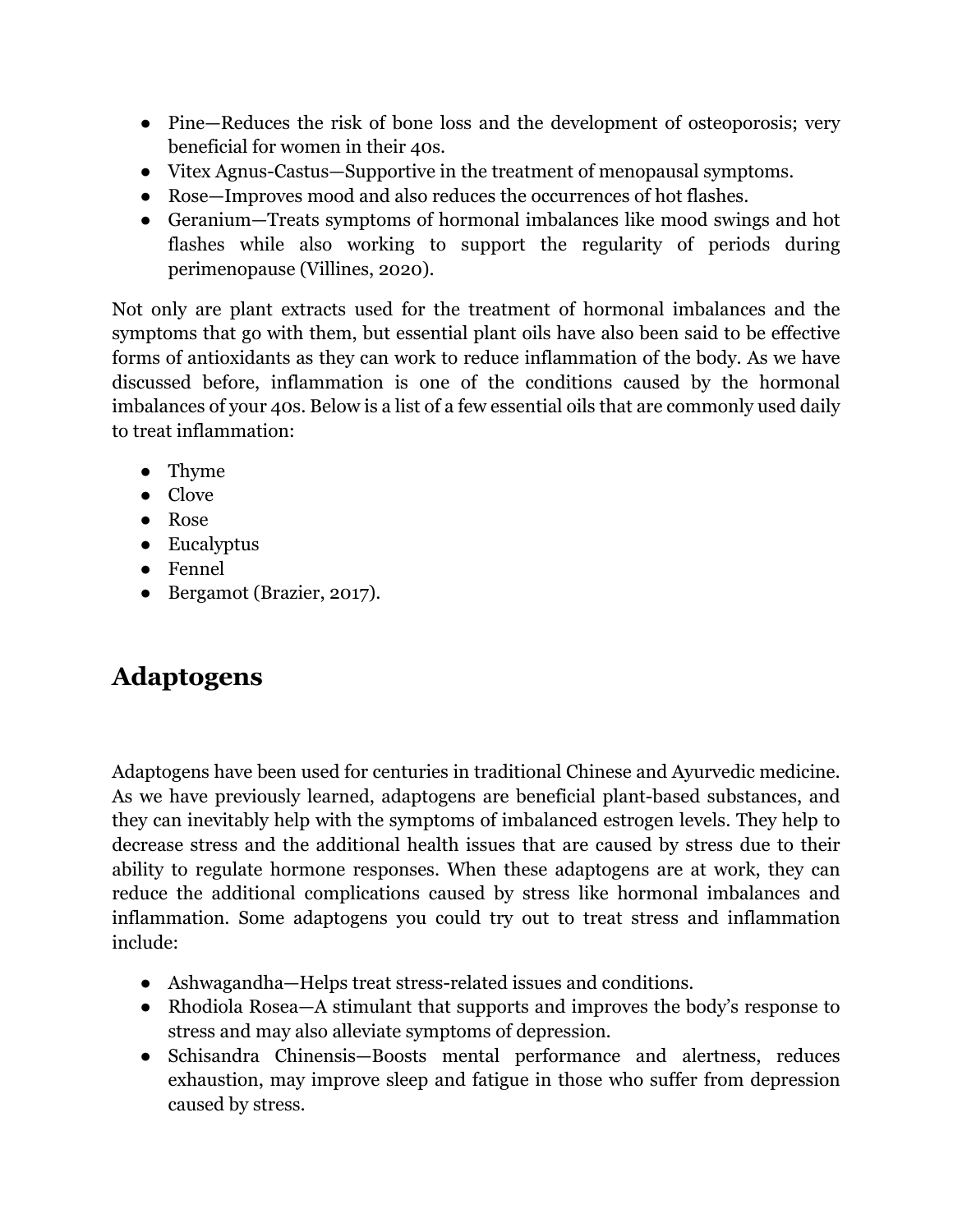- Eleutherococcus Senticosus—Improves mental and physical performance, relieves the symptoms of depression like appetite and sleep changes as well as headaches.
- Holy Basil—Improves the symptoms of anxiety and depression (Reid Health, 2021).

You can find these substances in the form of capsules, teas, powders, or tinctures. They are usually sold at local health stores, online stores, or in the organic health section at the pharmacy. Like most drugs and medical treatments, although deemed safe, adaptogens and their effects are still under research. It is always wise to know what your body needs, to be informed about your treatment options, and consult a health professional if you are unsure about adaptogen treatment.

## **How Plants Support Healing**

Now that we've seen how plant medicines can help women, let's take a look at some other ways plants can support healing, from fruits like cranberries that can reverse UTIs to herbs that can curb nausea and reduce inflammation.

#### *A Natural Way to Reverse a UTI*

Getting a UTI during your lifetime is not out of the ordinary, and as we've already discussed, UTIs might become even more regular during your 40s. But having any sort of infection, especially with painful and uncomfortable symptoms, is usually unwanted and can be a trying ordeal, and we will find any way to get rid of it. Yes, we have heard all the myths and the lists of treatments, but here are some tips that follow the natural golden way to reverse a UTI:

- 1. Take care of your gut microbiome by taking probiotics and following a balanced and diversely nutritious diet.
- 2. Stay hydrated, so drink your H20 wherever you go.
- 3. Manage and decrease stress and inflammation with lifestyle changes, medications, or natural treatments.
- 4. Consume cranberry extract or juice daily with a month break every second month, or you can take a tincture twice a day by adding 25-30 drops into room temperature water.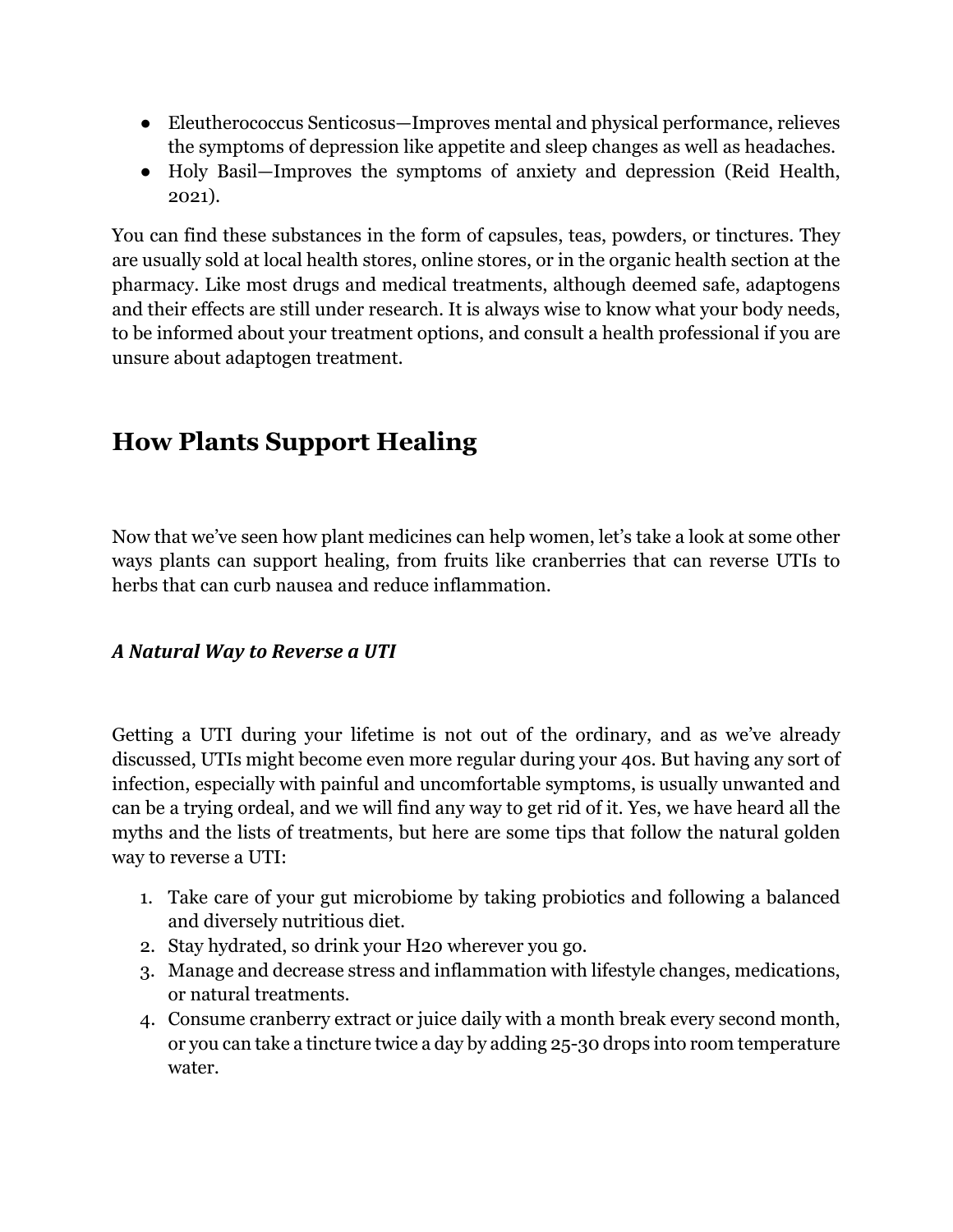#### *Herbs* to *Heal* the Gut to *Heal* the Body

Some herbal medicine, or plant extracts, that have been said to improve gut health and ease digestion include:

- Ginger—Reduces nausea, stimulates saliva and bile production, soothes the stomach, and reduces gas and bloating.
- Turmeric—Contains antioxidants and anti-inflammatory properties.
- Cinnamon—May reduce inflammation of the lower gut, has antioxidant properties as it contains polyphenols.
- Bay Leaves—Contain antioxidants, help to soothe the bowels, and may improve digestion, specifically the digestion of protein.
- Cardamon—Protects the gut with its anti-inflammatory compounds and can even support the healing of stomach ulcers.
- Slippery Elm—May reduce inflammation, improve colon function, and protect the gut against infections.
- Cloves—Have antimicrobial actions that are able to balance gut bacteria.
- Oregano—Rich in antioxidants and could also have an antimicrobial effect (McGrath, 2021).

In addition to these herbs, you could try using probiotics to provide your gut with its daily dose of good bacteria for a healthier and more efficient gut. We have previously touched on the importance of a diverse gut microbiome consisting of many beneficial bacteria, but the certain probiotics that will improve gut health are *Lactobacillus rhamnosus, Lactobacillus casei*, and strains of Bifidobacterium (Brown, 2016).

In addition to these medicinal and usually ingested treatments, there are other alternative methods you could try to heal your body with the power of natural elements like:

● Lymphatic drainage massage

This is a gentle massage that moves lymphatic fluid around the body. The lymphatic system is a vital part of the immune system as it works to remove toxins and waste from the body. Lymphatic fluid can sometimes build up, especially due to certain health conditions. Therefore, to support the lymphatic system, regular massages can improve lymphatic circulation and reduce swelling around affected areas. The rhythmic massaging of smooth muscles to move fluids through lymph vessels all over the body can help to alleviate stress, insomnia, fatigue, depression, migraines, and digestive problems, amongst other things.

• Float therapy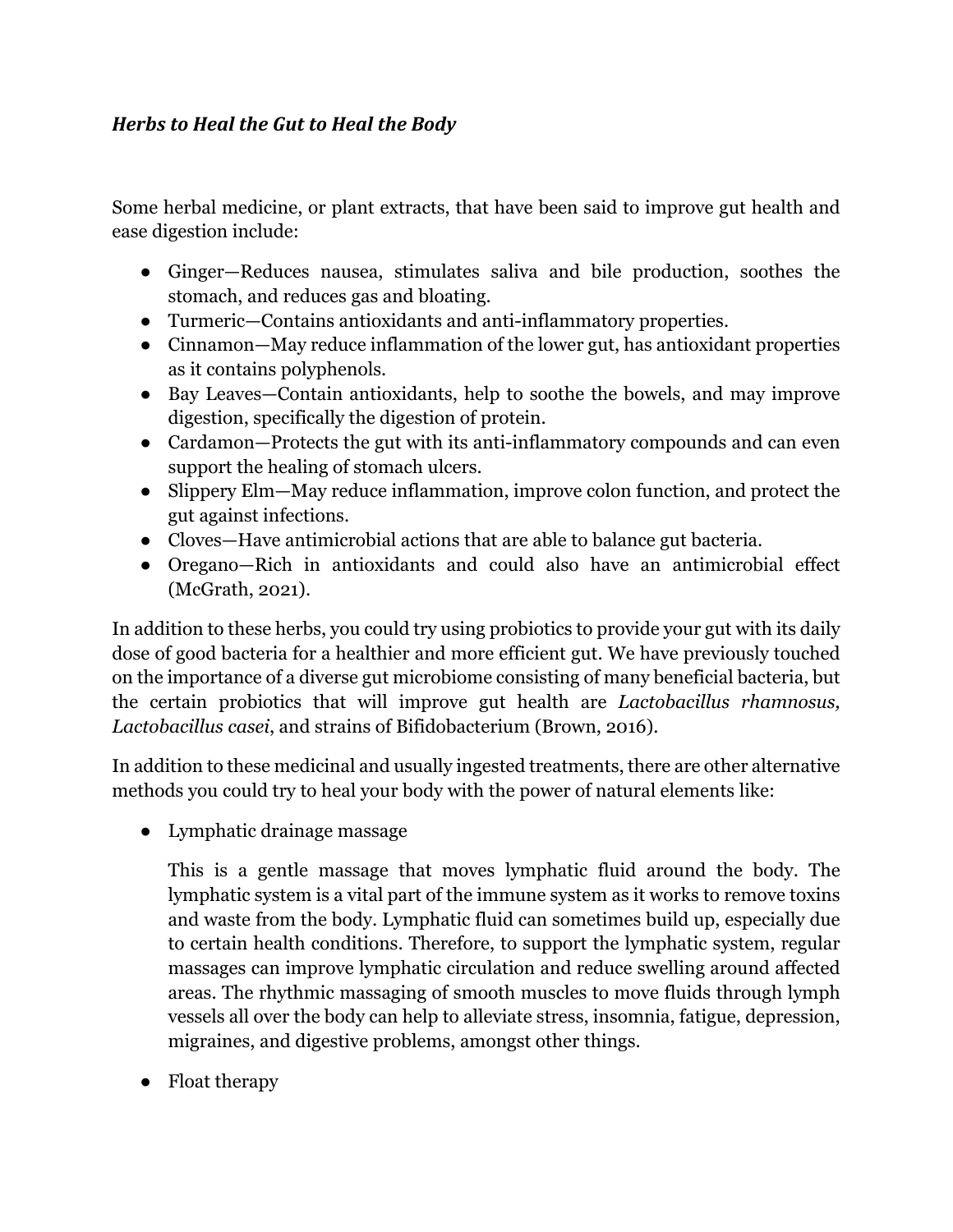This is also called sensory deprivation therapy. It involves floating in lukewarm water with magnesium sulfate (or Epsom salts) in it, preferably in a bath and in a quiet room with dim light for a conducive relaxation setting. Magnesium sulfate has anti-inflammatory properties and soothes joint pain and damage while also relaxing muscles. When your body is in a deeply relaxed state, your brain can repair and rest. Therefore, float therapy has the potential to alleviate stress, anxiety, and depression, and is a way to reach mindfulness states, resetting the nervous system.

● Grounding/earthing

When your skin touches the earth and comes into contact with the ground, it supposedly takes in negatively charged electrons. This has beneficial effects on our physiology and health. Grounding is a way to naturally treat your body by exposing it to the earth. The different types of grounding include

- 1. walking barefoot on natural ground like grass, sand, and mud, etc.
- 2. lying on natural ground.
- 3. submerging the body in natural water like swimming or diving into a lake or in the ocean.
- 4. using grounding equipment like grounding mats, blankets, socks, and bands.
- Light therapy

Also known as phototherapy, this is a method to treat hormonal or psychological disorders like depression and anxiety and even sleep disorders. This treatment involves the exposure to an artificial light source for consistent 10 to 15 minutes sessions in order to elevate mood. Exposure to sunlight can also improve mood as it is believed that light can trigger the production of the 'feel-good' hormone serotonin.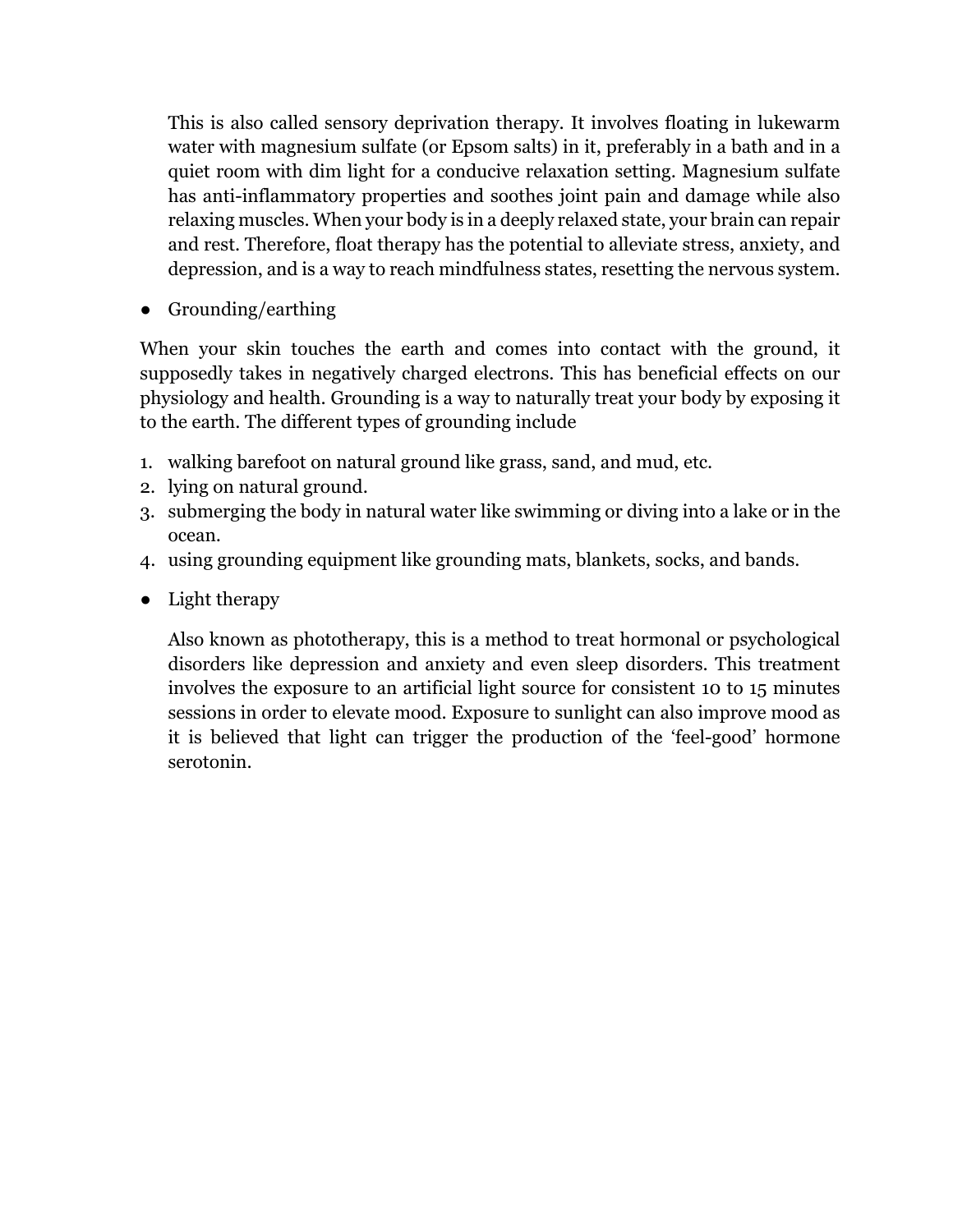# **Chapter 8: Beauty, Get Your Body Movin'!**

#### **Exercise to Excel**

In addition to the treatments listed above, there is another surefire way to help your body get back into balance—exercise. We have heard time and time again about the importance of regular physical activity. We need to move our bodies to prevent living a sedentary life that could lead to so many common health issues like depression and obesity. Before humans lived to sit in front of a computer, we would hunt and gather food, we would migrate for better weather conditions and build our own shelters with our body strength. Now that we live in a world of instant convenience, our physical strength and activity have dipped. Not only is living a sedentary lifestyle harmful to your physical health, but it also places you at a higher risk of mental health and hormonal issues. Why is this? Well, exercise relieves stress and actually helps your body to balance its hormones. When you exercise, you sweat and this is when toxins are eliminated from the body, specifically the ones that cause inflammation. I believe that the root cause of pain and illness is inflammation, and inflammation is caused by hormonal imbalance. Therefore, we can see that hormonal imbalance is the root of many health conditions that involve inflammation. Although most illnesses need to be treated with certain medications, procedures, or holistic therapy, exercise and physical movements are another way to heal the body.

One study involved the observation of women who exercised for 60 minutes, three days a week for 12 weeks. Their exercises consisted of yoga and light dance. The findings revealed the improvements in the women's balance, flexibility, strength, and estrogen levels. The study also showed that yoga had double the benefits of light dance as it was beneficial for physical and mental health due to it being a stress reducer (Basile, 2020). Similarly, Dr. Akhunji, an endocrinologist, recommends Pilates as a stress reduction exercise. Like yoga, Pilates is a physical activity that improves flexibility while also working to reduce stress and improve mood. A study on the effects of Pilates found that women doing Pilates for eight weeks experienced a decrease in their menopausal symptoms (2020). Pilates is also a great physical activity for women in their 40s as it is beneficial for one's mental health and targets the pelvic floor. While yoga and Pilates are specifically recommended for women in their 40s, regular exercise in any form that is fit for your unique body and that you find enjoyable will only benefit your health in so many ways, more than you could even imagine. Here are a few more ways you can move your body and heal your mind:

● Zumba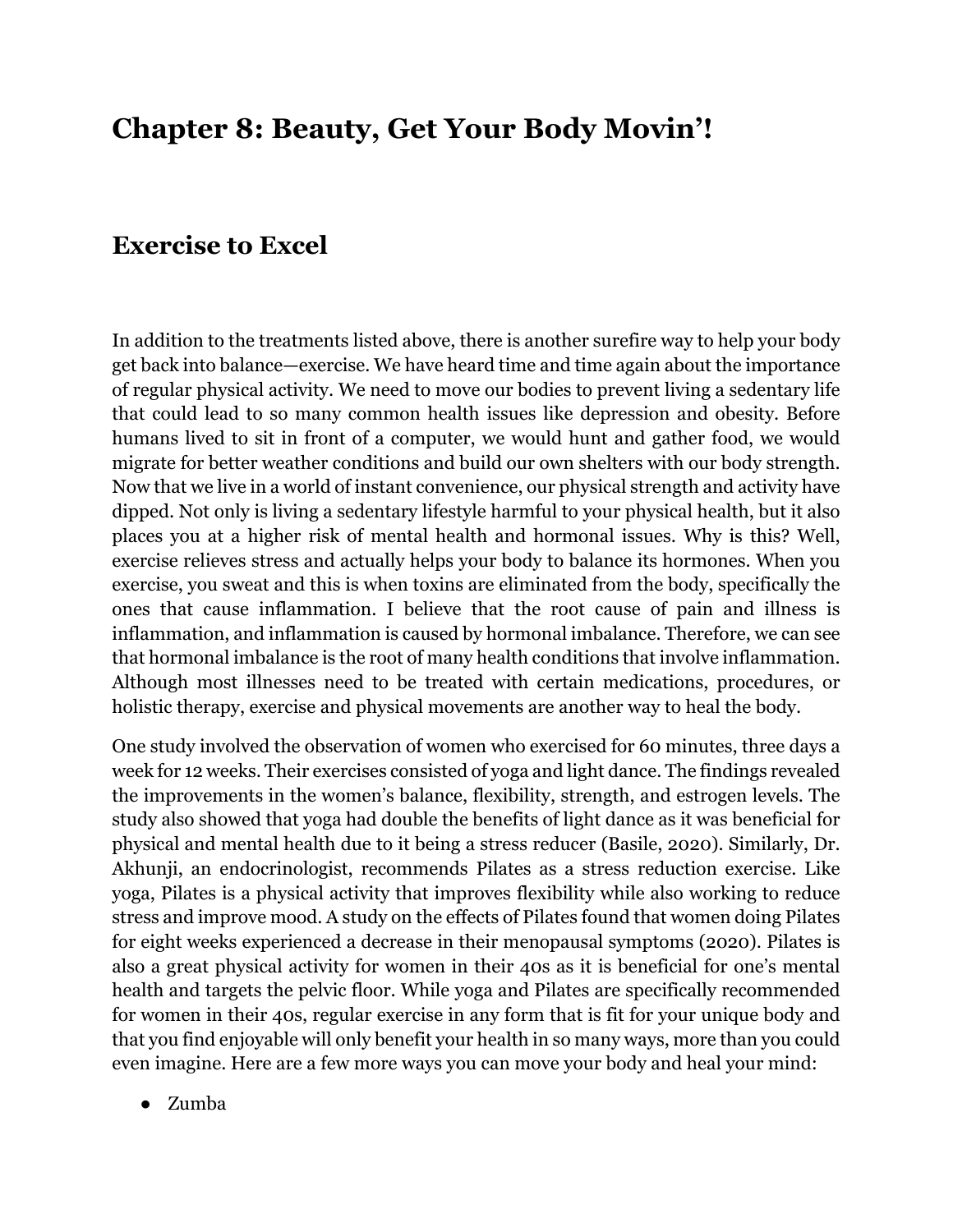- dance
- walking—take about 10, 000 steps per day
- movement mindfulness—be aware of your daily physical activity and try to increase it in subtle ways (e.g. taking the stairs instead of the elevator)
- high-intensity interval training (HIIT)—short bursts of intense exercises with rest periods in between like pushups, weight lifting, squats, etc.
- jogging or running
- hiking in nature
- cycling

### **Exercise and Your Hormones**

While we know that exercise is so important for your physical health, it is also just as important for your hormonal health. How does exercise influence your hormones? Getting your heart rate up for at least 30 minutes per day helps to boost estrogen levels, which then treats the symptoms and illnesses, like mood swings and weight gain or even diabetes, that come with menopause due to low estrogen levels. The more intense your workout is, the more hormones you will release which will lead to experiencing the beneficial effects of these released hormones. The specific hormones that are released during exercise include:

- Dopamine—Decreases stress and depression, enhances 'feel-good' transmitters.
- Serotonin—Improves sleep, mood, memory, appetite, digestion, and performance in socialization and sexual function.
- Estrogen—Alleviates symptoms of menopause.
- Testosterone—Slows down the effects of aging (Piedmont Healthcare, 2021).

These hormones and their effects on the body can be linked to alleviating the symptoms that can be brought on by menopause. Not only does exercise reverse the low levels of estrogen—the direct cause of menopausal health issues—but it also improves other aspects of your mind and body. Your mood will improve, your insomnia and sleep disturbances that you have been suffering through may be reversed, and even your sex drive that saw a dip could spike instead. The benefits of moving your body and breaking a sweat for even 30 minutes in your day can make all the difference and ease this period of menopause.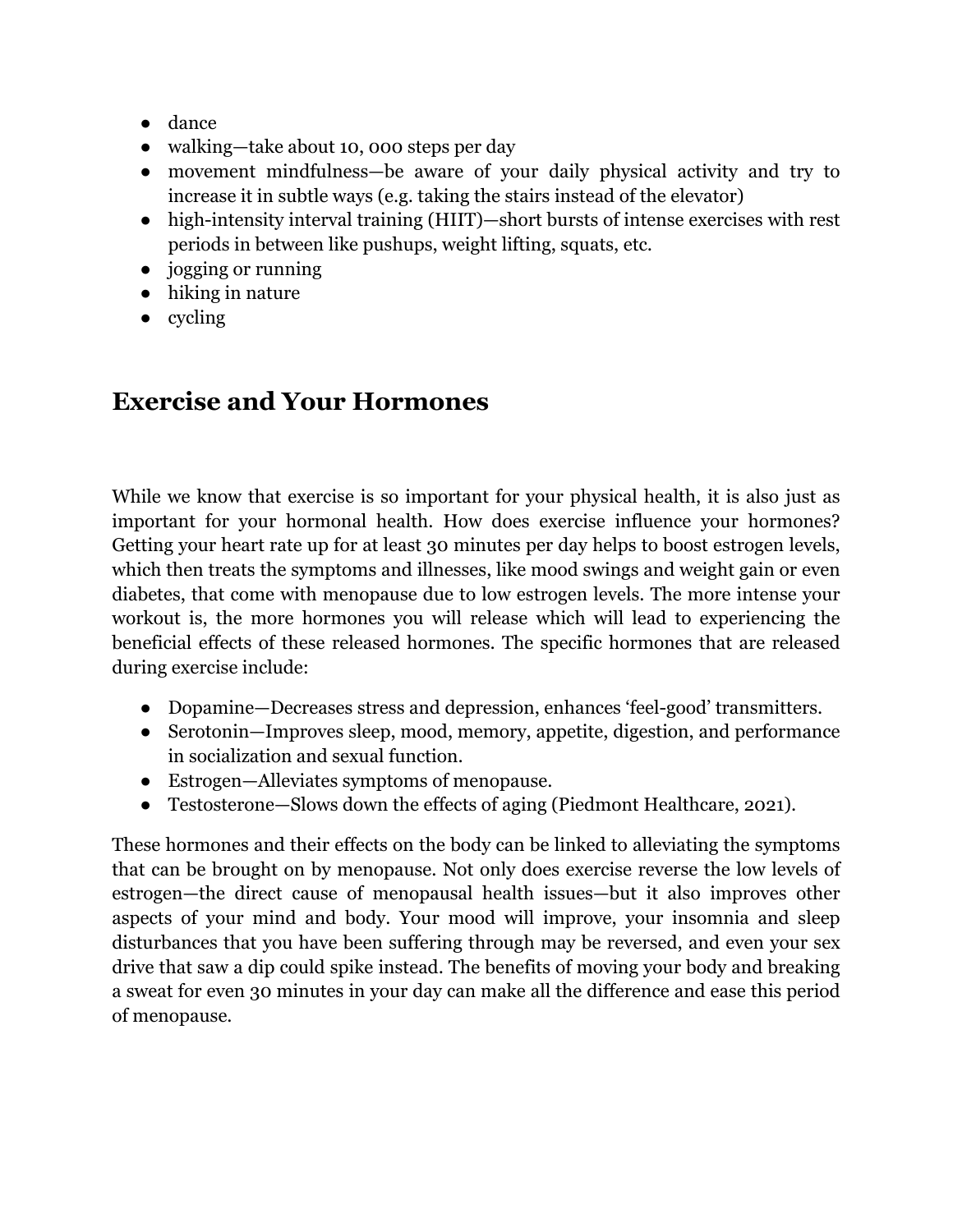## **Chapter 9: Rest Is as Important as Work**

#### **Rest to Heal**

#### **The Benefits of Sleep**

Sleep is essential to our everyday life and we should sleep every day for six to nine hours. Humans need even more sleep in their younger years for development and growth. When you get to your 40s, you may feel like you are needing less sleep and not getting good quality sleep. You need to remember that good quality sleep not only supports basic daily functions, but also prevents illness and inflammation. During sleep, the body goes through processes that rejuvenate its systems and cells. The liver detoxes the body from excess toxins that have accumulated during the day. Allowing your body to rest after hours of activity, even activities like just sitting and thinking, actually works to keep you going. Your body goes through wear and tear throughout the days and years. Therefore, rest along with a nutritious diet will provide balance, cleansing, and fuel for your body.

Lack of sleep can actually lead to severe illness because a worn-out body does not have the energy to fight off infections that come its way. Not giving your body the basics—food, water, and rest—will very soon take a toll on its immune system. Sleep protects the body in the sense that it gives it the time it needs to refuel and reset so that it can perform its daily functions and be on guard during a stressful time or the flu season. Sleep is the natural and automatic way of healing the body. There needs to be a balance: we have to sleep to stay active. This pattern of action and rest or rest and action can be understood through the traditional Chinese healing philosophy: yin and yang. The two complement each other and serve as a pair. Yin is the calm, still, silent, and slow part of us. Yang is the fierce, active, loud, and moving part within us. Therefore, this philosophy of maintaining the balance of yin and yang is key to optimal health—staying energized and having a healthy sleep-wake cycle.

#### **Rest to Stay Balanced**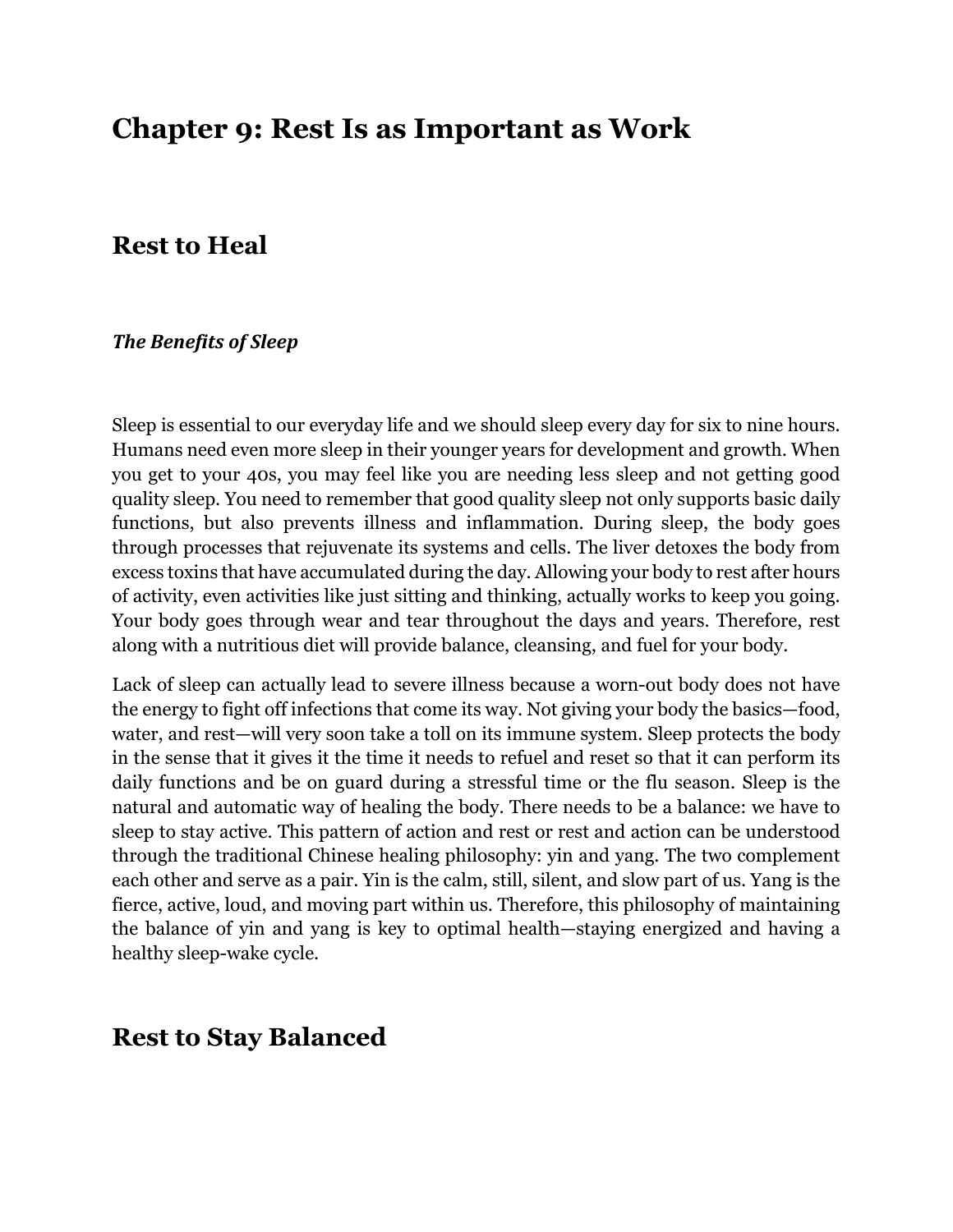#### **Sleep Balances Your Hormone Levels**

Sleep can support hormonal balance as it consists of many hormonal processes. How can you maintain this balance with sleep? During sleep, a variety of hormones are released into the bloodstream. These hormones are responsible for healing, replenishing, and balancing the body to prepare it for the next day of activity. The hormones released during sleeping work to fight against inflammation, repair damaged tissues, destress and detox the body. Sleep also controls the balance of both insulin and cortisol levels. Your hormones increase and decrease with a certain cyclical or rhythmic pattern, therefore, having a set sleep routine, as well as other daily routines like exercise and mealtimes, will support hormonal balance and hormonal release patterns. You need to give your body the time to be in sync with your mind and lifestyle.

Having a sleep routine as well as some sort of bedtime ritual will follow your body's natural way of working within a particular pattern to remain balanced. The recommended time period of sleep ranges due to age, lifestyle, and genetics, but the average is eight hours of sleep per night. You should also try to set and then follow a bedtime routine and sleep schedule, as you are more likely to get quality sleep when being comfortable with your surroundings and the daily timing of your sleep. Therefore, it is recommended that a person should try to go to bed at the same time and then wake up at the same time every day while getting enough hours. You may start off doing this consciously and needing to plan it out, but after a few nights, you will find that your body will have natural and default waking and sleeping hours without you even having to think about it.

If you are one of those women in her 40s who is struggling with sleep disturbances like insomnia or hot flashes, here are some techniques you could try to improve your sleep and enhance your sleep schedule:

- having a beneficial and balanced daily routine
- avoiding screen time an hour before your bedtime
- avoiding caffeine in the late afternoon or a few hours before you plan to sleep
- avoiding eating less than two hours before your bedtime
- drinking chamomile tea at night
- taking a calming bath of oils or bath salts in the evenings with candles to set the sleep mood
- remaining comfortable by wearing soft, well-fitted, and temperature appropriate clothes to bed
- sleeping in a dark room
- wearing earplugs or blocking out noises around your bedroom
- listening to calming music at night
- ensuring that you have the correct pillows and support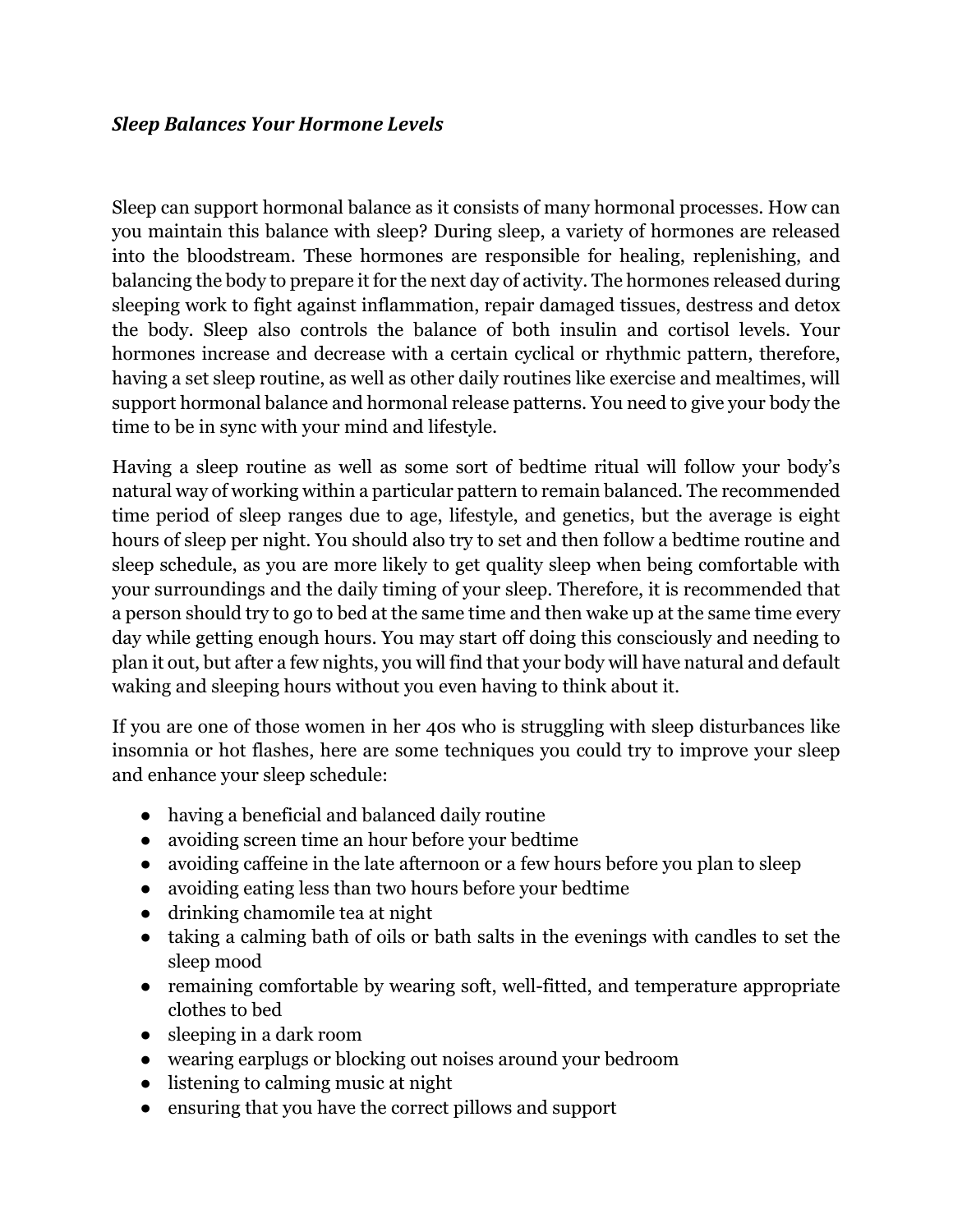- $\bullet$  –supplementing with valerian
- taking the adaptogens, Schisandra Chinensis and Eleutherococcus senticosus
- $\bullet~$  taking essential oils like lavender and chamomile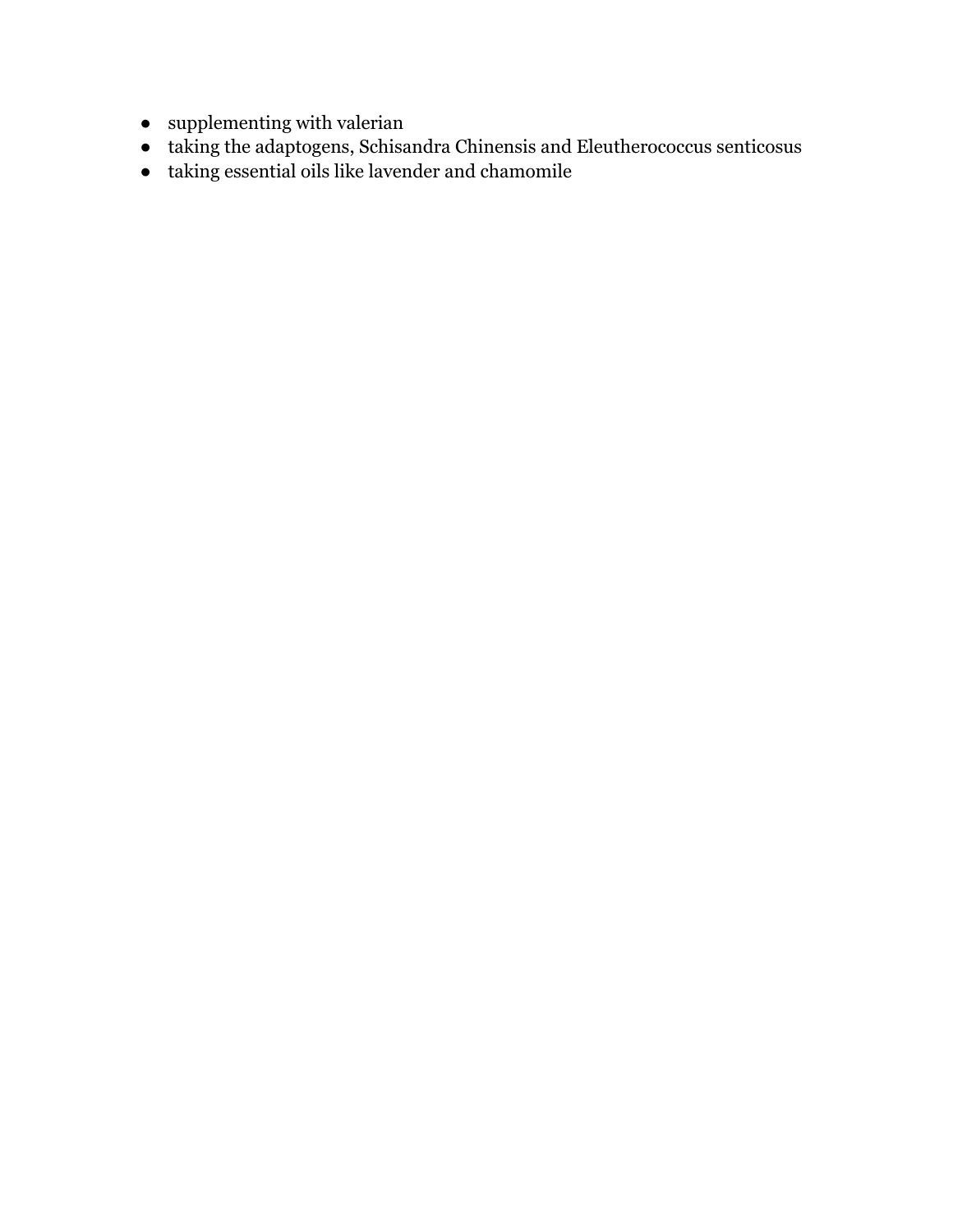# **Conclusion**

We have come to the end of our lessons on life in your 40s, but your journey does not end here. We have discussed the power of hormones and the physical and mental toll a hormonal imbalance can have on your body. I hope through our lessons, you've learned how to rebalance your hormones in a long-lasting way and that through simple everyday methods that reflect holistic lifestyle transformations, you can treat and even reverse your menopausal symptoms. This book is about hope and self-care for women in their 40s for a woman just like you.

I want you to know I believe in you and I believe that you will get through this time. I have found my solution and so will you. Do not blame yourself. Look and listen, and remind yourself that while your hormones are not how they used to be, you are able to treat your symptoms of this imbalance and you will also find your equilibrium very soon. You do not need to just live through the pain and discomfort, you can take action by putting into practice all that we have learned about hormonal imbalance in your 40s. Try a few of the treatments and techniques. Don't be afraid to experiment, adjust, change up what isn't working for you. It is my hope that in doing so, you will find a method that works for you. Your health and wellness come from living a balanced life and caring for your mind and body in a holistic way.

I hope you have spotted the sun rays coming out from the clouds. You should never forget that there is a way out of the suffering, the rollercoaster of moods, and the disheartening discomfort. Just because you have accepted or have become numb to your reality does not mean that you cannot or should not change your life. You can change your reality with the right attitude, medicine, and therapy. You can wave goodbye to the hot flashes, depression, mood swings, muscle and joint aches. Growing and glowing are possible in this time where you feel like your body is only being reduced to loss—loss of a period, the loss of energy, the loss of bone, and the loss of happiness. There is room to grow and to improve. Just because you are in your 40s does not mean that you have no more time to finally meet the best version of yourself.

You can do this. You can find the answers to your menopausal problems. Yes, I call them *menopausal* problems rather than hormonal problems because your life is not upside down or a disaster, and you are much more than your hormones. You are a full woman with a full life. You just need to believe that there is a better version of your life and your body. Believe in yourself.

I hope this book taught you how to find the power and knowledge needed to transform your life and maintain balance by balancing your hormones. If you have learned anything from this book, please let me know by leaving a review. Your voice and experience matter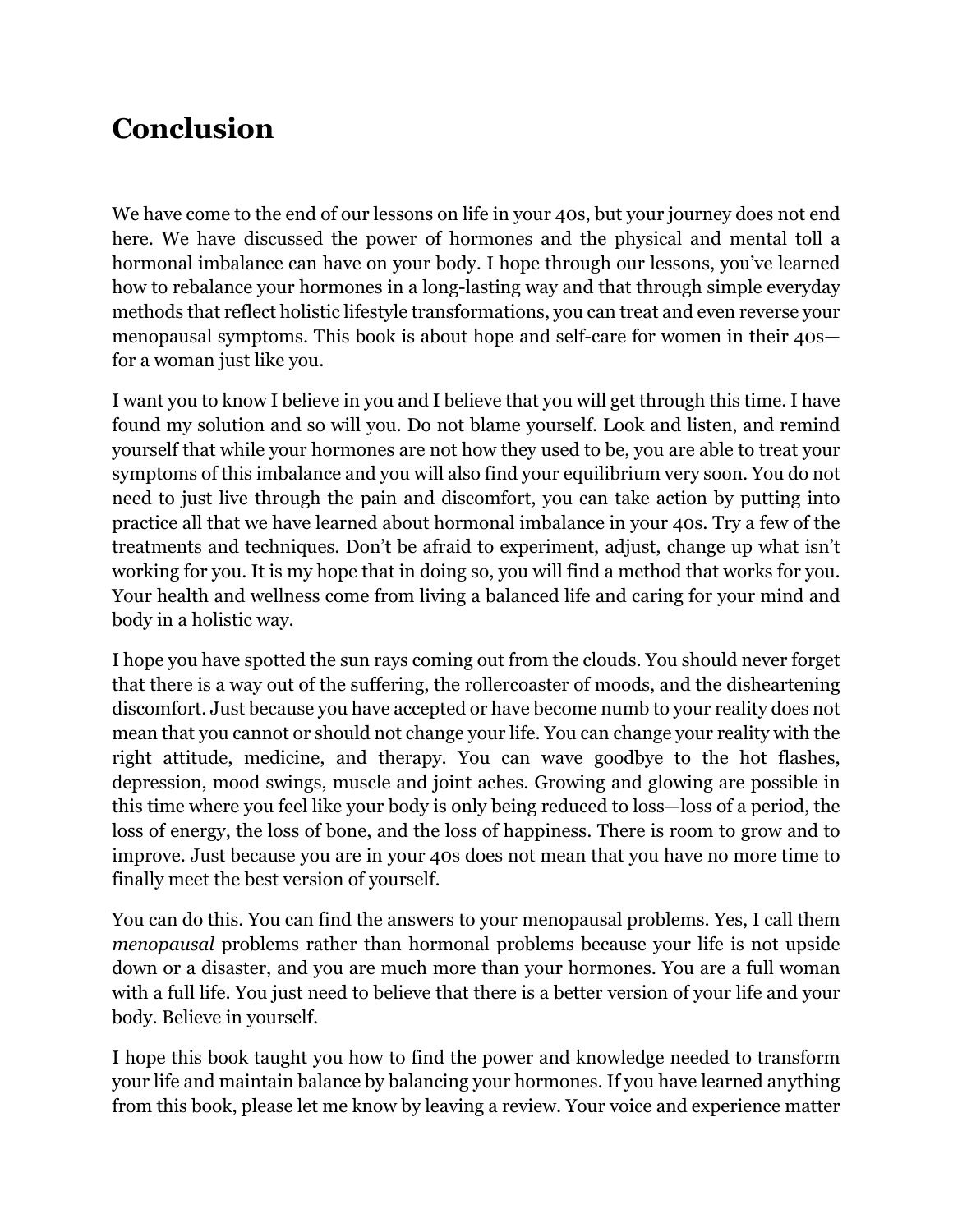just as much as mine and every other woman out there. I would love to hear from you and learn more about the thoughts and feelings you have had throughout your reading of this book.

All the Best,

Louise H. Grant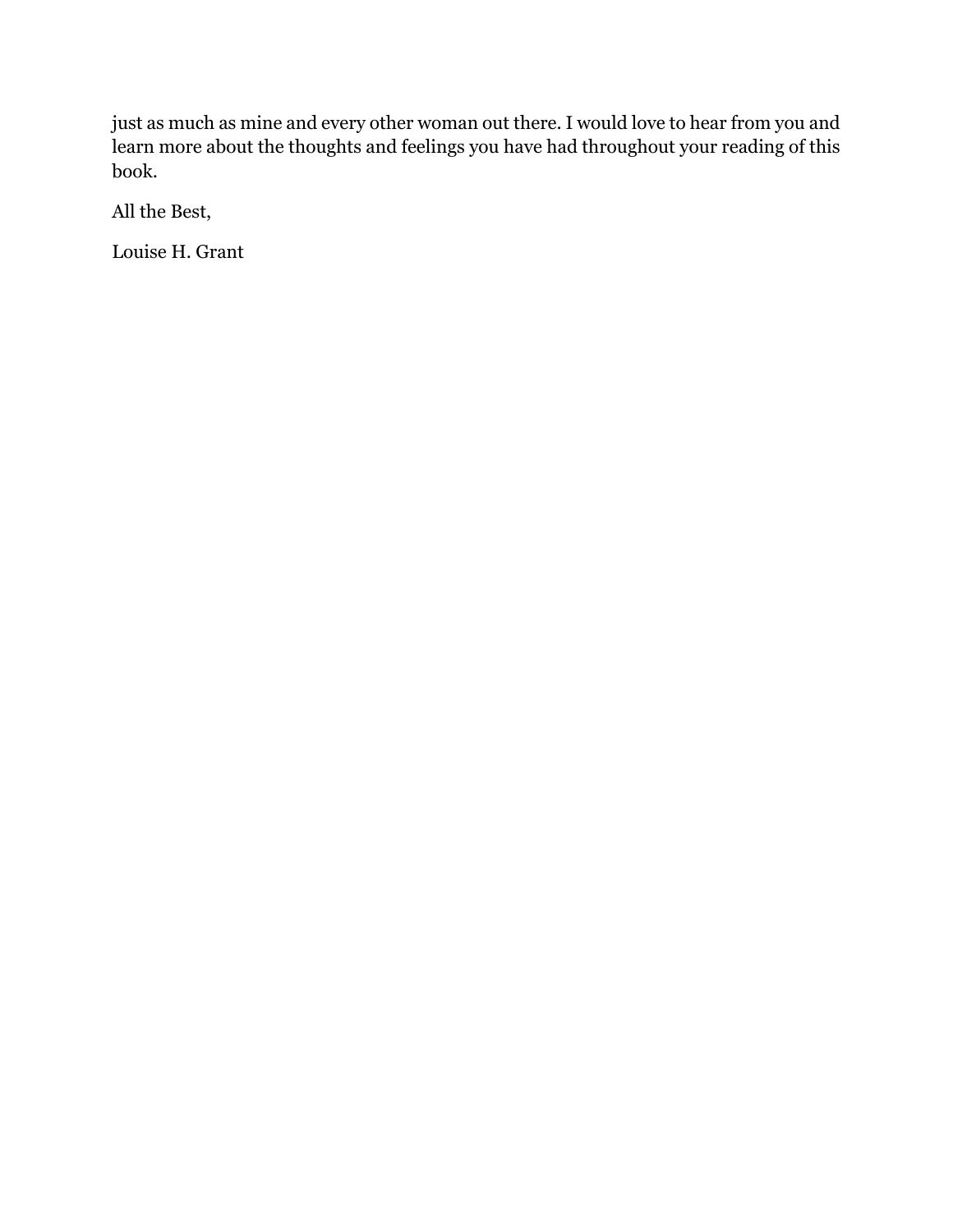### **References**

- Abbott, J. (2015, September 5). *Here's how our hormones help get us to sleep*. ScienceAlert. https://www.sciencealert.com/chemical-messengers-howhormones-help-us-sleep#:~:text=Sleep%20is%20a%20time%20when
- Aziz-Scott, G. (2021). *Hormones and gut health: the importance of gut health for hormone balance*. The Marion Gluck Clinic. https://www.mariongluckclinic.com/blog/hormones-and-gut-health-theestrobolome-and-hormone-balance.html
- Becker, S. L., & Manson, J. E. (2020). *Menopause, the gut microbiome, and weight gain: correlation or causation?* Menopause, 3. https://doi.org/10.1097/gme.0000000000001702
- Boyers, L. (2020, February 21). *Is intermittent fasting safe for women? All your questions* answered. Mindbodygreen. https://www.mindbodygreen.com/articles/guide-to-healthy-intermittentfasting-for-women
- Brazier, Y. (2017, March 20). *Aromatherapy: what you need to know*. MedicalNewsToday.

https://www.medicalnewstoday.com/articles/10884#benefits

- Brechon, S. (2012, February 7). *Estrogen and breast cancer*. Maurer Foundation. https://www.maurerfoundation.org/estrogen-and-breast-cancer/
- Brown, M. J. (2016, August 23). *8 health benefits of probiotics*. Healthline. https://www.healthline.com/nutrition/8-health-benefits-of-probiotics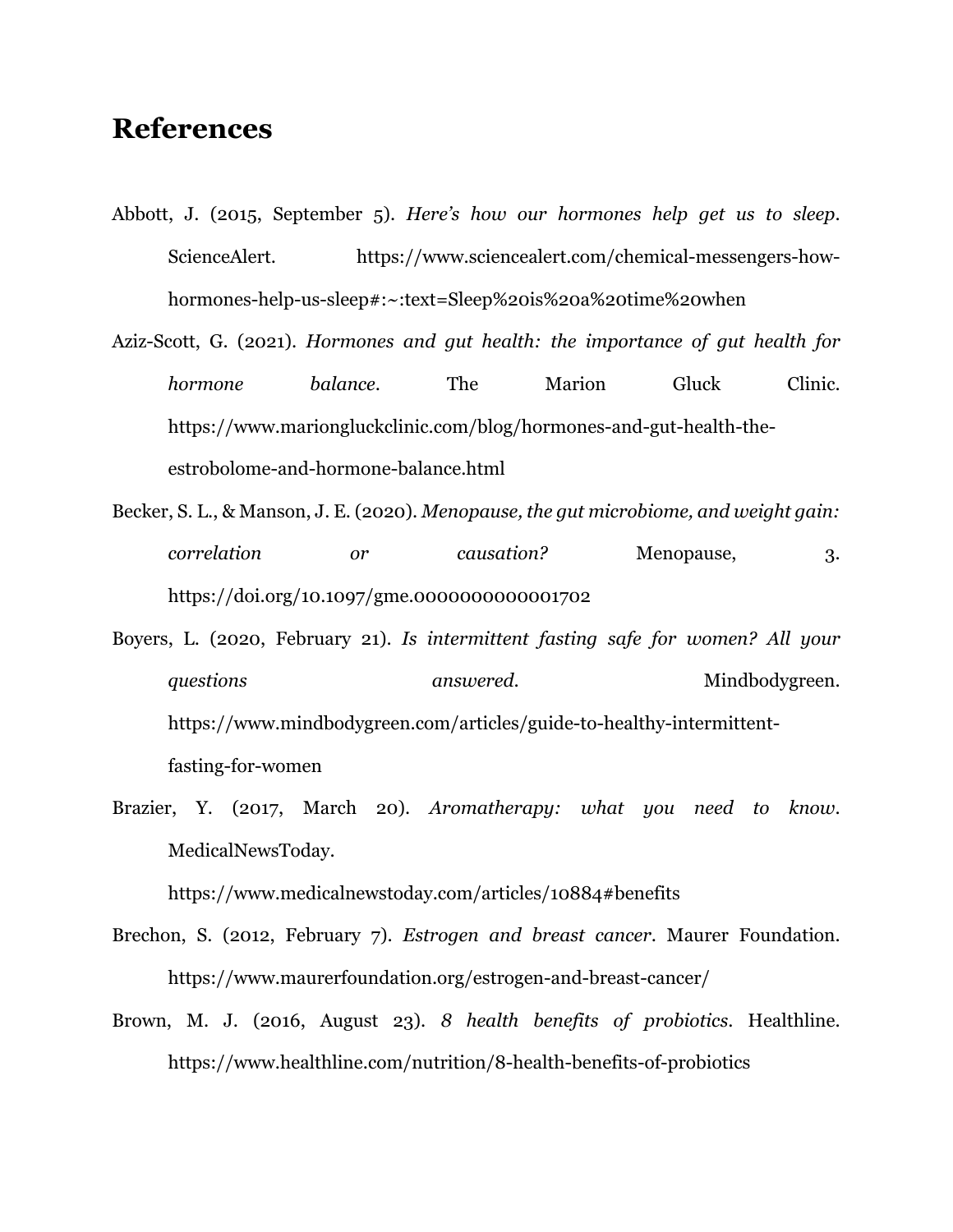- Burry, M. (2019, January 24). *10 common illnesses you're more likely to get after 40*. Health.com. https://www.health.com/condition/osteoarthritis/40s-commonillnesses
- Cherney, K. (2020, August 28). *Premenopause, perimenopause, and menopause*. Healthline. https://www.healthline.com/health/menopause/differenceperimenopause#premenopause-vs-perimenopause
- Cirino, E. (2020, November 30). *Can you drink alcohol during menopause?* Healthline. https://www.healthline.com/health/menopause/alcohol
- Cleveland Clinic. (2020a, April 19). *Hypothyroidism*. Cleveland Clinic. https://my.clevelandclinic.org/health/diseases/12120-hypothyroidism
- Cleveland Clinic. (2020b, April 19). *Thyroid disease*. Cleveland Clinic. https://my.clevelandclinic.org/health/diseases/8541-thyroid-disease
- Cornforth, T. (2020). *Factors that can affect your menstrual cycle*. Verywell Health. https://www.verywellhealth.com/first-periods-3520908
- Dunkin, M. A. (2020, November 11). *Hashimoto's thyroiditis*. WebMD. https://www.webmd.com/women/hashimotos-thyroiditis-symptoms-causestreatments
- Frew, L. (2019, December 1). *All disease begins in the gut*. Invitation to Health. https://invitationtohealth.com.au/be-well-magazine/all-disease-begins-in-thegut/
- Groves, M. (2018, November 23). *Menopause diet: How what you eat affects your symptoms*. Healthline. https://www.healthline.com/nutrition/menopausediet#bottom-line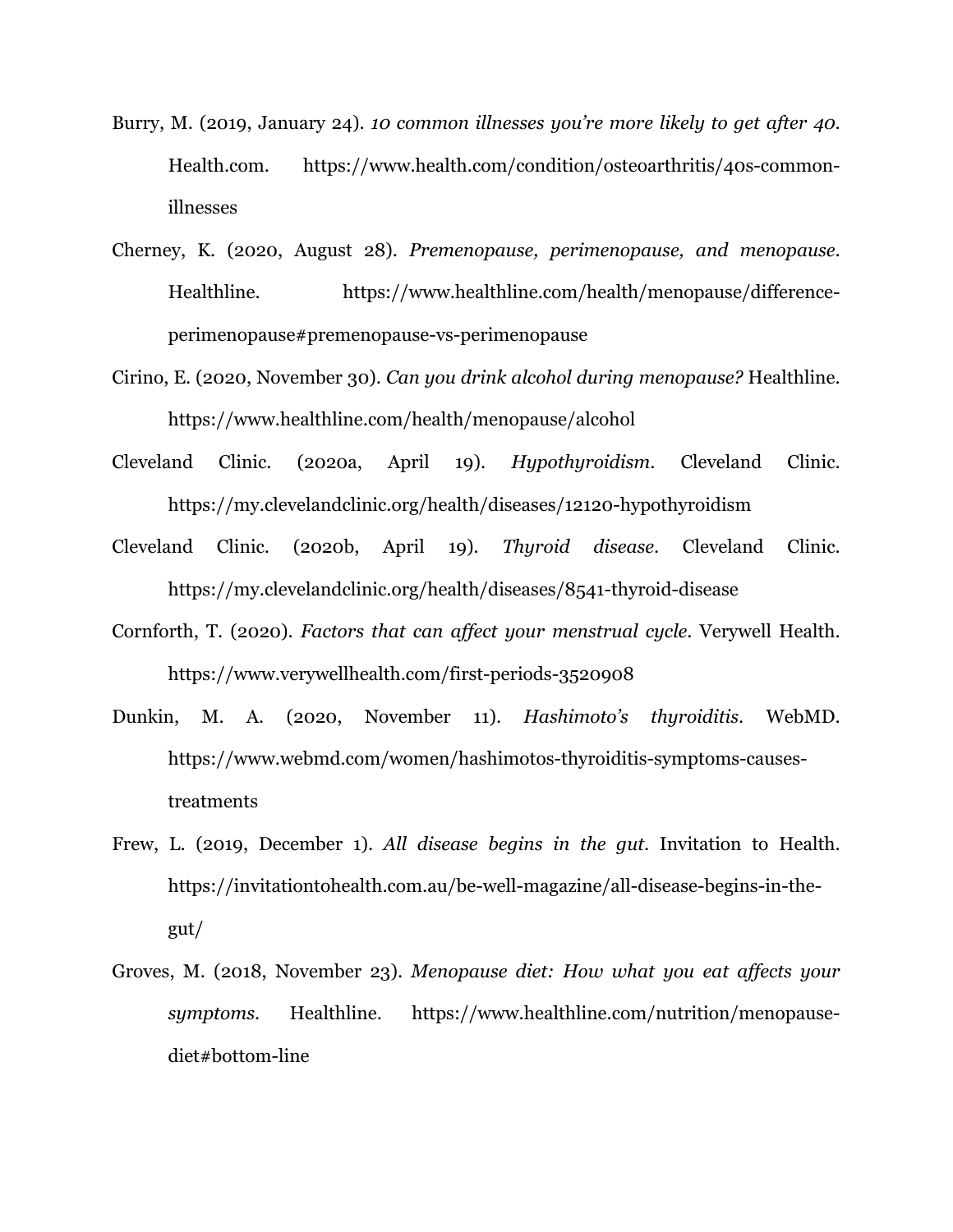- Gunnars, K. (2021, March 25). *6 popular ways to do intermittent fasting*. Healthline. https://www.healthline.com/nutrition/6-ways-to-do-intermittentfasting#TOC\_TITLE\_HDR\_3
- imaware. (2021, June 4). *Hypothyroidism & menopause - what's the link & how to tell the difference*. Www.imaware.health. https://www.imaware.health/blog/hypothyroidism-and-menopause
- Jansen, D. (2020, January 31). *Is there a connection between sleep and inflammation?* Sound Sleep Medical. https://www.soundsleepmedical.com/blog/is-there-aconnection-between-sleep-and-inflammation/
- Johns Hopkins Medicine. (2021). *Estrogen's effects on the female body*. Hopkins Medicine. https://www.hopkinsmedicine.org/health/conditions-anddiseases/estrogens-effects-on-the-female-body
- McGrath, L. (2021, April). *8 super herbs and spices for gut health*. The House of Wellness. https://www.houseofwellness.com.au/health/nutrition/herbs-spicesfor-gut-health
- McIntyre, A. (2013, April 30). *The naturopath's approach to balancing female hormones*. Body with Soul.

https://www.bodywithsoul.com/articles/naturopathy\_balance\_hormone/

- MegsMenopause. (2019, September 27). *34 symptoms of the menopause*. MegsMenopause. https://megsmenopause.com/2019/09/27/34-symptoms-ofthe-menopause/
- National Institute of Diabetes and Digestive and Kidney Diseases. (2016). *Hyperthyroidism (overactive thyroid)*. National Institute of Diabetes and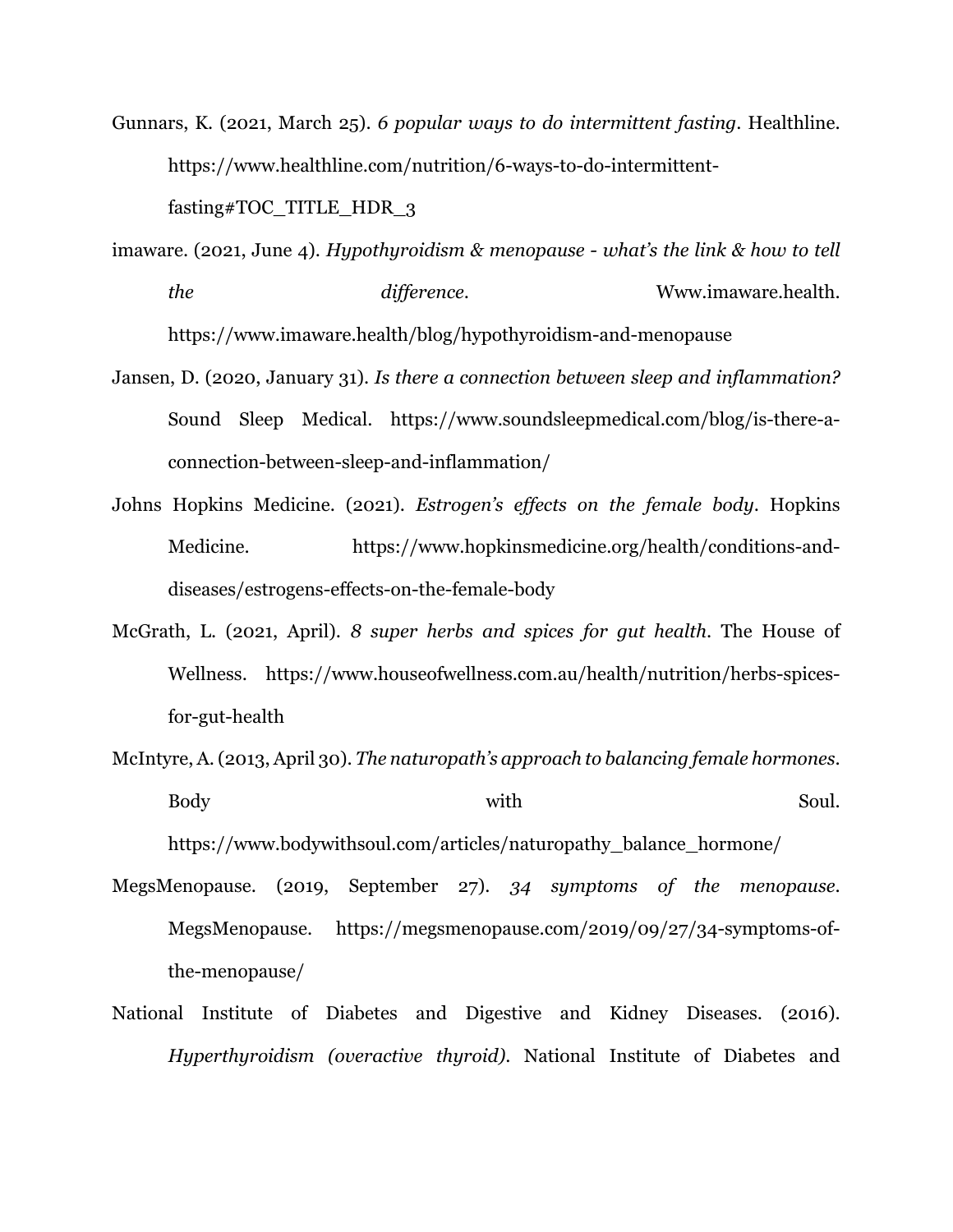Digestive and Kidney Diseases. https://www.niddk.nih.gov/healthinformation/endocrine-diseases/hyperthyroidism

- Neel Duggal. (2017, May 19). *What you should know about your thyroid and menopause*. Healthline: Healthline Media. https://www.healthline.com/health/menopause/thyroid-and-menopause
- NHS. (2019, June 18). *Osteoporosis- causes*. NHS. https://www.nhs.uk/conditions/osteoporosis/causes/
- Nichols, H. (2020, March 12). *Everything you need to know about estrogen*. Medical News Today. https://www.medicalnewstoday.com/articles/277177
- Perry, S. (2019, June 1). *Menopause and allergies: How to breathe easy*. Gennev. https://gennev.com/education/menopause-and-allergies
- Reese, N. (2019, July 3). *10 simple ways to relieve stress*. Healthline. https://www.healthline.com/health/10-ways-to-relieve-stress#takeaway
- Reid Health. (2021). *Adaptogens: 5 stress management plants*. Reid Health. https://www.reidhealth.org/blog/adaptogens-5-stress-management-plants
- Romo-García, M. F., Zapata-Zuñiga, M., Enciso-Moreno, J. A., & Castañeda-Delgado, J. E. (2020). *The role of estrogens in rheumatoid arthritis physiopathology*. In *www.intechopen.com*. IntechOpen. https://www.intechopen.com/chapters/73070
- Scott, L. A. (2021). *Gut health and hormones*. Leigh Ann Scott, M.D. https://www.leighannscottmd.com/additional-testing/gut-health-andhormones/
- Seladi-Schulman, J. (2020, April 1). *Everything you need to know about progesterone*. Healthline. https://www.healthline.com/health/progesterone-function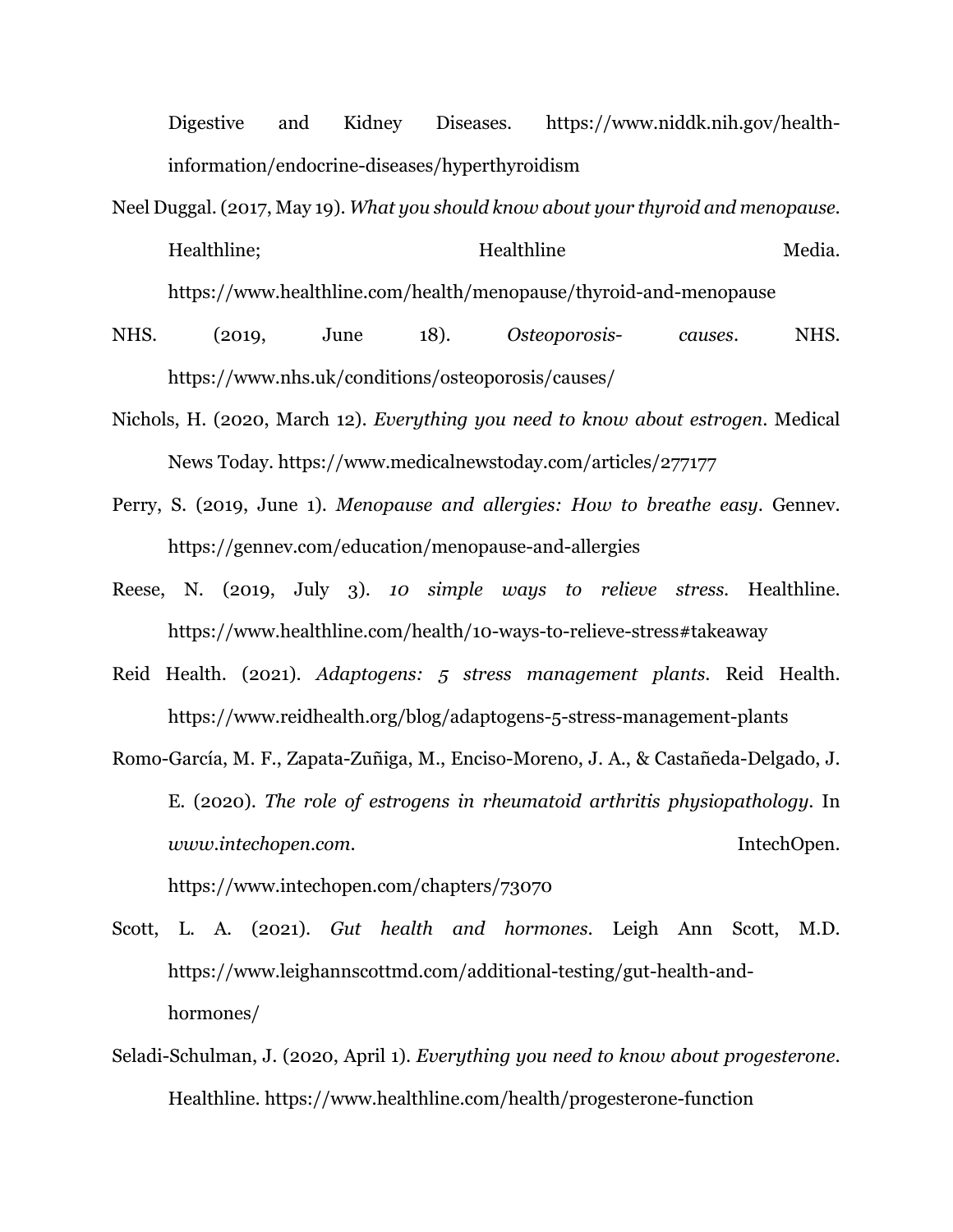- The Harley Street ENT Clinic. (2021). *Is hormone imbalance the cause of autoimmune disease?* Harley Street Ent. https://www.harleystreetent.com/blog/is-hormoneimbalance-the-cause-of-autoimmune-disease
- The Recovery Village. (2021). *Suicide Hotlines*. The Recovery Village Drug and Alcohol Rehab. https://www.therecoveryvillage.com/mental-health/related/suicidehotlines/
- Villines, Z. (2020, March 12). *Essential oils and menopause: Can they help?* MedicalNewsToday. https://www.medicalnewstoday.com/articles/317918#oilsto-try
- Viveve. (2019, November 11). *How diabetes affects estrogen and progesterone*. Viveve. https://us.viveve.com/how-diabetes-affects-estrogen-and-progesterone/
- Watt, A. (2018, August 20). *How does light therapy treat depression?* Healthline. https://www.healthline.com/health/depression/light-therapy
- Women in Balance Institute. (2021). *About hormone imbalance*. Women in Balance Institute. https://womeninbalance.org/about-hormone-imbalance/
- Xiao, Y.-P., Tian, F.-M., Dai, M.-W., Wang, W.-Y., Shao, L.-T., & Zhang, L. (2016). *Are estrogen-related drugs new alternatives for the management of osteoarthritis?* Arthritis Research & Therapy, 18. https://doi.org/10.1186/s13075-016-1045-7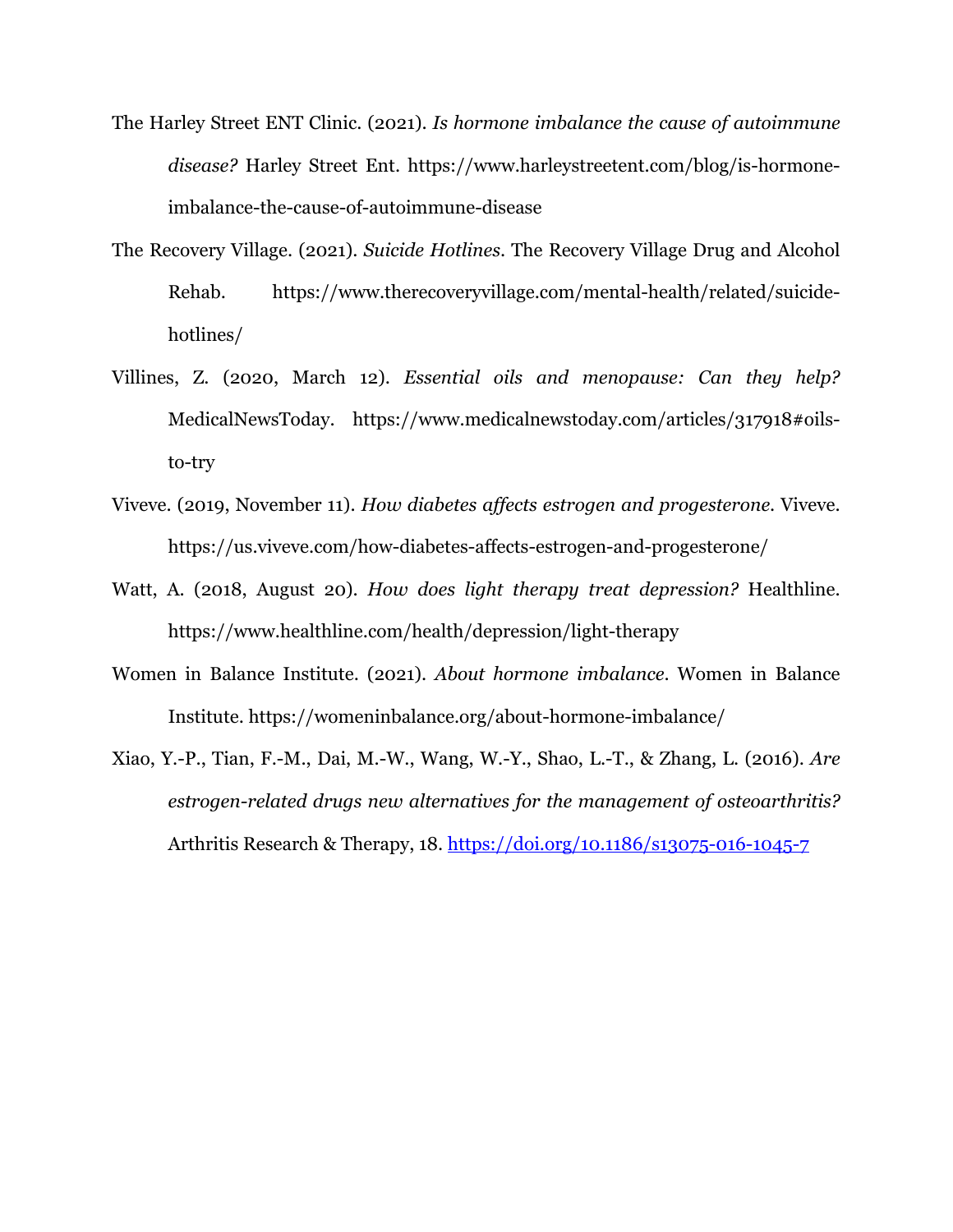# **Bonus Book**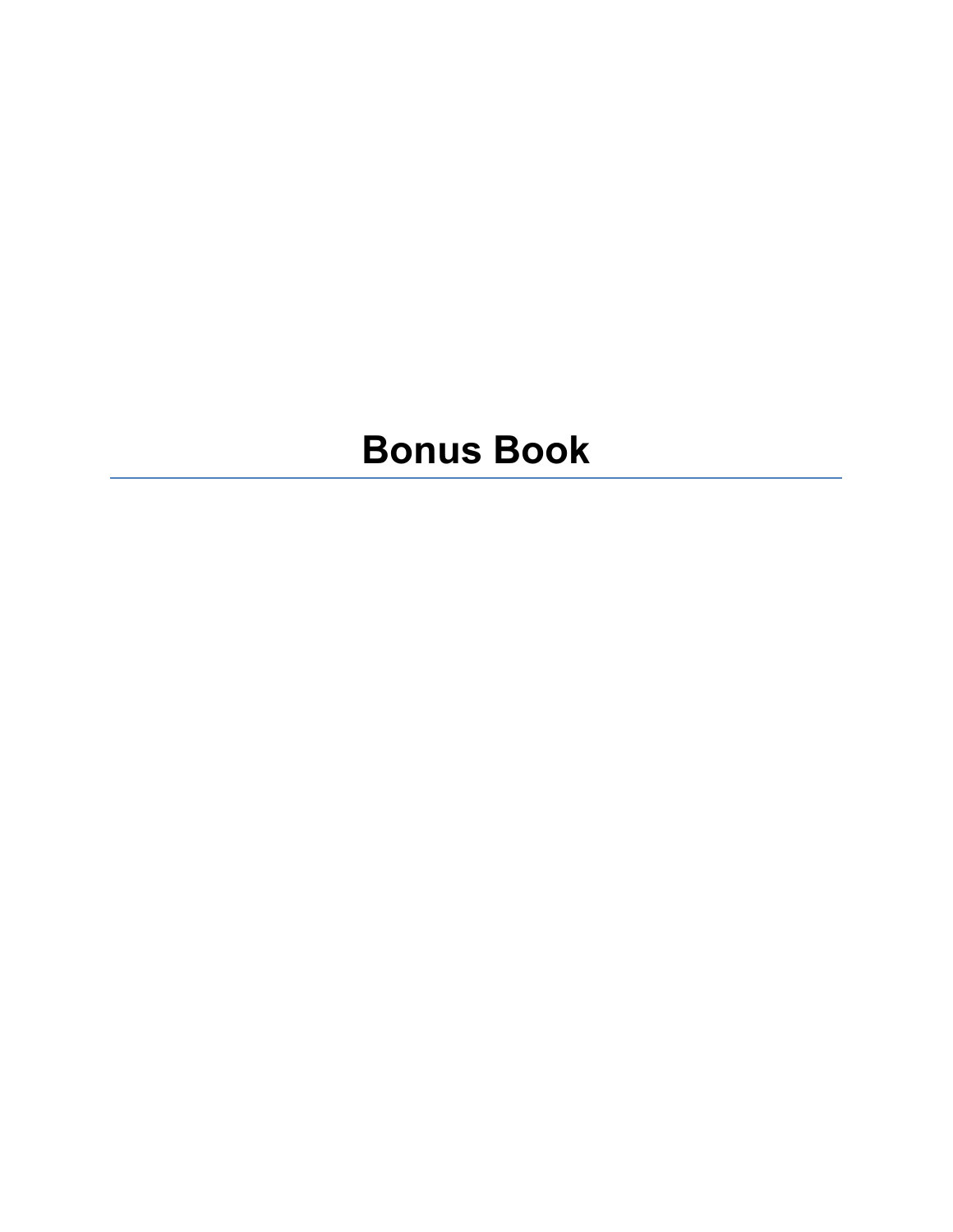# **Menopause Relief**

**The Most Effective Therapies and** Alternatives that Will Alleviate Severe *Symptoms*

**Louise H Grant**

H|N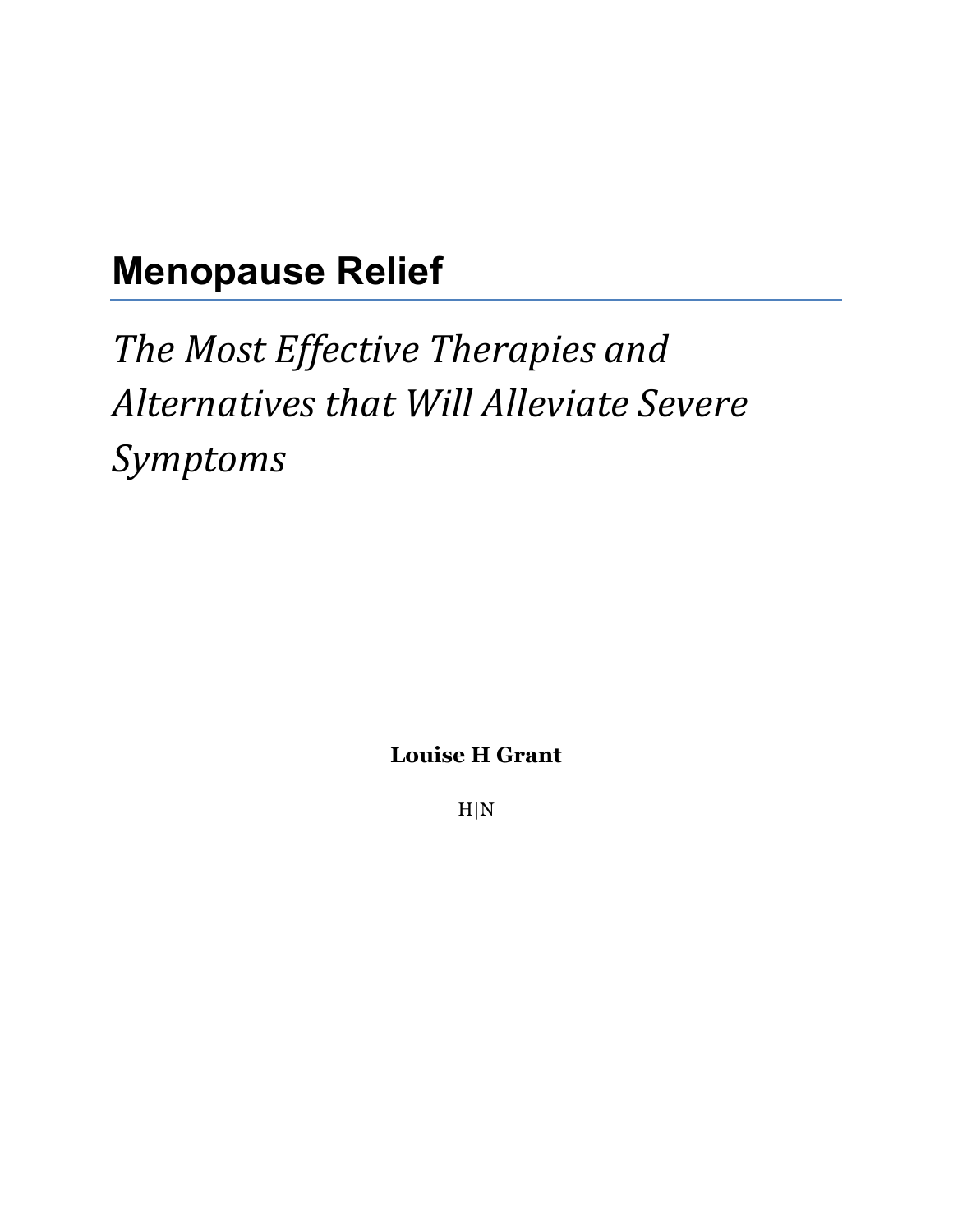

7 House Media, LLC

H|N Health-Conscious Network

© Copyright 2021

All rights reserved.

The content contained within this book may not be reproduced, duplicated or transmitted without direct written permission from the author or the publisher.

Under no circumstances will any blame or legal responsibility be held against the publisher, or author, for any damages, reparation, or monetary loss due to the information contained within this book, either directly or indirectly.

#### Legal Notice:

This book is copyright protected. It is only for personal use. You cannot amend, distribute, sell, use, quote or paraphrase any part, or the content within this book, without the consent of the author or publisher.

#### Disclaimer Notice:

Please note the information contained within this document is for educational and entertainment purposes only. All effort has been executed to present accurate, up to date, reliable, complete information. No warranties of any kind are declared or implied. Readers acknowledge that the author is not engaged in the rendering of legal, financial, medical or professional advice. The content within this book has been derived from various sources. Please consult a licensed professional before attempting any techniques outlined in this book.

By reading this document, the reader agrees that under no circumstances is the author responsible for any losses, direct or indirect, that are incurred as a result of the use of the information contained within this document, including, but not limited to, errors, omissions, or inaccuracies.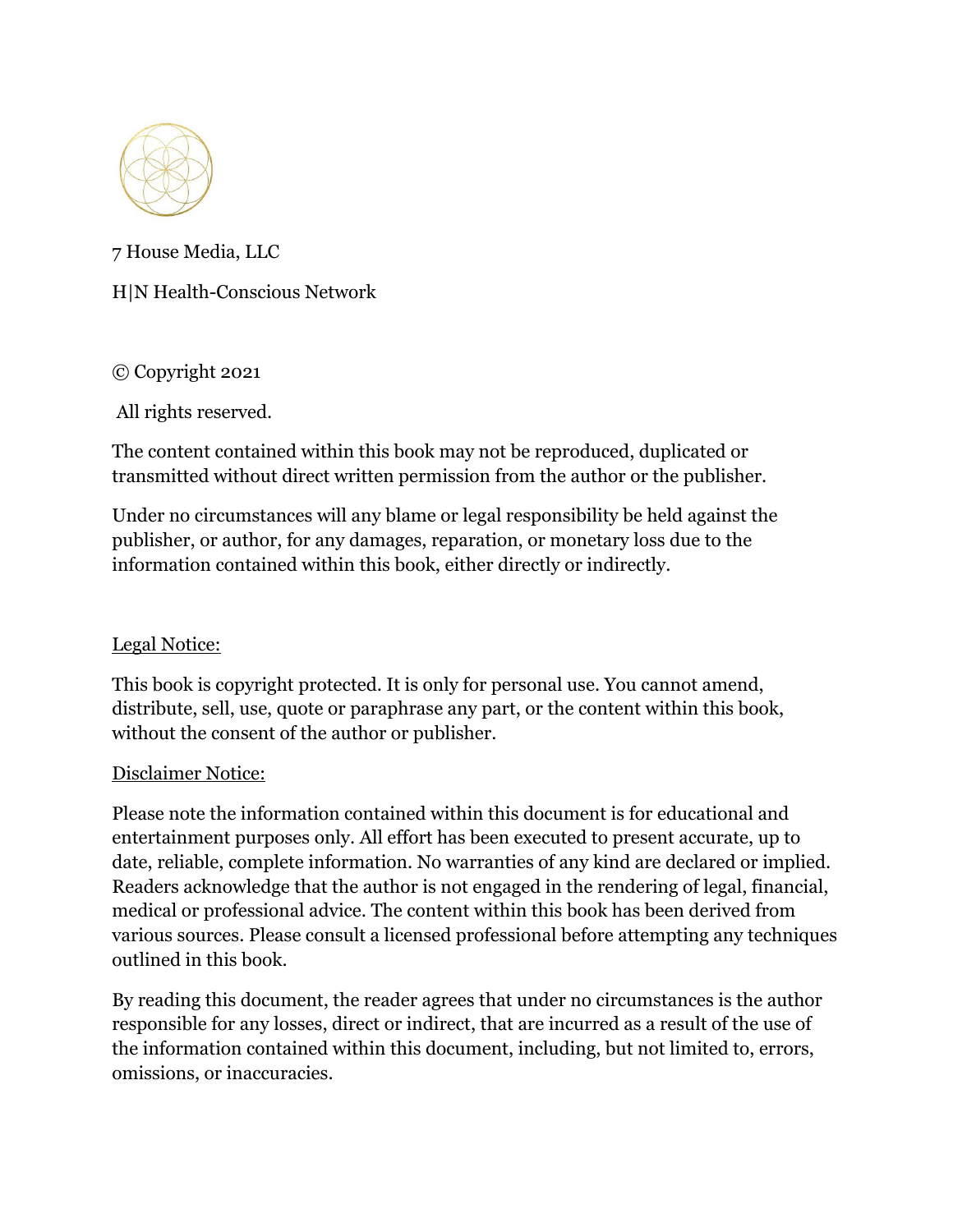# **Table of Contents**

\_\_\_\_\_\_\_\_\_\_\_\_\_\_\_\_\_\_\_\_\_\_\_\_\_\_\_\_\_\_\_\_\_\_

Introduction Menopause Stories There is Nothing to Fear Part One: Understanding Menopause Chapter 1: Two Approaches to Menopause Menopause Hormone Therapy (MHT) What Is It? The Basic Kinds of MHT: Systemic Hormone Therapy Cyclical MHT Continuous Combined Therapy (CCT) Estrogen Only MHT Tibolone Long-Cycle MHT Testosterone Low-Dose Estrogen Vaginal Products 2. Alternatives to MHT Integrative Medicine Functional Medicine Mind-Body Practices Natural Products Whole-System Approaches Allopathic or Alternative Health Owning Your Own Health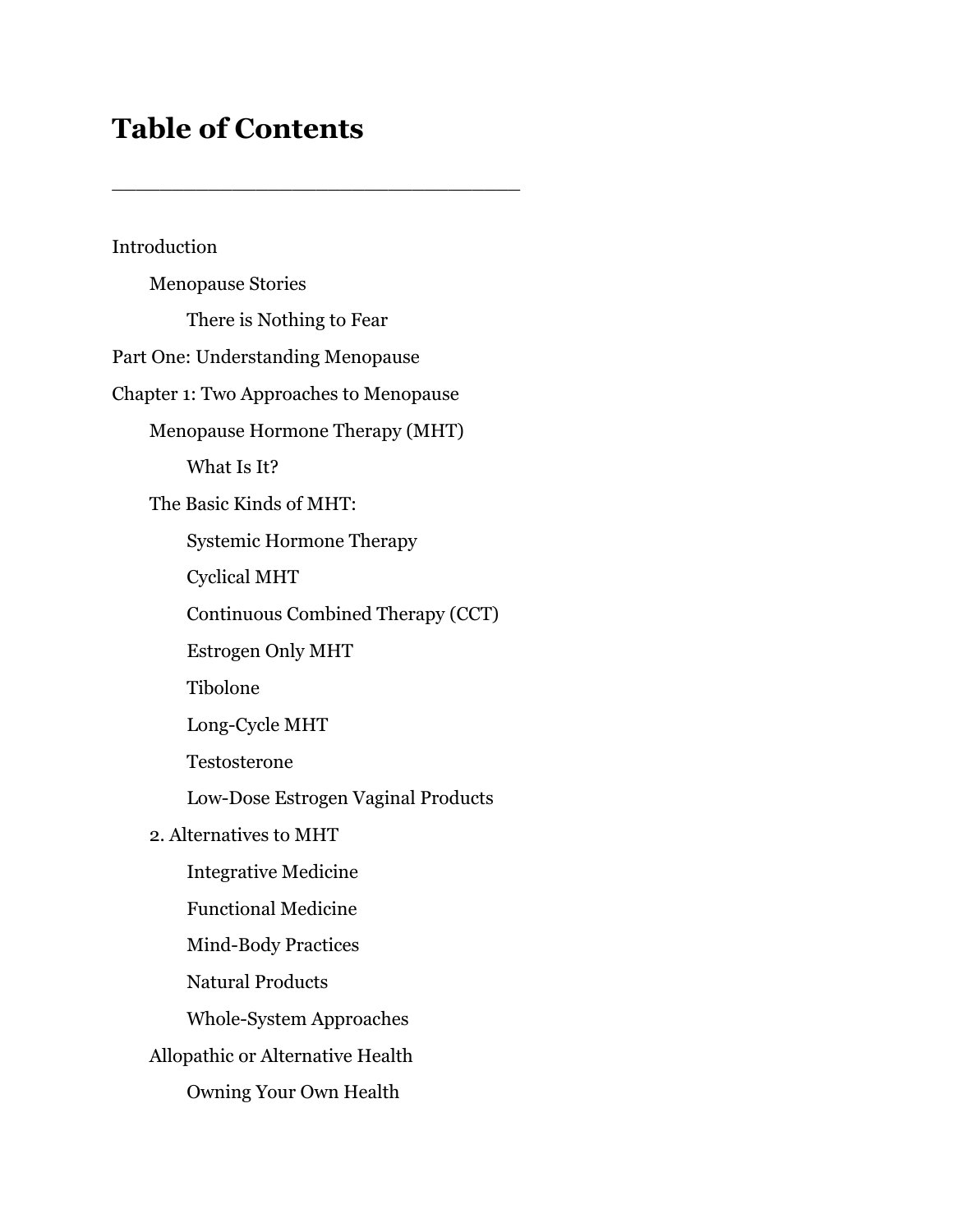Chapter 2: Gut Health: Setting a Foundation For Relief The Microbiome What Can a Healthy Gut Offer Us On the Menopause Journey? The Endocrine System How to Have a Healthy Gut Eat a Healthy Diet Take a Daily Probiotic Avoid Antibiotics Whenever Possible Lower Your Stress Levels Get Enough Sleep Inflammation and the Gut Bone Health Muscle Health Joint Health Brain Health Weight Gain Important Supplements to Prevent Inflammation Vitamin D Boron Omega-3 Fatty Acids Turmeric/Curcumin Resveratrol Glutathione The Connection Between Menopause, a Healthy Gut, and Immune Function Chapter 3: Looking at Hormones in Menopause Estrogen, Progesterone, and Testosterone

Estrogen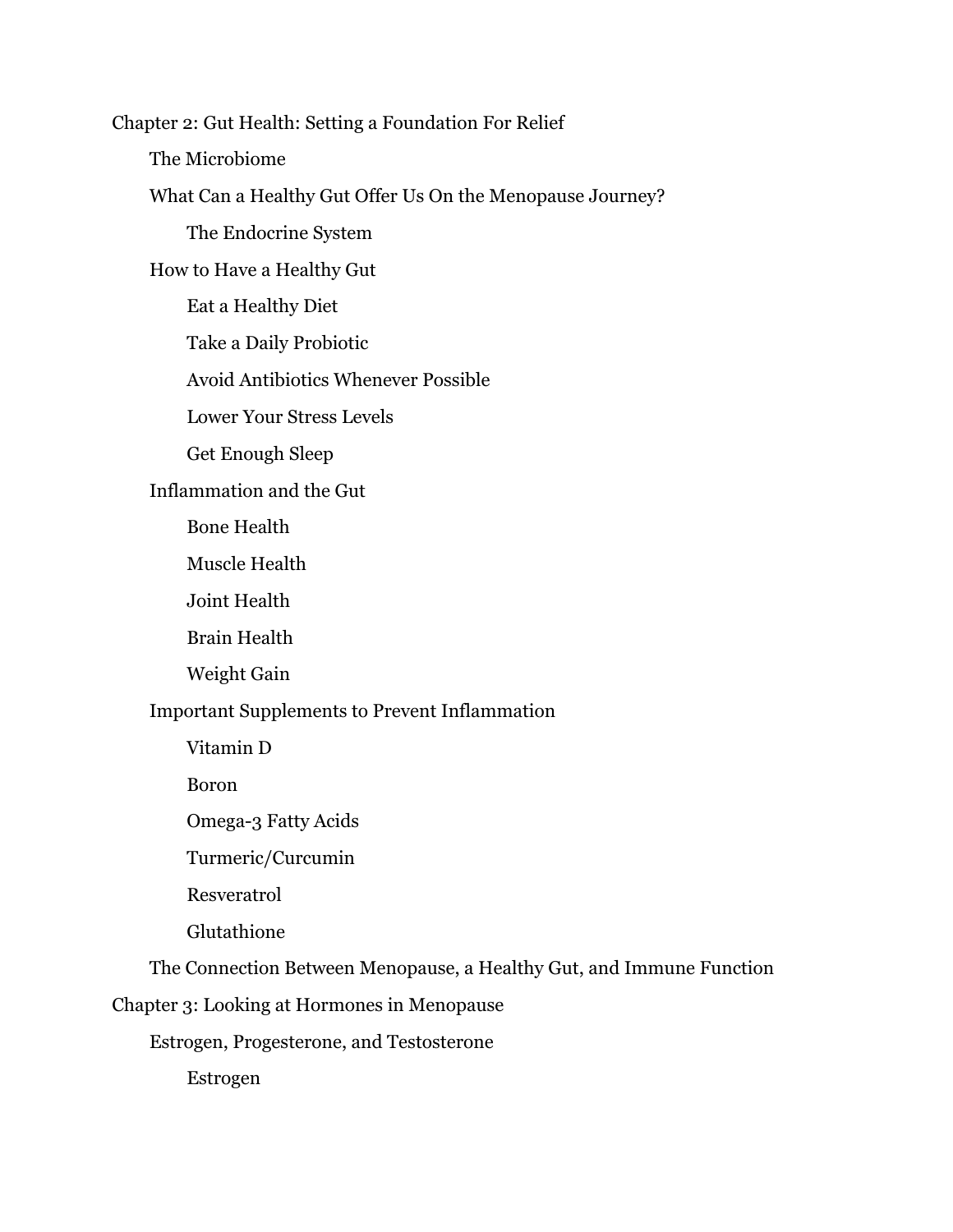Estradiol Estriol Estrone Progesterone Testosterone Dehydroepiandrosterone (DHA) Cortisol Pregnenolone Stages of Menopause Perimenopause Menopause Postmenopause Part 2: Relief Remedies Chapter 4: Menopause Hormone Therapy (MHT) or Holistic Therapy? Is Menopausal Hormone Therapy Right For You? Who Can Benefit from MHT? Who Should Avoid MHT? When to Stop Taking MHT Side Effects of MHT The Risks of MHT Criticisms of MHT A History of the Concerns of MHT Holistic Options Mind-Body Interventions Hypnosis Cognitive Behaviour Therapy (CBT) Biofeedback and Relaxation Training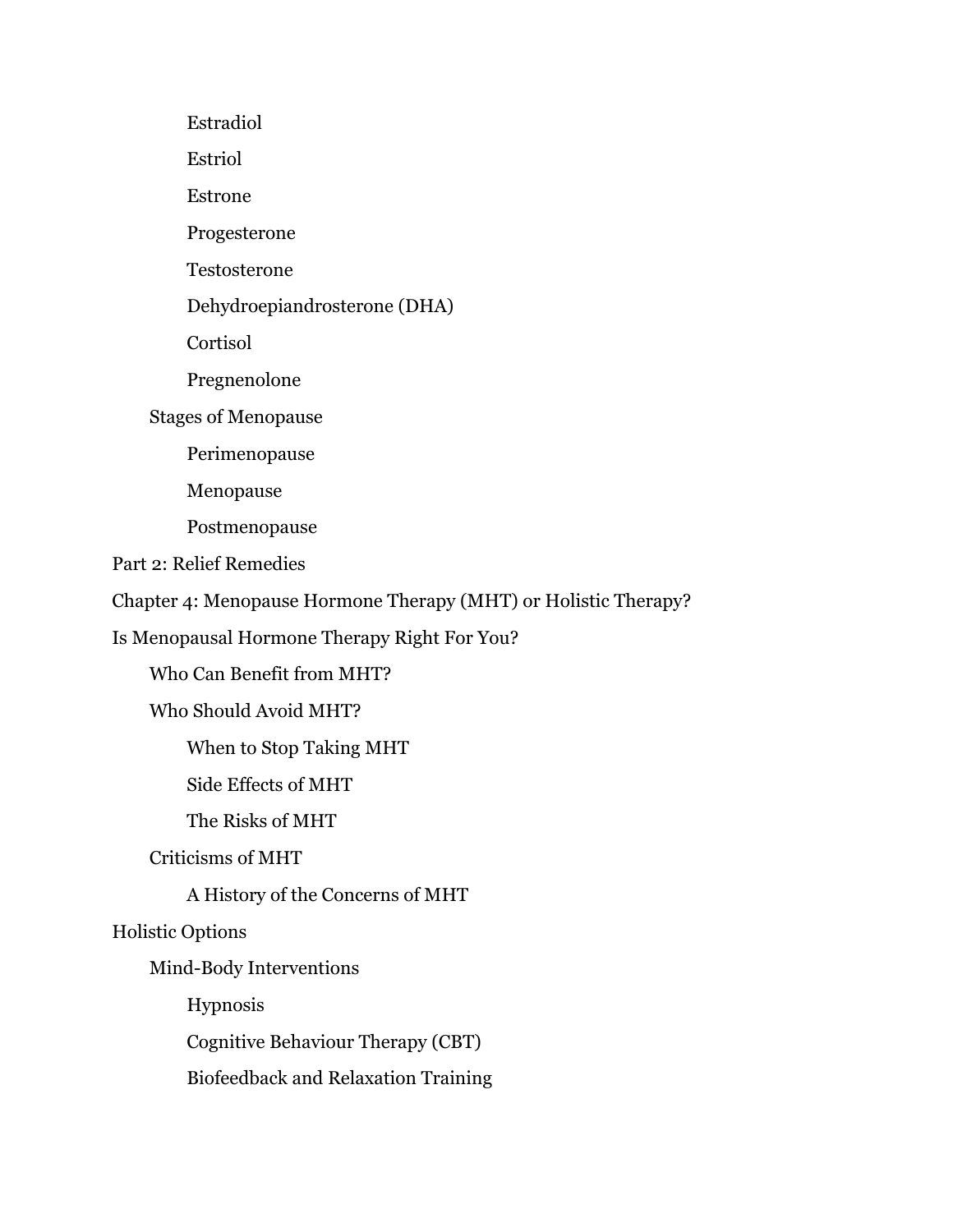Mindful-Based Stress Reduction (MBSR)

Aromatherapy

Herbal Products, Vitamins, and Supplements

### Whole System Alternative Medicine Approaches

Homeopathy

Reflexology

Acupuncture

Traditional Chinese Medicine (TCM)

Vaginal Steaming

Hyperbaric Oxygen Therapy

#### Lifestyle Changes

Exercise

Diet

Mental Health

Practical Measures

Sun Exposure

**Smoking** 

Chapter 5: Symptoms of Menopause

Vasomotor Symptoms (VMS): Hot Flushes and Night Sweats

Abnormal Bleeding

Loss of Bone Mass

How to Diagnose Osteoporosis

Brain Fog

Depression

Alzheimer's and Dementia

Genitourinary Symptoms of Menopause (GUSM)

Urinary Problems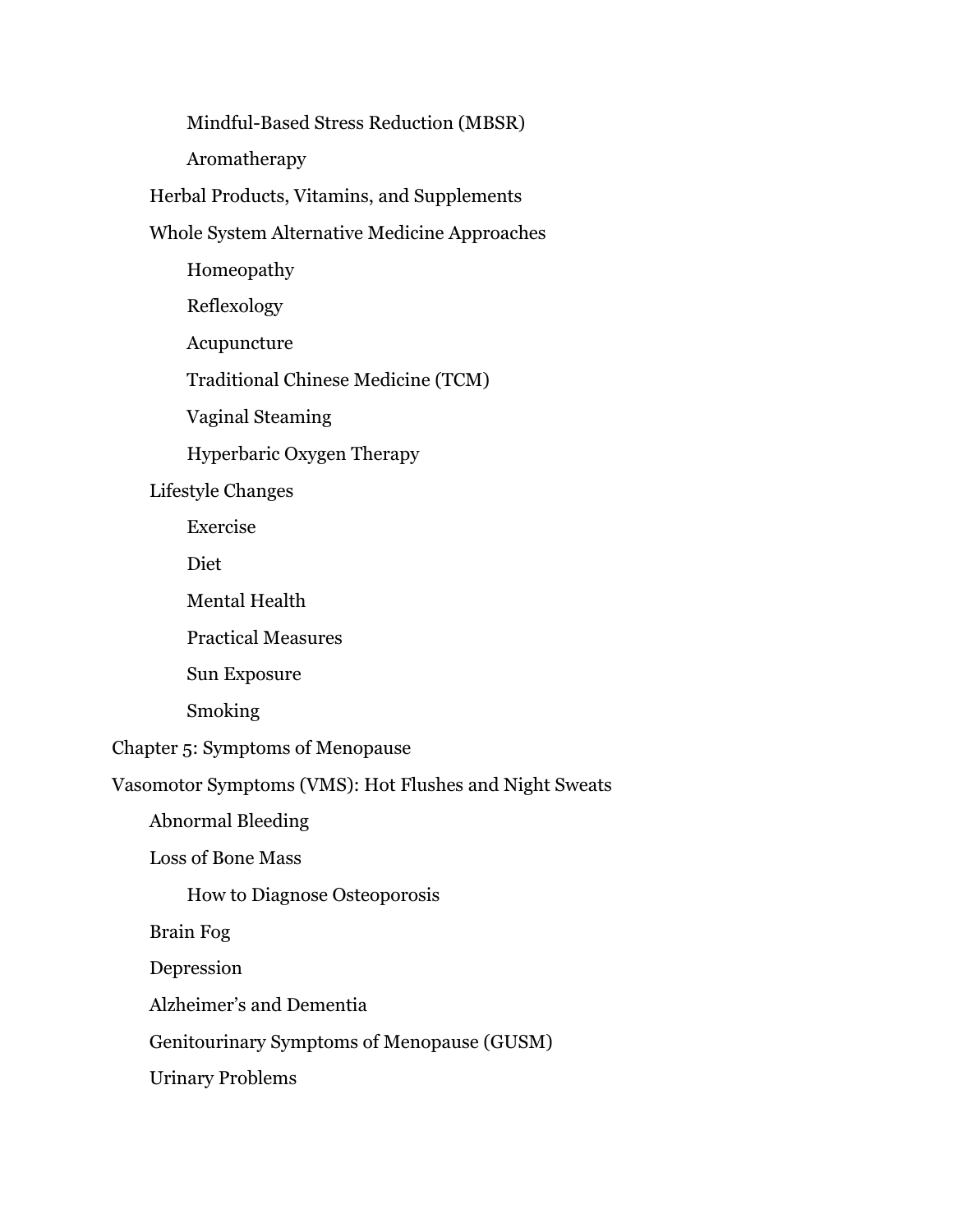Lack of Sexual Interest/Desire Insomnia What Are the Therapies? Treatment for Hot Flushes Treatment for Osteoporosis Exercise Calcium and Vitamin D Medications to Reduce Bone Loss Treatment for Brain Fog Treatment of Dementia Treatment for Symptoms of GUSM Treatment for Urinary Problems Treatment for Insomnia An Evaluation of What Works Chapter 6: Stress Relief Methods Recommended by the Medical Profession Cognitive Behavior Therapy (CBT) Alternative Therapies **Meditation** Mindfulness Meditation Transcendental Meditation Guided Meditation Vipassana Meditation Loving Kindness/Metta Meditation Chakra Meditation Yoga Meditation Forest Bathing or "Shinrin - Yoka"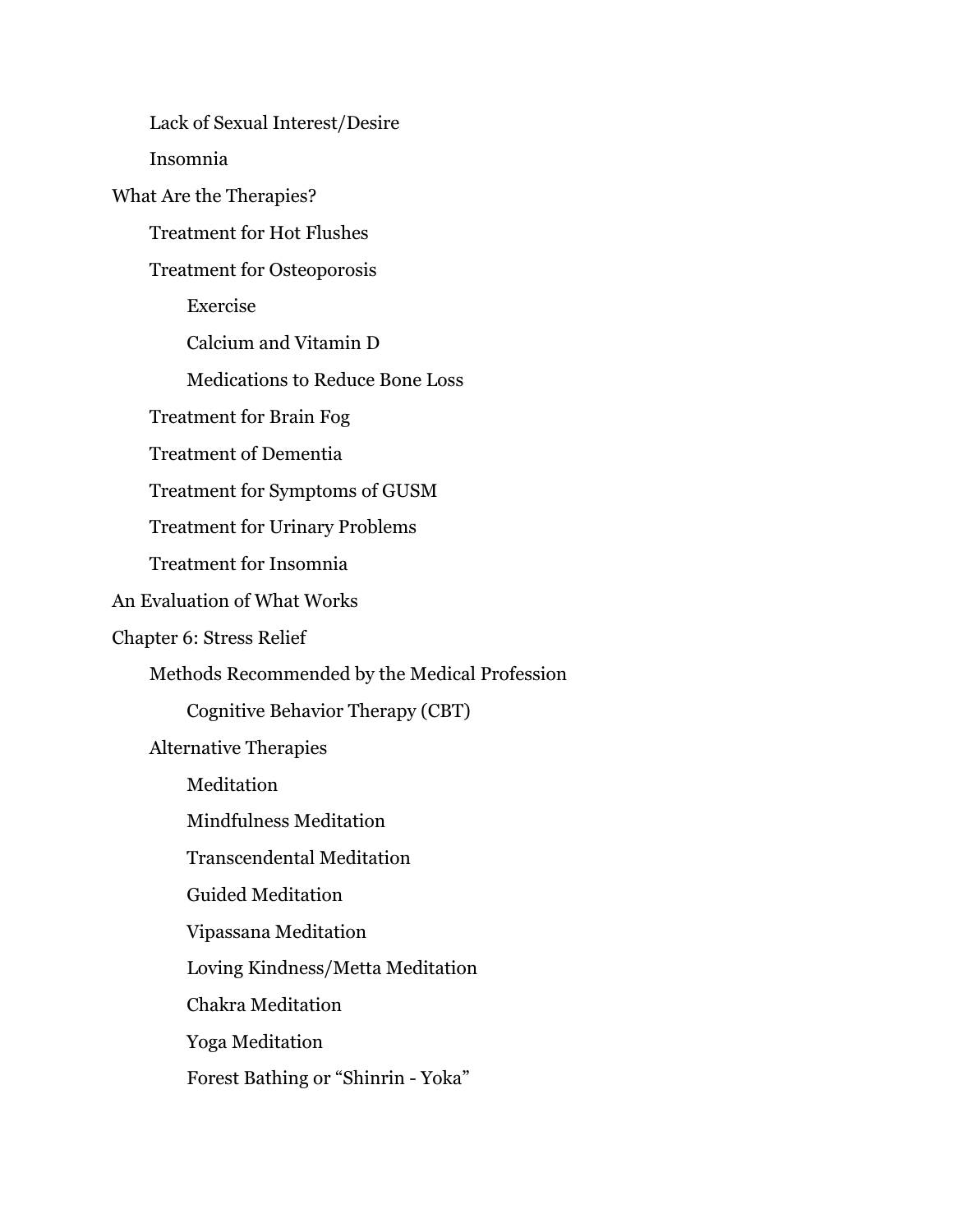Grounding

Benefits of grounding

**Breathwork** 

Breathwork Methods

Sound Healing

Lymphatic Drainage Massage

Float Therapy

Exercise for Stress

Chapter 7: Supplements for Menopausal Symptoms

What Does Research Say About Supplements?

Black Cohosh (Cimicifuga racemosa)

Wild Yam (Dioscorea)

Dong Quai (Angelica Sinensis)

Maca (Lepidium meyenii)

Evening Primrose Oil (Oenothera biennis)

Vitex/Chasteberry

Ashwagandha

Ginseng

St. John's Wort

Phytoestrogens

Pollen Extract or Bee Pollen

Himalayan Salt

Sea Moss/Irish Moss

Cannabis

Vitamin E

Vitamin D

Vitamin C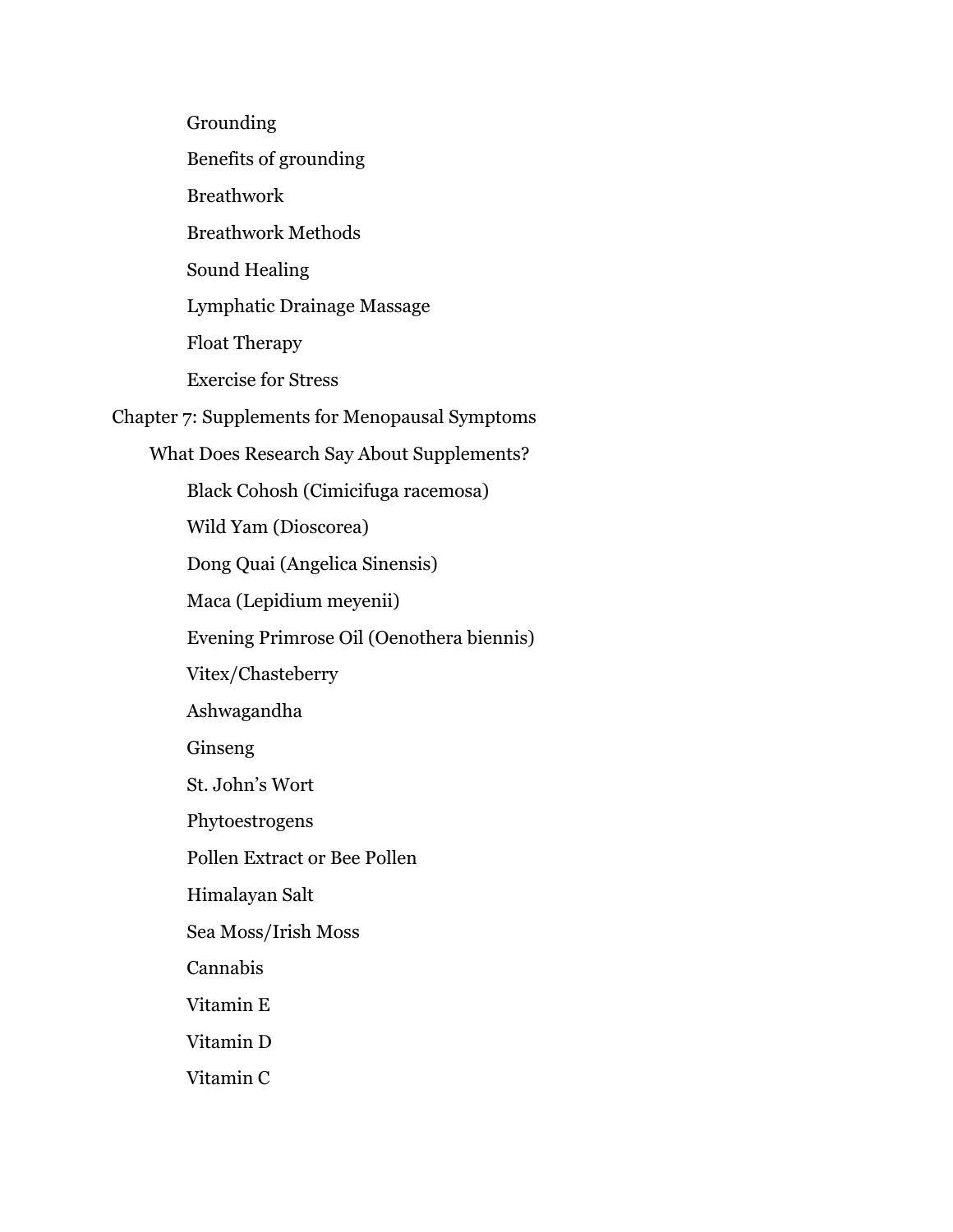Magnesium

B Vitamins

Bioidentical Hormone Therapy (BHT)

What the Research Says

Chapter 8: Mental and Emotional Health

Menopause As an Emotional Rollercoaster

Treatment Modalities

Medical Treatment of Depression

Antidepressants

Psychotherapy

Group Therapy

Holistic Mental Health Treatments

Neurofeedback

Transcranial Magnetic Stimulation (TMS)

EMDR Therapy (Eye Movement Desensitisation and Reprocessing Therapy)

Mental Health Apps: The Switch App

Relaxation Techniques

Acupuncture

Exercise

Improve Gut Health

Lifestyle Mental Health Tips

Support Groups

#### Conclusion

Using the Information You Got From This Book

The Intricate Relationship Between the Biological, Psychological, and Social Aspects of Menopause in a Woman's Life

References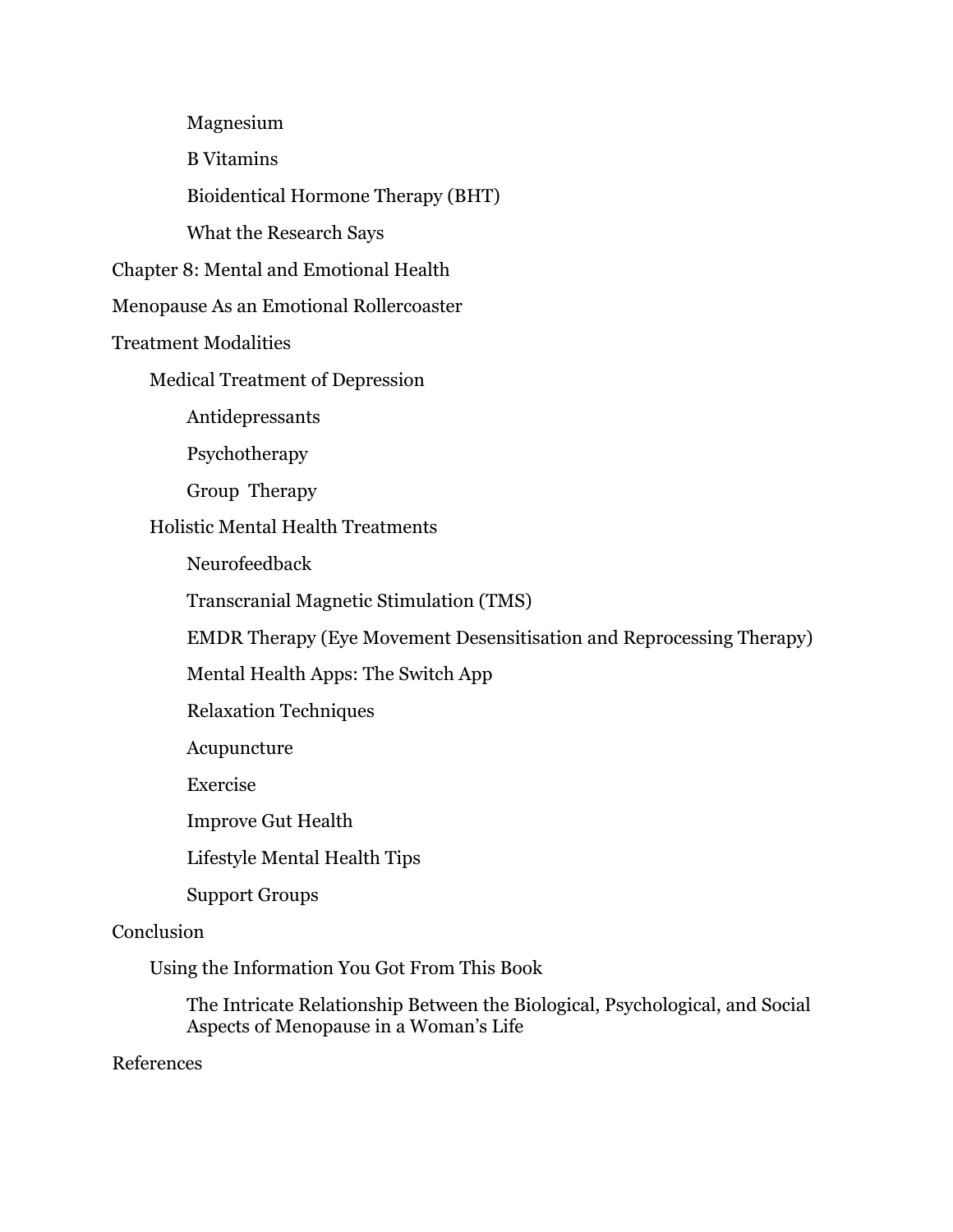### **Introduction**

\_\_\_\_\_\_\_\_\_\_\_\_\_\_\_\_\_\_\_\_\_\_\_\_\_\_\_\_\_\_\_\_\_\_

I would suddenly wake up in the middle of the night with a pounding heart feeling a rush of panic, then the hot flush would come. It felt so uncomfortable and seemed to last forever and nothing I did would help. I would battle to fall back asleep.

During the day I would feel that same panicky adrenaline rush and would brace myself for the hot flush that would surely come again. I would suddenly get very flushed in the face and sweaty and feel very self-conscious if I was in the middle of having a conversation with someone, or even worse, teaching a class of 30 children! I would have days when this happened every 30 to 40 minutes.

It seemed to me like I was on my own in this situation, and there was nobody to talk to about it. Even women who had been through menopause themselves seemed to be reluctant to talk about it or had no real solutions for me. Certainly, nobody seemed to have had as much of a problem as me!

I didn't want to take hormones, so I tried random natural remedies without really knowing what I was taking, or why. I became more and more desperate as the years (yes, **years!**) went by. I eventually hit on the right solutions for me, and the difference in how I felt was like night and day.

I still sometimes miss having periods and knowing that I'm still fertile. A weird kind of sadness. But I'm learning to celebrate my new state and appreciate it as a special and natural part of life's journey.

I don't want anyone else to suffer in silence with no guidance for so long before navigating their own personal solution. And it does seem to be a very unique, personal journey. It's different for everyone, yet exactly the same.

Let's join forces and share our experiences and solutions openly on this potentially positive and beautiful rite of passage. Menopause is talked about as The Change, and maybe we should change how we think and feel about it. Let's start sharing stories of the joys of menopause—stories of freedom, love, and self-acceptance.

Let's also see this change as good. There's no way to prevent it from happening anyway!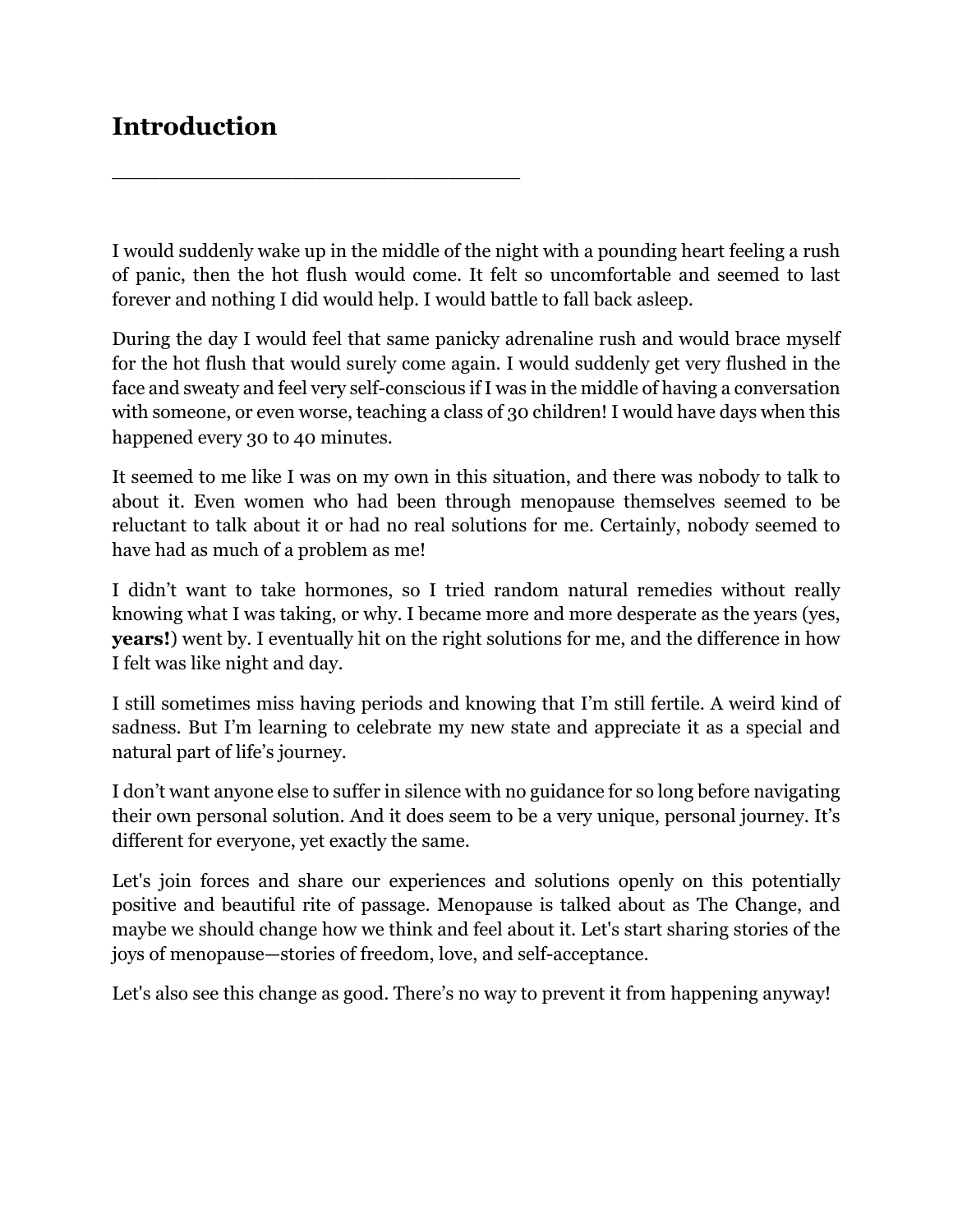### **Menopause Stories**

On the AARP website, Rhonda Burgess wrote a blog in the Disrupt Aging section titled, "Why We Should Celebrate the Joys of Menopause." In it, she tells the story of deciding to follow a friend's advice about going into perimenopause and avoid reading about all the negative accounts of it—the depression, weight gain, hot flushes, lowered libido, etc.

She instead decided to focus on the positive aspects like no more periods and birth control and to surrender herself to any changes that were going to come her way.

Of course, not all of the changes in menopause feel positive or good. Rhonda found the sudden onset of hot flushes a bit annoying and alarming, but she coped with them by accepting them.

She also decided to accept the changes in her body's appearance like less taut skin and lowered breasts rather than dwelling on and worrying about them. Instead of letting those changes affect her confidence in herself she focused on the positives, like the fact that she hadn't gained a lot of weight, and decided that she still had plenty going for her. With her newly found confidence in her body, she even started having the best sex of her life!

Another optimistic account of menopause from Kim, aged 54, is cited in repeller.com (2018). After suffering from endometriosis and fertility issues most of her life, she felt that menopause was a breeze.

She had always had bad cramping, nausea, and diarrhea with her periods. The pain from endometriosis was so bad, she had to have a few operations for it. She also endured many unpleasant interventions for her fertility issues, though these treatments ultimately allowed her to conceive three children. By the time menopause came around, it was a welcome change from the issues she'd had. Once her irregular periods that she had in perimenopause stopped, she started having mild hot flushes, which she described as more of a warm feeling, and they never lasted for long. She also sometimes started waking up in the middle of the night and had difficulty going back to sleep, but this didn't last that long and she didn't see it as such a big deal.

This is not to suggest that all women will have such mild symptoms or even feel positive about the changes to come. It's just meant to give you hope. Menopause does not have to be as miserable as some people make it out to be. In fact, even if you are suffering severe symptoms, there are so many options for treatments that there is still hope.

Heidi Houston, director of the film "Hot Flash Havoc", shared that, during menopause, she had terrible joint pain in her hips and ankles and difficulty walking in the mornings.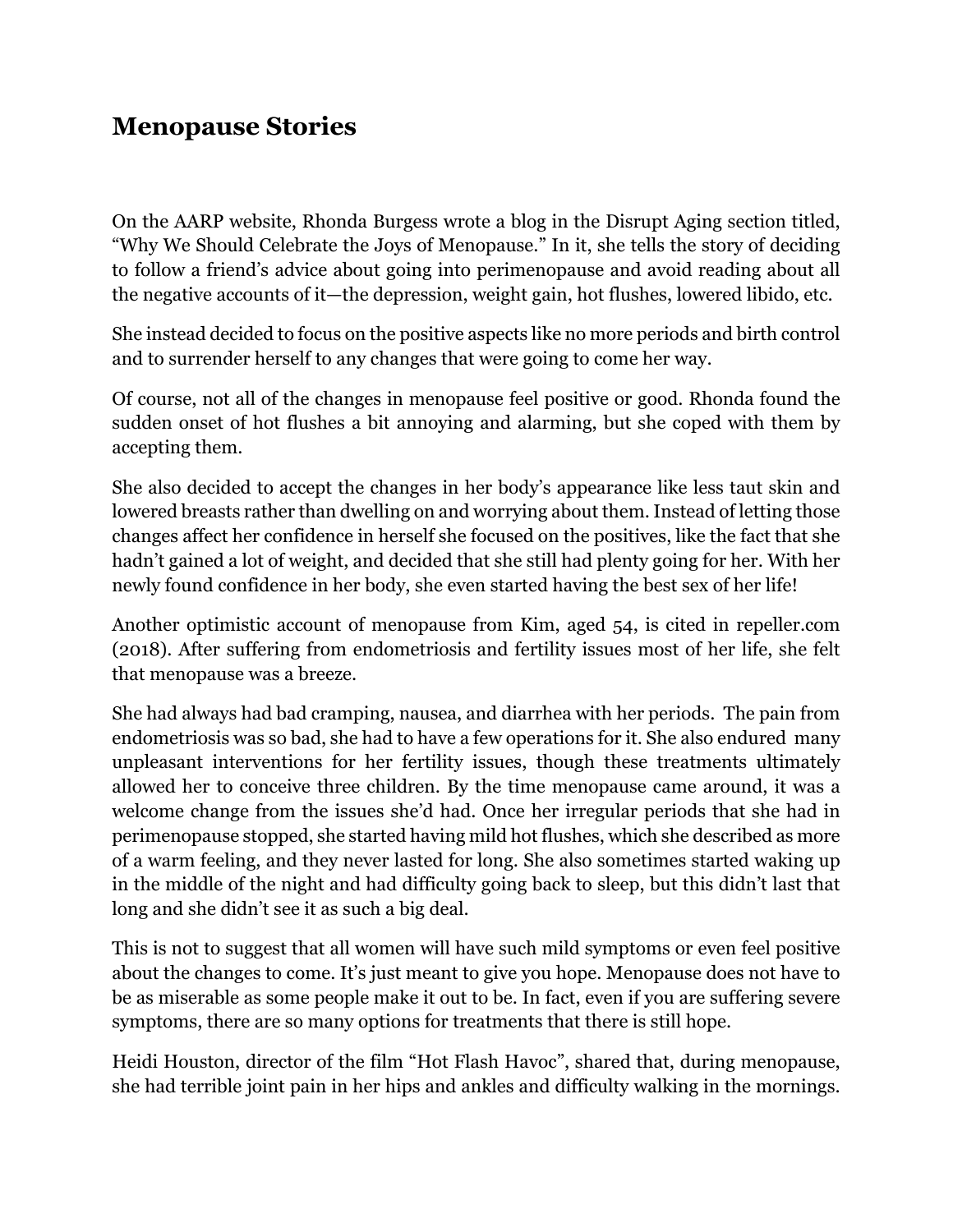She also had depression, dry eyes, heart palpitations, headaches, and mood swings. She gained lots of weight in a short time and suddenly developed high cholesterol. She was struggling to cope, but when a doctor recommended hormone therapy, she finally got some relief from her symptoms and started to feel like herself again.

Michelle, 53, also had a more difficult time with severe hot flushes, insomnia, and changes in physical appearance and mood. Her hot flushes came unexpectedly and would happen at any time of the day. When they did, she felt like her body had heated up to 120 degrees. She was also often woken up at night with bad night sweats. She found it difficult to cope with and didn't talk to many people about it, so got very little support, and she felt pretty powerless about the things that were happening to her.

When she was diagnosed with hormone depletion and put on estrogen and progesterone, all her symptoms disappeared, and she started feeling like the person she was three years before. Perhaps if she'd had some support, she could have gotten help even sooner. That's why it's so important for us to start opening up and talking to each other about it, and to erase the taboo.

While the challenges of menopause and all the mysterious symptoms that come with the change shouldn't be sugar-coated, they seem less daunting when we have a supportive community that can talk openly about it and express how they're feeling.

Another thing that helps is to empower ourselves with the right information to cope with the different symptoms and understand what is happening in our bodies.

### **There** is Nothing to Fear

Although it's a historically uncelebrated chapter in a woman's life, lots of women are thrilled to arrive at menopause. It means an end to pregnancy scares, bloodstained panties, monthly cramps, and mood swings, etc.

Women need to share their different experiences of menopause, whether or not they think they are unusual. Talking to friends and laughing about it sometimes puts it into perspective, and some people go through a lot more than others.

Never feel embarrassed or inferior about what's happening, even if you're hesitant to talk about sexual aspects of it. You need that communication and support and you will feel less alone.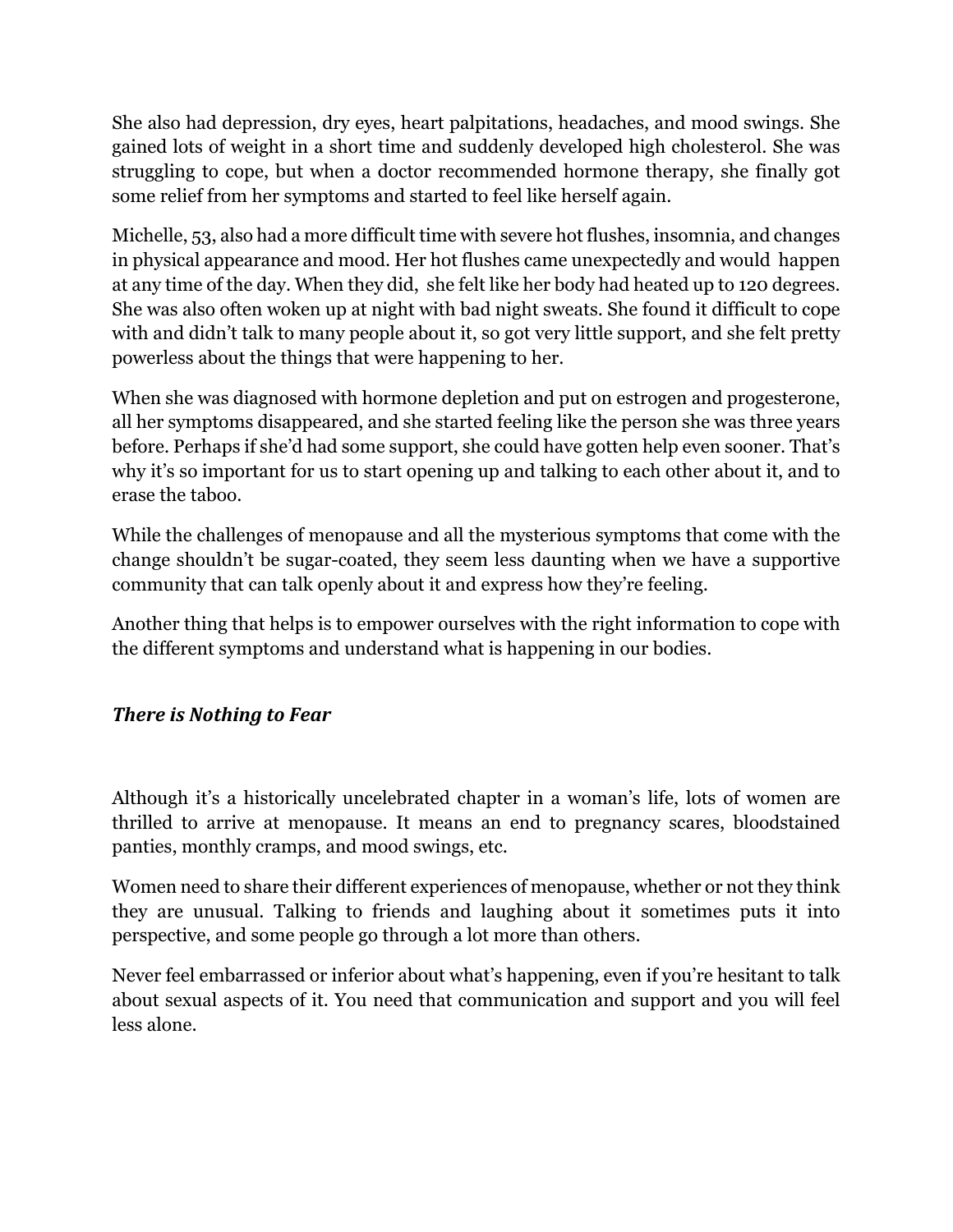Talking to your doctor about concerns is important too, and if you feel you can't, change doctors. There has been so much useful information and advice written about menopause, but we don't always need to see our bodies as a diagnosis.

This book provides information on what symptoms you can expect in menopause and what to do about them. You have many choices in the way you want to handle menopause. There is the conventional, allopathic approach that doctors recommend, and the nonconventional, holistic route. This book outlines both in an objective way so that you can make your own choices on what would be best for you. It may even mean that you follow a combination of traditional and alternative approaches to get the results you want.

We also explore the emotional/psychological aspects of menopause in depth. There are aspects of it that are incredibly hard but you can also transform your life during this time, and experience it as freeing, a time to say no more often, to be unapologetic, and to enjoy life.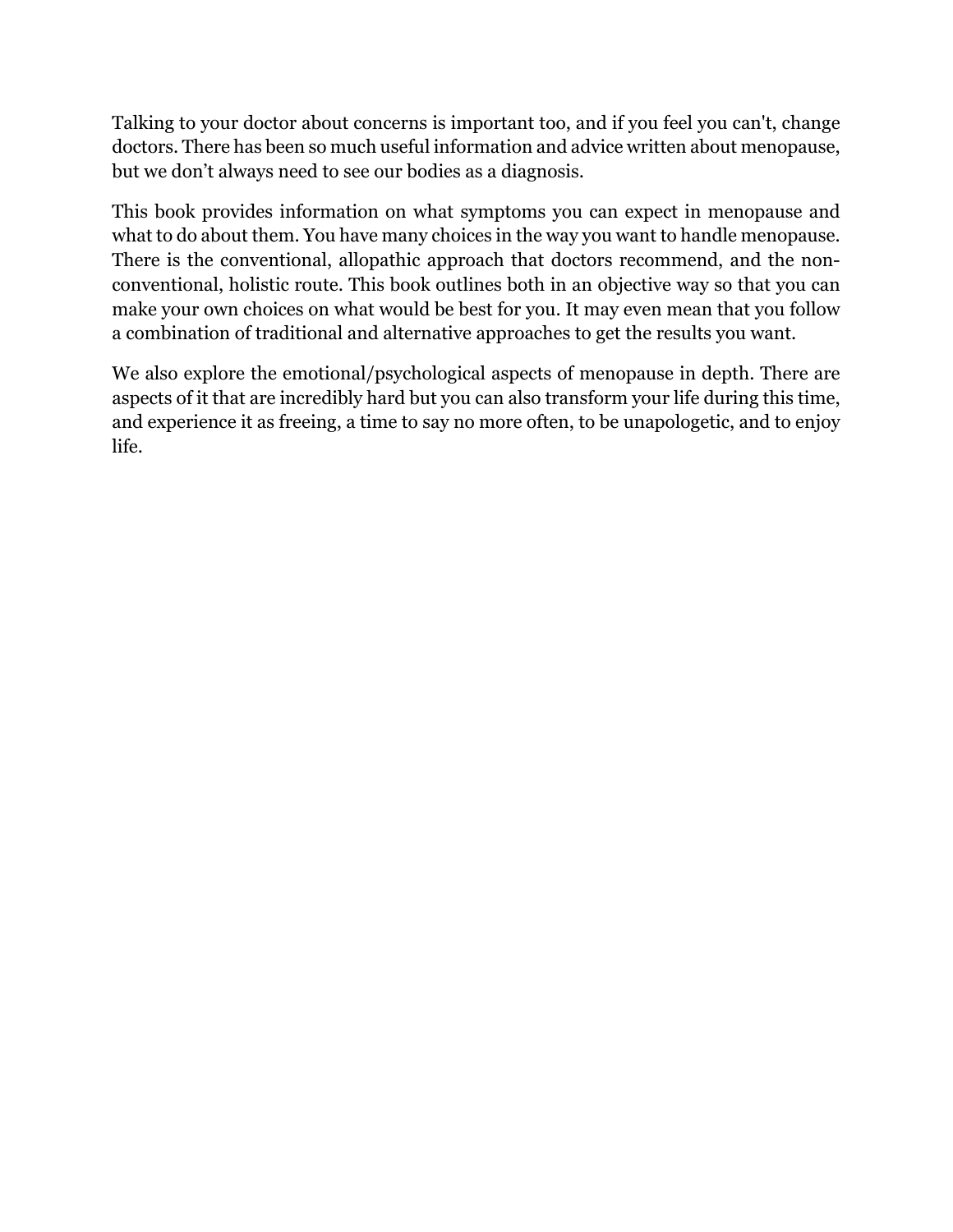# **Part One: Understanding Menopause**

# **Chapter 1: Two Approaches to Menopause**

It's important to remember that menopause is not a diagnosis of something that is wrong with you, but a normal part of life, and there are many ways to manage the changes it can bring. One option is the conventional, medical route, which often includes hormone treatment; another is an alternative route that focuses on using natural, holistic remedies and therapies. It is also possible to combine conventional medical treatment with holistic treatment or use one approach for a short time. Both have their place and can be used together or apart.

Some women may choose the alternative route because they have a philosophy that natural methods are better and already use them in other areas of their healthcare, or they do not want to risk the possible side effects of hormone therapy, like breast cancer and heart disease. Other women may not find natural remedies effective for them and will choose to go the conventional route. There are many options for women who wish to go either route in terms of both therapies, supplements, and lifestyle factors.

Lifestyle factors like diet and exercise have major influences on menopausal symptoms and can be implemented to prevent and treat a host of them, no matter which route you choose. Let's explore conventional medical therapy first.

### **Menopause Hormone Therapy (MHT)**

### *What Is It?*

Conventional medical treatment for menopause usually includes a hormone therapy prescribed by doctors called Menopause Hormone Therapy (MHT), formerly known as Hormone Replacement Therapy (HRT). The name was changed because "hormone replacement" falsely implied that low levels of estrogen and other hormones are biologically abnormal and are missing because of a medical problem, when in reality, it is perfectly normal to experience declining levels of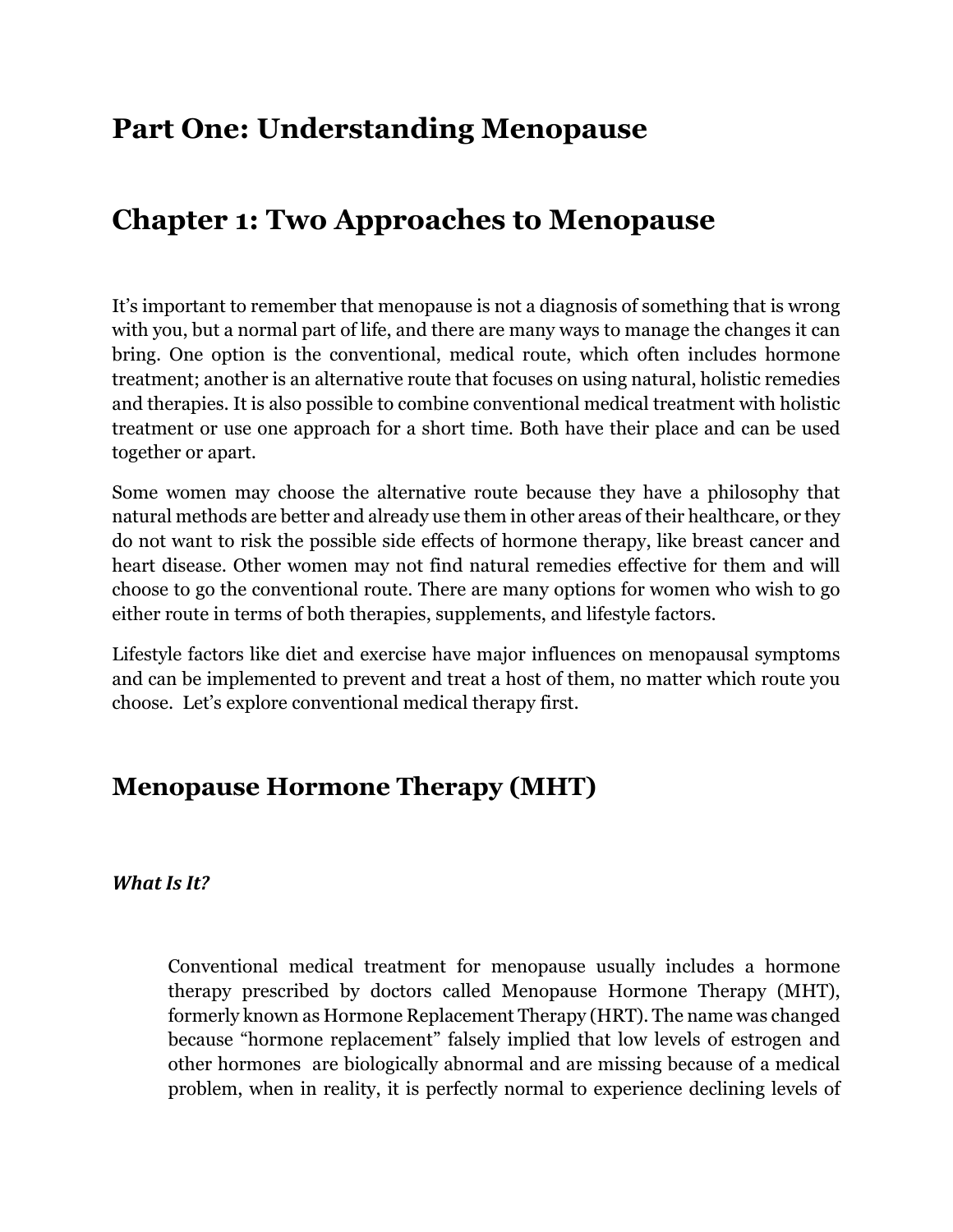estrogen during menopause. Calling it "hormone therapy" instead correctly implies that the therapy is a hormone intervention, not a replacement for something that the body was never producing properly. There are known side effects to MHT but it can improve the quality of life for many women. Apart from relieving the physical symptoms of menopause like night sweats and joint pains, it can also alleviate the mental health symptoms like anxiety and depression that can sometimes accompany menopause.

With the hormones estrogen and progestogen falling at menopause MHT is a medication that replaces it to treat symptoms like hot flushes, night sweats, vaginal dryness, reduced libido, and mood swings. Many of these symptoms pass within a few years but can be unpleasant and life-disrupting, so MHT, of which there are 50 types, can provide almost immediate relief from them.

For best results, MHT is customized to suit each individual and it's also important that the regimen is reviewed regularly so that benefits continue to outweigh risks.

### **The Basic Kinds of MHT:**

#### *Systemic Hormone Therapy*

This is a high dose of estrogen that is absorbed throughout the body. It treats common menopausal symptoms and comes in different forms: pills, gel, ring, skin patch, or spray.

There are different MHT treatment plans, and you can take it continuously without stopping, or use it in cycles where you use estrogen continuously and progestogen-only every few weeks. You may need to take more than one type before you find the MHT that suits you best.

### *Cyclical MHT*

This mimics the menstrual cycle. At the end of each course of progestogen (the synthetic form of progesterone), there is some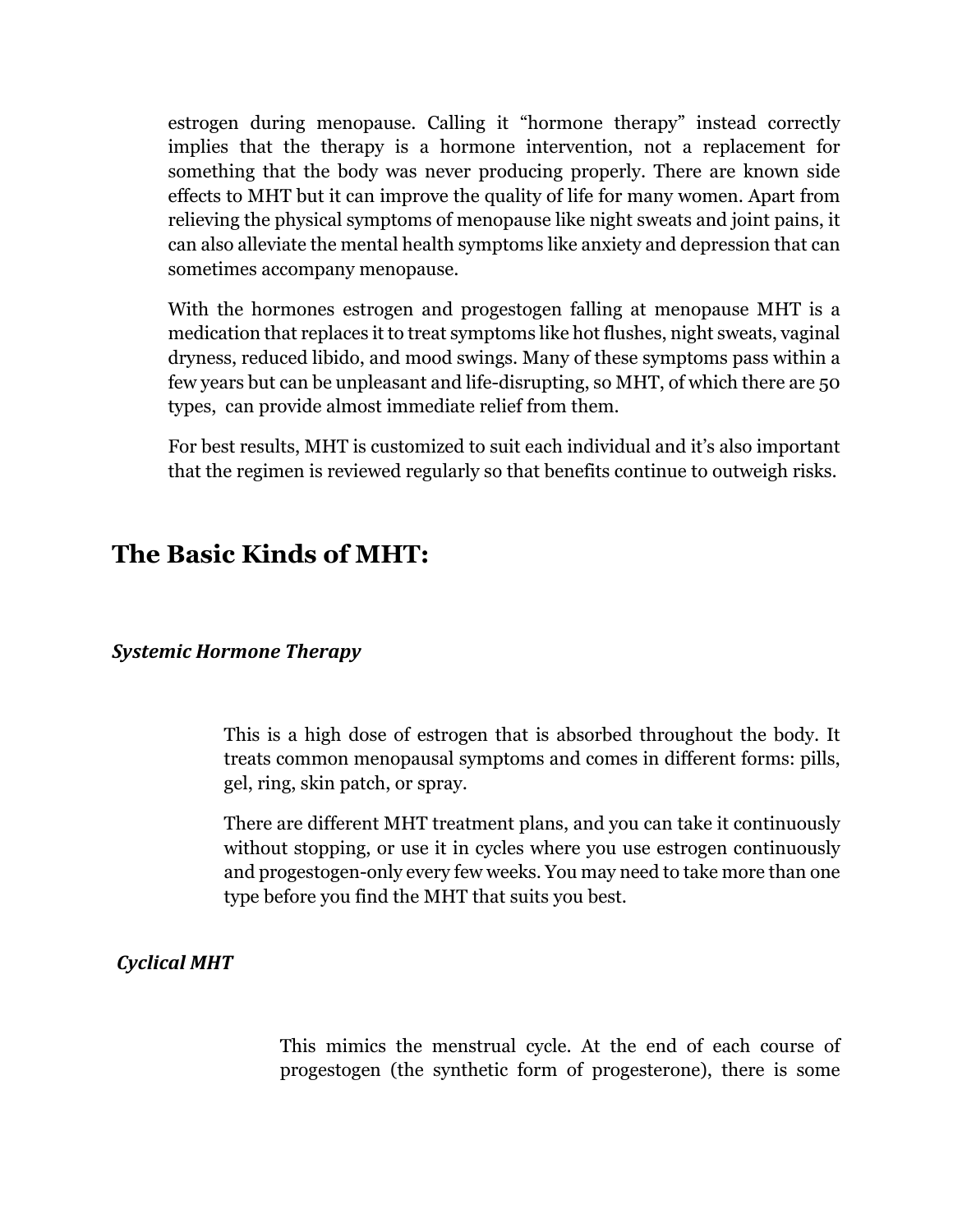bleeding as the uterus lining (endometrium) is shed. Progestogen protects the endometrium from precancerous changes.

### *Continuous Combined Therapy (CCT)*

This is a combination of estrogen and progestogen allowing period-free MHT, unlike cyclical MHT, where a bit of bleeding occurs. Women often start on cyclical MHT and change to CCT later.

#### **Estrogen Only MHT**

This is prescribed for women who have had a hysterectomy as progesterone is only necessary to protect the lining of the womb.

#### *Tibolone*

This is a tablet form of synthetic MHT that is period-free and similar to CCT. It can be used for women with an intact uterus with no risk factors for breast cancer, as MHT has been associated with causing this cancer. If a woman has a family history of breast cancer, or has had breast cancer herself, then these risks should be weighed against the benefit of treatment.

### Long-Cycle **MHT**

This kind of MHT causes withdrawal bleeding every three months instead of every month and is used when women have side effects from taking a progestogen. It does have a questionable safety record though.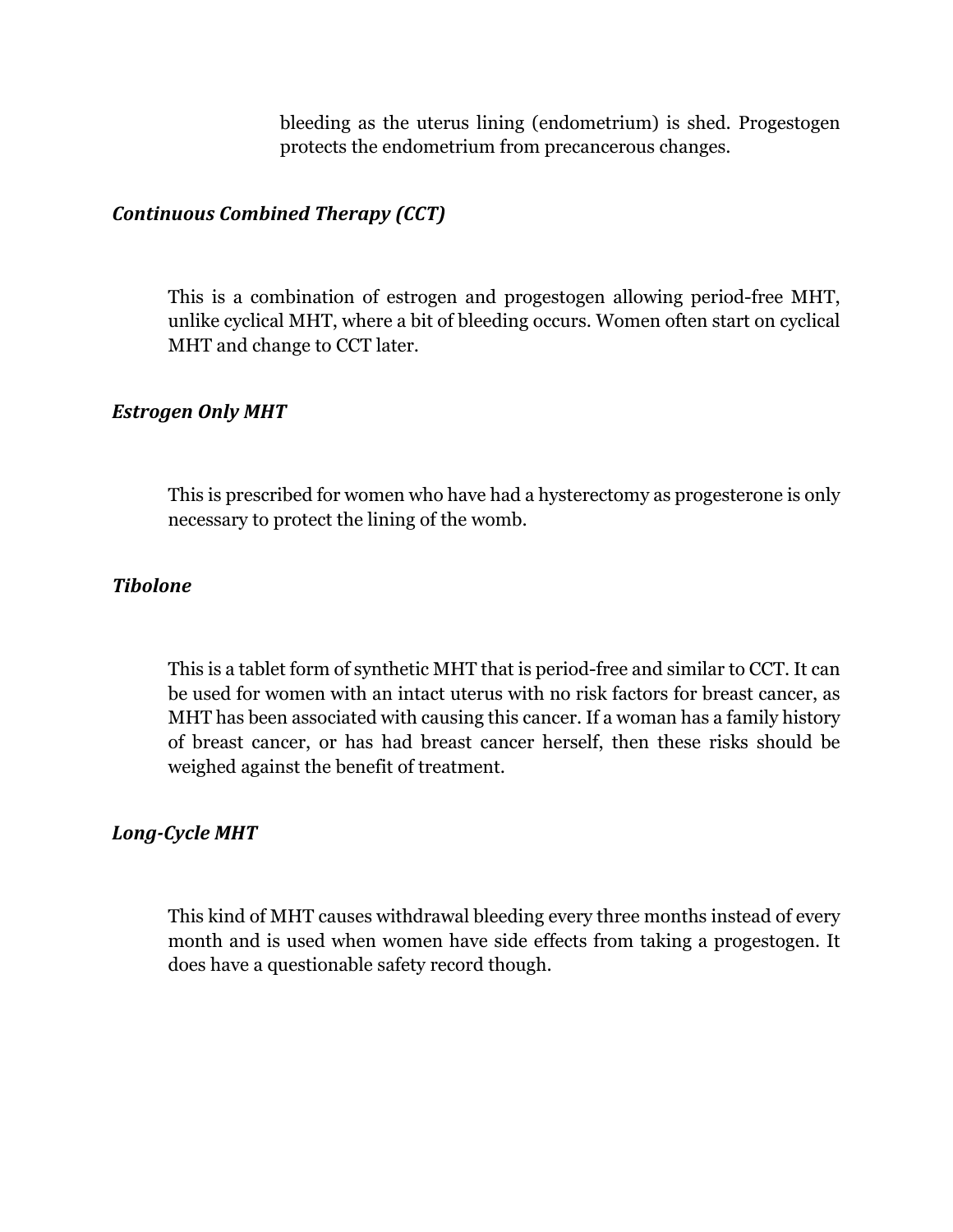#### *Testosterone*

This can be taken in gel or implant form to treat decreased libido.

#### *Low-Dose Estrogen Vaginal Products*

Atrophic vaginitis can happen with the vagina becoming delicate and dry with declining estrogen These products minimize the amount of estrogen delivered to the body and are used mainly to treat only the vaginal or urinary symptoms of menopause. They come in cream, ring, or tablet form.

### **2. Alternatives to MHT**

Research shows that only a small minority of women are getting the medical care that they deserve. A review of insurance claims done by Yale University showed that 60 percent of women with menopausal problems go to doctors for medical attention, but nearly three-quarters of them are left untreated.

Doctors can be unhelpful because they often lack training and don't keep up to date with research. Most medical schools don't teach their residents about menopause and the courses are mainly elective. Eighty percent of medical residents report feeling "barely comfortable" discussing or treating menopause. This means that a lot of women are suffering needlessly.

Apart from the relief of symptoms, women need to get the proper treatment, and if menopause is properly managed and the right treatment is given from the beginning it lowers a woman's risk for many common life-threatening diseases that can happen in later life. A study done in 2017 found that if a woman has severe and long-lasting hot flushes and night sweats, she is at greater risk for developing type 2 diabetes.

Other studies show the increased risk of osteoporosis, heart disease, and cognitive decline in menopause if untreated, indicating that menopause can accelerate aging. A key neuroprotective element in the female brain is lost during menopause and a woman is more vulnerable to Alzheimer's and brain aging. Many women live a third of their lives in this state without being prepared for it and without any help.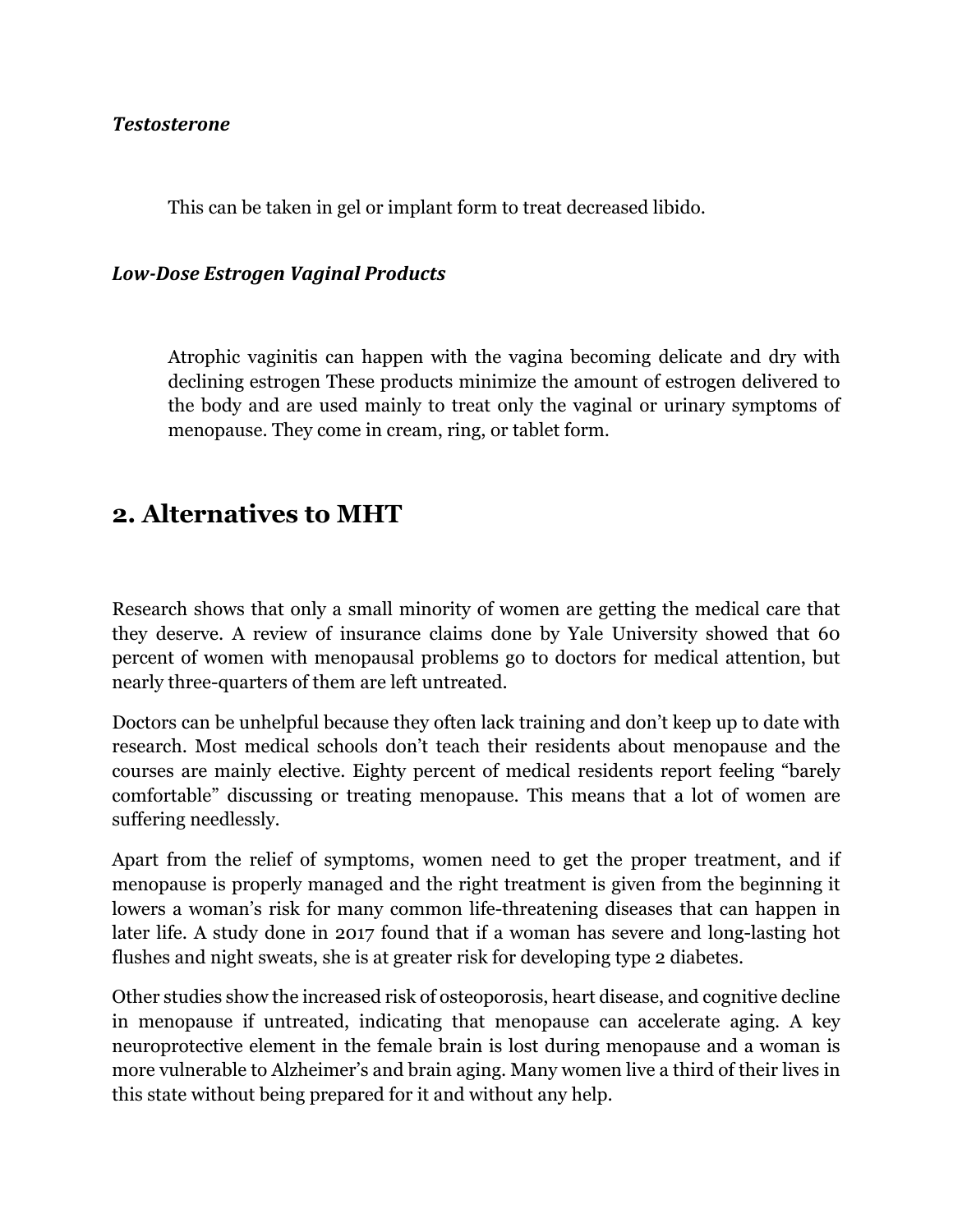According to the North American Menopause Society (NAMS), 75% of women experience distress with the symptoms of menopause, and for 20% of these women, these symptoms (especially hot flushes and night sweats) are so severe that they impact every meaningful area of their lives, such as work, sleep, and relationships. Severe symptoms can last for seven years and 15% of women who get hot flushes can have them for more than 15 years.

Medical menopause management is a skilled subspeciality and it requires a deep understanding of how falling hormones affect the body and detailed medical history. It may not be an area as profitable as surgery or delivering babies for the medical profession.

Jo Pinkerton from NAMS says, "It can be hard enough to be menopausal. Women deserve to have a provider who understands menopause and can guide them through it" (AARP.org,2018).

If you can't go on MHT because you have, for example, had breast or uterine cancer, you can find a holistic remedy (or a combination of them) to help you through menopause. Fortunately, there are many to choose from and many good alternative health practitioners.

There are two main approaches to treating health—integrative and functional medicine, which also overlap.

### *Integrative Medicine*

Instead of treating just the symptoms of a single health problem, integrative medicine aims to heal the entire body. Integrative medicine is a holistic approach that combines traditional and alternative therapies. The entire person is looked at body, mind, and spirit, rather than focusing on one health problem. It aims to make the person happier and healthier generally.

The different aspects that are looked at and that work together are physical, mental, emotional, social, and environmental influences. Health problems arise when issues are found in one or more of the areas.

Examples of integrative medicine are regenerative medicine, nutritional therapy (including herbal medicines, supplements, and naturopathic medicines), medication reduction therapy, and detoxification therapies. Sometimes these treatments are used with traditional treatments to increase their effectiveness and speed it up.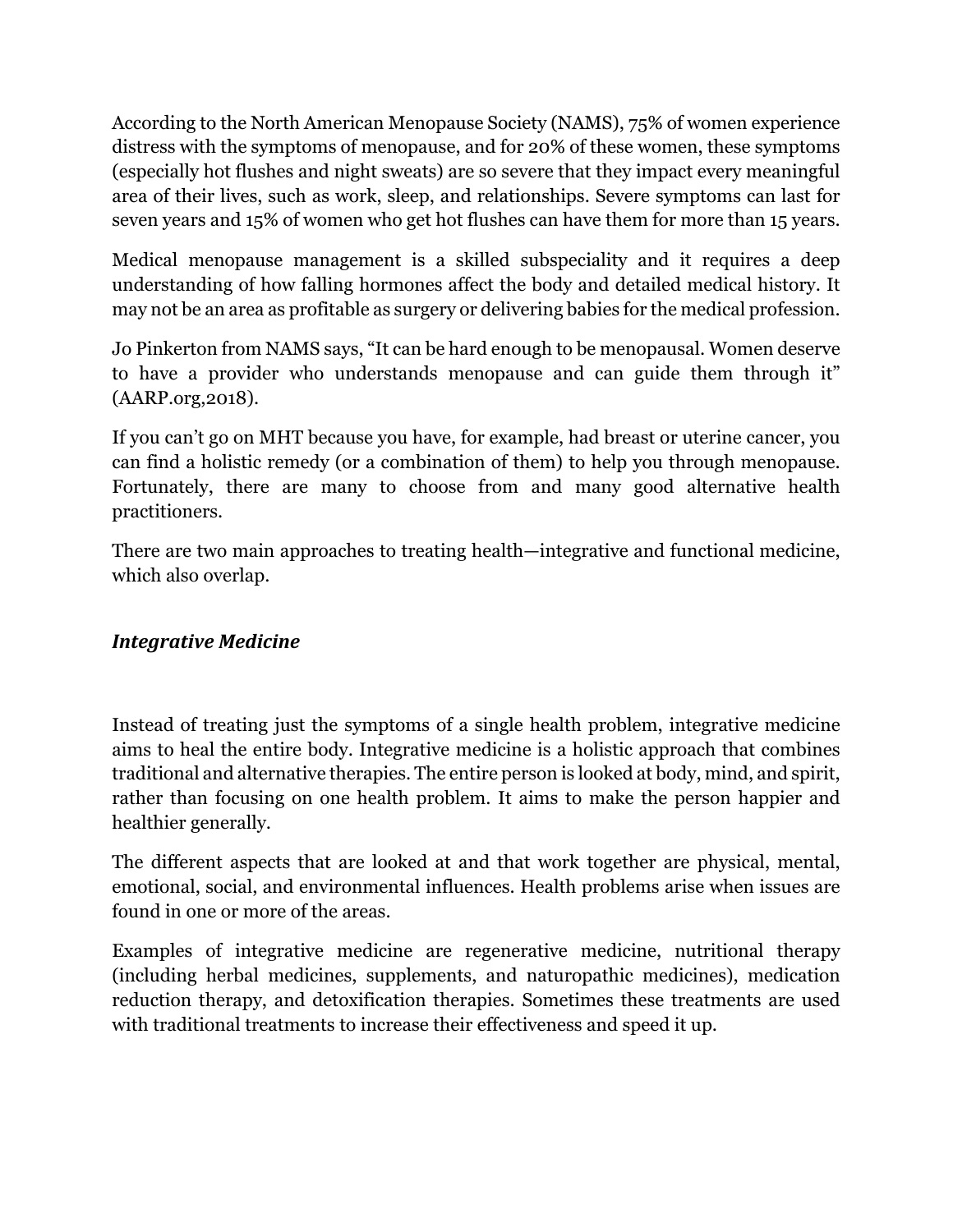### *Functional Medicine*

Functional medicine focuses on the optimal functioning of the body by looking at the functioning of each organ of the body. It has more of a personalized approach as it recognizes that each person is different in terms of biochemical makeup and genetics. This personalized approach starts with diagnosis and continues to treatment. It relies on scientific evidence and testing to reach an understanding of all factors.

Functional medicine explains menopausal symptoms by digging deeper than the simple explanation of symptoms occurring just because of low estrogen levels. The interplay between estrogen and other bodily functions is examined.

For example, if your levels of adrenaline are high (you are stressed out a lot of the time), even a small drop in estrogen may trigger a hot flash or another symptom. So many of us are living very hectic lives, constantly stressed out so our adrenal hormones tend to be out of balance. As a result, as soon as estrogen levels fall we get a cascade of different things that happen in the body, which trigger hot flushes. So a functional medicine doctor will look at adrenal function at the same time as estrogen levels to relieve symptoms like hot flushes.

Similarly, we can get hot flushes related to our diets and they can be triggered by sugary or starchy foods, which cause our glucose levels to shoot up, which makes insulin kick in to control them. Cortisol from the adrenal glands rises at the same time as insulin. When there is no estrogen to balance the rise in insulin, it can trigger the same flushes that adrenaline can.

Sometimes as soon as a woman changes her diet, it's enough to alleviate her menopausal symptoms. For our bodies to make hormones and our liver to process them correctly we need a wide range of nutrients including B vitamins, zinc, magnesium, and selenium. We also need antioxidants like vitamin C, A, and sulfur from garlic and onions, and enough of the right kind of proteins.

While conventional gynecologists often don't raise these topics with their patients because they weren't taught about nutrition in medical school, functional medical practitioners see the big picture and then look at individual aspects of it. Instead of focusing on treating symptoms, they find ways of normalizing and optimizing the body's mechanisms.

Functional medicine empowers patients and practitioners to work together to reach optimal wellness and to discover what the underlying causes of disease are. As root cause is looked at, rather than just symptoms, the complexity of the disease is identified and you may find that one condition has many different causes, and correspondingly, that one cause can result in different conditions.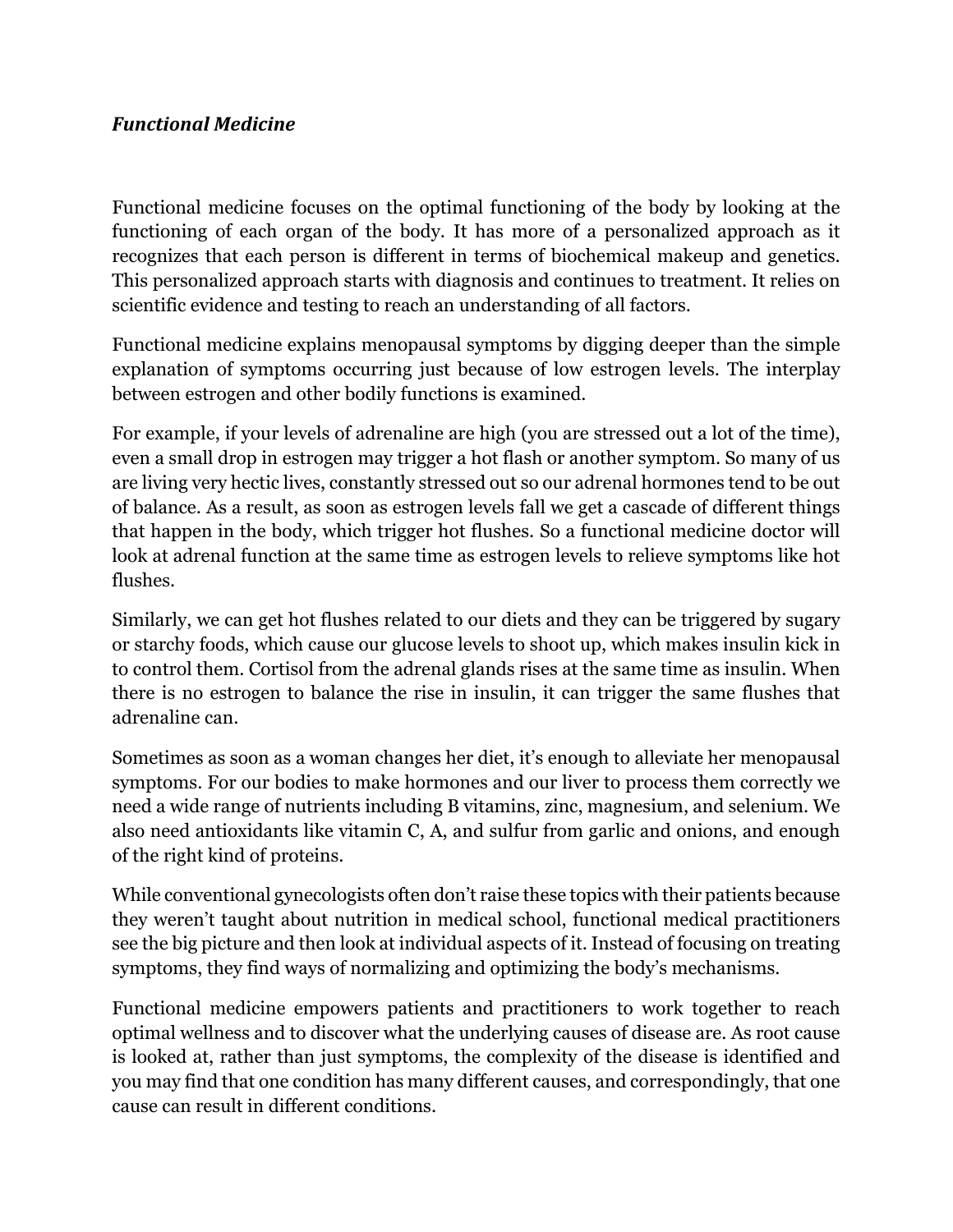With functional medicine, natural supplements are used whenever possible to correct problems, and traditional medicine is also used only when necessary. This branch of medicine uses lifestyle changes to address health issues like diet, exercise, healthy sleeping patterns, controlling stress, etc.

Therapies used in functional medicine may include acupuncture, massage, chiropractic and osteopathic medicine, naturopathy, tai chi, yoga, and other body movement therapies.

### **We can also divide alternative health into three broad categories:**

### *Mind-Body Practices*

Hypnosis Cognitive Behavior Therapy (CBT) Relaxation Biofeedback Meditation

Aromatherapy

### *Natural Products*

**Herbs** 

Vitamins and minerals

Dietary supplements

### *Whole-System Approaches*

Traditional Chinese medicine

Reflexology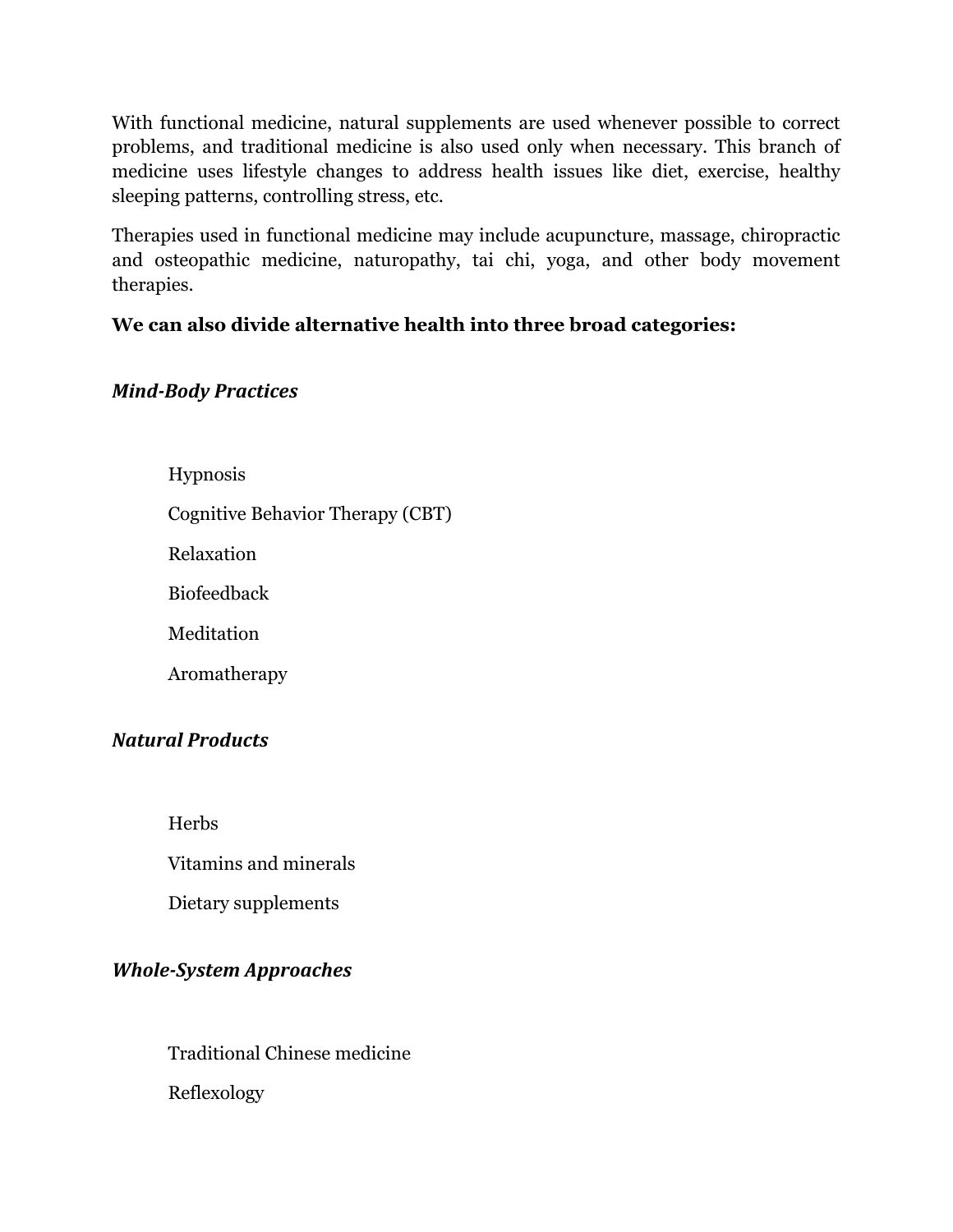Acupuncture

Homeopathy

### **Allopathic or Alternative Health**

There are many reasons people decide that they would prefer to use alternative medicine:

- They may have misgivings about conventional treatments.
- They prefer having more autonomy and control over their own health care.
- Alternative therapies may be more congruent with their value systems.

A study was done in the US in 1998 with 1035 randomly selected subjects to determine what kind of people prefer using alternative medicine. The main factors that influenced them to do so were higher education levels, poorer health status, and the fact that they identified with the values, philosophies, and beliefs of the therapies.

### *Owning Your Own Health*

Although there are so many remedies for menopausal problems, both conventional and holistic, it is possible to find out about your options, make informed decisions, and be an active participant in your healthcare.

A woman can choose to use only allopathic, or only natural remedies for various reasons, or even to combine the two modalities to treat all the symptoms she experiences.

Menopause is a natural biological process and so not to be seen as a problem that needs to be solved. Symptoms like hot flushes and night sweats will decrease over time and disappear without any treatment. If your symptoms aren't too severe, natural remedies can help at this time.

Not all complementary and alternative medicine (CAM) is safe or effective though and women need to inform themselves about the risks and benefits of CAM. It can be quite a challenge to do so because there aren't always reliable sources on the internet. We can look at studies that have been done on all the treatments critically and choose remedies based on their safety and efficacy.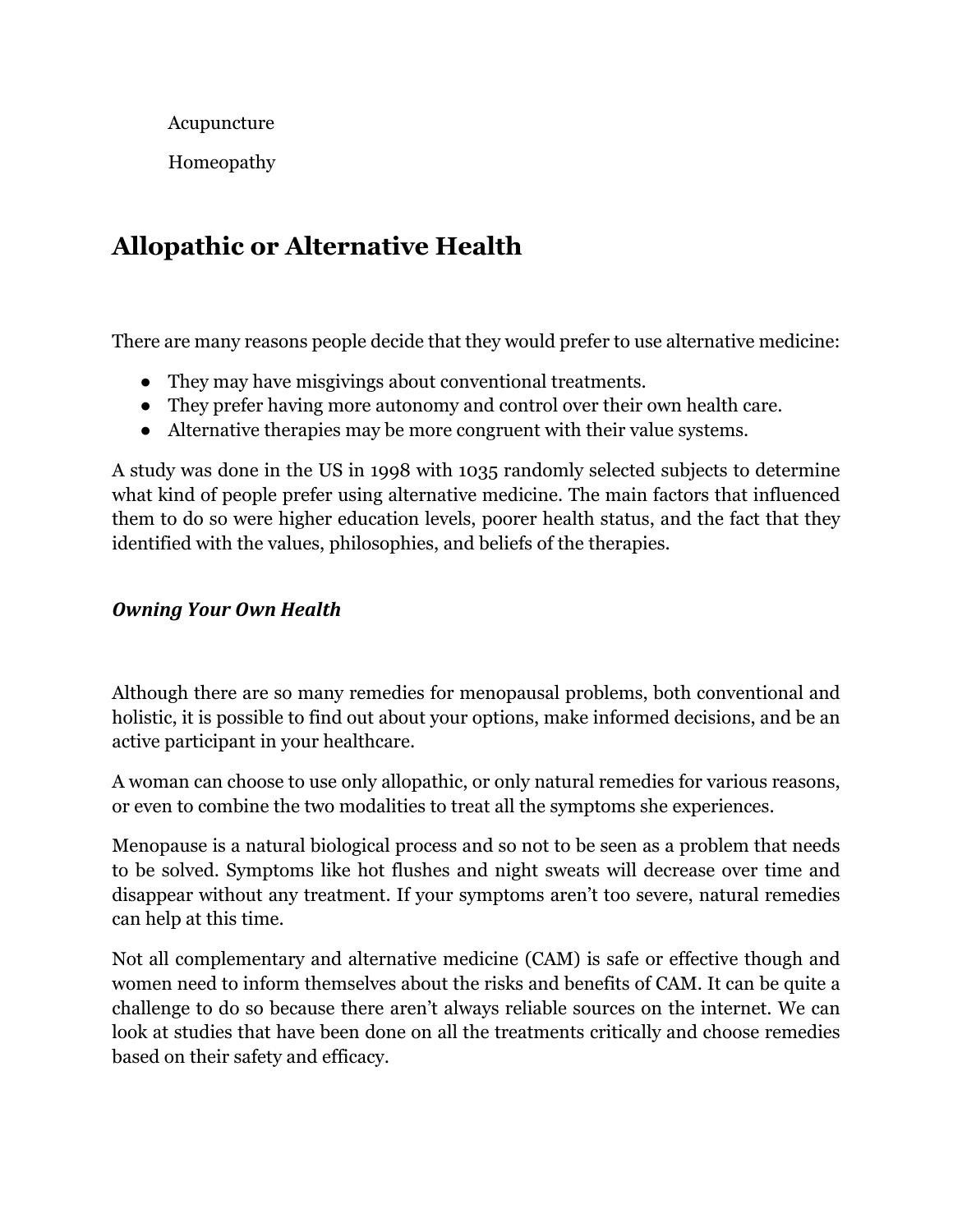# **Chapter 2: Gut Health: Setting a Foundation For Relief**

The connection between a healthy gut microbiome and female hormones is a trending topic, but a fairly new one that we can now study more in-depth due to technological advances. We now know that the digestive system is not a "simple" body system made up of simply a long tube for our food to pass through, get absorbed and digested, and then passed out of the body.

Although we still have questions about the role of the gut microbiome and menopause, we know that gut health and overall health are linked, and hormone levels influence the make-up of the microbiota in many sites of the body. There are ways we can look after our gut and boost its health during menopause.

### **The Microbiome**

The microbiome is made of billions of bacteria, viruses, fungi, and other life forms that live in a complex ecosystem in our guts. They are also found in our digestive tract, mouth, respiratory tract, nose, and genitals. Major bodily functions like digestion, immunity, and brain function are regulated by these bacteria. These microbes are very small, making up only 2 to 3% of the total body weight of the human body, yet outnumber the cells in the body. (There are 10 times more microbial cells than human cells.)

Sustained wellness and clean living can help our gut microbiome remain balanced so that it contains many beneficial bacteria. Gut health is especially important to menopausal women because they are prone to issues like depression, anxiety, and acid reflux, which are some of the results of an unbalanced diet.

# **What Can a Healthy Gut Offer Us On the Menopause Journey?**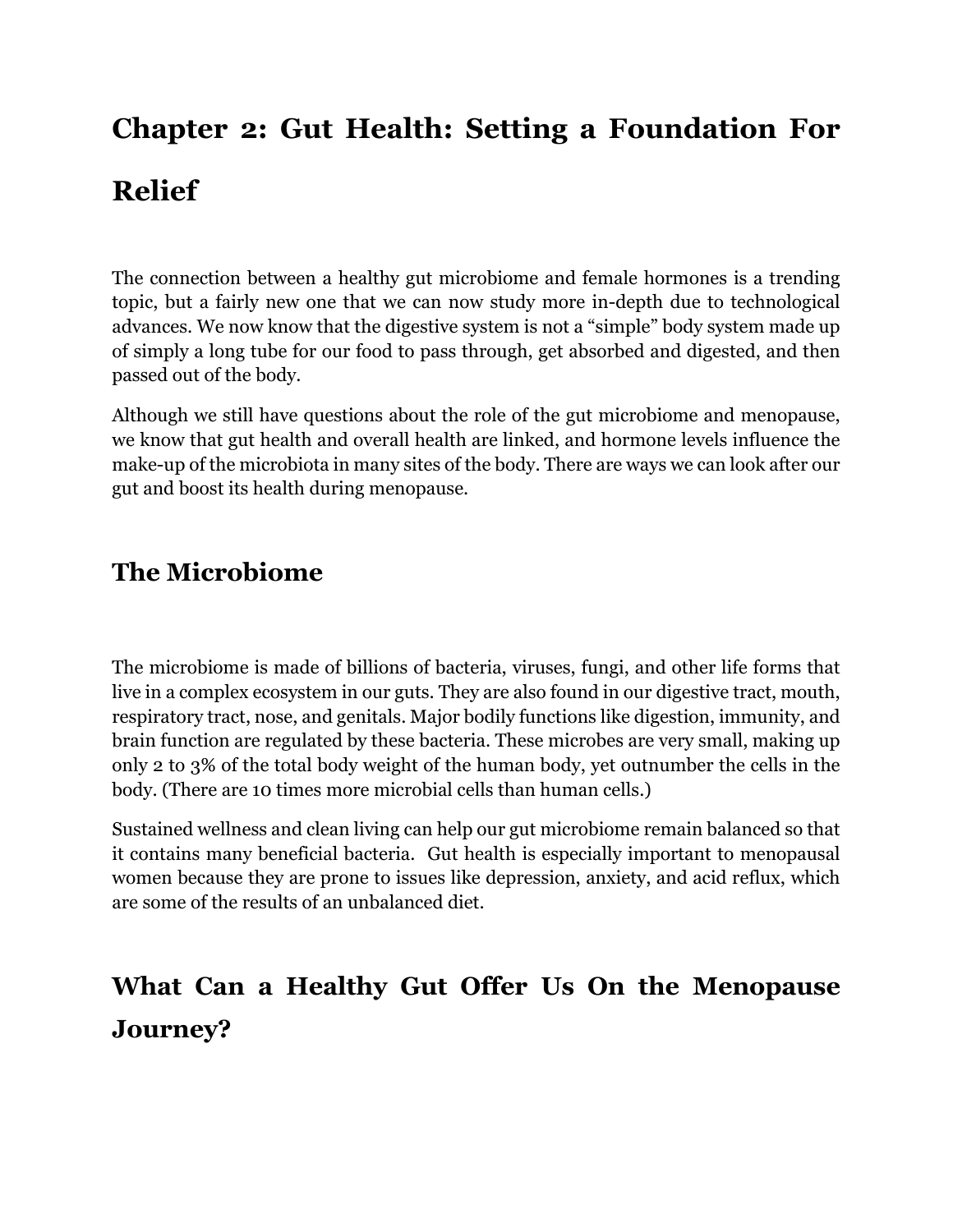It does many things from:

- Maintaining the body's homeostasis.
- Breaking down complex carbohydrates to optimize the energy extraction from food.
- Fighting pathogens.
- Producing short-chain fatty acids, vitamins, and minerals.
- Helping in digestion and absorption and maintaining our gut integrity.
- Fermenting dietary fibers.
- Metabolizing drugs.
- Providing anti-inflammatory responses and secretions when the body needs them.
- Acting as an endocrine organ.

### **The Endocrine System**

This is a network of glands in the body that produces hormones. The microbiome acts as an organ of the endocrine system and some gut bacteria produce hormonal chemicals that travel through the body to the brain.

We used to think that during perimenopause the only thing that was happening in a woman's body was the gradual reduction of estrogen, but the gut plays a vital role as it regulates the levels of estrogen.

There is a subset of gut bacteria called the "estrobolome" that works to metabolize estrogens. This maintains homeostasis, a healthy and balanced gut. When it's unbalanced either too much or too little estrogen is produced and this is where estrogen-related health problems can happen, like menopausal symptoms.

If the gut is unbalanced and in a low-estrogen state we can expect issues like obesity, cardiovascular disease, and increased risk of osteoporosis. Falling estrogen levels also cause an imbalance of the gut microbiome, causing weight gain around the middle and IBS.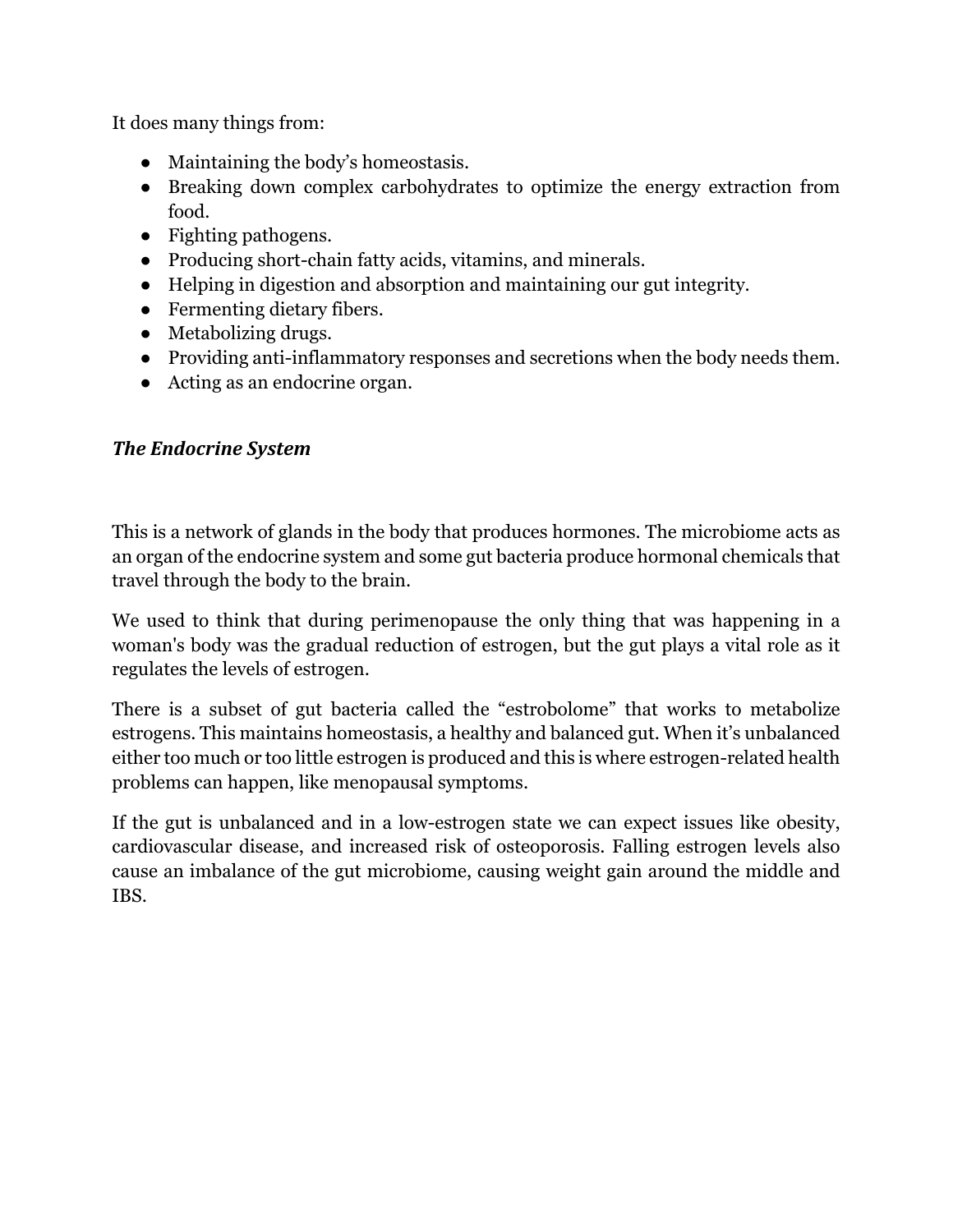### **How to Have a Healthy Gut**

### *Eat a Healthy Diet*

The gut responds very quickly and favorably to the right foods, with processed foods being the most destructive to it.

The four types of food for gut health are:

- High fiber: Legumes, beans, oats, berries, bananas, asparagus, peas, and leeks. The recommended amount of fiber to eat is 25 g per day to give the following benefits: It prevents and reduces constipation, stabilizes blood sugar, reduces total cholesterol and LDL cholesterol (the bad kind). Fiber has a positive effect on estrogen in the body, reducing the risk of breast cancer. It is also anti-inflammatory and has a positive effect on the gut microbiota. Many fiber-rich foods are prebiotics that encourage healthy bacteria in the gut to grow. Research has also shown lower rates of cardiovascular disease, colon cancer, and type 2 diabetes with high fiber diets.
- Garlic and onion: These are anti-cancer and immune-system enhancing.
- Fermented foods: Sauerkraut, kimchi, kombucha, and kefir. These have live probiotic strains that can replace bacteria quickly.
- Collagen-boosting foods: bone broth, salmon, mushrooms, good dairy (unpasteurized milk from grass-fed cows), and certain meats. Collagen has anti-inflammatory properties and repairs the intestinal lining.

To digest food properly, chew well, and be in a relaxed state while eating so that gastric juices that are needed to absorb food are produced.

### *Take a Daily Probiotic*

Probiotics are microorganisms that help to balance the gut with "good" bacteria. Get a reputable brand, especially one with multiple strains, with most containing Lactobacillus and Bifidobacterium strains, which work in different ways.

Make sure that it is organic, non-GMO, and has no additives. Most probiotics need to be stored in the refrigerator.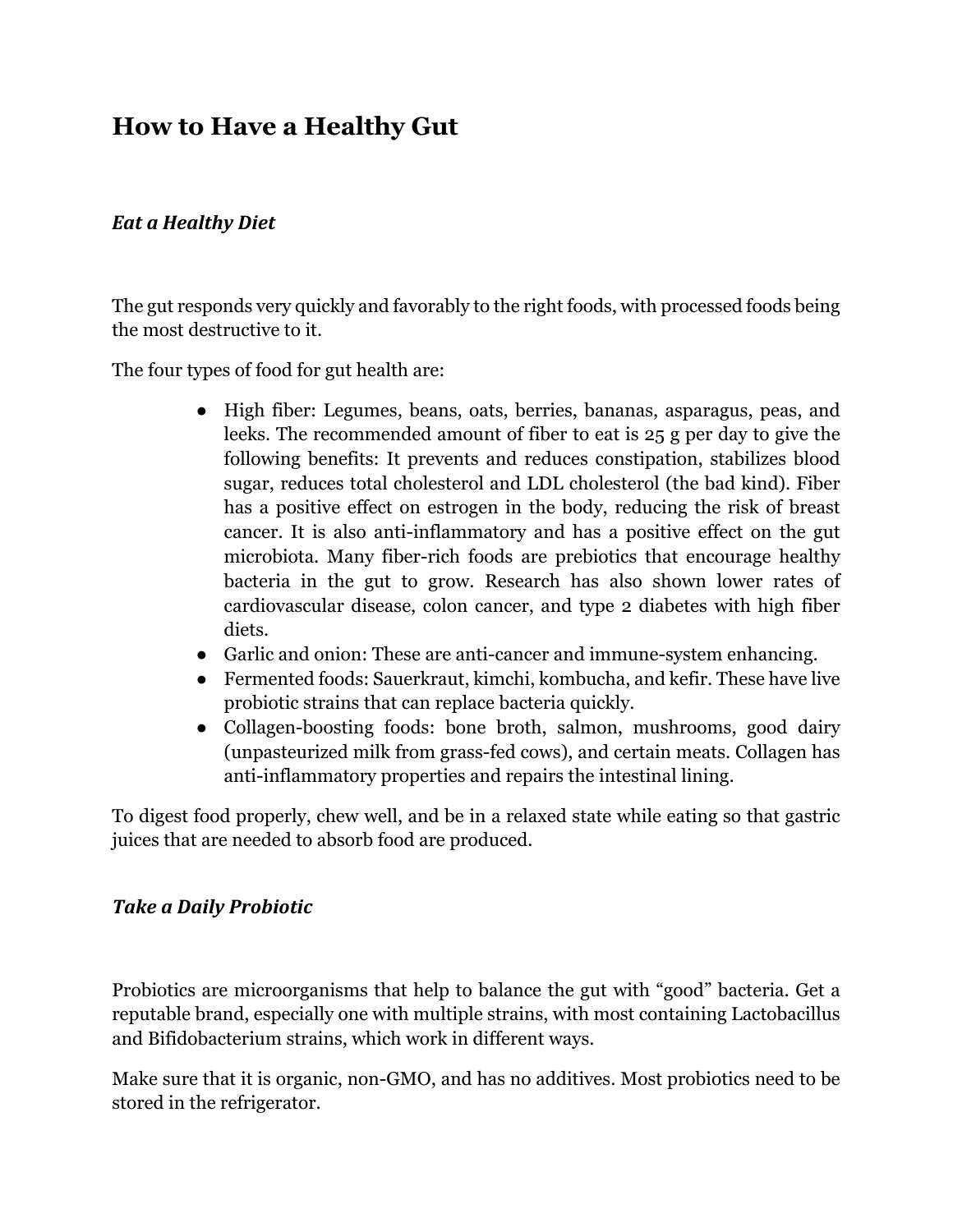Colony-forming units (CFOs) exist in different amounts, from 1 to 50 billion or more. A higher amount isn't necessarily better as manufacturers only need to list the total number of microorganisms, including live and dead ones. Only live ones can benefit your health so instead look for products that list the number of CFUs at the end of the product's shelf life at the time of manufacture.

Also, eat prebiotics to support the efficiency of the probiotic. They are specialized fibers that act as food for the good bacteria and you find them in asparagus, garlic, onions, mangoes, and artichokes.

It's especially important to protect your gut microbiota with probiotics if you have had surgery or have been exposed to chemotherapy or heavy metals. Exposure to heavy metals is possible through diet and is found in polluted air, water, and soil.

### *Avoid Antibiotics Whenever Possible*

Often we take antibiotics when we don't need to and doctors often overprescribe them. Antibiotics kill all bacteria, even the good ones, which may take a while to replenish, putting your health at risk. If the issue or infection is not too serious, try to deal with it by resting, drinking plenty of fluids and raw juices, and taking probiotics.

### *Lower Your Stress Levels*

Chronic stress is hard on the gut, so when you feel stressed, try to make time for yourself to do whatever relaxes you, like reading a book, taking a hot bath, or spending time with friends. You can also try relaxation techniques like meditation, walking, or doing yoga to help calm you.

### *Get Enough Sleep*

Sleep deprivation causes microbes and serotonin in the gut to be depleted. Research done in Japan has shown that gut bacteria could influence normal sleep patterns by creating serotonin and dopamine (both important chemical messengers) in the brain. These findings suggest that diet can be altered to change sleeping patterns.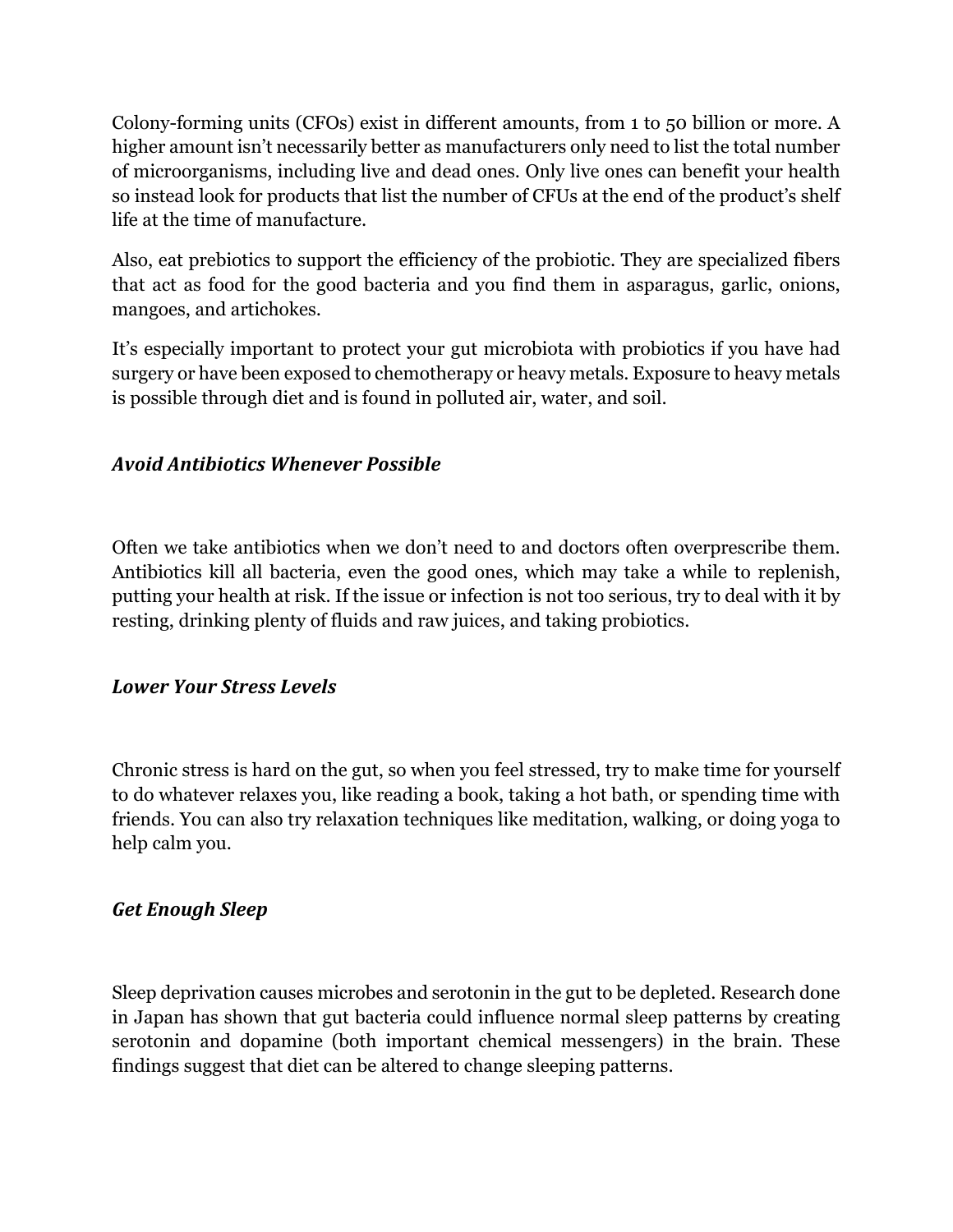### **Inflammation and the Gut**

Inflammation has been identified in many aging disorders, and menopause can lead to increased gut permeability and inflammation, which leads to other conditions like lower bone mineral density, deteriorating muscle and joint health, and declining brain health. Hormones have anti-inflammatory effects and when our levels drop we can experience these issues.

Dysbiosis (imbalance of the gut microbiome) is closely related to metabolic and immunological inflammatory diseases like lupus, rheumatoid arthritis, type 2 diabetes, and heart disease.

### *Bone Health*

After food has been digested by the stomach and small intestine, most nutrients have been absorbed and what is left behind are undigested carbohydrates and proteins. A healthy gut microbiome will ferment these in the colon, and produce short chain fatty acids (SCFA). These SCFAs protect us from bone loss and regulate the formation of new bone by releasing minerals that we can then absorb more easily.

Bones have both osteoblasts that form new bone and osteoclasts that help to grow and heal bones. Osteoclasts are on the bone surface and they break down bone tissue and release minerals into the blood in a process called resorption. This sustains blood calcium levels, and we need it, but it can also lead to fragile bones if left unchecked. Healthy gut microbes can increase bone mass and prevent or improve osteoporosis by promoting new bone and reducing bone resorption.

T-cells (a type of white blood cell) will use interleukin-6 (IL-6) (a kind of protein produced in the body when there is inflammation) to prolong the life of osteoclasts, but if they are left to break down more bone than they should, they get weak and brittle. If we have estrogen it will inhibit IL-6, preventing this from happening. Less estrogen will also make bones more sensitive to the effects of parathyroid hormone (PTH) which also increases the effects of bone resorption.

Oral health also increases if women have higher levels of estrogen. This is related to the decreased bone density common in menopause, but there is also the risk of periodontitis (chronic inflammatory gum infection) at this time.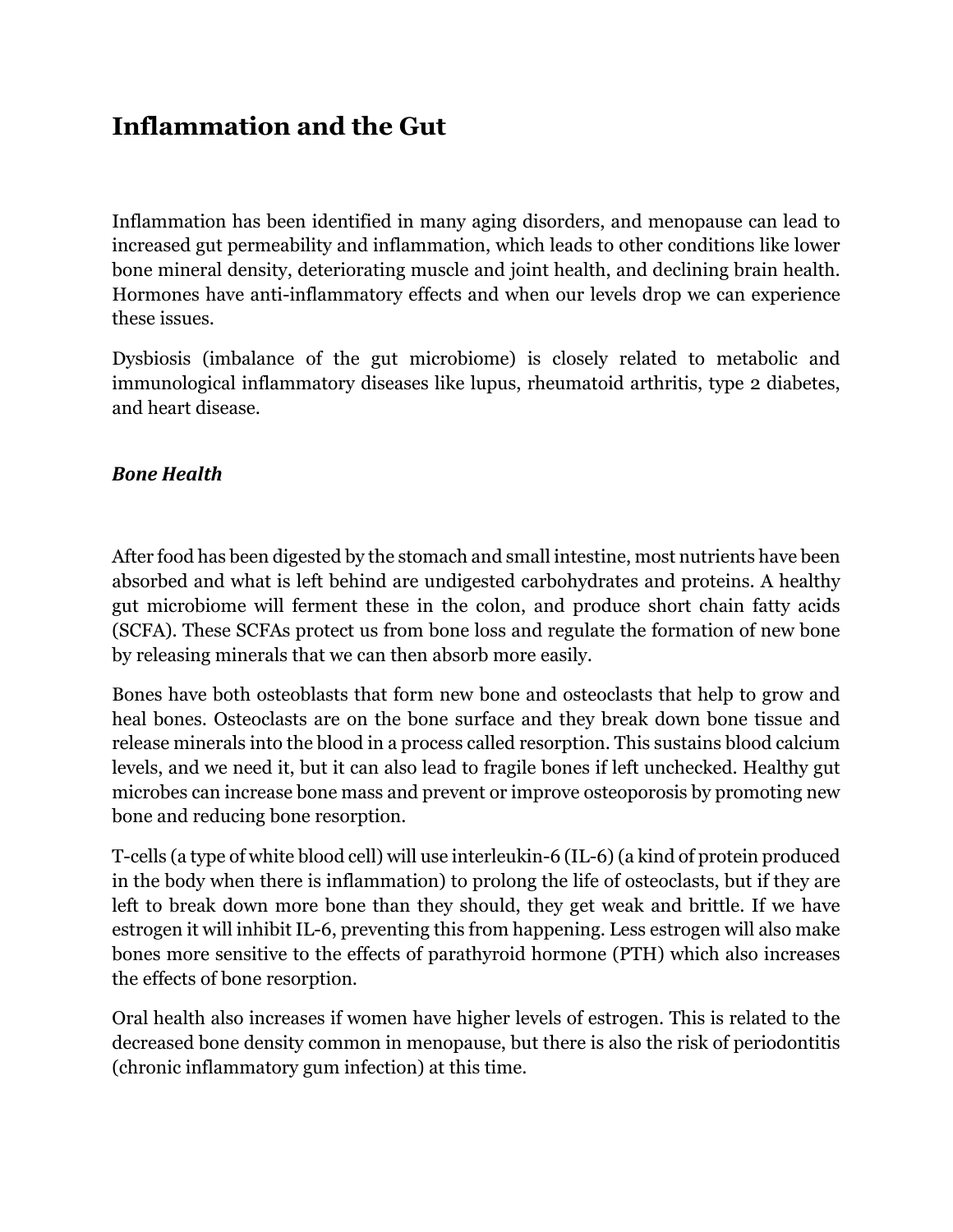The gut microbiota also influences bone homeostasis and studies have been done that show women who consumed fermented milk with good bacteria increased their calcium absorption, which is important for bone health.

### *Muscle Health*

Estrogen and its precursors (or forerunners) DHEA and pregnenolone also contribute to muscle mass and strength and that is why postmenopausal women often have a decline in muscle mass. Compared to men of the same age, they show a reduced muscle response to the same nutrition and training.

A healthy gut microbiome has a positive effect on skeletal muscle growth and mass, with a connection from the gut to skeletal muscle called the "gut-muscle axis." A balanced gut has a positive effect on the synthesis of muscle proteins. It also protects against agerelated muscle loss and lowers inflammation in the muscles, enhancing immune function.

### *Joint Health*

Estrogen regulates fluid levels in the body, so if levels are low the body becomes less able to hold water, which affects all joint tissues like cartilage (which is 80% water), ligaments, and tendons. The flexibility and lubrication of tissues are impaired, and together with inflammation, cause joint pain.

Estrogen also inhibits an enzyme (cyclooxygenase-2) that causes inflammation in joints. This is why there is a connection between low estrogen and inflammatory conditions like arthritis and osteoarthritis. When estrogen and other hormones decrease, the protective effects on joint cartilage are reduced, making them more vulnerable to inflammation.

Joints like the hips and knees that are involved in high-impact movements tend to be most affected as can the neck, shoulders, elbows, hands, and fingers.

Specific microbes like Lactobacillus and Bifidobacterium inhibit the inflammatory response, and changes in gut microbiota and disruptions in the walls of the intestine cause inflammation. A healthy gut can prevent these occurrences, because when we have a healthy gut, the presence and growth of proinflammatory cytokines and bacterial metabolites are inhibited or controlled, preventing joint diseases.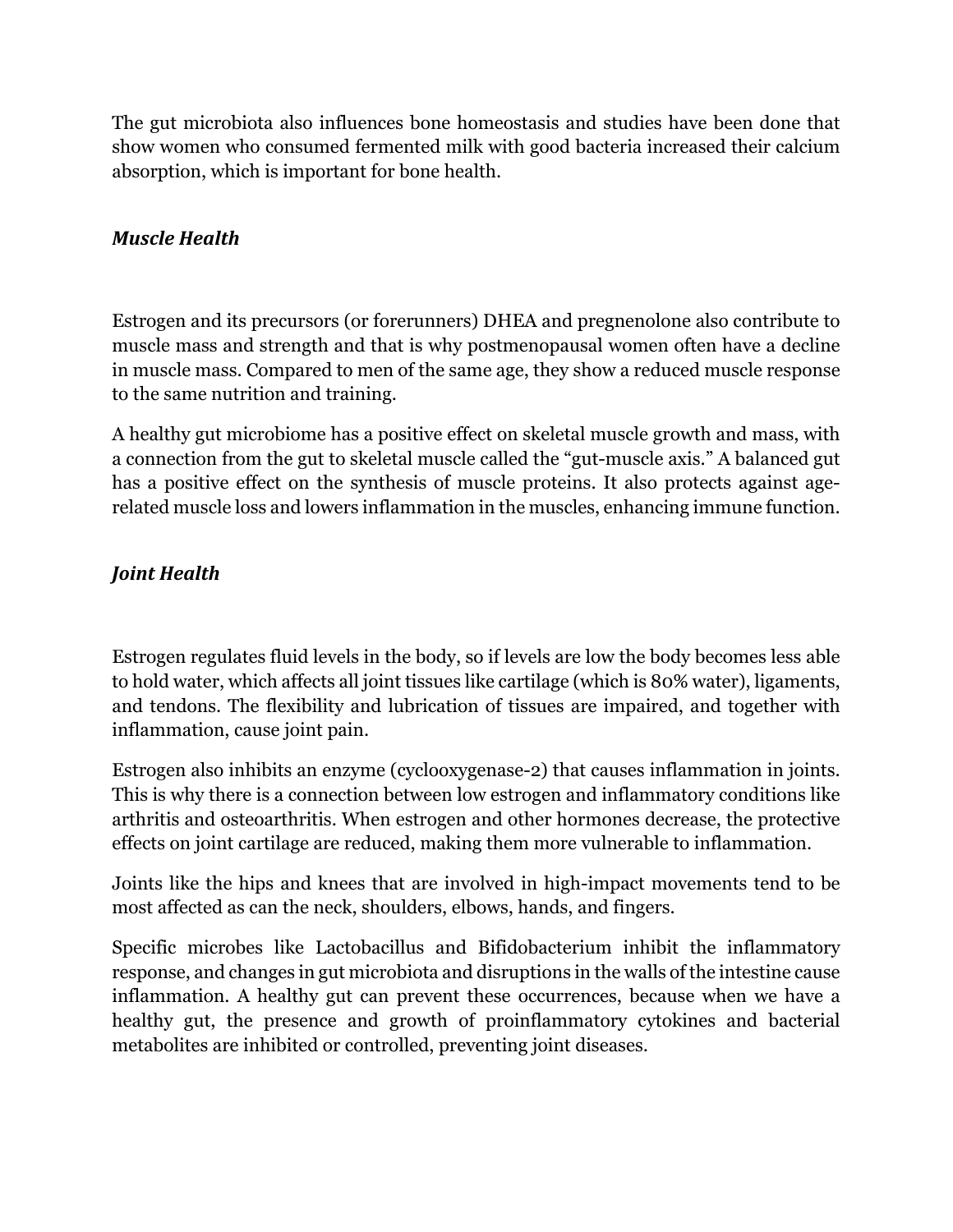### *Brain Health*

With millions of nerves and neurons connecting the brain and gut, by changing the type of bacteria in the gut we directly influence brain health. The microbiome can be thought of as a miniature world inside your gastrointestinal tract, and when all is right with this world, your body is better for it. You have more neurotransmitters in the gut than in the brain, especially serotonin (70% of which is made in the gut) that is the "feel-good" hormone that influences mood, memory, and sleep. When your gut is out of balance you can become anxious and depressed.

Estrogen also helps to keep neuroinflammation in check. The risk of neurodegenerative diseases like Parkinson's, Alzheimer's, and Multiple Sclerosis can increase when there is chronic neuroinflammation. Specialized cells are activated to produce anti-inflammatory cytokines and remove damaged neurons, but if the brain and nervous system are in this constant state the brain is left unprotected and more minor conditions can happen, like brain fog.

The hormone pregnenolone is a "neurosteroid" that regulates memory and mood and has neuroprotective, neurogenesis, and neuroplastic roles. If this hormone is low we can get depression, memory problems, and fluctuations of other hormones, like estrogen.

DHEA, a hormone that is produced by the adrenal glands can also cause cognitive decline and conditions like dementia, and Alzheimer's.

A study published in the *Journal of Clinical Psychiatry* has found that there is more of a likelihood of a person having depressive symptoms if she has levels of a specific inflammatory molecule called GlycA.

Another effect of inflammation coupled with excess weight is low cerebral blood flow and brain activity. Fat cells can increase inflammation and store toxins that can damage the brain.

It has also been found that the perimenopausal state prompts an intrinsic inflammatory response to the female reproductive organs that spreads to the brain, making it more susceptible to damage.

Many studies show that as women go into menopause there are increases in systemic and vascular inflammation, especially amongst women who lead a sedentary lifestyle and have a high carbohydrate intake. These women have chronic low-grade inflammation as seen by raised levels of C-reactive proteins. Their biomarkers for inflammation were improved within three months if they were obese and lost weight.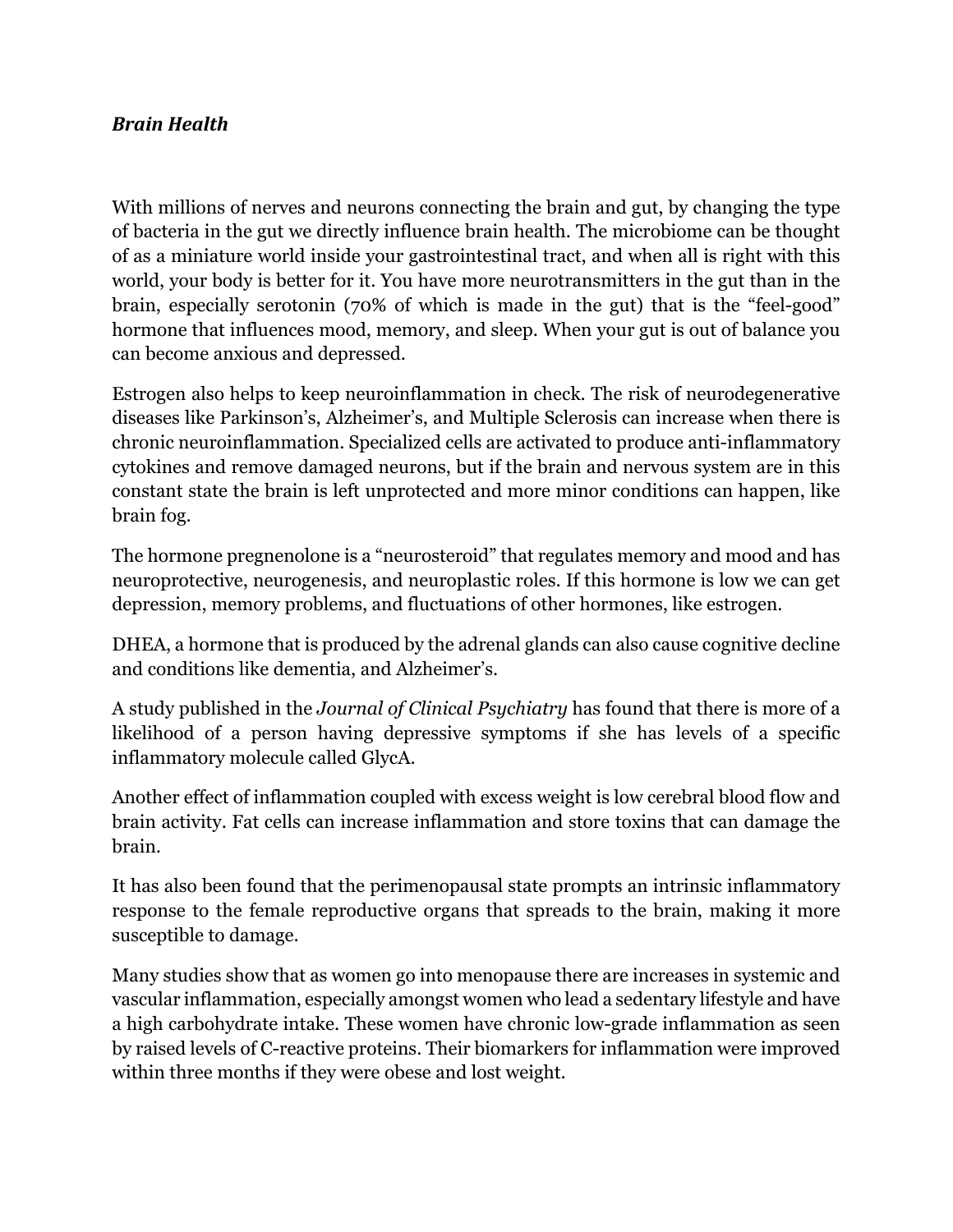### *Weight Gain*

Women with balanced hormones before menopause tend to gain weight around their thighs and buttocks. After menopause, this shifts to visceral fat in the abdominal area. This is highly inflammatory and can cause high levels of inflammatory cytokines that cause issues like type 2 diabetes and Alzheimer's.

A healthy gut microbiome changes estrogen to a bioavailable form that can be taken up by the tissues. This helps to keep weight down, improves glucose tolerance, and reduces abdominal fat. Estrogen decreases inflammation in the body by producing an enzyme that binds with "Gram-negative" bacteria that can damage your gut lining and allow pathogens to cross to the rest of the body.

### **Important Supplements to Prevent Inflammation**

#### *Vitamin D*

This is both a fat-soluble vitamin and a hormone that helps with calcium absorption and bone growth. It also reduces inflammation, boosts immunity, cell growth, and neuromuscular function.

Our bodies can also convert vitamin D from sunlight, especially if we go out between 11 am and 2 pm, but the body's ability to do this declines with age. Most people are deficient and need to supplement it, but it's found in tuna, cod liver oil, salmon, swordfish, eggs, and beef. It's important to take a vitamin D supplement in winter in certain parts of the world due to lack of sunlight. It's also important to get your vitamin D levels tested to see if you have a deficiency, but also to see if your levels are too high as this can be toxic.

#### *Boron*

This is a mineral that is found in green leafy vegetables like kale and spinach, but can also be found in prunes, non-citrus fruits, raisins, dried beans, and coffee. It also plays a role in bone health and prevents loss of calcium and bone demineralization. It reduces urinary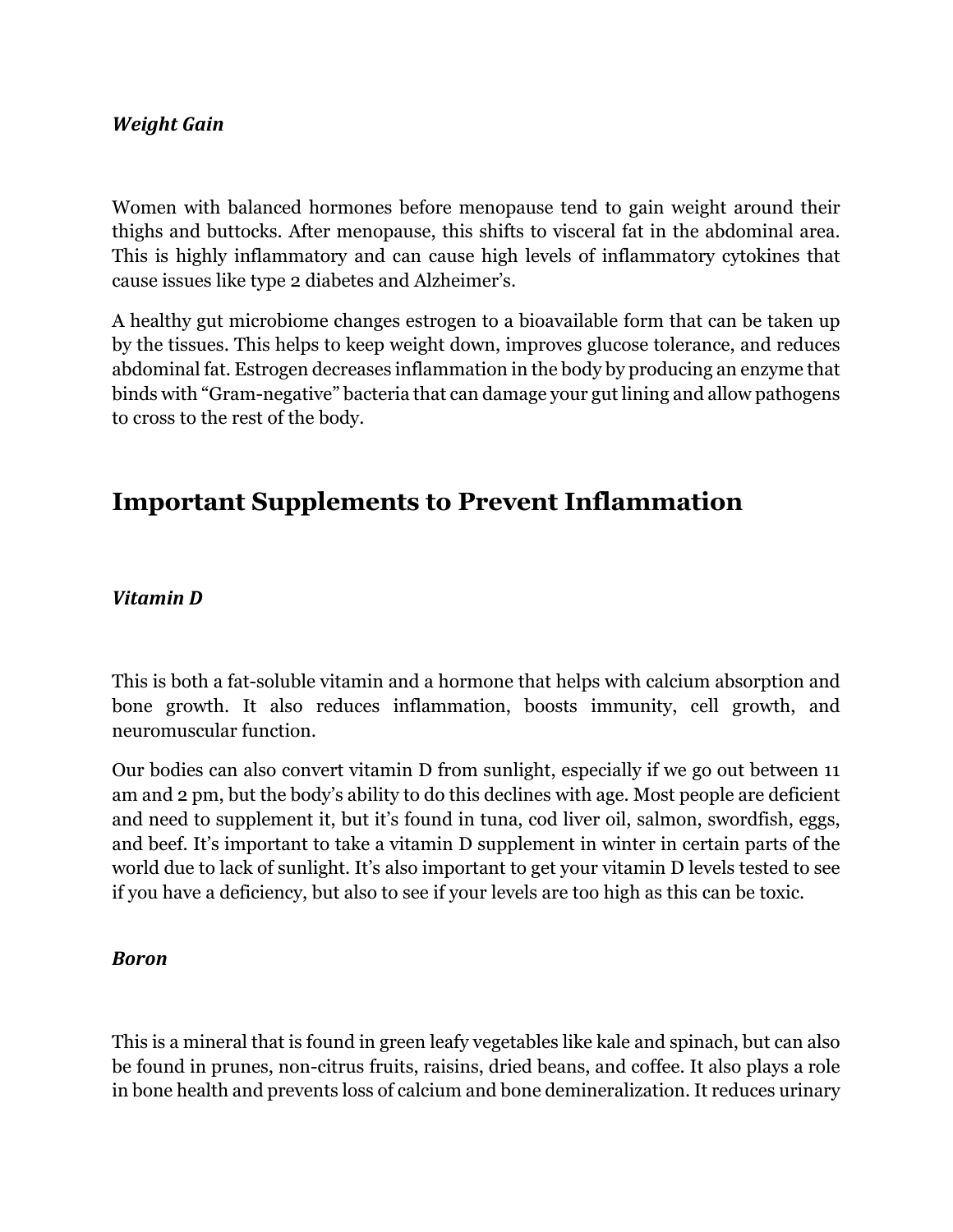excretion of calcium and magnesium and can increase serum levels of calcium, estradiol, and testosterone in peri and postmenopausal women.

It also plays a role in brain health and helps you to absorb important vitamins and minerals. It extends the half-life of vitamin D and estrogen, allowing them to last longer in the body.

### *Omega-3 Fatty Acids*

These are polyunsaturated acids that your body cannot make on its own so you have to get them from your diet. There are three important types:

ALA (found in flaxseeds, walnuts, hemp, and chia seeds), DHA (found in fatty fish and fish oil, meat, eggs, and dairy from grass-fed animals, and EPA (found in fatty fish, fish oil, and some microalgae).

Omega-3s are very important for inflammatory conditions and brain health.

### *Turmeric/Curcumin*

Curcumin is a very powerful anti-inflammatory found in the yellow spice Turmeric. It has antioxidant properties, can improve brain function, and treat neurological conditions like Alzheimer's and depression, as well as type 2 diabetes.

### *Resveratrol*

This is one of the plant polyphenols found in the skins and seeds of red grapes and berries. It acts as an antioxidant and strong anti-inflammatory. It can reduce pain and improve cognition and mood.

### *Glutathione*

This is a potent antioxidant found in all human cells and tissues and is often depleted as we age. It activates the other antioxidants C and E and can lower oxidative stress and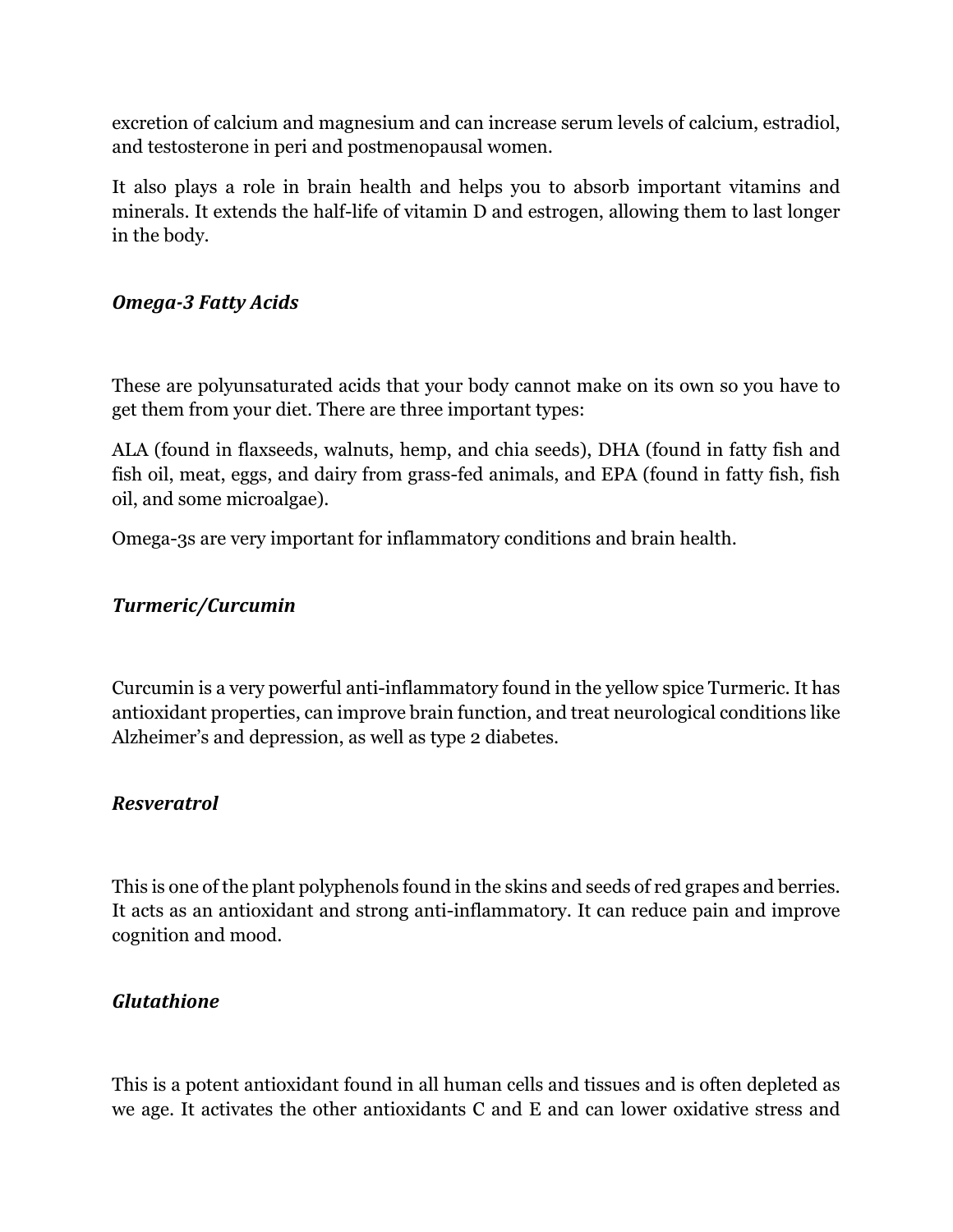inflammation, and help in preventing osteoporosis and cognitive issues. Some foods are naturally high in glutathione like spinach, avocado, okra, and asparagus. It is also in whey protein and in foods high in sulfur like broccoli, kale, and watercress. You can also take a supplement of this antioxidant.

# **The Connection Between Menopause, a Healthy Gut, and Immune Function**

The immune system is a group of cells, organs, and proteins that protect our bodies from harmful foreign invaders like viruses, germs, fungi, and pathogens. It acts as the body's first line of defense against harmful environmental or pathogenic substances by identifying and neutralizing them when they find their way into our bodies.

There are two parts of the immune system: the innate system and the adaptive immune system. Non-specific pathogens that enter the body are defended by the innate immune system. It does this via cells called "killer" cells and phagocytes that engulf and eat pathogens that find their way into the body through the mouth, skin, and nose.

Pathogens that have already entered the body are dealt with by the adaptive immune system (also called the acquired or specific immune response). This system learns to defend the body over time as it adapts to changes in bacteria strains and viruses.

The immune system as a whole gets activated when the body doesn't recognize something as belonging to it. When proteins on the surface of bacteria, viruses, and fungi called antigens get into the body, the immune system responds to these "invaders" by attacking them. Once an antigen is identified by the immune system it is also remembered for future reference and, in this way, immune cells will know what to do if a germ reappears. When the immune system is malfunctioning or weak it can confuse our own healthy cells with antigens and attack them, causing us to become ill.

To keep the immune system healthy, it is important to understand how it interacts with the gut. 70-80 percent of the immune system resides in the gut and it is interconnected with gut bacteria. We can be seen as the host surrounded by other species that live with us. Symbiosis exists between human cells and microbial units and we have co-evolved with the introduction of bacterial (prokaryotic) cells into human and animal (eukaryotic) cells.

Together with the microbiota, the immune system and the gut have a symbiotic relationship, working together to protect the body and get rid of any harmful pathogens.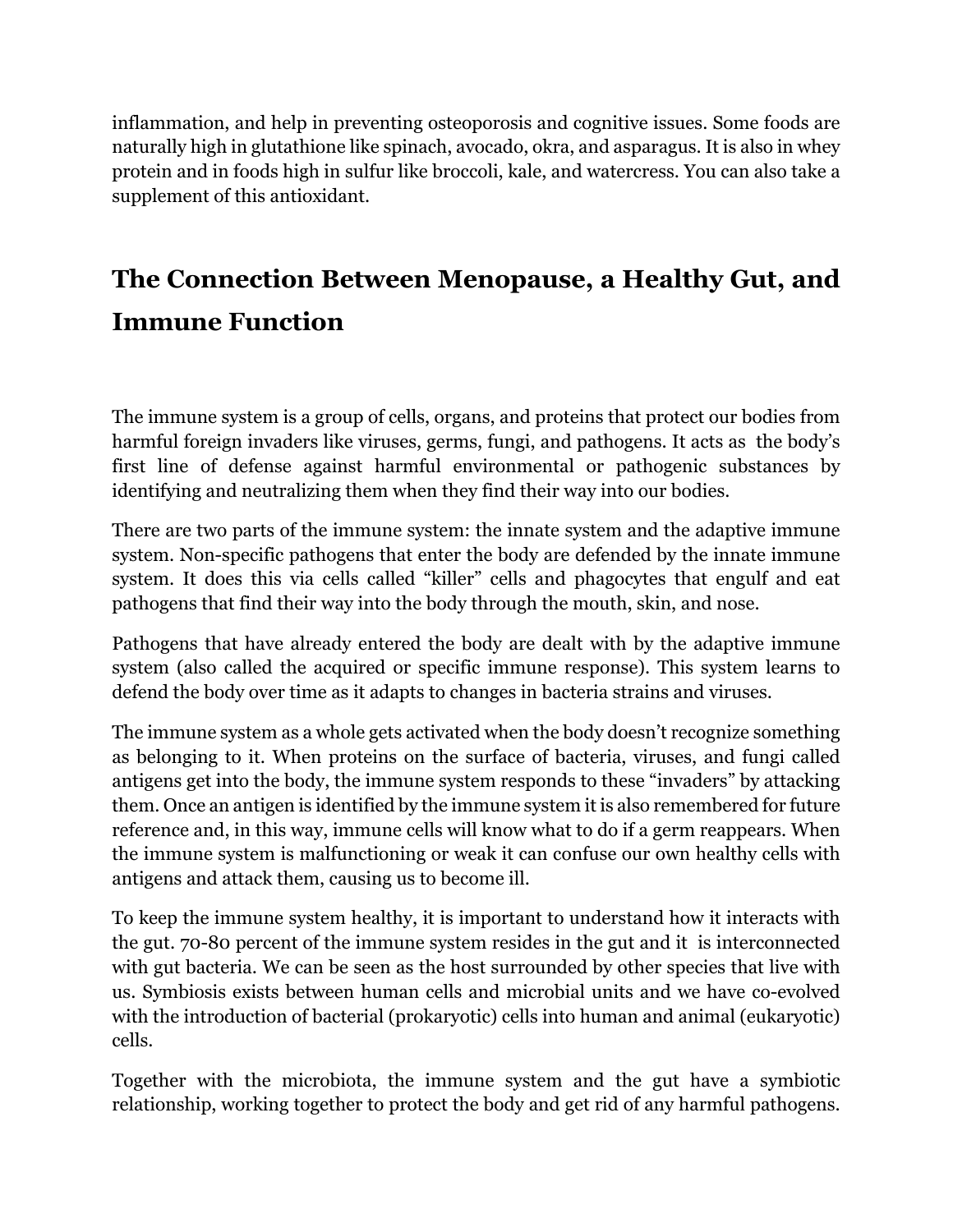This interaction starts at birth when a baby comes into contact with bacteria in the birth canal.

The gut and immune system then support each other throughout a person's lifetime to keep it healthy. The diversity of the microbiome formed by the immune system, together with other factors like diet, lifestyle, and the environment shape the make-up of the gut flora.

When the gut and immune system are functioning well together the body is equipped to tolerate harmless bacteria and to deal with pathogens, so an autoimmune response can be prevented and overall well-being is ensured. It includes lymph nodes that trap microbes and filters blood. It also regulates our body's thermostat that destroys pathogens by causing our temperature to rise.

An unbalanced gut where the beneficial bacteria are compromised is often the underlying cause of many menopausal symptoms from acid reflux to depression. There is often inflammation in the body and a complex interplay between immune health and the gut microbiota, both of which affect each other. A balanced gut microbiome is important for anyone but vital for women going through menopause. If your gut is balanced with healthy bacteria you will navigate the symptoms of menopause, or you won't experience any of them to a significant degree.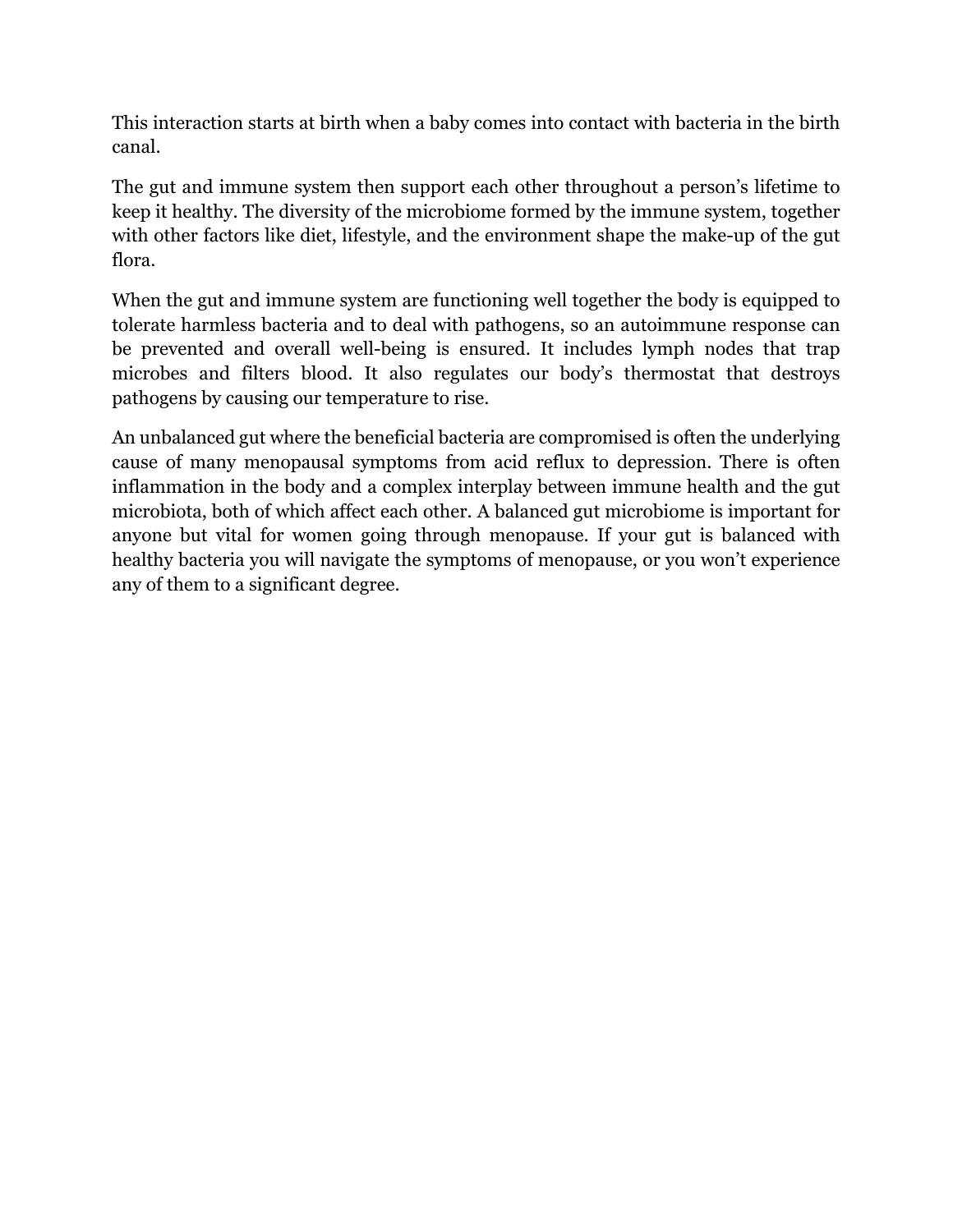# **Chapter 3: Looking at Hormones in Menopause**

Hormones are the cornerstone of good health and well-being throughout a woman's life and regulate the activity of cells and tissues in different organs of the body. They tell your body how to grow, breathe, eat, and drink. They are chemical messengers that affect everything—our reproductive organs, heart, brain, muscles, and skin. These chemicals are secreted by one tissue (the endocrine glands) and travel via body fluids to affect another tissue in your body.

They work best when they are balanced and give us energy, sexual vitality, and good sleeping patterns. The amounts are secreted in microscopic quantities, and it takes these small amounts to cause big changes in the body, so even a small excess or deficiency can cause disease states. Hormones like estrogen, progesterone, testosterone, and other ones like DHEA and cortisol have powerful influences over a woman's life, and some people are more sensitive to them than others.

The number of hormones in the body and their levels change daily. Estrogen and testosterone (the sex hormones) are secreted in pulses, or short bursts, which change from hour to hour and even minute to minute. This release of hormones varies from one stage of the menstrual cycle to the other, and between day and night.

The menstrual cycle is a complicated network of hormones that causes your reproductive system to function. If we didn't have these hormones we wouldn't be able to experience sexual desire or become pregnant, and our reproductive organs would be stagnant. We've already briefly discussed some of the hormones that are affected during menopause, but let's take a deeper look at each of these hormones and how they function.

### **Estrogen, Progesterone, and Testosterone**

### *Estrogen*

By now you know that the functions of estrogen are multifaceted. You know the important role estrogen plays in alleviating some of the symptoms of menopause like hot flushes and how it interacts with the gut and the immune system to reduce inflammation in different parts of the body. Estrogen also stimulates the growth of reproductive tissue and the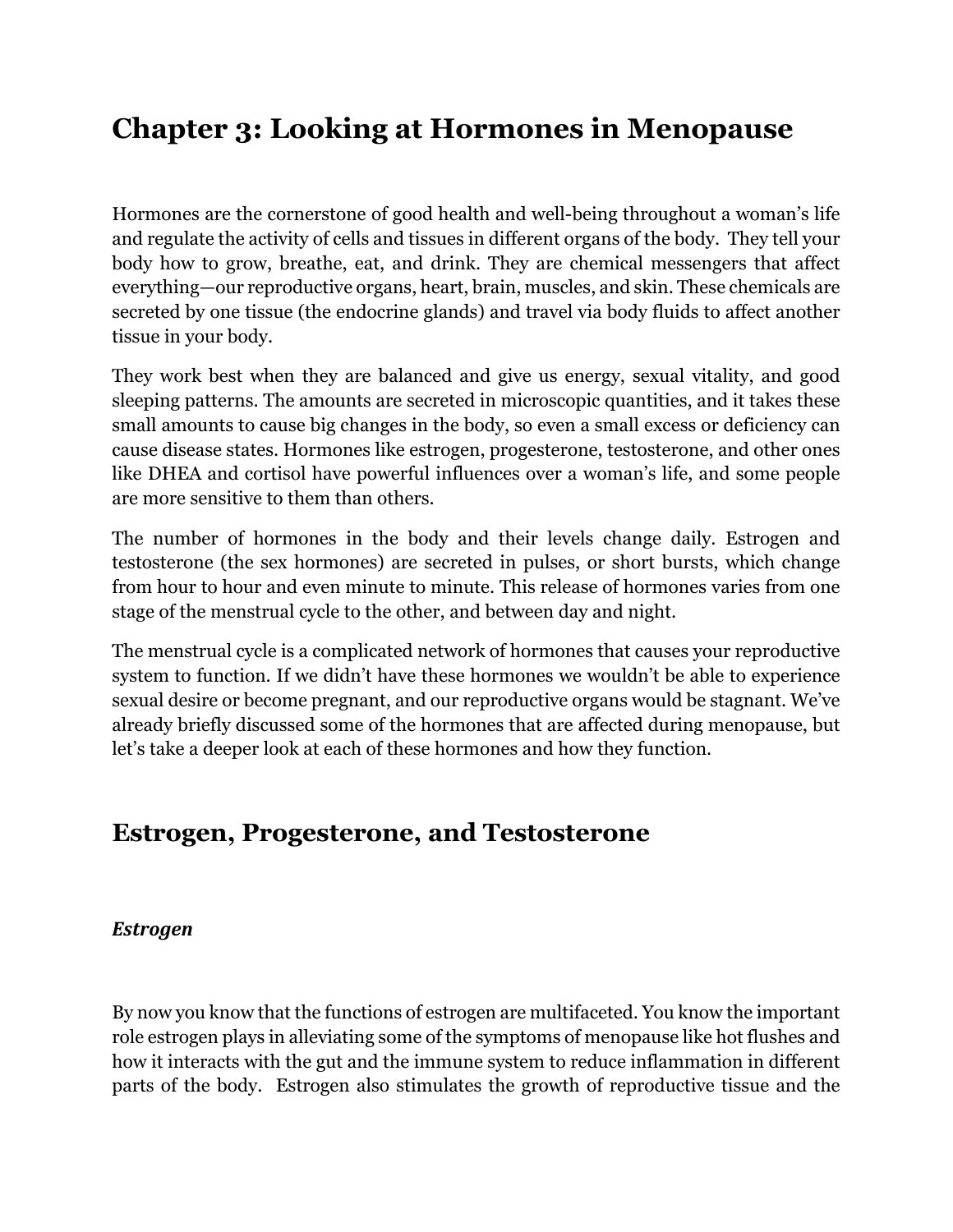development of breast tissue. It helps to stimulate the growth of the egg follicle in the ovaries. It boosts the function of neurotransmitters in the brain that affect factors like mood, memory, sleep, libido, and even cognition, which can enhance learning and attention span.

It preserves bone mass, increases HDL (good cholesterol), and decreases pain perception. It also keeps the skin healthy by preserving its moisture content and elasticity, increases blood supply to the skin and increases its thickness, helps your body to heal from bruises and injury, and stops plaque from forming in blood vessel walls.

Apart from relieving symptoms of menopause, estrogen helps to maintain vaginal health and protects against symptoms like dryness, atrophy, and atrophic vaginitis (inflammation of the vaginal tissues). When estrogen levels are low you can experience changes to the tissue, lining, and pH balance of your vagina.

Other symptoms of low estrogen are weak bones, an increase in urinary tract infections (with the thinning of the tissues of the urethra), and depression.

Some symptoms of high estrogen levels in the body are weight gain, especially around the waist and hips, cold hands and feet, insomnia, hair loss, uterine fibroids, and problems with memory.

Estrogen levels fluctuate throughout a woman's life and some of the factors that influence the levels are pregnancy and breastfeeding, obesity, and extreme dieting.

### *Estradiol*

This hormone is the most potent form of estrogen and it affects most of the body's organs. It's the main estrogen before menopause and is made by the ovaries, adrenals, the endometrium (lining of the uterus), liver, bone, brain, and fat cells. Too much estradiol can cause loss of sex drive, acne, depression, and osteoporosis. Very high levels can lead to a risk of breast and uterine cancer. Low levels of this hormone can cause weight gain and cardiovascular disease. It was originally thought that estradiol levels dropped slowly, and that triggered the brain to produce more follicle-stimulating hormone (FSH). It's now known that it's a lot more complex and it's about more than just estradiol. FSH may also play a role in some of the conditions and symptoms of menopause and high levels can cause osteoporosis.

Research done by the American Study of Women's Health Across the Nation (SWAN) has identified four common patterns of estradiol levels in menopause: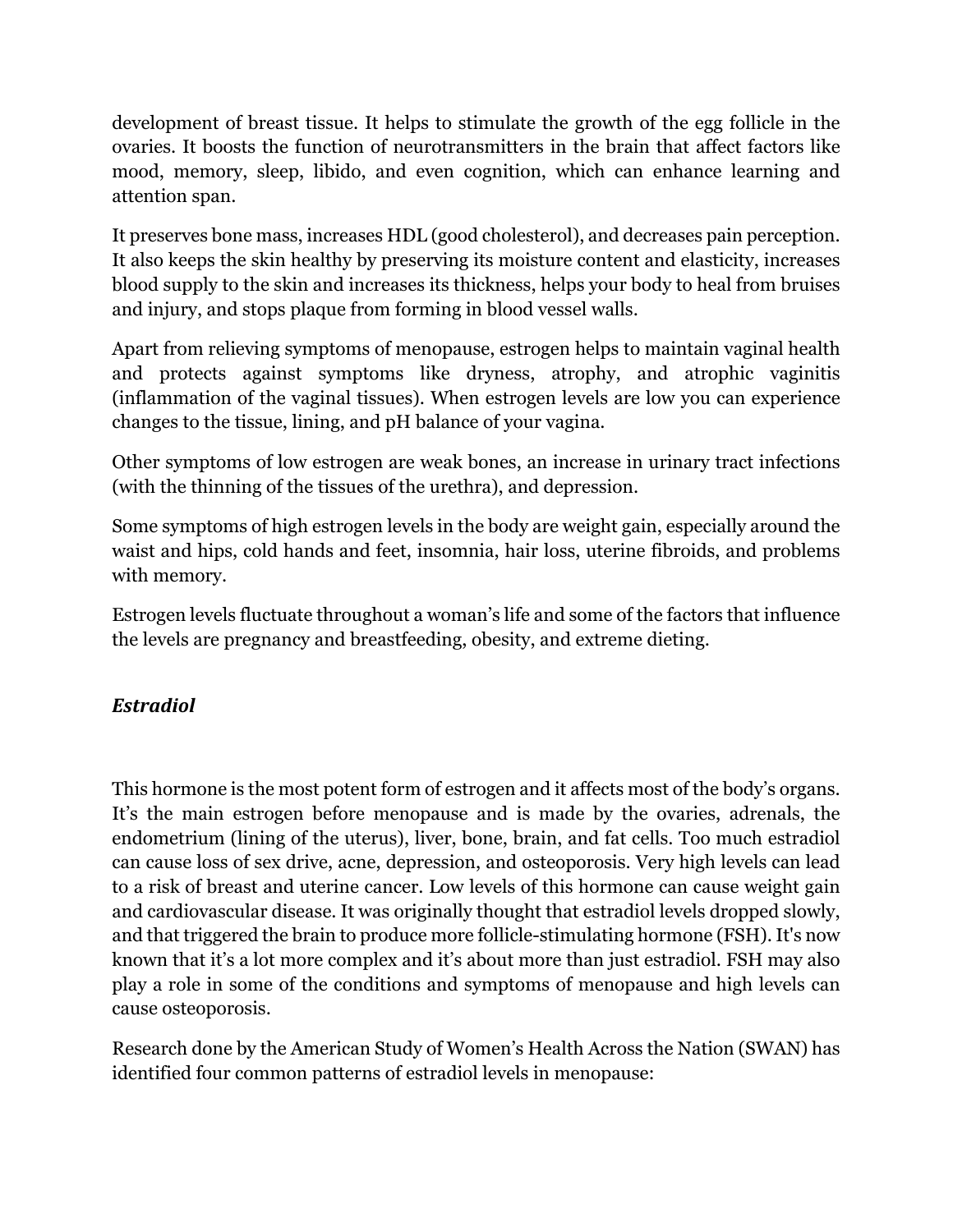- 1. A rise during the transition and then a sharp drop about a year before the final menstrual period (FMP). This pattern is most common amongst Caucasian women.
- 2. A rise during the transition and then a slow drop that lasts for two years after the FMP. This has a similar distribution amongst all race groups but is the least common.
- 3. Flat, where estradiol levels start low with less of a decrease. This is common amongst African-American women.
- 4. A slow decline with estradiol levels dropping slowly. This is more common amongst Chinese-American, Japanese-American, and Hispanic women.

### *Estriol*

This kind of estrogen only functions during pregnancy and is the weakest and less active form of it.

### *Estrone*

This is a weaker estrogen than estradiol and is produced by fat cells after menopause.

### *Progesterone*

This hormone is made by using cholesterol as a building block, mainly by the ovaries, with the adrenals, brain cells, and peripheral nerves making smaller amounts. It binds to certain receptors in the brain to give us a calming, sedating effect. It protects us from seizures and promotes good sleep. It also promotes the development and function of the female reproductive tract and breasts. It's the major hormone that advances pregnancy.

It is also a diuretic and sensitizes the body to insulin and ensures the functioning of the thyroid hormones. It builds bone and blocks the formation of plaque in the blood vessels, lowering triglycerides and protecting the cardiovascular system. Progesterone also increases libido and contributes to the efficient use of fat as an energy source.

Signs of low progesterone could be heavy, long, or irregular periods, and spotting before a period. High levels can cause ovarian cysts and tumors, and abnormal pregnancies.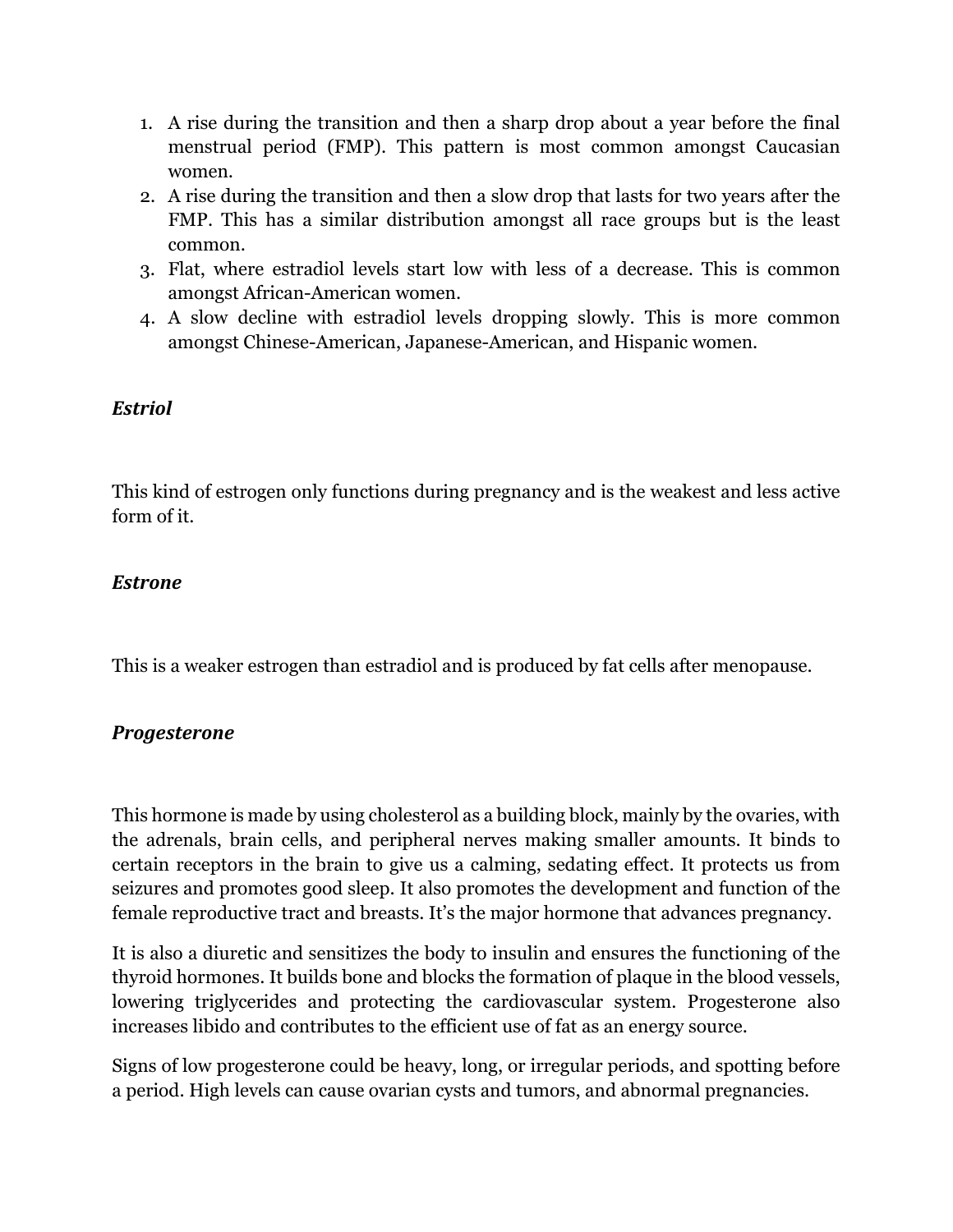#### *Testosterone*

This is made in the ovaries and adrenal glands and it enhances libido and sexual response. It promotes well-being, stamina, assertive behavior, and good sleep. It also strengthens ligaments and builds bone and muscle. It protects men and women from cardiovascular disease.

Testosterone levels rise and fall and if there is too much of it, the following symptoms can be experienced: No menstrual periods or irregular periods, more body hair than the average woman, frontal balding, acne, deeper voice, enlarged clitoris, increased muscle mass, obesity, and an apple-shaped body. Women with polycystic ovarian syndrome (PCOS) have higher testosterone levels and often suffer from infertility.

By the time a woman is two years away from her final menstrual period, she is only producing 50% of the appropriate levels of testosterone. At menopause, there is a reduction in testosterone that can cause low libido. Testosterone replacement therapy can be prescribed if there is no history of breast or uterine cancer. The sex hormones estrogen and testosterone use a protein, sex hormone-binding globulin (SHBG) to function properly. SHBG takes a specific sex hormone out of the direct circulation of the body and takes it to the necessary tissue.

### *Dehydroepiandrosterone (DHA)*

Made mainly by the ovaries and adrenal glands with smaller amounts being made in the brain and skin, DHA protects against inflammation and the physical effects of stress. It can improve libido and motivation, decrease pain, boost the immune system, and bring about a sense of well-being. It plays an important role in the REM cycle of sleep, improves memory, and helps to maintain normal cholesterol levels. It can be converted into estrogen and testosterone through fat, bone, liver, and muscle.

#### *Cortisol*

This is made by the adrenal glands and has the following functions: It regulates immunity, helps with short-term memory, stimulates glucose production, and helps the body to adapt to stress by increasing blood pressure, respiration, and heart rate.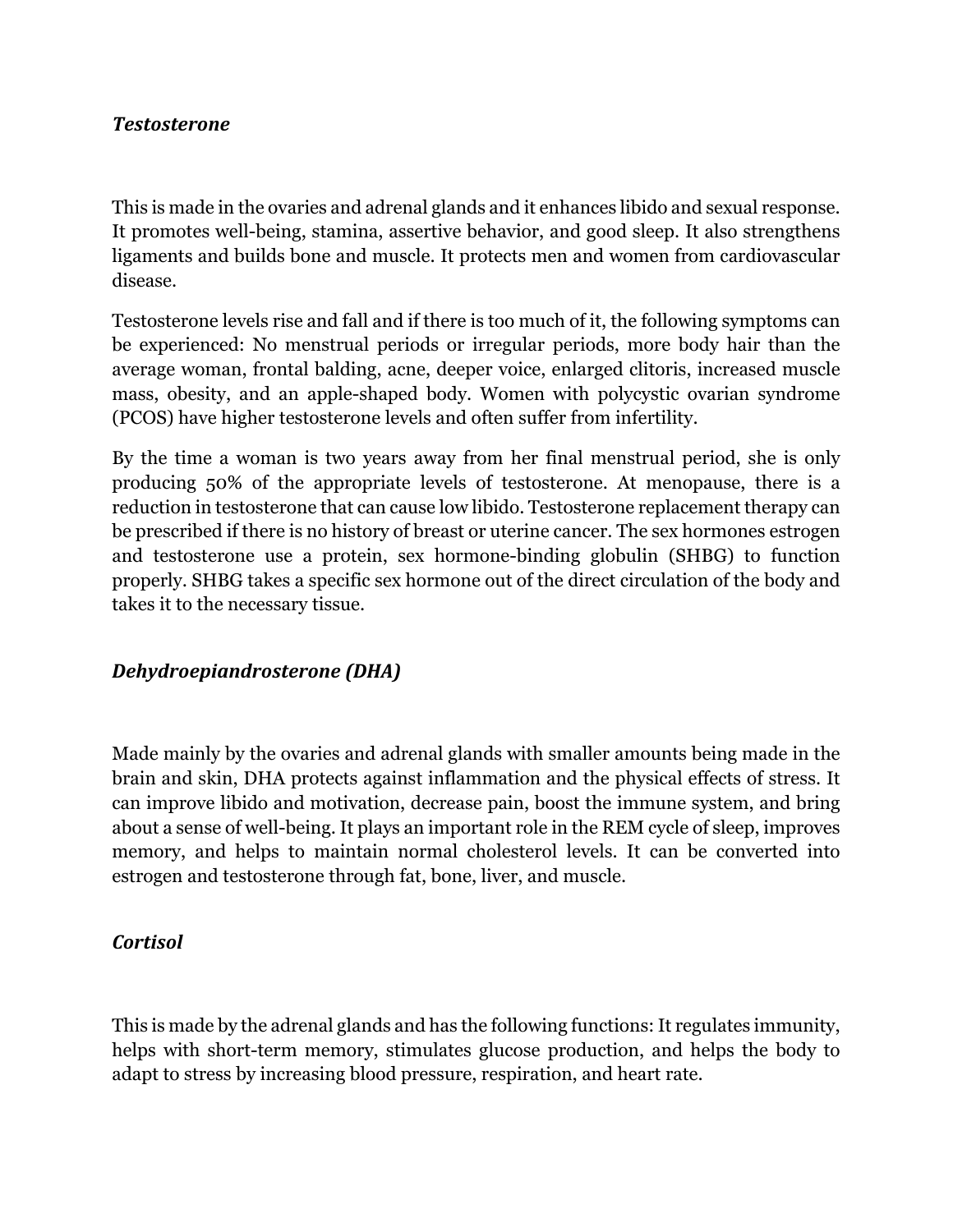It is always at a higher level in the morning so that the demands of the day can be met, it gradually decreases throughout the day, and is at its lowest in the evening. (This is the correct circadian rhythm pattern.)

During menopause cortisol levels increase, possibly causing vasomotor symptoms like hot flushes, depressed mood, cognitive difficulties, and lower bone density.

### *Pregnenolone*

This is the building block (called a precursor) for other steroid hormones. Made from cholesterol it is a natural steroid hormone that is converted into DHEA and/or progesterone. DHEA is converted into estrogen and testosterone, and progesterone converts to estrogen, aldosterone, and cortisol.

### **Stages of Menopause**

There is no clear starting or ending point on the menopausal journey. There are many twists and turns, with an estimated arrival time that could take many years. There are, however, three typical stages in which hormones in the body will be affected. They are perimenopause, menopause, and postmenopause.

### *Perimenopause*

This phase is connected to the years leading up to full menopause when hormone production begins to drop and when some women experience imbalances. A drop in progesterone is followed by lower estrogen levels, but a woman still has her period during this time and can get pregnant. It can start in her forties or older (though can even be in her thirties) and can last for a few months to ten years though the average is four years. Perimenopause ends at menopause when a woman stops producing eggs.

During perimenopause hormone tests are not very helpful because hormone levels change throughout the menstrual cycle, so there is no simple test to predict or confirm perimenopause, although research is ongoing.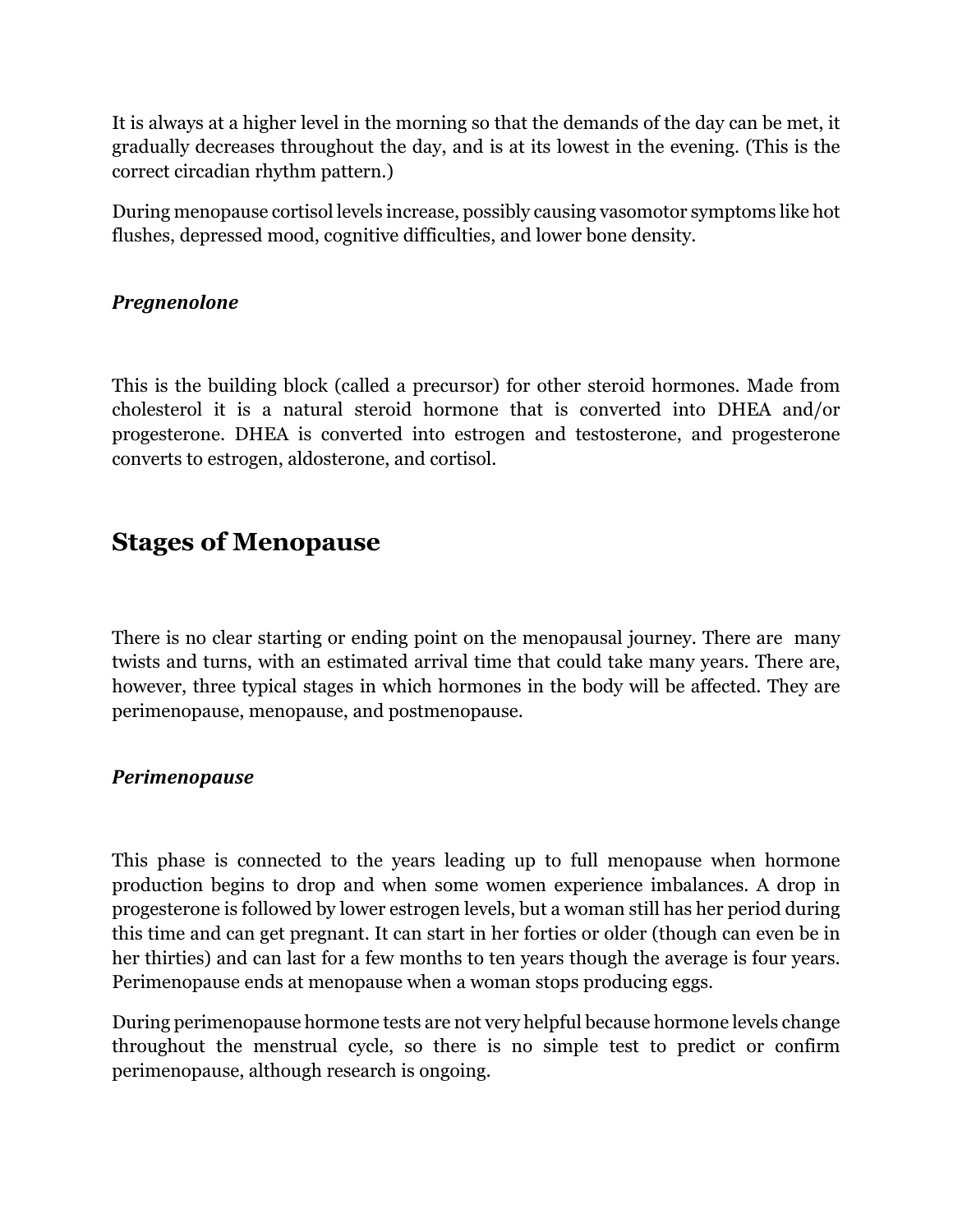The symptoms of perimenopause could be: periods become light or less frequent or heavier, short menstrual cycles, breast tenderness, muscle aches, night sweats, wakefulness or trouble sleeping, worsening of PMS symptoms, changes in libido, headaches, racing heart, memory lapses/difficulty concentrating, forgetfulness, emotional changes (mild depression, irritability, and mood swings), anxiety, hair loss/thinning, weight gain, urinary urgency and/or urinary tract infections, vaginal dryness/discomfort during sex, loss of sex drive, and dry skin, eyes, or mouth.

Half of these symptoms can be relieved by lifestyle changes like eating a healthy diet and managing stress. About 15% of women have none of these symptoms, 15% have them very severely, with most women falling in the middle where symptoms disrupt their lives in a mild to moderate way.

### *Menopause*

The basic plan for menopause is laid before birth with the fetus developing primordial follicles (immature eggs and the tissue around them) from the early stages of its life. By 20 weeks there are six to seven primordial follicles, and no more can be made at this point.

When menopause happens, there are no follicles left that are capable of ovulating (producing a mature egg). Before this happens though, the millions of primordial follicles start to disappear, or become dormant until puberty when the brain starts to signal the action of ovulation.

What happens during menopause is that there is an increased loss of these follicles, changes in hormone production by the follicles that are remaining, and changes in brain signaling. The reasons for the loss of follicles are complex: The follicles themselves may be aging, or the remaining ones were never that healthy to start with so were never recruited previously. There is also a reduction of blood flow to the ovary and this may change its ability to make hormones. This may be more as a result of aging than menopause itself.

Doctors divide the process of menopause into two phases; early and late, with the difference between the two stages being the length of the menstrual cycle. The time between periods gets longer and longer.

In the early phase, a menstrual cycle may get longer than seven or more days or a period may be missed altogether. In the late phase, there will be more missed periods, sometimes there are 60 days between periods. There is a 95% chance that a woman's final menstrual period will be within the next four years if she starts missing two periods in a row.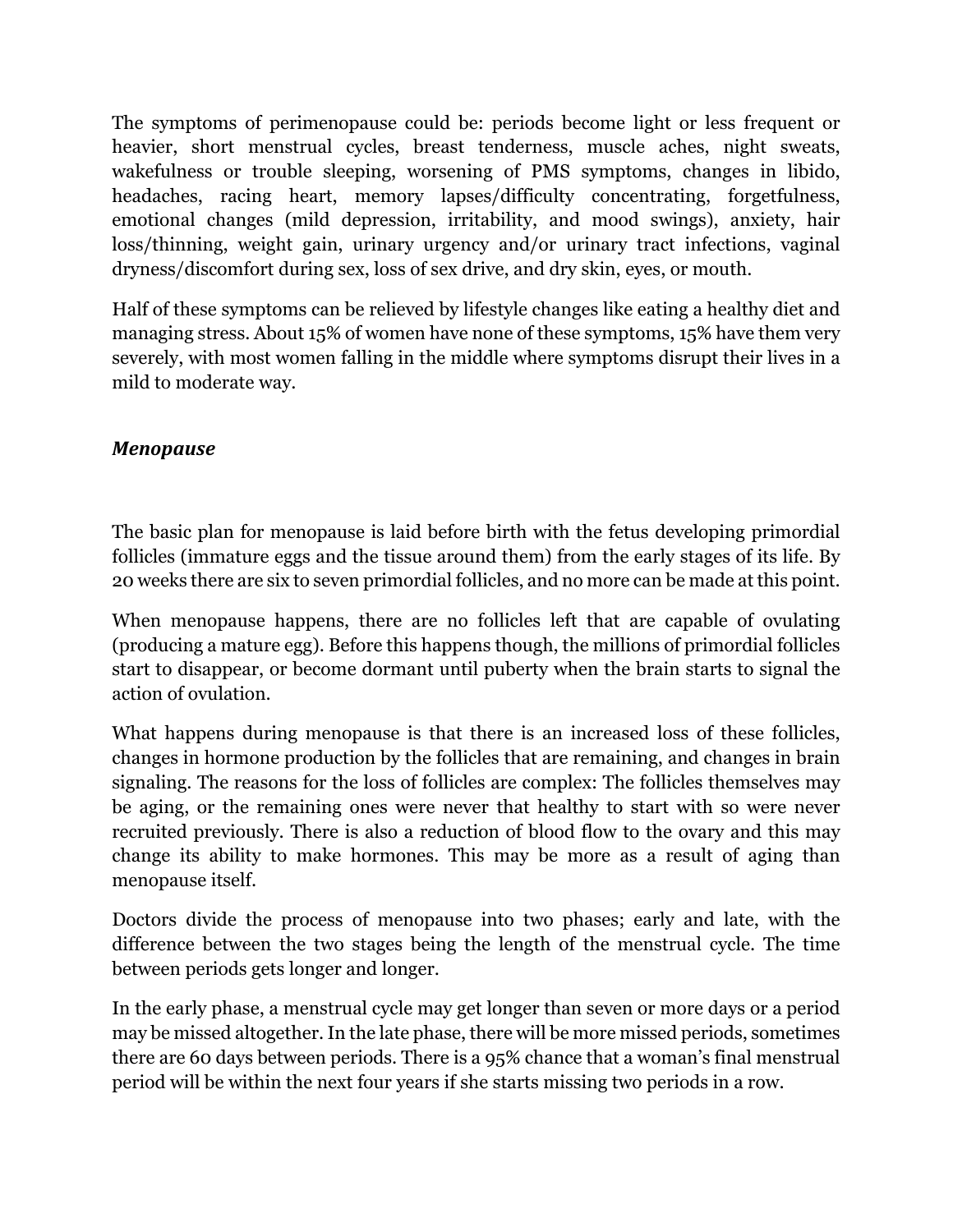Symptoms like insomnia and hot flushes often start in the late phase but some women experience them in the early phase. Some may even miss three or four periods in a row and have no symptoms at all .

The diagnosis of menopause is based on age, history of irregular periods, and 12 months with no period, with the average age of this occurring being 51. It officially marks the end of female reproduction and estrogen drops significantly, as do other hormones. It happens when there are no more eggs or follicles in the ovaries that ovulate. Estrogen levels drop in such a dramatic way because the follicles are where we get most of our estrogen from.

There is a menopause continuum where we start experiencing a few symptoms and irregular periods at the transition until the end which is the final menstrual period (FMP). This passage is different for every woman and there is no test we can have done that can tell us how close we are to menopause, how long it's going to last, or when it's going to end. Often we think we have had our FMP and we get another one.

You may go into early menopause if you:

- Are a smoker.
- Have had a hysterectomy or oophorectomy (removal of the ovaries)
- Have a family history of early menopause.
- Have had cancer treatments.

The symptoms of menopause are similar to those experienced in perimenopause and include:

- Hot flushes
- Night sweats
- Depression
- Anxiety/irritability
- Fatigue
- Insomnia
- Mood swings
- Vaginal dryness
- Dry skin
- Frequent urination

Cholesterol levels can also increase, which increases your risk for heart disease.

A primary concern for low estrogen is bone loss. As mentioned earlier, osteoblasts are promoted with the presence of estrogen, and with lower levels, we can't absorb calcium effectively, which is needed to build bone mass.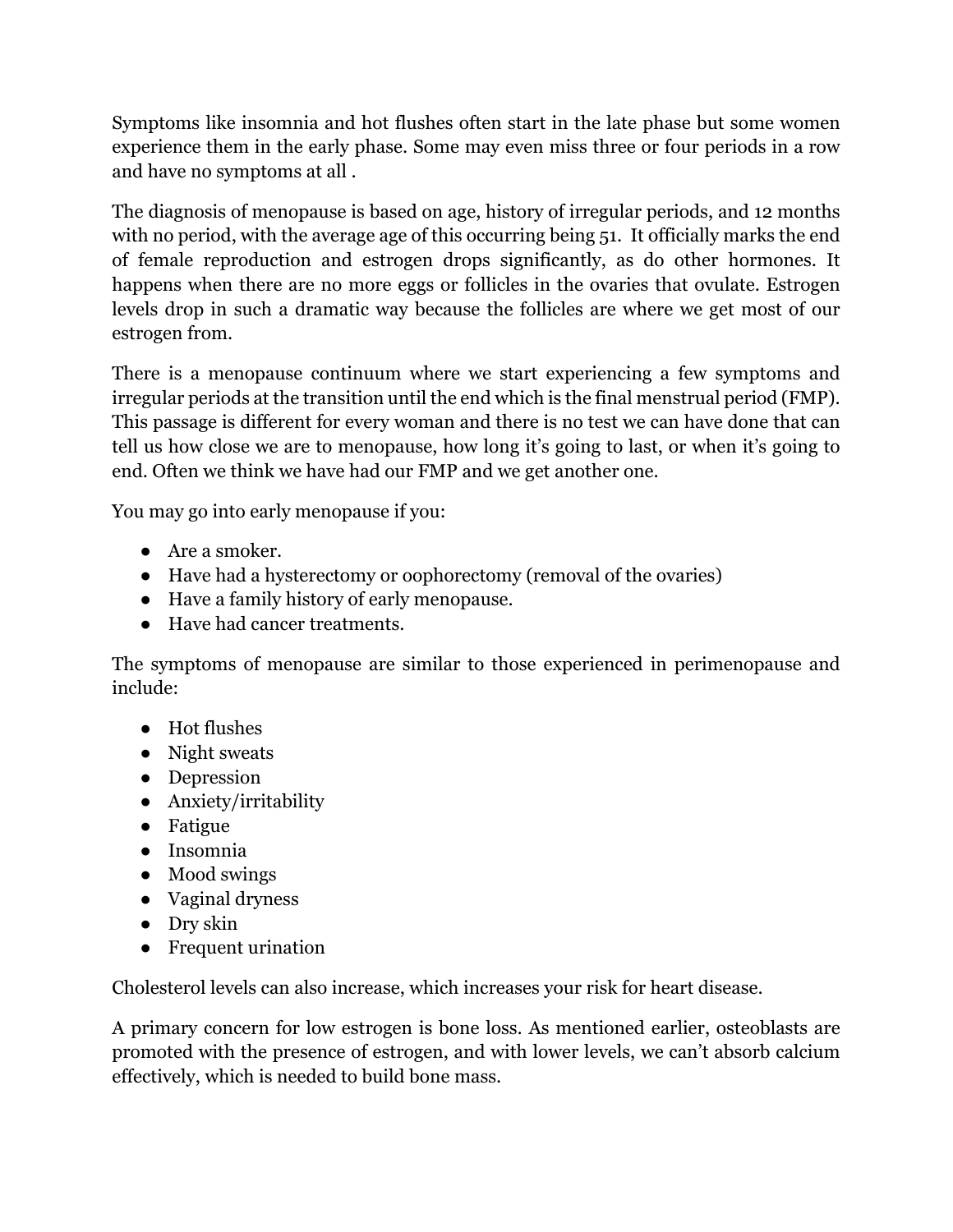Every woman's menopause experience is unique with 34 possible symptoms in many different combinations. Sometimes symptoms of menopause and symptoms of aging are not clear-cut, as menopause happens as we age, so telling the difference can be difficult.

### *Postmenopause*

This is the phase after the final menstrual period. Medical professionals used to believe that the ovaries were "dead" or "non-functional" at this stage. It has now been discovered, with better testing methods, that the ovaries still manufacture hormones, although to a lesser extent. They make a hormone precursor called androstenedione that the other tissues can convert into estrogen and testosterone.

In the years after menopause, menopausal symptoms start to ease in intensity and frequency or go away completely. Unpleasant symptoms like hot flushes and night sweats disappear but the concern for osteoporosis and bone loss remains.

An exception is the Genitourinary Syndrome of Menopause (GSM) which refers to genital and sexual symptoms of menopause, which 50% of women experience severely. These are vaginal atrophy, where there is thinning and drying of the vagina and inflammation of the vaginal walls. These symptoms can cause painful sex and lead to other issues, but many effective treatments are easy to use, like low-dose vaginal estrogen treatment and simple over-the-counter remedies.

There is a complex interplay of hormones during a woman's life, with the groundwork already laid while they are in utero. Menopause can be seen as a continuum where some phases or patterns can be identified but every woman has a different experience. What will certainly happen over time is irregular periods happening in a woman's late forties or early fifties on average, leading up to her final menstrual period.

Hormone levels during menopause will be erratic and there will be many changes, which will be more than just changing levels of estradiol. It's not reliable to use hormone levels to diagnose menopause, predict the timing of the final menstrual period, or even guide therapy for symptoms of menopause. Instead, we should look at other factors to guide us through these events.

# **Part 2: Relief Remedies**

\_\_\_\_\_\_\_\_\_\_\_\_\_\_\_\_\_\_\_\_\_\_\_\_\_\_\_\_\_\_\_\_\_\_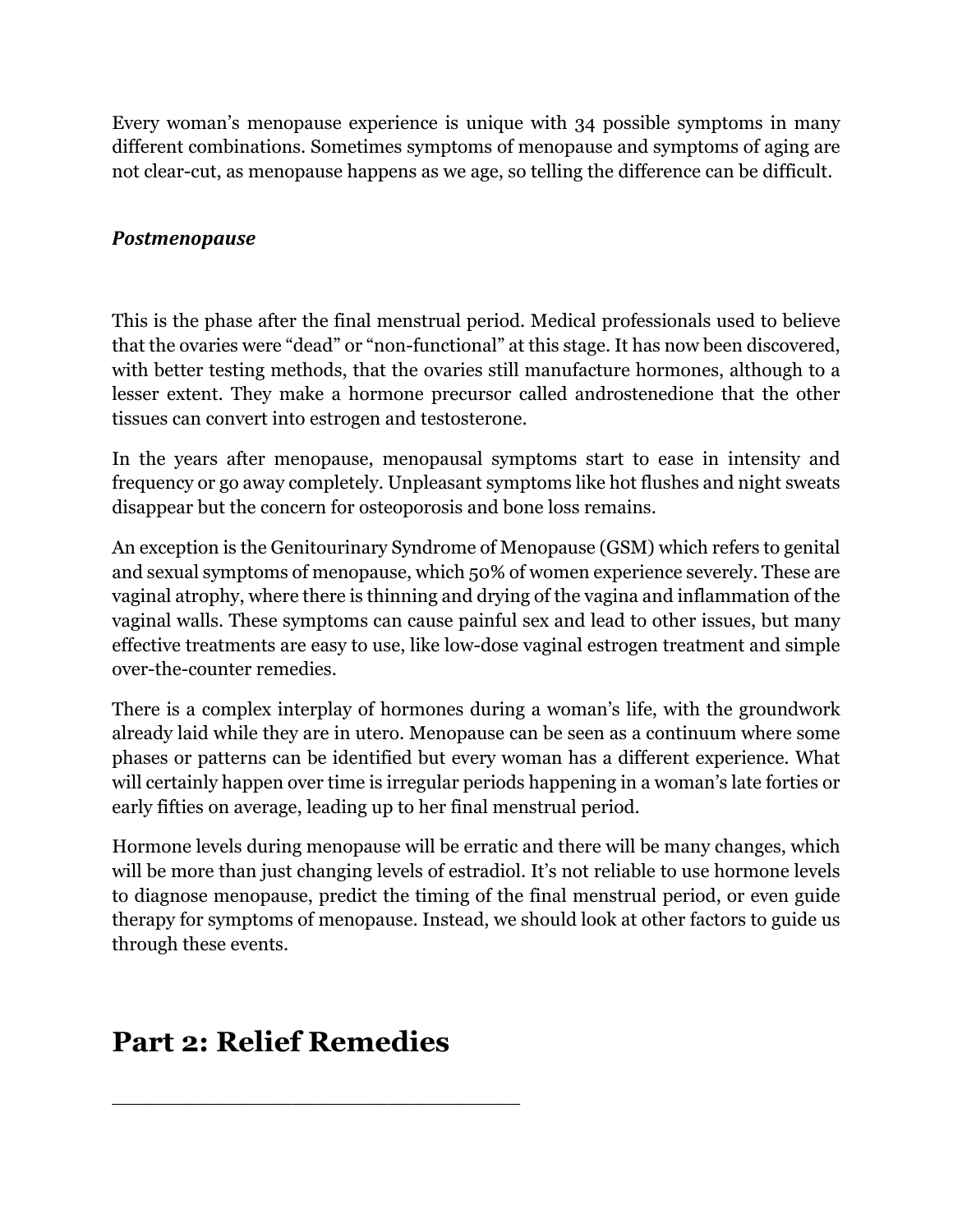# **Chapter 4: Menopause Hormone Therapy (MHT) or Holistic Therapy?**

The treatment of menopausal symptoms like hot flushes is often unacceptably neglected, and women are often told to just layer clothing and keep cool as best they can. Others are told about medical options but in a way that presents risks and side effects in a way that is falsely alarmist and discourages women from using them.

# **Is Menopausal Hormone Therapy Right For You?**

In chapter one, you learned that Menopausal Hormone Therapy (MHT) is a conventional therapy for regulating estrogen during menopause. Perhaps by now you are wondering whether MHT is right for you. While most experts agree that MHT can be used to control moderate to severe menopausal symptoms within ten years of menopause and up to the age of sixty, women need to balance the risks and benefits of it with their doctors. The lowest dose should be used for the shortest possible time needed to control symptoms.

### **Who Can Benefit from MHT?**

You may benefit from MHT if you are healthy and you:

- 1. Have moderate to severe hot flushes and night sweats. MHT is highly effective for these symptoms.
- 2. You are experiencing other menopausal symptoms like vaginal dryness, burning, itching, or pain with intercourse. The estrogen in MHT can also help to maintain or return normal sex drive.
- 3. You have osteoporosis (a bone-thinning disease). Systemic estrogen helps to protect your bones, along with other medications that are prescribed for this condition.
- 4. You have estrogen deficiency or are experiencing early menopause.
- 5. You have a premature or early menopause and you have stopped having your periods before the age of 45.
- 6. You have had your ovaries removed.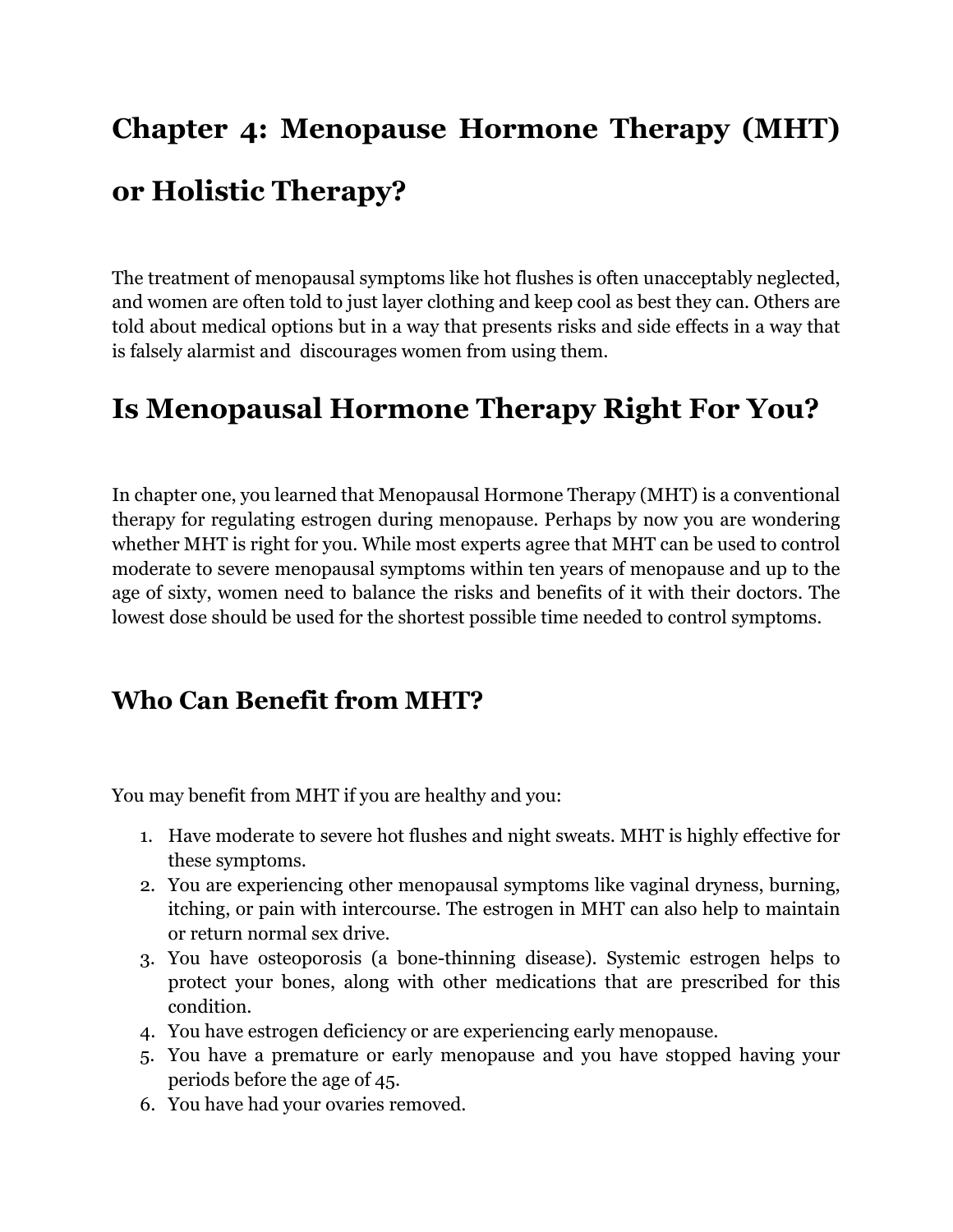7. You have "primary ovarian insufficiency" and your ovaries are not functioning normally before the age of 40.

Other potential health benefits that aren't covered by the FDA-approved guidelines are decreased risk of colon cancer, cataracts, glaucoma, depression, loss of muscle mass, and type 2 diabetes. It can also be beneficial for the skin because of the improvement in collagen levels, and it can improve sleep and help with genitourinary symptoms.

### **Who Should Avoid MHT?**

You should avoid MHT if you:

- 1. Have a history of blood clots, breast, ovarian, or uterine cancer.
- 2. Have high blood pressure. You can start taking MHT if the condition has been treated though.
- 3. Have non-alcoholic fatty liver disease (NAFLD) This can happen in overweight people and can lead to serious conditions like cirrhosis of the liver.
- 4. You are pregnant. Care should be taken with contraception at this time as it is still possible to be taking MHT and get pregnant. It's advisable to continue with contraception until two years after your last period if you're under the age of 50, or for a year after the age of 50.

### **When to Stop Taking MHT**

You can stay on it as long as you like if you are being monitored by your doctor, but most women stop taking it after a few years when their menopausal symptoms have stopped. Guidelines that have previously been given are that women should stop taking it automatically at the age of 65, but nowadays, as long as cholesterol, blood pressure, and triglycerides are stable, there is no medical reason to stop, and it may be beneficial to continue. It's recommended that you stop gradually instead of suddenly because then it's less likely that your symptoms will come back in the short term.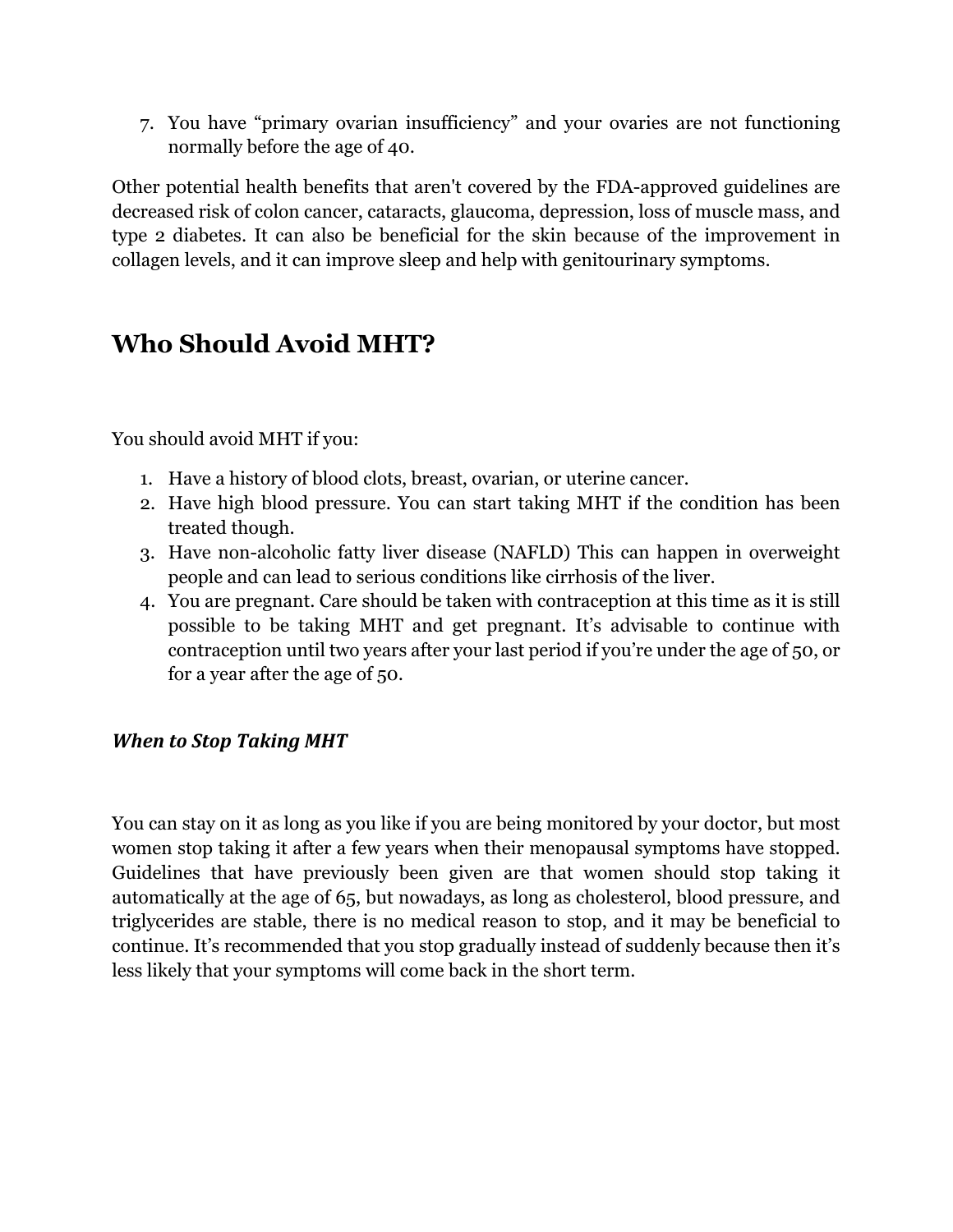### **Side Effects of MHT**

Side effects of MHT mainly pass within three months and include headaches, breast tenderness, vaginal bleeding, indigestion, and abdominal pain.

#### **The Risks of MHT**

Many studies on MHT published over the last 15 years or so have stressed the risks, and as a result, many women and their doctors have been reluctant to use it. However, current research (or analysis of the results of previous studies) shows that the risks may not be so high. Although not entirely risk-free, it does depend on a few factors; the type of MHT you take, how long you've been using it for, and any other health risks that you may have.

Some known risks:

- Endometrial cancer (If you still have your uterus and are not taking progesterone together with estrogen)
- Breast cancer
- Ovarian cancer
- Gallstones and gallbladder issues.
- Blood clots

Transdermal estradiol, instead of MHT tablets, is the safest option and is available in patches, creams, sprays, lotions, and a vaginal ring.

### **Criticisms of MHT**

In a 2007 article in "The Guardian," Sarah Bosely wrote an article titled "The TruthAbout MHT." A reason for the widespread use of MHT, according to her, is that studies that are now minimizing the risks of MHT are all funded by drug companies and many of the clinicians who prescribe the drugs are paid consultancy and lecture fees by the drug companies. Bosely asked why women were so relaxed about using it after studies have shown that it increases the risks of heart attacks, strokes, blood clots, and breast, ovarian, and uterine cancer, and why doctors were prescribing it so freely and insisting that the risks were exaggerated. She said that MHT is so widely used despite the risks partly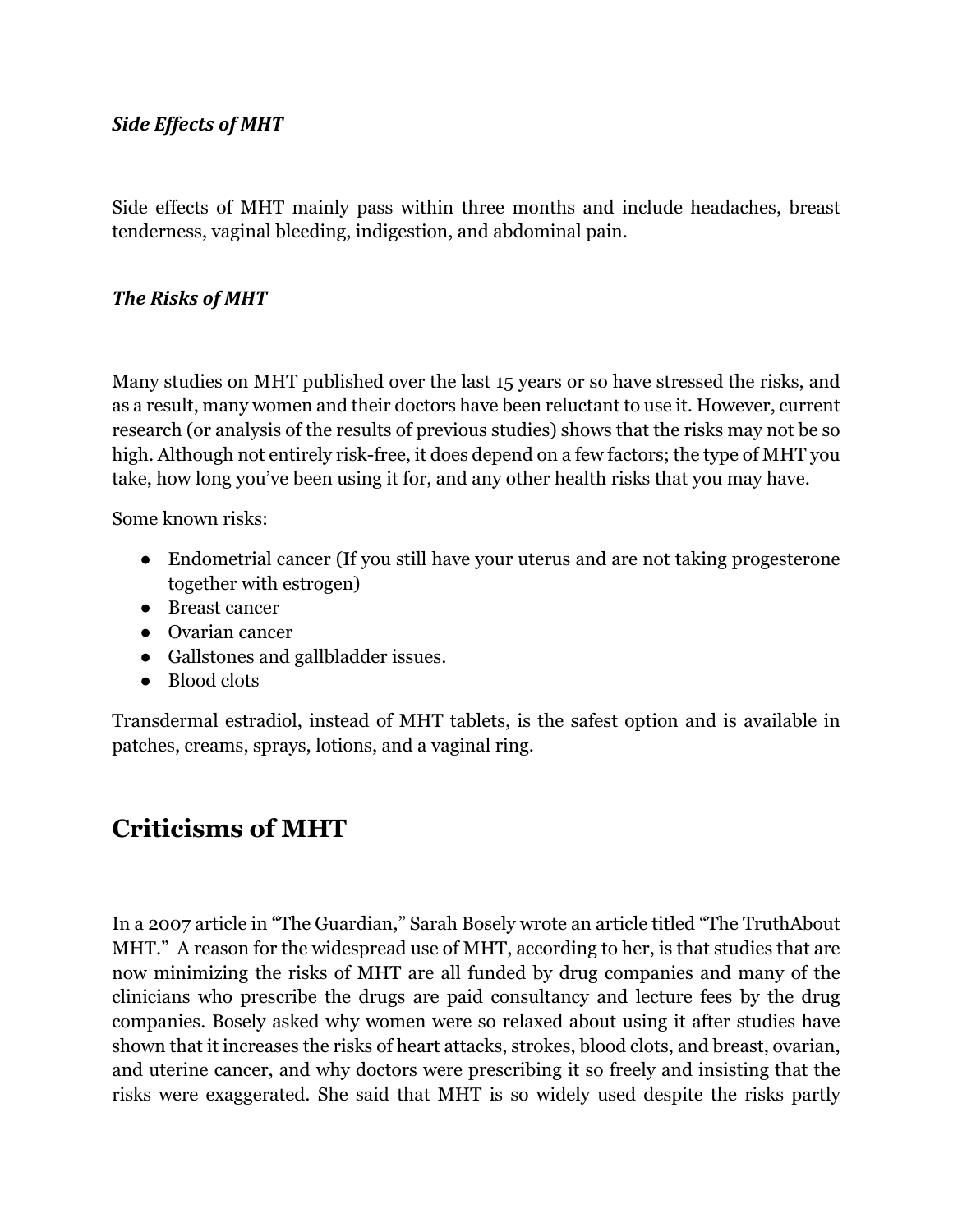because it is so effective in dealing with hot flushes and osteoporosis, but also perhaps partly due to a myth that MHT is the elixir of youth and that it can undo the aging process. Bosley's theory is that women are choosing to believe that there is no proof of the alarming side effects of MHT and that it will preserve their beauty, youth, and sexual pleasure.

Professor Adriane Fugh-Berman of Georgetown University in Washington DC in a paper published in 2006 titled "Gynecologists and Estrogen: An Affair of the Heart" writes about MHT being presented about 10 to 20 years ago as a cure-all for so many things: incontinence, wrinkles, dementia, and making you look and feel better. But she warns that you should always be skeptical of something that is presented as a panacea, as it will most certainly be a fake. She also says that this is just as true in conventional medicine as in alternative medicine.

While it's true that we should always be skeptical of anything presented as a panacea, the conclusions Bosely alludes to about the risks of MHT come from studies that have been criticised for various problems with their methodologies and for being biased. We'll take a closer look at the studies below and discuss their findings as well as their methodologies.

In reality, we now know that MHT, although it has its risks, needs to be seen more objectively, can be used safely if carefully monitored, and there are many women who can benefit from it without fear.

### *A History of the Concerns of MHT*

MHT first became available in the 1940s but was only used widely in the 1960s when it caused a revolution in the management of menopause.

In the 1990s there were two large studies done on MHT users. They were:

- A study done by the Women's Health Initiative (WHI) in the US that was a clinical randomized trial.
- Research done in the UK called the Million Women Study (MWS) that was an observational questionnaire study.

The results of the studies were published in 2002 and 2003 and many concerns about the safety of MHT were raised. These revolved around the increased risk of breast cancer and heart disease.

The problems of the choice of subjects for the studies which caused a strong bias in the findings were only recognized years later. In the WHI study, all the women were North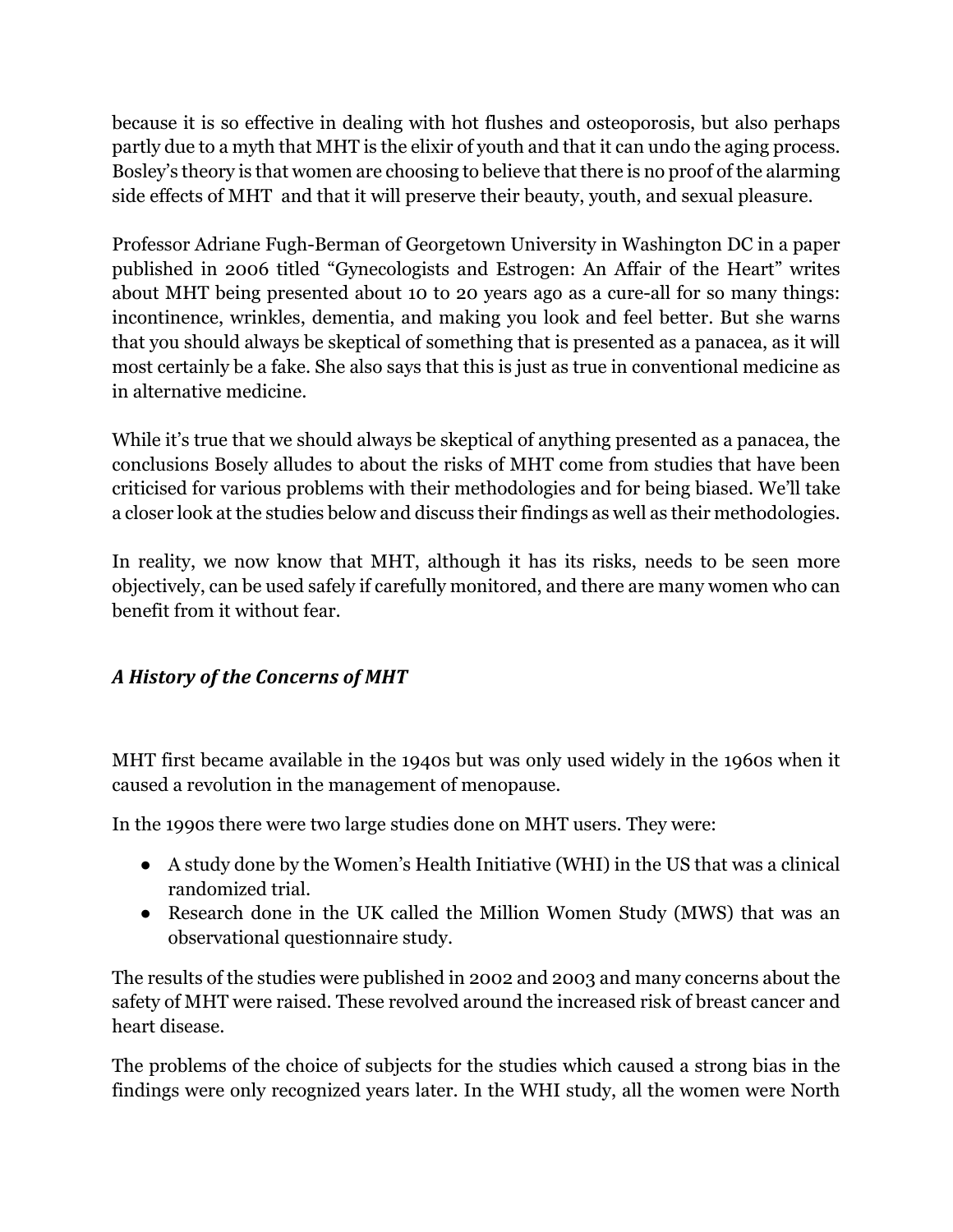American, in their mid-sixties, and often overweight. They were unrepresentative of women in the UK and elsewhere in the world who were around 45-55, who may have benefitted from MHT.

It was also established that the WHI study results showed an apparent increase in breast cancer was found in those subjects who had been on MHT before the study.

Due to the findings of these studies, there was an entire generation of women who were unable to benefit from MHT and had to put up with menopausal symptoms. The risks of MHT must always be taken into consideration, but the balance of benefit to harm seems to have shifted back towards the use of MHT as a relatively safe option when the results of these two studies were analyzed more closely. The risks are low especially during the first four years of taking it, with the goal being to give the lowest amount of estrogen as possible to manage symptoms and prevent osteoporosis.

It is now known that before ten years have elapsed since the final menstrual period, or before the age of 60, MHT provides the fewest risks and the most benefits. For most women, MHT has such a high success rate with symptoms like hot flushes, genitourinary issues, and osteoporosis that the benefits outweigh the risks.

# **Holistic Options**

We know, though, that MHT is not the only option for relieving symptoms of menopause. There are several holistic options that can help.

### **Mind-Body Interventions**

There are several kinds of mind-body interventions that can help a woman during menopause. Mind-body interventions are therapies that focus on using the mind to improve the body, and vice versa.

### *Hypnosis*

Hypnosis involves getting into a very deeply relaxed state of relaxed attention, suggestion, and mental imagery. It can be used to relieve menopausal symptoms like hot flushes and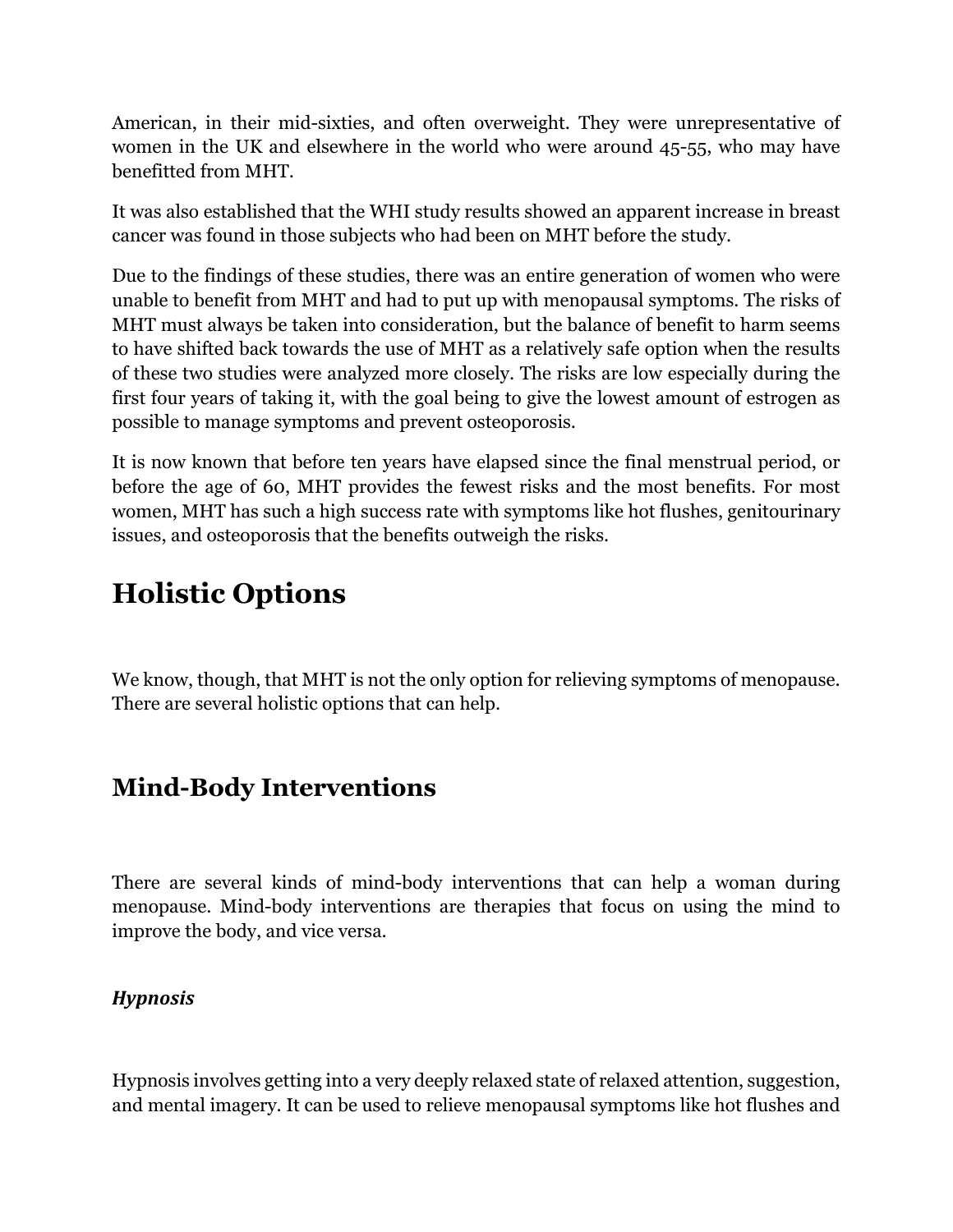has been shown to reduce their severity and frequency. There is also anecdotal evidence that it can improve the quality of sleep and sexual function.

### *Cognitive Behavioral Therapy (CBT)*

Cognitive Behavioral Therapy (CBT) is a psychological intervention that is action-based and can be used to treat depression, hot flushes, and other symptoms.

Treatment is time-based and revolves around changing cognition and behavior choices to change symptoms. This may include relaxation, education, paced breathwork, and motivational interviewing.

Hot flushes have an impact on the way we feel and the same neurotransmitters that influence thoughts and behaviors also impact hot flushes. With CBT we get educated about what is happening on a medical level and also about possible positive skills to use instead of negative beliefs. For example, having the thought, "I can't stand this hot flash. It's going to last forever," can make the hot flash feel much worse and actually strengthen parts of the brain that make hot flushes feel worse. You can say instead,"I can deal with this hot flash easily. It's only going to last two minutes." These positive statements are combined with slow, deep breathing that will lower heart rate and blood pressure, calming some of the physical responses of stress.

Changes in the brain from CBT are visible on imaging and it's not known if what is working is affecting the brain's perception or if it is physically stopping the heat.

### *Biofeedback and Relaxation Training*

Menopausal symptoms can be treated by progressive muscle relaxation, biofeedback training, breathwork, and applied relaxation. A device is used to measure bodily functions that are normally automatic like heart rate, skin temperature, and muscle tension. "Feedback" (visual or auditory) is given to the patient, so stress responses can be controlled and relaxation techniques control the stress responses.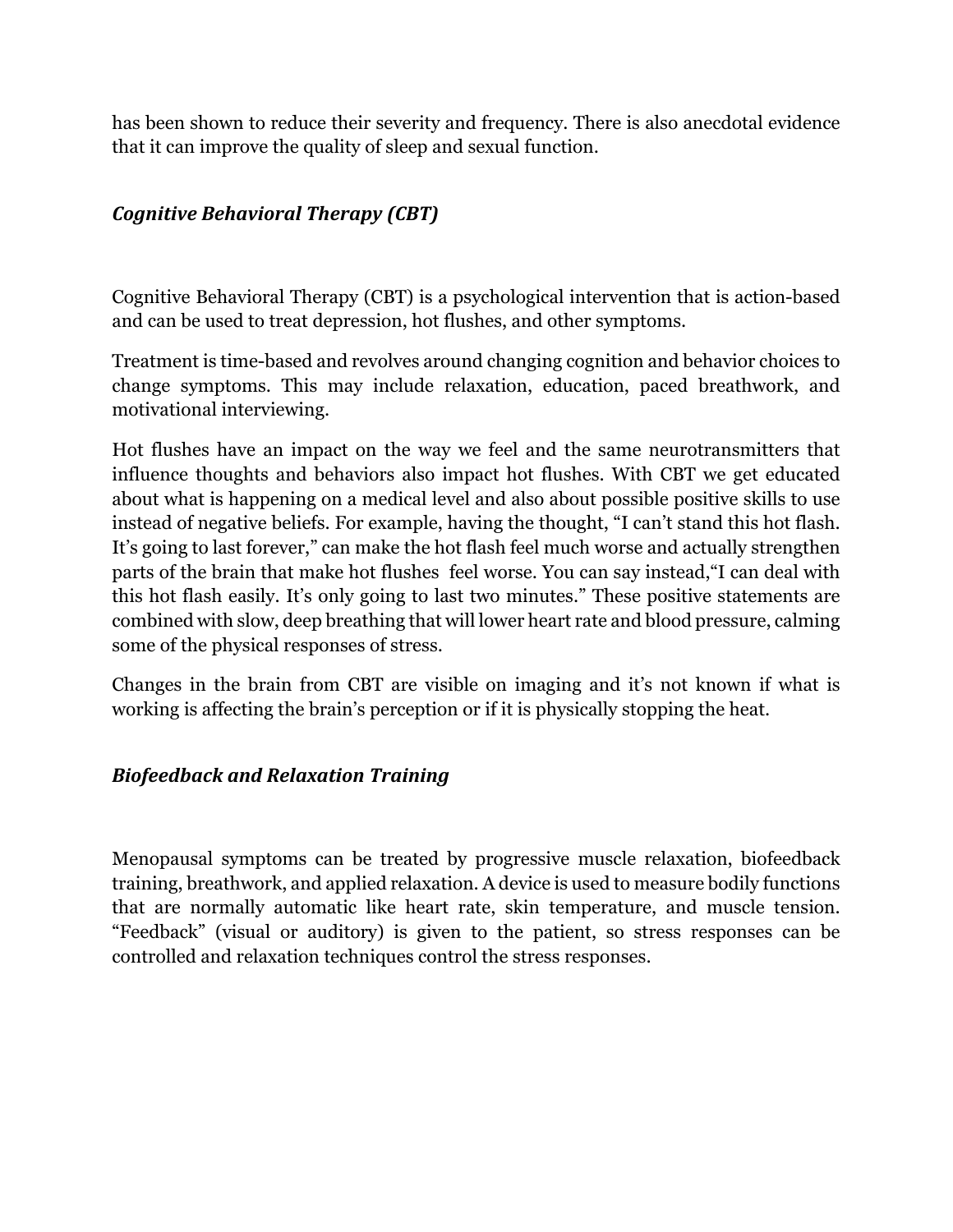#### *Mindful-Based Stress Reduction (MBSR)*

These practices are based on experiencing the present moment and include meditation, yoga, gratitude, and acceptance. They can be learned and practiced in group classes, done one-on-one, on weekends, or longer retreats, and daily home practices.

#### *Aromatherapy*

Aromatherapy, also called essential oil therapy, uses plant extracts and aromatic essences to treat psychological and physiological imbalances. It is believed that aromatherapy increases relaxation and reduces anxiety, which may help with many menopausal symptoms. The oils may help to balance hormones and relieve symptoms like hot flushes and mood swings.

Examples of essential oils are lavender to reduce stress, anxiety, and depression; Jasmine to relieve depression and uplift mood; and Geranium to lift depression. Additionally, Clary Sage acts as an antidepressant and lowers blood pressure, and Neroli reduces anxiety and improves sleep.

The oil can be diluted with a carrier oil like coconut, jojoba, almond, or evening primrose oil, and can be massaged onto the body or applied to pulse points. The oils can also be used in a diffuser or as a roll-on or spray. It is important to buy organic essential oils from a reputable source and to use only the recommended dose.

### **Herbal Products, Vitamins, and Supplements**

We know the symptoms of menopause are caused by a combination of hormone imbalance, and often, vitamin and mineral deficiencies. Supplements can help to balance out deficiencies and improve the symptoms caused by dietary imbalances and poor lifestyle choices. In Chapter 7, a list of supplements is provided along with information about their effectiveness according to studies.

### **Whole System Alternative Medicine Approaches**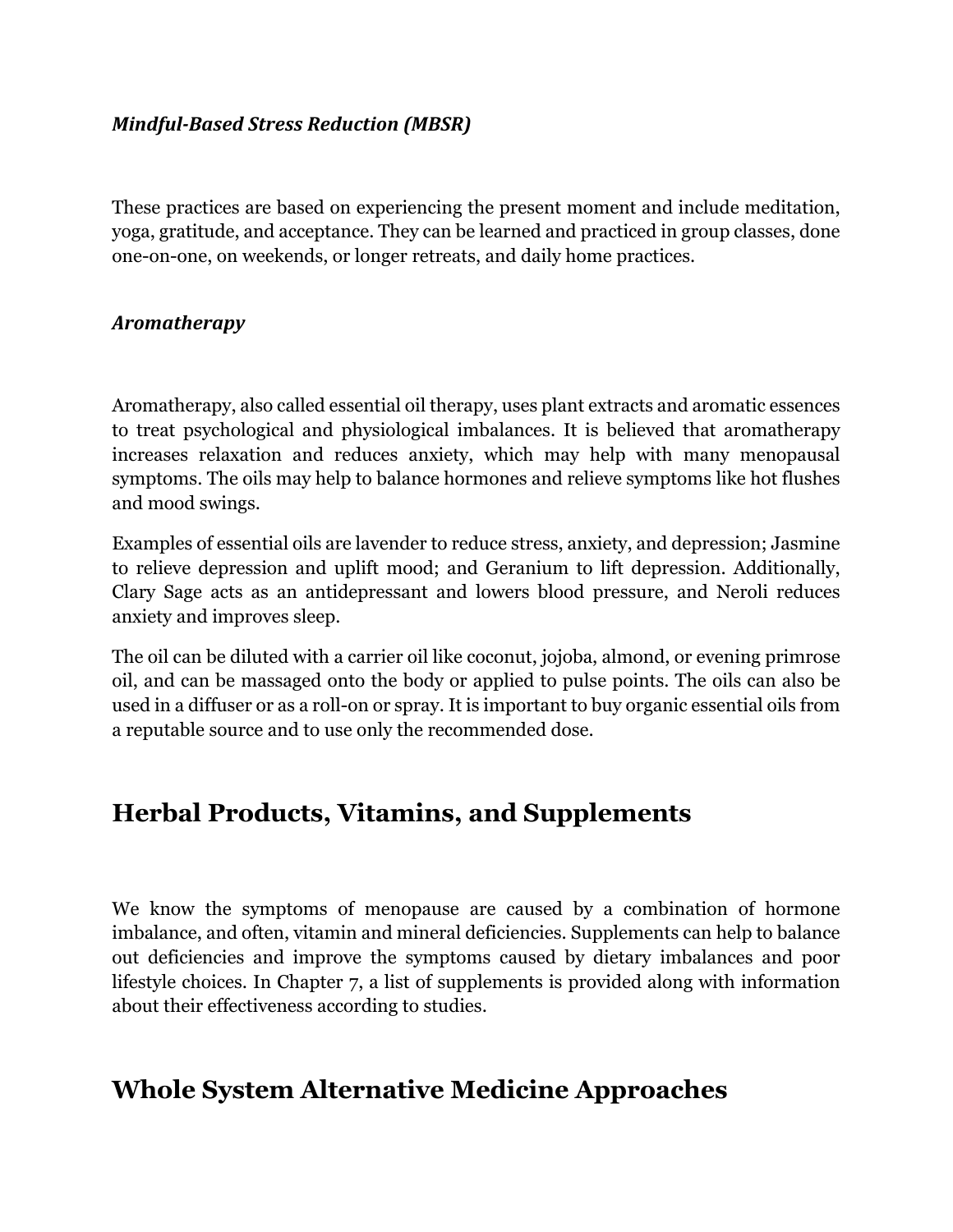### *Homeopathy*

Practitioners prescribe dilutions of natural compounds which could be harmful to a person in perfect health. Each patient is given an individualized formula to treat presenting symptoms. In a process called "potentisation" or "dynamisation" a substance is diluted with distilled water or alcohol and shaken in a procedure called succussion. Homeopaths claim that the original substance is diluted so much that the water retains memory, and that it's the memory of the substance that makes the remedy effective. Homeopaths believe in the principle of "like cures like," and some preparations that are used are:

- Sepia (from cuttlefish ink) is said to treat feelings of worthlessness and lack of selfconfidence which can lead to depression.
- Pulsatilla (from a flower) is said to treat weight gain.
- Lachesis (from snake venom) is said to treat irritability, night sweats, and disturbed sleep.

No research to date has shown that homeopathy is effective, the theory of dilution seems implausible and it is known as a pseudoscience, so most researchers would advise against it.

### *Reflexology*

This is a type of massage done to the hands and feet that is understood to stimulate corresponding organs and glands in the body. Pressure is applied to these reflex points on the hands and feet and energy blockages that may cause disease are released.

Reflexology can work for menopausal symptoms by:

- Regulating hormones and glandular functions of the body. This is done by treating the pituitary and hypothalamus to balance the endocrine system.
- Preventing bone loss by balancing calcium and phosphorus levels in the thyroid gland.
- Helping the ovaries to regulate estrogen production, and the uterus to maintain its health and flexibility.
- Helping with hot flushes and night sweats.
- Balancing physical and emotional systems, as the central nervous system is calmed, symptoms of stress, anxiety, and depression can be alleviated.
- Helping with sexual dysfunction, as shown by research.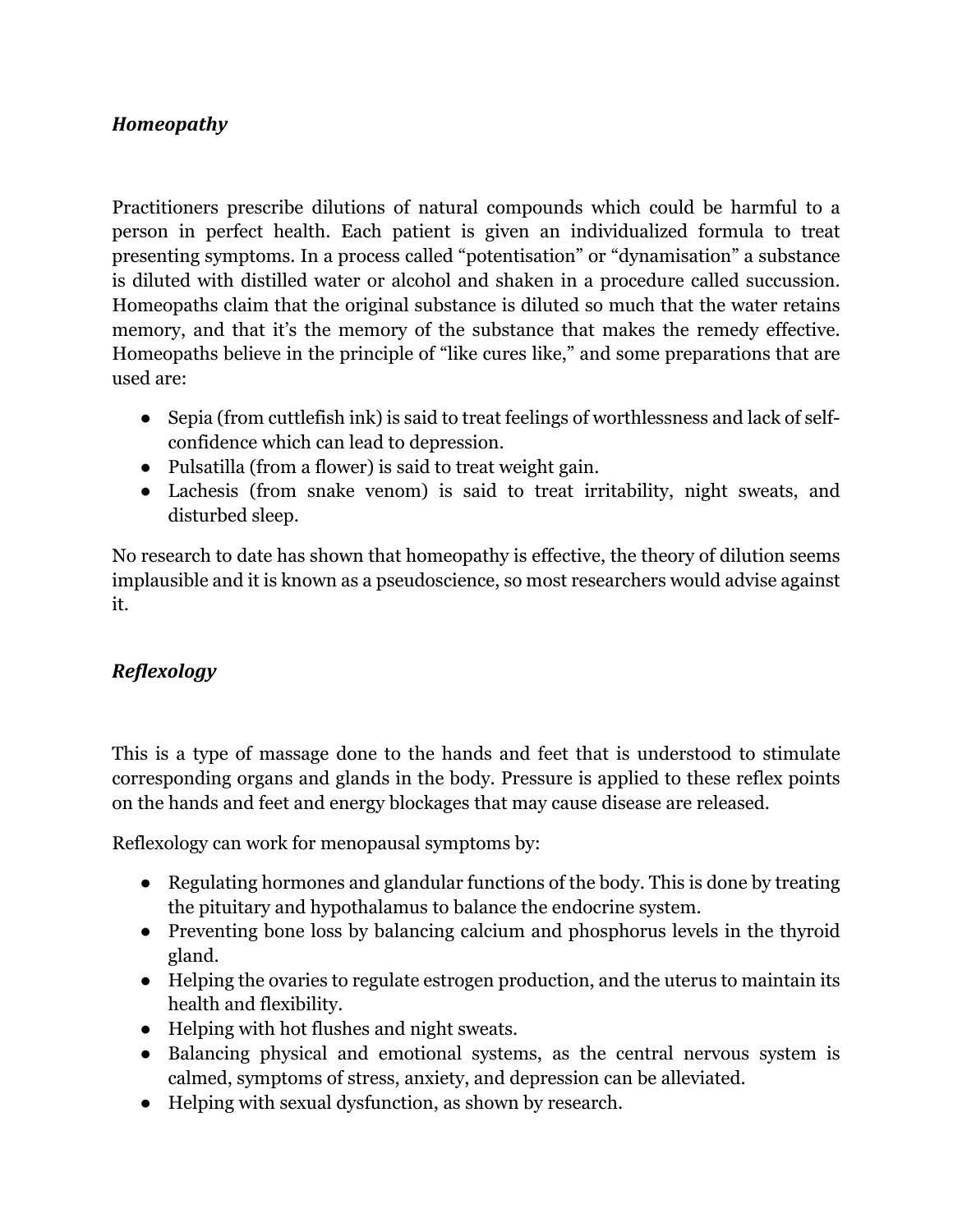#### *Acupuncture*

This method comes from traditional Chinese medicine and involves inserting small needles into the skin at acupoints and meridians of the body. The belief is that symptoms occur because of disturbances in the life force energy, called qi of a person's body.

Studies have shown that acupuncture can improve vasomotor and somatic symptoms and sleep problems. One study showed that it can achieve this in five weeks with no side effects. It can also treat mood swings, anxiety, fatigue, and vaginal dryness.

Other clinical trials have been unable to show that acupuncture makes a difference in symptoms where a placebo group was used, indicating that if women report feeling better, it may be as a result of the companionship and attention of being with a practitioner rather than the acupuncture itself.

### *Traditional Chinese Medicine (TCM)*

This treatment uses herbs, acupuncture, diet, moxibustion (burning dried mugwort on points of the body), self-massage, and meditative exercise like Tai Chi. Qi (life force energy) and yin and yang (the harmony between opposing forces) are the tenets that tie these treatments together.

There is the belief in TCM that menopause results because of kidney dysfunction or deficiency. During perimenopause, there is a gradual reduction in kidney qi, essence, and blood leading to imbalances. We need to do more studies on TCM with larger sample sizes to identify how it can be applied holistically in a repeatable way with guidelines.

#### *Vaginal Steaming*

Also called V-steaming or yoni steaming, this is a natural remedy that cleanses the vagina and uterus and is said to relieve stress, depression, hormone imbalances, hemorrhoids, fatigue, digestive problems, and generalized pain.

Herbal-infused steam is directed into the vagina by a woman squatting over a container with the warm infusion in it for 20 to 60 minutes. Herbs often used, alone or together, are chamomile, basil, mugwort, oregano, wormwood, and calendula.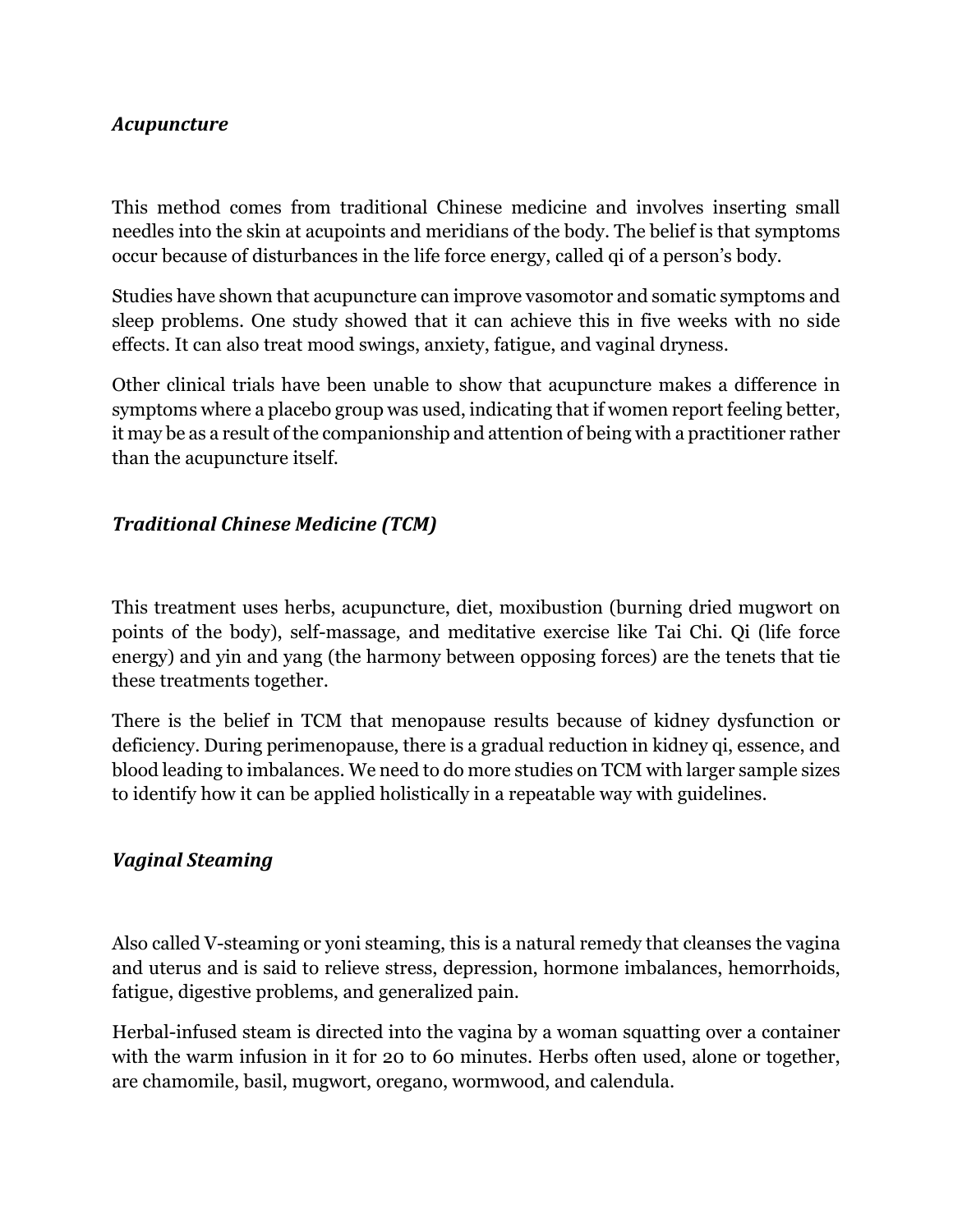Vaginal steaming is not well researched and benefits are anecdotal, but it could help to ease cramps, and aid in relaxation.

### *Hyperbaric Oxygen Therapy*

With this therapy, oxygen is breathed in a pressurized environment so that your lungs take in much more oxygen than normal. The pressure is increased two to three times higher than normal and blood carries the extra oxygen throughout the body to promote growth factors and stem cells and helps fight bacteria. With a few treatments, these temporary high levels of oxygen promote normal tissue oxygen levels, even after therapy has been completed.

Oxygen therapy can be useful for menopausal women for several reasons; it boosts energy levels, decreases stress, improves sleep apnea, and addresses signs of aging like a compromised immune system, joint pain, foggy thinking and dementia, and weaker heart muscles.

### **Lifestyle Changes**

Part of owning your health involves living in a healthy way, and there are so many things in our daily lives that we can do (or not do) to prevent and improve menopausal symptoms:

#### *Exercise*

Regular exercise has been shown to reduce hot flushes and improve sleep. It also has beneficial effects on the brain and boosts mood and reduces anxiety and depression. Include a variety of different kinds of exercise in your weekly routine:

Cardio like walking, running, biking, aerobics, etc. to keep your heart healthy and burn fat. Include a short HIIT (High-intensity interval training) session in your week to boost fat burning and anti-aging benefits. Spend at least 150 minutes per week on cardio.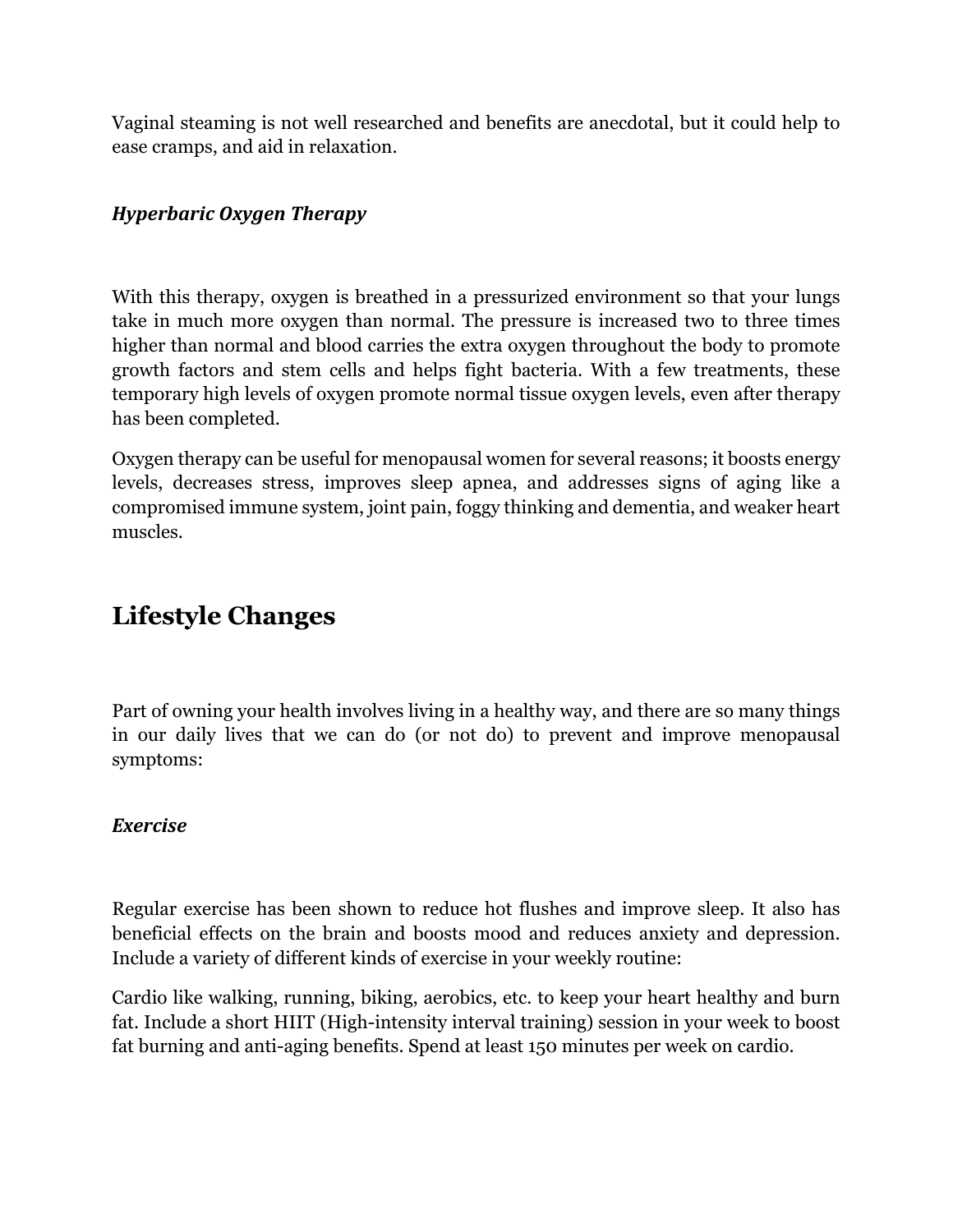Strength training is especially vital because of bone and muscle loss during menopause. It also burns body fat and revs up metabolism. You can do bodyweight exercises, use resistance bands, free weights, or machines at a gym. Do strength training twice a week.

Yoga or stretching workouts are good for balance, flexibility, and strength and have positive, calming effects on the mind. Fit this at least once a week in your weekly routine.

### *Diet*

There are risk factors and symptoms with the onset of aging and menopause that we can't control, but we can prevent or alleviate some menopausal conditions and symptoms by eating a healthy and varied diet. A balanced diet high in whole foods with organic fruits and vegetables with quality proteins and fats is one of the measures you can take to sail through menopause. If we aren't eating organic, our liver has to detoxify extra toxins, pesticides, and chemicals that will act as extra hormones in our bodies.

Eat organic fruits and vegetables that have antioxidants like vitamin C, lycopene, and beta carotene to slow down aging, and dietary fiber to keep your gut healthy and manage your appetite. Leafy green vegetables, like kale, spinach, cabbage, and watercress, and cruciferous vegetables like cauliflower, broccoli, brussel sprouts, and bok choy, are especially important for alleviating the symptoms of menopause. Eat at least two cups of vegetables and one and a half cups of fruit per day.

Other high fiber foods are nuts, seeds, legumes, beans, avocado, and whole grains. These foods balance the production of estrogen as well as cholesterol levels and reduce constipation. The recommended daily dose is 21 g per day.

High-quality protein is also vital for building muscles, hormones, healthy skin, strong nails, and digestive enzymes and can be found in grass-fed meat, wild caught fish, and free-range chicken and eggs. To use the protein you are eating more efficiently, add collagen in the form of powder or broth to your muscle meat to decrease the inflammatory properties and increase the bioavailability of their amino acids.

Eat more foods that give you energy and nutrients like blueberries, superfoods (for example turmeric, chia seeds, green tea, and almonds), herbs, leafy greens, and foods high in vitamin C.

Iron needs decrease with menopause but it still plays an important role in supporting red blood cell formation, and blood health. Iron-rich foods are lean meat, fish, poultry. eggs, nuts, leafy green vegetables, broccoli, lentils, tofu, dark chocolate, and enriched grain products. Have at least 3 servings of these foods or 8mg per day.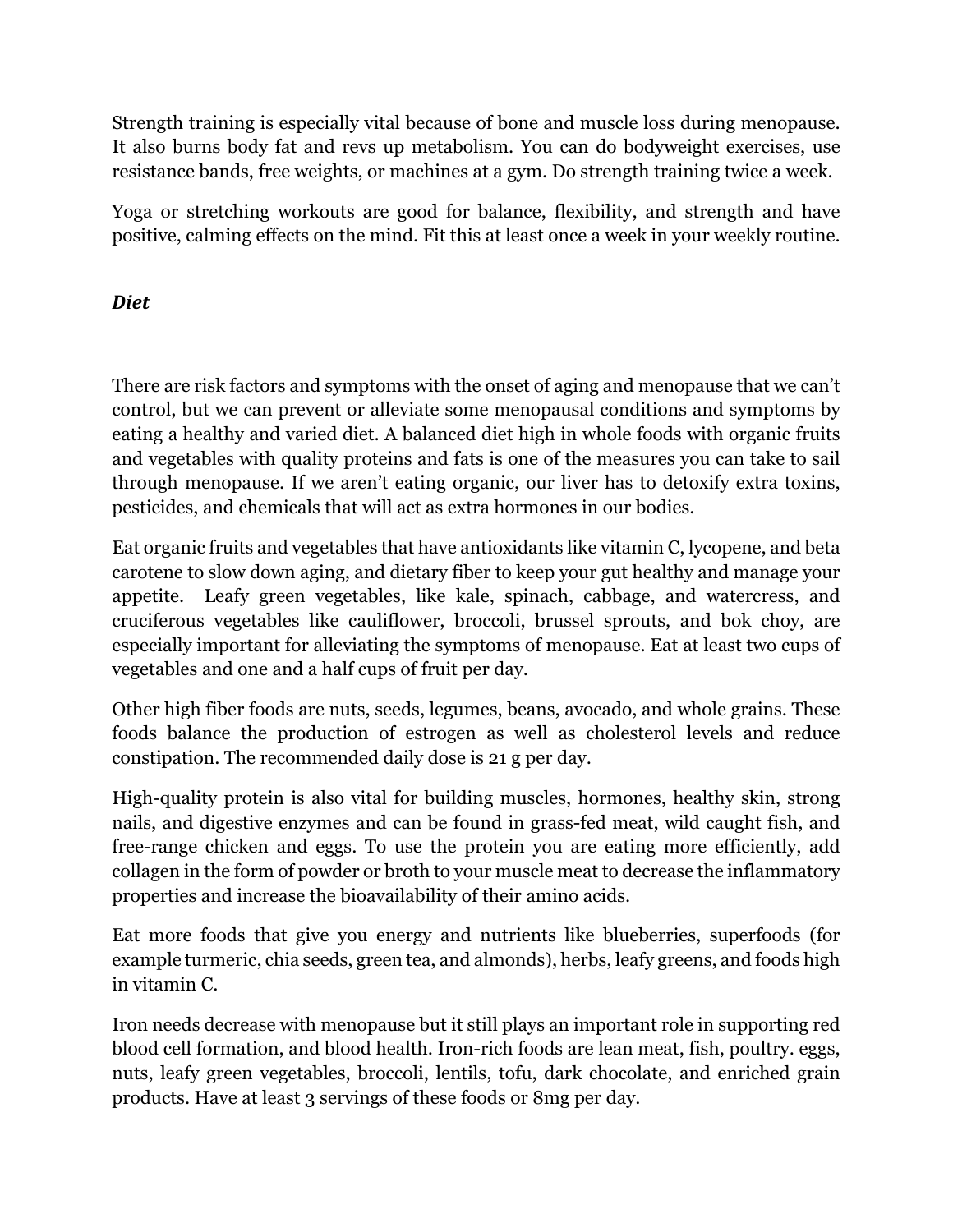Healthy fats high in omega 3s from flax seeds, and fatty fish like salmon, sardines, and mackerel, reduce inflammation, are good for the skin, protect the heart, and reduce bone loss, depression, and breast cancer. Exclude highly processed vegetable oils like margarine, sunflower, canola, safflower, soybean, and corn oils. They are high in omega 6 fats that can cause inflammation and other problems. Replace them with healthy oils like olive, avocado, and coconut oil.

Eat foods rich in calcium, magnesium, and vitamin D, like eggs, dairy products, green leafy vegetables, broccoli, legumes, and tinned salmon and sardines. Aim for 1,200 mg per day or two to four servings of dairy products and calcium-rich foods.

Foods high in phytoestrogens have naturally occurring plant compounds that mimic the effects of estrogen on the body, supposedly balancing hormones. You get these compounds in soy products (make sure you eat only organic, non-GMO soy) including fermented soy like miso, tempeh, and nato. You also get phytoestrogens in beans, flaxseeds, linseeds, and sesame seeds.

Probiotic-rich foods have healthy bacteria that improve the health of your gut and regulate hormones like insulin, leptin, and ghrelin. They also protect cognitive functioning and raise immunity. Eat foods like yogurt, kefir, fermented vegetables like sauerkraut, kimchi, and fermented soy. Gut health and healthy digestion become even more important when we reach menopause and we need good production of hydrochloric acid and digestive enzymes. It may be necessary to supplement with digestive enzymes in the short term to help your body to make enough hydrochloric acid on its own.

Foods to avoid are sugar, which will increase hot flushes and weight gain and cause digestive problems, hormonal imbalances, and candida. Carbonated drinks, even the sugar-free ones, have many harmful chemicals and deplete the body of calcium, causing bone loss and teeth problems.

Processed foods are full of sugar, trans fat, and other harmful additives. Read food labels!

Be sure to drink enough water (8-12 glasses a day) to help with bloating and dry skin. You may also want to reduce your intake of certain drinks like alcohol and caffeine. Alcohol can cause weight gain and worsen hot flushes and caffeine can cause insomnia

Caffeine can also increase LDL cholesterol levels so decrease your intake if you have high cholesterol. However, new data has shown that drinking up to five cups of coffee a day can have benefits like reducing mortality, liver disease, Parkinson's, gallbladder issues, and depression while increasing alertness.

Try replacing one or more cups with decaf, drinking drip coffee instead of unfiltered or espresso (which has less caffeine), and use Lion's Mane (a kind of medicinal mushroom that heals the nervous system),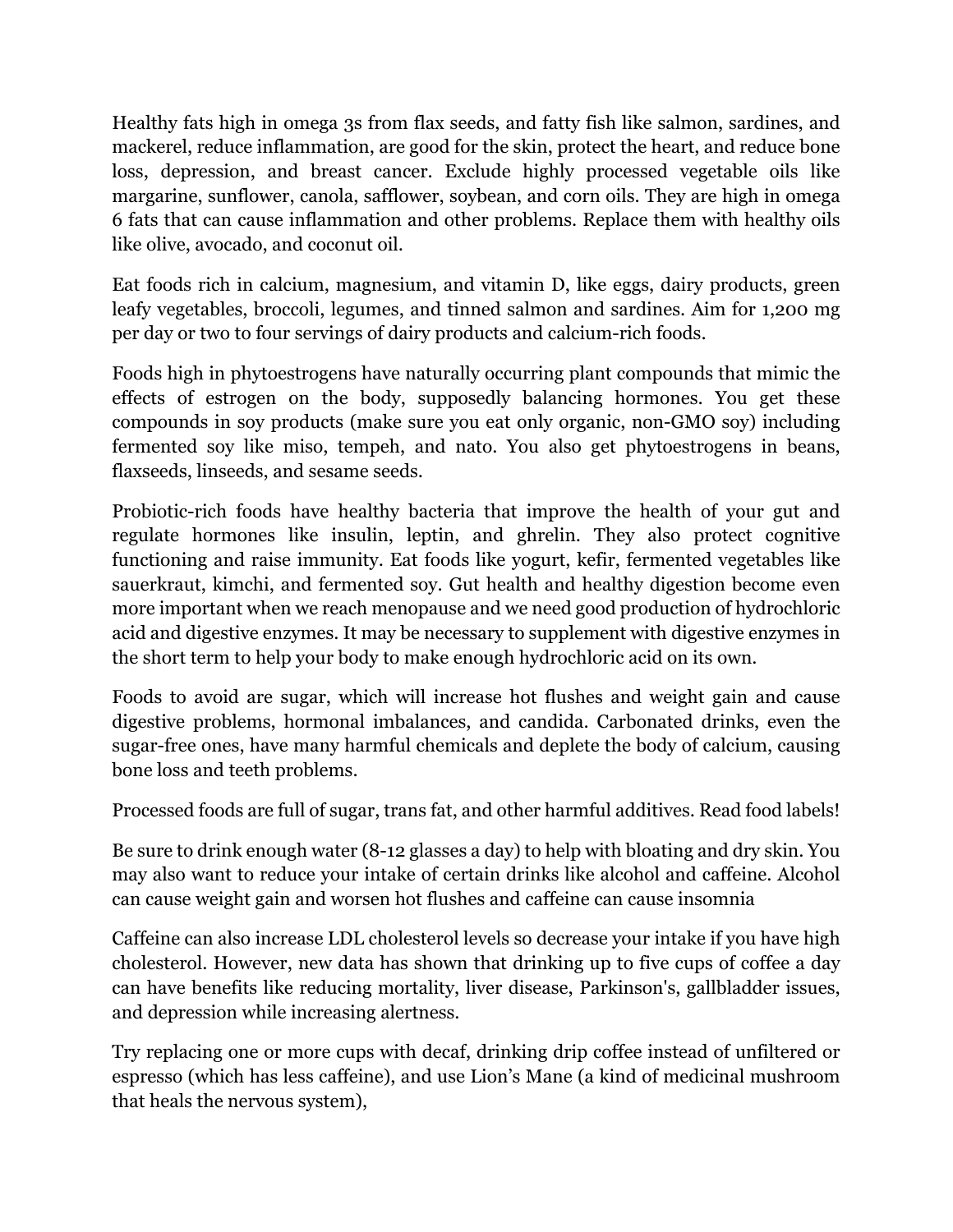Check for food intolerances. If you have symptoms like bloating, pain, cramping, diarrhea, nausea, rashes, fatigue, and acid reflux you can try eliminating trigger foods and see if symptoms improve. These could be:

Dairy causing a lactose intolerance

**Gluten** 

Caffeine

Salicylates are natural chemicals that we get in foods like vegetables, teas, nuts, honey, and spices. They are produced by plants to defend themselves against environmental stressors like disease and insects, but some people are sensitive to them.

Other examples of allergens are:

Amines, produced during food storage and fermentation and found in many foods.

Sulfites, chemicals mainly used in food preservatives, drinks, and some medicines.

FODMAPs, short-chain carbohydrates that cause digestive distress. These are found in many foods and drinks like beans, apples, beer, yeast, MSG, eggs, Aspartame, and food colorings.

Maintain a healthy weight as it's common to gain weight during menopause due to changing hormones, genetics, aging, and lifestyle. Excess fat, especially around the waist puts you at risk for diseases like diabetes and heart disease. You may need to consume fewer calories overall, and because of slowing metabolism and decrease in muscle mass, it's even more important to eat a "clean" diet. This includes healthy fats, quality proteins, probiotic foods, no sugar or processed foods, whole grains, and organic fruits and vegetables.

A study done of 17, 473 postmenopausal women found that losing weight has a highly positive effect on reducing hot flushes and night sweats.

### *Mental Health*

- Reduce stress levels and use meditation, breathwork, yoga, and other relaxation techniques to do so. If you are suffering from depression take natural remedies where possible, or go on antidepressants if you need them.
- Clinical trials have shown us that healthy relationships, social support, and relaxation are vital in reducing menopausal symptoms and other effects of aging.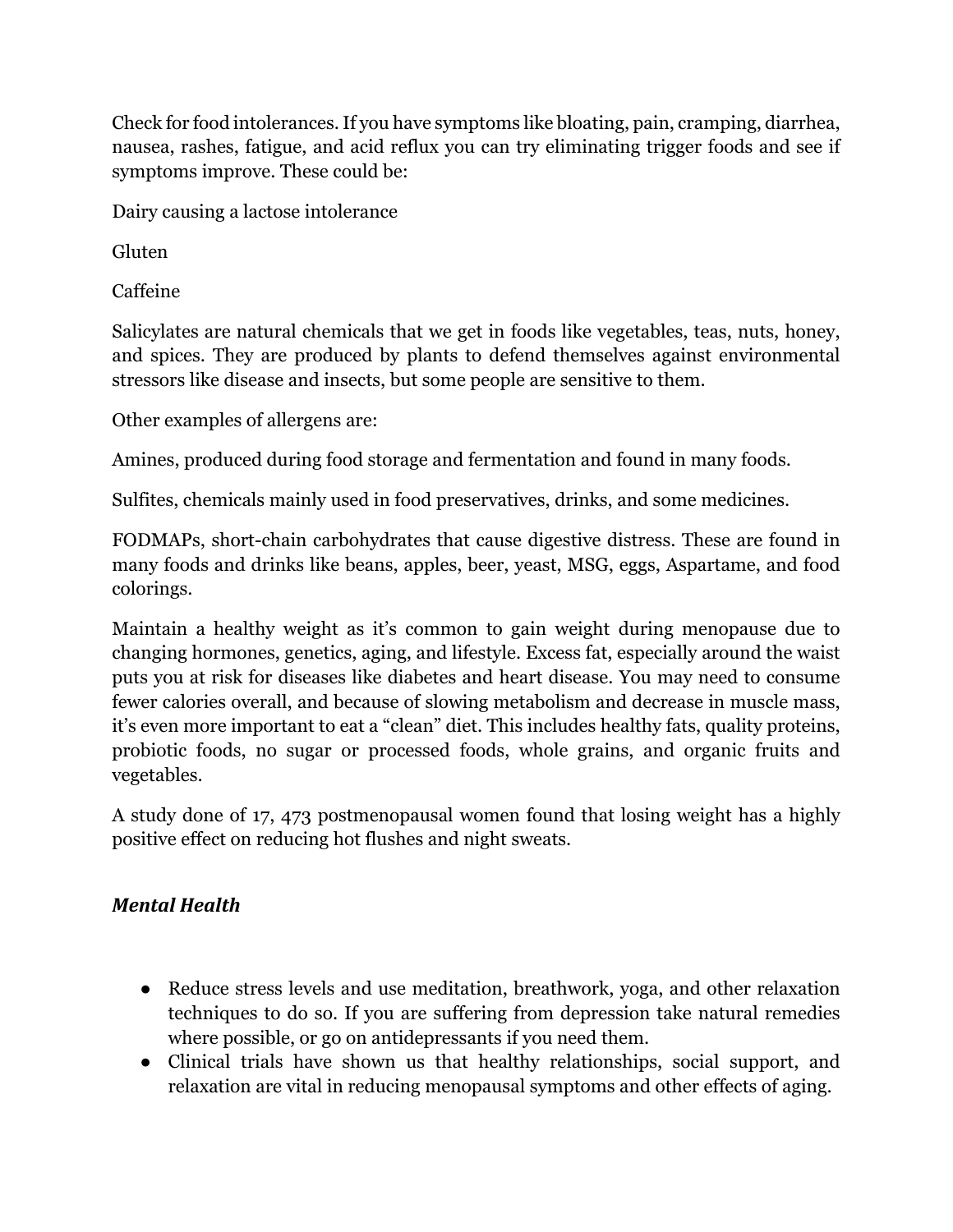• Get good quality sleep, which is so important for the body and healing. Stress, high cortisol, an imbalance in neurotransmitters, poor sleep hygiene, hypoglycemia, adrenal fatigue, and poor circadian rhythms (with low cortisol levels during the day and high levels at night), can all cause poor sleeping patterns.

### *Practical Measures*

- Deal with hot flushes by staying cool at night, sleeping in a cool, well-ventilated room, and wear loose and layered clothing. Find out if you have any triggers for hot flushes like hot drinks, spicy foods, caffeine, stress, alcohol, hot weather, or a hot room.
- Use over-the-counter water or silicone-based vaginal lubricant for dryness. Staying sexually active increases blood flow to the vagina and also helps with discomfort.
- Strengthen your pelvic floor by doing Kegel exercises which can help improve urinary incontinence and improve your orgasms. With these exercises, you isolate and contract the pelvic floor by squeezing and lifting your vagina, urethra, and anus, with the rest of your body remaining relaxed. Make sure that you are contracting inwards and upwards, similar to the sensation of stopping urination mid-stream. To fully strengthen the pelvic floor do a routine with both strong contractions held for a few seconds, and also quick contraction/release exercises. Release the contractions fully to prevent overworking and over-tightening the muscles. Be consistent and do the exercises for five minutes every day and take note of your progress. It takes 12 weeks to experience a real change. You can do Kegel workouts on YouTube and follow someone like Michelle Kenway.
- Avoid plastics and obesogens as much as possible. These can disrupt our production of hormones and metabolism. 20 obesogens have been identified, with Bisphenol-A (BPA) being one of them. Its structure resembles the most important form of estrogen, estradiol, and BPA binds to its receptors causing weight gain and obesity, amongst other issues.

To minimize your contact with these chemicals, avoid drinking hot or frozen liquids from plastic cups, and drinking bottled water out of plastic bottles. Invest in a water filtration system and drink water out of glass or stainless steel bottles. Don't use non-stick cookware and use stainless steel and cast iron pots and pans instead. These chemicals can be found in cosmetics too, so use as many natural products for your face and body as you can.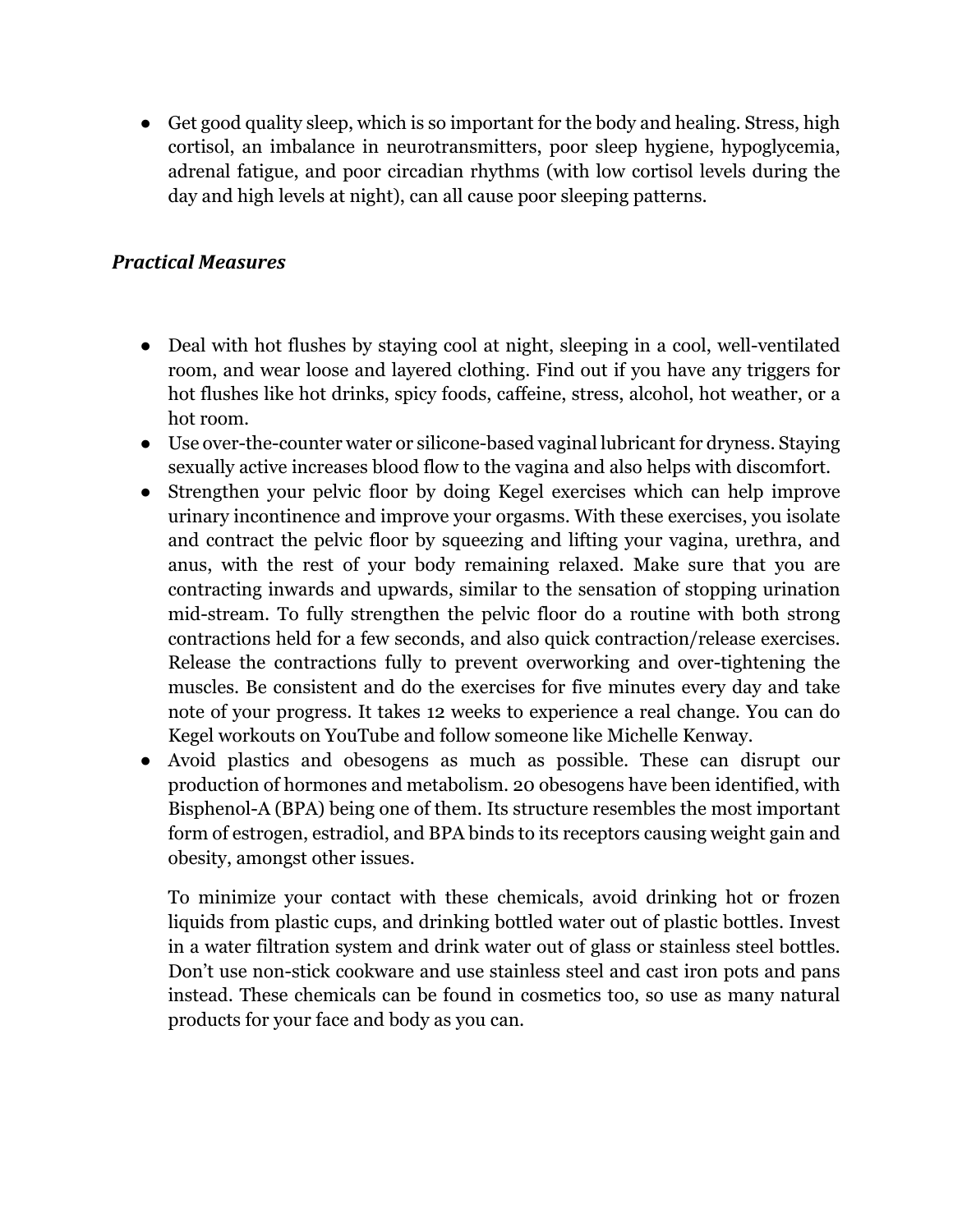#### *Sun Exposure*

Get enough sun exposure: We are wired to get a "Light-Diet" and the human body needs light for our cells to function well, similar to the nutrients we get from food. Sunlight helps power up our cells, affects hormones and neurotransmitters, balances our mood, enhances physical performance, increases recovery from stress, and improves sleep. To get the benefits from sunlight go out into it at all times of the day, in the mornings, at midday and in the evenings, building up slowly to prevent becoming sunburned and don't wear sunglasses all the time, so that you can absorb the beneficial rays through your corneas.

Dr. Leland Stillman, internal medicine specialist and naturopath in Portland, feels that we should be questioning many of the theories about health that are accepted by the mainstream. One is the supposed relationship between the development of melanomas and sun exposure. He has seen many patients in his practice who developed melanomas with very little exposure to the sun, and the common factor between them was low vitamin D levels.

He also warns about exposure to blue light from computers, smartphones, and TVs, and suggests that we minimize our screen time as much as possible, especially in the early mornings and evenings, and at least one to two hours before we go to sleep at night, to increase the quality of our sleep.

Delaney's tips for sun exposure are as follows:

To increase the absorption of vitamin D get some sun exposure between 11 am and 2 pm when UV rays are optimal.

- Use a zinc-oxide-based, chemical-free sunscreen on your hands, face, and neck to avoid getting sun damage on these areas of thinner skin.
- Never overdo sun exposure and go into the sun a maximum of one to two hours, and even less if your skin is fair, avoiding getting sunburned as this is highly dangerous.
- To increase the skin's resistance to UV exposure, get 15 to 20 minutes of early morning sunlight or use an infrared lamp if you can.
- Make sure that you stay hydrated in the sun to keep your skin healthy, and ensure that you are getting enough electrolytes and minerals.
- Green tea is good to drink for the polyphenols it has that protect our skin from sun damage.
- When you will be more exposed to the sun in the summer months, eat more foods that contain skin-protecting flavonoids and carotenoids, like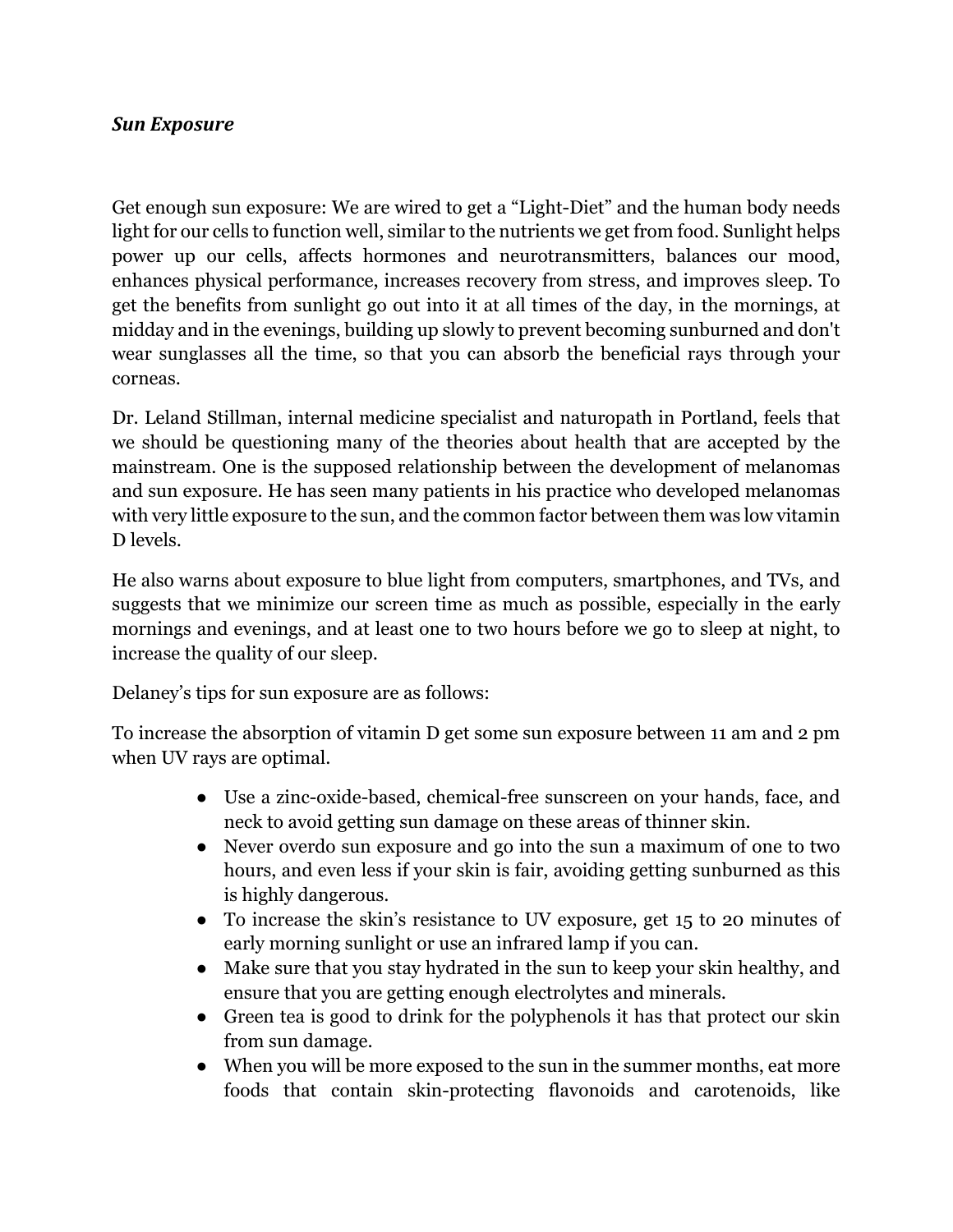tomatoes for lycopene, salmon, and shrimp for astaxanthin, and dark chocolate for flavonoids.

If we use sunlight in a responsible way we can use it to upgrade our health in so many ways.

If you don't get a lot of sun exposure, or you have had low vitamin D levels confirmed with a blood test, take a vitamin D supplement. (D3 as this is best absorbed) and vitamin K2, to increase absorption.

### *Smoking*

Give up smoking or cut down. Smoking can cause early menopause, sometimes by three or four years. It impacts the nervous system and makes menopausal symptoms worse; hot flushes and night sweats, anxiety, mood swings, sleep disruption, and it can have a detrimental effect on the skin which can become thinner and drier. The nervous system should be supported as much as possible during menopause, and smoking has the opposite effect. It also increases the risk of heart disease, stroke, cancer, and osteoporosis.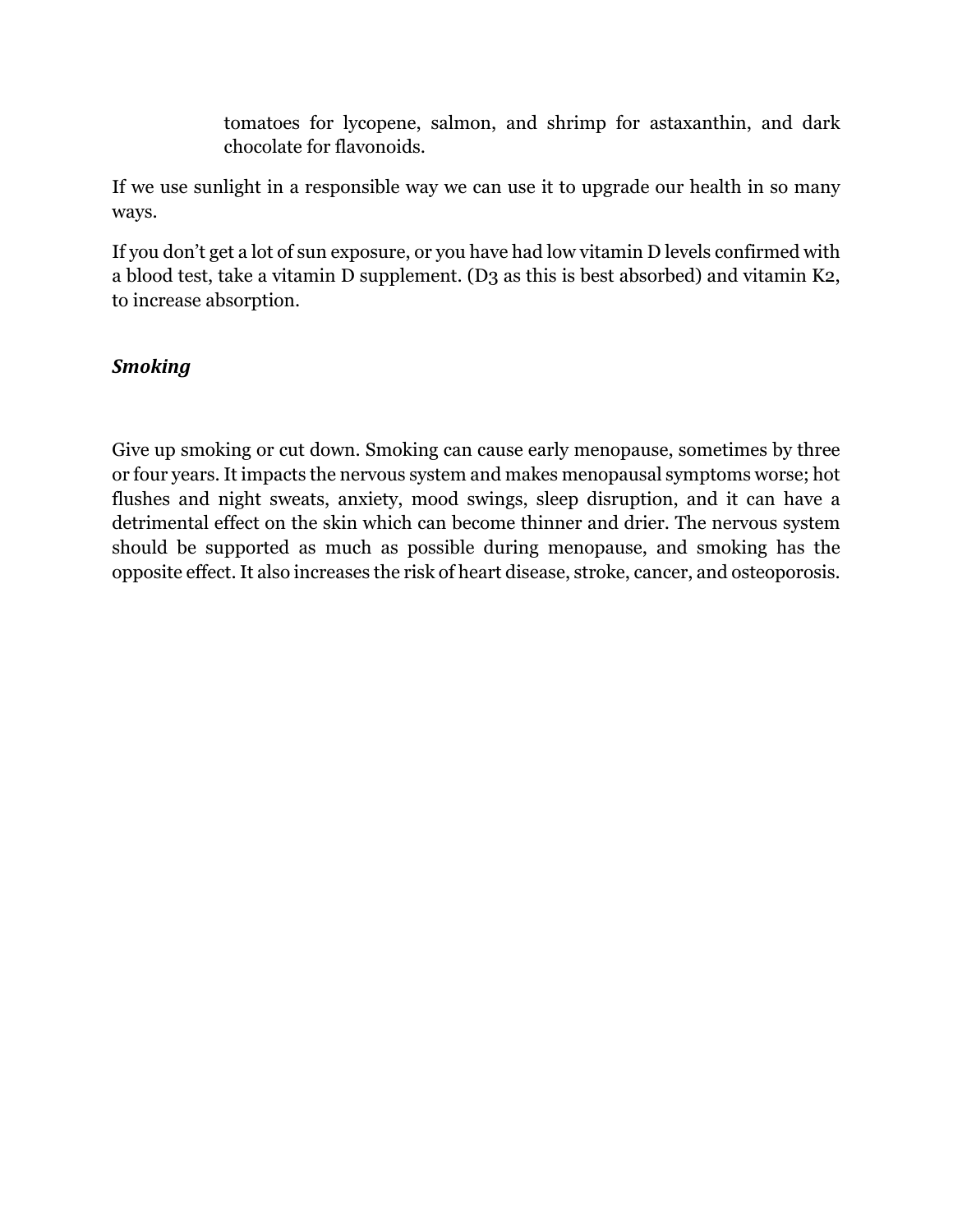### **Chapter 5: Symptoms of Menopause**

# **Vasomotor Symptoms (VMS): Hot Flushes and Night Sweats**

We've spoken a lot about hot flushes and night sweats already, but what exactly are they and where do they come from? Hot flushes affect 80% of women going through menopause at some point. A hot flash is a wave of heat lasting on average two to four minutes that suffuses the head, neck, arms, and upper chest. Some women experience hot flushes between 20 to 30 times a day, and it's not just a perception of heat as the body is actually warm to the touch. There may be sweating, agitation, anxiety, nausea, and redness in the face. Night sweats are another type of hot flash that cause excessive sweating and sometimes sleep disturbances at night. Hot flushes and night sweats both happen because of a faulty internal thermostat, where thermoregulation (control of body temperature) is not regulated properly by the hypothalamus in the brain, hormones, and neurotransmitters that normally work together to keep body temperature in a fairly narrow zone.

A hot flash happens more than as a result of just low estrogen levels, otherwise, girls below puberty would get them. It happens because the body and brain have received spikes of estrogen and then it is taken away. Estrogen acts as a gatekeeper to neurons in the brain that communicate about heat, so with lower levels, we no longer have that control. Some research suggests that the follicle-stimulating hormone (FSH) that rises during menopause may also play a role in hot flushes.

Without the regulatory influence of estrogen, the body becomes very sensitive to minor increases in temperature and responds in an extreme way. The blood vessels dilate to cool off and some heat is lost by blood being shunted to the surface of the skin. This is the wave of heat and redness we experience, and sweat glands are also activated. The heart rate goes up, often feeling like anxiety, and blood flow to the brain is reduced. When the heatwave has passed, the body often gets chilled as the body temperature is now lower than necessary and some women experience shivering to get the body temperature back to normal.

The degree of these vasomotor symptoms varies from woman to woman, but mostly negatively affects the quality of life, with the added aggravations of sleeping difficulties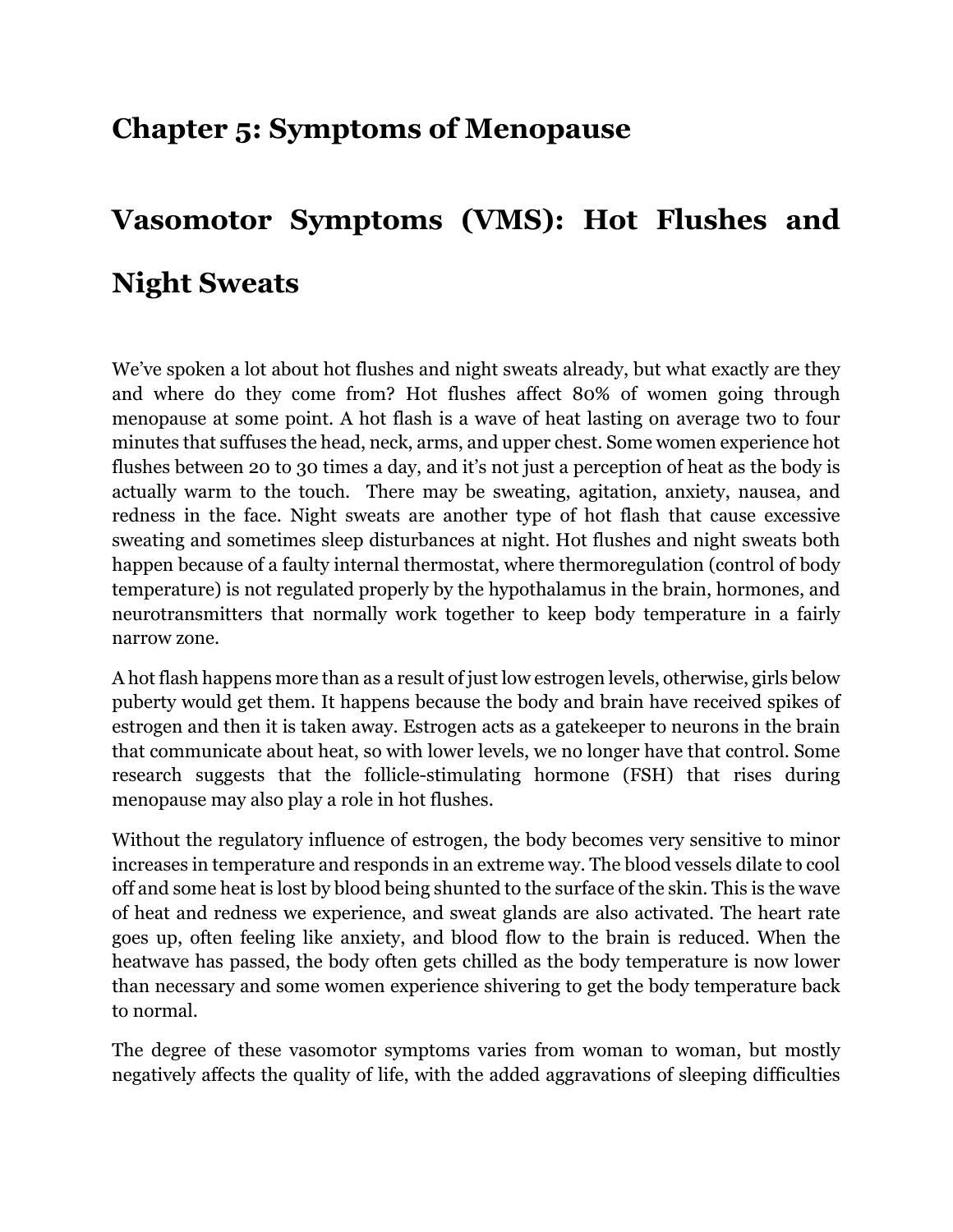and depression. The flushes are also unpredictable, stressful, draining, and make women feel awful and unsettled.

If a woman's vasomotor symptoms are moderate to severe, she is also more at risk for cardiovascular disease and stroke, because the factor that predisposes her to hot flushes also predisposes her to heart disease. A factor in heart disease and stroke is a miscommunication between the nervous system and blood vessels, and this may be the link for these women.

Vasomotor symptoms can start early in menopause and on average last about seven years. Four patterns of these symptoms have been identified and are spread evenly amongst women in North America:

- Starting early and reducing after the final menstrual period (FMP)
- A later onset during the menopause transition with the most severe symptoms around the FMP, then decreasing slowly postmenopause and lasting around four years.
- Few or no symptoms.
- Some women start having hot flushes early in the transition and keep on long into postmenopause for ten years or longer.

There are a few factors that increase or decrease the risk of vasomotor symptoms:

Race is one factor with African-American women experiencing the longest duration of hot flushes (11 years or more), Japanese-American and Chinese-American women for around five to six years, and White and Hispanic women are in between.

Smoking is another influence and hot flushes are experienced for a longer time in former or current smokers.

Social factors including a lower level of education, poverty, and adverse childhood conditions (ACES) are all linked with a longer duration of symptoms. Some examples of ACEs are being exposed to or enduring abuse or neglect (physical and emotional), mental illness, family violence, divorce, and substance abuse. They can cause permanent structural changes in the brain that may make it more vulnerable to the process that triggers hot flushes.

Cultural and genetic factors are also an influence with hot flushes and night sweats being experienced differently around the world. In cultures that don't emphasize the negatives of aging and where menopause is seen as a natural stage of life, women do a lot better and their symptoms are less severe. Where the experience of menopause is normalized it's easier to feel more positive about what you are experiencing and to get information about what to expect. Other cultural factors might influence the experience of symptoms like climate, access to good medical care, diets in particular areas, and physical activity.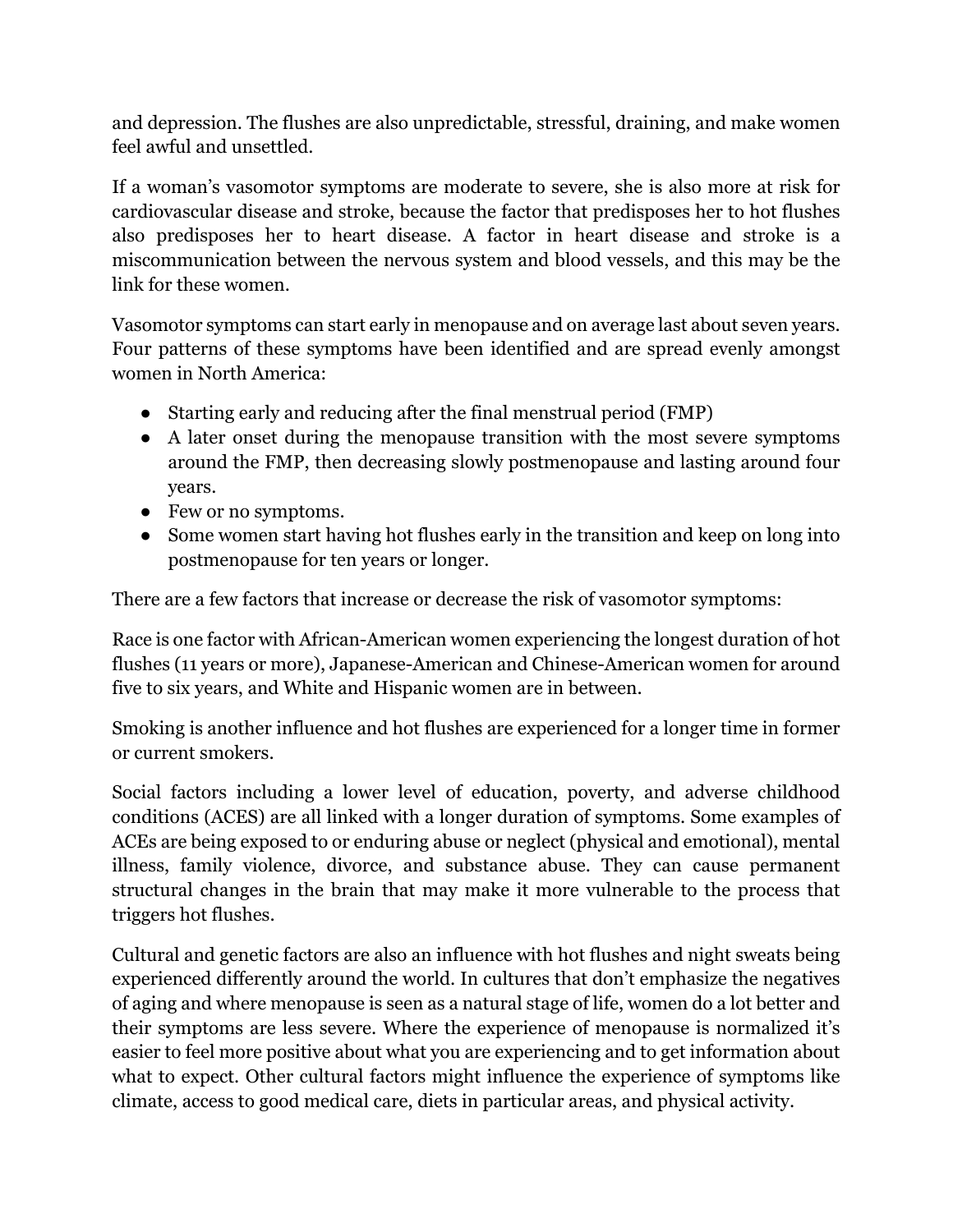Genetics may also play a role and some studies suggest that there is a particular gene that is associated with experiencing more hot flushes. Some Asian countries like Japan also seem to have a lower incidence, but this may not be accurate as these studies were not objective in their data collection.

Mental health could also be a determinant and anxiety, stress, and depression may increase the risk of hot flushes.

Alcohol is a factor and heavy drinking may increase hot flushes whereas light drinking may reduce them. Caffeine can also trigger flushes in some women.

Time of day and climate are also factors as hot flushes are often worse in the afternoons and can be more severe in the summer months or a hot, humid climate.

# **Abnormal Bleeding**

Abnormal bleeding is a common experience amongst menopausal women leading up to the final menstrual period (FMP). It is so common that it's a sign that the FMP is arriving.

The significance of abnormal bleeding is as follows:

- It can be a warning sign for endometrial cancer and thyroid conditions.
- The amount of blood loss may be medically concerning.
- It impacts the quality of life.

The frequency of abnormally heavy periods varies with some women having only one or two missed periods or a few heavy periods, while others have a lot of irregular and heavy bleeding.

Menstrual bleeding is seen as abnormal if it is too heavy or doesn't follow a regular pattern (every 24 to 38 days from the start of one period to the first day of bleeding in the next cycle). If there are missed periods it's most likely to be a part of the menopause transition, but changes may be worth reporting to a doctor, especially if the period is heavier or lighter than expected.

A normal volume of blood for a menstrual period is 30-80ml (1-3 ounces). It is considered heavy if:

- It leaks through menstrual products enough to soak clothes or bed sheets.
- Menstrual products become blood-soaked every hour for a few hours and constantly need to be changed.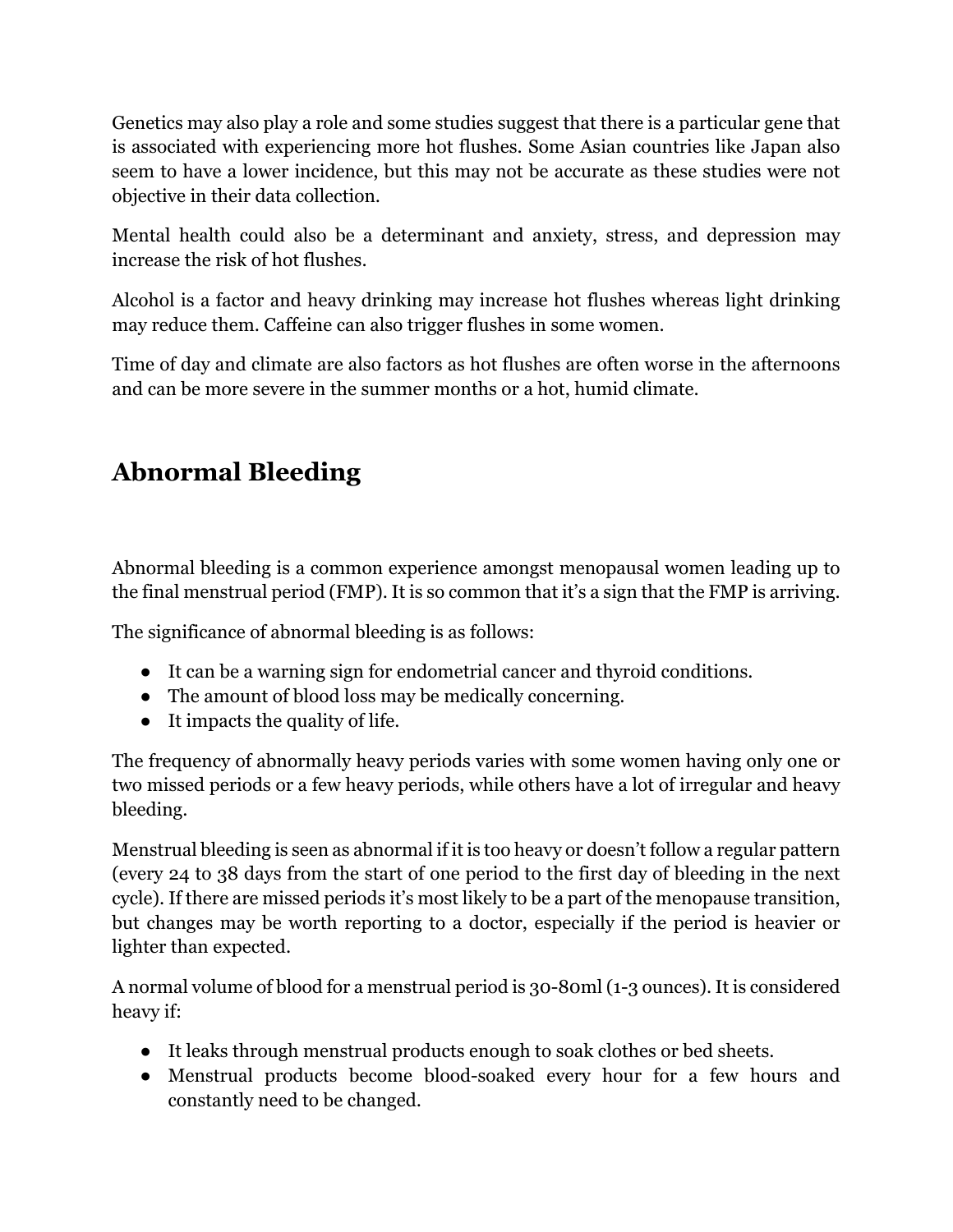- Bleeding lasts for longer than seven days.
- Clots are larger than the size of a quarter.

The amount of blood lost with each period during the menopause transition often increases, but there should be no bleeding after the FMP and, if there is, it is considered to be abnormal. It could be a sign of endometrial cancer (cancer of the lining of the uterus).

The root causes of abnormal bleeding are hormonal changes causing the endometrium to be too thick or too thin; polyps in the lining of the uterus; hormonal contraception, menopausal hormonal therapy, and supplements that have hormones in them; fibroids, which are benign tumors of the uterine muscle; adenomyosis, where the lining of the uterus grows into the muscle; and issues with the blood's ability to clot due mainly to anticoagulant medications like Aspirin.

There are many treatments for heavy bleeding and drugs like tranexamic acid, hormonal contraception, nonsteroidal and anti-inflammatory drugs, progestogens, and standard MHT can be prescribed. An IUD can also be fitted or an endometrial ablation is done (removal of the lining of the uterus) but the definitive treatment is a hysterectomy.

### **Loss of Bone Mass**

Bone loss happens because of lower estrogen levels in menopause. In their first five years after menopause women can lose up to ten percent of their bone mass, but this can be higher, and is different for each woman.

Being female puts you at risk for osteoporosis, which causes bone to become fragile, and the structural integrity of the bone is compromised, with the risk of fracture increasing. There is a decrease in the amount of bone mass as well as microscopic changes in the architecture, with other changes in bone quality that are not well understood.

Bone is constantly being remodeled (reabsorbed and new bone is made) throughout a lifetime, and your skeleton is replaced every ten years. Estrogen produces bone mass so the most rapid loss peaks about one year before the final menstrual period, lasting about three years. This may be 6% of a woman's bone mass and she will continue to lose it at a higher rate than before menopause. Aging also harms bone integrity in other ways.

There are several factors that can affect the loss of bone, like: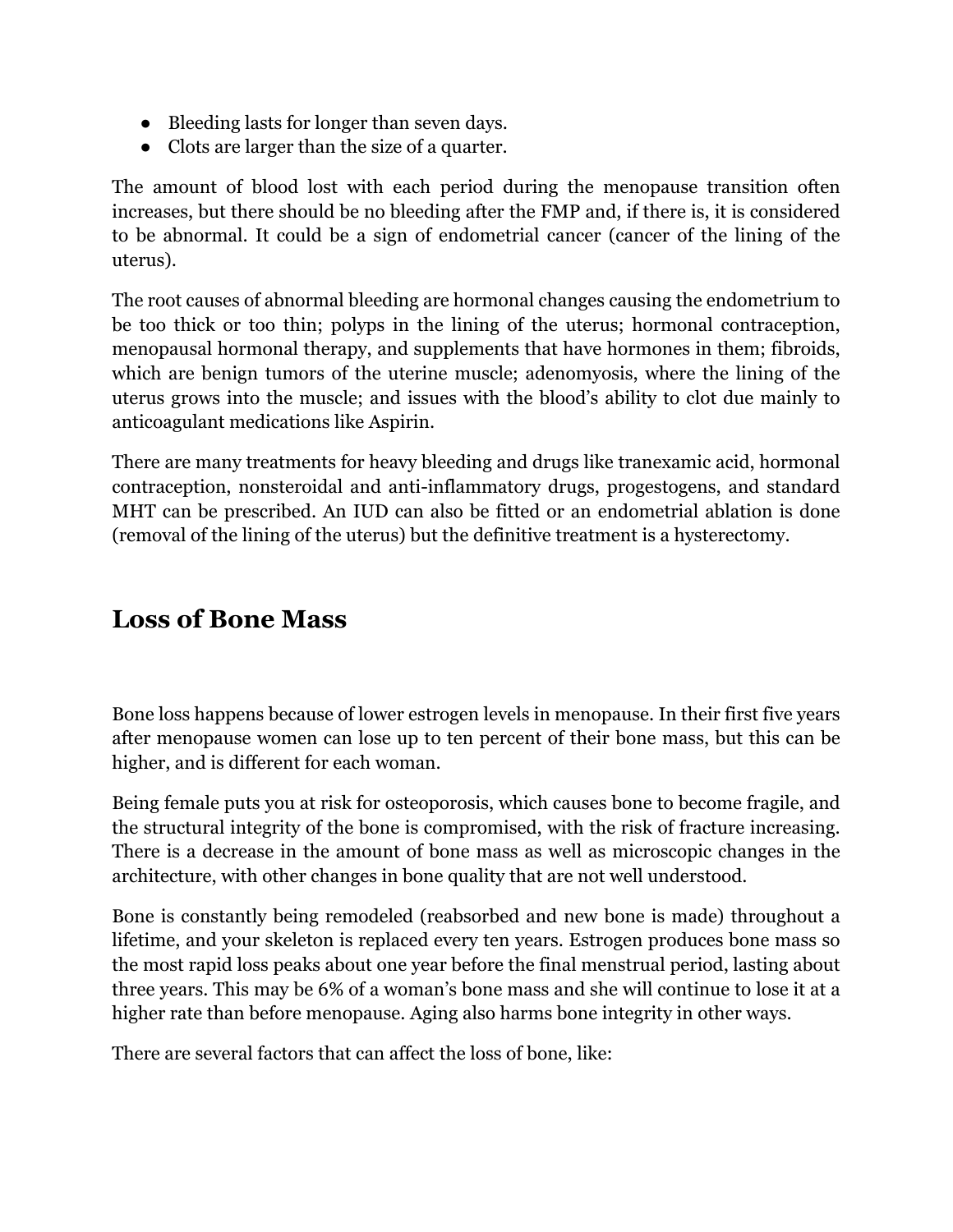- Age of menopause. The earlier this happens the more bone mass is lost and the risk of fractures goes up.
- Genetics. This is the greatest contributing factor to bone health.
- Anorexia Nervosa. Very low body mass can stop ovulation and estrogen levels get very low. There are also other bone changes with anorexia.
- Alcohol. If a woman consumes three or more units a day the risk increases.
- Medications. Certain contraceptives, steroids, and heavy use of cannabis increase risks.
- Medical conditions. Examples are type 2 diabetes, rheumatoid arthritis, and hyperparathyroidism.
- Nutrition. Lack of calcium and vitamin D causes weak bones, and women who drink too much coffee and diet soda are also at risk.
- Physical activity. To maintain bone health we need stress on our bones from weight-bearing exercise that grows stronger muscles. The mechanical signals from exercise are stimulated by osteoblasts (the cells that build bone). The risk of falls can also be prevented by muscle strengthening and exercise to improve balance.
- Smoking. Smokers have lower peak bone mass and bone loss is accelerated, especially after menopause. An extra two percent of bone density is lost every ten years after menopause.

#### *How to Diagnose Osteoporosis*

This is done with a scan called a dual-energy x-ray absorptiometry or DXA. It measures bone density in the vertebra in the spine and the top of the femur (the thigh bone). This screening is recommended at least once for every woman aged 65, but if any woman has had a fragility fracture (a fracture without obvious trauma) then she should automatically be diagnosed with osteoporosis.

A result from a bone density test is reported as a T-score, which compares a woman's bone density with a typical reading for a 30-year-old woman and compares that result in standard deviations.

### **Brain Fog**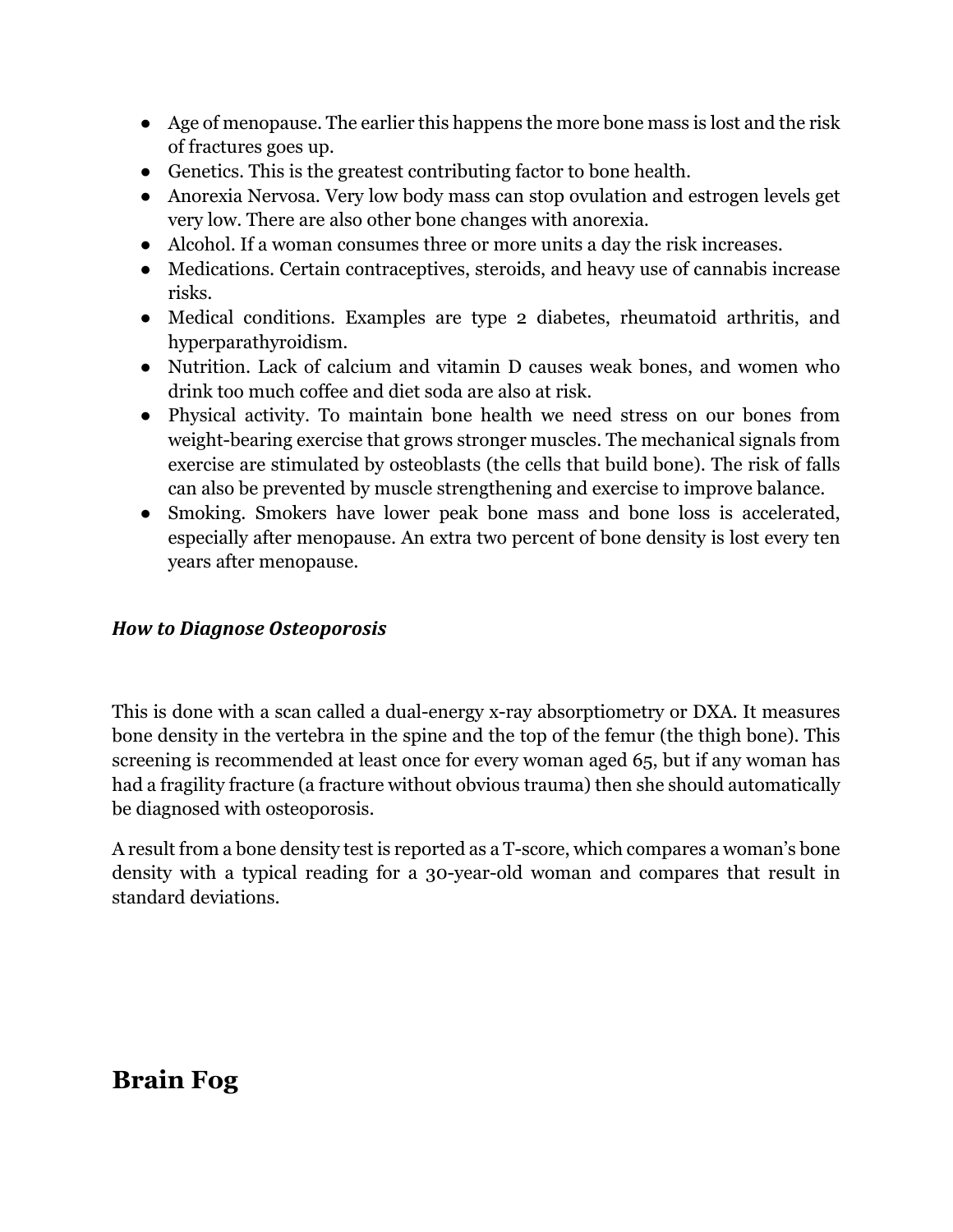The brain is influenced significantly by estrogen, made both by the ovaries and in the brain itself. Some examples of the ways estrogen plays various roles in brain function are: It increases blood flow to the brain, it improves brain connectivity (how the different areas of the brain communicate), and it boosts the activity of serotonin.

Other changes can affect the brain during menopause, like inflammation from increased visceral fat and the rise in levels of follicle-stimulating hormone (FSH).

Brain fog refers to some kind of memory problem or forgetfulness, for example, losing one's car keys, or forgetting what a word should be in a sentence. Studies done on women's brain functioning during menopause have found issues like reduced speed in processing information, decrease in verbal episodic memory (the ability to remember a story or a list of words), and the ability to take in new information.

It has also been found that these changes are temporary and disappear once the menopause transition is over. Some of the changes in cognitive functioning are also due to aging and not due to menopause as such. There are also outside factors that could influence brain functioning like the effects of stress, and many women in midlife are under a lot of stress for various reasons.

### **Depression**

This is a medical condition that is considered going beyond mere sadness that won't go away, and there's an increased risk of it during menopause. It can affect thoughts, emotions, appetite, cognitive ability, sleep, energy, and physical health. It involves feelings of hopelessness, guilt, anxiety, and lack of interest in activities that once brought pleasure. (Read more on depression in Chapter 8)

### **Alzheimer's and Dementia**

Alzheimer's is a type of dementia and women are at higher risk for developing it and other kinds of dementia than men. Low estrogen levels are only one cause of dementia and other factors like genetics, diet, high blood pressure, smoking, lack of exercise, and diabetes can all play a part in its onset.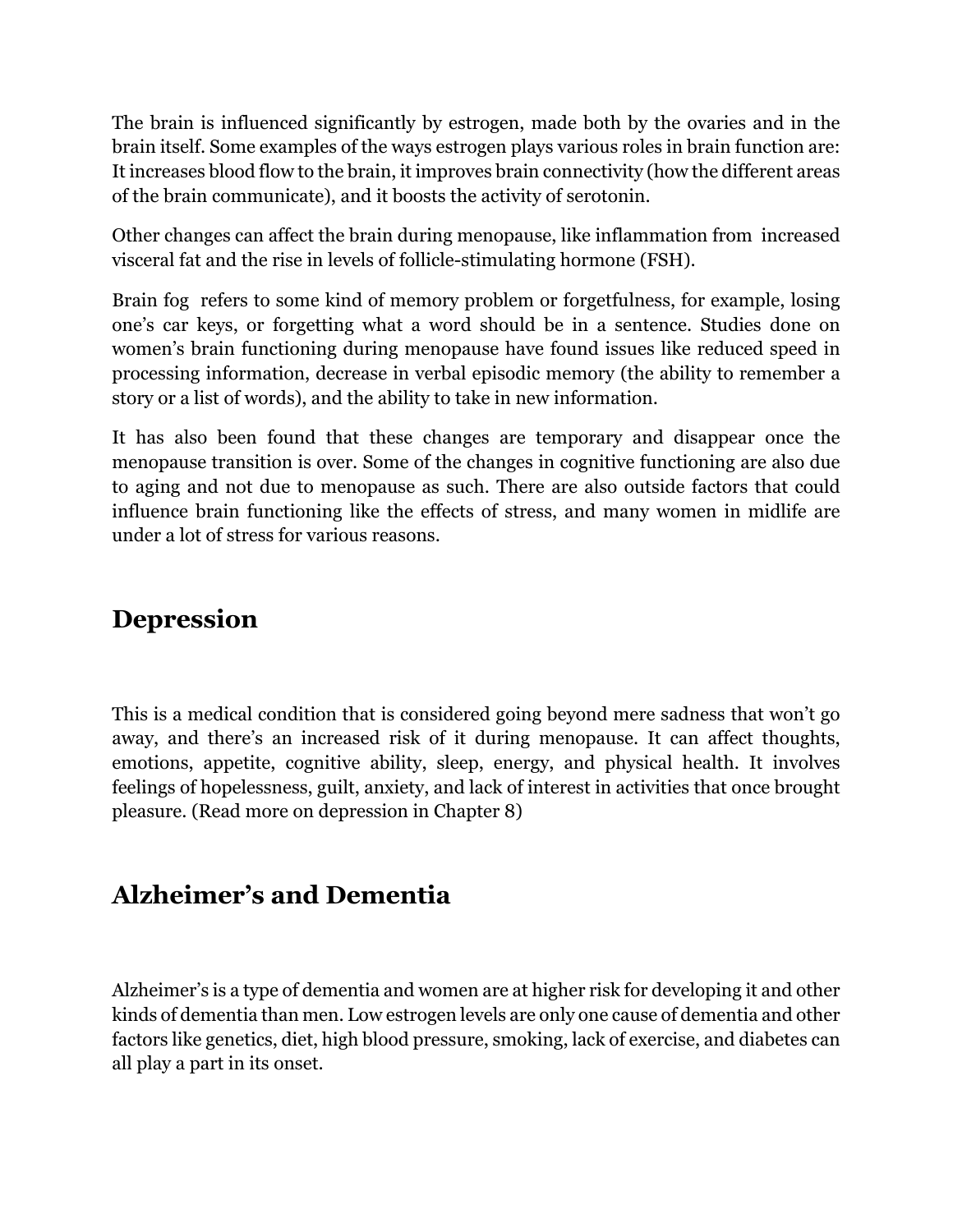### **Genitourinary Symptoms of Menopause (GUSM)**

This refers to changes in the vagina, vulva, clitoris, and bladder during menopause, causing them to shrink and become thinner because of lower levels of estrogen. Up to 80% of women will eventually experience some symptoms and many don't get the care and advice they need.

These changes happen due to a reduction in blood flow to the tissues, a decrease in the production of collagen, and changes in the vaginal microbiome, with a shifting to different forms of bacteria.

The most common symptom is vaginal dryness, with others including vaginal itching and burning, pain and decreased lubrication during sex, and an increase in urinary infections and incontinence.

### **Urinary Problems**

These menopausal problems are rarely discussed but the incidence of urinary tract infections (UTIs) and incontinence increases with both age and menopause.

A UTI is an overgrowth of bacteria in the urine that causes inflammation and infection. The main symptoms are frequency and urgency of urination and pain. Recurrent UTIs are diagnosed when a woman has two infections or more during six months or three in twelve months.

The risk of UTIs increases after the age of 60 and is mainly related to low estrogen levels, which causes a reduction in blood flow to the tissue, increasing its fragility, and protective vaginal bacteria to be replaced with bacteria that cause infections. The immune system is also affected by the loss of estrogen and there are age-related changes in collagen that cause urinary problems.

Incontinence is the involuntary leakage of urine and stress urinary incontinence (SUI) happens with activities that put stress on the bladder. The reasons for this problem are multiple; genetics, in terms of tissue strength and support, loss of collagen and muscle mass including in the pelvic floor, obesity, smoking, and constipation (due to straining that could injure tissues).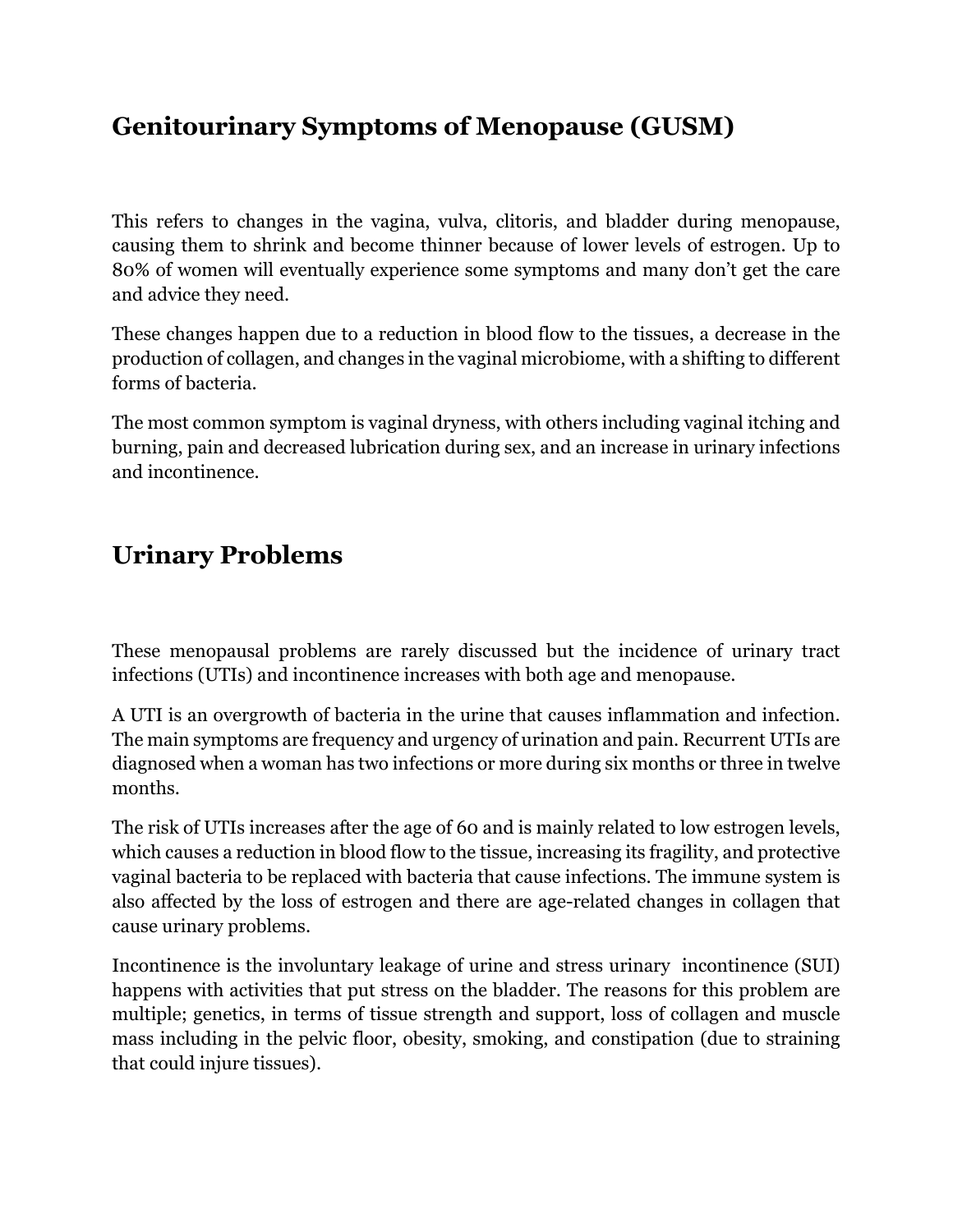### **Lack of Sexual Interest/Desire**

Sexual desire decreases with age and for some women in menopause, but it's a complicated issue, and levels of estrogen and testosterone don't play a role in this problem. Rather, it could be related to many factors other than hormones like health and social and relationship aspects. Medications for desire have shown to be only moderately effective and other measures like cognitive behavior therapy, mindfulness, and communication skills can be used instead.

### **Insomnia**

It has been found that 40 to 60% of women have sleeping difficulties during menopause, with many women especially having trouble staying asleep. The sleep issues in menopause increase and peak during the last few years before the final menstrual period, and the first year or so after it.

Insomnia is an important issue to address in menopause and at any other time because it's associated with potentially serious health risks like heart disease, stroke, obesity, and depression.

Areas of the brain that are influenced by estrogen and progesterone are also important in the regulation of sleep. They are involved in our circadian rhythm patterns, and progesterone also has a mild sedative effect.

The vasomotor symptoms in menopause (hot flushes and night sweats) are potentially major sleep disruptors, but age also negatively affects sleep. Insomnia may also be caused by depression so this should also be a consideration in treatment.

Sleep apnea (where breathing repeatedly stops and starts during the night) can increase in menopause because of a drop in progesterone levels and an increase in visceral fat. Risk factors for sleep apnea are an increased waist circumference and high blood pressure. It's very important to address sleep apnea because it can cause serious health problems like high blood pressure and heart disease.

# **What Are the Therapies?**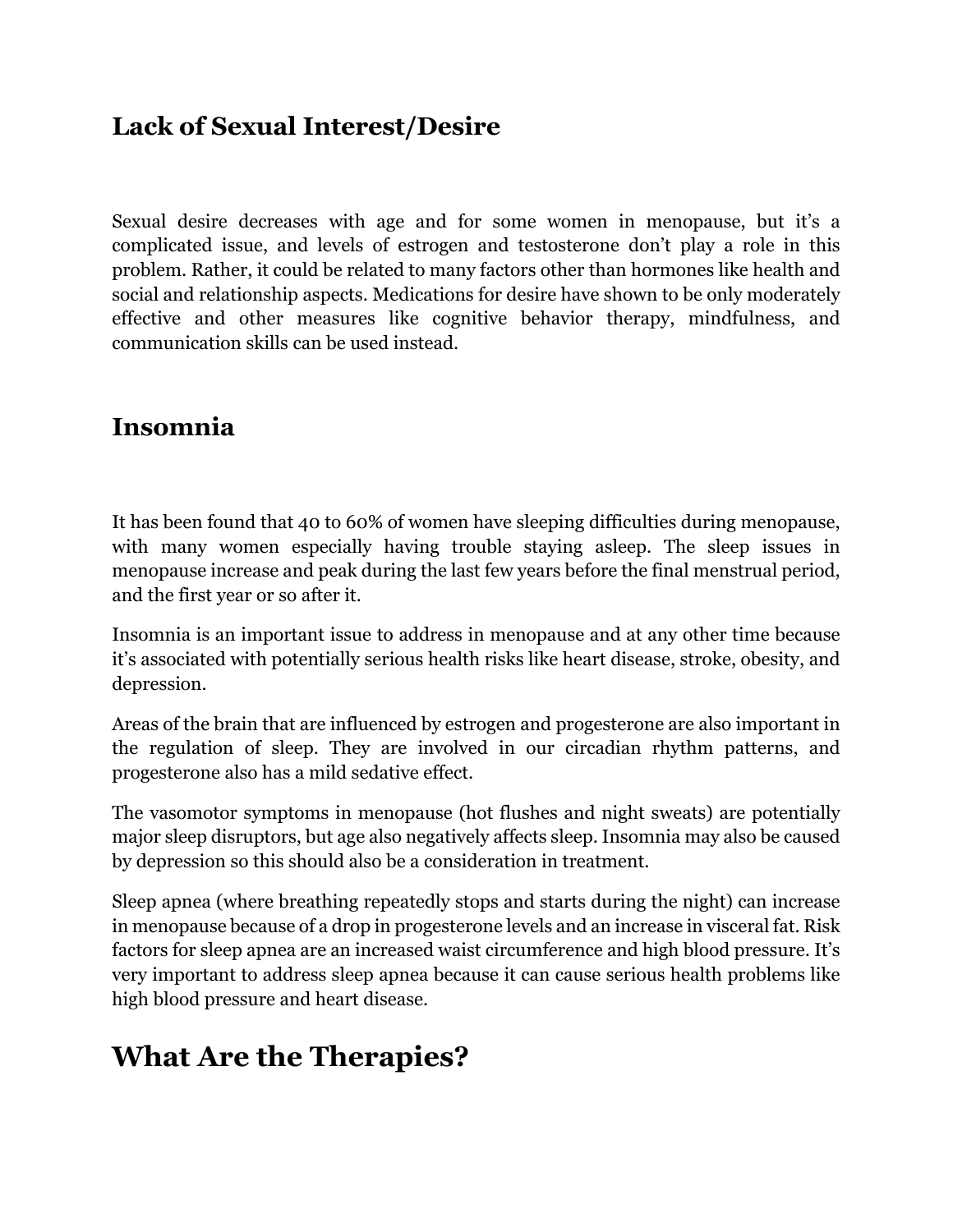Menopause doesn't need any medical treatment as such. Instead, we can focus on relieving symptoms and preventing or managing chronic aging conditions. Treatments available in the medical realm prescribed by doctors may cover:

### **Treatment for Hot Flushes**

You already know by now that MHT is one therapy that can help relieve symptoms like hot flushes. You've learned that it can be a safe option for those women who have not had a history of breast or uterine cancer, it is the best treatment for hot flushes, it prevents bone loss, and it is prescribed for the shortest possible time frame in the lowest dose as it has risks of cardiovascular disease and cancers.

Women who are unable to take MHT, including those who have had certain types of cancer (breast or uterine), heart disease, strokes, blood clots, or liver disease are ideal candidates for holistic therapy, but there are still other conventional medical options available to them:

- Low-dose antidepressants, selective serotonin reuptake inhibitors (SSRIs) can be helpful for hot flushes and for women who need treatment for depression, because the chemical changes that cause hot flushes seem to involve the same neurotransmitters as depression.
- Gabapentin (also called Neurontin, Horizont, or Gralise) is a medication used to treat seizures that can be used for hot flushes, especially at night.
- Clonidine (also called Kapvay or Catapres) is a blood pressure medication that can also alleviate hot flushes, though it is not as effective as other nonhormonal therapies, has unpleasant side effects, and takes three months of use to see benefits.
- Fezolinetant is a new drug that has not been released yet but is undergoing final phases of testing. It has been shown so far to be a promising alternative to HRT for hot flushes, with an 80% reduction in them. It has the ability to calm the nerves that become overactive to temperature when estrogen levels are low.

### **Treatment for Osteoporosis**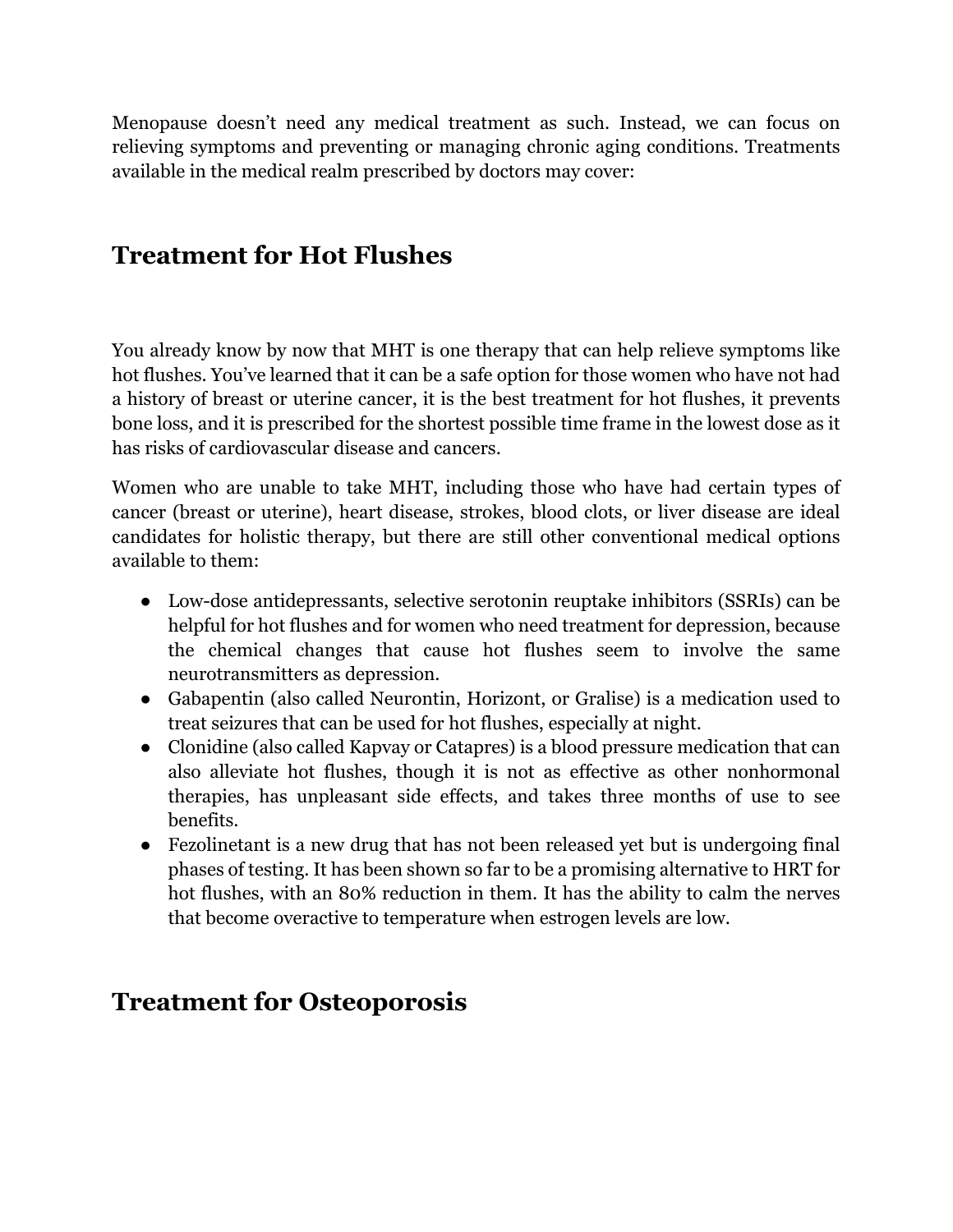#### *Exercise*

This is one of the best things you can do for your heart as well as your bones, and it can help to not only prevent bone loss but reverse it. Compound exercises (where major muscle groups are used at the same time, like pushups, lunges, and squats) and weightbearing exercises are very effective and safe for women with even very low bone mass.

To prevent osteoporosis, balance and posture exercises are also recommended, starting them early as a preventative measure. This includes exercises like yoga, tai chi, and exercises to improve your core or abdominal strength like planking.

Women with osteoporosis should be aware of bending down and lifting objects (especially if they are heavy) with proper form, bending knees, and hinging at the hips. This puts less stress on the spine and lower back and will prevent fractures.

#### *Calcium and Vitamin D*

If we don't get enough calcium, it can lead to lower bone mass because there won't be enough to support bone that is constantly being replaced. Women over 51 years old need 1,200 mg of calcium per day and it can be found in dairy, soy, or almond milk, tinned salmon and sardines, tofu, turnip greens, bok choy, kale, figs, and chia seeds. A calcium supplement can be taken if there is not enough in a woman's diet, but care should be taken to not take too much as this could cause kidney stones.

Taking vitamin D is necessary for the proper absorption of calcium. It also helps with the flow of calcium in and out of bones. Daily recommended doses are 800 - 1000 IU per day. (Read more about vitamin D in Chapter 7)

#### *Medications to Reduce Bone Loss*

Estrogen, both oral and transdermal, is very effective at preventing bone loss. An alternative to MHT is using medications called bisphosphonates, which inhibit the action of osteoclasts that break down bone cells when bone is being remodeled.

Candidates for therapy are: women who have had a fragility fracture or a diagnosis of high fracture risk based on FRAX scoring (an estimation of a woman getting a fracture/s in the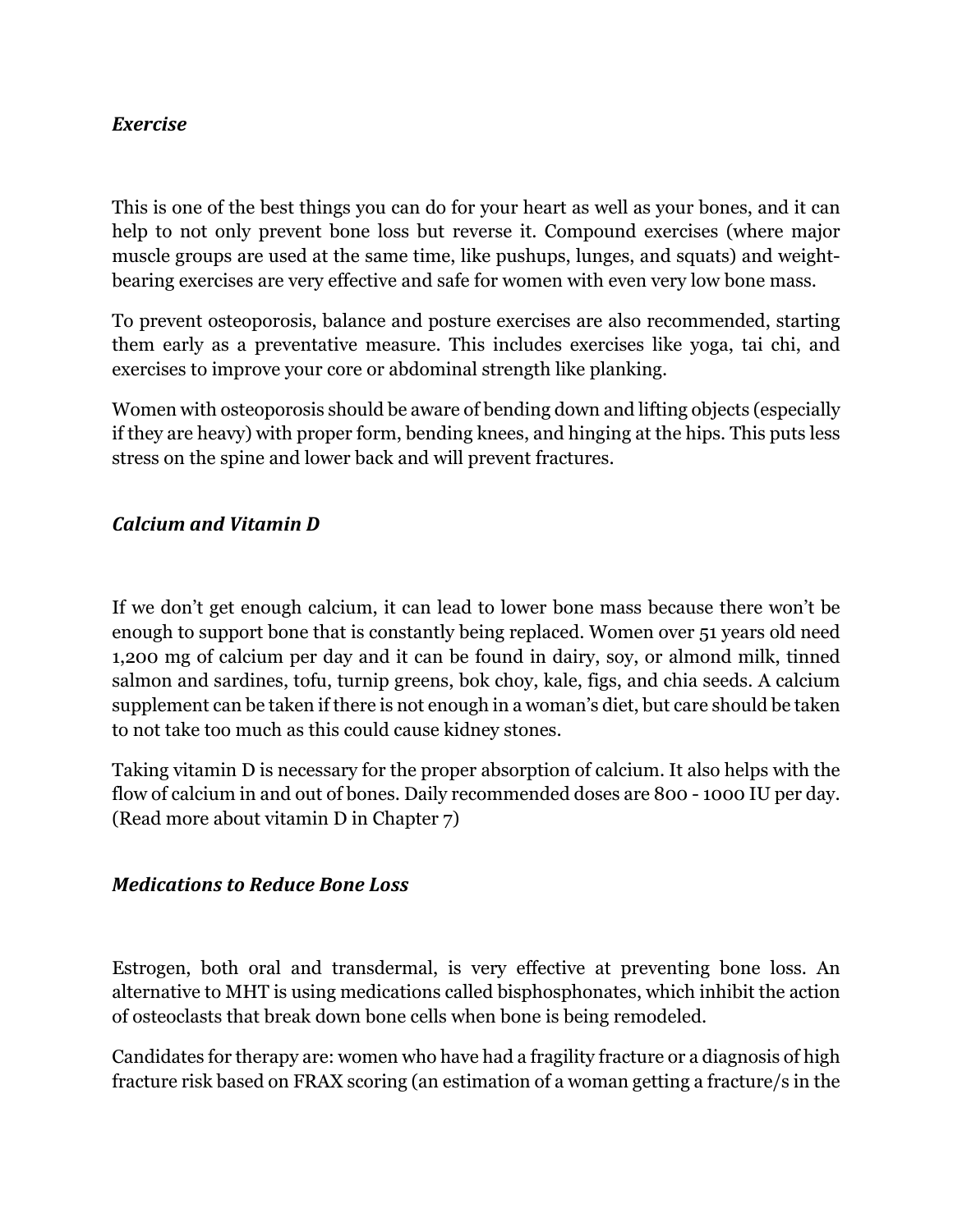next ten years), or who have osteoporosis on BMD testing (bone density) and get a score  $of -2.5.$ 

### **Treatment for Brain Fog**

- Be reassured and know that these symptoms will pass once you are out of the menopause transition. It is not a sign of dementia unless you are genetically at risk for early-onset Alzheimer's disease.
- Get assessed for depression, anxiety, and insomnia. These, if treated, may improve brain fog.
- Have a medical evaluation to rule out issues like thyroid disease, sleep apnea, and diabetes. Also, review any medication that you may be taking that could be causing cognitive problems.
- Exercise is one of the best things you can do for brain health.
- Consider how much stress you may be under and get support for it.
- Formal memory testing can be done, but only if memory or other cognitive issues are getting worse with no explanation or impacting your life.

### **Treatment of Dementia**

MHT may be a preventative treatment for dementia especially if a woman starts it under the age of 60, although there is no hard evidence to support going on MHT to reduce the risk of dementia, with studies to date being too small and too short. There is, however, definitive evidence that lifestyle factors play a vital role in its prevention like a healthy diet, regular exercise, and not smoking.

### **Treatment for Symptoms of GUSM**

The most effective treatment is vaginal estrogen and DHEA (another hormone). These hormones increase blood flow, restore lubrication, rebalance the vaginal microbiome, and reverse the fragility of tissues. These medications come in a variety of doses and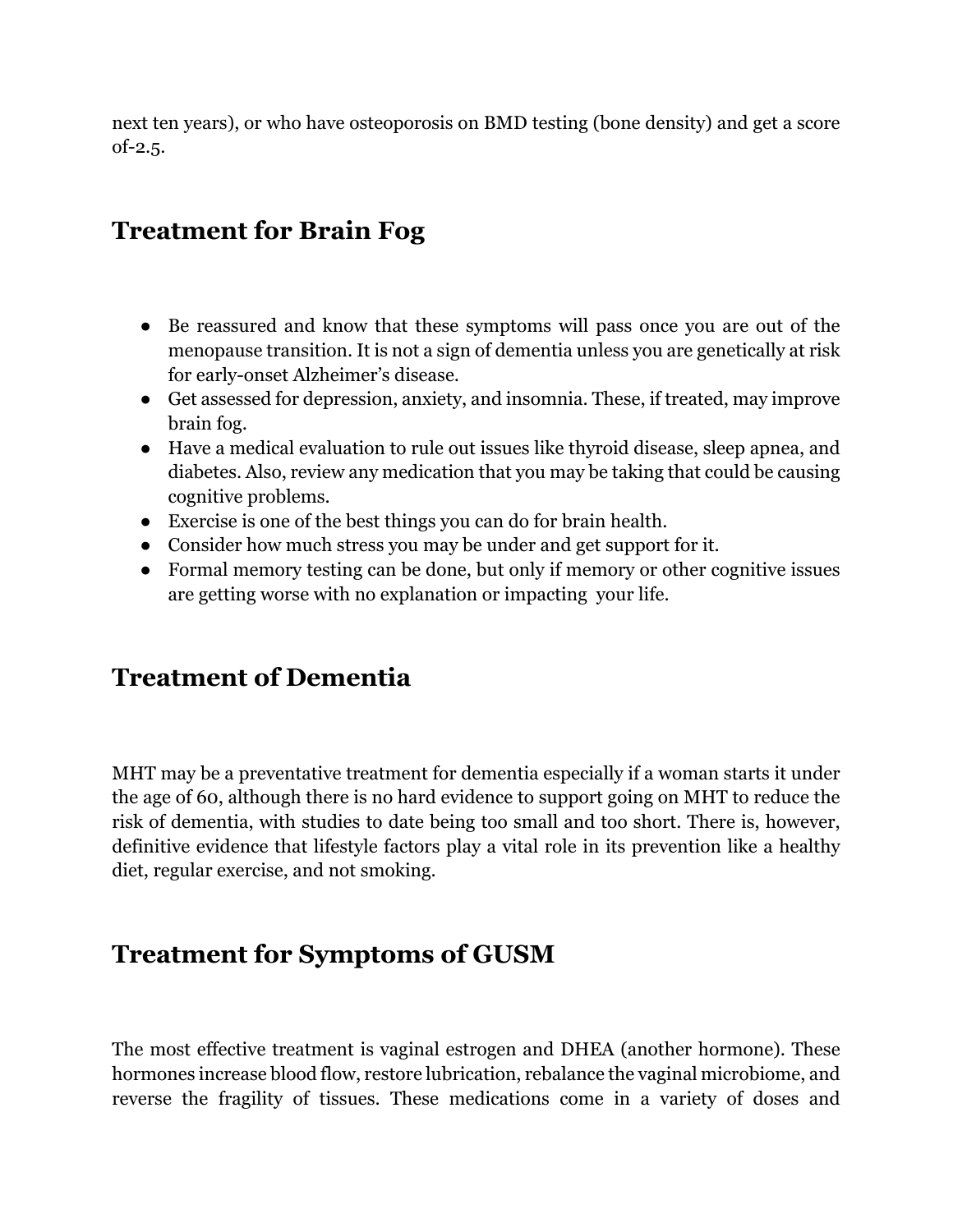application methods like tablets, cream, suppositories, and vaginal rings. There are none of the associated risks of MHT with these vaginal hormone treatments, like the increase in the risks of strokes, heart disease, breast, ovarian, and uterine cancers. There are nonhormonal treatments for GUSM like Ospemifene (Osphena), a selective estrogen receptor modulator, that acts both like estrogen on some tissues (in this case, vaginal) and as a non-estrogen on others.

Aside from medical treatments, some lifestyle recommendations for managing symptoms of GUSM include:

- Avoid using regular soap or wipes and use a natural product without chemicals instead so that the pH of the vaginal area and microbiome is not affected.
- Use incontinence pads if necessary and not sanitary pads, which can't handle the moisture volume, leading to irritation of tissues.
- Moisturize using coconut or olive oil and use a lubricant during sex that doesn't have chemicals in it.
- Do Kegel exercises regularly to keep tissues healthy and increase the strength of the pelvic floor.
- Stop smoking if you do, as this stops blood flow to all areas of the body, and has anti-estrogenic effects.

### **Treatment for Urinary Problems**

Vaginal estrogen or DHEA hormonal treatment can be used, or antibiotics (although use should be as limited as possible because of the side effects and health risks). Methenamine Hippurate is a non-hormonal oral medication that prevents bacteria from growing, or D-Mannose, which is a sugar that inhibits how bacteria bind with the tissue of the bladder and inhibits them from sticking to the bladder wall. It is found in many fruits and occurs naturally in the human body.

For incontinence, vaginal estrogen can also be prescribed, as well as Kegel exercises, or having surgery in severe cases with a mid-urethral sling operation being done where a strip of mesh is placed beneath the urethra.

### **Treatment for Insomnia**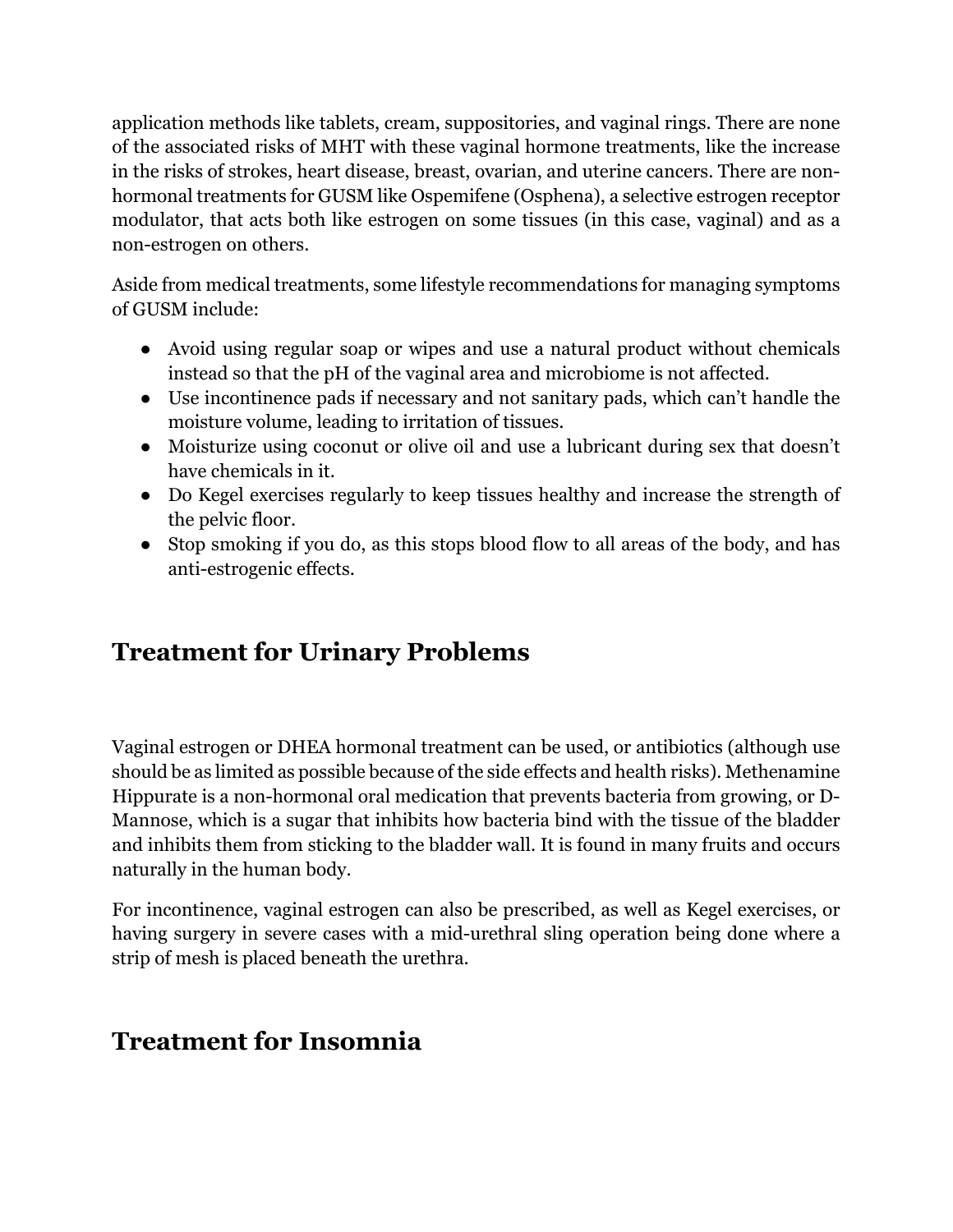Sleep hygiene and cognitive behavior therapy (CBT) are modifications in your behavior that help to set yourself up for sleep and train you to sleep through the night. CBT-1 is designed specifically to treat insomnia and it involves changing cognitive distortions about sleep, such as thinking that you will never be able to get to sleep. It is more effective than sleeping tablets, which only give you about an extra 30 minutes of sleep at night.

Instead of doing CBT-1 on your own, it is more effective to do a course (often lasting 8 weeks or more) or to have sessions with a trained therapist. A few of the guidelines for CBT-1 are as follows:

- Sticking to the same sleep schedule, so going to bed and waking up at the same time each day.
- Limiting stimulating or anxiety-provoking activities like watching a horror movie before bed.
- Limiting screen time (phone, tv, or laptop) for a few hours before bed to minimize exposure to blue light, which affects our circadian rhythms.
- Avoiding napping during the day.

Medical therapies, such as the ones already mentioned for hot flushes, can also help with insomnia. MHT may produce a small improvement for insomnia, especially for vasomotor symptoms. Progesterone, usually about 300 mg, is another hormone that can be used to help sleep issues. For a non-hormonal medication that can be used for hot flushes at night to improve sleep, Gabapentin is sometimes recommended.

# **An Evaluation of What Works**

Some women will get away with only implementing lifestyle changes like exercise and changes to their diet to cope with menopausal symptoms. Others who have more serious symptoms that are impacting the quality of their lives may need to take MHT. Hormone therapy is undoubtedly the most effective treatment for vasomotor symptoms and if risks and benefits are properly assessed, it can be used safely for a limited period. Women have many alternatives to consider in the form of natural treatments like aromatherapy and sound healing. There are also other conventional treatments like cognitive behavior therapy and psychotherapy. Often a symptom can be addressed using different modalities. For example, osteoporosis can be treated with MHT, vitamin D, K, and calcium supplements and bisphosphonate medication, with lifestyle remedies like a healthy diet to boost the gut microbiome, and exercise to improve bone density.

The most important thing a woman can do is inform herself on what works and what doesn't, discuss this information with her doctor and other health professionals, and choose which treatments will benefit her based on those facts and her needs. Menopause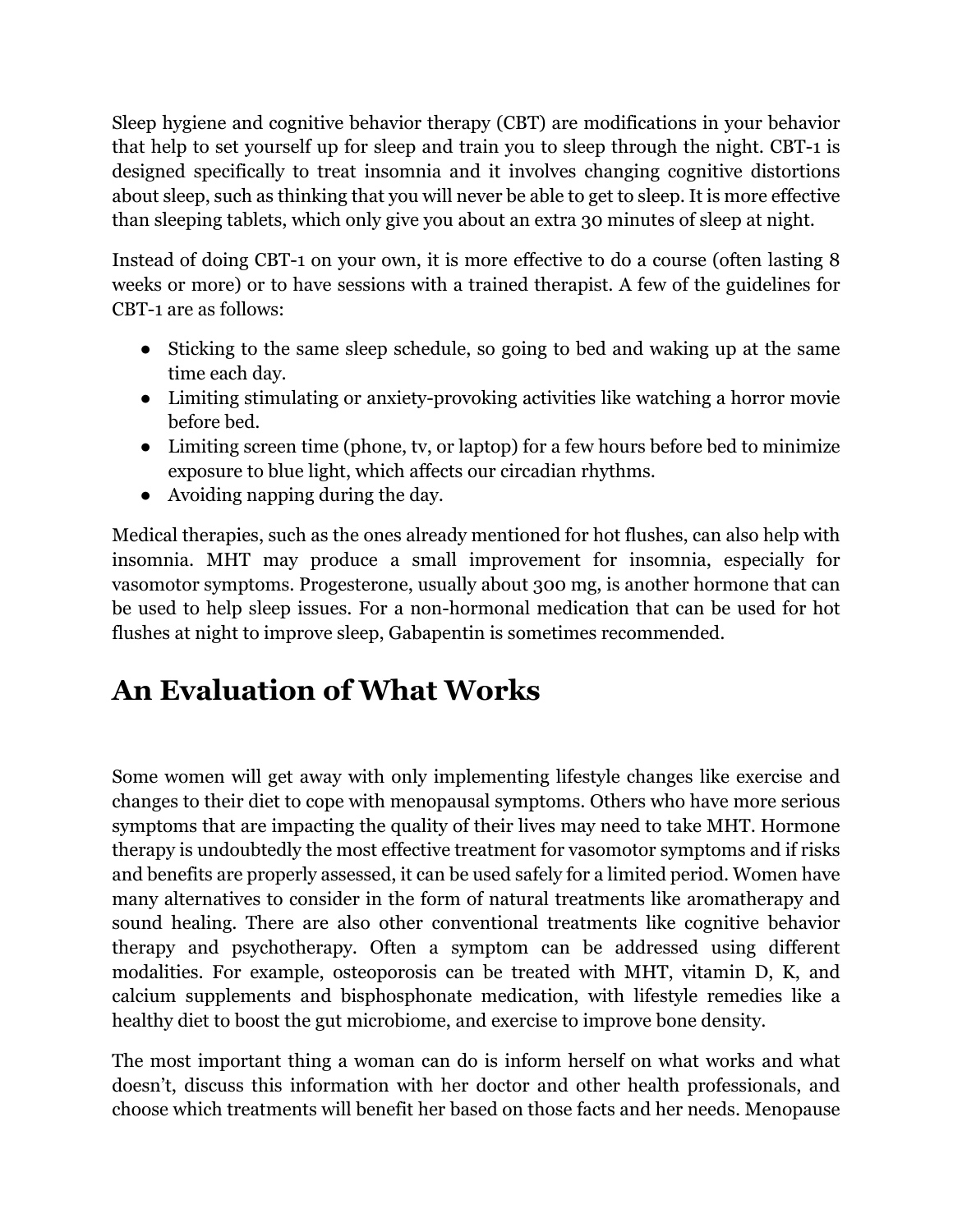is a complex transition to go through with many potential physical and emotional symptoms to navigate and treatment is necessarily diverse, with no one modality suiting everyone, and in most cases, a combination of treatments will be needed.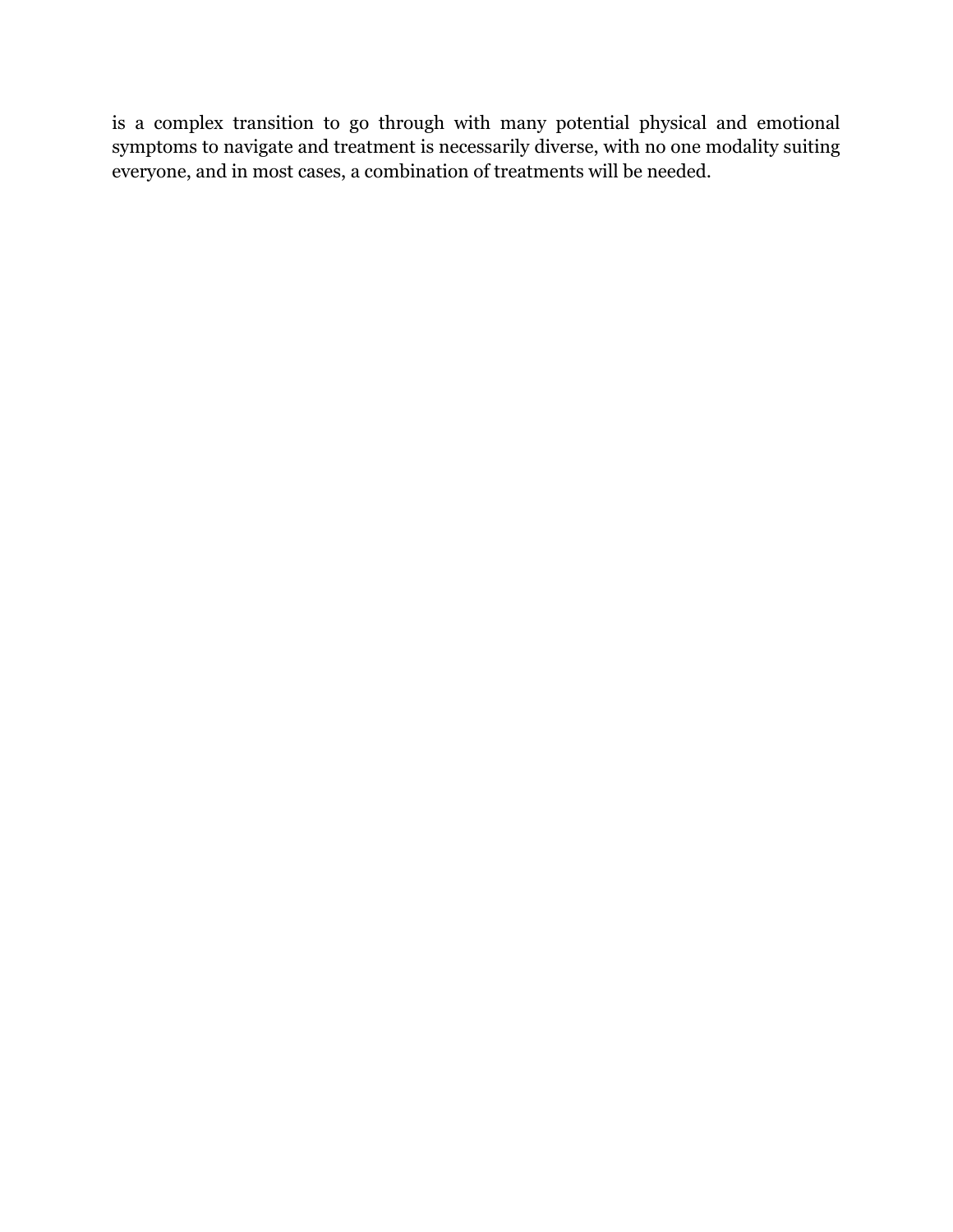# **Chapter 6: Stress Relief**

Stress refers to any type of change that causes physical, psychological, or emotional strain. It is your body's response to something that needs attention or action. Stress is a normal and inevitable part of life but the way you respond to it makes a difference to your overall well-being.

There are two main ways of resolving stress. The first is to change your situation or circumstances (like leaving a relationship that is making you miserable) or finding out the best way to manage stress (like feeling that you have control in the relationship and taking positive steps to put it right).

Common signs of stress are feeling anxious, changes in mood, clammy or sweaty palms, diarrhea, decreased libido, frequent sickness, insomnia, headaches, teeth grinding, low energy, frequent aches and pains, racing heartbeat, trembling, and muscle tension, especially in the neck and shoulders.

Physical signs of stress are frequent colds or infections, high blood pressure, weight changes, hyperventilation, restlessness, changes in the menstrual cycle, and libido.

Behavioral signs are poor self-care, not having time to do things you enjoy, and relying on alcohol and drugs to cope.

Psychological signs include: Worrying, anxiety, having difficulty concentrating, and trouble remembering things.

Emotional signs: Being irritated, moody, angry, frustrated, thoughts of hurting yourself or others, and depression.

So many things in life cause stress. Apart from the day-to-day inconveniences, some of the main sources are work, relationships, finances, and parenting.

Stress triggers the fight-or-flight response where hormones like adrenaline and cortisol are released, speeding up heart rate, shunting blood flow to major muscle groups, slowing digestion, and changing other autonomic nervous system functions so that the body has a burst of strength and energy. The fight-or-flight response is a response to danger and in our modern world is activated in situations where it is not appropriate, like in a traffic jam.

The relaxation response is designed to kick in after the stress response has been registered by the body, but with chronic stress, this doesn't happen often enough and can damage the body.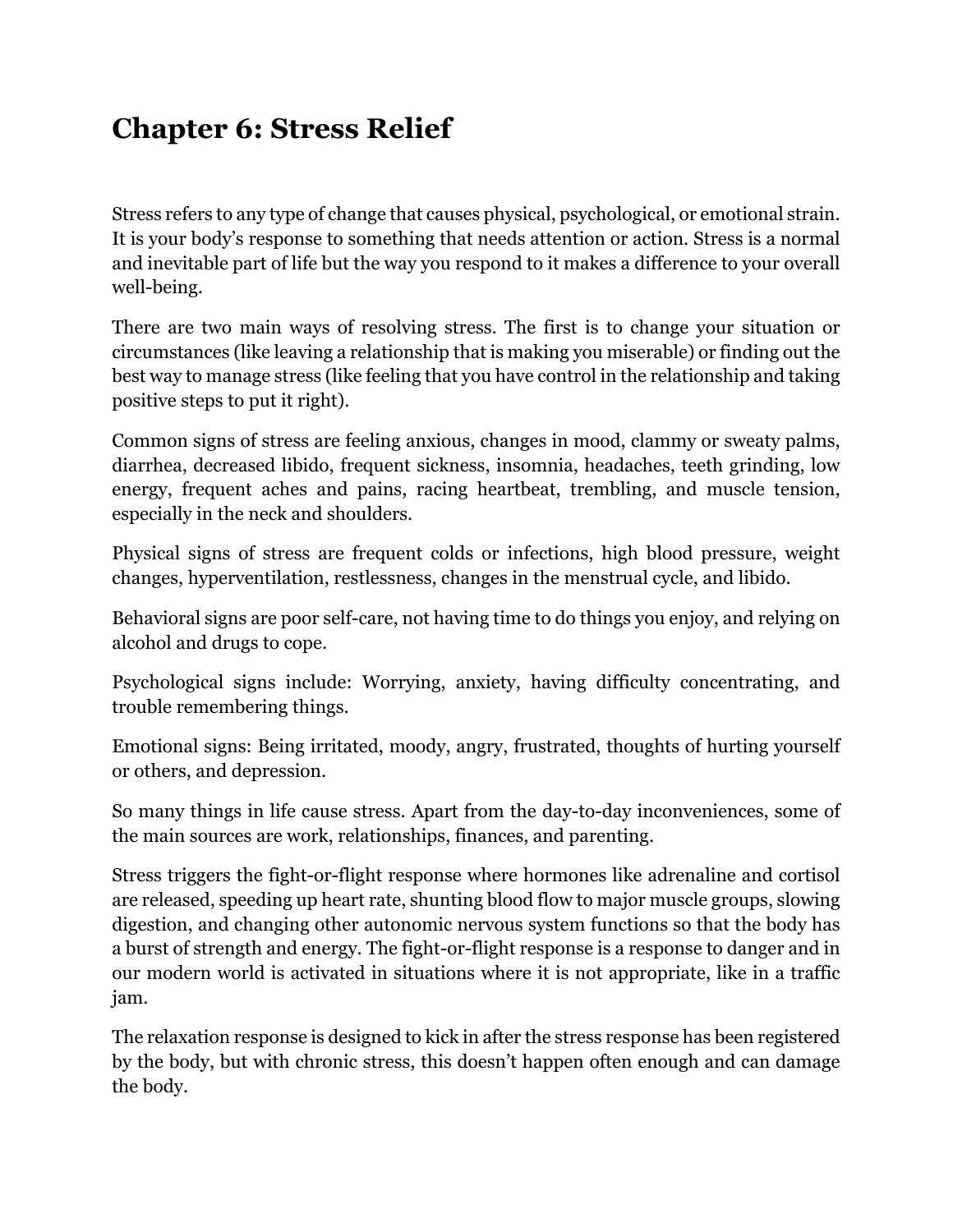Although the exact mechanism is not known, menopausal symptoms like hot flushes seem to get worse with stress. It may be that symptoms that result from being stressed, like a racing heart and flushed cheeks, are similar to menopausal symptoms, or that stress hormones make menopausal symptoms themselves worse. Research has shown that hormones produced during menopause and the imbalance of them can cause stress, anxiety, and depression, but women who have previously experienced high levels of stress or have struggled to adapt to stressors in their lives are more predisposed to symptoms during menopause.

Ideally, a woman should avoid all stress during the menopause transition, but this is obviously not practical. It can be said that stress around menopause is inevitable, with the average woman experiencing particularly stressful events from the time of perimenopause, with divorce rates increasing, parents becoming ill and dying, children leaving home, etc. Even the idea of losing fertility can be its own stressor for some women.

Research has found that stress resilience is important for the relief of hot flushes, and the psychological reaction to hot flushes determines how easy or difficult they seem. One woman may be able to deal with them more easily, and she may have more ability to face challenges in life generally.

In most cases, symptoms of stress are minor and don't last long, but if they do last or become more severe, seek medical help, try alternative remedies to deal with them, or try a combination of the two.

## **Methods Recommended by the Medical Profession**

Stress is not a distinct medical diagnosis as it is a reaction to what is happening in your life and there is no specific single treatment for it. Treatment focuses on changing the situation, learning relaxation techniques and stress coping skills, and treating symptoms or conditions that have been caused by chronic stress.

There is also no specific medication for stress but there are some that can help to alleviate and manage the signs of stress. Sleeping tablets and minor tranquilizers can be used for insomnia and anxiety. They are sedatives that slow down your body and brain's functions like breathing, heartbeat, and thought processes.

These medications don't cure anxiety or insomnia and cannot address the underlying causes of these issues, but they do help people to feel calmer and more relaxed in the short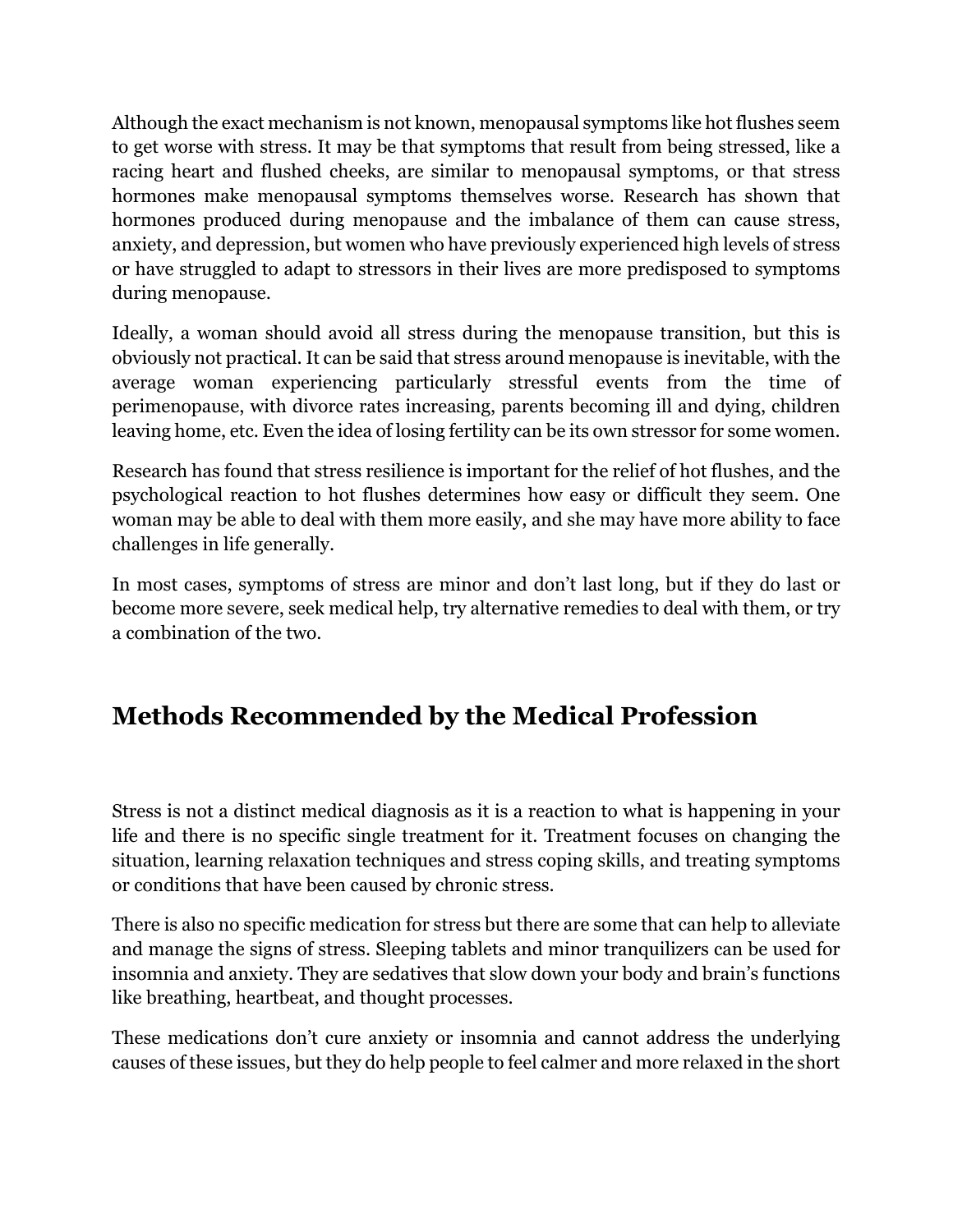term. Sleeping pills should be taken for no longer than three weeks, and anti-anxiety drugs for no longer than four weeks, otherwise dependence on the drugs can occur.

However, there are several other therapies and techniques apart from drug therapies that can help manage stress and relieve some of the symptoms of a stressful lifestyle.

### *Cognitive Behavior Therapy (CBT)*

As discussed in Chapter 4, Cognitive Behavior Therapy is a kind of talk therapy that helps you understand your thought patterns. It can be used to manage stress by helping you get an understanding of what triggers your stress and discover positive solutions.

### **Alternative Therapies**

### *Meditation*

Meditating daily or a few times a week can relieve chronic stress by boosting alpha brain waves that are linked to calm, focus, and happiness. It also allows us to uncover negative brain loops caused by trauma and to rewire our responses.

In 2011, research done on mindfulness meditation at Harvard University showed that it can change the brain's structure, with the parts of the brain involved in emotional integration and attention becoming thickened. Another study done by the Max Planck Institute for Human Cognitive and Brain Science in Germany showed cortical thickening of the brain from MRI scans done on subjects that were trained in meditation techniques, compared to subjects that had not had the training. In other studies meditation has been shown to have positive effects on the body like lowering blood pressure, reducing inflammation, and boosting the immune system.

We can see that meditation supports parts of the brain that contribute to its well-being. It is best done every day, but the benefits will be felt if it's done even a minimum of three times a week. There are several different kinds of meditation with different goals, focuses, and techniques. A few of them are listed below.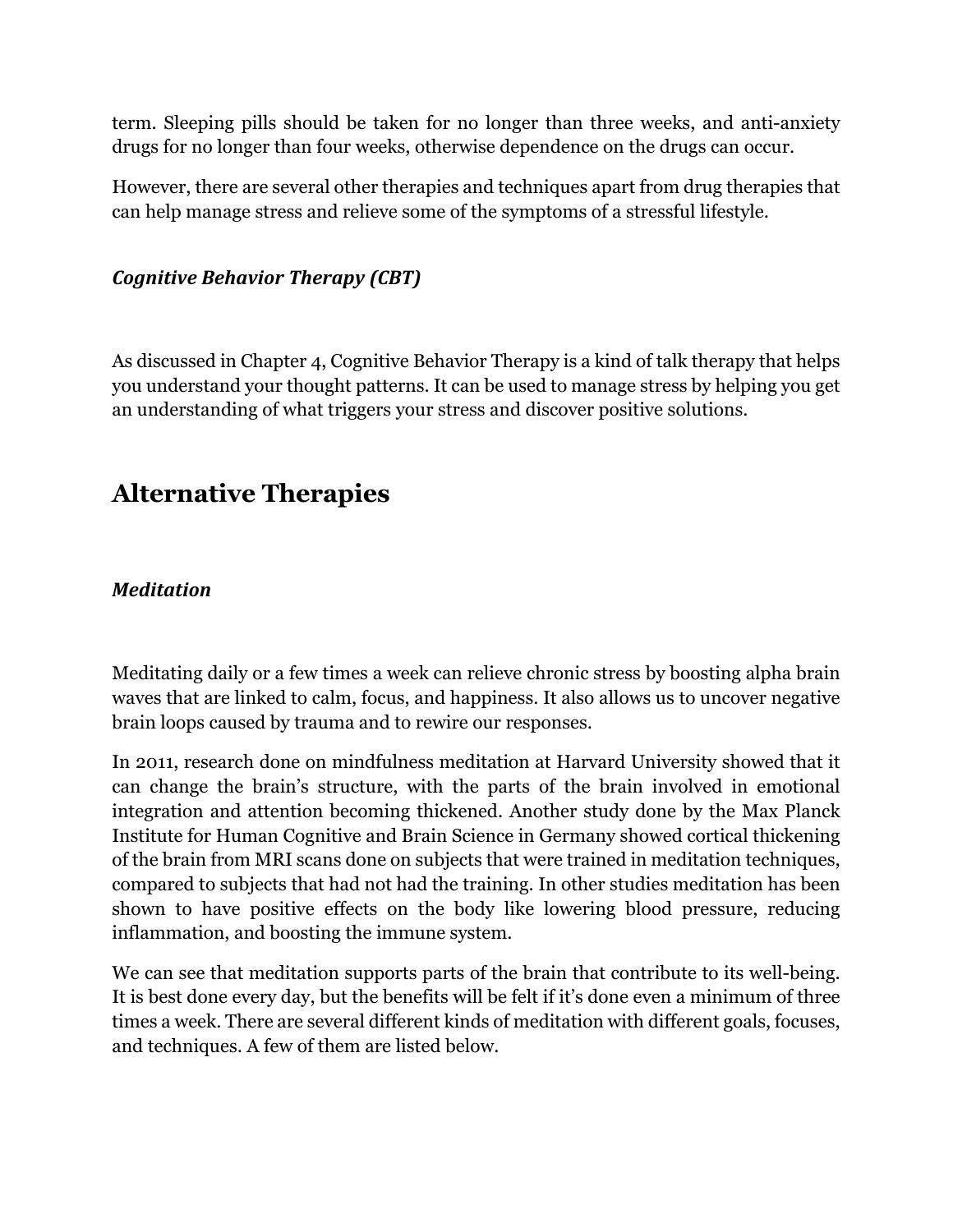#### *Mindfulness Meditation*

This involves letting go of any judgment about your state of mind or circumstances, and just observing your thoughts and feelings as they arise.

#### *Transcendental Meditation*

Here you are given a personal mantra that could be a word, short phrase or sound that is repeated in a specific pattern as you meditate. The goal is to allow you to reach deep relaxation without too much concentration or effort, thereby achieving inner peace.

#### *Guided Meditation*

With this type of meditation, mental pictures or situations are imagined with guided imagery that helps you to feel relaxed.

#### *Vipassana Meditation*

The goal of this type of meditation is to accept things as they are without changing them, gaining transformation through establishing a connection between mind and body and self-observation.

#### *Loving Kindness/Metta Meditation*

Here you direct good thoughts and wishes towards yourself and others, such as family members, friends, and even people with whom you have had difficulty.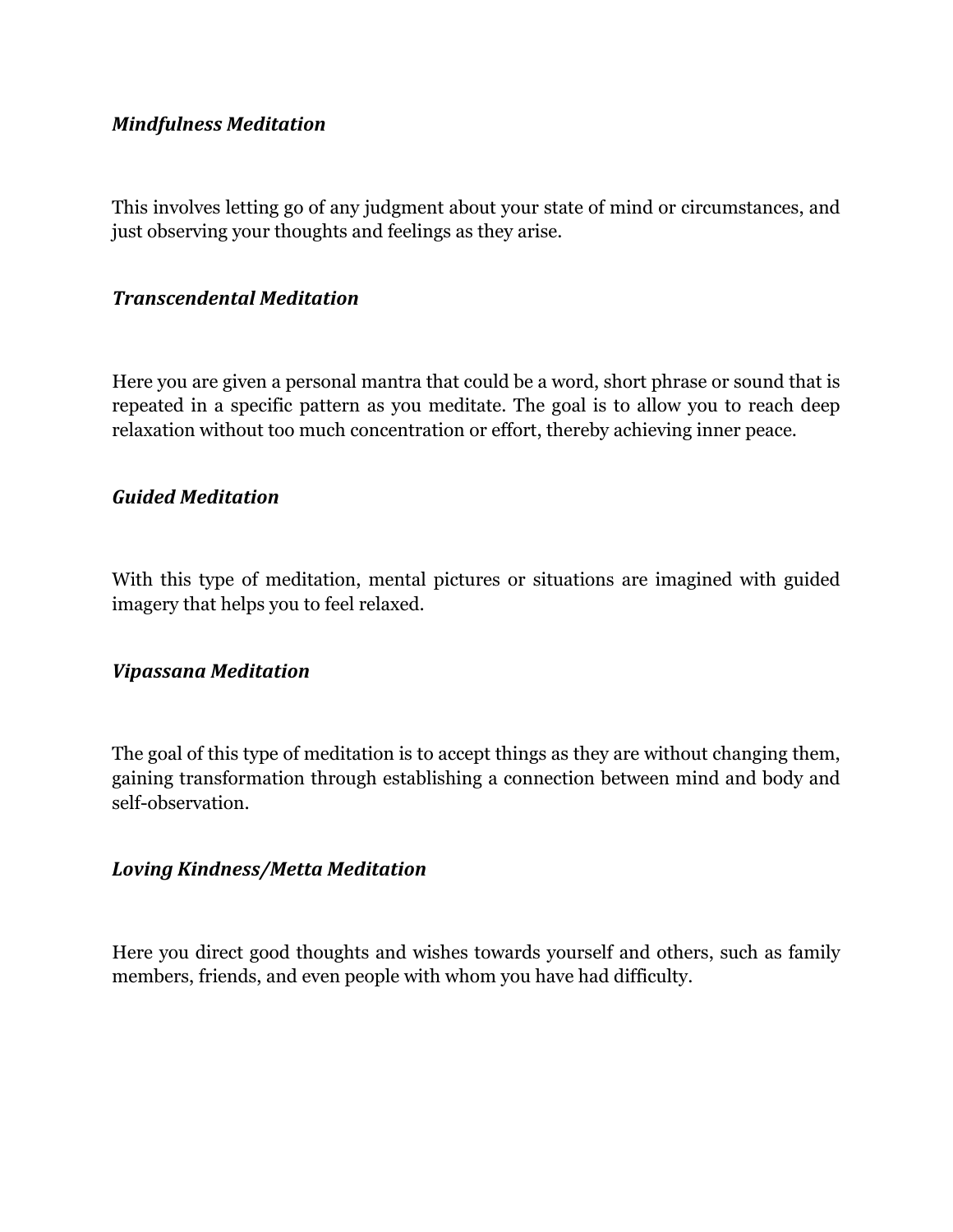#### *Chakra Meditation*

Chakras are the seven energy or spiritual centers in the body, each positioned in different areas and having a corresponding color. During this type of meditation, each chakra is visualized while practicing relaxation techniques that bring balance and well-being to specific areas of the body.

### *Yoga Meditation*

This requires the practice of poses or postures that involve concentration and balance while doing controlled breathing exercises. Flexibility and strength of the body are increased while calming the mind and being in the moment.

With the complex lives we lead today there is a place for each type of meditation and all methods can be used, or one kind of practice may be done exclusively, depending on what resonates with a person, or what their needs are at any time.

### *Forest Bathing or "Shinrin - Yoka"*

Walking in a forest and experiencing it with your five senses: listening to the sounds of the leaves rustling, smelling the fresh air, seeing the sunlight shining through the leaves, and feeling the bark of the trees can be very therapeutic for easing stress, restoring energy and vitality, and rejuvenating us. This idea is referred to as forest bathing, which started in Japan in the 1980s and is similar to meditation.

It doesn't involve any particular type of exercise apart from walking slowly and aimlessly and taking in the forest through your senses, connecting to the natural world. So many of us live away from these kinds of environments in big cities, and we are disconnected from nature, with 93% of Americans spending most of their time indoors. Fortunately, even a small amount of forest bathing can improve our health, and we don't even need to be in a forest to do it. It can be done anywhere where there are trees, like a park or garden, and it can be done in any kind of weather.

How to do it: Find a spot in nature and give yourself about two hours to get the most benefit from it. Switch off your phone and don't aim to get anywhere or achieve anything, letting your body be your guide.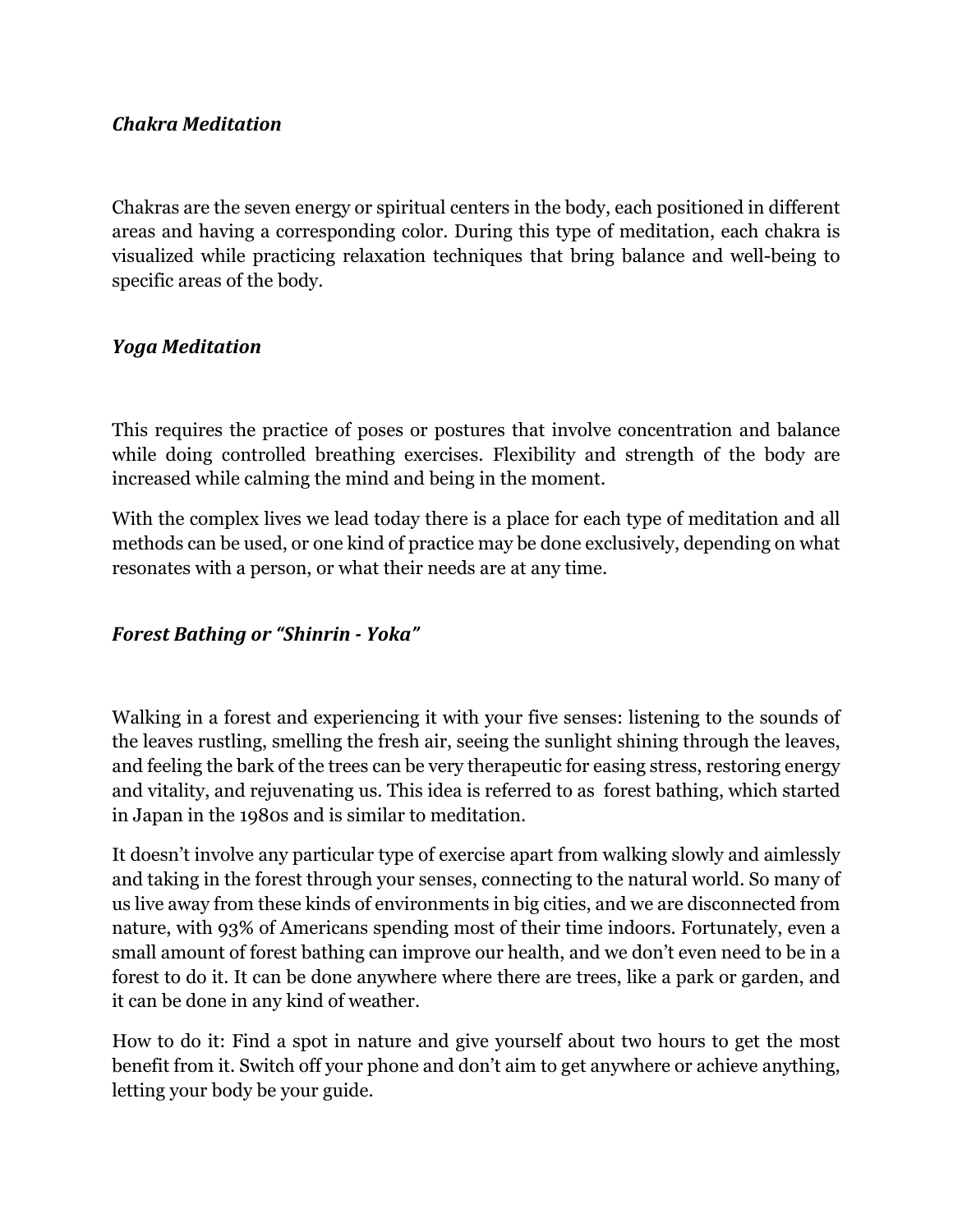Forest bathing involves resetting an overactive mind and switching off from technology. It allows us to trust our senses more and let go of the need to constantly be achieving something. The benefits of it are: It decreases stress and depression, reduces blood pressure, boosts immunity, and accelerates recovery from illness, also increasing energy levels and helping with insomnia.

### *Grounding*

This is a powerful way to deepen your forest bathing experience. The skin supposedly takes in negatively charged electrons from the earth when it comes into contact with the ground, causing beneficial effects on our physiology and health. There are different ways to achieve grounding.

Different types of grounding include:

- 1. Walking barefoot on grass, sand, mud, the forest floor, or any natural ground.
- 2. Lying on the ground on grass or sand.
- 3. Submerging in water by, for example, wading into a lake or swimming in the ocean.
- 4. Using grounding equipment if you don't have enough access to the outdoors, like grounding mats, blankets, socks, and bands.

### *Benefits of grounding*

The benefits of grounding can often be felt even within 10 minutes of practice: It improves our immunity, balances the nervous system and decreases stress, depression, and insomnia, neutralizes free radicals, decreases chronic fatigue and pain, and reduces high blood pressure, and inflammation.

It is especially useful for hot flushes as during menopause there is a powerful connection between the thyroid (which often changes in function with sleeping problems during menopause), the pituitary, and stress hormones. Our temperature balance is affected when one of these organs is out of balance. Our blood pressure may also increase and sore joints get worse, as do hot flushes and night sweats. Grounding helps to recharge our ancient cooling mechanism and decrease inflammation in the blood vessels.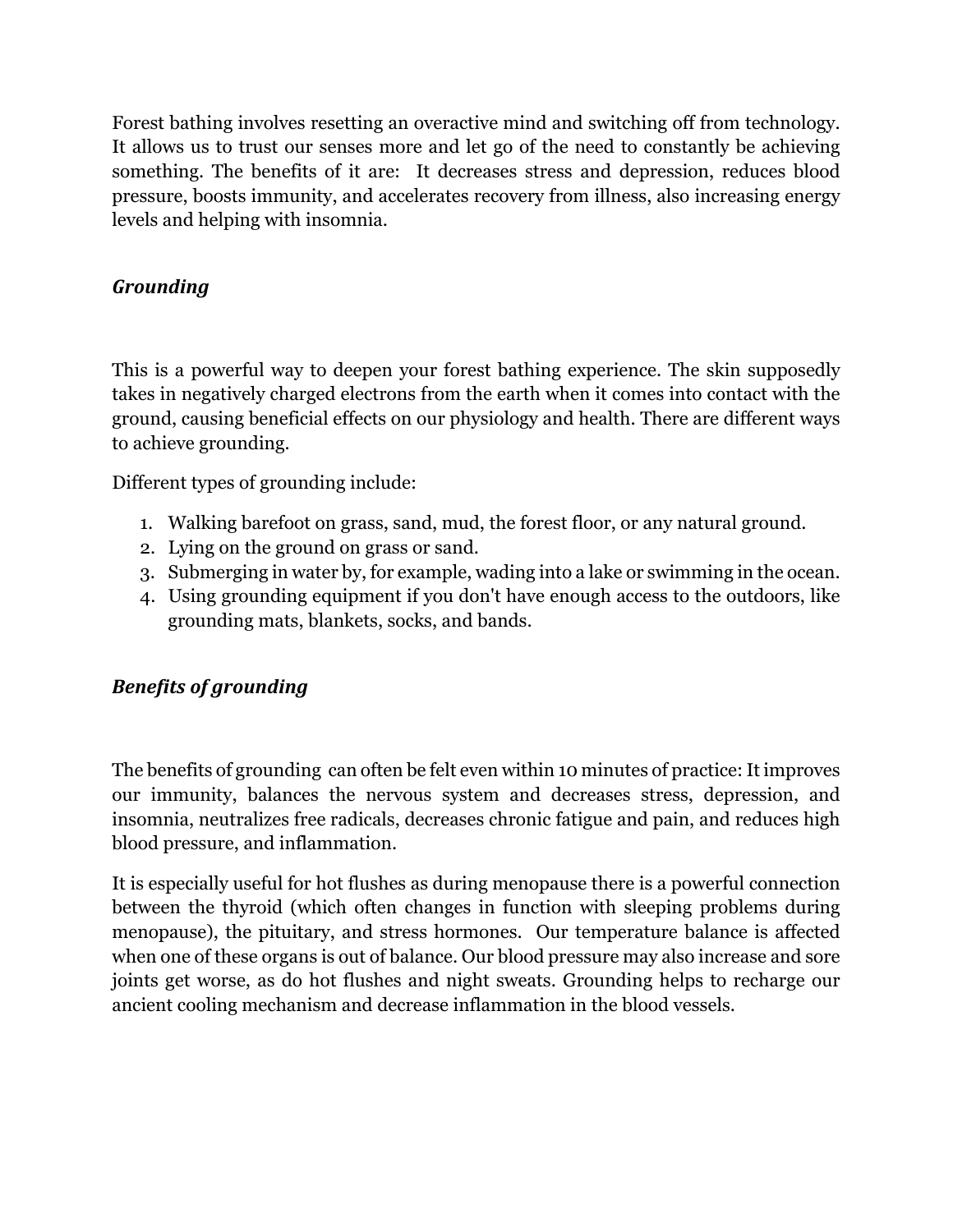#### *Breathwork*

We have gotten most of our knowledge about conscious breathing from ancient Eastern philosophies and it has been used as a way of becoming spiritually enlightened for centuries. But recently the wellness community and science have proven that there is a strong link with breathing between the mind and body. It benefits us on all levels; mental, physical, emotional, and spiritual.

Most people are not using their respiratory systems to full capacity and are breathing incorrectly. It is easy to fall into unhealthy breathing patterns like shallow breathing and holding our breath. Many people overuse the chest, shoulder, and neck muscles while constricting their diaphragms and not fully using their bellies to breathe. We can consciously change this by changing the depth, rhythm, and rate of our breathing.

Babies and animals breathe as we are supposed to, with no restrictions between the lower abdominals, midsection, and chest. As we develop emotionally from the ages of three to seven, we become aware of what makes people happy, sad, fearful, and angry. We may then control our emotions through the breath to prevent ourselves from crying, showing anger, or other emotions not deemed acceptable by our parents, peers, and culture.

We continue to do this throughout our lives by often holding our breath, contracting our muscles, and maybe shutting down parts of ourselves that don't feel safe or adapting to our surroundings. By doing this we suppress feelings of grief, guilt, shame, and sadness and this stops us from showing our true feelings.

Breathwork is useful for issues like anxiety, burnout, and panic attacks. The effectiveness of two sessions of breathwork has been compared to two years of talk therapy as we release physical and emotional tension from the body.

We also release 70% of toxins in the body when we exhale. Apart from C02, 3,500 different compounds have been found in exhalations. Examples are phthalates from fragrances, metals, acids, nitrates, and organic chemicals from pollution, limonene from cola and thymol, and eucalyptol from mouthwash.

Breathwork helps increase our lung capacity and increases oxygen levels in the blood, which relaxes the body and energizes the mind. We are constantly triggered by our thoughts throughout the day (50,000 of them, not all of which are supportive) as well as other people at work and in our relationships. This causes us to fall into dysfunctional patterns, leading to a build-up of frustration and resentment.

Stress can cause us to hold our breath and create surges of cortisol and adrenaline in our bodies as we go into fight or flight mode. Conscious breathing can activate the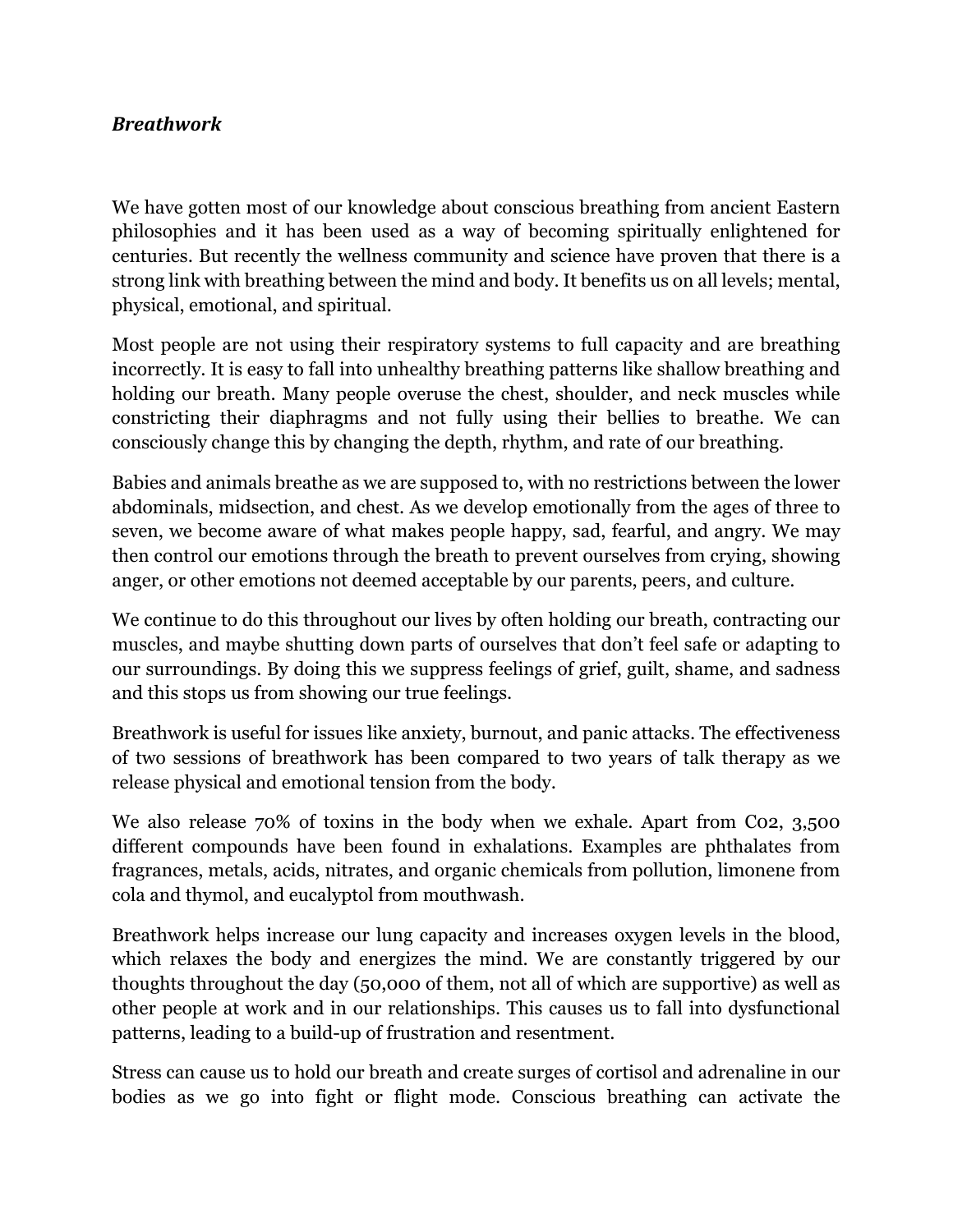parasympathetic nervous system and raise levels of serotonin and endorphins in our bodies. It can also improve our sleep patterns and digestive systems and reduce inflammation in the body. Breathing correctly can increase our emotional health by clearing blocked energy centers and past traumas.

To benefit from breathwork we can think about how we breathe every day, control it to our advantage, and start a daily breathwork practice. If we are anxious we breathe too fast and take in too many breaths. We can become more relaxed if we consciously slow down our breath.

We can also become aware of breathing only through our noses and not our mouths. We have better quality breathing when we practice nasal breathing in our everyday lives, and we can train ourselves to do this while we are exercising, even at maximum effort. If we do this we cut exertion by half and increase endurance.

According to Partick McKeown, an authority on breathwork and author of the book: The Oxygen Advantage, most of us constantly over breathe, and our breaths are too shallow, causing stress and other health problems. If we breathe like this we don't have enough carbon dioxide in our blood to trigger the red blood cells to release oxygen.

The correct way to breathe is as follows: Breathe from your chest and not your diaphragm, taking air in through the nose and expanding the belly, then exhaling first with the belly. The only thing that should be moving is your tummy, not your chest, and before taking the next exhalation there should be a pause before you exhale.

#### *Breathwork Methods*

There are many different techniques and a few are as follows:

The Wim Hof Method, designed by Dutch extreme athlete and motivational speaker, involves cycles of breathing for 30 or 40 breaths followed by exhaling and breath-holding for one or two minutes, followed by breathing in and holding for 10 to 15 seconds. This is repeated for three or four rounds.

Buteyko breathwork involves slowing down your breathing and taking more shallow breaths. (Most of us are breathing too quickly and too much.)

The yogic pranayama breathwork technique of alternate nostril breathing is done by alternatively blocking each nostril with a finger on top of the nose with light pressure while breathing for a few cycles. It is said to lower heart rate and blood pressure, improve lung function, lower stress, and balance the right and left hemispheres of the brain. When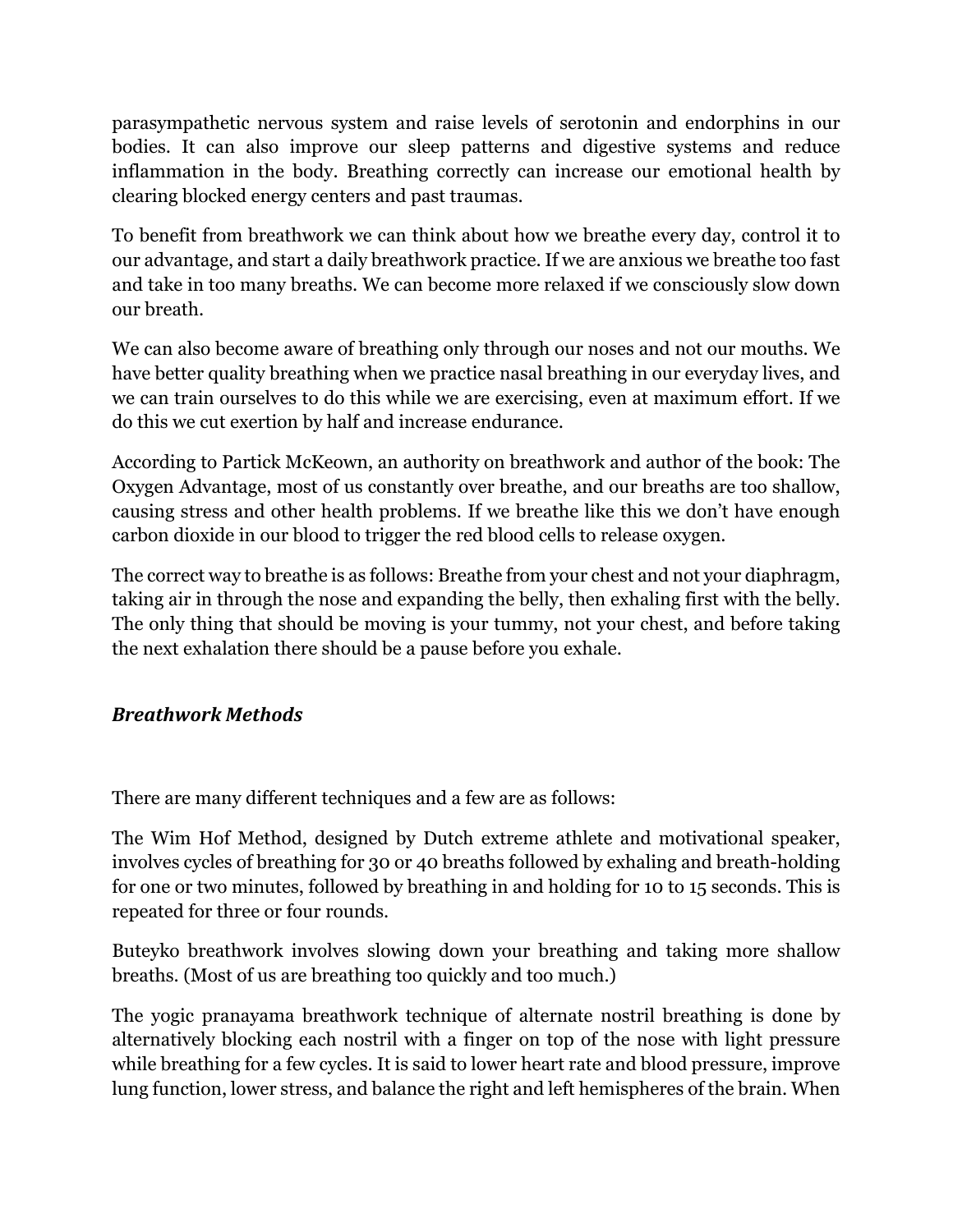they are working together without one being dominant, life tends to be easier and the strengths of both hemispheres are used equally.

Navy Seal box breathing is designed for calming down in stressful situations and can be done anywhere. It involves inhaling to the count of 4, holding the breath for another count of 4, exhaling for 6 counts, and then holding for a count of 2. It can be repeated 6 times or more if necessary.

4-7-8 breathing, made famous by Dr. Andrew Weil, causes the body to become deeply relaxed. You inhale for four counts, hold for seven, and release for the count of eight.

These techniques (one or a combination of them) can be used every day as part of a wellness program, for example, before meditation or after exercise.

#### *Sound Healing*

Sound healing is a tool for healing, also called a sound bath, that balances the mind by causing shifts in our brainwave state by using entrainment (interactions between brain rhythms and sounds). Using sounds, the brain can attune to a stable frequency and we can slow down our normal waking consciousness (our beta state) to relaxed (or alpha state) to reach theta (the meditative state) and delta (which is sleep, where internal healing happens). Everything has a vibrational frequency, including us, so it makes sense that sound frequencies influence how we feel.

The tools used in sound healing are voice, tuning forks, drumming, and Himalayan singing bowls, which have tonal frequencies to bring the body into a state of vibrational balance. The person receiving sound healing therapy lies down, relaxes, and slows their breath getting to a calm place of stillness where they become aware of each sound that arrives in their consciousness.

Our lives are constantly full of noise and we don't dedicate enough time to ourselves which prevents us from achieving balance. Sound therapy can help us to get to a feeling of inner peace and is said to give results for many issues like sleep disorders, depression, anxiety, stress management, clearing energy blockages, lowering blood pressure, and preventing heart disease.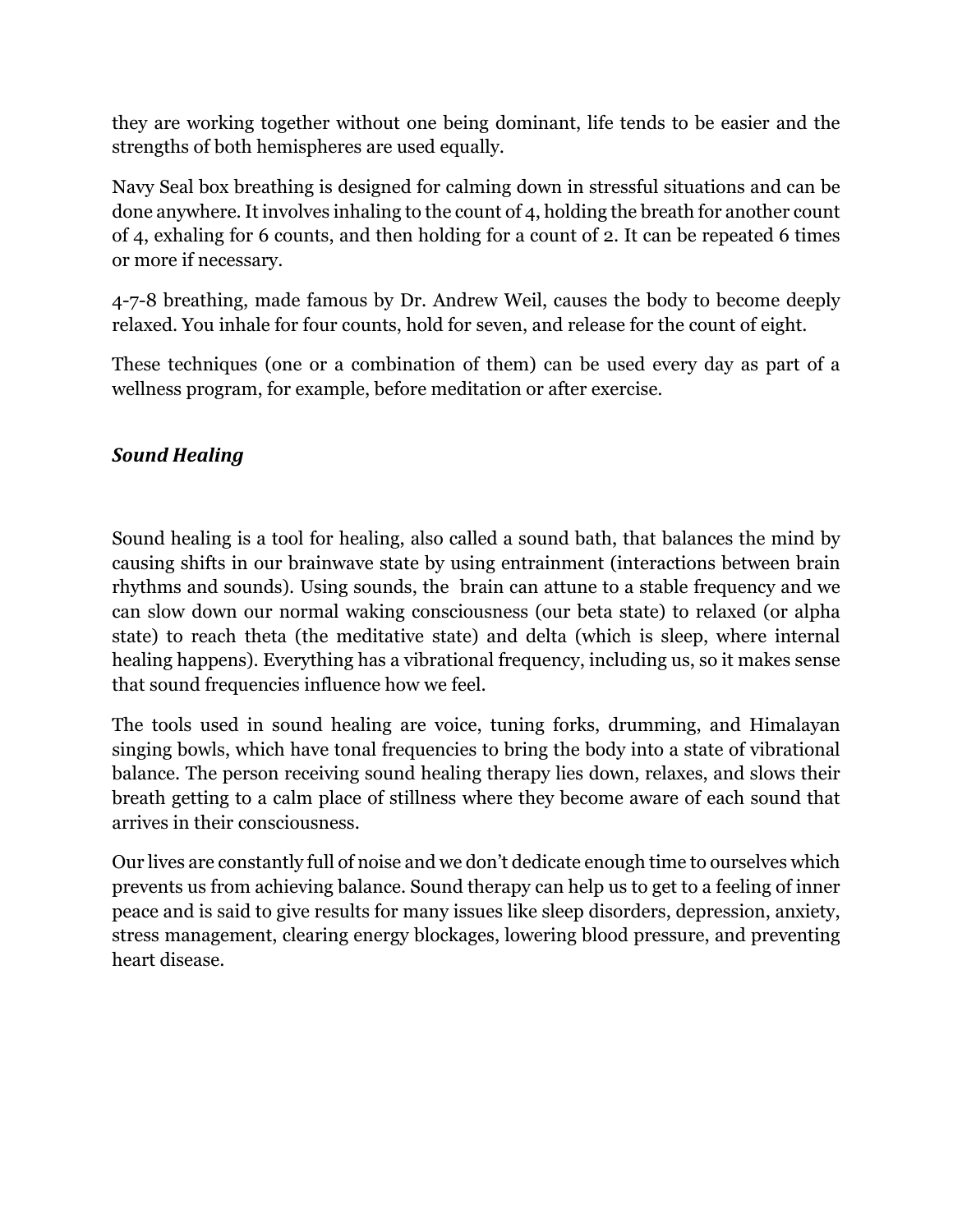#### *Lymphatic Drainage Massage*

Lymphatic Drainage Massage is a form of gentle massage that moves lymph fluid around the body. The lymphatic system is part of the immune system and the normal flow of lymph fluid (which removes toxin and waste) can be interrupted with health conditions where lymph builds up in a particular area of the body.

This massage can reduce swelling and improve lymphatic circulation which uses the movement of smooth muscles to move fluids through lymph vessels all over the body. There are different types of lymphatic drainage massage used by massage therapists, physical therapists, and doctors, who use light, rhythmic movements in a particular sequence, using a few techniques like compressing, stretching, cupping, and gliding motions.

It can help to alleviate stress, insomnia, fatigue, depression, migraines, and digestive problems, amongst other things.

There are ways of taking care of your lymphatic system yourself, without having to go to an (often) pricey massage therapist. You can do gentle exercise like a fast walk or slow run, where you concentrate on taking deep belly breaths.

You can also do dry skin brushing where you take a brush (with firm natural bristles) and use it to gently massage your body in an upward motion. This can boost circulation, help with lymphatic drainage. Toxins and pathogens are removed from your body more quickly and it exfoliates dead skin resulting in increased cell turnover and more radiant, smooth skin.

Tips on how to do it:

- 1. It's best done when your skin is absolutely dry and just before you shower so that you can wash off the dead skin cells.
- 2. Start at the soles of your feet and move up in long circular motions towards the heart, maintaining slightly firm pressure.
- 3. Do it once or twice a week.
- 4. Proceed with caution if you have any cuts or open wounds as you don't want to introduce bacteria into your body or if you have any skin condition like eczema as it could worsen the condition.

Swimming is also good for lymphatic movement as the pressure of the water against the body is a built-in compressive force. Contrast hydrotherapy can also be done where you alternate between hot and cold showers, improving blood movement through the arteries.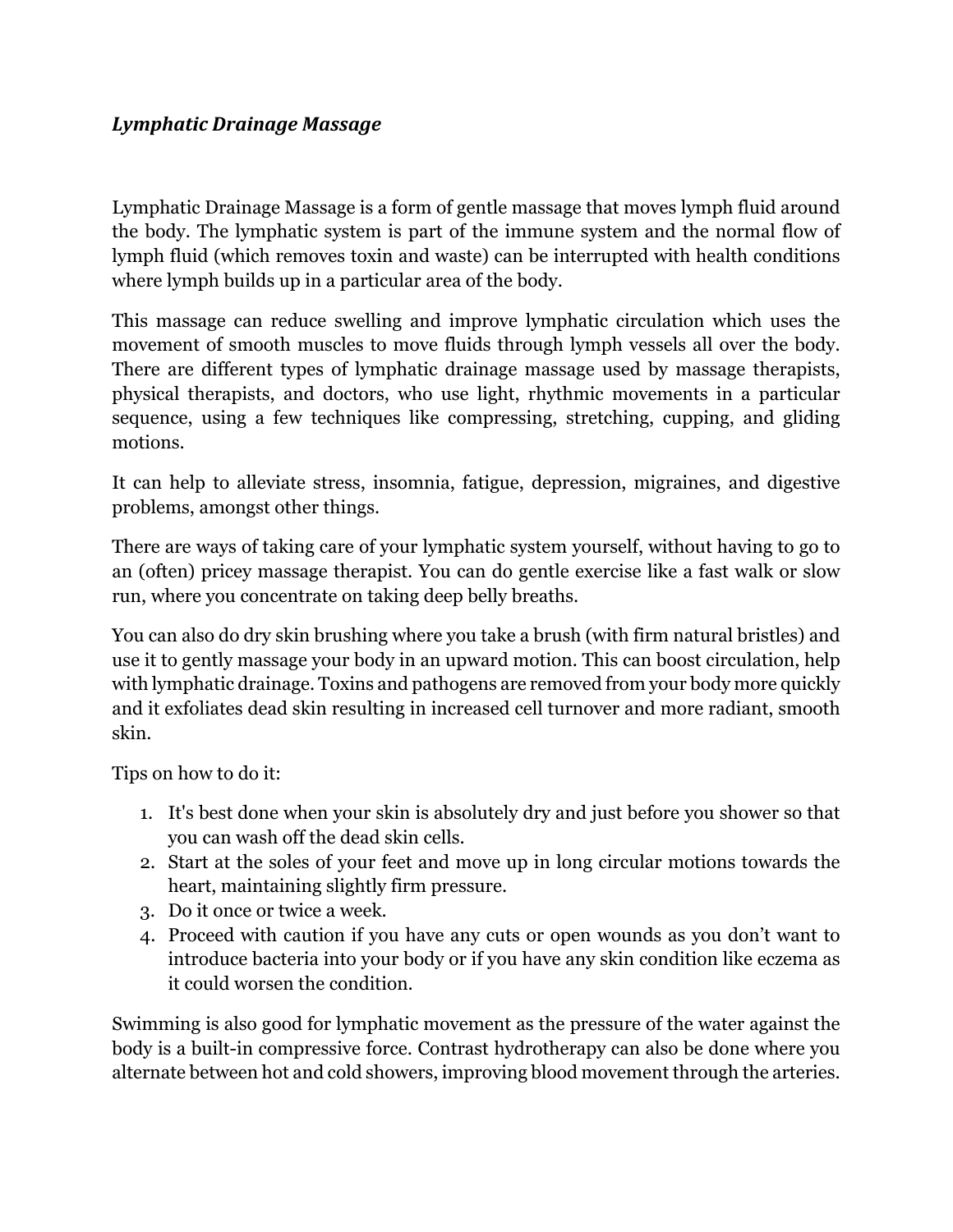Tapping your chest, especially the part of your torso just above the collarbone with a cupped hand stimulates lymph capillaries below the skin.

#### *Float Therapy*

Float therapy, also called sensory deprivation therapy, involves floating in lukewarm (body temperature) water with magnesium sulfate (or Epsom salts) in it. Magnesium sulfate is anti-inflammatory, good for joint repair, and helps your muscles to relax.

Float therapy helps your body to get into a deeply relaxed state, which in turn causes your brain to repair and rest.

Float therapy potentially alleviates stress, anxiety, and depression, and is a way to reach mindfulness states, resetting the nervous system. The goal of the therapy is to minimize any outside sensations so the room, or tank, is dark and silent, and the person is left to focus on what they're feeling in the present moment (breathing, their heartbeat, being alive, etc).

The full effects of the relaxation of float therapy only set in an hour after the treatment is done, and can last for 24 hours afterward.

#### *Exercise for Stress*

We've already spoken about exercise as an important lifestyle factor in reducing menopausal symptoms. Exercise is also a very effective anti-anxiety treatment. It releases tension, enhances well-being through the release of endorphins, and boosts mental and physical energy. Adding a mindfulness element while exercising is particularly useful. For example, feeling the sensation of your feet hitting the ground, or the wind blowing against your skin, or the rhythm of your breathing. This will interrupt the flow of worries going through your head and is a way of breaking the pattern of the physical effects of stress like headaches and tightness in the chest.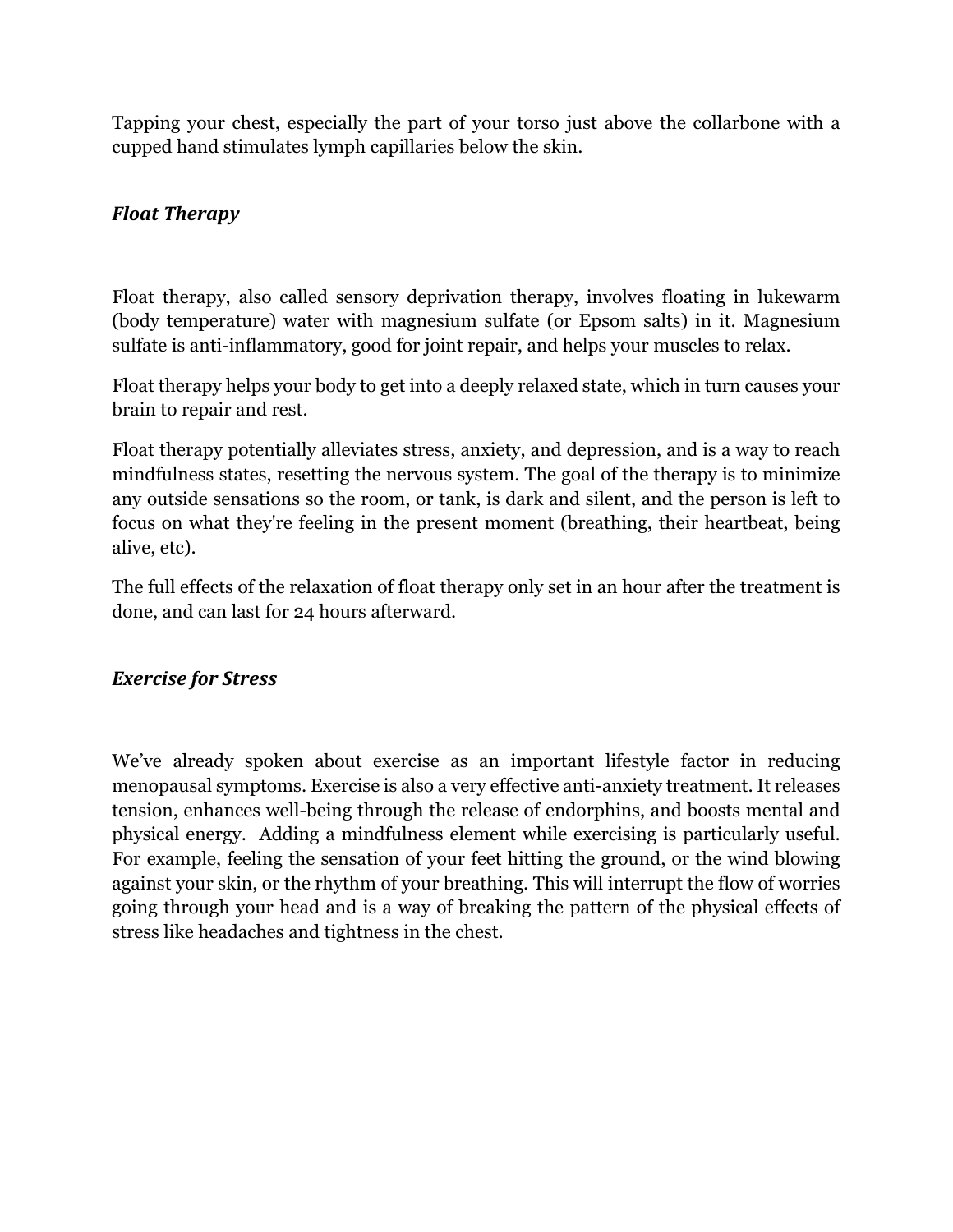# **Chapter 7: Supplements for Menopausal Symptoms**

There is an incredible array of supplements that are promoted for the relief of menopausal symptoms with many remarkable claims attached to them. The supplement industry makes billions and billions of dollars every year, is unregulated, and not studied sufficiently. Women can't rely on the lay press to educate them about trusting these claims and the quality of information they get about them is often questionable. Both the gaps in medical knowledge and the fact that fear sells allow the supplement and natural product industry to exploit the public. Often the risks of conventional medicine are overamplified and alternative solutions are not unbiased. We need to be skeptical of "new therapies," or "special vitamins for menopause" or other claims like this and of taking advice on menopause from people who have online stores with products aimed at menopause, as they will have a financially vested interest. They can act as your store or your care provider, but not both.

Supplement sellers have exploited the fears that women have about hormones and market their products as "natural." But we can argue that they are not natural and the only natural way to get micronutrients is from eating food. Vitamins and minerals are absorbed better this way because they are combined with fiber, and there are other positive influences on absorption if taken in by food and not supplements.

Although wasting money on supplements is annoying and exasperating, it's more than this. Taking the wrong supplements can also cause serious health complications like liver failure, due to the actual substance or to the contaminants in them. Many supplements have useless fillers in them, apart from harmful additives, and many don't do what they claim to do. Companies don't legally have to prove that if their label says something that the product is going to work, or that it actually contains what it says it does. All it has to have on the label is: "These statements have not been evaluated by the Food and Drug Administration. This product is not intended to diagnose, treat, cure, or prevent any disease."

### **What Does Research Say About Supplements?**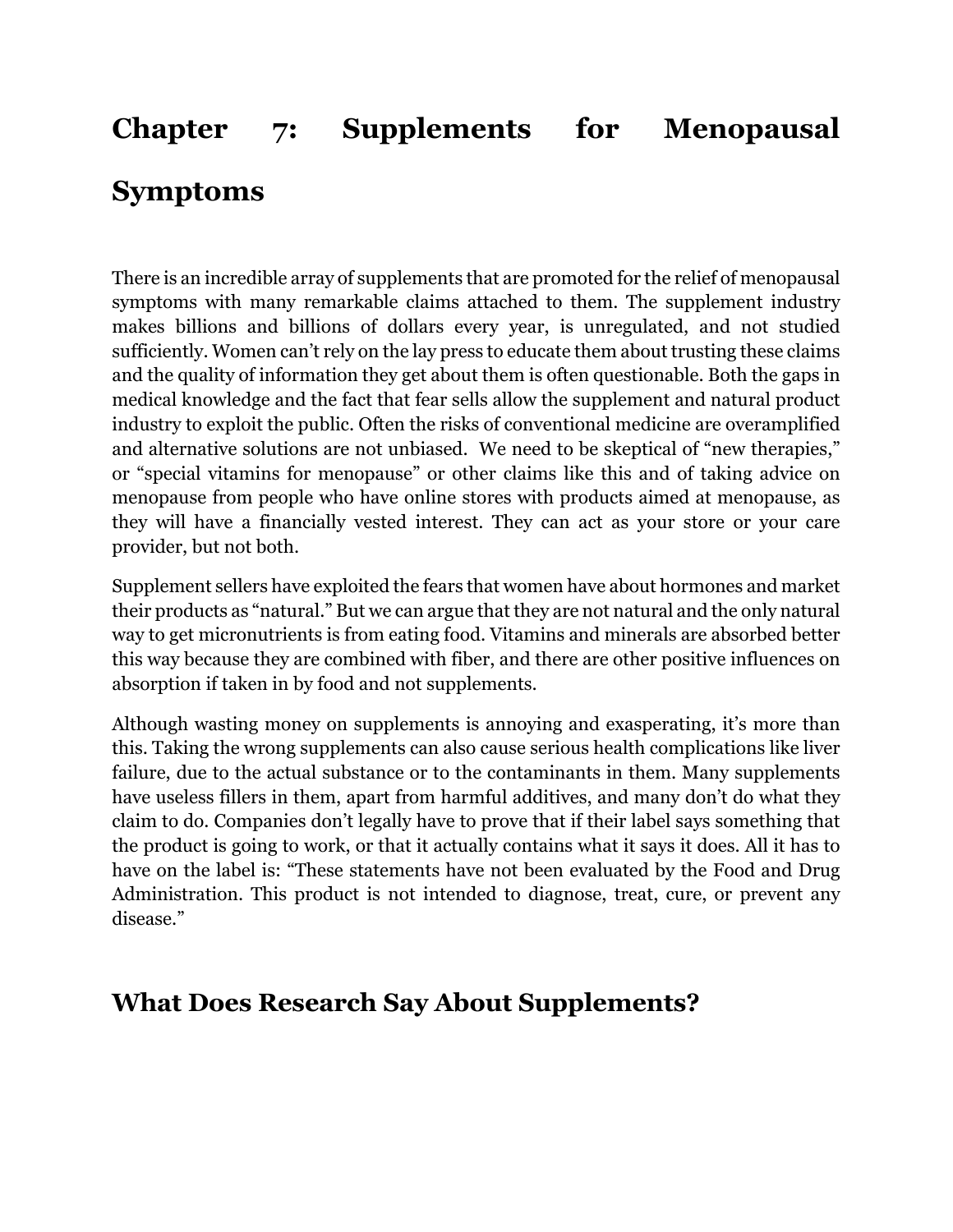In this section we will critically examine all the supplements that are suggested for menopausal symptoms and see what science says:

#### *Black Cohosh (Cimicifuga racemosa)*

This North American plant has been widely used as an indigenous treatment for menopause for many years. It is a member of the buttercup family, and the rhizome (rootstalk) is used in fresh and dried forms. It is used for vasomotor symptoms of hot flushes and night sweats, heart palpitations, tinnitus, vertigo, vaginal dryness, insomnia, anxiety, and irritability. There are claims that it reduces hormonal imbalances caused by diabetes or fibroids.

Studies have shown no benefits with Black cohosh compared to placebos and it has been shown to cause liver damage, especially if one is already taking other medication that may have effects on the liver. One study that researched 35 different brands of the supplement actually found that 25% of them contained no Black cohosh at all! So in light of these facts, it's probably wise to avoid these supplements.

#### *Wild Yam (Dioscorea)*

This is a tuber that has been used in traditional Chinese medicine to reduce symptoms of menopause and improve levels of estrogen and progesterone by converting a plant steroid called diosgenin. It is most often made into a topical cream, but despite many health claims, there is little evidence that it is effective in treating menopause.

#### *Dong Quai (Angelica Sinensis)*

This is another traditional Chinese herb, also known as the "Female Ginseng." It is used in combination with other herbs in preparations and is extracted from the root.

Although it has been used for over 2,000 years in traditional Chinese medicine and is said to be effective in reducing hot flushes, there is not enough scientific evidence to support this. It also has confirmed side effects like insomnia, stomach upset, and difficulty breathing. Research hasn't shown benefits for hot flushes and night sweats for Dong Quai and this product could be dangerous if taken with blood thinners because of potential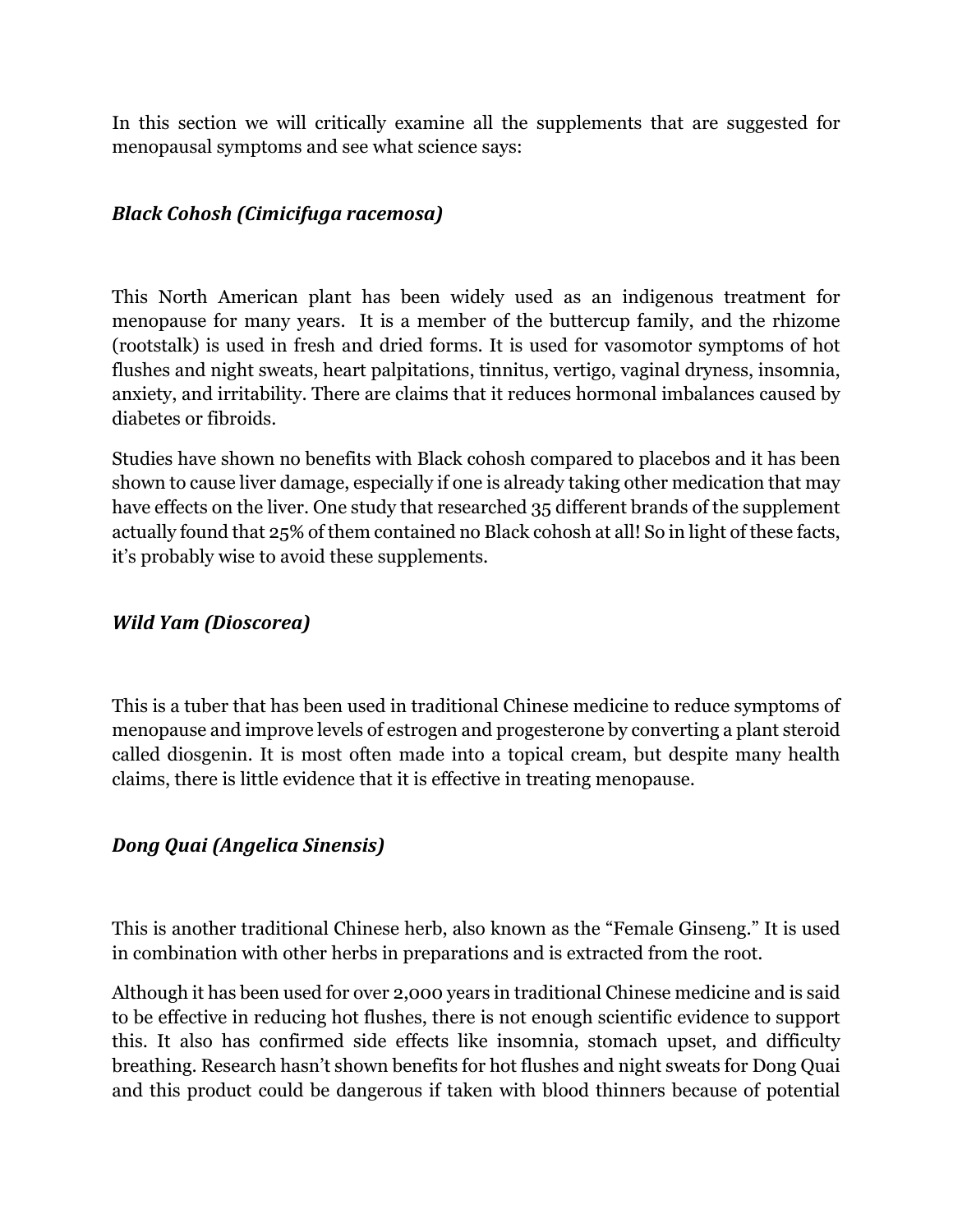interactions with these drugs. There is also an increased risk of cancer with this supplement. It doesn't appear safe and should be avoided.

#### *Maca (Lepidium meyenii)*

This is a South American plant that has been used for centuries in Peru to treat female hormonal imbalance. It has been found to help with hot flushes and interrupted sleep and helps to protect bone health. It may also help with improving sexual function and desire.

It's an adaptogenic herb that is said to decrease cortisol levels and improve energy levels. It lowers the effects of stress and aging on the body. Other adaptogenic herbs are ashwagandha, medicinal mushrooms, holy basil, and Rhodiola. They are said to protect us against stress, improve thyroid function, lower cholesterol, stabilize blood sugar and insulin levels, and reduce anxiety and depression.

There have been very few rigorous trials on Maca and this supplement and further studies are recommended before its safety and efficacy can be established.

#### *Evening Primrose Oil (Oenothera biennis)*

This is extracted from the evening primrose plant that grows in North and South America. It comes in a gel, capsule, or bottled oil form and has essential omega 6 fatty acids called Gamma-linoleic acids that are said to treat many inflammatory diseases. It is also claimed to have benefits in increasing bone mineral density. It has vitamin E and is also said to treat hot flushes, anxiety, insomnia, hair loss, and joint pain. Evening Primrose Oil is widely used but there is no reliable data to support its efficiency.

#### *Vitex/Chasteberry*

Some clinical trials have proven the effectiveness of vitex for hot flushes. It balances hormones and helps to regulate sleep, prevent fibroids, and regulate irregular periods and skin changes.

It increases luteinizing hormones, balances prolactin, and helps to inhibit the release of follicle-stimulating hormones. This helps to balance the ratio of progesterone to estrogen.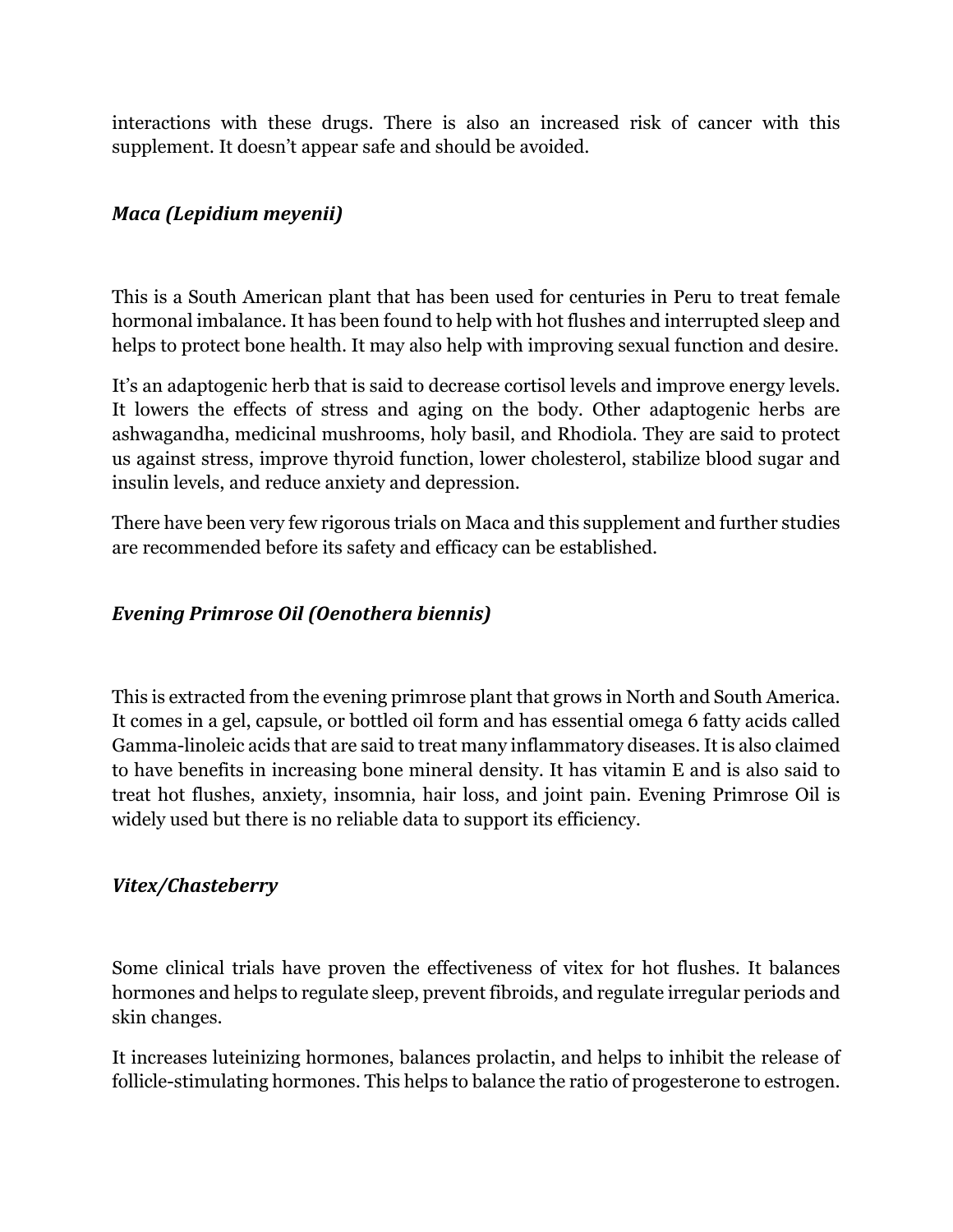Some small studies have shown some benefits of Vitex or Chasteberry alleviating menopausal symptoms but more research is needed before it can be recommended.

#### *Ashwagandha*

This is an ancient Ayurvedic medicinal herb that is an adaptogen, meaning that it helps the body deal with stress. It can help to lower cortisol levels in chronically stressed people, as well as reduce anxiety and depression. It may improve brain function including memory as it promotes antioxidant activity that protects nerve cells from free radicals.

It has many other benefits that apply to menopause as well and a few studies have shown that it can regulate blood sugar levels by increasing insulin sensitivity.

It is used to improve muscle mass and strength, reduce fat, and improve body composition.

It may have anticancer properties due to a compound called withaferin that disrupts the function of cancer cells by promoting the formation of reactive oxygen species. It can be used to treat several types of cancers like breast and ovarian cancer.

Although Ashwaganda's long-term effects are not known, this is a safe supplement for most people. People with autoimmune disorders and type 1 diabetes should take care though, as should those taking thyroid medication.

#### *Ginseng*

This can supposedly relieve hot flushes, depression, fatigue, vaginal dryness, and cognitive impairments. There have been very few studies on ginseng and long-term effects on the body are not known.

#### *St. John's* Wort

This herb is said to lower depression, anxiety, and insomnia and stabilize moods and reduce inflammation. St. John's Wort can be helpful for mild depression, and some people use it for insomnia and anxiety, but there is no solid evidence that it works, and it can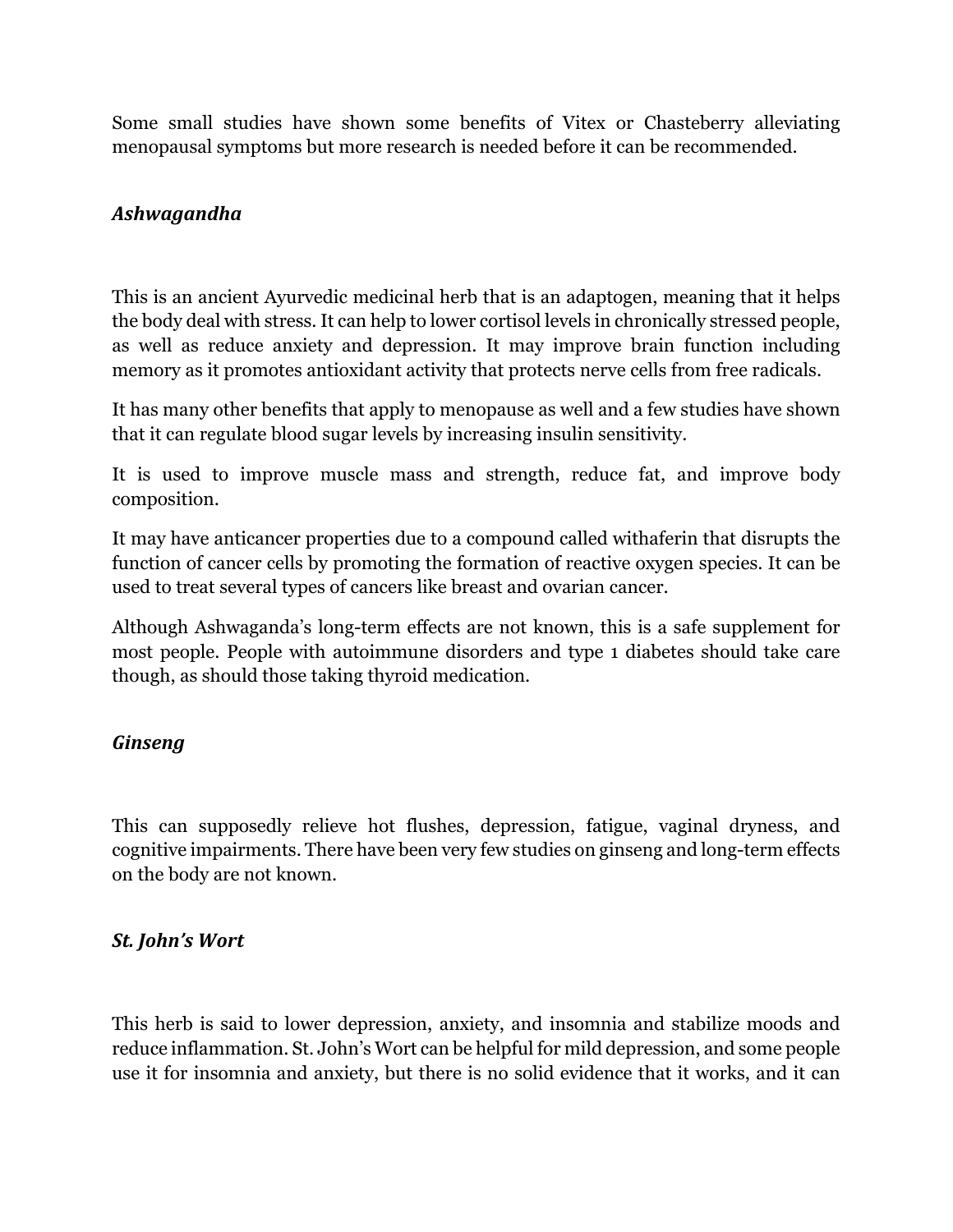interfere with other medications like antidepressants, blood thinners, and HIV medications and cause serious side effects.

#### *Phytoestrogens*

These are non-steroidal plant compounds from soy, red clover, hops, and flaxseed. They act either estrogenically or anti-estrogenically on our bodies. Red clover and soy have isoflavones that produce estrogen-like effects and hops have other isoflavones that can help alleviate menopausal symptoms. It is claimed that bone density loss can be prevented with red clover, and the risk of heart disease is lowered. It has isoflavones that could reduce symptoms like hot flushes, weight gain, insomnia, osteoporosis, inflammation of the joints, and cardiovascular problems.

Phytoestrogens are plant compounds that either mimic estrogen or block its activity. A diet high in phytoestrogens does have health benefits as plants have vital antioxidants, vitamins, and minerals, but it is unlikely that phytoestrogen supplements will help menopausal symptoms or reduce the risk of breast cancer, as has been claimed. The relationship between hormones and food is very complex and the information around them is confusing. Humans can also only make hormones from cholesterol, not plants. It has been recommended that further studies need to be done to draw conclusions about the benefits of phytoestrogens, but they do seem to be safe.

#### *Pollen Extract or Bee Pollen*

This is a mixture of pollen and nectar from flowers, wax, honey, and other bee secretions and enzymes. It has many nutrients and antioxidants like flavonoids, carotenoids, and quercetin. It has phytoestrogens that supposedly help with sleeplessness and hot flushes. The only studies that have been done on Flower or Bee Pollen Extract have been short term and they have shown benefits but more long-term studies need to be done.

#### *Himalayan Salt*

A pure form of salt that actually comes from an ancient sea in Pakistan that left massive deposits of pure salt. It has over 80 trace minerals that occur in our bodies including magnesium, calcium, potassium, phosphorus, and iron. Claimed benefits include;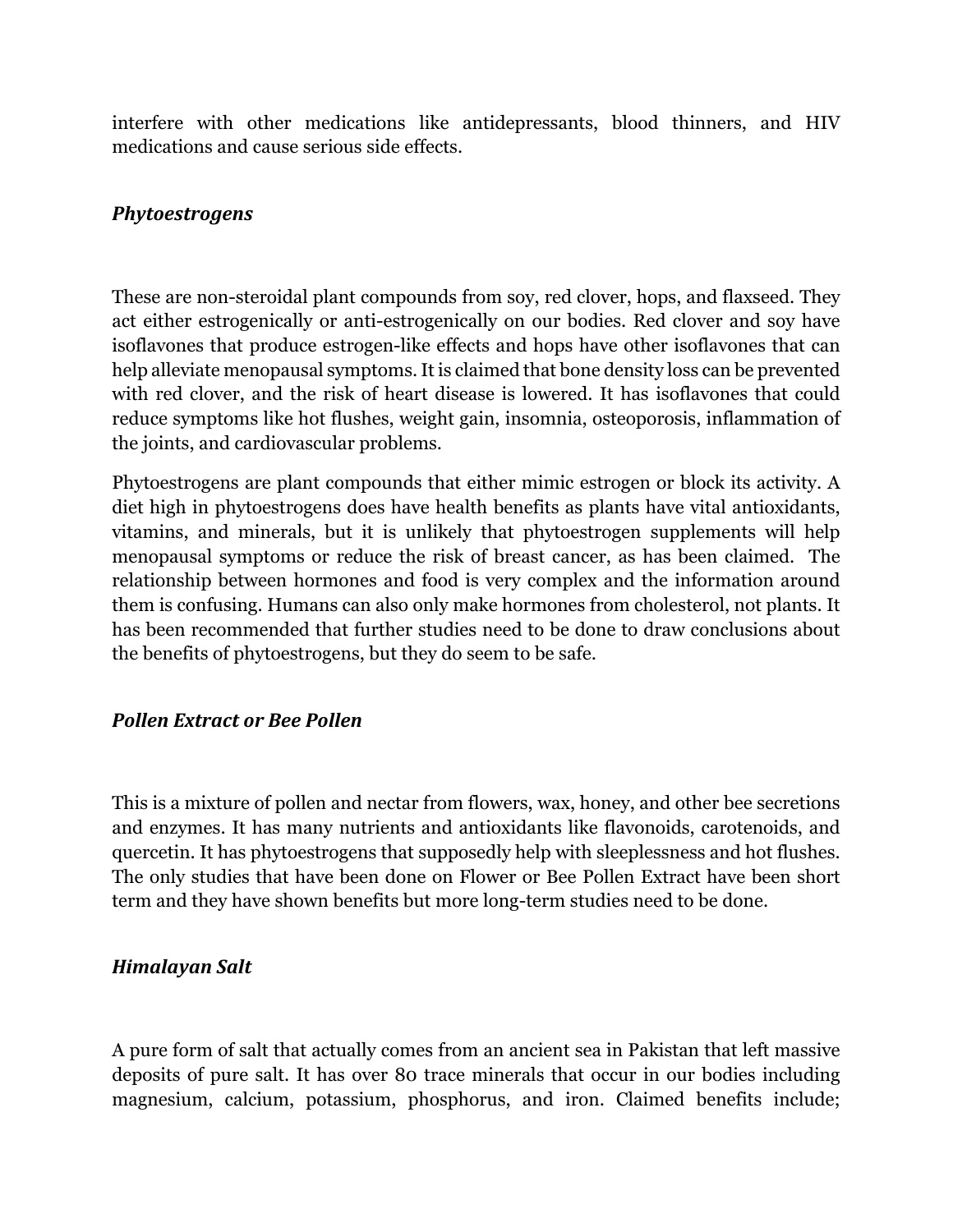maintains a healthy heart, prevents migraines, alleviates depression and ADHD, maintains a healthy weight and promotes the absorption of nutrients, increases energy, balances hormones and pH levels, and decreases signs of aging,

#### *Sea Moss/Irish Moss*

A superfood and type of macroalgae seaweed that contains 92 trace minerals out of the 102 that the body needs. It has calcium, potassium chloride, sulfur, iron, iodine, vitamins A, D, E, F, and K, and has antiviral and antibacterial properties. Benefits include improving thyroid function, boosting immunity, increasing energy levels, lowering blood pressure and blood sugar levels, nourishing the skin, improving sexual function, increasing emotional and mental health and clarity, reducing inflammation, stimulating metabolism and aiding with weight loss, improving gut health and digestion, managing cholesterol levels, and easing menopausal symptoms.

#### *Cannabis*

There is anecdotal evidence that cannabinoids, both CBD and THC, help with hot flushes, anxiety, and sleep disorders, and aids in both getting to sleep and staying asleep. Research into cannabis has been challenging, partly because it remains illegal in many parts of the world. The potential for the effectiveness of cannabis exists because it is a known endocrine disruptor, but there have been no peer-reviewed clinical studies done on it and further research is recommended before women try it as a solution for hot flushes, anxiety, and insomnia.

#### *Vitamin E*

A fat-soluble vitamin that is also an antioxidant, some studies confirm that it is said to help with hot flushes, night sweats, bladder urgency, sleep disruption, and mental clarity. It is also claimed to lower stress and depression because the antioxidants reduce oxidative stress and inflammation. Antioxidants fight free radicals that damage cells, so they lower inflammation in the body. Arterial blood flow is stabilized and arteries work better leading to less hot flushes. It helps to stabilize estrogen levels in the body and can enhance the benefits of even low levels of estrogen. It supports our heart, brain, and hormones. It can also be used for vaginal dryness as a vaginal lubricant by breaking open a capsule and also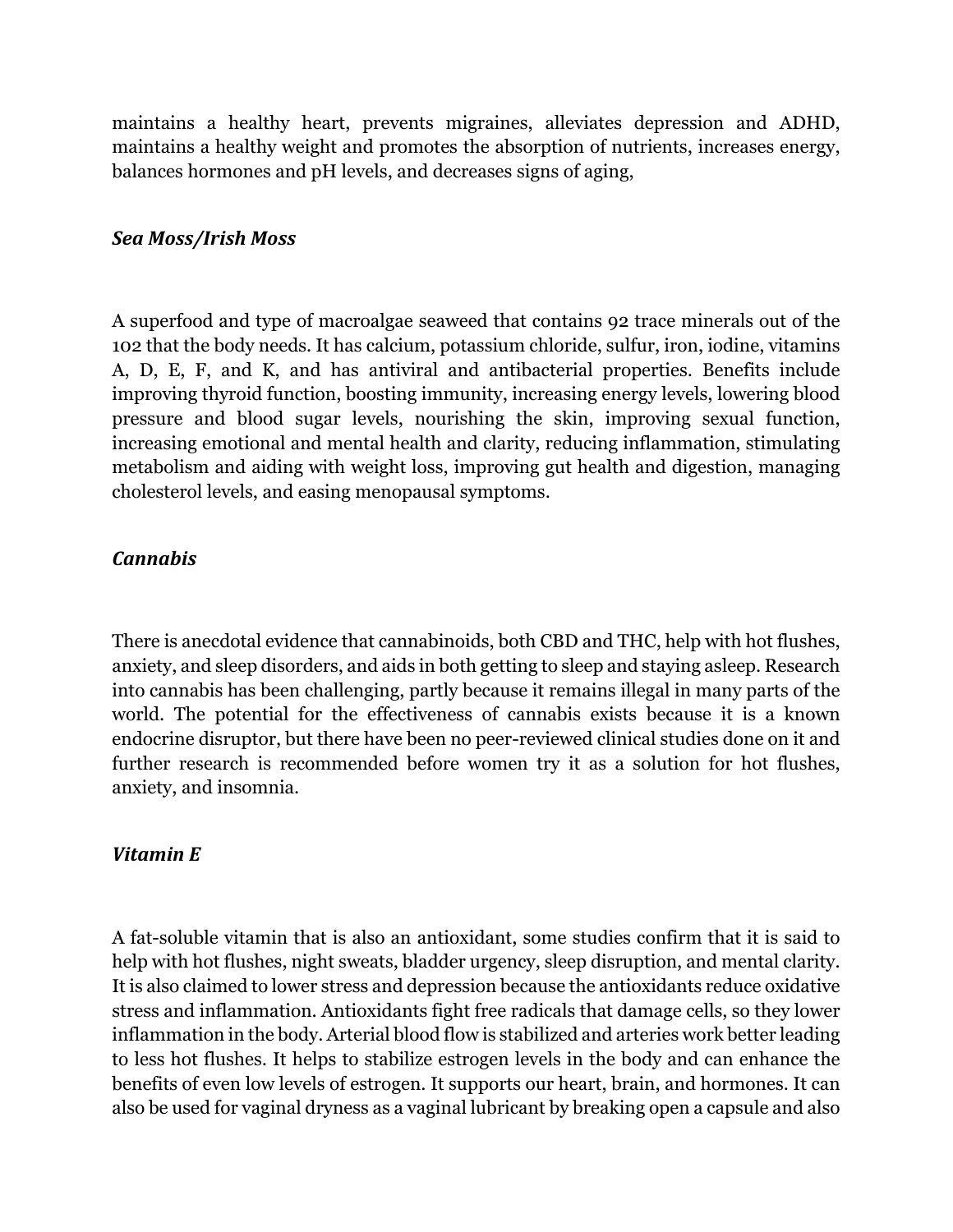taken internally for this. If there are any benefits of vitamin E they are mild, and the high doses recommended can be harmful and increase the risk of mortality.

#### *Vitamin D*

This is more than a vitamin as it is a hormone that acts on the insulin levels in our bodies. It has many benefits like weight control, it controls insulin sensitivity and inflammation, reduces anxiety and depression, boosts immunity by restoring telomere length, increases gut health, increases bone health by causing better absorption of calcium, and controls estrogen levels.

The best way to get Vitamin D is exposure to UVB rays from the sun, where it is converted in our skin. This is not always practical as we don't get enough time to do this. Some of us also live in climates where there isn't much sunlight. People with dark skin who have a high amount of melanin also aren't able to absorb Vitamin D as effectively (especially if they live in cold climates and are spending little time outdoors).

70 % of the US population is deficient in it and we can all safely take 4,000 to 5,000 international units of Vitamin D daily. To improve absorption of Vitamin D you need to also take Vitamin K2.

#### *Vitamin C*

This can help alleviate symptoms of fatigue that can be common in menopause. This vitamin is necessary for mitochondrial health, the immune system, the adrenals, and the hypothalamic-pituitary-adrenal axis (our central stress response system).

#### *Magnesium*

Most people are deficient in magnesium but it's needed for many functions of the body. It supports estrogen detoxification, glutathione production, adrenal and thyroid health, and the production of neurotransmitters like serotonin.

If you have low magnesium you may have the following symptoms: Insomnia, anxiety, feelings of weakness, muscle spasms, and poor appetite.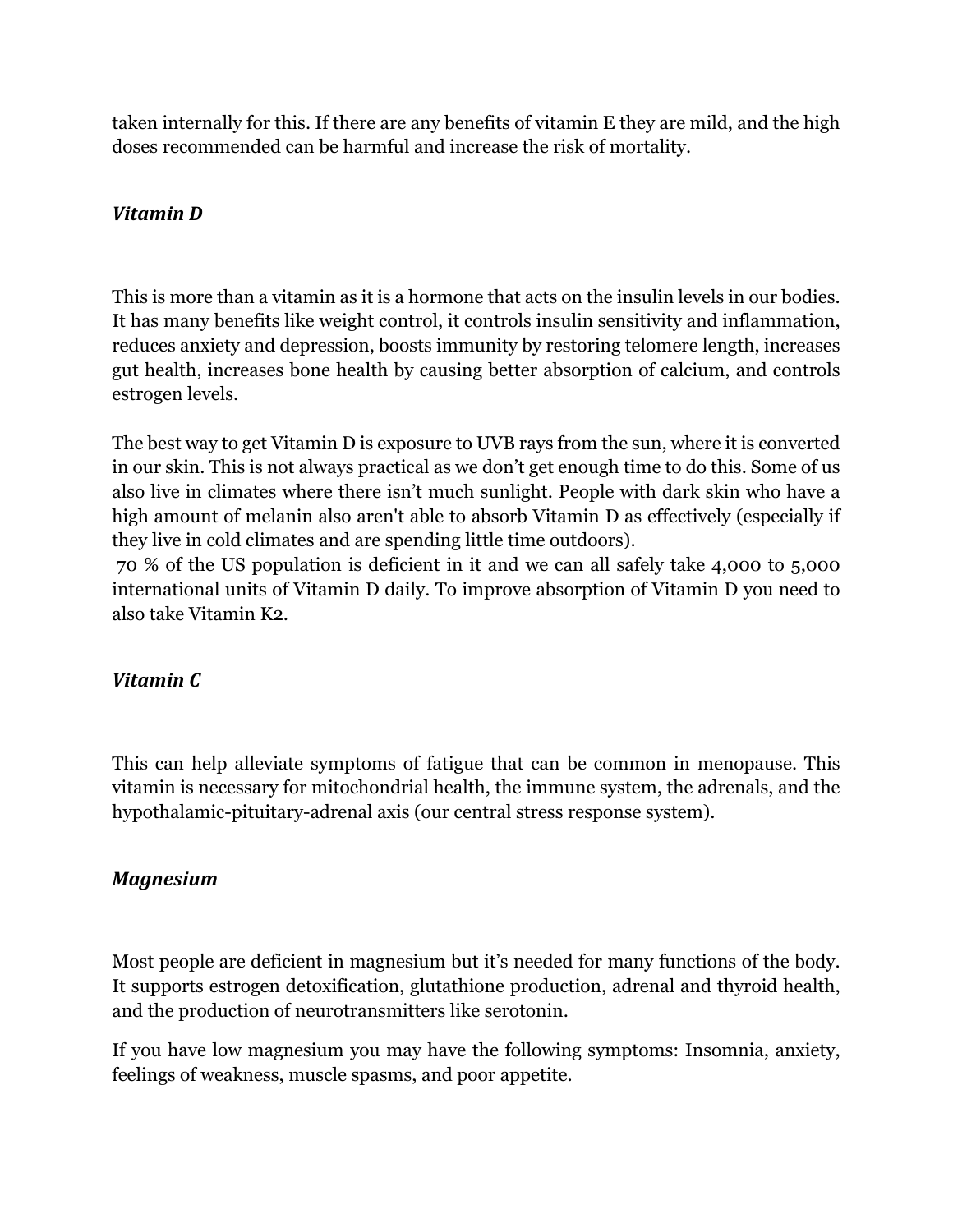Good forms of magnesium to take are magnesium oil and glycinate.

#### *B Vitamins*

These are essential for energy, cognitive function, and mood. All the B vitamins are niacin (Vit B1), pantothenic acid (B5), B6, folate (B9), and vitamin B12.

#### *Bioidentical Hormone Therapy (BHT)*

Bioidentical Hormone Therapy (BHT) is similar to HRT but the hormones are sourced from plants. Women who use BHT often swear by it but there is a lot of debate about its safety and this is likely to remain until long-term trials have been done. There is good data to show that they are not any different from HRT, and there is no standardization of the products.

How is BHT Different From HRT?

- More and more women are looking for "natural" holistic health solutions for many things, not only menopausal symptoms as they become skeptical or give up on medical solutions. Some claim that the "natural" tag is used as a marketing tool to differentiate bioidentical hormones from HRT. There is a competitive market for hormone replacement products and the idea of using natural products that more closely mimics the functioning of our own bodies can be persuasive.
- The hormones are phytoestrogens (sourced from plants) and are said to be identical on a molecular level to chemicals produced by our bodies. Hence the term "bioidentical." The hormones are estrogen in different forms, progesterone, and sometimes testosterone.
- The BHT preparation is worked out according to a woman's individual hormone levels at the time that the levels are tested. So each time you have a new prescription your hormone levels need to be tested and you need to have a new blood test.

The Case For BHT:

● BHT hormones are identical to the hormone molecules that occur naturally in our bodies. They are made from precursor molecules in soybeans and yams.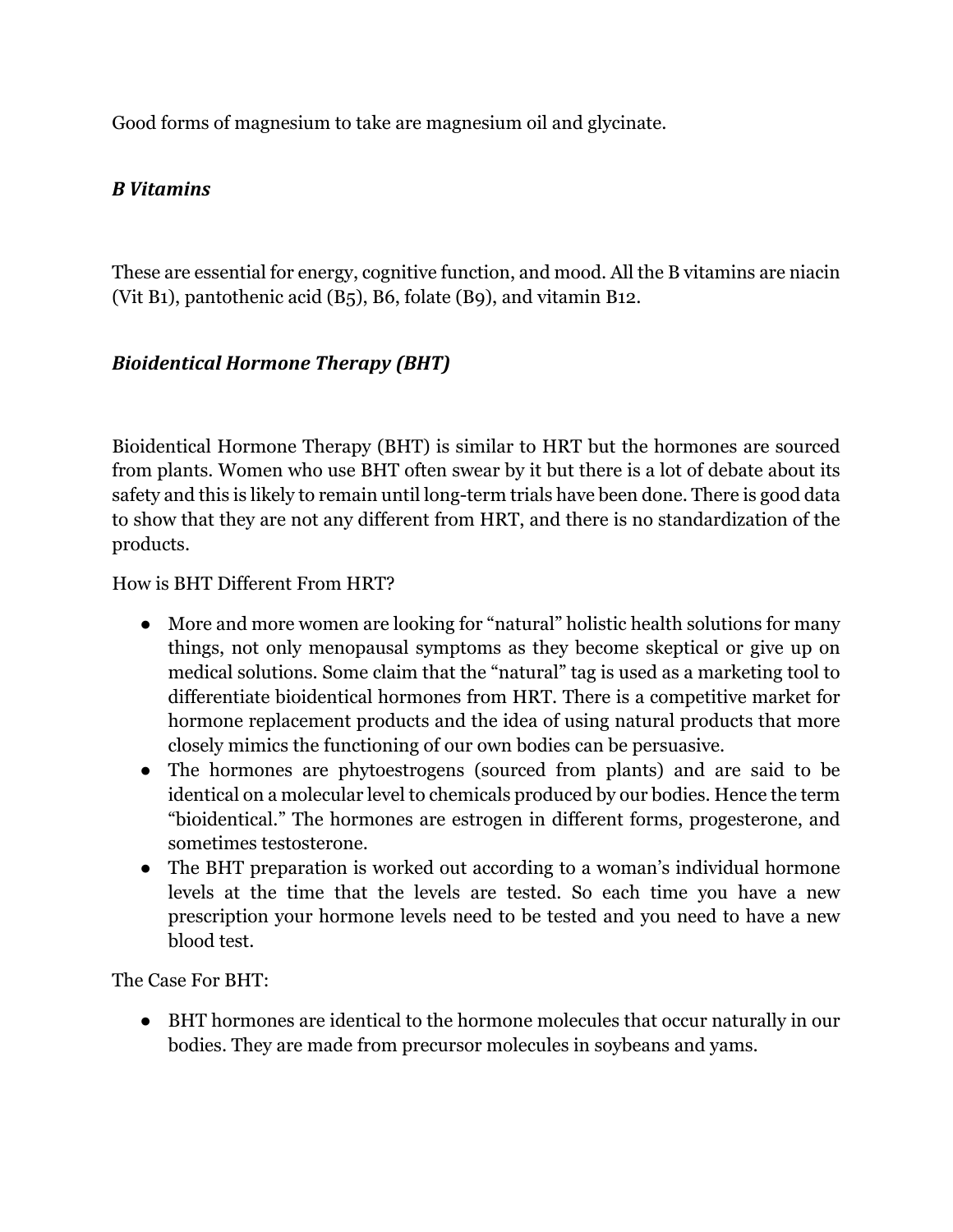- There is less stress on the liver with BHT because of the way it is administered. It bypasses the digestive system as it is either applied to the skin in creams, patches, or gels or taken as lozenges.
- The hormones are mainly customized to suit the individual woman's hormonal needs.
- Proponents argue that it is possible to monitor levels of estrogen more accurately than with MHT and to adjust levels if need be.
- The US FDA has approved some prescription BHT.

The Case Against BHT:

- BHT hormones are manufactured synthetically by a process that is similar to most hormones, so using the term "natural" is a misnomer.
- As they are customized to suit each individual it makes it difficult for them to be approved by bodies like the FDA as each prescription is unique. Testing for whether ingredients are absorbed properly or if they react as they are expected to in a woman's blood and body is not possible.
- Testing hormones through blood and saliva can be hit and miss because the levels vary from day to day as well as throughout a given day.
- It carries the same health risks as other hormone therapy, like blood clots, breast, and uterine cancer, heart problems, etc.
- In some cases, hormone doses in BHT are ten times greater than hormone doses in other comparable products.
- Compounding pharmacists are not required to report side effects from the bioidentical hormones that they dispense.

#### *What the Research Says*

Food science and supplement studies can be difficult to do for many reasons with a huge volume of, (often contradictory) data produced, and bias because of funding for studies. Diet and dietary patterns are also often difficult to study in societies. An example is a correlation between less or no hot flushes amongst women in Asia and their diets which are often high in soy. Women in the West experience more hot flushes and don't eat soy as a rule. However, to conclude that soy is preventing hot flushes could be problematic because there are so many factors involved. If a woman is eating a diet high in soy then she could also be eating other healthy foods like a range of vegetables that could be reducing hot flushes. People who live in Asia might also have developed intestinal bacteria or have genetic features that allow them to absorb soy more effectively in their bodies.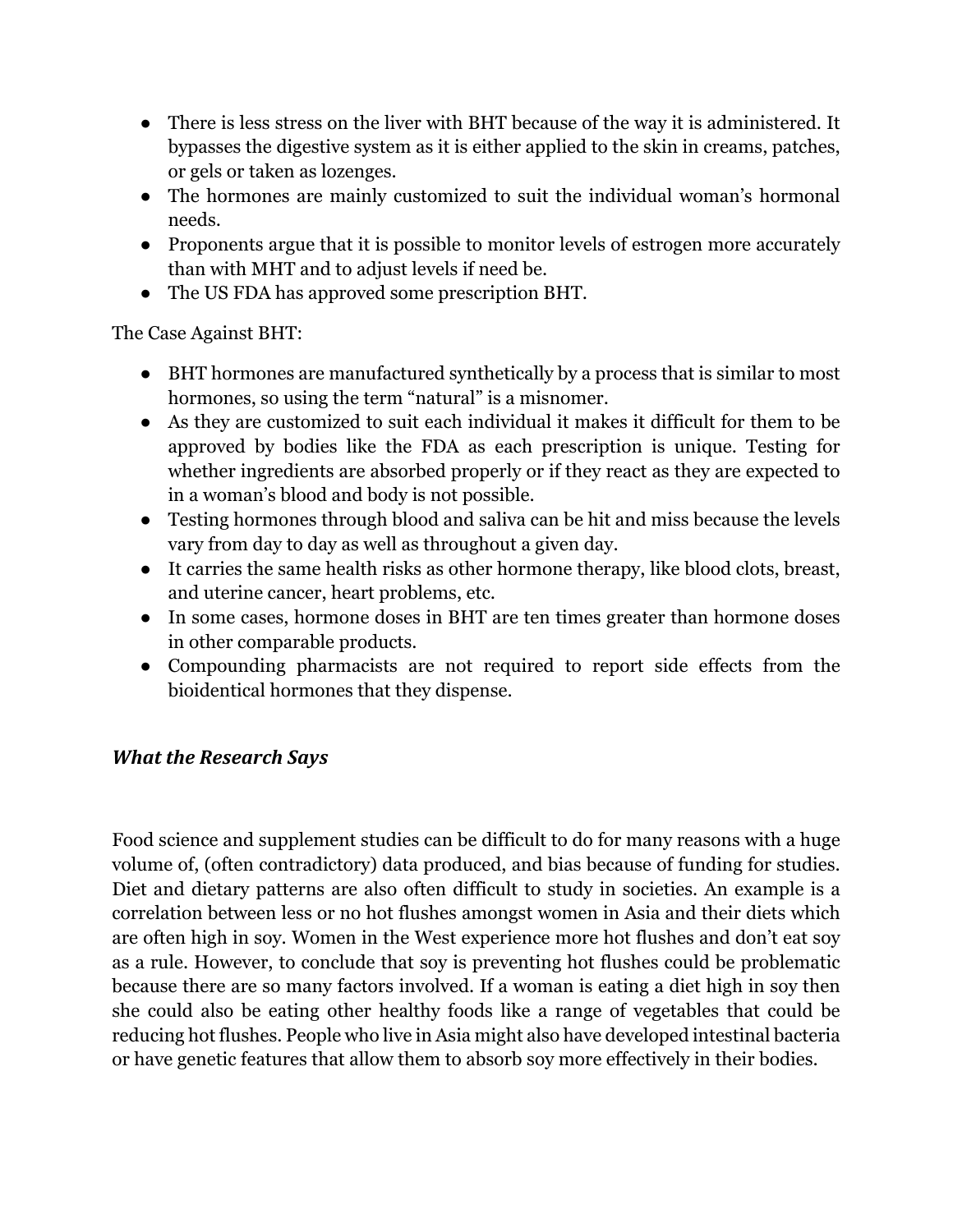It is difficult to break down what we eat and how our bodies use the nutrients from one food or supplement, and it is very complex to analyze. The data from observational studies is often not enough to make definite conclusions. Although it's a slow, painstaking task, the only guidance we should be relying on about supplements should be coming from careful, objective medical studies that go beyond anecdotal evidence.

Scientific studies on supplements often start with simple observational studies where the health of people who take a supplement is compared with that of a group that isn't taking it. Results aren't always consistent with these studies though and the next step is to do a randomized clinical trial/s where subjects are divided randomly into two groups with one group taking the supplement and the other group a placebo (with neither group being aware of what they are taking) while their health is monitored.

Unfortunately in most cases, studies have failed to prove that supplements work, with a few exceptions. According to Dr, Jen Gunter in her book: The Menopause Manifesto some supplements have proven benefits for menopausal women that they should consider taking. They are vitamin D, vitamin B12, and Omega-3.

Vitamin D has many important health benefits, an important one in menopause being the absorption of calcium. We are often not getting enough sunshine to make vitamin D as most of us aren't getting outdoors daily, and when we do, we are covered in sunscreen, which blocks vitamin D absorption. It's also harder to absorb vitamin D from the sun as we age, and sometimes difficult to get enough vitamin D from our diets with oily fish and fortified dairy products being the most important sources.

Vitamin B12 is important for the nervous system, making red blood cells, synthesis of DNA, and influencing many metabolic processes. Women over 50 and vegans (it is only found in meat) should take care that they are getting enough, (2.4 mcg per day) especially as the absorption of vitamin B12 is a complicated process, and may be impaired with age.

Other vitamin B supplements have not been shown to decrease heart disease or protect the brain, as has been suggested.

A large clinical trial found that taking a good-quality omega-3 supplement reduced heart disease and stroke. It can also reduce triglyceride levels at very high doses (under medical supervision) and symptoms of diabetes. But other claimed benefits like treating depression, bowel inflammation, and alleviating arthritis, are still unvalidated.

It is suggested that oily fish is eaten twice a week or 1000 mg of a good quality omega-3 supplement is taken daily.

Calcium supplements for healthy bones can be taken in the form of calcium citrate or calcium carbonate, but deposits can build up in joints with an excess, especially if we lack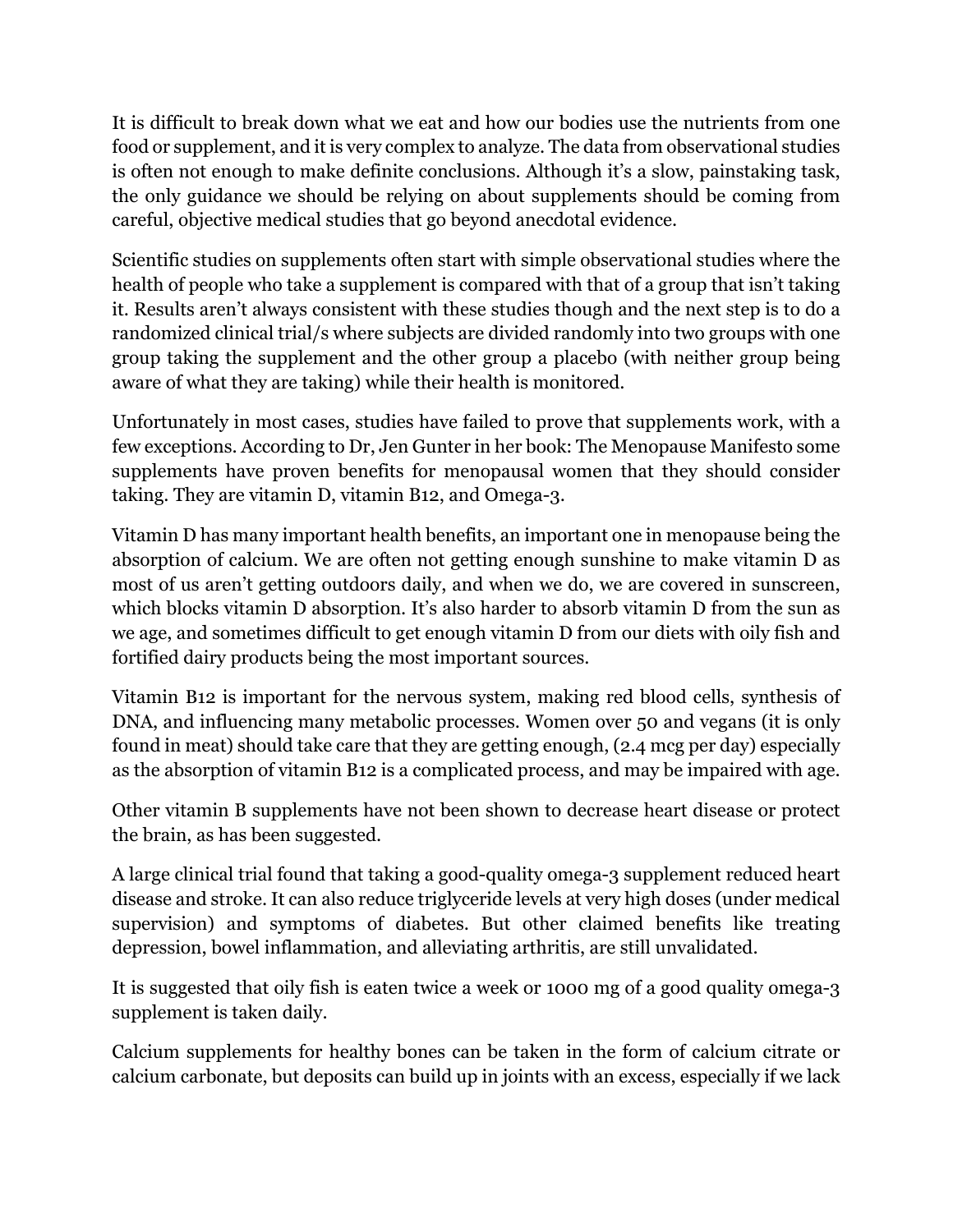vitamin K to break it down. Research has also pointed to calcium supplements causing an increased risk of heart disease.

Antioxidants (vitamins C, A, E, and beta carotene) have been studied with many careful, randomized trials that showed no benefits against cancer, heart disease, and other illnesses. Some have even been shown to be harmful with high doses of vitamin A possibly increasing the risk of hip fractures, prostate cancer, and an increase in heart failure, respiratory infections, and increased mortality.

From research we can see that only a few supplements are likely to help with menopause, some may be expensive disappointments, and some may cause more harm than good.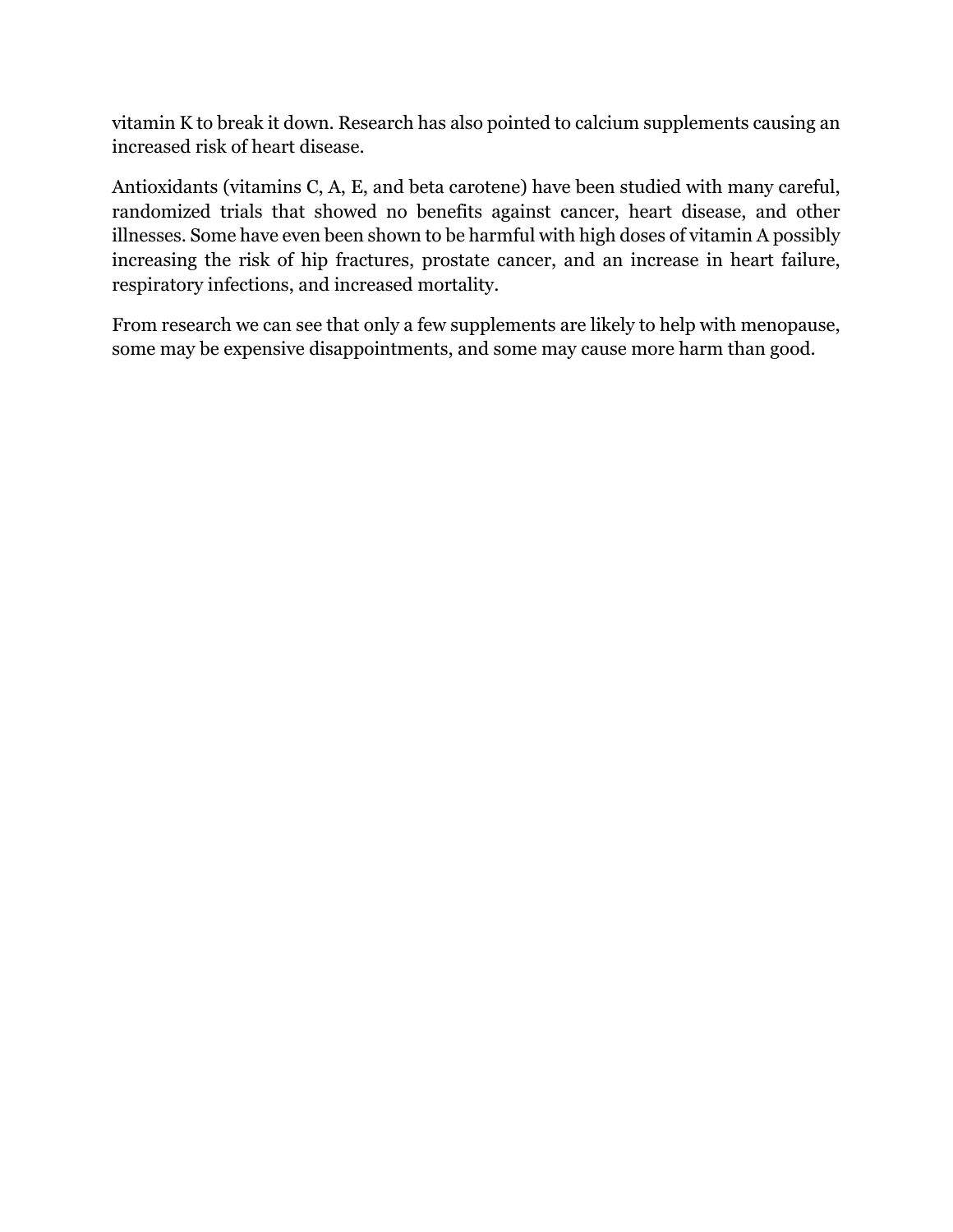# **Chapter 8: Mental and Emotional Health**

# **Menopause As an Emotional Rollercoaster**

A study has shown that women are two to four times more likely to have a major depressive episode during menopause than at any other time in their lives. Those who have suffered from depression in the past may also have a recurrence in symptoms. From 19 to 36% of menopausal women can experience depression, and some women find it more difficult to adjust to the hormonal chaos.

Due to these fluctuating hormones, we can experience many mood changes like irritability and sadness, which are the most common emotions experienced at menopause.

We also feel fatigue, difficulty concentrating, aggressiveness, tension, anxiety, and lack of motivation. Some women experience problems with these feelings for the first time in their lives as all women are vulnerable to depression during menopause.

Multiple factors can cause stress in a woman's life around menopause, like caring for children or having them leave home and experiencing the "empty nest syndrome," caring for aging parents, and navigating life's changes. It is characterized by low mood, apathy, and loss of confidence.

Although hormones can cause these mood changes, menopause can come with great life costs. Some women mourn the loss of their fertility, and the fact that they can never experience the joy and excitement of pregnancy again.

Some women feel the loss of their sexuality, feeling less attractive and less sexual desire, and are concerned that they will become invisible. Women need to feel these losses deeply and honestly and then pass on to the next stage of their lives. They should be allowed to mourn menopause as a loss in their lives, and then focus on things so that they can find new expressions of themselves.

But depression is a real thing and often very difficult to cope with on your own, so if you are struggling with it, and can't seem to uplift yourself, it is vital that you seek professional help, as there are many options available to help you cope.

# **Treatment Modalities**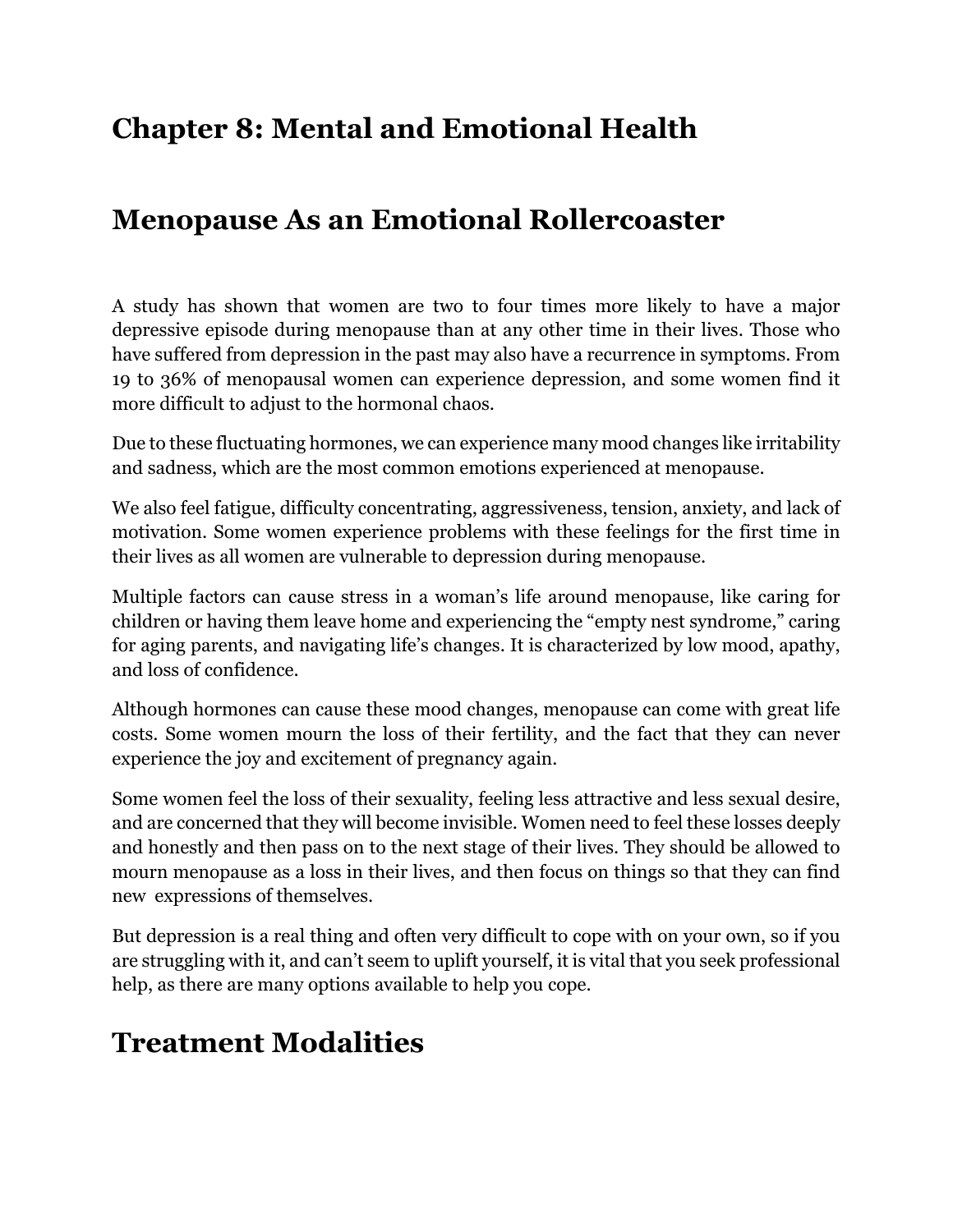### **Medical Treatment of Depression**

Estradiol in HRT can be effective at treating mild to moderate depression which could arrive in early menopause, but moderate or severe depression may need antidepressant medication and/or psychological therapy.

#### *Antidepressants*

There are many different kinds of antidepressants available for women struggling with menopause:

- Selective serotonin reuptake inhibitors (SSRIs)
- Serotonin-norepinephrine reuptake inhibitors (SNRIs)
- Tricyclic antidepressants
- Monoamine oxidase inhibitors (MAOIs)
- Atypical antidepressants that don't fit neatly into any of the categories

Sometimes two kinds of antidepressants can be combined, and other medications may be added to an antidepressant to enhance its effects like mood stabilizers, antipsychotics, antianxiety, and stimulant medications.

Finding the right antidepressant medication may take time and a few kinds may be tried before you find the one that works best. Most antidepressants take a few weeks to start working at their full effect and you may feel worse during this time as your body adjusts. Treatment takes commitment and although it can seem slow at times, it has its ups and downs.

Medication shouldn't be relied on alone and it's important to make healthy lifestyle choices at the same time like exercise and therapy. Even if the decision is made to take antidepressants, applying these changes will speed up recovery from depression and skills to prevent relapse are learned. It is also not always the most effective treatment for some women, and it can often be more than chemical or hormonal imbalances in the body. Antidepressants have side effects and safety concerns, and withdrawal from them can be challenging.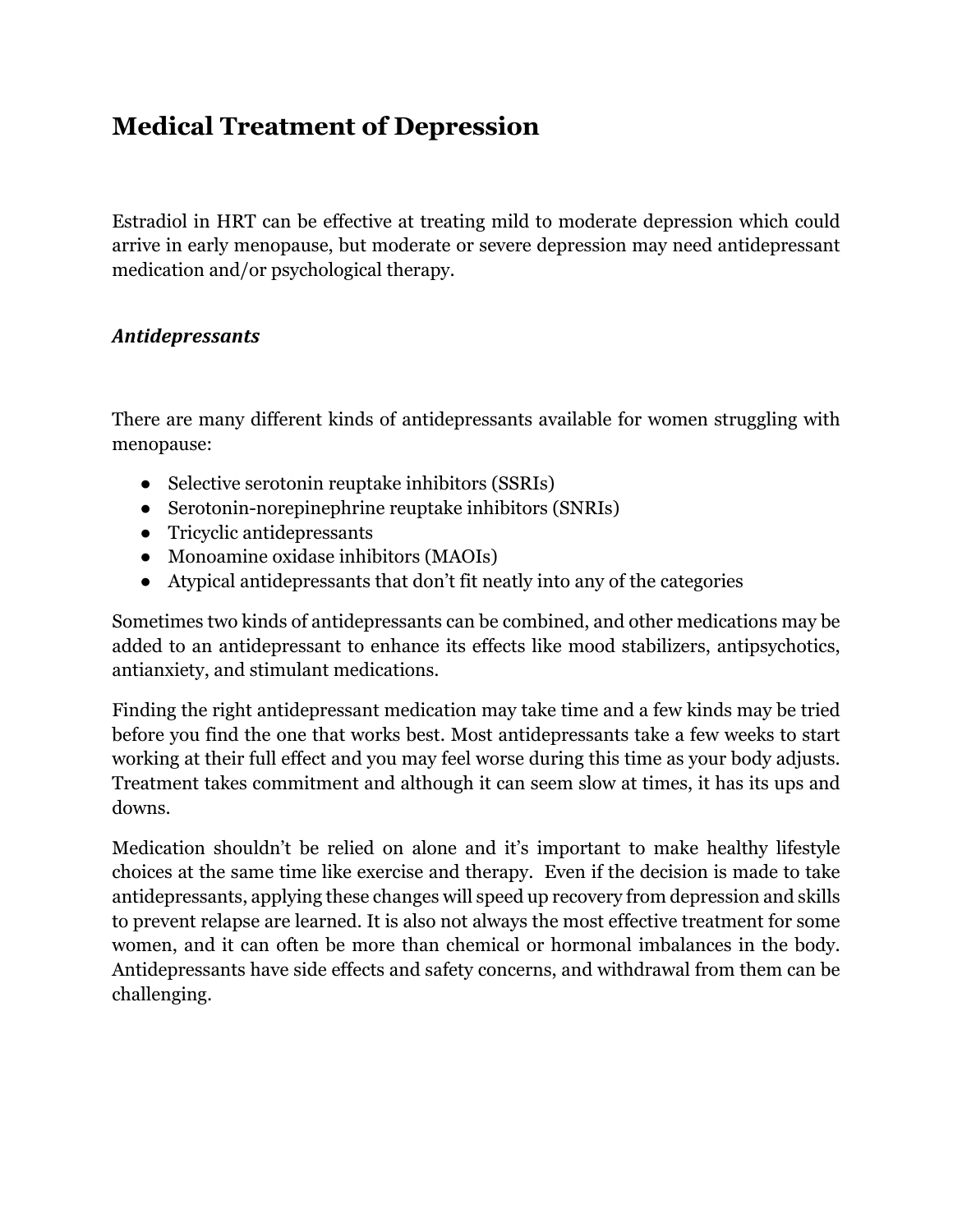#### *Psychotherapy*

During menopause, there are so many changes to cope with that many women find it helpful to see a therapist and enter into "talk therapy" done with a mental health professional like a psychologist or psychiatrist.

One of the major signs of depression is having trouble focusing and feeling overwhelmed. Therapy can help you step back, see what might be causing it, and how you can make changes.

Different types of psychotherapy are useful for depression, like interpersonal therapy, cognitive behavior therapy, psychoanalysis, and humanistic therapy.

Psychotherapy can help to:

- Get back a sense of control and satisfaction in your life.
- Find ways to solve problems and cope with them.
- Set realistic goals for your new stage of life to help cope with all the changes and symptoms of menopause.
- Use healthier behaviors to develop the ability to tolerate and accept distress.
- Replace negative behaviors and beliefs with more positive ones.
- Adjust to a crisis or any other difficulty.
- Develop positive interactions with others by exploring experiences and relationships.
- Setting healthy boundaries and learning to say no in relationships and work. Helping you identify and validate these boundaries.

#### *Group Therapy*

In individual therapy, you build a strong relationship with one person and it may feel more comfortable to share some kinds of information with one person than a group. You also get individualized attention.

In a group setting, you are listening to peers going through similar issues. This can validate your experiences and help build self-esteem. Group members can get ideas from each other, especially if they are at different points in their depression. It can also help to increase a social network and it is invaluable for women to share their experiences of menopause.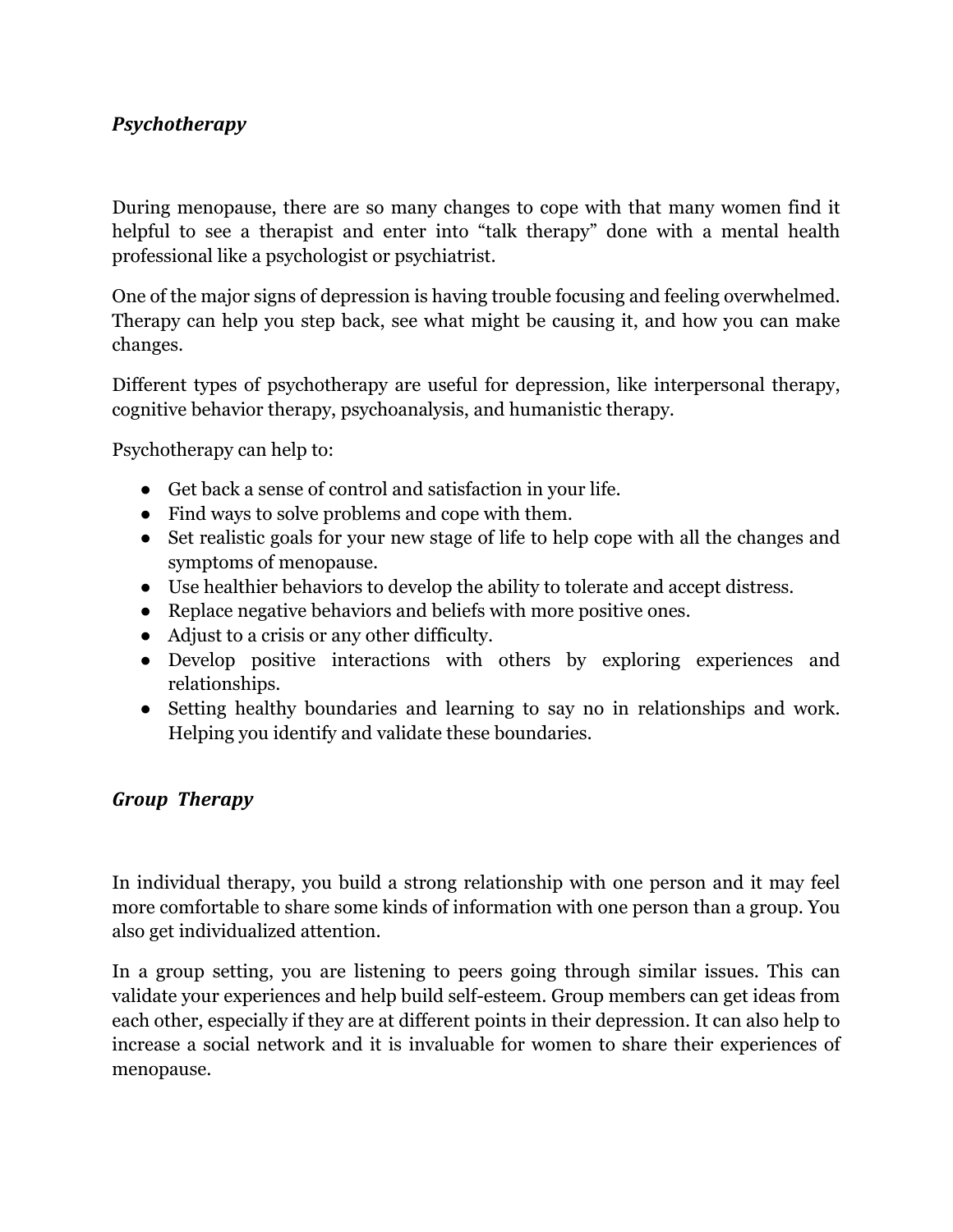### **Holistic Mental Health Treatments**

For people struggling with anxiety, depression, stress, or other mental health issues, there are also holistic mental health treatments that can help.

#### *Neurofeedback*

Here you have electrodes connected to your head that show you your brain activity in realtime. Using this information, you can train yourself to have higher alpha waves, like the calm and focused ones you get during meditation.

#### *Transcranial Magnetic Stimulation (TMS)*

This is a non-invasive treatment that passes magnetic pulses painlessly through the skull to stimulate brain cells that improve communication between different parts of the brain to ease depressive symptoms.

#### *EMDR Therapy (Eye Movement Desensitisation and Reprocessing Therapy)*

This helps you find triggers that cause a traumatic pattern or loop in your brain activity, and trains you to recalibrate your brain and process the event that caused the trigger. In a session you watch light move from left to right at specific speeds with a therapist guiding you through uncovering and facing distressing events you recall, processing them, and rewiring your brain.

#### *Mental Health Apps: The Switch App*

This is an app for both Android and iPhones and is a routine of mental self-care designed to detox your brain. It was designed by Dr. Caroline Leaf, a communication pathologist and cognitive neuroscientist, who has researched the mind-brain connection since the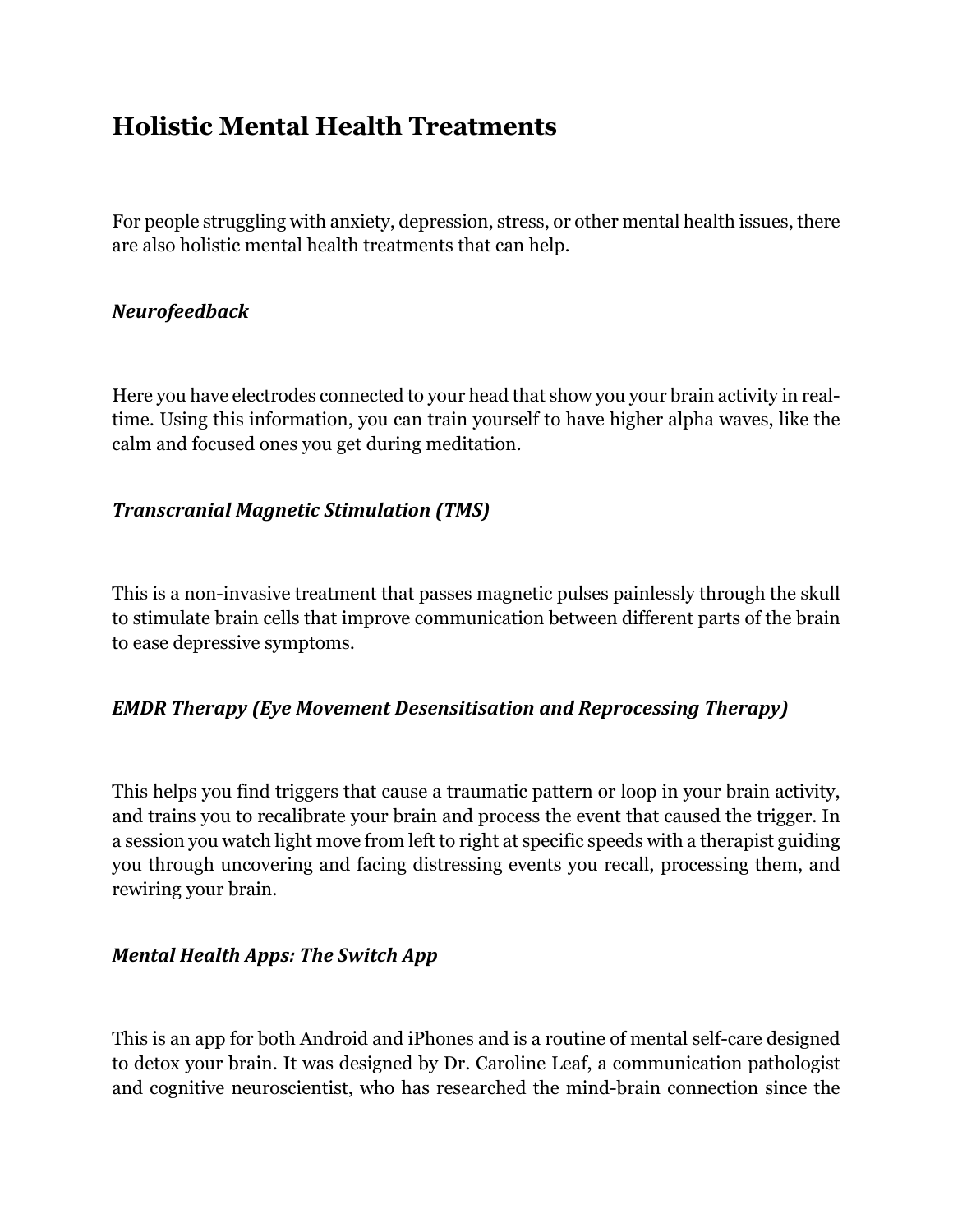1980s as well as the nature of mental health and the formation of memory. In this program, you learn mind management skills that help you overcome stress, anxiety, depression, and toxic thinking in a 5-step daily process. With this process, you find the root of your toxic thoughts and habits which are causing your mental health issues. You then eliminate the root and rebuild a healthy new thought pattern and habit.

Dr. Leaf says that proteins, which are actual structures, are built into our brains during neuroplasticity (change in thinking patterns and new neural pathways in the brain). The process involves becoming comfortable with feeling uncomfortable and doing "brain surgery" on yourself. We build what she calls "toxic trees" in our brains, which we can change, literally by changing the physical matter of the brain. This is done in 21-day cycles to grow and reinforce these new branches in our brains.

The app takes you beyond mindfulness and gives scientifically proven tools to change your brain and build up stress resilience. It takes roughly 15 to 20 minutes daily to go through the program.

#### *Relaxation Techniques*

Including meditation, progressive muscle relaxation, yoga, and breathwork. (See Chapter 6)

#### *Acupuncture*

Just as acupuncture is used as an alternative therapy for other menopausal symptoms, it is also used as an alternative therapy for depression sometimes. There are very mixed reports on the effectiveness of this therapy but some research studies are showing promising results. It is essential to find a practitioner who is licensed and qualified and one should not expect immediate results with depressive symptoms eased after only a few sessions.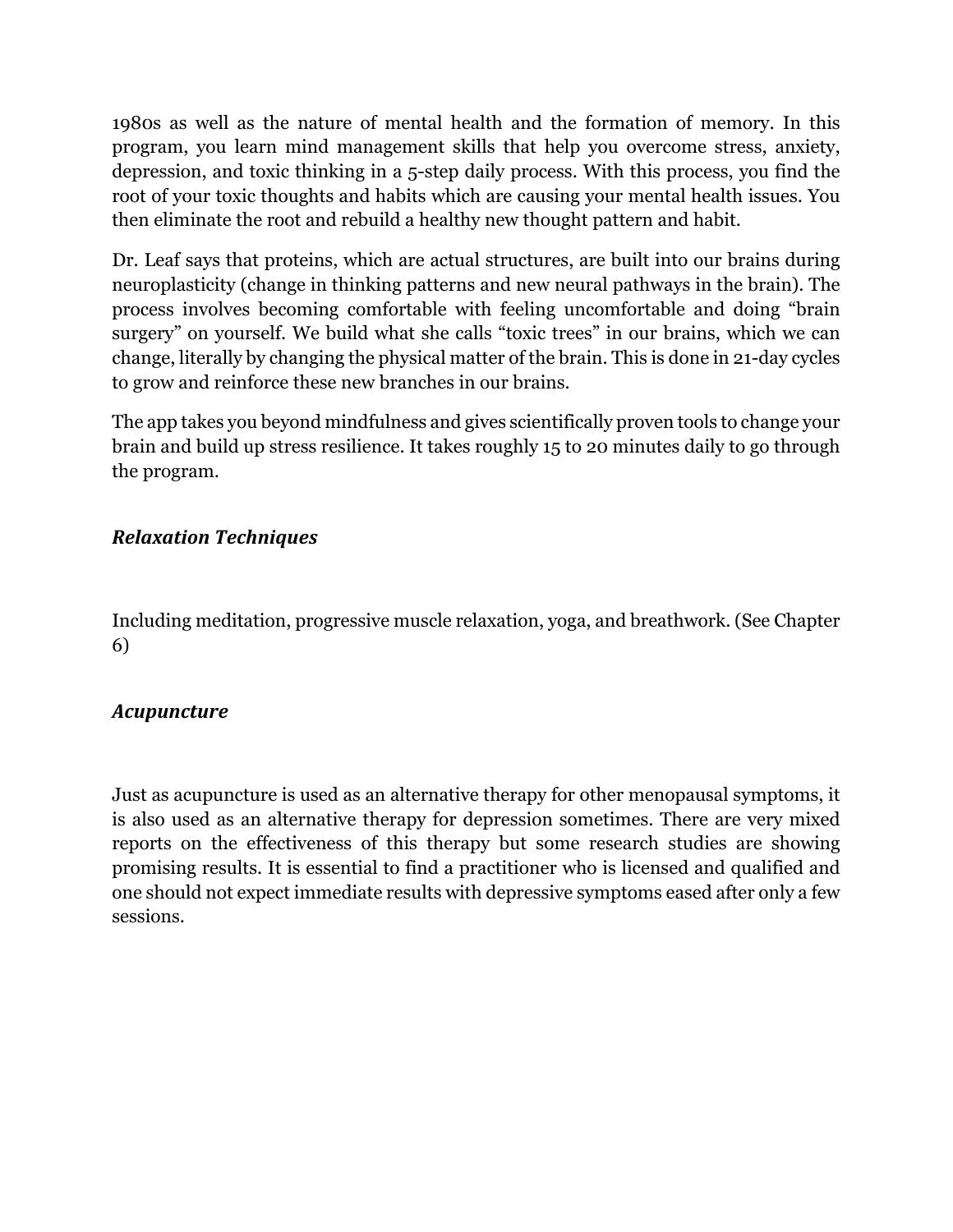#### *Exercise*

When someone is depressed, the level of some of their brain chemicals is low and exercise stimulates their release, promotes different changes in the brain including neural growth, reduced inflammation, and new activity patterns causing feelings of well-being and calm.

Even a modest amount of exercise can have a profound effect on anxiety and depression, and it relieves stress, helps you to sleep better, improves memory, and boosts overall mood. It can be used as a powerful tool to overcome mental health problems and get more out of life.

A study found that running for 15 minutes a day, or walking for an hour reduces risks of depression by 26% and can be as effective as an antidepressant. People can get an incredible feeling of well-being with exercise. They feel more relaxed and positive about their lives, have more energy throughout the day, and have sharper memories.

#### *Improve Gut Health*

There is a strong connection between the gut and the brain. The gut, like the brain, has many nerves called the enteric nervous system (ENS), also called the second brain. The nervous system has the same kinds of neurotransmitters and neurons that are found in the central nervous system and has more than 100 million nerve cells that line your digestive system.

In depression there is an imbalance of neurotransmitters in the brain and when our neurons get less than the expected levels of neurotransmitters they start to deteriorate and brain cells start to become unhealthy and die off, making the symptoms of depression worse. There is cross-talk between the gut-brain axis with changes in our gut like microbiota abnormalities influencing our behavior and mood.

The brain-gut connection affects digestion, mood, and the way you think. The gut, known as the second brain controls and manages digestion, breaks down food into small particles, and controls blood flow so that we can absorb nutrients and eliminate them, and the food that we eat can enhance the content of our microbiomes. In the past, it was thought that depression and anxiety caused irritable bowel syndrome (IBS) in some people, but current research shows that it could be the other way round, with the ENS affecting the brain. Information is exchanged between the brain and the ENS through hormones and the nervous system, and between the gut and the immune system, influencing overall mental health by affecting each other's functions.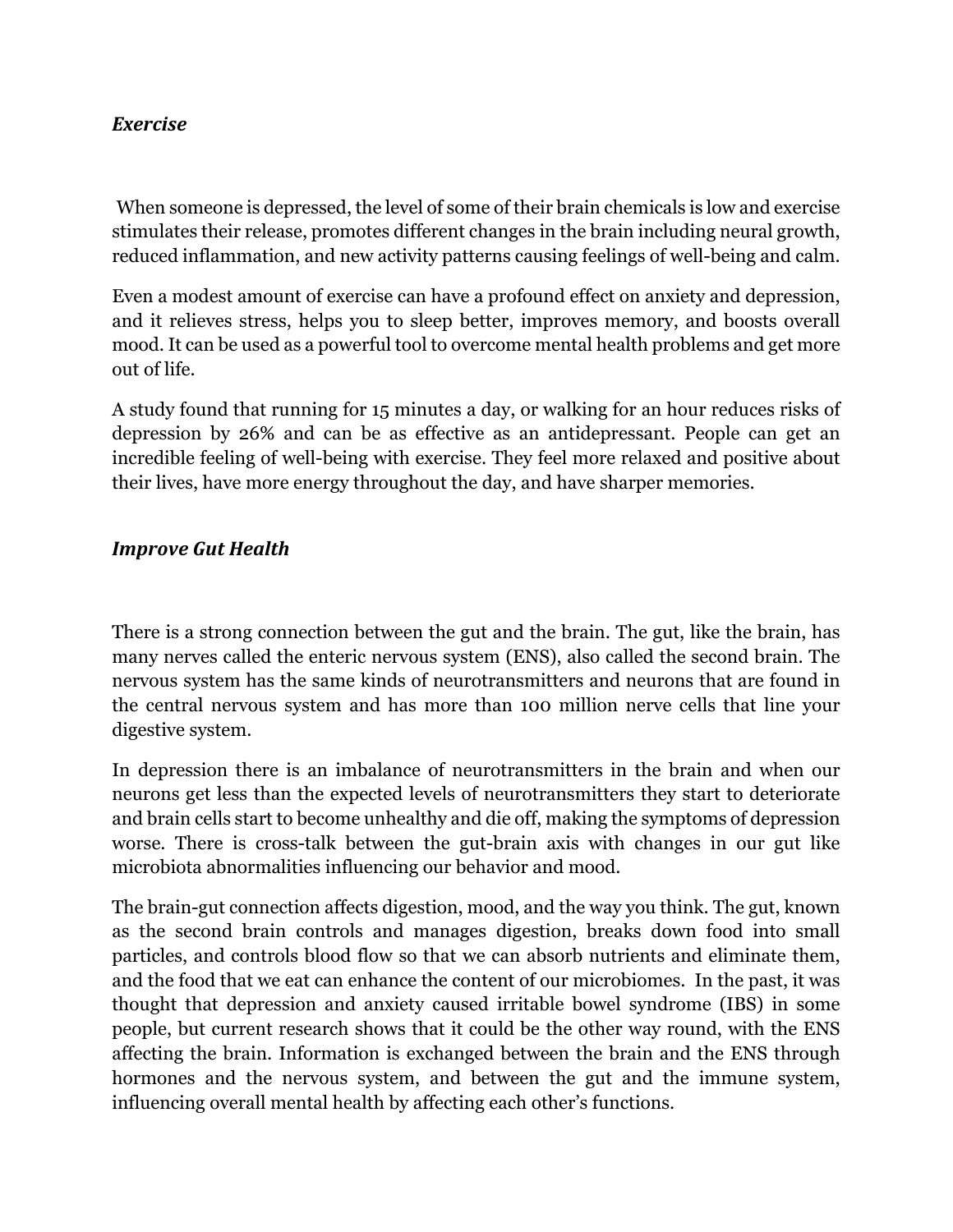If there is inflammation in the gut caused by opportunistic gut bacteria that take over causing gut dysbiosis, it can cause psychological distress as these bacteria interfere with signals sent to the brain. Reducing gut inflammation can improve its influence on the central nervous system, all by stabilizing the gut ecosystem.

Our body releases chemicals and hormones when we are anxious or stressed which affects micro bacteria in the gut that help to decrease antibodies and help digestion. This causes a chemical imbalance possibly resulting in indigestion, diarrhea, constipation, IBS, nausea, and loss of appetite or unusual hunger.

(See more on gut health and how to improve it in Chapter 2)

#### *Lifestyle Mental Health Tips*

Life can be difficult for everyone at times and we often don't learn coping skills to help us navigate difficulties , or we forget about our own strengths to overcome them. Here are some important things to remember during this transition to the next part of your life.

- Understand that "real life" may be different from what you wanted or expected. Practice gratitude, acceptance, and optimism.
- Go easy on yourself and be flexible without setting unrealistically high expectations for yourself. Allow your life to unfold to discover an outcome instead of striving to get to the end goal.
- Break barriers in your mind and start seeing things in a new way. For example, anxiety is addictive and often people fall into feeling anxious as a default, instead of developing calmness or positivity in a situation. Be flexible when these feelings come up and try to connect to new thought patterns.
- Connect to your inner self to gain peace and tranquility from inside instead of attaching yourself to superficial things like possessions or beauty. Practice meditation or breathwork regularly to help you with this.
- Stop worrying about what other people think of you and focus on freeing yourself from this limitation by doing what feels right to you.
- Get rid of physical possessions that you don't want or need, as well as toxic relationships or people who don't inspire you.
- Enjoy life! Laugh often and stop taking life so seriously.
- Knowing what we do about what causes depression we can take measures like working at getting enough sleep, stopping smoking, and having a support network.

It's impossible to be happy all the time, and many would argue that this is not a "healthy" goal to strive for, but there are many ways to increase our mental health and lead a better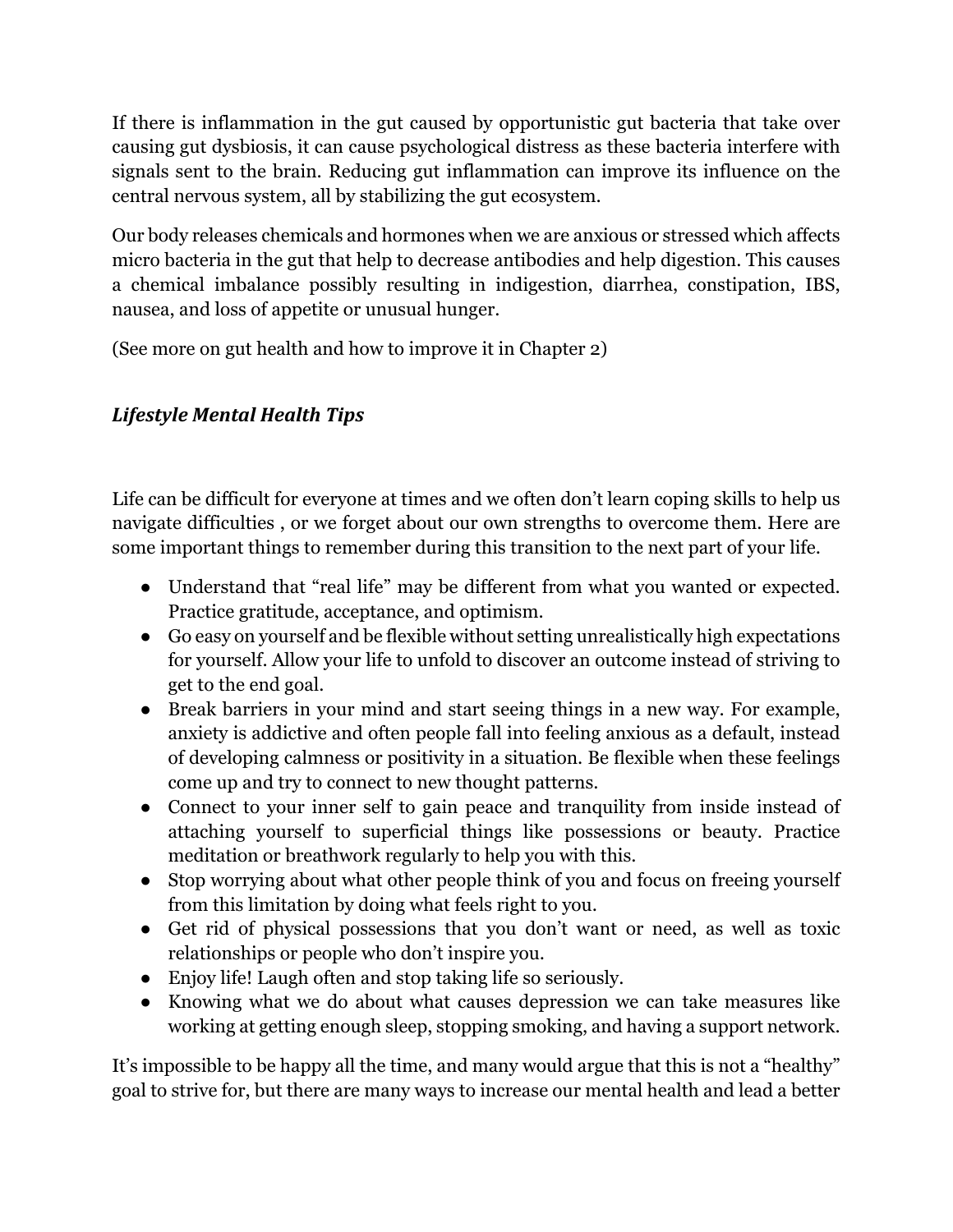life. Changing our habitual thought patterns and using the tools mentioned above can lead to a more satisfying life.

#### *Support Groups*

Many more women discuss their experiences and concerns about menopause with friends, female relatives, and colleagues than they used to, but it can still be an invisible, unmentionable topic for some. This means that they don't get enough support and facts to help them with their challenges with menopause.

Support groups are different from group therapy and involve groups of like-minded people sharing what they have in common. They are there to give awareness and reassurance to women via organized support groups, internet forums, and social media support groups, like on Facebook and Instagram.

An example of an online support network is Red Hot Mamas, which is part of the Hormone Health Network in North America. They aim to support and guide women going through menopause and into their postmenopausal years. Their website has reliable, current, and comprehensive information, and women can ask any questions and have them answered. They also have a free monthly menopause education program in local communities.

Menopause forums can feel more comfortable for some women who don't feel like talking to others face to face about their issues as there is a degree of anonymity. Menopause chat rooms can also give support but they can be varied with some misinformation at times.

Some women prefer in-person contact and the "Menopause Cafe" can be one way to do this. Groups of women (and sometimes their husbands, children, and colleagues) meet up for coffee and talk about any aspects of menopause that they want to, with groups taking place around the country on different dates of the year.

A study done in China following 700 women found that the more family support they got, the fewer menopausal symptoms they experienced. Other research done in Iran established that women placed in a support group experienced fewer vasomotor and sexual symptoms, and had a better quality of life than those getting no support.

Talking about our well-being in menopause with all the challenges that it brings is very useful. Like any problem, getting it out in the open is often the first step in managing it. It can feel awkward talking about menopausal symptoms sometimes, but it's vital for many reasons. Talking to other women who are going through the same thing can be very helpful because many women feel isolated from their families and friends while they are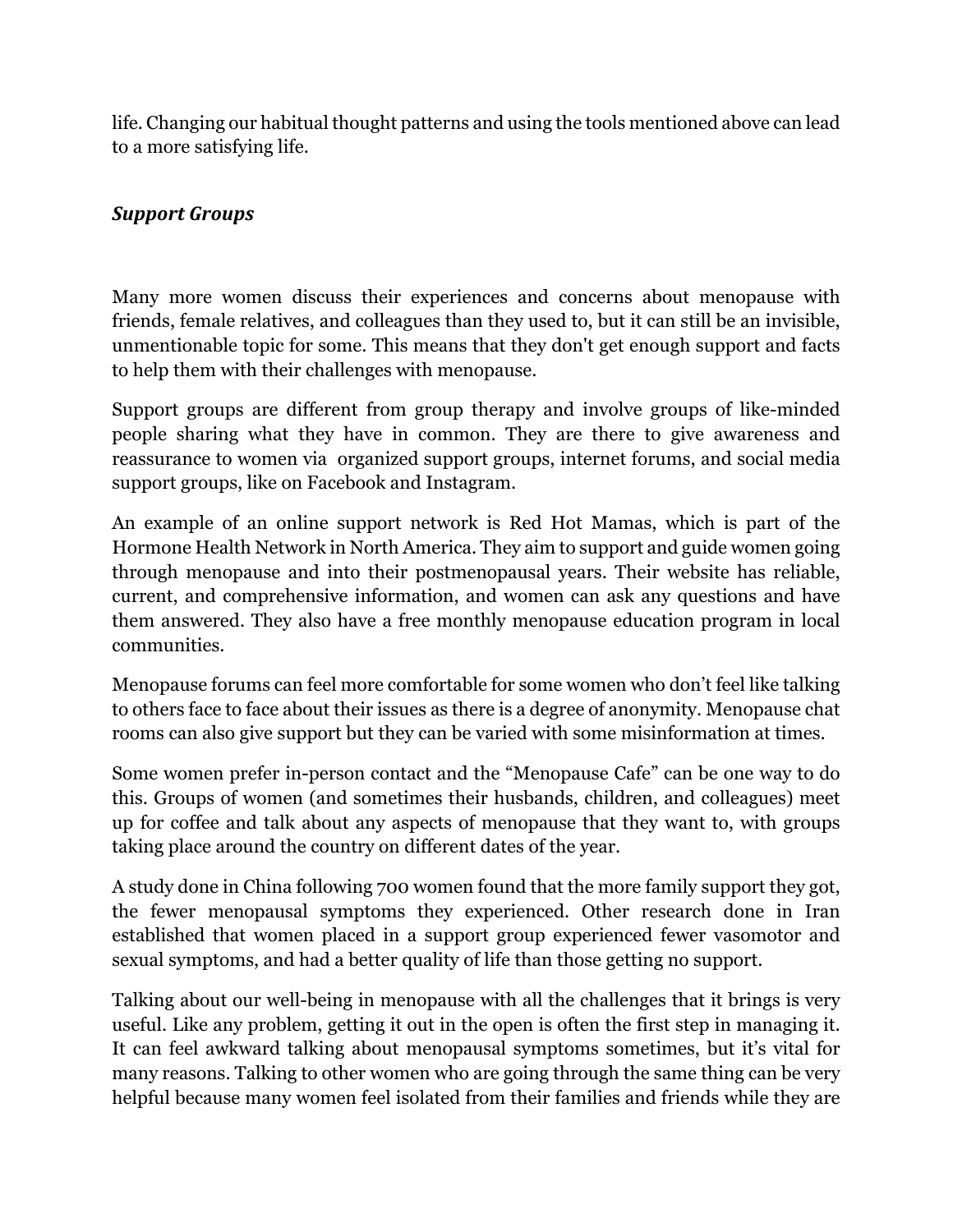going through menopausal symptoms and can feel very alone. If they get support from other women they will realize that they aren't alone and that some women may be having even more severe symptoms and problems, so they can gain a sense of perspective. They can also learn more about what works and what doesn't, and feel more empowered to cope with what they're going through.

A blog in Lisahealth.com suggests having a menopause party to celebrate the good aspects of it and laugh together, spending quality time with other women who are also going through the menopause transition. She suggests creating a safe space to talk about feelings and speaking openly. A fun theme for the party can be chosen or women can decide to have an elegant dinner party at a restaurant or at home.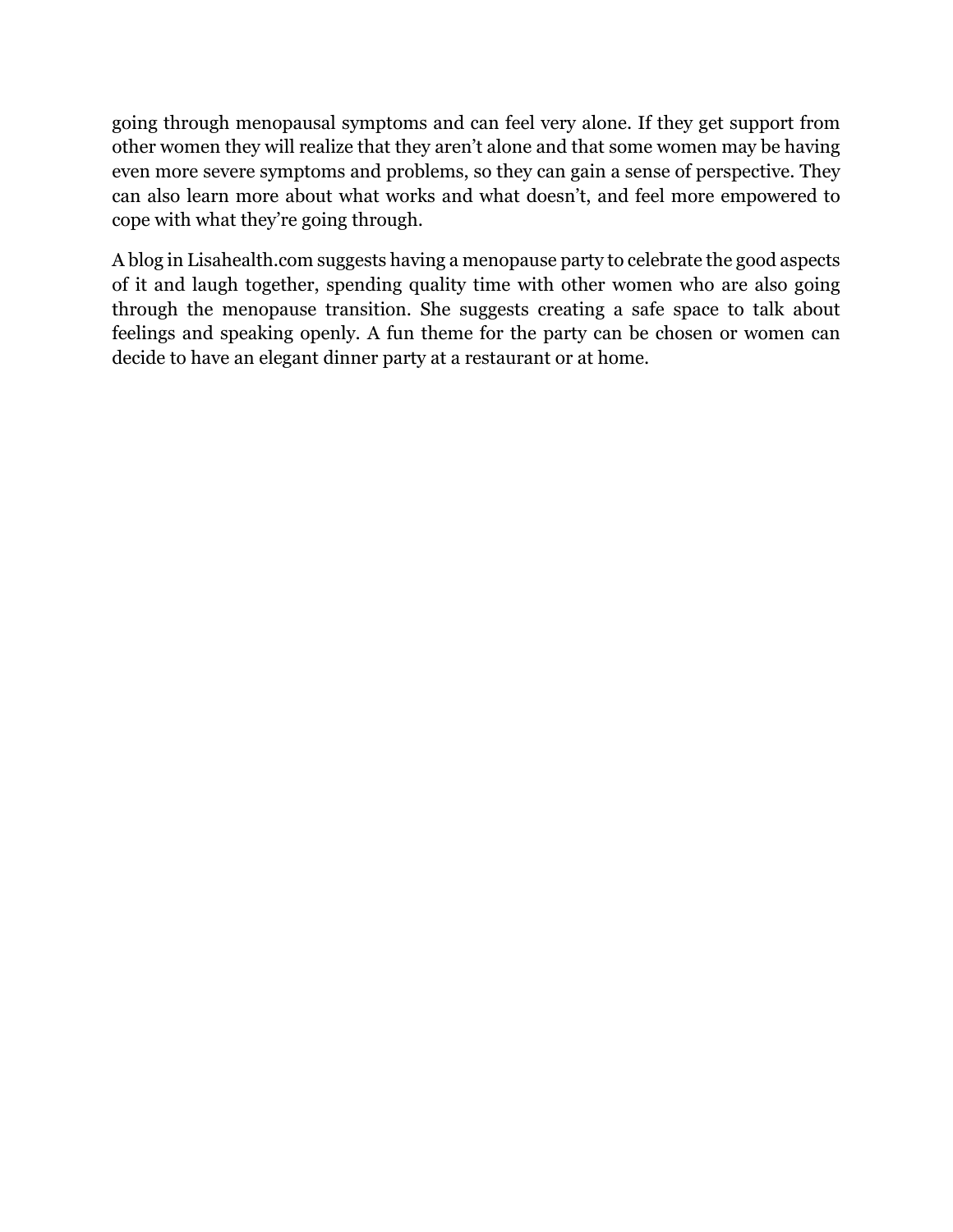# **Conclusion**

There are many taboos in society, and menopause is one of them. There is often a conspiracy of silence around it, even more so than other topics of women's health. We need to change this and consider that we spend a third of our lives in menopause (and if you include the menopause transition phase, then it's half of our lifetimes). It can be a liberating and rewarding stage of life for women who learn wisdom and creativity and find freedom and empowerment in many areas of their lives.

Knowledge is power and it is so useful to get this when we are going through menopause especially as it can be disconcerting to go through the uncertainty about the changes that are happening in our bodies.

We can take control of this stage of our lives and view it positively. We can choose to feel confident, enthusiastic, and optimistic, knowing that there are treatment options and support, and this will make a big difference to our physical and mental well-being.

### **Using the Information You Got From This Book**

Celebrate menopause as the start of something great, be gentle with yourselves, and move forward with grace. Know that as we reach the midlife stage, our bodies, minds, and environments send a message that it is time to transform so that we can maximize the years ahead. We can see menopause as this natural response of changing us physically so that we can carry on living healthy and satisfying lives.

Even if we feel uncertain about the changes, we can give ourselves permission to focus on the positives of menopause and the fact that there is so much we can do to prevent or alleviate symptoms. We can feel this way even though we have every right to feel some discomfort or be vulnerable and frustrated. As long as we have the power of knowledge, we can approach menopause with an open mind, and this kind of knowledge is medicine in itself.

Becoming informed is the best way to go into menopause, not only to achieve the best quality of life and health but to establish what we are experiencing is as a result of menopause and what could be as a result of aging. It is also useful to understand your genetic risks for diseases, and how to balance your goals for well-being against possible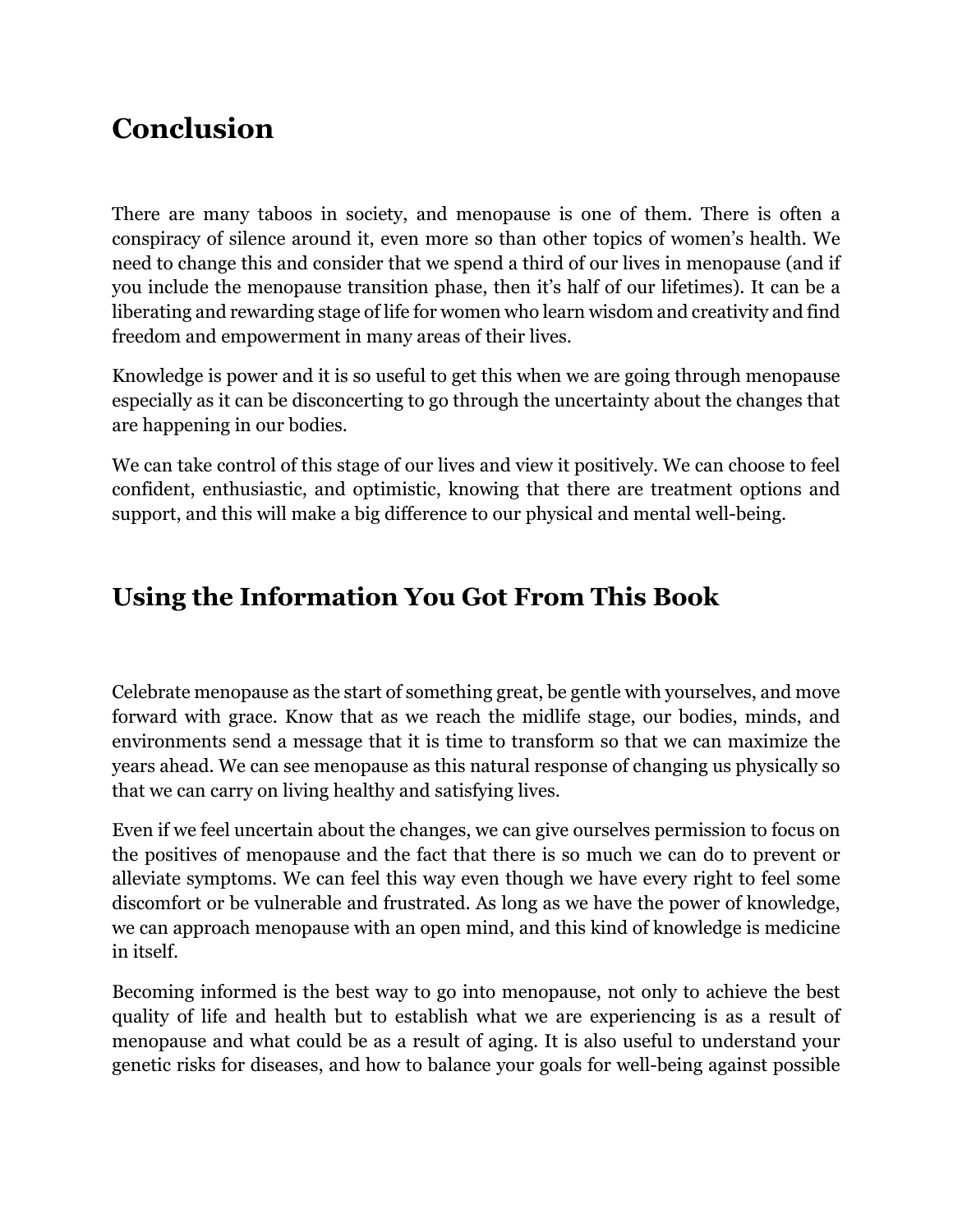risks. We can only get this kind of knowledge with accurate information that is not influenced by society's patriarchal views on women and menopause.

It is possible to get relief and improve the quality of our lives by using conventional medical therapies (and be aware of the risks) as well as alternative, holistic remedies. We can be aware of which therapies and supplements work and which do not, by looking at the research on them, although much more needs to be done. We also need to be more critical of what is provided to us and demand better quality control.

It is clear from the research that how we live our lives plays a major role in what our menopause experience is going to be like. Lifestyle measures are so easy to implement, often with a bit of discipline and dedication involved. We can all eat healthy diets, exercise every day, and be aware of the impacts of certain habits and practices on our health.

The three things a woman can do to increase chances of having a healthy and positive menopause are to have a healthy diet, to exercise regularly, and to abstain from smoking.

Gut health and its effects on the body and mind during menopause are also crucial and there are many ways to increase the health of the gut microbiome, making a big difference in the way we feel and how we cope with menopausal changes.

There are various hormones that play different roles in menopause and cause havoc when they become unbalanced at this time, estrogen in its various forms being the main one.

The various stages of menopause and what to expect from them were examined in this book as well as all the possible symptoms and the therapies available to treat them. It is clear that there is no one solution for all of its complexities, but we are fortunate to have so much information and so many solutions available to us and this is growing.

#### The Intricate Relationship Between the Biological, Psychological, and Social

#### Aspects of Menopause in a Woman's Life

Biologically menopause is neither a disease, a pathology, an illness, or not being well, but a physiological response to aging where a woman transitions in her reproductive life to no longer being able to reproduce.

Menopause is a completely normal transition for women to go through, but it doesn't come without its challenges. The physical symptoms have an impact on our mental health, with unbalanced hormones playing a role in both aspects.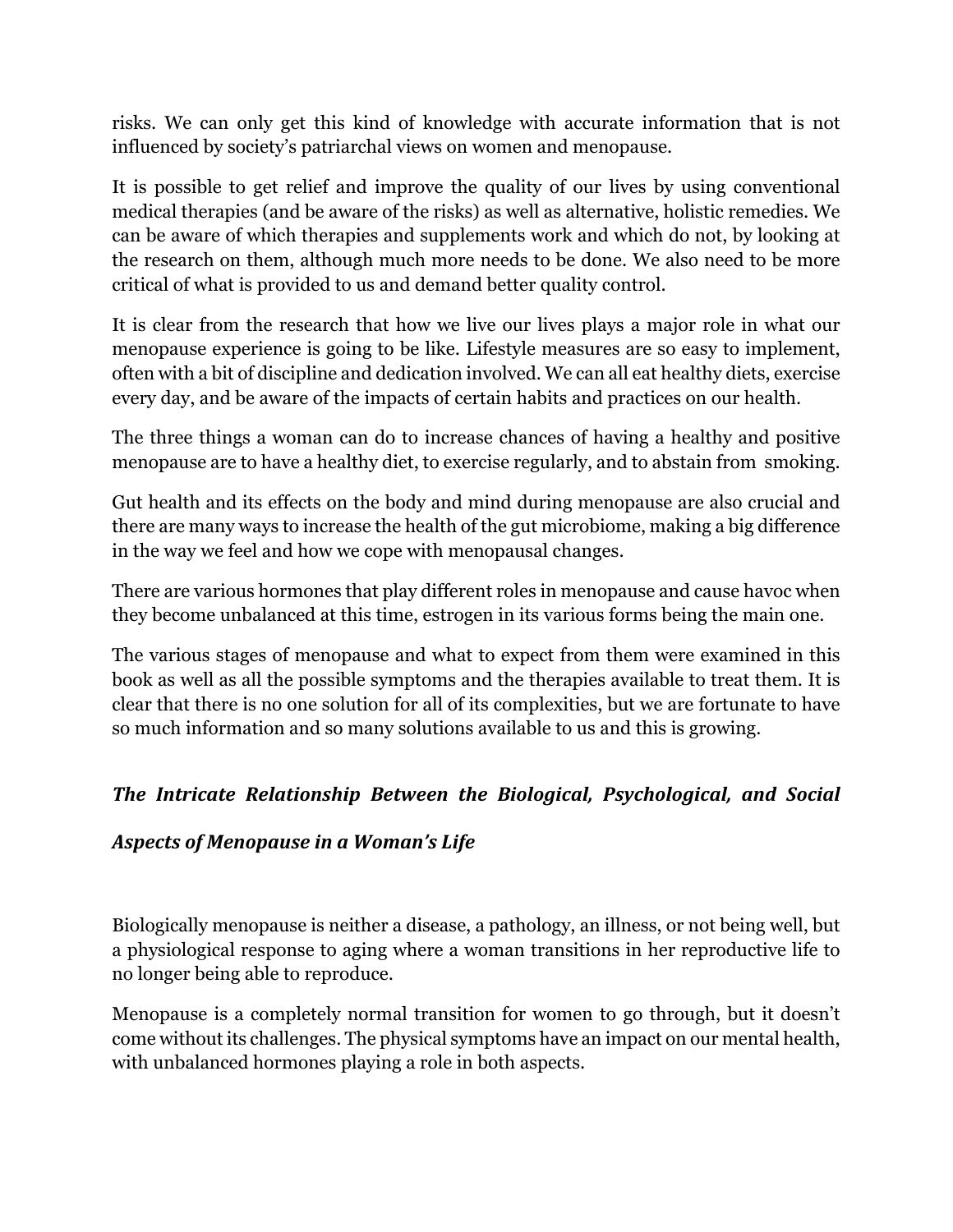Society and the medical profession have long undervalued women when they are past their reproductive years. A woman's fertility ends in her late forties and then she often has 30 or 40 years to do something else. Many women have a lot of energy combined with workplace experience at this phase of their lives, many refuse to accept society's view that they have an expiration date, and remain productive, even becoming leaders in their communities, and historically they have contributed much to their communities because of their age and their knowledge.

However menopause has traditionally not been mentioned much in popular culture, and when it is, it is portrayed as shameful and alarming, shows little understanding of what it's really like, and can instill fear. Fortunately, this has started to change over the past two decades and we are seeing more being depicted about menopause that is more empowering and realistic. This leads to women feeling less disposable and useless, and they can start to view menopause as a time of renewal and energy.

It has been suggested that menopause is an evolutionary feature of women who live the extra years to provide food for their families, and it can explain the success of our species. In hunter-gatherer societies, they could bring more food from foraging into their communities without adding to the population. They also provide a much-needed function—that of childcare for their grandchildren and other children in the community.

If we extrapolate this knowledge to the present day, even if women no longer function in the hunter-gatherer role providing for their families, women today have a purpose, strength, energy, and resilience that is used in other ways. Older women continue to nurture their communities, have an economic purpose and the end of fertility does not mark the beginning of declining strength and power.

In societies that value and revere age where older is seen as wiser and better, menopausal symptoms are experienced as less troublesome, and where older is not seen as better, symptoms can be more devastating. Studies have found that menopausal symptoms across cultures are all acknowledged, like vasomotor symptoms, vaginal dryness, and sleeping difficulties, but the severity of the symptoms, or how they are perceived, varies.

We can address all aspects of menopause, making conscious choices, and breaking through the barriers on this taboo subject in our society. It's a complex issue with so many considerations; physical, mental, emotional, social, and cultural. To have a positive experience a woman can consider how every aspect impacts her life, and see a solution for it, accepting each change as part of her life experience.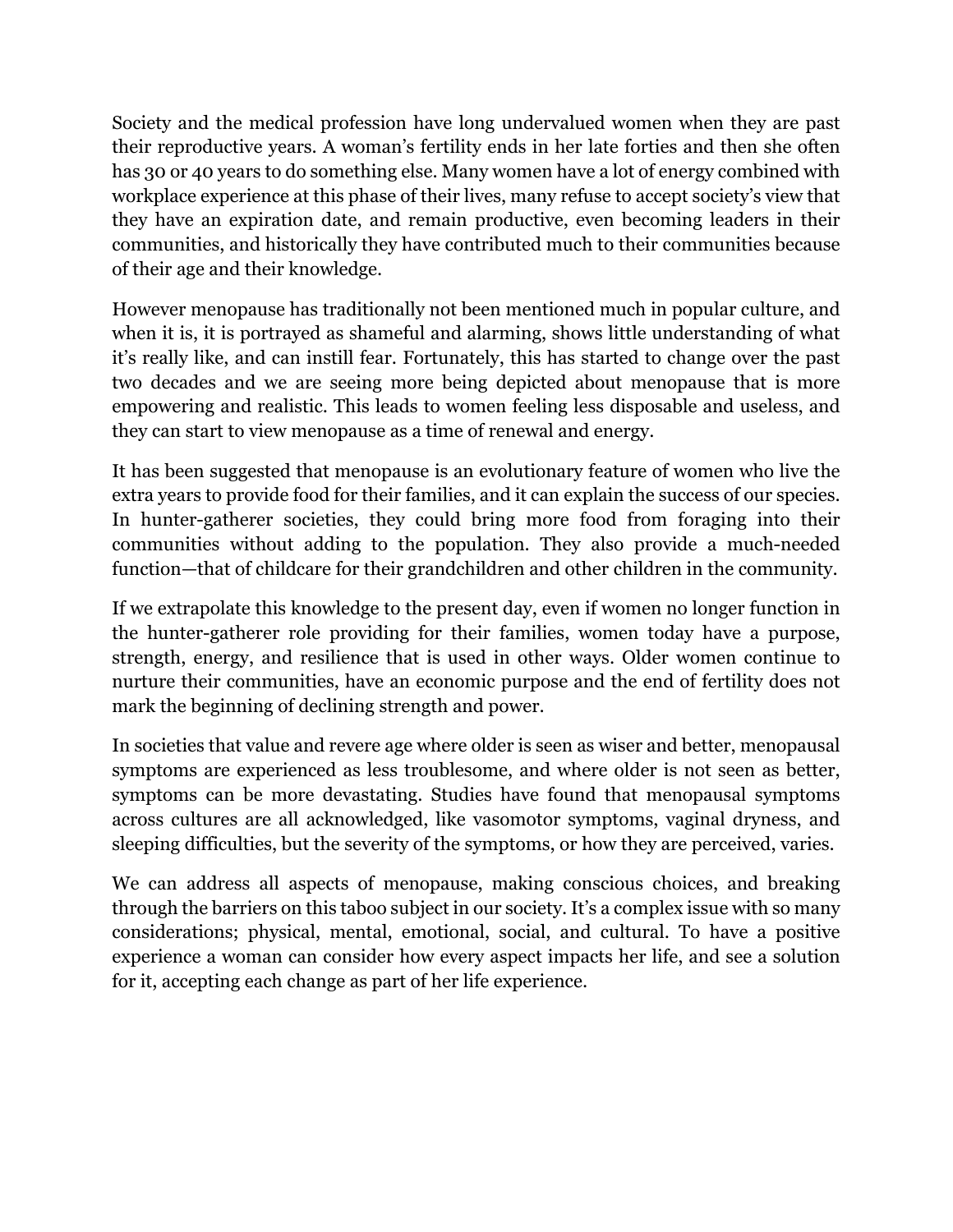### **References**

- 3 ways to bring your body vibrational balance using sound healing therapy. (2020, March 26). Well+Good. https://www.wellandgood.com/sound-healing/
- 3 women on their experiences with menopause symptoms. (2018, January 16). Repeller. https://repeller.com/menopause-symptoms/
- 5 menopause symptoms made worse by smoking. (n.d.). www.avogel.co.uk. Retrieved September 2, 2021, from https://www.avogel.co.uk/health/menopause/videos/5 menopause-symptoms-made-worse-by-smoking/
- 5 obesogens: artificial chemicals that make you fat. (2018, February 6). Healthline. https://www.healthline.com/nutrition/5-chemicals-that-are-making-you-fat#
- 5 reasons to consider hormone replacement therapy: AM Diabetes & Endocrinology Center: endocrinologists. (n.d.). www.amdiabetes.net. Retrieved September 2, 2021, from https://www.amdiabetes.net/blog/5-reasons-to-consider-hormonereplacement-therapy
- 7 signs of an unhealthy gut and 7 ways to improve gut health. (n.d.). Healthline. https://www.healthline.com/health/gut-health#treatment
- 11 natural ways to reduce symptoms of menopause. (2016, May 28). Healthline. https://www.healthline.com/nutrition/11-natural-menopausetips#TOC\_TITLE\_HDR\_3
- 12 proven health benefits of ashwagandha. (2019, November 3). Healthline. https://www.healthline.com/nutrition/12-proven-ashwagandhabenefits?fbclid=IwAR2Go1mpOtuyImr\_8J8GHb5fg0JlPmemVkyznvRal3uGg8i0kXJZdQzRVo
- A functional medicine approach to menopause. (2012, January 12). The Dr. Oz Show. https://www.doctoroz.com/article/functional-medicine-approach-menopause
- About sleeping pills and minor tranquillisers. (n.d.). www.mind.org.uk. https://www.mind.org.uk/information-support/drugs-and-treatments/sleepingpills-and-minor-tranquillisers/about-sleeping-pills-and-minor-tranquillisers/
- Afridi, I. (2017). Psychological and social aspects of menopause. In www.intechopen.com. IntechOpen. https://www.intechopen.com/chapters/56181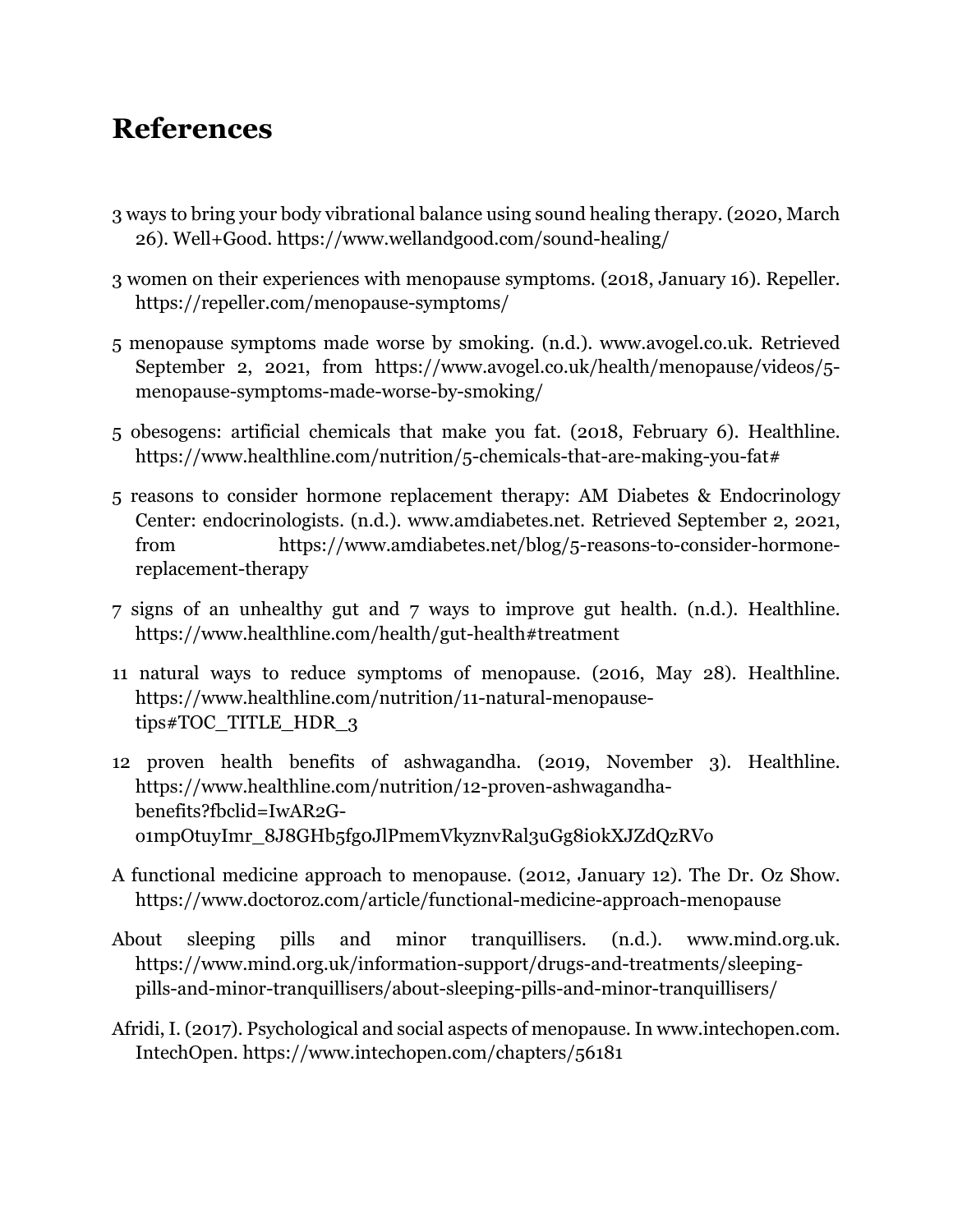- Astin, J. A. (1998). Why patients use alternative medicine. JAMA, 279(19), 1548. https://doi.org/10.1001/jama.279.19.1548
- Benefits and risks of HRT | Information for the public | Menopause: diagnosis and management | Guidance | NICE. (2015, November 12). Nice.org.uk; NICE. https://www.nice.org.uk/guidance/ng23/ifp/chapter/Benefits-and-risks-of-HRT
- Benefits of bee pollen for menopause and midlife. (n.d.). Lisa Health Blog. Retrieved September 2, 2021, from https://blog.lisahealth.com/blog/2019/10/17/benefits-ofbee-pollen-for-menopause-and-midlife
- Brody, H. (2020). The gut microbiome. Nature,  $577(7792)$ ,  $S_5-S_5$ . https://doi.org/10.1038/d41586-020-00194-2
- Burgess, R. (n.d.). "The change": Focusing on the positive aspects of menopause. AARP. Retrieved September 2, 2021, from https://www.aarp.org/disrupt-aging/stories/info-2020/menopause-the-change.html
- Calling all women! The 3 phases of menopause (and holistic treatment 101). (2021, May 18). The Whole Journey. https://thewholejourney.com/holistic-menopausetreatment-101/
- Can dong quai help with menopause? (2014, October 9). Healthline. https://www.healthline.com/health/dong-quai-ancient-mystery#side-effects
- Celebrate menopause as the start of something great! (n.d.). Lisa Health Blog. Retrieved September 2, 2021, from https://blog.lisahealth.com/blog/2020/02/20/menopausecelebration
- Cleveland Clinic. (2019, December 24). Menopause, perimenopause and postmenopause | Cleveland Clinic. Cleveland Clinic. https://my.clevelandclinic.org/health/diseases/15224-menopause-perimenopauseand-postmenopause
- Contributors, W. E. (n.d.). How to improve your gut health and mental health. WebMD. Retrieved September 2, 2021, from https://www.webmd.com/digestivedisorders/how-to-improve-your-gut-health-and-mental-health
- Design, M. (n.d.). Menopause is helped by the Vitamin E family. Pacific Center for Naturopathic Medicine. Retrieved September 2, 2021, from https://doctorherdmanclinic.com/resources/articles/vitamin-e-helps-menopause/
- Estrogen: The link between microbiome, menopause & metabolic health. (n.d.). ZRT Laboratory. Retrieved September 2, 2021, from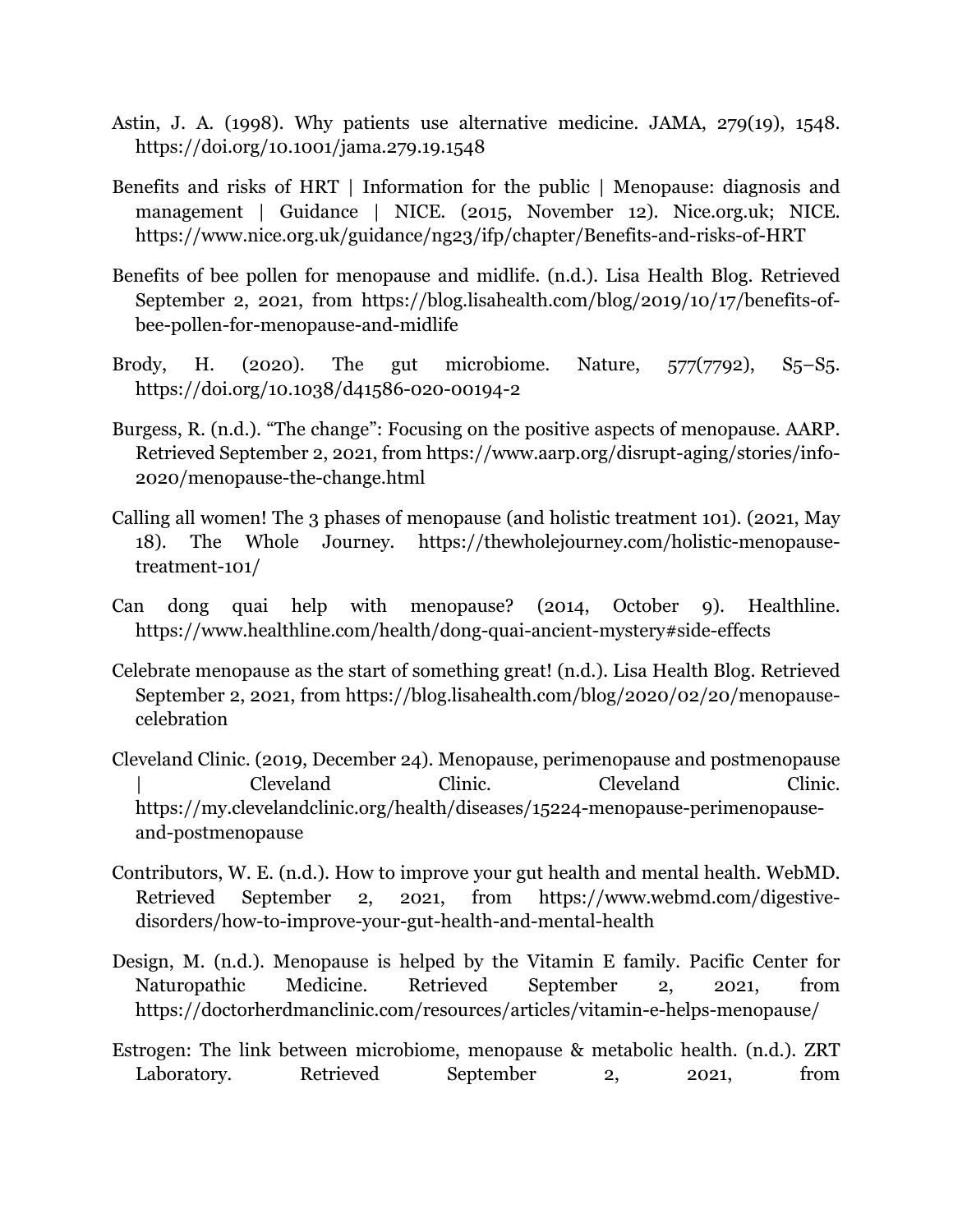https://www.zrtlab.com/blog/archive/estrogen-microbiome-metabolic-healthmenopause/

- Everything you always wanted to know about cannabis and menopause. (n.d.). EndocrineWeb. Retrieved September 2, 2021, from https://www.endocrineweb.com/cannabis-menopause
- FAQ's. (n.d.). www.seamossology.com. Retrieved September 2, 2021, from https://www.seamossology.com/faqs
- Foods that help ease menopausal symptoms | Everyday Health. (n.d.). EverydayHealth.com. Retrieved September 2, 2021, from https://www.everydayhealth.com/menopause/certain-fruits-veggies-may-help-hotflashes-other-menopausal-symptoms-study-suggests/
- For more tips & advice on joint pain visit A.Vogel Talks Menopause. (n.d.). Www.avogel.co.uk. https://www.avogel.co.uk/health/menopause/symptoms/jointpain/
- Fulghum, D. (2008, September 22). Normal testosterone and estrogen levels in women. WebMD. https://www.webmd.com/women/guide/normal-testosterone-andestrogen-levels-in-women
- Gabor Maté stress expert: The roots of chronic illness and disease. (n.d.). Dr. Gabor Maté. https://drgabormate.com/topic/mindbody-health/
- Great remedies for menopause symptoms. (n.d.). Dr. Axe. Retrieved September 2, 2021, from https://draxe.com/health/5-natural-remedies-menopause-relief/
- Griffin, R. M. (n.d.). St. John's Wort for depression and mood. WebMD. Retrieved September 2, 2021, from https://www.webmd.com/depression/supplement-guide-stjohns-wort
- Gunter, J. (2021). The menopause manifesto : own your health with facts and feminism. Random House Canada.
- Harvard Health Publishing. (2012, April). Supplements: A scorecard Harvard Health. Harvard Health. https://www.health.harvard.edu/staying-healthy/supplements-ascorecard
- helpguidewp. (2019, January 3). Depression Treatment. HelpGuide.org. https://www.helpguide.org/articles/depression/depression-treatment.htm
- Here's how iron needs change after menopause. (n.d.). Ritual. Retrieved September 2, 2021, from https://ritual.com/articles/iron-after-menopause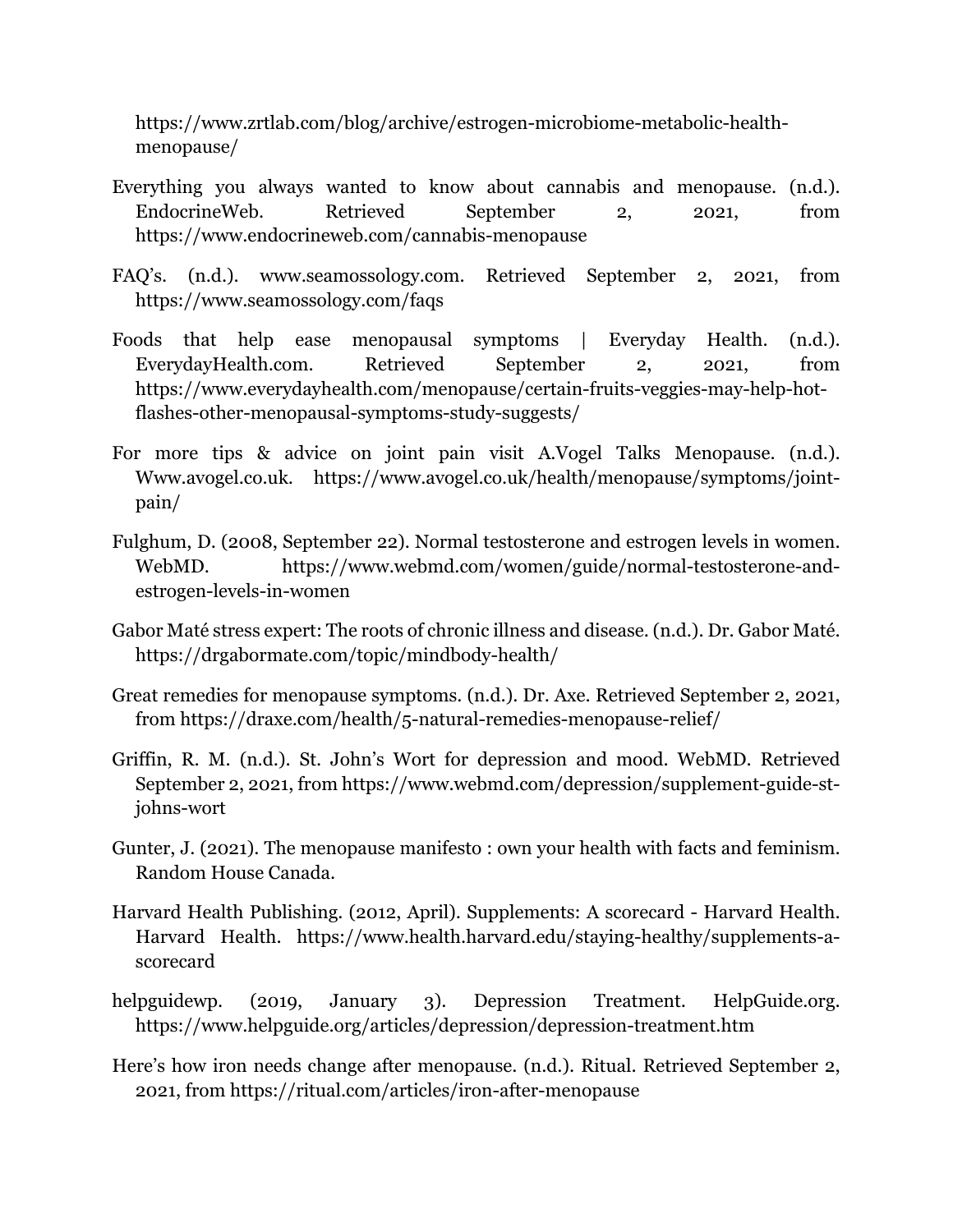- Holland, K. (2017, April 7). 4 benefits of estrogen therapy. Healthline; Healthline Media. https://www.healthline.com/health/womens-health/benefits-of-estrogen#vaginalhealth
- Hormones 101. (n.d.). Women in Balance Institute. Retrieved September 2, 2021, from https://womeninbalance.org/about-hormone-imbalance/hormones-101/
- How gut microbes contribute to good sleep. (2020, December 24). www.medicalnewstoday.com. https://www.medicalnewstoday.com/articles/howgut-microbes-contribute-to-good-sleep#The-microbiota-gut-brain-axis
- How much protein do we really need during menopause? (n.d.). www.avogel.co.uk. Retrieved September 2, 2021, from https://www.avogel.co.uk/health/menopause/videos/how-much-protein-do-wereally-need-during-menopause/
- How to tell what stage of menopause you're in. (n.d.). Lisa Health Blog. Retrieved September 2, 2021, from https://blog.lisahealth.com/blog/2020/8/23/how-to-tellwhat-stage-of-menopause-youre-in
- http://www.facebook.com/NTMSoundHealing. (2017, October 7). Mindbodygreen. Mindbodygreen. https://www.mindbodygreen.com/0-17515/what-you-need-toknow-about-sound-healing.html
- https://www.facebook.com/WebMD. (2002, October 7). Menopause and Good Nutrition. WebMD; WebMD. https://www.webmd.com/menopause/guide/stayinghealthy-through-good-nuitrition
- Hunt 2021-09-01T18:28:39Z, A. (2021, September 1). Menopause support groups—how to find the right community for you. Woman and Home Magazine. https://www.womanandhome.com/health-and-wellbeing/menopause-help-supportforums-327512/
- Integrative medicine vs. functional medicine: Is there a difference? (2019, April 19). Between the Bridges Healing Center. https://www.bridgeshealingcenters.com/integrative-medicine-vs-functionalmedicine/
- Irish sea moss benefits ease menopause symptoms and aids in digest (n.d.). www.facebook.com. Retrieved September 2, 2021, from https://www.facebook.com/522013131588203/posts/irish-sea-moss-benefitseasemenopause-symptomsaids-in-digestionhelps-manage-resp/804688473320666/
- Is maca root the viagra for menopausal women? |Texas Children's Hospital. (n.d.). Texas Children's Hospital. www.texaschildrens.org. Retrieved September 2, 2021, from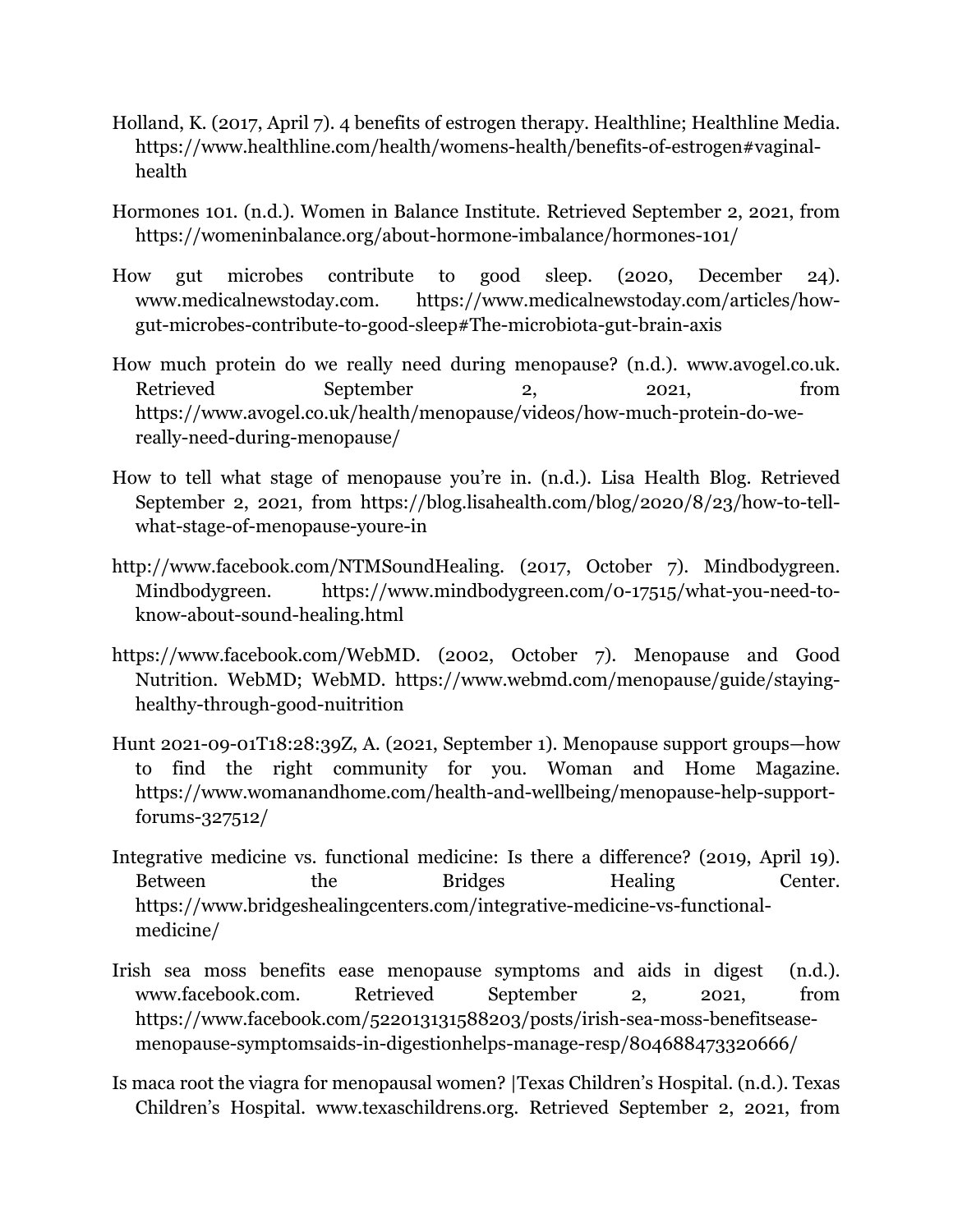https://www.texaschildrens.org/blog/2015/07/maca-root-viagra-menopausalwomen

- Johnson, A., Roberts, L., & Elkins, G. (2019). Complementary and alternative medicine for menopause. Journal of Evidence-Based Integrative Medicine, 24, 2515690X1982938. https://doi.org/10.1177/2515690x19829380
- Johnston, G. (2014). Menopause breakthroughs. Wilkinson Publishing.
- Learning health lessons from 2020 with Dr Leland Stillman The made to thrive Show. (n.d.). Www.buzzsprout.com. Retrieved September 2, 2021, from https://www.buzzsprout.com/1032100/8142632-learning-health-lessons-from-2020-with-dr-leland-stillman
- Lee, M. S., Shin, B.-C., Yang, E. J., Lim, H.-J., & Ernst, E. (2011). Maca (Lepidium meyenii) for treatment of menopausal symptoms: A systematic review. Maturitas, 70(3), 227–233. https://doi.org/10.1016/j.maturitas.2011.07.017
- Lewine, L. (2020, February 10). "I tried float therapy and forgot what it felt like to be stressed out." Women's Health. https://www.womenshealthmag.com/health/a30754055/float-therapy-sensorydeprivation
- Limbana, T., Khan, F., & Eskander, N. (2020). Gut microbiome and depression: How microbes affect the way we think. Cureus. https://doi.org/10.7759/cureus.9966
- Lisa Health | Why your gut health matters during menopause. (n.d.). Retrieved September 2, 2021, from https://lisahealth.com/2018-11-22-why-your-gut-healthmatters-during-menopause/
- Mandal, A. (2019, February 27). What are hormones? News-Medical.net. https://www.news-medical.net/health/What-are-Hormones.aspx
- Mariette. (n.d.). HRT: Benefits and risks. Women's Health Concern. https://www.womens-health-concern.org/help-and-advice/factsheets/hrt-knowbenefits-risks/
- Mayo Clinic. (2018a). Hyperbaric oxygen therapy Mayo Clinic. Mayoclinic.org; https://www.mayoclinic.org/tests-procedures/hyperbaric-oxygentherapy/about/pac-20394380
- Mayo Clinic. (2018b, February 3). Depression (major depressive disorder) Diagnosis and treatment - Mayo Clinic. Mayoclinic.org; https://www.mayoclinic.org/diseasesconditions/depression/diagnosis-treatment/drc-20356013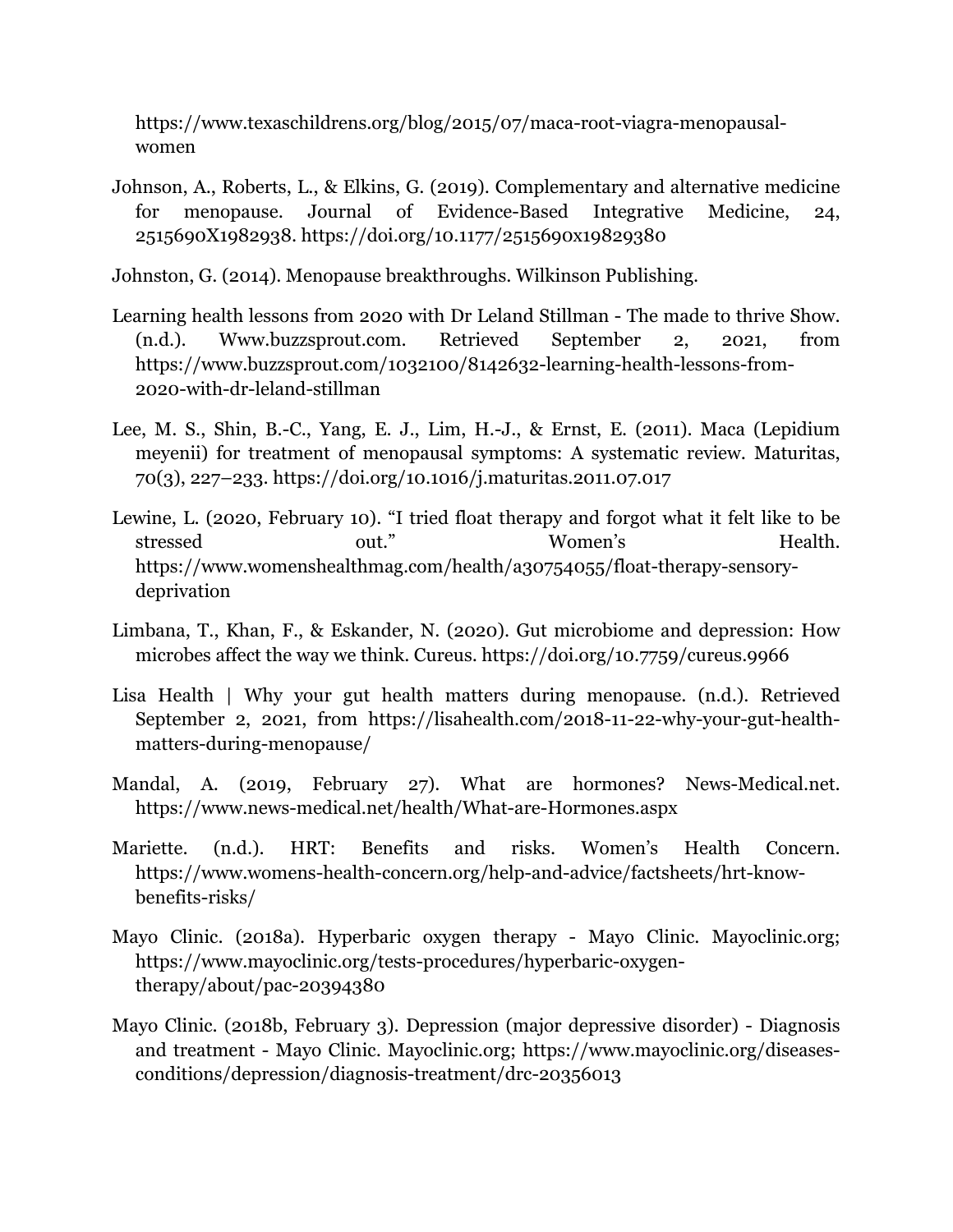- Mayo Clinic Staff. (2018). Hormone therapy: Is it right for you? Mayo Clinic. https://www.mayoclinic.org/diseases-conditions/menopause/in-depth/hormonetherapy/ART-20046372
- McCarthy, M., & Raval, A. P. (2020). The peri-menopause in a woman's life: a systemic inflammatory phase that enables later neurodegenerative disease. Journal of Neuroinflammation, 17(1). https://doi.org/10.1186/s12974-020-01998-9
- Mckeown, P. (2016). The oxygen advantage : simple, scientifically proven breathing techniques to help you become healthier, slimmer, faster, and fitter. William Morrow, An Imprint Of Harpercollinspublishers.
- Menopausal symptoms. (n.d.). Homeopathy-Uk.org. Retrieved September 2, 2021, from https://homeopathy-uk.org/homeopathy/how-homeopathyhelps/conditions/menopausal-symptoms
- Menopausal symptoms may not be helped by support, support groups | Everyday Health. (n.d.). EverydayHealth.com. https://www.everydayhealth.com/menopause/socialsupport-may-help-menopausal-symptoms-but-just-having-a-close-pal-isnt-enough/
- Menopause Diagnosis and treatment Mayo Clinic. (2017). Mayoclinic.org; https://www.mayoclinic.org/diseases-conditions/menopause/diagnosistreatment/drc-20353401
- Menopause Support networks for menopausal women. (n.d.). Healthtalk.org. Retrieved September 2, 2021, from https://healthtalk.org/menopause/support-networks-formenopausal-women
- Menopause stories: In perimenopause. (2021, April 9). Gennev. https://gennev.com/education/menopause-stories
- Menopause's inflammatory impact and how to reduce it. (n.d.). Genesis Performance Chiropractic of Elverson, PA. Retrieved September 2, 2021, from https://www.genesisperformancechiro.com/blog/2020/11/8/menopausesinflammatory-impact-and-how-to-reduce-it
- MIAdmin. (2018, March 15). Inflammation and menopause | Metagenics Institute. www.metagenicsinstitute.com. https://www.metagenicsinstitute.com/blogs/inflammation-menopausecardiovascular-outcomes-spms/
- My wife thinks I'm crazy but it works | Troy Delaney | Optimize performance & life biohack, health, wellness, functional wellness, troy delaney, longevity. (n.d.). Optimize Performance & Life. https://troydelaney.com/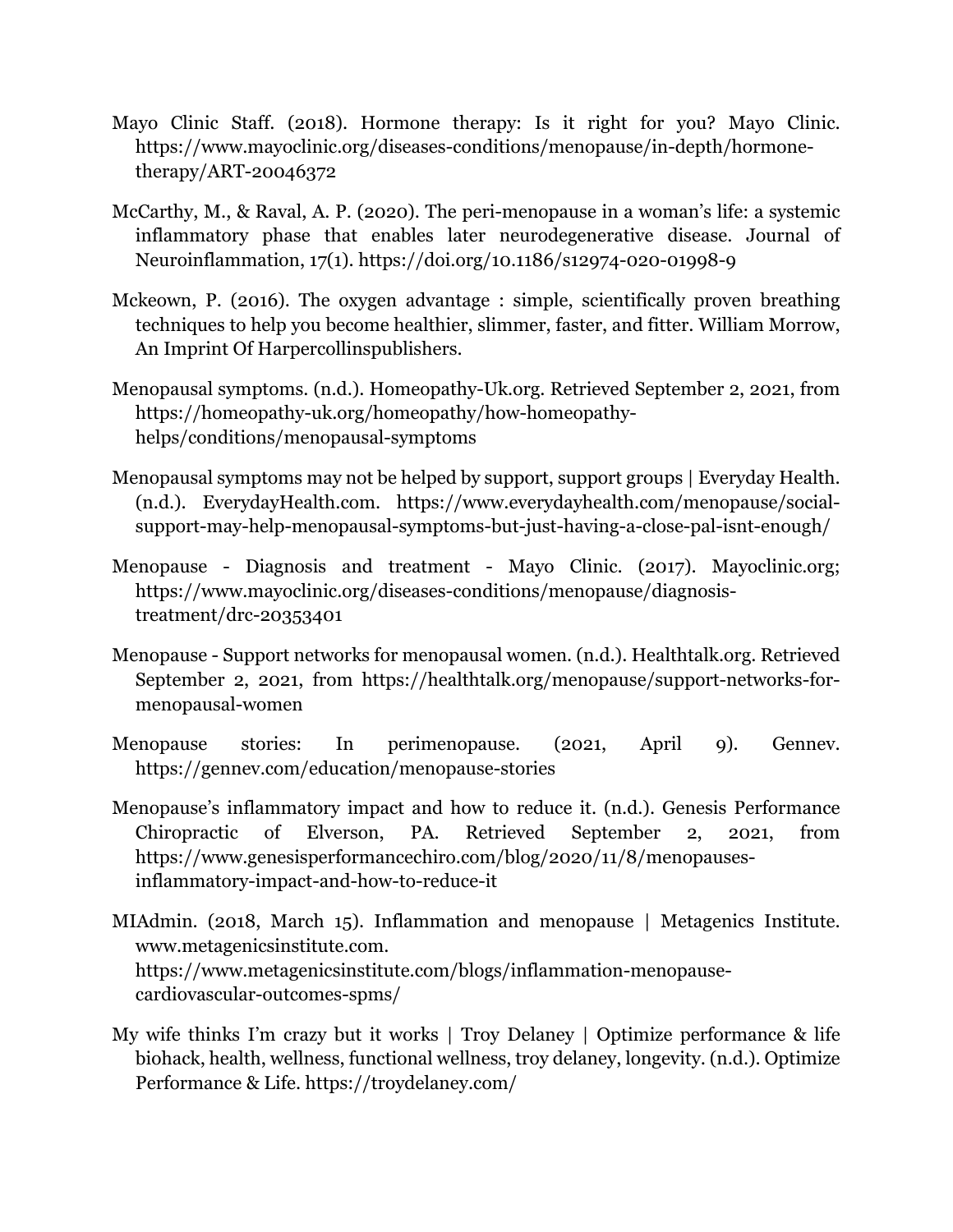- New links between inflammation, menopause, and depression, research finds. (n.d.). Verywell Mind. Retrieved September 2, 2021, from https://www.verywellmind.com/new-links-between-inflammation-menopausedepression-5093667
- NHS Choices. (2019). Overview Hormone replacement therapy (HRT). NHS. https://www.nhs.uk/conditions/hormone-replacement-therapy-hrt/
- NHS Choices. (2020). Alternatives -Hormone replacement therapy (HRT). https://www.nhs.uk/conditions/hormone-replacement-therapy-hrt/alternatives/
- Nichols, H. (2020, March 12). Estrogen: Functions, uses, and imbalances. Www.medicalnewstoday.com. https://www.medicalnewstoday.com/articles/277177#function
- O'mathuna, D. (n.d.). Can chaste tree help ease symptoms of menopause? The Irish Times. Retrieved September 2, 2021, from https://www.irishtimes.com/life-andstyle/health-family/can-chaste-tree-help-ease-symptoms-of-menopause-1.624297
- Office of Dietary Supplements Black Cohosh. (2017). Nih.gov. https://ods.od.nih.gov/factsheets/BlackCohosh-HealthProfessional/
- Oxygen as an anti-aging treatment: Cedric Emery, MD: Medical aesthetics specialist. (n.d.). www.pacificwellnessventura.com. Retrieved September 2, 2021, from https://www.pacificwellnessventura.com/blog/oxygen-as-an-anti-aging-treatment
- Publishing, H. H. (n.d.). Menopause and mental health. Harvard Health. https://www.health.harvard.edu/womens-health/menopause-and-mental-health
- Rapaport, L. (2015, June 5). Culture may influence how women experience menopause. Reuters. https://www.reuters.com/article/us-health-menopause-perceptionsidUSKBN0OL1XH20150605
- Ray, L. (2019, May 27). Progesterone 101. Helloclue.com; Clue. https://helloclue.com/articles/cycle-a-z/progesterone-101
- Red Hot Mamas. (n.d.). www.hormone.org. Retrieved September 2, 2021, from https://www.hormone.org/support-and-resources/peer-support-groups/red-hotmamas
- Reflexology and menopause | My second spring. (n.d.). Mysecondspring.ie. Retrieved September 2, 2021, from https://mysecondspring.ie/menopause-treatments-andtherapies/menopause-and-reflexology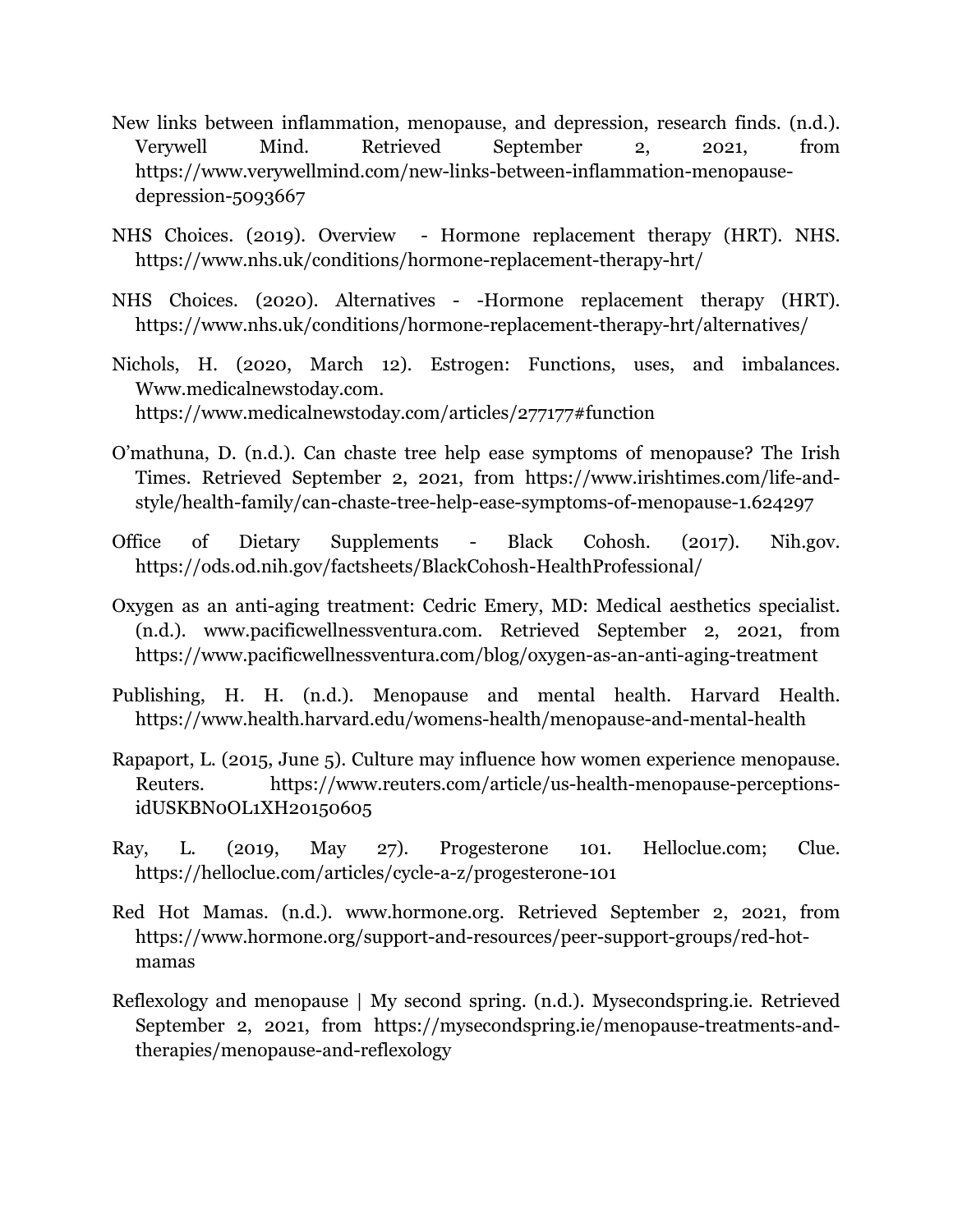- Reviewer, M., Eisenberg, & M.D. (n.d.). Does menopause weaken your immune system? Www.healthcentral.com. Retrieved September 2, 2021, from https://www.healthcentral.com/slideshow/does-menopause-weaken-your-immunesystem
- Robinson, L. (2018, November 2). The mental health benefits of exercise HelpGuide.org. Https://Www.helpguide.org. https://www.helpguide.org/articles/healthy-living/themental-health-benefits-of-exercise.htm#
- Scott, E. (2020, August 3). What is stress? Verywell Mind. https://www.verywellmind.com/stress-and-health-3145086
- Shieh, A., Epeldegui, M., Karlamangla, A. S., & Greendale, G. A. (2020). Gut permeability, inflammation, and bone density across the menopause transition. JCI Insight, 5(2). https://doi.org/10.1172/jci.insight.134092
- Shortsleeve, C. (2020, April 28). Celebs are obsessed with lymphatic drainage massages that claim to flush toxins and nix bloat. Women's Health. https://www.womenshealthmag.com/health/a32171081/lymphatic-drainagemassage/
- SourceDIY. (n.d.). 10 hidden Himalayan salt life hacks that you need to know. SourceDIY. Retrieved September 2, 2021, from https://www.sourcediy.com/blogs/news/10 insider-himalayan-salt-life-hacks-that-you-need-to-know
- The 6 best probiotics of 2021, according to a dietitian. (n.d.). Verywell Fit. Retrieved September 2, 2021, from https://www.verywellfit.com/best-probiotics-4163636
- The 8 most common kegel mistakes and how to get results. (2014, May 28). Intimina Blog. https://www.intimina.com/blog/8-kegelmistakes/?gclid=CjwKCAjw95yJBhAgEiwAmRrutEnv1g0VE7AsURfZuPSZZIkCG9 lSt5h5Mo7l4if7n5FS0wfl63rtxoCsPcQAvD\_BwE
- The benefits of evening primrose oil during menopause. (2019, August 14). ReNue Rx. https://renuerx.com/the-benefits-of-evening-primrose-oil-during-menopause/
- The best exercises for menopause | Everyday Health. (n.d.). EverydayHealth.com. Retrieved September 2, 2021, from https://www.everydayhealth.com/hs/menopauseresource-center/best-exercises/
- The Institute for Functional Medicine. (2016). The Institute for Functional Medicine. https://www.ifm.org/functional-medicine/
- The truth about HRT. (2007, June 6). The Guardian. https://www.theguardian.com/society/2007/jun/06/health.medicineandhealth1